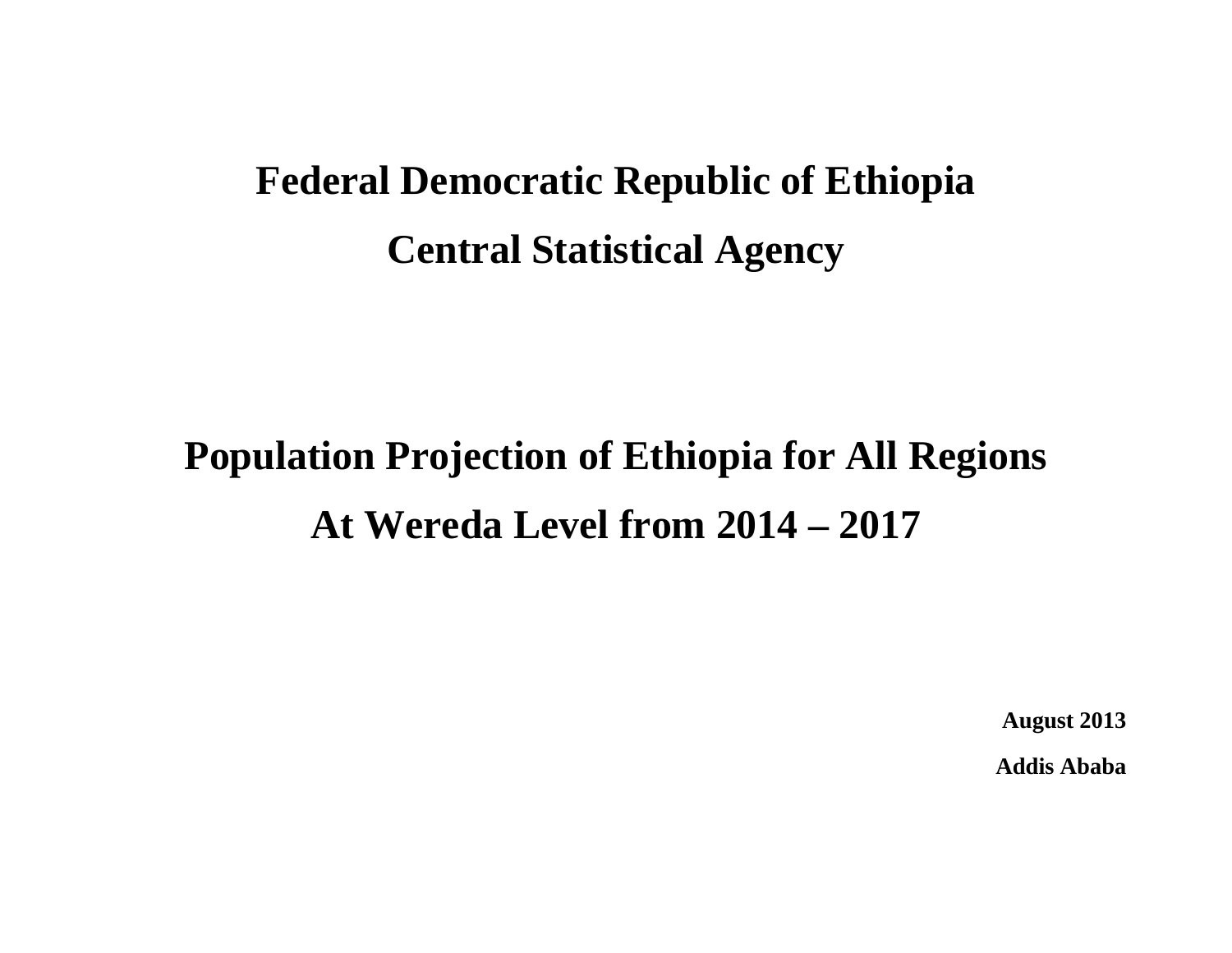# **INTRODUCTION**

The population projection figures in this report are based on the results of National population and Housing Census of Ethiopia conducted in May 2007. The base population for the projection was obtained from the 2007 Population and Housing Census for each of the regions and adjusted to the mid of the census year, 1 July 2007. Up to now population projection figures at wereda and Zonal levels are prepared and printed on yearly Statistical Abstract of the Agency. But these projections were done for each of the regions based on the mathematical method and then the figures for the wereda and zonal levels were prepared by the ratio method. The mathematical method considers the growth rate of the population to measure the change occurred between two points in time. That is to mean it dose not take in to consideration the effect of mortality, fertility and migration. It is not recommended to use the results obtained from the mathematical method of projection beyond 5-6 years for after these years it gives a biased estimates of the population. That is why projection based on component method is required.

The component method of projection uses the fertility, mortality and migration as the main inputs of the projection. The fertility inputs that is, Total Fertility Rates, for each of the regions were derived from the three EDHS conducted in the years 2000, 2005 and 2011; 2007 PHC; and 2012 ICPS. The mortality input which is life expectancy at birth was estimated from the 2007 PHC mortality data while the migration inputs were derived from the 2012 ICPS data. All the inputs were adjusted to the base year of the projection. The SPECTRUM Computer software was adopted for the projection for 9 regions and 2 city administrations, the results of which was aggregated to obtain the national projected results corresponding to the three variants used.

Using the component method of projection the population projection values for each region was obtained. Then by using the ratio method of projection we produced the projection figures for the zones and weredas by urban and rural residence and by sex, too. Therefore, in this report the projected figures for the years 2014, 2015, 2016 and 2017 are prepared up to wereda levels for each region.

Four tables are available in this report:-

Table 1 Populaion projection values of 2014 at zonal and wereda levels by urban and rural residence and by sex.

Table 2 Populaion projection values of 2015 at zonal and wereda levels by urban and rural residence and by sex.

Table 3 Populaion projection values of 2016 at zonal and wereda levels by urban and rural residence and by sex.

Table 4 Populaion projection values of 2017 at zonal and wereda levels by urban and rural residence and by sex.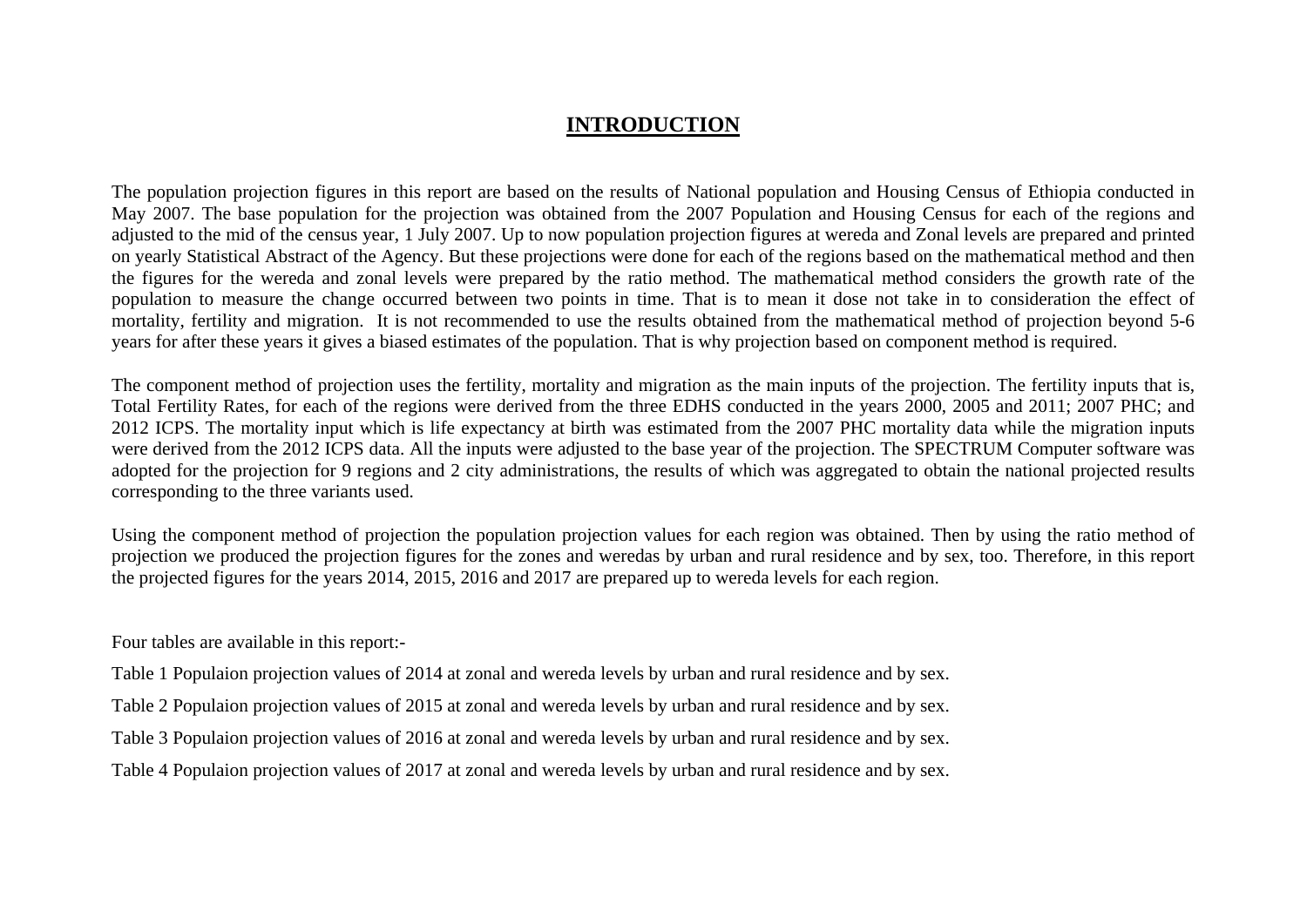**Populaion projection values of 2014 at zonal and wereda levels by urban and rural residence and by sex.**

#### **TABLE-1**

| ክልል/ዞን/ወረዳ                      |                   | ጠቅሳሳ የሕዝብ ብዛት በጾታ |              |                   | <i>የከተማ ሕዝ</i> ብ ብዛት በጾ <i>ታ</i> |              |             | የንጠር ሕዝብ ብዛት በጾታ                   |              |
|---------------------------------|-------------------|-------------------|--------------|-------------------|----------------------------------|--------------|-------------|------------------------------------|--------------|
|                                 | ወንድ               | ሴት                | ድምር          | ወንድ               | ሴት                               | ድምር          | ወንድ         | ሴት                                 | ድምር          |
|                                 |                   |                   |              |                   |                                  |              |             |                                    |              |
| <b>TIGRAY Region</b>            | 2,444,000         | 2,516,003         | 4,960,003    | 591,000           | 609,000                          | 1,200,000    | 1,853,000   | 1,907,000                          | 3,760,000    |
| North Western Tigray-Zone       |                   |                   |              |                   |                                  |              |             |                                    |              |
| <b>Zone Total</b>               | 415,293           | 418,757           | 834,050      | 73,568            | 79,820                           | 153,388      | 341,725     | 338,937                            | 680,662      |
| Tahtay Adiyabo-Wereda           | 50,302            | 49,402            | 99,704       | 4,135             | 4,906                            | 9,041        | 46,167      | 44,496                             | 90,663       |
| Laelay Adiyabo-Wereda           | 62,234            | 63,691            | 125,925      | 5,199             | 6,189                            | 11,388       | 57,035      | 57,502                             | 114,537      |
| Medebay Zana-Wereda             | 68,384            | 70,505            | 138,889      | 6,919             | 8,011                            | 14,930       | 61,465      | 62,494                             | 123,959      |
| Tahtay Koraro-Wereda            | 36,978            | 37,710            | 74,688       |                   |                                  |              | 36,978      | 37,710                             | 74,688       |
| Asegede Tsimbila-Wereda         | 76,059            | 74,143            | 150,202      | 6,878             | 7,482                            | 14,360       | 69,181      | 66,661                             | 135,842      |
| Tselemti-Wereda                 | 76,833            | 76,392            | 153,225      | 5,934             | 6,318                            | 12,252       | 70,899      | 70,074                             | 140,973      |
| Shere Endasilasie /Town/-Wereda | 32,406            | 34,765            | 67,171       | 32,406            | 34,765                           | 67,171       |             |                                    |              |
| Shiraro /Town/-Wereda           | 12,097            | 12,149            | 24,246       | 12,097            | 12,149                           | 24,246       |             |                                    |              |
| Central Tigray-Zone             |                   |                   |              |                   |                                  |              |             |                                    |              |
| <b>Zone Total</b>               | 691,831           | 716,622           | 1,408,453    | 121,290           | 129,405                          | 250,695      | 570,542     | 587,217                            | 1,157,759    |
| Mereb Lehe-Wereda               | 58,781            | 59,960            | 118,741      | 5,359             | 5,875                            | 11,234       | 53,422      | 54,085                             | 107,507      |
| Ahiferom-Wereda                 | 94,569            | 101,443           | 196,012      | 16,146            | 17,133                           | 33,279       | 78,423      | 84,310                             | 162,733      |
| Were Lehe-Wereda                | 79,963            | 83,803            | 163,766      | 11,241            | 12,228                           | 23,469       | 68,722      | 71,575                             | 140,297      |
| Adwa-Wereda                     | 53,140            | 54,813            | 107,953      |                   |                                  |              | 53,140      | 54,813                             | 107,953      |
| Laelay Maychew-Wereda           | 38,829            | 39,797            | 78,626       |                   |                                  |              | 38,829      | 39,797                             | 78,626       |
| Tahtay Maychew-Wereda           | 54,297            | 56,814            | 111, 111     | 7,771             | 8,129                            | 15,900       | 46,526      | 48,685                             | 95,211       |
| Nader Adet-Wereda               | 56,212            | 58,062            | 114,274      | 1,355             | 1,269                            | 2,624        | 54,857      | 56,793                             | 111,650      |
| Kola Temben-Wereda              | 71,780            | 73,657            | 145,437      |                   |                                  |              | 71,780      | 73,657                             | 145,437      |
| Dega Temben-Wereda              | 62,452            | 62,971            | 125,423      | 4,942             | 5,382                            | 10,324       | 57,510      | 57,589                             | 115,099      |
| Tanqua Abergele-Wereda          | 52,343            | 50,911            | 103,254      | 5,011             | 4,998                            | 10,009       | 47,332      | 45,913                             | 93,245       |
| Abi Adi /Town/-Wereda           | 11,598            | 11,338            | 22,936       | 11,598            | 11,338                           | 22,936       |             |                                    |              |
| Adwa /Town/-Wereda              | 27,130            | 30,355            | 57,485       | 27,130            | 30,355                           | 57,485       |             |                                    |              |
| Axum /Town/-Wereda              | 30,737            | 32,698            | 63,435       | 30,737            | 32,698                           | 63,435       |             |                                    |              |
| <b>Eastern Tigray-Zone</b>      |                   |                   |              |                   |                                  |              |             |                                    |              |
| <b>Zone Total</b>               | 412,881           | 454,312           | 867,193      | 98,285            | 109,071                          | 207,356      | 314,595     | 345,240                            | 659,835      |
| Gulo Meheda-Wereda              | 45,343            | 49,269            | 94,612       | 6,706             | 7,627                            | 14,333       | 38,637      | 41,642                             | 80,279       |
| Erob-Wereda                     | 13,725            | 14,567            | 28,292       | 1,494             | 1,481                            | 2,975        | 12,231      | 13,086                             | 25,317       |
| Saesi Tsadamba-Wereda           | 73,997            | 83,102            | 157,099      | 12,406            | 14,447                           | 26,853       | 61,591      | 68,655                             | 130,246      |
| Ganta Afeshum-Wereda            | 45,828            | 51,405            | 97,233       | 2,457             | 2,705                            | 5,162        | 43,371      | 48,700                             | 92,071       |
| Hawuzen-Wereda                  | 61,958            | 68,346            | 130,304      | 5,248             | 5,488                            | 10,736       | 56,710      | 62,858                             | 119,568      |
| Kilte Awlalo-Wereda             | 53,061            | 56,522            | 109,583      | 3,210             | 3,614                            | 6,824        | 49,851      | 52,908                             | 102,759      |
| Atsbi Wonberta-Wereda           | 59,593            | 65,814            | 125,407      | 7,389             | 8,423                            | 15,812       | 52,204      | 57,391                             | 109,595      |
| Adigrat /Town/-Wereda           | 38,546            | 43,192            | 81,738       | 38,546            | 43,192                           | 81,738       |             |                                    |              |
| Wukro /Town/-Wereda             | 20,830            | 22,095            | 42,925       | 20,830            | 22,095                           | 42,925       |             |                                    |              |
| <b>REGION, ZONE AND WEREDA</b>  | <b>MALE</b>       | <b>FEMALE</b>     | <b>TOTAL</b> | <b>MALE</b>       | <b>FEMALE</b>                    | <b>TOTAL</b> | <b>MALE</b> | <b>FEMALE</b><br><b>POPULATION</b> | <b>TOTAL</b> |
|                                 | <b>POPULATION</b> |                   |              | <b>POPULATION</b> |                                  |              |             |                                    |              |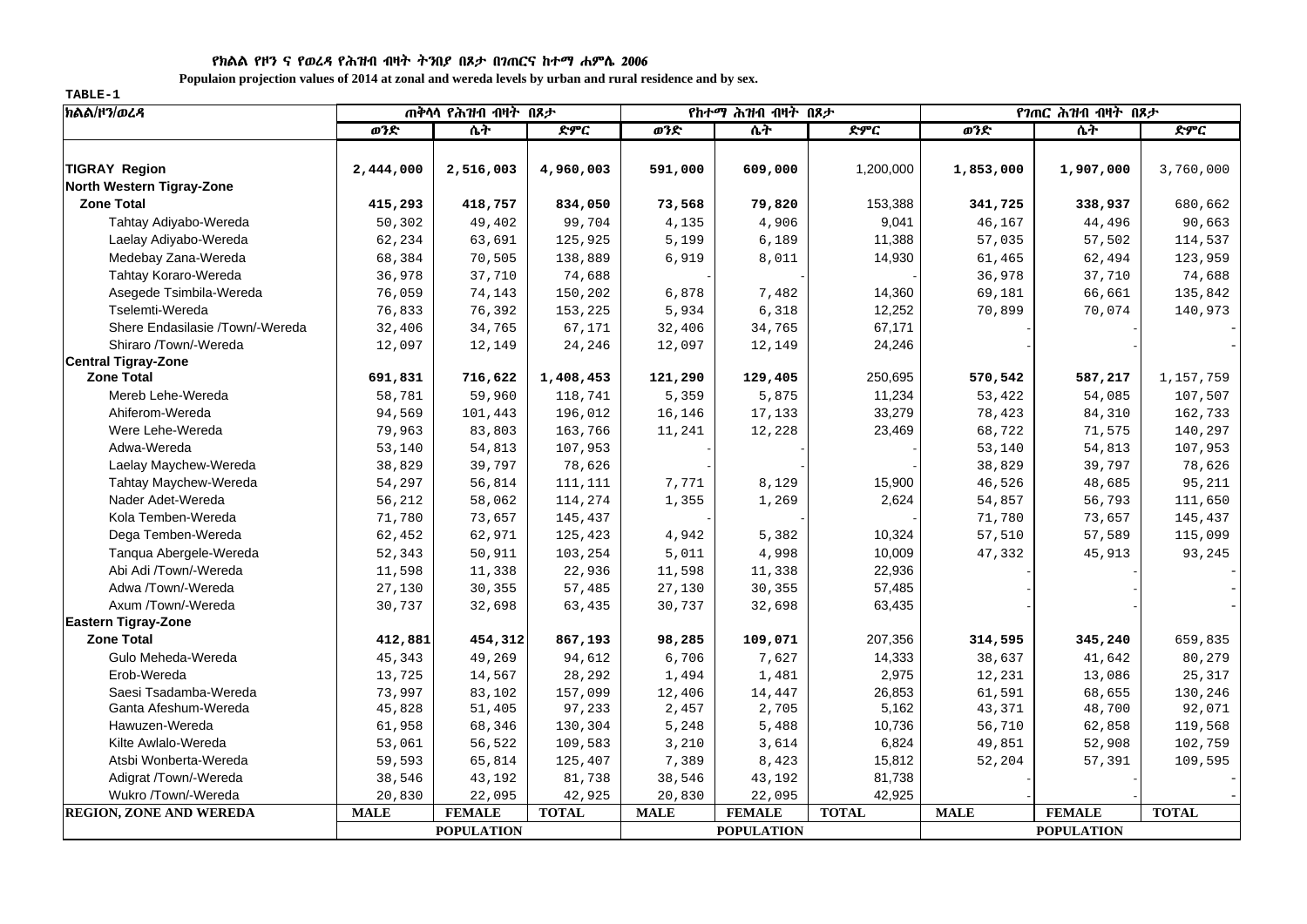**Populaion projection values of 2014 at zonal and wereda levels by urban and rural residence and by sex.**

| ክልል/ዞን/ወረዳ                     | ጠቅሳሳ የሕዝብ ብዛት በጾታ |                   |              |             | <i>የከተማ ሕዝ</i> ብ ብዛት በጾ <i>ታ</i> |              | የንጠር ሕዝብ ብዛት በጾታ  |               |              |
|--------------------------------|-------------------|-------------------|--------------|-------------|----------------------------------|--------------|-------------------|---------------|--------------|
|                                | ወንድ               | ሴት                | ድምር          | ወንድ         | ሴት                               | ድምር          | ወንድ               | ሴት            | ድምር          |
| Southern Tigray-Zone           |                   |                   |              |             |                                  |              |                   |               |              |
| <b>Zone Total</b>              | 557645            | 574695            | 1,132,340    | 87,922      | 90,902                           | 178,824      | 469,722           | 483,793       | 953,515      |
| Seharti Samre-Wereda           | 68115             | 69607             | 137,722      | 6,364       | 6,695                            | 13,059       | 61,751            | 62,912        | 124,663      |
| Enderta-Wereda                 | 61652             | 62080             | 123,732      |             |                                  |              | 61,652            | 62,080        | 123,732      |
| Hintalo Wajirat-Wereda         | 83701             | 86542             | 170,243      | 8,345       | 8,624                            | 16,969       | 75,356            | 77,918        | 153,274      |
| Alaje-Wereda                   | 58180             | 61309             | 119,489      | 5,439       | 5,332                            | 10,771       | 52,741            | 55,977        | 108,718      |
| Endamehoni-Wereda              | 45626             | 47112             | 92,738       | 1,894       | 2,336                            | 4,230        | 43,732            | 44,776        | 88,508       |
| Raya Azebo-Wereda              | 75719             | 76820             | 152,539      | 11,301      | 11,530                           | 22,831       | 64,418            | 65,290        | 129,708      |
| Alamata-Wereda                 | 46438             | 47566             | 94,004       | 3,161       | 3,324                            | 6,485        | 43,277            | 44,242        | 87,519       |
| Ofla-Wereda                    | 66796             | 70598             | 137,394      |             |                                  |              | 66,796            | 70,598        | 137,394      |
| Maychew /Town/-Wereda          | 16337             | 16954             | 33,291       | 16,337      | 16,954                           | 33,291       |                   |               |              |
| Korem /Town/-Wereda            | 11162             | 12753             | 23,915       | 11,162      | 12,753                           | 23,915       |                   |               |              |
| Alamata /Town/-Wereda          | 23919             | 23354             | 47,273       | 23,919      | 23,354                           | 47,273       |                   |               |              |
| <b>Western Tigray-Zone</b>     |                   |                   |              |             |                                  |              |                   |               |              |
| <b>Zone Total</b>              | 210,855           | 199,807           | 410,662      | 54,440      | 47,993                           | 102,433      | 156,415           | 151,813       | 308,228      |
| Kafta Humera-Wereda            | 57,751            | 52,399            | 110,150      | 23,045      | 20,085                           | 43,130       | 34,706            | 32,314        | 67,020       |
| Welkayit-Wereda                | 77,758            | 76,284            | 154,042      | 7,743       | 7,568                            | 15,311       | 70,015            | 68,716        | 138,731      |
| Tsegede-Wereda                 | 58,459            | 57,093            | 115,552      | 6,765       | 6,310                            | 13,075       | 51,694            | 50,783        | 102,477      |
| Humera /Town/-Wereda           | 16,887            | 14,031            | 30,918       | 16,887      | 14,031                           | 30,918       |                   |               |              |
| <b>Mekele Special-Zone</b>     |                   |                   |              |             |                                  |              |                   |               |              |
| <b>Zone Total</b>              | 155,495           | 151,810           | 307,305      | 155,495     | 151,809                          | 307,304      |                   |               |              |
| Debub-Wereda                   | 65,433            | 65,587            | 131,020      | 65,433      | 65,587                           | 131,020      |                   |               |              |
| Semen-Wereda                   | 90,062            | 86,223            | 176,285      | 90,062      | 86,223                           | 176,285      |                   |               |              |
| <b>REGION, ZONE AND WEREDA</b> | <b>MALE</b>       | <b>FEMALE</b>     | <b>TOTAL</b> | <b>MALE</b> | <b>FEMALE</b>                    | <b>TOTAL</b> | <b>MALE</b>       | <b>FEMALE</b> | <b>TOTAL</b> |
|                                |                   | <b>POPULATION</b> |              |             | <b>POPULATION</b>                |              | <b>POPULATION</b> |               |              |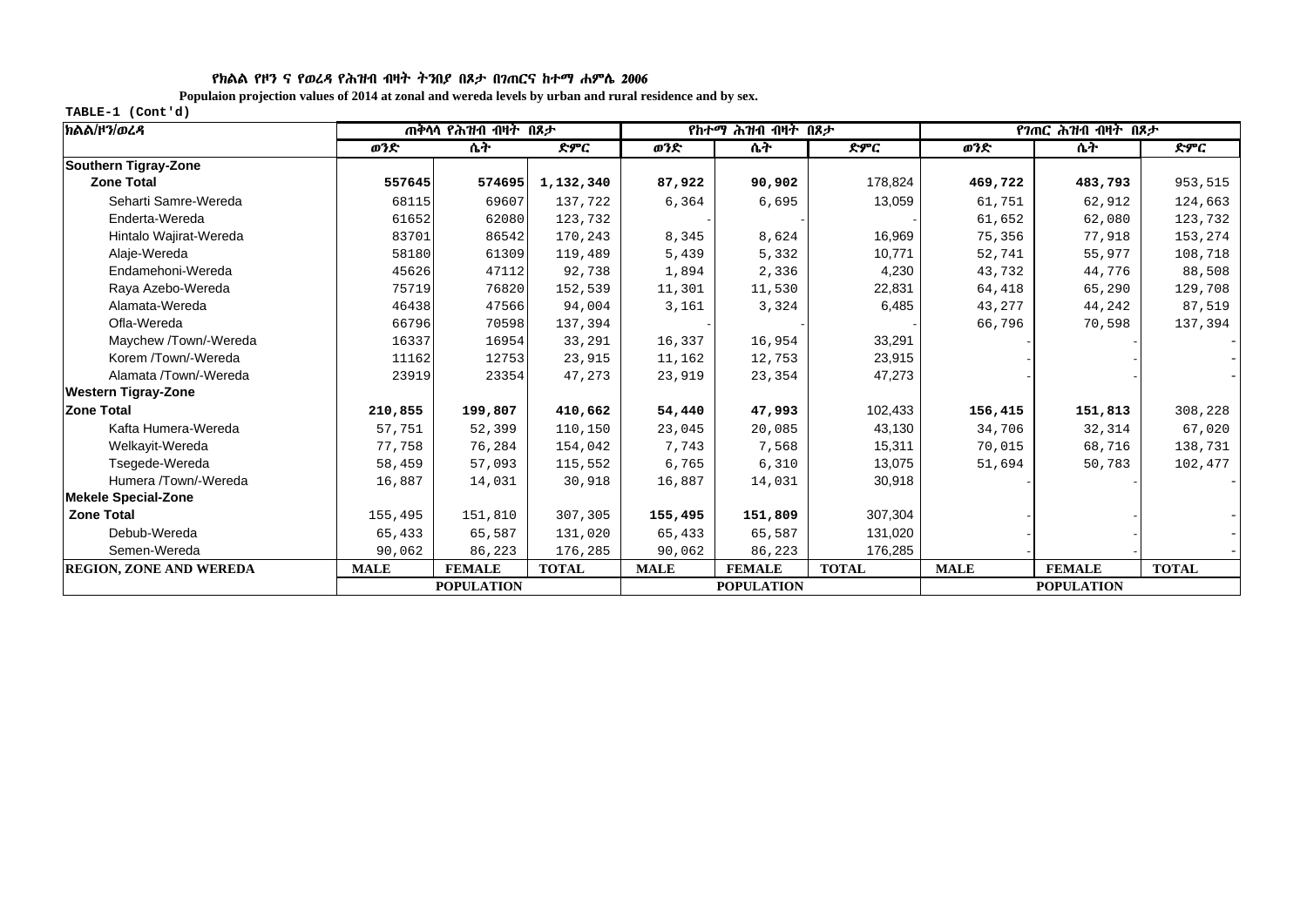**Populaion projection values of 2014 at zonal and wereda levels by urban and rural residence and by sex.**

| ክልል/ዞን/ወረዳ                     |                   | ጠቅላሳ የሕዝብ ብዛት በጾታ |              |                   | <i>የከተማ ሕዝ</i> ብ ብዛት በጾ <i>ታ</i> |                   |             | የንጠር ሕዝብ ብዛት በጾታ |              |
|--------------------------------|-------------------|-------------------|--------------|-------------------|----------------------------------|-------------------|-------------|------------------|--------------|
|                                | ወንድ               | ሴት                | ድምር          | ወንድ               | ሴት                               | ድምር               | ወንድ         | ቤት               | ደምር          |
| <b>AFFAR Region*</b>           |                   |                   |              |                   |                                  |                   |             |                  |              |
| <b>Region Total</b>            | 923,000           | 755,000           | 1,678,000    | 159,000           | 130,000                          | 289,000           | 764,000     | 625,000          | 1,389,000    |
| ZONE <sub>1</sub>              |                   |                   |              |                   |                                  |                   |             |                  |              |
| <b>Zone Total</b>              | 284,410           | 240,618           | 525,028      | 69,932            | 59,371                           | 129,303           | 201,143     | 170,336          | 371,479      |
| Dubti-Wereda                   | 47,320            | 40,772            | 88,092       | 27,627            | 23,749                           | 51,376            | 19,693      | 17,023           | 36,716       |
| Elidar-Wereda                  | 51,284            | 42,966            | 94,250       | 8,613             | 6,595                            | 15,208            | 42,671      | 36,371           | 79,042       |
| Asayita-Wereda                 | 34,382            | 30,011            | 64,393       | 13,186            | 11,832                           | 25,018            | 21,196      | 18,179           | 39,375       |
| Afambo-Wereda                  | 15,010            | 12,711            | 27,721       | 762               | 525                              | 1,287             | 14,248      | 12,186           | 26,434       |
| Mile-Wereda                    | 58,834            | 49,939            | 108,773      | 11,807            | 10,346                           | 22,153            | 47,027      | 39,593           | 86,620       |
| Chifra-Wereda                  | 58,913            | 48,154            | 107,067      | 7,937             | 6,325                            | 14,262            | 50,976      | 41,829           | 92,805       |
| Kori-Wereda                    | 18,667            | 16,065            | 34,732       |                   |                                  |                   | 18,667      | 16,065           | 34,732       |
| Zone 2                         |                   |                   |              |                   |                                  |                   |             |                  |              |
| <b>Zone Total</b>              | 224,139           | 183,687           | 407,826      | 23,423            | 17,562                           | 40,985            | 200,714     | 166,126          | 366,840      |
| Erebti-Wereda                  | 21,926            | 17,810            | 39,736       | 711               | 463                              | 1,174             | 21,215      | 17,347           | 38,562       |
| Kunoba-Wereda                  | 33,444            | 29,301            | 62,745       | 2,786             | 1,958                            | 4,744             | 30,658      | 27,343           | 58,001       |
| Abala-Wereda                   | 25,337            | 22,048            | 47,385       | 8,364             | 7,684                            | 16,048            | 16,973      | 14,364           | 31,337       |
| Megale-Wereda                  | 17,210            | 14,948            | 32,158       | 601               | 496                              | 1,097             | 16,609      | 14,452           | 31,061       |
| Berahile-Wereda                | 52,281            | 39,638            | 91,919       | 5,741             | 3,812                            | 9,553             | 46,540      | 35,826           | 82,366       |
| Dalol-Wereda                   | 52,655            | 43,167            | 95,822       | 1,692             | 1,063                            | 2,755             | 50,963      | 42,104           | 93,067       |
| Afdera-Wereda                  | 21,286            | 16,775            | 38,061       | 3,530             | 2,086                            | 5,616             | 17,756      | 14,689           | 32,445       |
| Zone 3                         |                   |                   |              |                   |                                  |                   |             |                  |              |
| <b>Zone Total</b>              | 135,301           | 113,056           | 248,357      | 46,093            | 38,677                           | 84,770            | 89,209      | 74,378           | 163,587      |
| Amibara-Wereda                 | 46,935            | 36,916            | 83,851       | 24,672            | 19,284                           | 43,956            | 22,263      | 17,632           | 39,895       |
| Awash Fentale-Wereda           | 21,412            | 19,489            | 40,901       | 13,619            | 12,626                           | 26,245            | 7,793       | 6,863            | 14,656       |
| Gewane-Wereda                  | 20,622            | 17,411            | 38,033       | 5,033             | 4,304                            | 9,337             | 15,589      | 13,107           | 28,696       |
| Dulacha-Wereda                 | 12,741            | 11,213            | 23,954       | 997               | 859                              | 1,856             | 11,744      | 10,354           | 22,098       |
| Bure Mudayitu-Wereda           | 20,117            | 15,873            | 35,990       |                   |                                  |                   | 20,117      | 15,873           | 35,990       |
| Argoba Liyu-Wereda             | 13,474            | 12,154            | 25,628       | 1,771             | 1,605                            | 3,376             | 11,703      | 10,549           | 22,252       |
| Zone 4                         |                   |                   |              |                   |                                  |                   |             |                  |              |
| <b>Zone Total</b>              | 158,792           | 124,664           | 283,456      | 8,375             | 6,380                            | 14,755            | 150,418     | 118,284          | 268,702      |
| Awra-Wereda                    | 21,543            | 18,376            | 39,919       | 1,476             | 1,105                            | 2,581             | 20,067      | 17,271           | 37,338       |
| Ewa-Wereda                     | 29,665            | 24,320            | 53,985       | 1,050             | 880                              | 1,930             | 28,615      | 23,440           | 52,055       |
| Teru-Wereda                    | 44,618            | 32,819            | 77,437       | 1,705             | 1,173                            | 2,878             | 42,913      | 31,646           | 74,559       |
| Yalo-Wereda                    | 30,535            | 23,524            | 54,059       | 702               | 532                              | 1,234             | 29,833      | 22,992           | 52,825       |
| Golina-Wereda                  | 32,431            | 25,625            | 58,056       | 3,441             | 2,690                            | 6,131             | 28,990      | 22,935           | 51,925       |
|                                |                   |                   |              |                   |                                  |                   |             |                  |              |
| <b>REGION, ZONE AND WEREDA</b> | <b>MALE</b>       | <b>FEMALE</b>     | <b>TOTAL</b> | <b>MALE</b>       | <b>FEMALE</b>                    | <b>TOTAL</b>      | <b>MALE</b> | <b>FEMALE</b>    | <b>TOTAL</b> |
|                                | <b>POPULATION</b> |                   |              | <b>POPULATION</b> |                                  | <b>POPULATION</b> |             |                  |              |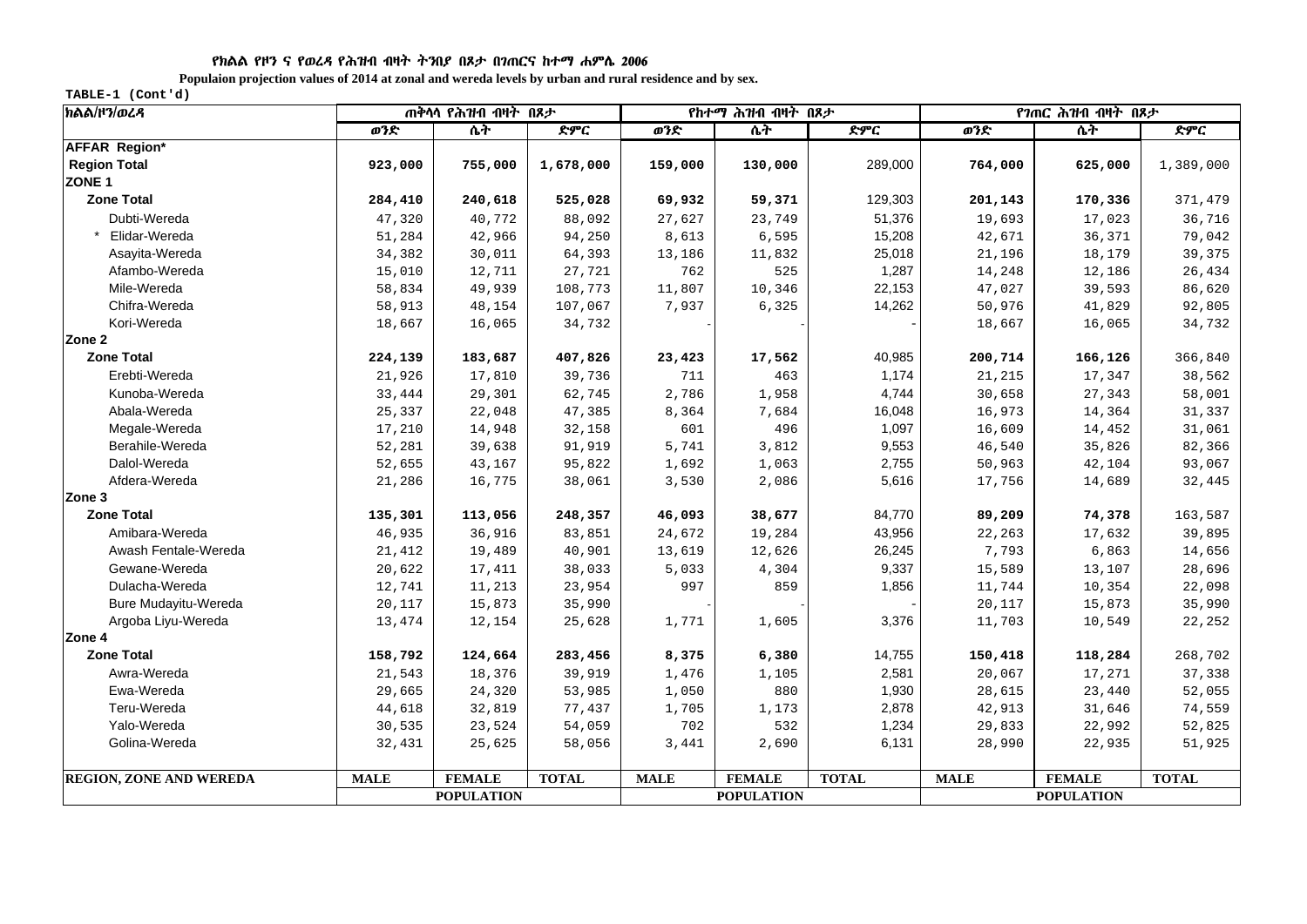**Populaion projection values of 2014 at zonal and wereda levels by urban and rural residence and by sex.**

| <b>ክልል/ዞን/ወረዳ</b>              |             | ጠቅሳሳ የሕዝብ ብዛት በጾታ |              |             | <u>የከተማ ሕዝብ ብዛት በጾታ</u> |              |                   | የንጠር ሕዝብ ብዛት በጾታ |              |
|--------------------------------|-------------|-------------------|--------------|-------------|-------------------------|--------------|-------------------|------------------|--------------|
|                                | ወንድ         | ሴት                | ድምር          | ወንድ         | ሴት                      | ድምር          | ወንድ               | ሴት               | ድምር          |
| Zone 5                         |             |                   |              |             |                         |              |                   |                  |              |
| <b>Zone Total</b>              | 120,358     | 92,975            | 213,333      | 11,177      | 8,009                   | 19,186       | 109,181           | 84,966           | 194,147      |
| Telalak-Wereda                 | 25,372      | 18,403            | 43,775       | 1,669       | 1,374                   | 3,043        | 23,703            | 17,029           | 40,732       |
| Sumu Robi-Wereda               | 19,348      | 17,350            | 36,698       | 759         | 698                     | 1,457        | 18,589            | 16,652           | 35,241       |
| Dawe-Wereda                    | 28,219      | 20,717            | 48,936       | 2,009       | 1,553                   | 3,562        | 26,210            | 19,164           | 45,374       |
| Dalifage-Wereda                | 25,224      | 17,845            | 43,069       | 4,840       | 2,970                   | 7,810        | 20,384            | 14,875           | 35,259       |
| Hadele Ele-Wereda              | 22,195      | 18,660            | 40,855       | 1,900       | 1,414                   | 3,314        | 20,295            | 17,246           | 37,541       |
| <b>AMHARA Region</b>           |             |                   |              |             |                         |              |                   |                  |              |
| <b>Region Total</b>            | 10,025,991  | 9,992,997         | 20,018,988   | 1,566,000   | 1,561,000               | 3,127,000    | 8,460,000         | 8,432,000        | 16,892,000   |
| North Gondar-Zone              |             |                   |              |             |                         |              |                   |                  |              |
| <b>Zone Total</b>              | 1,741,549   | 1,700,336         | 3,441,885    | 333,100     | 351,169                 | 684,269      | 1,408,449         | 1,349,168        | 2,757,617    |
| Adi Arkay-Wereda               | 55,208      | 53,341            | 108,549      | 7,312       | 8,044                   | 15,356       | 47,896            | 45,297           | 93,193       |
| Beyeda-Wereda                  | 53,748      | 56,431            | 110,179      | 2,095       | 2,756                   | 4,851        | 51,653            | 53,675           | 105,328      |
| Janamora-Wereda                | 94,730      | 94,626            | 189,356      | 3,392       | 4,072                   | 7,464        | 91,338            | 90,554           | 181,892      |
| Debark-Wereda                  | 93,094      | 92,348            | 185,442      | 14,398      | 16,383                  | 30,781       | 78,696            | 75,965           | 154,661      |
| Dabat-Wereda                   | 84,987      | 83,344            | 168,331      | 10,835      | 12,528                  | 23,363       | 74,152            | 70,816           | 144,968      |
| Merab Armachoho-Wereda         | 22,701      | 18,290            | 40,991       | 12,351      | 10,034                  | 22,385       | 10,350            | 8,256            | 18,606       |
| Tegede-Wereda                  | 42,952      | 41,590            | 84,542       | 3,882       | 4,044                   | 7,926        | 39,070            | 37,546           | 76,616       |
| Lay Armachoho-Wereda           | 90,621      | 90,309            | 180,930      | 8,342       | 10,169                  | 18,511       | 82,279            | 80,140           | 162,419      |
| Wegera-Wereda                  | 128,404     | 124,851           | 253,255      | 12,860      | 14,706                  | 27,566       | 115,544           | 110,145          | 225,689      |
| Gondar Zuria-Wereda            | 111,778     | 108,806           | 220,584      | 13,212      | 13,964                  | 27,176       | 98,566            | 94,842           | 193,408      |
| Dembia-Wereda                  | 157,876     | 153,522           | 311,398      | 16,394      | 18,118                  | 34,512       | 141,482           | 135,404          | 276,886      |
| Chilga-Wereda                  | 128,373     | 126,645           | 255,018      | 14,331      | 16,311                  | 30,642       | 114,042           | 110,334          | 224,376      |
| Metema-Wereda                  | 71,570      | 62,470            | 134,040      | 23,122      | 20,904                  | 44,026       | 48,448            | 41,566           | 90,014       |
| Quara-Wereda                   | 56,547      | 50,344            | 106,891      | 3,625       | 3,385                   | 7,010        | 52,922            | 46,959           | 99,881       |
| Alefa-Wereda                   | 98,093      | 96,674            | 194,767      | 8,001       | 9,188                   | 17,189       | 90,092            | 87,486           | 177,578      |
| Merab Belsa-Wereda             | 82,429      | 79,967            | 162,396      | 5,634       | 5,710                   | 11,344       | 76,795            | 74,257           | 151,052      |
| Misrak Belesa-Wereda           | 58,816      | 55,268            | 114,084      | 9,623       | 9,700                   | 19,323       | 49,193            | 45,568           | 94,761       |
| Gonder/Town/-Wereda            | 149,970     | 156,276           | 306,246      | 149,970     | 156,276                 | 306,246      |                   |                  |              |
| Tselemet-Wereda                | 31,889      | 32,108            | 63,997       |             |                         |              | 31,889            | 32,108           | 63,997       |
| Tach Armachoho-Wereda          | 53,335      | 50,690            | 104,025      | 8,721       | 9,400                   | 18,121       | 44,614            | 41,290           | 85,904       |
| Takusa-Wereda                  | 74,428      | 72,436            | 146,864      | 4,999       | 5,475                   | 10,474       | 69,429            | 66,961           | 136,390      |
| <b>REGION, ZONE AND WEREDA</b> | <b>MALE</b> | <b>FEMALE</b>     | <b>TOTAL</b> | <b>MALE</b> | <b>FEMALE</b>           | <b>TOTAL</b> | <b>MALE</b>       | <b>FEMALE</b>    | <b>TOTAL</b> |
|                                |             | <b>POPULATION</b> |              |             | <b>POPULATION</b>       |              | <b>POPULATION</b> |                  |              |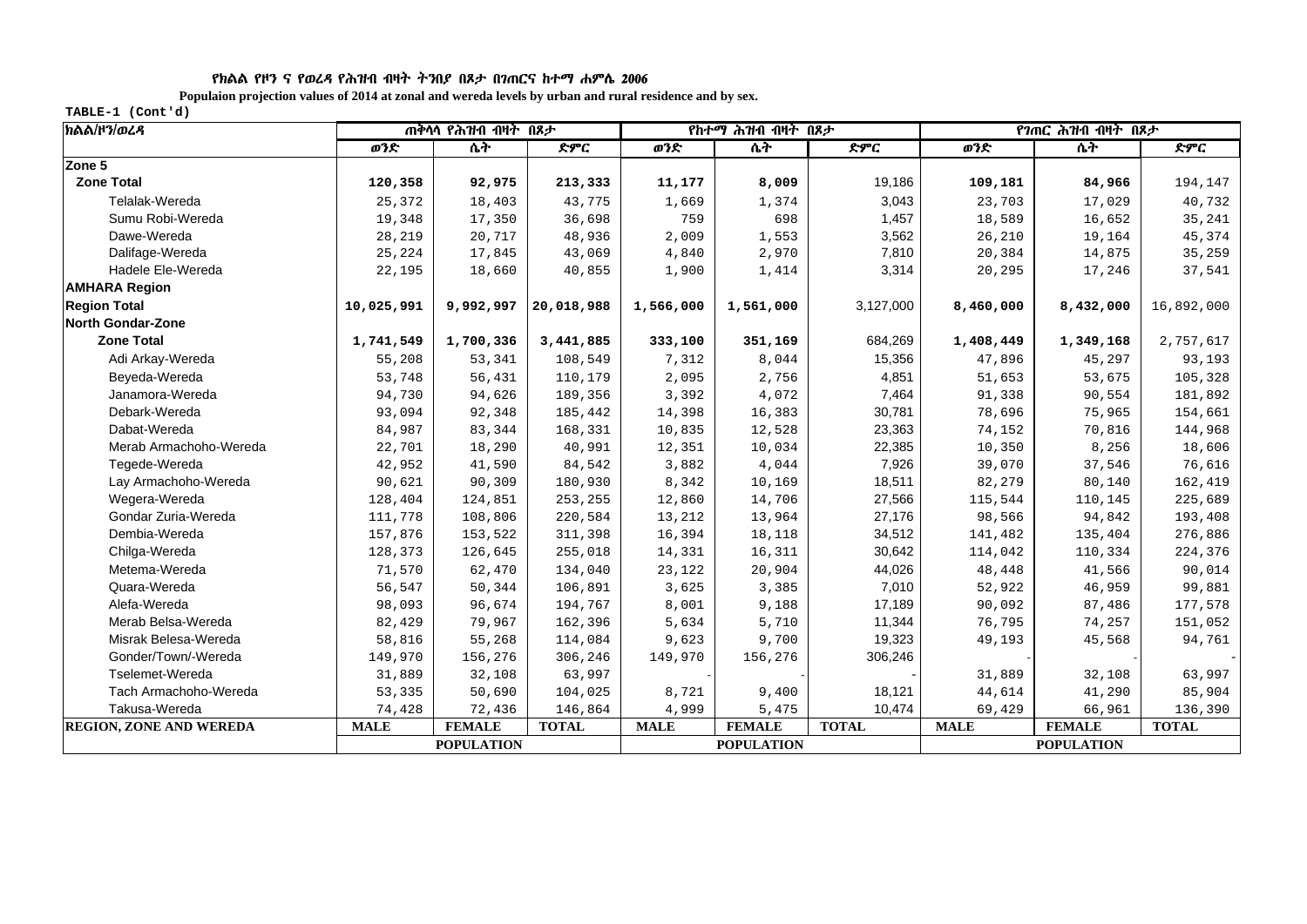**Populaion projection values of 2014 at zonal and wereda levels by urban and rural residence and by sex.**

| ክልል/ዞን/ወረ <i>ዳ</i>       | ጠቅሳሳ የሕዝብ ብዛት በጾታ |               |              |             | <i>የከተማ ሕዝ</i> ብ ብዛት በጾታ |              | የንጠር ሕዝብ ብዛት በጾታ  |               |              |  |
|--------------------------|-------------------|---------------|--------------|-------------|--------------------------|--------------|-------------------|---------------|--------------|--|
|                          | ወንድ               | ሴት            | ድምር          | ወንድ         | ሴት                       | ድምር          | ወንድ               | ቤት            | ድምር          |  |
| South Gondar-Zone        |                   |               |              |             |                          |              |                   |               |              |  |
| <b>Zone Total</b>        | 1,196,318         | 1,168,285     | 2,364,603    | 146,499     | 143,142                  | 289,641      | 1,049,822         | 1,025,144     | 2,074,966    |  |
| Ebinat-Wereda            | 126,888           | 123,564       | 250,452      | 8,507       | 9,234                    | 17,741       | 118,381           | 114,330       | 232,711      |  |
| Libokemkem-Wereda        | 116,738           | 113,104       | 229,842      | 16,735      | 15,933                   | 32,668       | 100,003           | 97,171        | 197,174      |  |
| Fogera-Wereda            | 134,511           | 130,001       | 264,512      | 18,868      | 18,429                   | 37,297       | 115,643           | 111,572       | 227,215      |  |
| Farta-Wereda             | 133,067           | 128,956       | 262,023      | 5,262       | 4,792                    | 10,054       | 127,805           | 124,164       | 251,969      |  |
| Lay Gayint-Wereda        | 120,550           | 118,560       | 239,110      | 16,811      | 16,967                   | 33,778       | 103,739           | 101,593       | 205,332      |  |
| Tach Gayint-Wereda       | 58,273            | 58,603        | 116,876      | 5,791       | 6,042                    | 11,833       | 52,482            | 52,561        | 105,043      |  |
| Simada-Wereda            | 127,975           | 130,988       | 258,963      | 7,726       | 7,531                    | 15,257       | 120,249           | 123,457       | 243,706      |  |
| Misrak Este-Wereda       | 122,388           | 118,351       | 240,739      | 10,719      | 9,882                    | 20,601       | 111,669           | 108,469       | 220,138      |  |
| Dera-Wereda              | 144,332           | 139,471       | 283,803      | 12,145      | 12,663                   | 24,808       | 132,187           | 126,808       | 258,995      |  |
| Debre Tabor/Town/-Wereda | 42,252            | 40,103        | 82,355       | 42,252      | 40,103                   | 82,355       |                   |               |              |  |
| Merab Este-Wereda        | 69,344            | 66,584        | 135,928      | 1,681       | 1,567                    | 3,248        | 67,663            | 65,017        | 132,680      |  |
| North Wello-Zone         |                   |               |              |             |                          |              |                   |               |              |  |
| <b>Zone Total</b>        | 867,917           | 865,699       | 1,733,616    | 115,973     | 113,911                  | 229,884      | 751,946           | 751,787       | 1,503,733    |  |
| Bugna-Wereda             | 42,069            | 42,326        | 84,395       |             |                          |              | 42,069            | 42,326        | 84,395       |  |
| Kobo-Wereda              | 130,772           | 129,398       | 260,170      | 24,935      | 24,144                   | 49,079       | 105,837           | 105,254       | 211,091      |  |
| Gidan-Wereda             | 88,518            | 91,413        | 179,931      | 5,644       | 5,778                    | 11,422       | 82,874            | 85,635        | 168,509      |  |
| Meket-Wereda             | 129,440           | 128,194       | 257,634      | 8,712       | 8,680                    | 17,392       | 120,728           | 119,514       | 240,242      |  |
| Wadla-Wereda             | 72,532            | 72,297        | 144,829      | 2,971       | 3,367                    | 6,338        | 69,561            | 68,930        | 138,491      |  |
| Delanta-Wereda           | 72,435            | 73,272        | 145,707      | 5,975       | 5,654                    | 11,629       | 66,460            | 67,618        | 134,078      |  |
| Gubalafto-Wereda         | 79,573            | 78,514        | 158,087      | 3,633       | 3,600                    | 7,233        | 75,940            | 74,914        | 150,854      |  |
| Habru-Wereda             | 112,020           | 111,296       | 223,316      | 16,188      | 15,795                   | 31,983       | 95,832            | 95,501        | 191,333      |  |
| Woldiya /Town/-Wereda    | 35,154            | 33,198        | 68,352       | 35,154      | 33,198                   | 68,352       |                   |               |              |  |
| Lasta-Wereda             | 68,309            | 69,628        | 137,937      | 12,399      | 13,278                   | 25,677       | 55,910            | 56,350        | 112,260      |  |
| Dawunt-Wereda            | 37,095            | 36,163        | 73,258       | 362         | 418                      | 780          | 36,733            | 35,745        | 72,478       |  |
|                          | <b>MALE</b>       | <b>FEMALE</b> | <b>TOTAL</b> | <b>MALE</b> | <b>FEMALE</b>            | <b>TOTAL</b> | <b>MALE</b>       | <b>FEMALE</b> | <b>TOTAL</b> |  |
|                          | <b>POPULATION</b> |               |              |             | <b>POPULATION</b>        |              | <b>POPULATION</b> |               |              |  |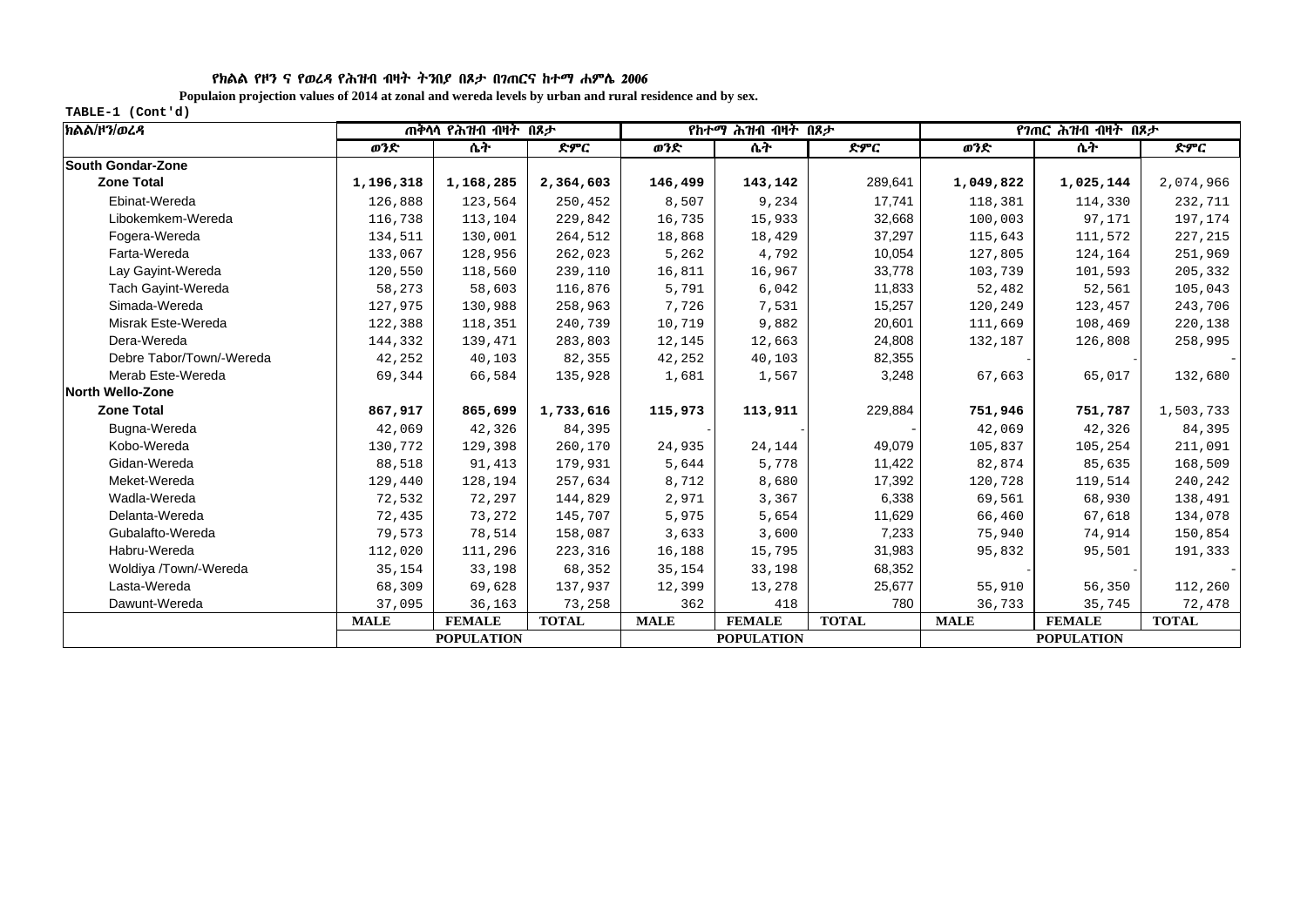**Populaion projection values of 2014 at zonal and wereda levels by urban and rural residence and by sex.**

| ክልል/ዞን/ወሪዳ                     |             | ጠቅሳሳ የሕዝብ ብዛት በጾታ |              |                | የከተማ ሕዝብ ብዛት በጾታ  |              |             | የንጠር ሕዝብ ብዛት በጾታ  |              |
|--------------------------------|-------------|-------------------|--------------|----------------|-------------------|--------------|-------------|-------------------|--------------|
|                                | ወንድ         | ሴት                | ድምር          | ወንድ            | ሴት                | ድምር          | ወንድ         | ሴት                | ድምር          |
| South Wello-Zone               |             |                   |              |                |                   |              |             |                   |              |
| <b>Zone Total</b>              | 1,448,174   | 1,477,385         | 2,925,559    | 224,192        | 222,320           | 446,512      | 1,223,981   | 1,255,065         | 2,479,046    |
| Mekdela-Wereda                 | 78,324      | 83,034            | 161,358      | 3,630          | 3,931             | 7,561        | 74,694      | 79,103            | 153,797      |
| Tenta-Wereda                   | 92,855      | 96,280            | 189,135      | 6,766          | 6,529             | 13,295       | 86,089      | 89,751            | 175,840      |
| Kutaber-Wereda                 | 53,613      | 54,861            | 108,474      | 3,777          | 3,542             | 7,319        | 49,836      | 51,319            | 101,155      |
| Ambasel-Wereda                 | 69,261      | 69,151            | 138,412      | 4,344          | 4,362             | 8,706        | 64,917      | 64,789            | 129,706      |
| Tehuledere-Wereda              | 68,967      | 68,186            | 137,153      | 11,356         | 10,495            | 21,851       | 57,611      | 57,691            | 115,302      |
| Werebabu-Wereda                | 57,416      | 57,414            | 114,830      | 5,022          | 4,935             | 9,957        | 52,394      | 52,479            | 104,873      |
| Kalu-Wereda                    | 108,723     | 106,614           | 215,337      | 15,043         | 14,301            | 29,344       | 93,680      | 92,313            | 185,993      |
| Albuko-Wereda                  | 43,388      | 44,135            | 87,523       | 2,447          | 2,674             | 5,121        | 40,941      | 41,461            | 82,402       |
| Dessie Zuria-Wereda            | 86,217      | 90,092            | 176,309      |                |                   |              | 86,217      | 90,092            | 176,309      |
| Legambo-Wereda                 | 91,782      | 95,403            | 187,185      | 5,563          | 5,290             | 10,853       | 86,219      | 90,113            | 176,332      |
| Sayint-Wereda                  | 81,115      | 82,974            | 164,089      | 4,281          | 3,835             | 8,116        | 76,834      | 79,139            | 155,973      |
| Debresina-Wereda               | 89,198      | 90,875            | 180,073      | 6,860          | 6,056             | 12,916       | 82,338      | 84,819            | 167,157      |
| Kelela-Wereda                  | 77,015      | 78,424            | 155,439      | 5,735          | 5,578             | 11,313       | 71,280      | 72,846            | 144,126      |
| Jama - Wereda                  | 71,339      | 72,699            | 144,038      | 4,325          | 4,617             | 8,942        | 67,014      | 68,082            | 135,096      |
| Were IIu - Wereda              | 62,709      | 63,609            | 126,318      | 8,975          | 7,980             | 16,955       | 53,734      | 55,629            | 109,363      |
| Wegidi - Wereda                | 75,082      | 77,774            | 152,856      | 3,401          | 3,291             | 6,692        | 71,681      | 74,483            | 146,164      |
| Kombolcha/Town/ - Wereda       | 58,480      | 58,202            | 116,682      | 43, 417        | 43,416            | 86,833       | 15,063      | 14,786            | 29,849       |
| Dessie/Town/-Wereda            | 105,011     | 107,425           | 212,436      | 87,836         | 89,852            | 177,688      | 17,175      | 17,573            | 34,748       |
| Mehal Saynt Wereda             | 40,394      | 41,711            | 82,105       |                |                   |              | 40,394      | 41,711            | 82,105       |
| Legahida - Wereda              | 37,285      | 38,522            | 75,807       | 1,414          | 1,634             | 3,048        | 35,871      | 36,888            | 72,759       |
| <b>North Shewa - Zone</b>      |             |                   |              |                |                   |              |             |                   |              |
| <b>Zone Total</b>              | 1,075,206   | 1,056,651         | 2,131,857    | 159,996        | 157,170           | 317,166      | 915,211     | 899,483           | 1,814,694    |
| Mida Woremo - Wereda           | 53,704      | 53,635            | 107,339      | 5,195          | 5,237             | 10,432       | 48,509      | 48,398            | 96,907       |
| Merhabete - Wereda             | 73,773      | 72,405            | 146,178      | 9,854          | 9,564             | 19,418       | 63,919      | 62,841            | 126,760      |
| Ensaro - Wereda                | 33,816      | 32,385            | 66,201       | 2,271          | 2,407             | 4,678        | 31,545      | 29,978            | 61,523       |
| Moretna Jiru - Wereda          | 54,751      | 52,413            | 107,164      | $\,$ 6 , $844$ | 6,509             | 13,353       | 47,907      | 45,904            | 93,811       |
| Menz Gera Midir - Wereda       | 67,567      | 71,141            | 138,708      | 8,156          | 8,205             | 16,361       | 59,411      | 62,936            | 122,347      |
| Gishe - Wereda                 | 34,419      | 35,383            | 69,802       | 2,198          | 1,917             | 4,115        | 32,221      | 33,466            | 65,687       |
| Antsokiya Gemza - Wereda       | 46,242      | 46,734            | 92,976       | 9,377          | 9,199             | 18,576       | 36,865      | 37,535            | 74,400       |
| Efrata Gidim - Wereda          | 65,055      | 64,049            | 129,104      | 11,786         | 10,915            | 22,701       | 53,269      | 53,134            | 106,403      |
| Menz Mama Midir - Wereda       | 48,082      | 49,460            | 97,542       | 4,831          | 4,809             | 9,640        | 43,251      | 44,651            | 87,902       |
| Tarma Ber - Wereda             | 49,580      | 48,579            | 98,159       | 7,428          | 7,811             | 15,239       | 42,152      | 40,768            | 82,920       |
| Mojana Waderea - Wereda        | 39,588      | 39,195            | 78,783       | 1,860          | 1,808             | 3,668        | 37,728      | 37,387            | 75,115       |
| <b>REGION, ZONE AND WEREDA</b> | <b>MALE</b> | <b>FEMALE</b>     | <b>TOTAL</b> | <b>MALE</b>    | <b>FEMALE</b>     | <b>TOTAL</b> | <b>MALE</b> | <b>FEMALE</b>     | <b>TOTAL</b> |
|                                |             | <b>POPULATION</b> |              |                | <b>POPULATION</b> |              |             | <b>POPULATION</b> |              |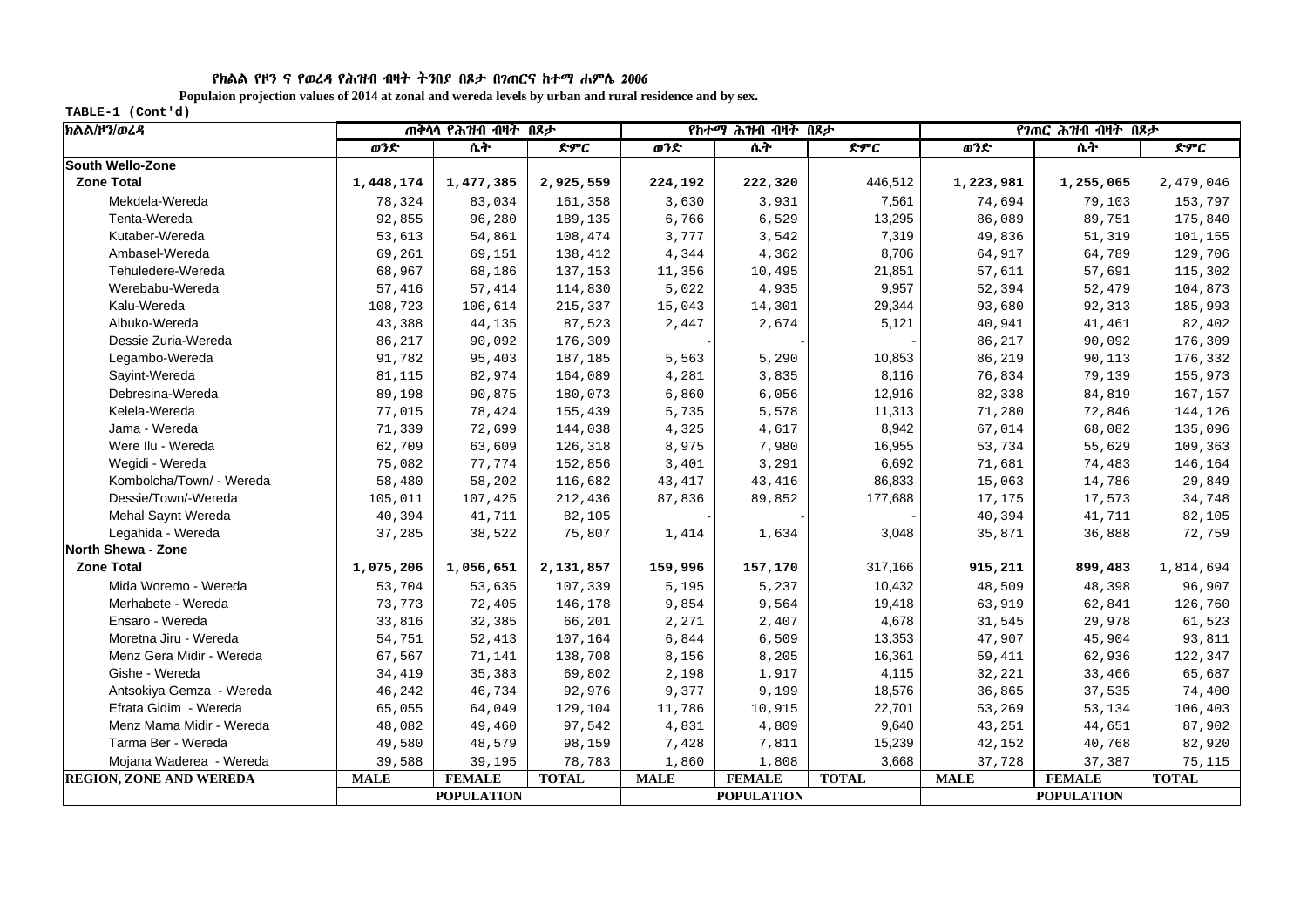**Populaion projection values of 2014 at zonal and wereda levels by urban and rural residence and by sex.**

| ክልል/ዞን/ወሪዳ                     | ጠቅሳሳ የሕዝብ ብዛት በጾታ |               |              | የከተማ ሕዝብ ብዛት በጾታ  |               | የንጠር ሕዝብ ብዛት በጾታ |                   |               |              |
|--------------------------------|-------------------|---------------|--------------|-------------------|---------------|------------------|-------------------|---------------|--------------|
|                                | ወንድ               | ሴት            | ድምር          | ወንድ               | ሴት            | ድምር              | ወንድ               | ቤት            | ድምር          |
| Kewet - Wereda                 | 71,385            | 67,343        | 138,728      | 13,563            | 12,484        | 26,047           | 57,822            | 54,859        | 112,681      |
| Angolala Tera - Wereda         | 47,577            | 46,512        | 94,089       | 4,012             | 4,331         | 8,343            | 43,565            | 42,181        | 85,746       |
| Asagirt - Wereda               | 27,674            | 26,864        | 54,538       | 986               | 908           | 1,894            | 26,688            | 25,956        | 52,644       |
| Ankober - Wereda               | 43,937            | 43,181        | 87,118       | 3,124             | 3,385         | 6,509            | 40,813            | 39,796        | 80,609       |
| Hagere Mariam Kesem - Wereda   | 31,997            | 30,543        | 62,540       | 1,684             | 1,557         | 3,241            | 30,313            | 28,986        | 59,299       |
| Berehet - Wereda               | 20,433            | 19,922        | 40,355       | 2,958             | 2,931         | 5,889            | 17,475            | 16,991        | 34,466       |
| Minjar Shenkora - Wereda       | 76,840            | 71,653        | 148,493      | 9,206             | 8,915         | 18,121           | 67,634            | 62,738        | 130,372      |
| Basona Werana - Wereda         | 69,014            | 66,608        | 135,622      | 865               | 937           | 1,802            | 68,149            | 65,671        | 133,820      |
| Debre Berhan/Town/-Wereda      | 48,402            | 48,154        | 96,556       | 48,402            | 48,154        | 96,556           |                   |               |              |
| Menz Keya Gebreal - Wereda     | 26,053            | 26,577        | 52,630       | 1,999             | 1,887         | 3,886            | 24,054            | 24,690        | 48,744       |
| Menz Lalo Midir - Wereda       | 9,600             | 9,752         | 19,352       |                   |               |                  | 9,600             | 9,752         | 19,352       |
| Saya Debirna Wayu - Wereda     | 35,717            | 34,163        | 69,880       | 3,396             | 3,300         | 6,696            | 32,321            | 30,863        | 63,184       |
| East Gojjam - Zone             |                   |               |              |                   |               |                  |                   |               |              |
| <b>Zone Total</b>              | 1,228,197         | 1,257,476     | 2,485,673    | 158,880           | 157,271       | 316,151          | 1,069,319         | 1,100,204     | 2,169,523    |
| Bibugn - Wereda                | 45,933            | 48,027        | 93,960       | 4,738             | 4,506         | 9,244            | 41,195            | 43,521        | 84,716       |
| Hulet Ej Enese                 | 159,035           | 160,283       | 319,318      | 23,594            | 21,746        | 45,340           | 135,441           | 138,537       | 273,978      |
| Goncha Siso Enese - Wereda     | 84,174            | 85,936        | 170,110      | 5,852             | 5,539         | 11,391           | 78,322            | 80,397        | 158,719      |
| Enebse Sar Midir - Wereda      | 75,962            | 78,146        | 154,108      | 9,158             | 8,991         | 18,149           | 66,804            | 69,155        | 135,959      |
| Enarj Enawga - Wereda          | 94,826            | 97,258        | 192,084      | 9,831             | 10,317        | 20,148           | 84,995            | 86,941        | 171,936      |
| Enemay - Wereda                | 95,131            | 96,519        | 191,650      | 14,127            | 13,815        | 27,942           | 81,004            | 82,704        | 163,708      |
| Debay Tilatgen - Wereda        | 72,194            | 72,773        | 144,967      | 3,650             | 3,762         | 7,412            | 68,544            | 69,011        | 137,555      |
| Debre Elias - Wereda           | 47,265            | 47,451        | 94,716       | 5,878             | 5,857         | 11,735           | 41,387            | 41,594        | 82,981       |
| Machakel - Wereda              | 66,830            | 68,388        | 135,218      | 6,670             | 6,261         | 12,931           | 60,160            | 62,127        | 122,287      |
| Gozamin - Wereda               | 74,183            | 75,315        | 149,498      | 1,799             | 2,019         | 3,818            | 72,384            | 73,296        | 145,680      |
| Baso Liben - Wereda            | 76,856            | 80,149        | 157,005      | 4,729             | 4,799         | 9,528            | 72,127            | 75,350        | 147,477      |
| Awabel Wereda                  | 69,342            | 70,903        | 140,245      | 8,967             | 8,560         | 17,527           | 60,375            | 62,343        | 122,718      |
| Dejen - Wereda                 | 56,705            | 60,905        | 117,610      | 6,369             | 6,504         | 12,873           | 50,336            | 54,401        | 104,737      |
| Shebel Berenta - Wereda        | 57,424            | 60,383        | 117,807      | 3,104             | 3,155         | 6,259            | 54,320            | 57,228        | 111,548      |
| Debre Markos/Town/-Wereda      | 45,732            | 46,738        | 92,470       | 45,732            | 46,738        | 92,470           |                   |               |              |
| Sinan - Wereda                 | 55,842            | 56,434        | 112,276      | 3,474             | 3,284         | 6,758            | 52,368            | 53,150        | 105,518      |
| Aneded - Wereda                | 50,763            | 51,868        | 102,631      | 1,206             | 1,419         | 2,625            | 49,557            | 50,449        | 100,006      |
| <b>REGION, ZONE AND WEREDA</b> | <b>MALE</b>       | <b>FEMALE</b> | <b>TOTAL</b> | <b>MALE</b>       | <b>FEMALE</b> | <b>TOTAL</b>     | <b>MALE</b>       | <b>FEMALE</b> | <b>TOTAL</b> |
|                                | <b>POPULATION</b> |               |              | <b>POPULATION</b> |               |                  | <b>POPULATION</b> |               |              |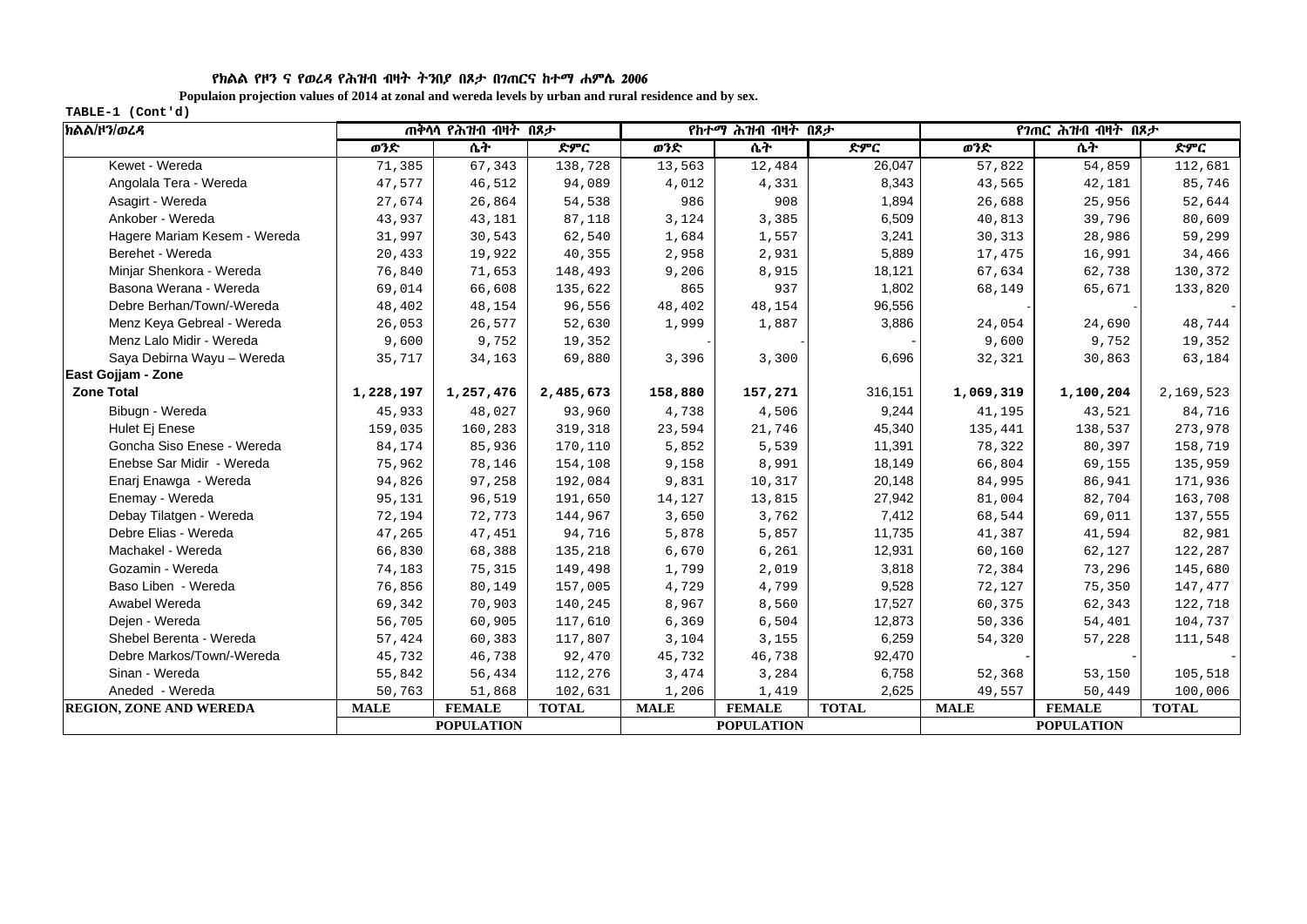**Populaion projection values of 2014 at zonal and wereda levels by urban and rural residence and by sex.**

| ክልል/ዞን/ወረዳ                     |                   | ጠቅሳሳ የሕዝብ ብዛት በጾታ |              |                   | የከተማ ሕዝብ ብዛት በጾታ |                   |             | የንጠር ሕዝብ ብዛት በጾታ |              |
|--------------------------------|-------------------|-------------------|--------------|-------------------|------------------|-------------------|-------------|------------------|--------------|
|                                | ወንድ               | ሴት                | ድምር          | ወንድ               | ሴት               | $F^T$ ር           | ወንድ         | ሴት               | ድምር          |
| <b>West Gojjam - Zone</b>      |                   |                   |              |                   |                  |                   |             |                  |              |
| <b>Zone Total</b>              | 1,213,832         | 1,208,464         | 2,422,296    | 140,636           | 132,984          | 273,620           | 1,073,198   | 1,075,480        | 2,148,678    |
| Semen Achefer - Wereda         | 110,754           | 106,972           | 217,726      | 11,630            | 11,440           | 23,070            | 99,124      | 95,532           | 194,656      |
| Bahri Dar Zuria - Wereda       | 104,006           | 100,261           | 204,267      |                   |                  |                   | 104,006     | 100,261          | 204,267      |
| Yilma Na Densa - Wereda        | 122,870           | 124,321           | 247,191      | 14,696            | 13,707           | 28,403            | 108,174     | 110,614          | 218,788      |
| Mecha - Wereda                 | 168,724           | 166,065           | 334,789      | 17,475            | 16,132           | 33,607            | 151,249     | 149,933          | 301,182      |
| Sekela - Wereda                | 78,074            | 79,458            | 157,532      | 5,187             | 4,857            | 10,044            | 72,887      | 74,601           | 147,488      |
| Quarit - Wereda                | 64,081            | 65,983            | 130,064      | 3,775             | 3,271            | 7,046             | 60,306      | 62,712           | 123,018      |
| Dega Damot - Wereda            | 84,765            | 88,029            | 172,794      | 5,339             | 4,600            | 9,939             | 79,426      | 83,429           | 162,855      |
| Dembecha - Wereda              | 75,559            | 75,464            | 151,023      | 13,600            | 12,934           | 26,534            | 61,959      | 62,530           | 124,489      |
| Jabi Tehnan - Wereda           | 101,983           | 103,093           | 205,076      | 9,340             | 9,323            | 18,663            | 92,643      | 93,770           | 186,413      |
| Bure-Wereda                    | 84,489            | 84,981            | 169,470      | 19,757            | 18,722           | 38,479            | 64,732      | 66,259           | 130,991      |
| Wonberma - Wereda              | 58,775            | 57,494            | 116,269      | 7,861             | 7,839            | 15,700            | 50,914      | 49,655           | 100,569      |
| Goncha-Wereda                  | 60,549            | 60,281            | 120,830      | 3,352             | 2,956            | 6,308             | 57,197      | 57,325           | 114,522      |
| Debub Achefer - Wereda         | 79,280            | 77,586            | 156,866      | 8,701             | 8,727            | 17,428            | 70,579      | 68,859           | 139,438      |
| Finote Selam/Town/-Wereda      | 19,923            | 18,476            | 38,399       | 19,923            | 18,476           | 38,399            |             |                  |              |
| Waqhemira - Zone               |                   |                   |              |                   |                  |                   |             |                  |              |
| <b>Zone Total</b>              | 243,462           | 243,862           | 487,324      | 21,769            | 22,537           | 44,306            | 221,693     | 221,323          | 443,016      |
| Ziquala-Wereda                 | 25,675            | 24,756            | 50,431       | 2,517             | 2,512            | 5,029             | 23,158      | 22,244           | 45,402       |
| Sekota - Wereda                | 62,470            | 63,193            | 125,663      |                   |                  |                   | 62,470      | 63,193           | 125,663      |
| Dehena - Wereda                | 61,474            | 62,707            | 124,181      | 2,806             | 3,402            | 6,208             | 58,668      | 59,305           | 117,973      |
| Gazgibla-Wereda                | 39,519            | 39,697            | 79,216       |                   |                  |                   | 39,519      | 39,697           | 79,216       |
| Abergele-Wereda                | 24,408            | 23,876            | 48,284       |                   |                  |                   | 24,408      | 23,876           | 48,284       |
| Sehala-Wereda                  | 13,470            | 13,010            | 26,480       |                   |                  |                   | 13,470      | 13,010           | 26,480       |
| Sekota/Town/-wereda            | 16,446            | 16,623            | 33,069       | 16,446            | 16,623           | 33,069            |             |                  |              |
| Awi - Zone                     |                   |                   |              |                   |                  |                   |             |                  |              |
| <b>Zone Total</b>              | 571,821           | 571,818           | 1,143,639    | 93,370            | 88,845           | 182,215           | 478,451     | 482,972          | 961,423      |
| Dangila-Wereda                 | 94,707            | 92,502            | 187,209      | 20,461            | 19,532           | 39,993            | 74,246      | 72,970           | 147,216      |
| Banja Shekudad - Wereda        | 66,458            | 66,910            | 133,368      | 17,167            | 16,128           | 33,295            | 49,291      | 50,782           | 100,073      |
| Ankasha Guagusa - Wereda       | 113,800           | 115,605           | 229,405      | 12,903            | 11,389           | 24,292            | 100,897     | 104,216          | 205,113      |
| Guangua - Wereda               | 129,898           | 130,912           | 260,810      | 23,498            | 23,121           | 46,619            | 106,400     | 107,791          | 214,191      |
| Fagita Lekoma - Wereda         | 71,493            | 73,025            | 144,518      | 6,667             | 6,519            | 13,186            | 64,826      | 66,506           | 131,332      |
| Jawi - Wereda                  | 47,603            | 43,603            | 91,206       | 5,904             | 5,537            | 11,441            | 41,699      | 38,066           | 79,765       |
| <b>REGION, ZONE AND WEREDA</b> | <b>MALE</b>       | <b>FEMALE</b>     | <b>TOTAL</b> | <b>MALE</b>       | <b>FEMALE</b>    | <b>TOTAL</b>      | <b>MALE</b> | <b>FEMALE</b>    | <b>TOTAL</b> |
|                                | <b>POPULATION</b> |                   |              | <b>POPULATION</b> |                  | <b>POPULATION</b> |             |                  |              |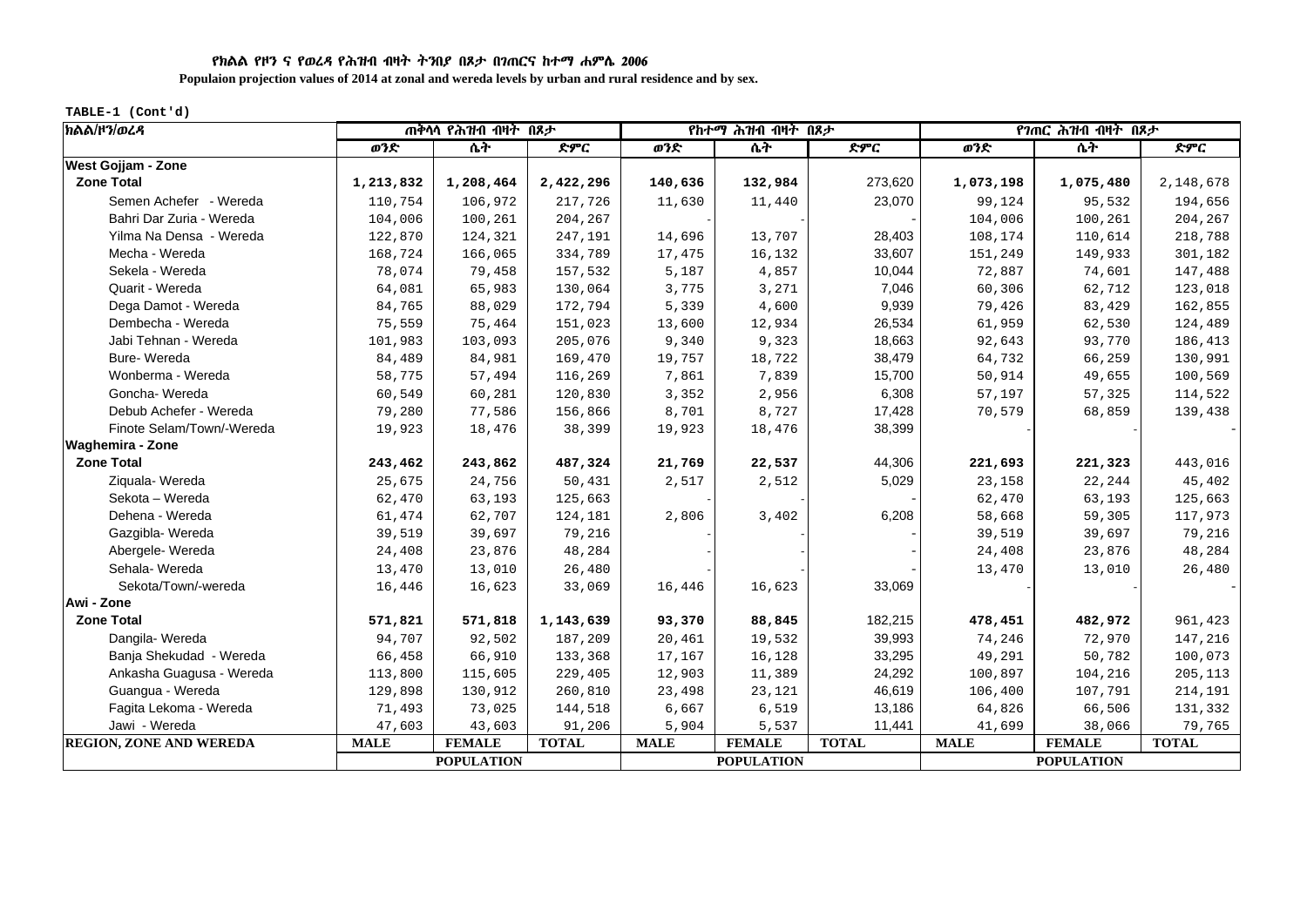**Populaion projection values of 2014 at zonal and wereda levels by urban and rural residence and by sex.**

| ክልል/ዞን/ወረዳ                      |             | ጠቅላሳ የሕዝብ ብዛት በጾታ |              |             | <u>የከተማ ሕዝብ ብዛት በጾታ</u> |              |                   | የንጠር ሕዝብ ብዛት በጾታ |              |  |
|---------------------------------|-------------|-------------------|--------------|-------------|-------------------------|--------------|-------------------|------------------|--------------|--|
|                                 | ወንድ         | ሴት                | ድምር          | ወንድ         | ሴት                      | ድምር          | ወንድ               | ሴት               | ደምር          |  |
| Guagusa Shikudad - Wereda       | 47,862      | 49,261            | 97,123       | 6,769       | 6,620                   | 13,389       | 41,093            | 42,641           | 83,734       |  |
| Oromia - Zone                   |             |                   |              |             |                         |              |                   |                  |              |  |
| <b>Zone Total</b>               | 262,974     | 267,021           | 529,995      | 38,367      | 38,201                  | 76,568       | 224,607           | 228,823          | 453,430      |  |
| Dawa chefa-Wereda               | 74,687      | 75,478            | 150,165      | 2,028       | 2,222                   | 4,250        | 72,659            | 73,256           | 145,915      |  |
| Bati - Wereda                   | 62,913      | 63,158            | 126,071      | 11,835      | 12,865                  | 24,700       | 51,078            | 50,293           | 101,371      |  |
| Jile Timuga- Wereda             | 40,686      | 42,648            | 83,334       | 3,787       | 3,726                   | 7,513        | 36,899            | 38,922           | 75,821       |  |
| Artuma Fursi- Wereda            | 46,699      | 48,085            | 94,784       | 4,501       | 4,298                   | 8,799        | 42,198            | 43,787           | 85,985       |  |
| Dawe Harewa- Wereda             | 23,038      | 23,824            | 46,862       | 1,264       | 1,261                   | 2,525        | 21,774            | 22,563           | 44,337       |  |
| Kemisie/Town/- Wereda           | 14,951      | 13,828            | 28,779       | 14,951      | 13,828                  | 28,779       |                   |                  |              |  |
| <b>Bahir Dar Special - Zone</b> | 156,871     | 156,544           | 313,415      | 133,218     | 133,449                 | 266,667      | 23,653            | 23,095           | 46,748       |  |
| Bahir Dar/Town/Wereda           | 156,871     | 156,544           | 313,415      | 133,218     | 133,449                 | 266,667      | 23,653            | 23,095           | 46,748       |  |
| Argoba Special Wereda           | 19,670      | 19,456            | 39,126       |             |                         |              | 19,670            | 19,456           | 39,126       |  |
| Argoba Special-Wereda           | 19,670      | 19,456            | 39,126       |             |                         |              | 19,670            | 19,456           | 39,126       |  |
| <b>OROMIA Region</b>            |             |                   |              |             |                         |              |                   |                  |              |  |
| <b>Region Total</b>             | 16,472,996  | 16,342,999        | 32,815,995   | 2,333,000   | 2,314,000               | 4,647,000    | 14,140,000        | 14,029,000       | 28,169,000   |  |
| <b>West Wellega-Zone</b>        |             |                   |              |             |                         |              |                   |                  |              |  |
| <b>Zone Total</b>               | 811,889     | 825,774           | 1,637,663    | 102,826     | 102,633                 | 205,459      | 709,062           | 723,139          | 1,432,201    |  |
| Menesibu-Wereda                 | 77,852      | 75,106            | 152,958      | 9,816       | 9,807                   | 19,623       | 68,036            | 65,299           | 133,335      |  |
| Nejo-Wereda                     | 79,252      | 81,675            | 160,927      | 17,338      | 16,986                  | 34,324       | 61,914            | 64,689           | 126,603      |  |
| Gimbi-Wereda                    | 43,560      | 45,228            | 88,788       |             |                         |              | 43,560            | 45,228           | 88,788       |  |
| Lalo Asabi-Wereda               | 45,041      | 47,082            | 92,123       | 7,079       | 7,451                   | 14,530       | 37,962            | 39,631           | 77,593       |  |
| Kiltu Kara-Wereda               | 31,276      | 31,462            | 62,738       | 3,769       | 3,592                   | 7,361        | 27,507            | 27,870           | 55,377       |  |
| Boji Dirmeji-Wereda             | 25,555      | 26,929            | 52,484       | 4,816       | 5,403                   | 10,219       | 20,739            | 21,526           | 42,265       |  |
| Guliso-Wereda                   | 42,096      | 42,677            | 84,773       | 5,527       | 5,493                   | 11,020       | 36,569            | 37,184           | 73,753       |  |
| Jarso-Wereda                    | 28,833      | 29,713            | 58,546       | 2,393       | 2,688                   | 5,081        | 26,440            | 27,025           | 53,465       |  |
| Kondala-Wereda                  | 58,013      | 57,159            | 115,172      | 2,245       | 2,120                   | 4,365        | 55,768            | 55,039           | 110,807      |  |
| Boji Chekorsa-Wereda            | 28,770      | 29,689            | 58,459       | 1,014       | 1,058                   | 2,072        | 27,756            | 28,631           | 56,387       |  |
| Babo Gambel-Wereda              | 36,810      | 35,968            | 72,778       | 2,690       | 2,516                   | 5,206        | 34,120            | 33,452           | 67,572       |  |
| Yubdo-Wereda                    | 23,101      | 23,624            | 46,725       | 1,620       | 1,644                   | 3,264        | 21,481            | 21,980           | 43,461       |  |
| Genji-Wereda                    | 35,653      | 36,199            | 71,852       | 2,443       | 2,277                   | 4,720        | 33,210            | 33,922           | 67,132       |  |
| Haru-Wereda                     | 39,868      | 41,189            | 81,057       | 3,407       | 3,415                   | 6,822        | 36,461            | 37,774           | 74,235       |  |
| Nole Kaba-Wereda                | 35,161      | 37,097            | 72,258       | 3,594       | 3,544                   | 7,138        | 31,567            | 33,553           | 65,120       |  |
| Begi-Wereda                     | 71,260      | 72,851            | 144,111      | 5,509       | 5,551                   | 11,060       | 65,751            | 67,300           | 133,051      |  |
| Gimbi /Town/-Wereda             | 21,836      | 21,561            | 43,397       | 21,836      | 21,561                  | 43,397       |                   |                  |              |  |
| Seyo Nole-Wereda                | 44,821      | 46,111            | 90,932       | 1,691       | 1,575                   | 3,266        | 43,130            | 44,536           | 87,666       |  |
| <b>REGION, ZONE AND WEREDA</b>  | <b>MALE</b> | <b>FEMALE</b>     | <b>TOTAL</b> | <b>MALE</b> | <b>FEMALE</b>           | <b>TOTAL</b> | <b>MALE</b>       | <b>FEMALE</b>    | <b>TOTAL</b> |  |
|                                 |             | <b>POPULATION</b> |              |             | <b>POPULATION</b>       |              | <b>POPULATION</b> |                  |              |  |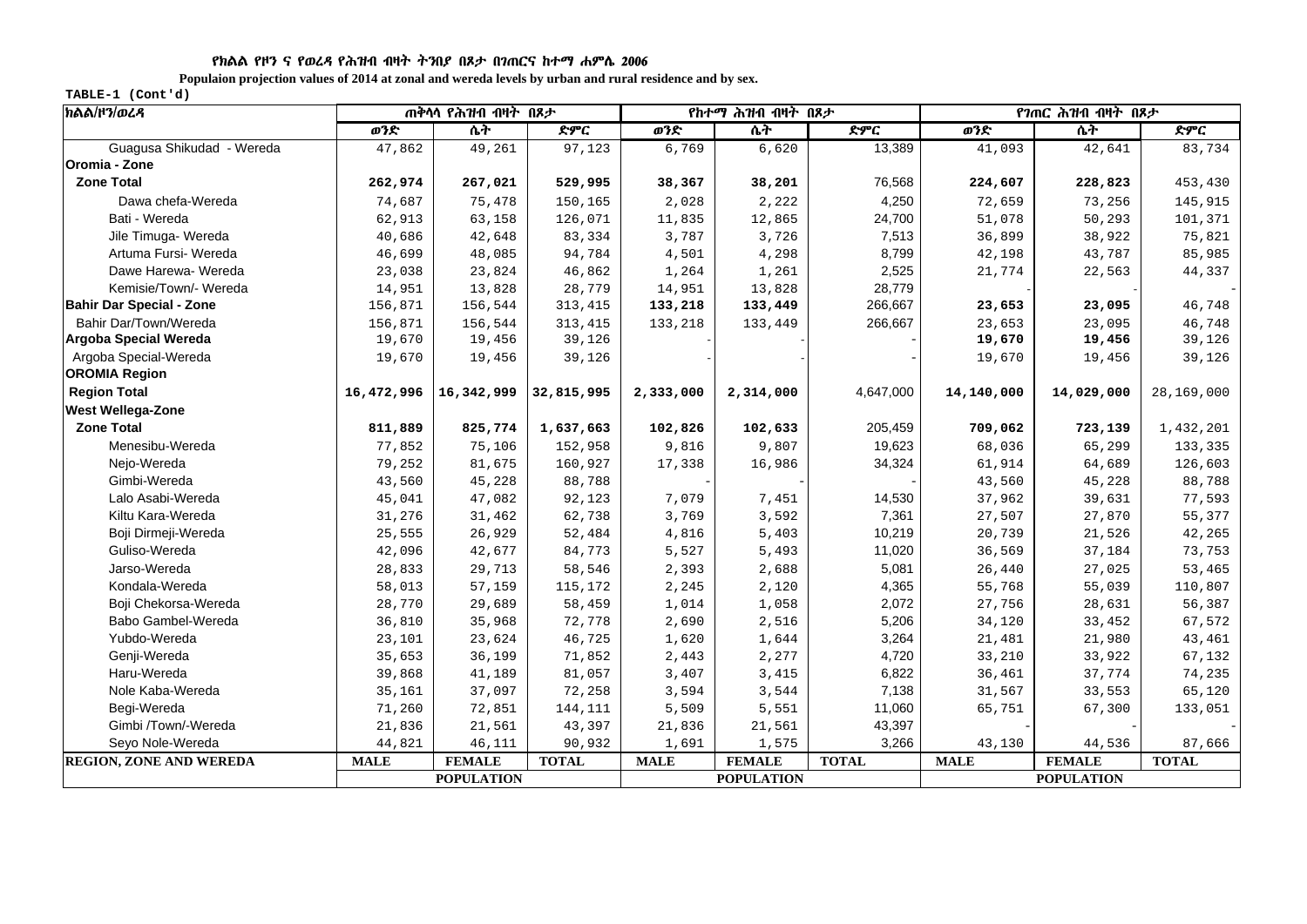**Populaion projection values of 2014 at zonal and wereda levels by urban and rural residence and by sex.**

| ክልል/ዞን/ወሪዳ                     |             | ጠቅላሳ የሕዝብ ብዛት በጾታ |              |             | የከተማ ሕዝብ ብዛት በጾ <i>ታ</i> |              |             | የንጠር ሕዝብ ብዛት በጾታ  |              |
|--------------------------------|-------------|-------------------|--------------|-------------|--------------------------|--------------|-------------|-------------------|--------------|
|                                | ወንድ         | ሴት                | ድምር          | ወንድ         | ሴት                       | ድምር          | ወንድ         | ሴት                | ድምር          |
| Homa-Wereda                    | 14,658      | 15,084            | 29,742       | 1,774       | 1,705                    | 3,479        | 12,884      | 13,379            | 26,263       |
| Ayira-Wereda                   | 28,473      | 29,370            | 57,843       | 4,265       | 4,250                    | 8,515        | 24,208      | 25,120            | 49,328       |
| <b>East Wellega-Zone</b>       |             |                   |              |             |                          |              |             |                   |              |
| <b>Zone Total</b>              | 736,103     | 741,850           | 1,477,953    | 113,352     | 113,376                  | 226,728      | 622,750     | 628,473           | 1,251,223    |
| Limu-Wereda                    | 43,346      | 43,773            | 87,119       | 2,822       | 3,021                    | 5,843        | 40,524      | 40,752            | 81,276       |
| Ibantu-Wereda                  | 21,853      | 21,898            | 43,751       | 2,131       | 1,773                    | 3,904        | 19,722      | 20,125            | 39,847       |
| Gida Kiremu-Wereda             | 97,568      | 96,890            | 194,458      | 19,054      | 18,928                   | 37,982       | 78,514      | 77,962            | 156,476      |
| Haro Limu-Wereda               | 30,915      | 31,147            | 62,062       |             |                          |              | 30,915      | 31,147            | 62,062       |
| Boneya Bushe-Wereda            | 28,180      | 29,369            | 57,549       | 1,899       | 1,905                    | 3,804        | 26,281      | 27,464            | 53,745       |
| Wayu Tuka-Wereda               | 36,643      | 38,531            | 75,174       |             |                          |              | 36,643      | 38,531            | 75,174       |
| Gudeya Bila-Wereda             | 32,722      | 33,645            | 66,367       | 3,903       | 4,267                    | 8,170        | 28,819      | 29,378            | 58,197       |
| Gobu Seyo-Wereda               | 24,538      | 25,262            | 49,800       | 3,219       | 3,439                    | 6,658        | 21,319      | 21,823            | 43,142       |
| Sibu Sire-Wereda               | 61,206      | 62,588            | 123,794      | 7,007       | 7,345                    | 14,352       | 54,199      | 55,243            | 109,442      |
| Diga-Wereda                    | 41,082      | 40,026            | 81,108       | 5,892       | 5,842                    | 11,734       | 35,190      | 34,184            | 69,374       |
| Sasiga-Wereda                  | 49,295      | 47,393            | 96,688       | 1,748       | 1,857                    | 3,605        | 47,547      | 45,536            | 93,083       |
| Leka Dulecha-Wereda            | 42,494      | 44,100            | 86,594       | 2,686       | 2,999                    | 5,685        | 39,808      | 41,101            | 80,909       |
| Guto Gida-Wereda               | 54,361      | 52,601            | 106,962      |             |                          |              | 54,361      | 52,601            | 106,962      |
| Jima Arjo-Wereda               | 50,867      | 53,789            | 104,656      | 6,286       | 6,565                    | 12,851       | 44,581      | 47,224            | 91,805       |
| Nunu Kumba-Wereda              | 38,248      | 39,845            | 78,093       | 3,373       | 3,410                    | 6,783        | 34,875      | 36,435            | 71,310       |
| Wama Hagelo-Wereda             | 29,453      | 28,967            | 58,420       |             |                          |              | 29,453      | 28,967            | 58,420       |
| Nekemte /Town/-Wereda          | 53,332      | 52,026            | 105,358      | 53,332      | 52,026                   | 105,358      |             |                   |              |
| Illu Aba Bora-Zone             |             |                   |              |             |                          |              |             |                   |              |
| <b>Zone Total</b>              | 768,525     | 770,658           | 1,539,183    | 86,641      | 87,668                   | 174,309      | 681,884     | 682,988           | 1,364,872    |
| Darimu-Wereda                  | 86,278      | 87,219            | 173,497      | 2,919       | 3,028                    | 5,947        | 83,359      | 84,191            | 167,550      |
| Alge Sachi-Wereda              | 45,744      | 46,959            | 92,703       | 5,164       | 5,137                    | 10,301       | 40,580      | 41,822            | 82,402       |
| Chora-Wereda                   | 59,863      | 61,348            | 121,211      | 5,391       | 5,417                    | 10,808       | 54,472      | 55,931            | 110,403      |
| Dega-Wereda                    | 23,452      | 24,143            | 47,595       | 2,108       | 2,126                    | 4,234        | 21,344      | 22,017            | 43,361       |
| Dabo Hana-Wereda               | 24,706      | 25,295            | 50,001       | 2,837       | 3,004                    | 5,841        | 21,869      | 22,291            | 44,160       |
| Gechi-Wereda                   | 42,451      | 42,549            | 85,000       | 3,797       | 3,826                    | 7,623        | 38,654      | 38,723            | 77,377       |
| Borecha-Wereda                 | 44,620      | 43,647            | 88,267       | 1,962       | 1,856                    | 3,818        | 42,658      | 41,791            | 84,449       |
| Dedesa-Wereda                  | 51,391      | 50,846            | 102,237      | 3,946       | 3,968                    | 7,914        | 47,445      | 46,878            | 94,323       |
| Yayu-Wereda                    | 32,490      | 31,985            | 64,475       | 5,225       | 5,362                    | 10,587       | 27,265      | 26,623            | 53,888       |
| Metu Zuria-Wereda              | 36,765      | 36,946            | 73,711       |             |                          |              | 36,765      | 36,946            | 73,711       |
| Ale-Wereda                     | 38,930      | 39,443            | 78,373       | 6,279       | 6,397                    | 12,676       | 32,651      | 33,046            | 65,697       |
| Bure-Wereda                    | 30,586      | 31,062            | 61,648       | 3,760       | 3,914                    | 7,674        | 26,826      | 27,148            | 53,974       |
| <b>REGION, ZONE AND WEREDA</b> | <b>MALE</b> | <b>FEMALE</b>     | <b>TOTAL</b> | <b>MALE</b> | <b>FEMALE</b>            | <b>TOTAL</b> | <b>MALE</b> | <b>FEMALE</b>     | <b>TOTAL</b> |
|                                |             | <b>POPULATION</b> |              |             | <b>POPULATION</b>        |              |             | <b>POPULATION</b> |              |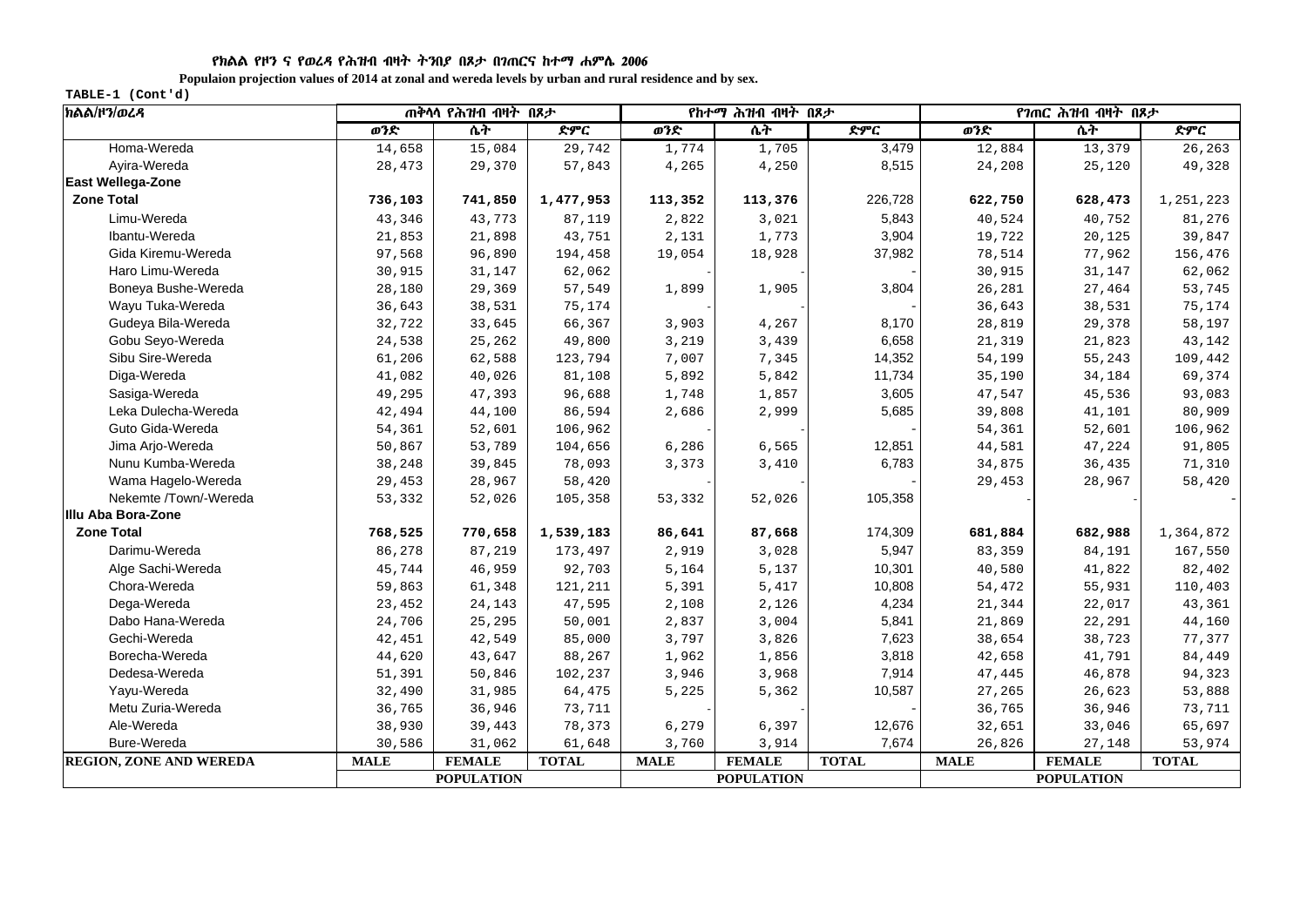**Populaion projection values of 2014 at zonal and wereda levels by urban and rural residence and by sex.**

| ክልል/ዞን/ወሪዳ                     |             | ጠቅሳሳ የሕዝብ ብዛት በጾታ |              |             | <u>የከተማ ሕዝብ ብዛት በጾታ</u> |              | የንጠር ሕዝብ ብዛት በጾታ |                   |              |
|--------------------------------|-------------|-------------------|--------------|-------------|-------------------------|--------------|------------------|-------------------|--------------|
|                                | ወንድ         | ሴት                | ድምር          | ወንድ         | ሴት                      | ድምር          | ወንድ              | ሴት                | ድምር          |
| Nono Sele-Wereda               | 13,806      | 13,810            | 27,616       | 1,199       | 1,244                   | 2,443        | 12,607           | 12,566            | 25,173       |
| Bicho-Wereda                   | 15,005      | 15,004            | 30,009       | 1,080       | 1,099                   | 2,179        | 13,925           | 13,905            | 27,830       |
| Bilo Nopha-Wereda              | 17,529      | 17,171            | 34,700       | 1,423       | 1,394                   | 2,817        | 16,106           | 15,777            | 31,883       |
| Hurumu-Wereda                  | 25,752      | 25,965            | 51,717       | 3,194       | 3,136                   | 6,330        | 22,558           | 22,829            | 45,387       |
| Didu-Wereda                    | 19,477      | 19,602            | 39,079       | 788         | 842                     | 1,630        | 18,689           | 18,760            | 37,449       |
| Mako-Wereda                    | 12,815      | 13,363            | 26,178       |             |                         |              | 12,815           | 13,363            | 26,178       |
| Huka /Halu/-Wereda             | 10,227      | 10,213            | 20,440       | 1,121       | 1,240                   | 2,361        | 9,106            | 8,973             | 18,079       |
| Metu /Town/-Wereda             | 20,007      | 20,314            | 40,321       | 20,007      | 20,314                  | 40,321       |                  |                   |              |
| Bedele/Town/-Wereda            | 13,667      | 13,672            | 27,339       | 13,667      | 13,672                  | 27,339       |                  |                   |              |
| Bedele Zuria/Town/-Wereda      | 45,869      | 46,562            | 92,431       |             |                         |              | 45,869           | 46,562            | 92,431       |
| Chewaka-Wereda                 | 35,334      | 31,630            | 66,964       | 774         | 694                     | 1,468        | 34,560           | 30,936            | 65,496       |
| Doreni-Wereda                  | 21,761      | 21,910            | 43,671       |             |                         |              | 21,761           | 21,910            | 43,671       |
| Jimma-Zone                     |             |                   |              |             |                         |              |                  |                   |              |
| <b>Zone Total</b>              | 1,498,021   | 1,488,936         | 2,986,957    | 96,482      | 96,365                  | 192,847      | 1,401,540        | 1,392,570         | 2,794,110    |
| Limu Seka-Wereda               | 114,305     | 112,198           | 226,503      | 3,714       | 3,548                   | 7,262        | 110,591          | 108,650           | 219,241      |
| Limu Kosa-Wereda               | 98,201      | 96,880            | 195,081      | 10,511      | 10,278                  | 20,789       | 87,690           | 86,602            | 174,292      |
| Sokoru-Wereda                  | 82,552      | 82,321            | 164,873      | 8,931       | 8,893                   | 17,824       | 73,621           | 73,428            | 147,049      |
| Tiro Afeta-Wereda              | 78,080      | 79,540            | 157,620      | 3,721       | 3,716                   | 7,437        | 74,359           | 75,824            | 150,183      |
| Kersa-Wereda                   | 99,723      | 98,195            | 197,918      | 3,721       | 3,881                   | 7,602        | 96,002           | 94,314            | 190,316      |
| Mana-Wereda                    | 89,088      | 86,340            | 175,428      | 3,064       | 3,090                   | 6,154        | 86,024           | 83,250            | 169,274      |
| Gomma-Wereda                   | 130,231     | 125,898           | 256,129      | 9,020       | 8,866                   | 17,886       | 121,211          | 117,032           | 238,243      |
| Gera-Wereda                    | 67,520      | 67,204            | 134,724      | 3,347       | 3,301                   | 6,648        | 64,173           | 63,903            | 128,076      |
| Seka Chekorsa-Wereda           | 125,012     | 124,054           | 249,066      | 4,800       | 5,048                   | 9,848        | 120,212          | 119,006           | 239,218      |
| Dedo-Wereda                    | 171,378     | 173,036           | 344,414      | 3,958       | 4,105                   | 8,063        | 167,420          | 168,931           | 336,351      |
| Omonada-Wereda                 | 148,732     | 149,114           | 297,846      | 8,523       | 8,589                   | 17,112       | 140,209          | 140,525           | 280,734      |
| Sigamo-Wereda                  | 54,947      | 56,050            | 110,997      | 3,797       | 3,924                   | 7,721        | 51,150           | 52,126            | 103,276      |
| Setema-Wereda                  | 60,700      | 63,113            | 123,813      | 3,318       | 3,307                   | 6,625        | 57,382           | 59,806            | 117,188      |
| Shebe Senbo-Wereda             | 67,866      | 66,576            | 134,442      | 3,694       | 3,681                   | 7,375        | 64,172           | 62,895            | 127,067      |
| Chora Botor-Wereda             | 55,233      | 54,129            | 109,362      | 747         | 713                     | 1,460        | 54,486           | 53,416            | 107,902      |
| Guma-Wereda                    | 36,466      | 36,616            | 73,082       | 3,629       | 3,753                   | 7,382        | 32,837           | 32,863            | 65,700       |
| Agaro/Town/-Wereda             | 17,987      | 17,672            | 35,659       | 17,987      | 17,672                  | 35,659       |                  |                   |              |
| <b>West Shewa-Zone</b>         |             |                   |              |             |                         |              |                  |                   |              |
| <b>Zone Total</b>              | 1,245,472   | 1,255,010         | 2,500,482    | 171,322     | 168,143                 | 339,465      | 1,074,152        | 1,086,868         | 2,161,020    |
| Ginde Beret-Wereda             | 63,915      | 62,848            | 126,763      | 9,230       | 6,270                   | 15,500       | 54,685           | 56,578            | 111,263      |
| Jeldu-Wereda                   | 120,015     | 124,214           | 244,229      | 10,099      | 10,049                  | 20,148       | 109,916          | 114,165           | 224,081      |
| <b>REGION, ZONE AND WEREDA</b> | <b>MALE</b> | <b>FEMALE</b>     | <b>TOTAL</b> | <b>MALE</b> | <b>FEMALE</b>           | <b>TOTAL</b> | <b>MALE</b>      | <b>FEMALE</b>     | <b>TOTAL</b> |
|                                |             | <b>POPULATION</b> |              |             | <b>POPULATION</b>       |              |                  | <b>POPULATION</b> |              |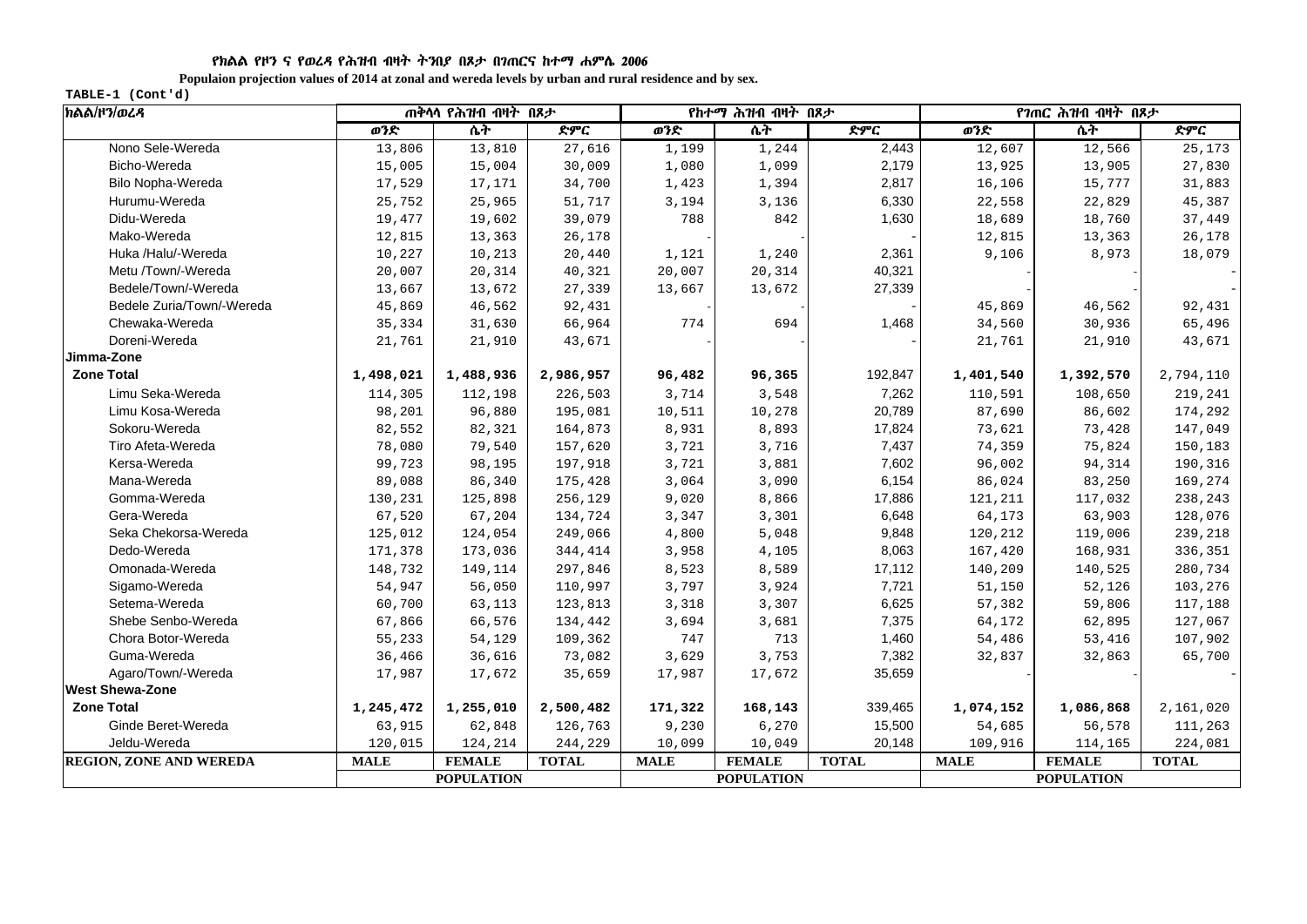**Populaion projection values of 2014 at zonal and wereda levels by urban and rural residence and by sex.**

| ክልል/ዞን/ወሪዳ                     | ጠቅላሳ የሕዝብ ብዛት በጾታ |               | የከተማ ሕዝብ ብዛት በጾታ |             |                   | የንጠር ሕዝብ ብዛት በጾታ |                   |               |              |  |
|--------------------------------|-------------------|---------------|------------------|-------------|-------------------|------------------|-------------------|---------------|--------------|--|
|                                | ወንድ               | ሴት            | ድምር              | ወንድ         | ሴት                | ድምር              | ወንድ               | ሴት            | ደምር          |  |
| Ambo Zuria-Wereda              | 64,377            | 64,785        | 129,162          | 525         | 688               | 1,213            | 63,852            | 64,097        | 127,949      |  |
| Midakegn-Wereda                | 46,738            | 48,385        | 95,123           | 1,474       | 1,436             | 2,910            | 45,264            | 46,949        | 92,213       |  |
| Cheliya-Wereda                 | 95,603            | 95,941        | 191,544          | 16,292      | 15,564            | 31,856           | 79,311            | 80,377        | 159,688      |  |
| Bako Tibe-Wereda               | 74,792            | 76,409        | 151,201          | 16,341      | 15,664            | 32,005           | 58,451            | 60,745        | 119,196      |  |
| Dano-Wereda                    | 58,293            | 58,684        | 116,977          | 4,318       | 4,186             | 8,504            | 53,975            | 54,498        | 108,473      |  |
| Nono-Wereda                    | 52,054            | 48,921        | 100,975          | 2,613       | 2,363             | 4,976            | 49,441            | 46,558        | 95,999       |  |
| Tikur Enchini-Wereda           | 42,477            | 43,414        | 85,891           | 3,054       | 3,051             | 6,105            | 39,423            | 40,363        | 79,786       |  |
| Dendi-Wereda                   | 102,260           | 100,344       | 202,604          | 17,784      | 17,686            | 35,470           | 84,476            | 82,658        | 167,134      |  |
| Ejere-Wereda                   | 53,495            | 52,057        | 105,552          | 6,984       | 7,124             | 14,108           | 46,511            | 44,933        | 91,444       |  |
| Wolmera-Wereda                 | 50,281            | 50,158        | 100,439          | 2,092       | 2,607             | 4,699            | 48,189            | 47,551        | 95,740       |  |
| Ada Berga-Wereda               | 73,192            | 73,728        | 146,920          | 10,684      | 11,653            | 22,337           | 62,508            | 62,075        | 124,583      |  |
| Meta Robi-Wereda               | 83,101            | 85,064        | 168,165          | 2,976       | 2,662             | 5,638            | 80,125            | 82,402        | 162,527      |  |
| Ambo/Town/-Wereda              | 34,226            | 33,244        | 67,470           | 34,226      | 33,244            | 67,470           |                   |               |              |  |
| Abuna Gindeberet-Wereda        | 63,674            | 66,918        | 130,592          | 1,809       | 1,982             | 3,791            | 61,865            | 64,936        | 126,801      |  |
| Toke Kutayu-Wereda             | 72,538            | 73,606        | 146,144          | 10,819      | 11,533            | 22,352           | 61,719            | 62,073        | 123,792      |  |
| Jibat-Wereda                   | 42,976            | 43,703        | 86,679           | 2,638       | 2,444             | 5,082            | 40,338            | 41,259        | 81,597       |  |
| Elfata-Wereda                  | 34,173            | 34,507        | 68,680           | 1,366       | 1,292             | 2,658            | 32,807            | 33,215        | 66,022       |  |
| Holeta Town-Wereda             | 17,292            | 18,080        | 35,372           | 15,995      | 16,644            | 32,639           | 1,297             | 1,436         | 2,733        |  |
| North Shewa-Zone               |                   |               |                  |             |                   |                  |                   |               |              |  |
| <b>Zone Total</b>              | 866,037           | 867,882       | 1,733,919        | 99,724      | 105,909           | 205,633          | 766,314           | 761,976       | 1,528,290    |  |
| Were Jarso-Wereda              | 85,054            | 85,433        | 170,487          | 7,230       | 7,524             | 14,754           | 77,824            | 77,909        | 155,733      |  |
| Dera-Wereda                    | 107,659           | 109,633       | 217,292          | 5,445       | 5,712             | 11,157           | 102,214           | 103,921       | 206,135      |  |
| Hidabu Abote-Wereda            | 49,542            | 50,554        | 100,096          | 4,346       | 4,614             | 8,960            | 45,196            | 45,940        | 91,136       |  |
| Kuyu-Wereda                    | 73,496            | 74,726        | 148,222          | 13,755      | 14,085            | 27,840           | 59,741            | 60,641        | 120,382      |  |
| Degem-Wereda                   | 58,967            | 60,276        | 119,243          | 3,961       | 4,541             | 8,502            | 55,006            | 55,735        | 110,741      |  |
| Girar Jarso-Wereda             | 40,900            | 39,180        | 80,080           |             |                   |                  | 40,900            | 39,180        | 80,080       |  |
| Debere Libanos-Wereda          | 28,632            | 27,005        | 55,637           | 6,323       | 6,220             | 12,543           | 22,309            | 20,785        | 43,094       |  |
| Wuchale-Wereda                 | 59,065            | 58,327        | 117,392          | 4,374       | 4,630             | 9,004            | 54,691            | 53,697        | 108,388      |  |
| Abichuna Gnaa-Wereda           | 44,760            | 44,797        | 89,557           | 3,544       | 3,545             | 7,089            | 41,216            | 41,252        | 82,468       |  |
| Kimbibit-Wereda                | 45,049            | 45,817        | 90,866           | 7,925       | 8,609             | 16,534           | 37,124            | 37,208        | 74,332       |  |
| Bereh-Wereda                   | 48,680            | 47,459        | 96,139           |             |                   |                  | 48,680            | 47,459        | 96,139       |  |
| Sululta-Wereda                 | 78,063            | 78,616        | 156,679          | 10,315      | 10,905            | 21,220           | 67,748            | 67,711        | 135,459      |  |
| <b>REGION, ZONE AND WEREDA</b> | <b>MALE</b>       | <b>FEMALE</b> | <b>TOTAL</b>     | <b>MALE</b> | <b>FEMALE</b>     | <b>TOTAL</b>     | <b>MALE</b>       | <b>FEMALE</b> | <b>TOTAL</b> |  |
|                                | <b>POPULATION</b> |               |                  |             | <b>POPULATION</b> |                  | <b>POPULATION</b> |               |              |  |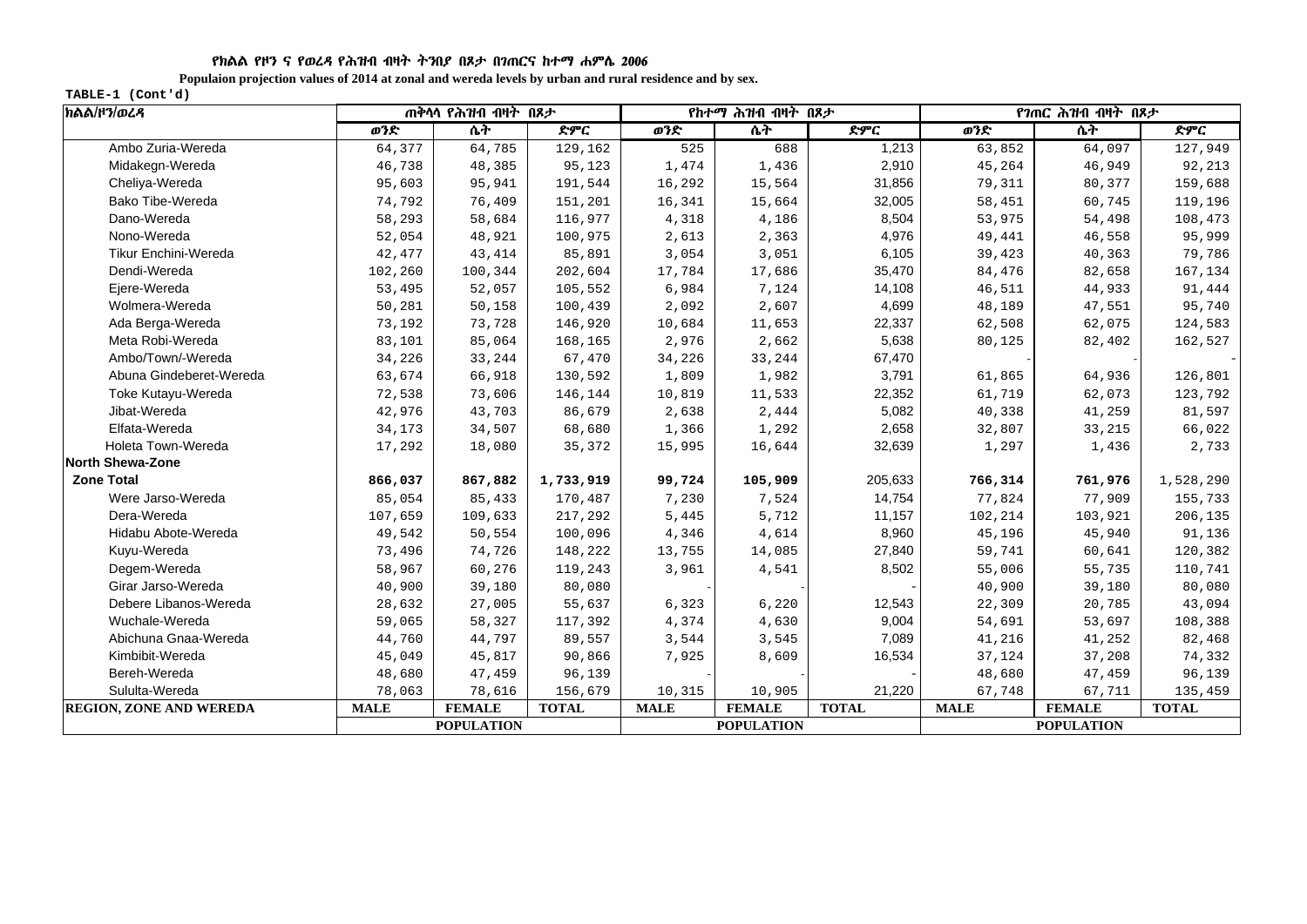**Populaion projection values of 2014 at zonal and wereda levels by urban and rural residence and by sex.**

| haa                              |                   | ጠቅሳሳ የሕዝብ ብዛት በጾታ |              |             | <i>የከተማ ሕዝ</i> ብ ብዛት በጾ <i>ታ</i> |              |                   | የንጠር ሕዝብ ብዛት በጾታ |              |  |
|----------------------------------|-------------------|-------------------|--------------|-------------|----------------------------------|--------------|-------------------|------------------|--------------|--|
| ዞንና ወረዳ                          | ወንድ               | ሴት                | ድምር          | ወንድ         | ሴት                               | RFC          | ወንድ               | ሴት               | ድምር          |  |
| Fiche/Town/-Wereda               | 17,969            | 20,565            | 38,534       | 17,969      | 20,565                           | 38,534       |                   |                  |              |  |
| Yaya Gulele-Wereda               | 33,680            | 32,295            | 65,975       | 1,744       | 1,910                            | 3,654        | 31,936            | 30,385           | 62,321       |  |
| Jida-Wereda                      | 31,908            | 31,932            | 63,840       |             |                                  |              | 31,908            | 31,932           | 63,840       |  |
| Mulo-Wereda                      | 21,228            | 21,064            | 42,292       | 1,470       | 1,749                            | 3,219        | 19,758            | 19,315           | 39,073       |  |
| Aleltu-Wereda                    | 32,530            | 31,834            | 64,364       | 2,468       | 2,931                            | 5,399        | 30,062            | 28,903           | 58,965       |  |
| Sendafa/Town/-Wereda             | 8,855             | 8,369             | 17,224       | 8,855       | 8,369                            | 17,224       |                   |                  |              |  |
| <b>East Shewa-Zone</b>           |                   |                   |              |             |                                  |              |                   |                  |              |  |
| <b>Zone Total</b>                | 860,691           | 824,774           | 1,685,465    | 235,506     | 241,134                          | 476,640      | 625,185           | 583,640          | 1,208,825    |  |
| Fentale-Wereda                   | 53,459            | 48,108            | 101,567      | 14,511      | 14,235                           | 28,746       | 38,948            | 33,873           | 72,821       |  |
| Boset-Wereda                     | 90,428            | 84,231            | 174,659      | 18,532      | 18,610                           | 37,142       | 71,896            | 65,621           | 137,517      |  |
| Adama-Wereda                     | 96,344            | 94,041            | 190,385      | 17,702      | 19,182                           | 36,884       | 78,642            | 74,859           | 153,501      |  |
| Lome-Wereda                      | 75,189            | 72,292            | 147,481      | 26,329      | 27,996                           | 54,325       | 48,860            | 44,296           | 93,156       |  |
| Gimbichu-Wereda                  | 54,162            | 50,560            | 104,722      | 4,200       | 4,671                            | 8,871        | 49,962            | 45,889           | 95,851       |  |
| Ada A-Wereda                     | 80,537            | 74,498            | 155,035      |             |                                  |              | 80,537            | 74,498           | 155,035      |  |
| Dugda-Wereda                     | 92,304            | 87,734            | 180,038      | 26,222      | 24,547                           | 50,769       | 66,082            | 63,187           | 129,269      |  |
| Adami Tulu Jido Kombolcha-Wereda | 86,643            | 86,006            | 172,649      | 15,021      | 14,283                           | 29,304       | 71,622            | 71,723           | 143,345      |  |
| Bishoftu/Town/-Wereda            | 66,496            | 73,543            | 140,039      | 66,496      | 73,543                           | 140,039      |                   |                  |              |  |
| Bora-Wereda                      | 37,356            | 34,939            | 72,295       | 8,074       | 7,898                            | 15,972       | 29,282            | 27,041           | 56,323       |  |
| Liben-Wereda                     | 47,469            | 43,980            | 91,449       | 2,020       | 2,085                            | 4,105        | 45,449            | 41,895           | 87,344       |  |
| Akaki-Wereda                     | 48,409            | 45,599            | 94,008       | 4,504       | 4,842                            | 9,346        | 43,905            | 40,757           | 84,662       |  |
| Ziway/Town/-Wereda               | 31,895            | 29,243            | 61,138       | 31,895      | 29,243                           | 61,138       |                   |                  |              |  |
| Arsi-Zone                        |                   |                   |              |             |                                  |              |                   |                  |              |  |
| <b>Zone Total</b>                | 1,601,757         | 1,600,932         | 3,202,689    | 214,559     | 213,664                          | 428,223      | 1,387,195         | 1,387,270        | 2,774,465    |  |
| Merti-Wereda                     | 57,085            | 53,554            | 110,639      | 10,955      | 9,562                            | 20,517       | 46,130            | 43,992           | 90,122       |  |
| Aseko-Wereda                     | 50,739            | 50,173            | 100,912      | 2,918       | 2,667                            | 5,585        | 47,821            | 47,506           | 95,327       |  |
| Gololcha-Wewreda                 | 104,547           | 101,022           | 205,569      | 2,583       | 2,278                            | 4,861        | 101,964           | 98,744           | 200,708      |  |
| Jeju-Wereda                      | 75,621            | 73,423            | 149,044      | 4,820       | 4,537                            | 9,357        | 70,801            | 68,886           | 139,687      |  |
| Dodota-Wereda                    | 40,329            | 40,226            | 80,555       | 13,069      | 13,735                           | 26,804       | 27,260            | 26,491           | 53,751       |  |
| Ziway Dugda-Wereda               | 72,118            | 72,630            | 144,748      | 3,214       | 3,097                            | 6,311        | 68,904            | 69,533           | 138,437      |  |
| Hitosa-Wereda                    | 75,960            | 75,734            | 151,694      | 12,571      | 13,323                           | 25,894       | 63,389            | 62,411           | 125,800      |  |
| Sude-Wereda                      | 88,103            | 88,297            | 176,400      | 2,088       | 1,874                            | 3,962        | 86,015            | 86,423           | 172,438      |  |
| Chole-Wereda                     | 54,114            | 53,543            | 107,657      | 4,753       | 4,698                            | 9,451        | 49,361            | 48,845           | 98,206       |  |
| Amigna-Wereda                    | 44,126            | 44,372            | 88,498       | 4,618       | 4,380                            | 8,998        | 39,508            | 39,992           | 79,500       |  |
| Seru-Wereda                      | 28,955            | 28,739            | 57,694       | 2,237       | 2,209                            | 4,446        | 26,718            | 26,530           | 53,248       |  |
| Robe-Wereda                      | 100,849           | 100,066           | 200,915      | 15,105      | 13,853                           | 28,958       | 85,744            | 86,213           | 171,957      |  |
| Tena-Wereda                      | 40,057            | 40,029            | 80,086       | 4,272       | 4,487                            | 8,759        | 35,785            | 35,542           | 71,327       |  |
| <b>REGION, ZONE AND WEREDA</b>   | <b>MALE</b>       | <b>FEMALE</b>     | <b>TOTAL</b> | <b>MALE</b> | <b>FEMALE</b>                    | <b>TOTAL</b> | <b>MALE</b>       | <b>FEMALE</b>    | <b>TOTAL</b> |  |
|                                  | <b>POPULATION</b> |                   |              |             | <b>POPULATION</b>                |              | <b>POPULATION</b> |                  |              |  |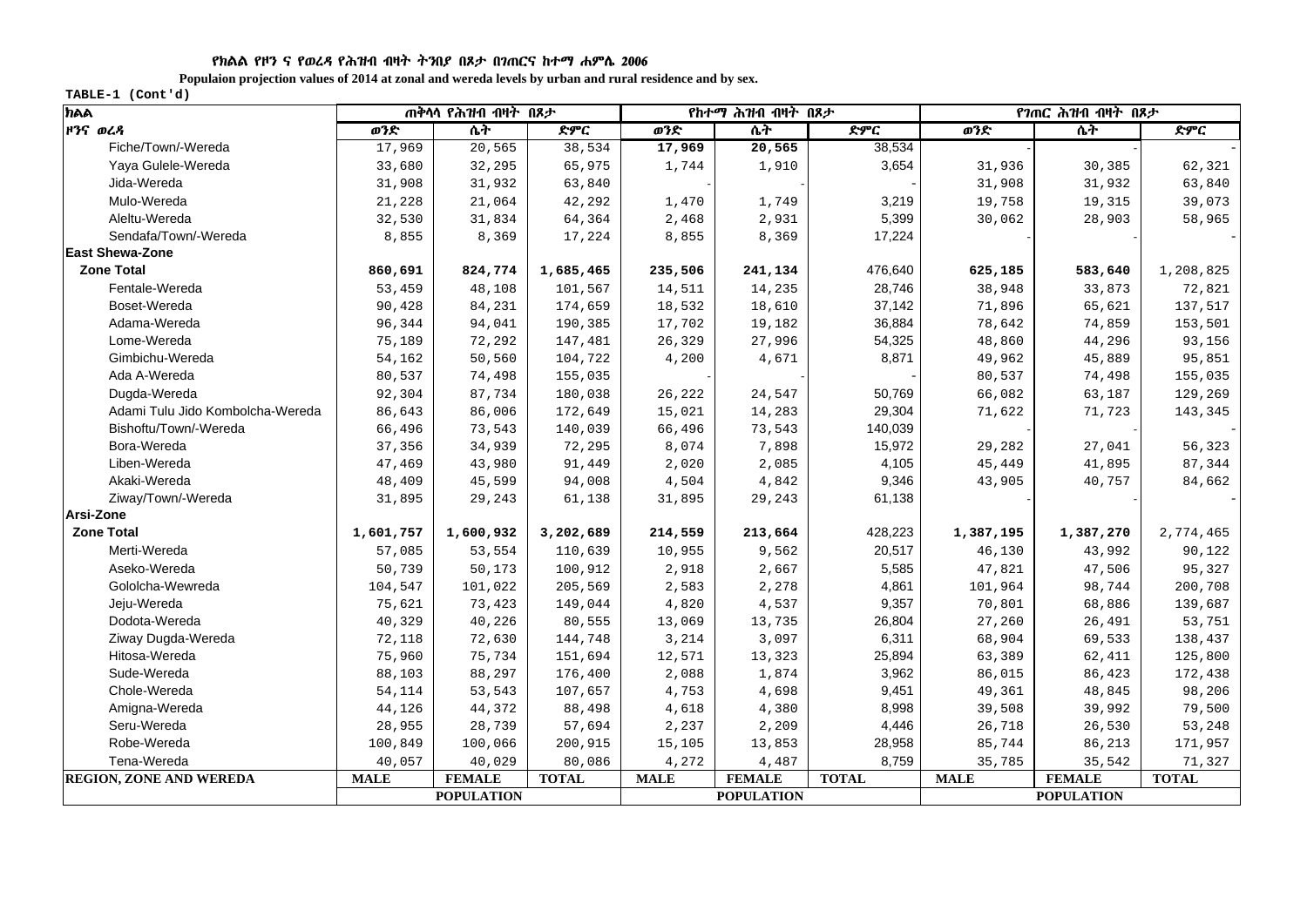**Populaion projection values of 2014 at zonal and wereda levels by urban and rural residence and by sex.**

| ክልል/ዞን/ወረዳ                     | ጠቅሳሳ የሕዝብ ብዛት በጾታ |                   |              | <u>የከተማ ሕዝብ ብዛት በጾታ</u> |                   |              | የንጠር ሕዝብ ብዛት በጾታ |                                    |              |
|--------------------------------|-------------------|-------------------|--------------|-------------------------|-------------------|--------------|------------------|------------------------------------|--------------|
|                                | ወንድ               | ሴት                | ድምር          | ወንድ                     | ሴት                | ድምር          | ወንድ              | ሴት                                 | ድምር          |
| Shirka-Wereda                  | 98,386            | 99,161            | 197,547      | 8,931                   | 8,568             | 17,499       | 89,455           | 90,593                             | 180,048      |
| Digluna Tijo-Wereda            | 83,876            | 86,226            | 170,102      | 9,595                   | 10,133            | 19,728       | 74,281           | 76,093                             | 150,374      |
| Tiyo-Wereda                    | 52,202            | 52,404            | 104,606      | 4,293                   | 4,852             | 9,145        | 47,909           | 47,552                             | 95,461       |
| Munesa-Wereda                  | 99,535            | 101,813           | 201,348      | 10,732                  | 10,518            | 21,250       | 88,803           | 91,295                             | 180,098      |
| Limuna Bilbilo-Wereda          | 108,375           | 111,547           | 219,922      | 16,066                  | 16,634            | 32,700       | 92,309           | 94,913                             | 187,222      |
| Guna-Wereda                    | 46,249            | 45,778            | 92,027       | 4,010                   | 3,774             | 7,784        | 42,239           | 42,004                             | 84,243       |
| Sire-Wereda                    | 45,766            | 44,000            | 89,766       | 6,145                   | 5,583             | 11,728       | 39,621           | 38,417                             | 78,038       |
| Lude Hitosa-Wereda             | 65,025            | 65,671            | 130,696      | 10,369                  | 11,066            | 21,435       | 54,656           | 54,605                             | 109,261      |
| Deksis-Wereda                  | 43,466            | 44,216            | 87,682       | 5,359                   | 5,645             | 11,004       | 38,107           | 38,571                             | 76,678       |
| Bale Gasegar-Wereda            | 43,828            | 45,409            | 89,237       | 4,185                   | 4,097             | 8,282        | 39,643           | 41,312                             | 80,955       |
| Enkelo Wabe - Wereda           | 35,448            | 35,663            | 71,111       | 4,674                   | 4,856             | 9,530        | 30,774           | 30,807                             | 61,581       |
| Asela /Town/ Wereda            | 46,998            | 47,236            | 94,234       | 46,998                  | 47,236            | 94,234       |                  |                                    |              |
| <b>West Hararge - Zone</b>     |                   |                   |              |                         |                   |              |                  |                                    |              |
| <b>Zone Total</b>              | 1,155,038         | 1,105,611         | 2,260,649    | 117,891                 | 107,407           | 225,298      | 1,037,148        | 998,203                            | 2,035,351    |
| Mieso-Wereda                   | 81,988            | 78,874            | 160,862      | 17,893                  | 17,670            | 35,563       | 64,095           | 61,204                             | 125,299      |
| Doba-Wereda                    | 81,661            | 78,373            | 160,034      | 2,477                   | 2,103             | 4,580        | 79,184           | 76,270                             | 155,454      |
| Tulo-Wereda                    | 90,746            | 87,499            | 178,245      | 9,908                   | 9,374             | 19,282       | 80,838           | 78,125                             | 158,963      |
| Mesela-Wereda                  | 91,708            | 89,738            | 181,446      | 3,407                   | 3,020             | 6,427        | 88,301           | 86,718                             | 175,019      |
| Chiro /Town/-Wereda            | 25,173            | 21,966            | 47,139       | 25,173                  | 21,966            | 47,139       |                  |                                    |              |
| Anchar-Wereda                  | 50,565            | 47,935            | 98,500       | 4,729                   | 4,360             | 9,089        | 45,836           | 43,575                             | 89,411       |
| Guba Koricha-Wereda            | 74,623            | 71,525            | 146,148      | 2,052                   | 1,975             | 4,027        | 72,571           | 69,550                             | 142,121      |
| Habro-Wereda                   | 119,741           | 112,148           | 231,889      | 18,810                  | 16,518            | 35,328       | 100,931          | 95,630                             | 196,561      |
| Daro Lebu-Wereda               | 122,386           | 116,836           | 239,222      | 12,517                  | 11,092            | 23,609       | 109,869          | 105,744                            | 215,613      |
| Boke-Wereda                    | 92,067            | 89,175            | 181,242      | 4,923                   | 4,453             | 9,376        | 87,144           | 84,722                             | 171,866      |
| Kuni-Wereda                    | 96,153            | 92,154            | 188,307      |                         |                   |              | 96,153           | 92,154                             | 188,307      |
| Gemches-Wereda                 | 111,658           | 108,348           | 220,006      | 2,676                   | 2,736             | 5,412        | 108,982          | 105,612                            | 214,594      |
| Chiro Zuria-Wereda             | 103,242           | 98,900            | 202,142      |                         |                   |              | 103,242          | 98,900                             | 202,142      |
| Bedesa/Town/-Wereda            | 13,327            | 12,140            | 25,467       | 13,327                  | 12,140            | 25,467       |                  |                                    |              |
| <b>East Hararge-Zone</b>       |                   |                   |              |                         |                   |              |                  |                                    |              |
| <b>Zone Total</b>              | 1,664,365         | 1,621,973         | 3,286,338    | 157,525                 | 146,280           | 303,805      | 1,506,839        | 1,475,694                          | 2,982,533    |
| Kombolcha-Wereda               | 85,572            | 83,741            | 169,313      | 9,314                   | 8,349             | 17,663       | 76,258           | 75,392                             | 151,650      |
| Jarso-Wereda                   | 70,553            | 69,043            | 139,596      | 2,861                   | 2,643             | 5,504        | 67,692           | 66,400                             | 134,092      |
| Gursum-Wereda                  | 92,770            | 90,526            | 183,296      | 8,663                   | 8,210             | 16,873       | 84,107           | 82,316                             | 166,423      |
| Babile-Wereda                  | 57,766            | 57,463            | 115,229      | 12,214                  | 12,600            | 24,814       | 45,552           | 44,863                             | 90,415       |
| Fedis-Wereda                   | 68,411            | 67,121            | 135,532      | 3,258                   | 3,148             | 6,406        | 65,153           | 63,973                             | 129,126      |
| Haro Maya-Wereda               | 169,283           | 163,702           | 332,985      | 35,566                  | 34,511            | 70,077       | 133,717          | 129,191                            | 262,908      |
| <b>REGION, ZONE AND WEREDA</b> | <b>MALE</b>       | <b>FEMALE</b>     | <b>TOTAL</b> | <b>MALE</b>             | <b>FEMALE</b>     | <b>TOTAL</b> | <b>MALE</b>      | <b>FEMALE</b><br><b>POPULATION</b> | <b>TOTAL</b> |
|                                |                   | <b>POPULATION</b> |              |                         | <b>POPULATION</b> |              |                  |                                    |              |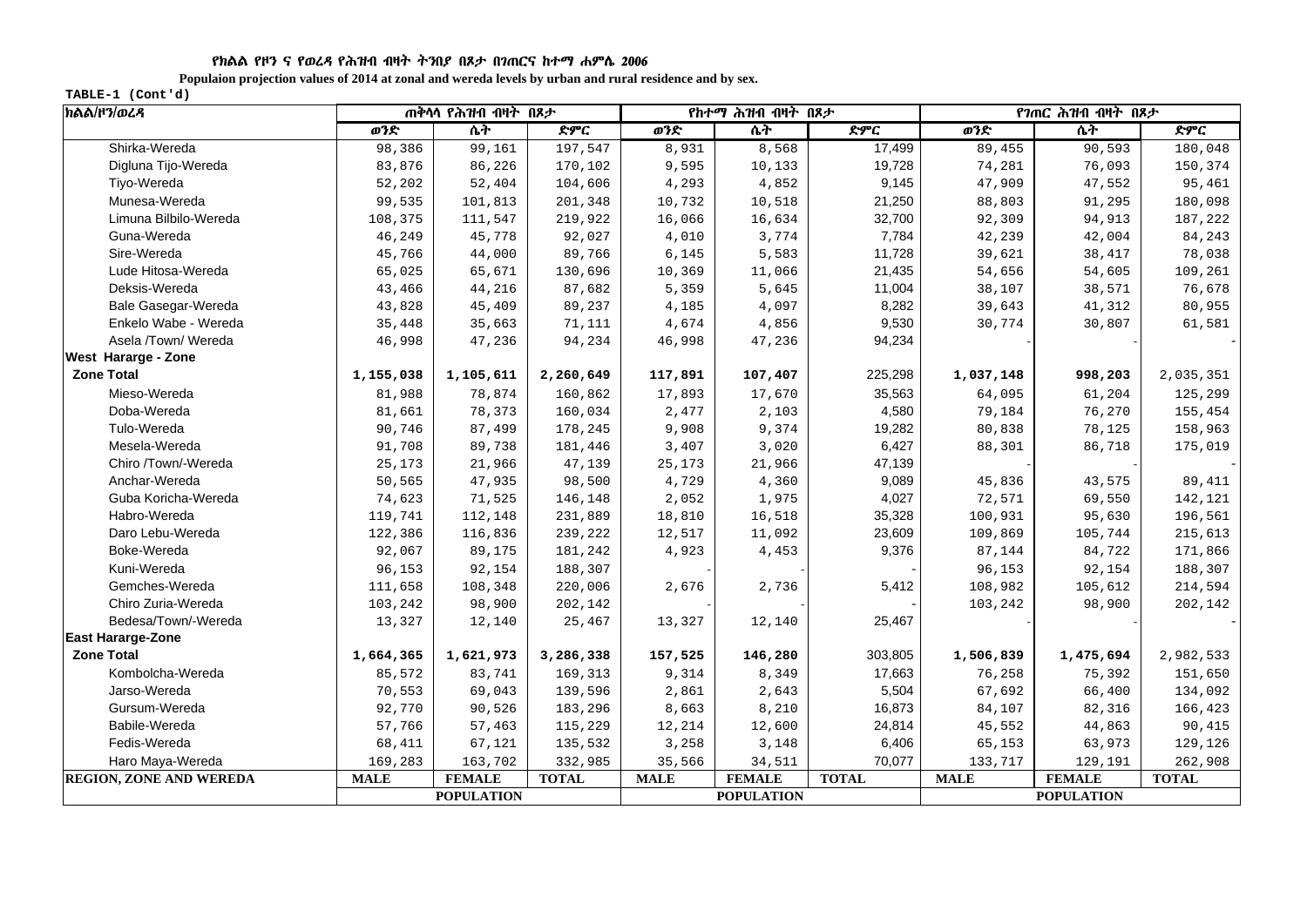**Populaion projection values of 2014 at zonal and wereda levels by urban and rural residence and by sex.**

| ክልል/ዞን/ወሪዳ                     | ጠቅላሳ የሕዝብ ብዛት በጾታ |               |              | የከተማ ሕዝብ ብዛት በጾታ |                   |              | የንጠር ሕዝብ ብዛት በጾታ |                   |              |  |
|--------------------------------|-------------------|---------------|--------------|------------------|-------------------|--------------|------------------|-------------------|--------------|--|
|                                | ወንድ               | ሴት            | ድምር          | ወንድ              | ሴት                | ድምር          | ወንድ              | ሴት                | ድምር          |  |
| Kurfa Chele-Wereda             | 35,829            | 35,224        | 71,053       | 4,215            | 3,856             | 8,071        | 31,614           | 31,368            | 62,982       |  |
| Kersa-Wereda                   | 103,407           | 102,221       | 205,628      | 8,192            | 7,756             | 15,948       | 95,215           | 94,465            | 189,680      |  |
| Meta-Wereda                    | 152,787           | 150,546       | 303,333      | 11,254           | 10,025            | 21,279       | 141,533          | 140,521           | 282,054      |  |
| Goro Gutu-Wereda               | 88,351            | 85,003        | 173,354      | 7,515            | 6,578             | 14,093       | 80,836           | 78,425            | 159,261      |  |
| Deder-Wereda                   | 148,329           | 144,428       | 292,757      | 16,182           | 14,915            | 31,097       | 132,147          | 129,513           | 261,660      |  |
| Melka Belo-Wereda              | 108,562           | 104,475       | 213,037      | 7,133            | 5,944             | 13,077       | 101,429          | 98,531            | 199,960      |  |
| Bedeno-Wereda                  | 144,005           | 142,223       | 286,228      | 6,768            | 5,999             | 12,767       | 137,237          | 136,224           | 273,461      |  |
| Midga Tola-Wereda              | 46,612            | 44,179        | 90,791       | 4,352            | 4,129             | 8,481        | 42,260           | 40,050            | 82,310       |  |
| Chinaksan-Wereda               | 54,610            | 51,551        | 106,161      | 8,905            | 8,266             | 17,171       | 45,705           | 43,285            | 88,990       |  |
| Girawa-Wereda                  | 145,163           | 141,813       | 286,976      | 4,703            | 3,542             | 8,245        | 140,460          | 138,271           | 278,731      |  |
| Gola Oda-Wereda                | 64,245            | 61,176        | 125,421      | 4,086            | 3,692             | 7,778        | 60,159           | 57,484            | 117,643      |  |
| Meyu-Wereda                    | 28,110            | 27,538        | 55,648       | 2,344            | 2,117             | 4,461        | 25,766           | 25,421            | 51,187       |  |
| <b>Bale-Zone</b>               |                   |               |              |                  |                   |              |                  |                   |              |  |
| <b>Zone Total</b>              | 863,734           | 840,028       | 1,703,762    | 116,752          | 116,846           | 233,598      | 746,982          | 723,181           | 1,470,163    |  |
| Agarfa-Wereda                  | 63,198            | 61,005        | 124,203      | 9,119            | 8,960             | 18,079       | 54,079           | 52,045            | 106,124      |  |
| Gololcha-Wereda                | 61,020            | 60,142        | 121,162      | 4,056            | 4,075             | 8,131        | 56,964           | 56,067            | 113,031      |  |
| Gasera-Wereda                  | 48,075            | 45,995        | 94,070       | 3,332            | 3,388             | 6,720        | 44,743           | 42,607            | 87,350       |  |
| Legehida-Wereda                | 37,344            | 37,465        | 74,809       | 1,496            | 1,326             | 2,822        | 35,848           | 36,139            | 71,987       |  |
| Ginir-Wereda                   | 86,718            | 83,500        | 170,218      | 14,268           | 14,021            | 28,289       | 72,450           | 69,479            | 141,929      |  |
| Sinana Wereda                  | 73,535            | 67,548        | 141,083      |                  |                   |              | 73,535           | 67,548            | 141,083      |  |
| Goba Wereda                    | 24,463            | 24,027        | 48,490       |                  |                   |              | 24,463           | 24,027            | 48,490       |  |
| Harena Buluk-Wereda            | 49,632            | 48,358        | 97,990       | 3,604            | 3,249             | 6,853        | 46,028           | 45,109            | 91,137       |  |
| Dolo Mena-Wereda               | 55,193            | 53,737        | 108,930      | 7,656            | 7,274             | 14,930       | 47,537           | 46,463            | 94,000       |  |
| Meda Welabu-Wereda             | 58,524            | 58,145        | 116,669      | 2,112            | 2,075             | 4,187        | 56,412           | 56,070            | 112,482      |  |
| Berbere-Wereda                 | 55,712            | 53,315        | 109,027      | 4,097            | 3,815             | 7,912        | 51,615           | 49,500            | 101,115      |  |
| Guradamole-Wereda              | 17,193            | 17,531        | 34,724       | 968              | 808               | 1,776        | 16,225           | 16,723            | 32,948       |  |
| Goro-Wereda                    | 51,305            | 49,367        | 100,672      | 5,969            | 5,982             | 11,951       | 45,336           | 43,385            | 88,721       |  |
| Rayitu-Wereda                  | 20,363            | 19,774        | 40,137       | 2,313            | 2,174             | 4,487        | 18,050           | 17,600            | 35,650       |  |
| Seweyna-Wereda                 | 39,553            | 39,584        | 79,137       | 2,730            | 2,557             | 5,287        | 36,823           | 37,027            | 73,850       |  |
| Robe/Town/-Wereda              | 31,321            | 30,846        | 62,167       | 31,321           | 30,846            | 62,167       |                  |                   |              |  |
| Goba/Town/-Wereda              | 21,094            | 23,790        | 44,884       | 21,094           | 23,790            | 44,884       |                  |                   |              |  |
| Dawe Kachen - Wereda           | 19,279            | 17,565        | 36,844       | 536              | 434               | 970          | 18,743           | 17,131            | 35,874       |  |
| <b>REGION, ZONE AND WEREDA</b> | <b>MALE</b>       | <b>FEMALE</b> | <b>TOTAL</b> | <b>MALE</b>      | <b>FEMALE</b>     | <b>TOTAL</b> | <b>MALE</b>      | <b>FEMALE</b>     | <b>TOTAL</b> |  |
|                                | <b>POPULATION</b> |               |              |                  | <b>POPULATION</b> |              |                  | <b>POPULATION</b> |              |  |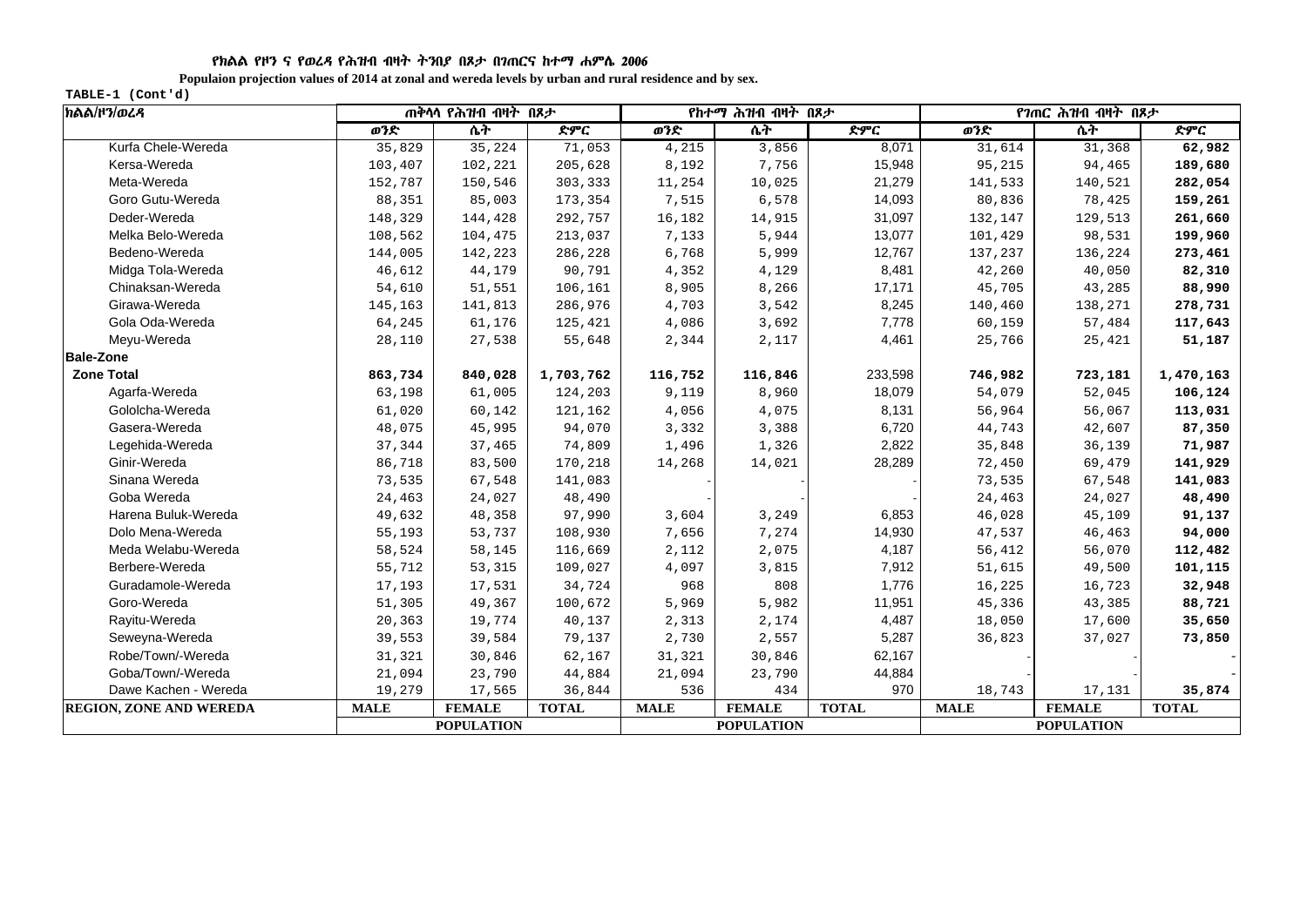**Populaion projection values of 2014 at zonal and wereda levels by urban and rural residence and by sex.**

| ክልል/ዞን/ወረዳ                     |                   | ጠቅላሳ የሕዝብ ብዛት በጾታ |              | የከተማ ሕዝብ ብዛት በጾታ |                   |              | የንጠር ሕዝብ ብዛት በጾታ |                   |              |  |
|--------------------------------|-------------------|-------------------|--------------|------------------|-------------------|--------------|------------------|-------------------|--------------|--|
|                                | ወንድ               | ሴት                | ድምር          | ወንድ              | ሴት                | ድምር          | ወንድ              | ሴት                | ድምር          |  |
| Dinsho-Wereda                  | 23,149            | 24,027            | 47,176       | 2,081            | 2,073             | 4,154        | 21,068           | 21,954            | 43,022       |  |
| Dawe Serer-Wereda              | 27,063            | 24,307            | 51,370       |                  |                   |              | 27,063           | 24,307            | 51,370       |  |
| <b>Borena-Zone</b>             |                   |                   |              |                  |                   |              |                  |                   |              |  |
| <b>Zone Total</b>              | 586,795           | 576,084           | 1,162,879    | 60,769           | 57,331            | 118,100      | 526,027          | 518,753           | 1,044,780    |  |
| <b>Bule Hora-Wereda</b>        | 162,383           | 159,719           | 322,102      | 25,302           | 24,059            | 49,361       | 137,081          | 135,660           | 272,741      |  |
| Yabelo-Wereda                  | 62,920            | 62,313            | 125,233      | 13,057           | 11,439            | 24,496       | 49,863           | 50,874            | 100,737      |  |
| Arero-Wereda                   | 29,126            | 28,765            | 57,891       | 2,145            | 2,062             | 4,207        | 26,981           | 26,703            | 53,684       |  |
| Moyale-Wereda                  | 19,140            | 17,933            | 37,073       |                  |                   |              | 19,140           | 17,933            | 37,073       |  |
| Dire-Wereda                    | 44,523            | 44,099            | 88,622       | 4,415            | 4,177             | 8,592        | 40,108           | 39,922            | 80,030       |  |
| Teletele-Wereda                | 43,525            | 41,376            | 84,901       | 3,517            | 3,309             | 6,826        | 40,008           | 38,067            | 78,075       |  |
| Abaya-Wereda                   | 62,190            | 61,733            | 123,923      | 3,193            | 3,209             | 6,402        | 58,997           | 58,524            | 117,521      |  |
| Dugida Dawa-Wereda             | 89,713            | 86,735            | 176,448      | 3,968            | 3,819             | 7,787        | 85,745           | 82,916            | 168,661      |  |
| Miyu-Wereda                    | 30,154            | 30,883            | 61,037       | 2,676            | 2,846             | 5,522        | 27,478           | 28,037            | 55,515       |  |
| Gelana-Wereda                  | 43,121            | 42,528            | 85,649       | 2,495            | 2,410             | 4,905        | 40,626           | 40,118            | 80,744       |  |
| South West Shewa-Zone          |                   |                   |              |                  |                   |              |                  |                   |              |  |
| <b>Zone Total</b>              | 675,141           | 666,561           | 1,341,702    | 103,696          | 106,277           | 209,973      | 571,445          | 560,285           | 1,131,730    |  |
| Ameya-Wereda                   | 73,712            | 72,823            | 146,535      | 4,389            | 4,376             | 8,765        | 69,323           | 68,447            | 137,770      |  |
| Wonchi-Wereda                  | 55,870            | 55,922            | 111,792      | 1,357            | 1,311             | 2,668        | 54,513           | 54,611            | 109,124      |  |
| Woliso-Wereda                  | 85,175            | 85,975            | 171,150      | 1,708            | 1,914             | 3,622        | 83,467           | 84,061            | 167,528      |  |
| Dawo-Wereda                    | 51,198            | 49,935            | 101,133      | 2,688            | 2,605             | 5,293        | 48,510           | 47,330            | 95,840       |  |
| Ilu-Wereda                     | 38,110            | 37,216            | 75,326       | 5,134            | 5,353             | 10,487       | 32,976           | 31,863            | 64,839       |  |
| Sebeta Hawas-Wereda            | 81,562            | 77,382            | 158,944      | 4,873            | 5,441             | 10,314       | 76,689           | 71,941            | 148,630      |  |
| Kersa Ena Malima-Wereda        | 49,790            | 47,971            | 97,761       | 4,813            | 4,339             | 9,152        | 44,977           | 43,632            | 88,609       |  |
| Tole-Wereda                    | 38,034            | 37,404            | 75,438       | 2,067            | 1,987             | 4,054        | 35,967           | 35,417            | 71,384       |  |
| Becho-Wereda                   | 45,939            | 45,177            | 91,116       | 10,018           | 10,263            | 20,281       | 35,921           | 34,914            | 70,835       |  |
| Seden Sodo Wereda-Rural        | 41,526            | 41,443            | 82,969       | 2,142            | 1,984             | 4,126        | 39,384           | 39,459            | 78,843       |  |
| Woliso/Town/-Wereda            | 26,232            | 26,833            | 53,065       | 26,232           | 26,833            | 53,065       |                  |                   |              |  |
| Goro-Wereda                    | 27,553            | 27,349            | 54,902       | 2,497            | 2,708             | 5,205        | 25,056           | 24,641            | 49,697       |  |
| Sodo Dacha Wereda              | 26,600            | 25,855            | 52,455       | 1,938            | 1,888             | 3,826        | 24,662           | 23,967            | 48,629       |  |
| Sebeta/Town/-Wereda            | 33,840            | 35,276            | 69,116       | 33,840           | 35,276            | 69,116       |                  |                   |              |  |
|                                |                   |                   |              |                  |                   |              |                  |                   |              |  |
|                                |                   |                   |              |                  |                   |              |                  |                   |              |  |
|                                |                   |                   |              |                  |                   |              |                  |                   |              |  |
| <b>REGION, ZONE AND WEREDA</b> | <b>MALE</b>       | <b>FEMALE</b>     | <b>TOTAL</b> | <b>MALE</b>      | <b>FEMALE</b>     | <b>TOTAL</b> | <b>MALE</b>      | <b>FEMALE</b>     | <b>TOTAL</b> |  |
|                                | <b>POPULATION</b> |                   |              |                  | <b>POPULATION</b> |              |                  | <b>POPULATION</b> |              |  |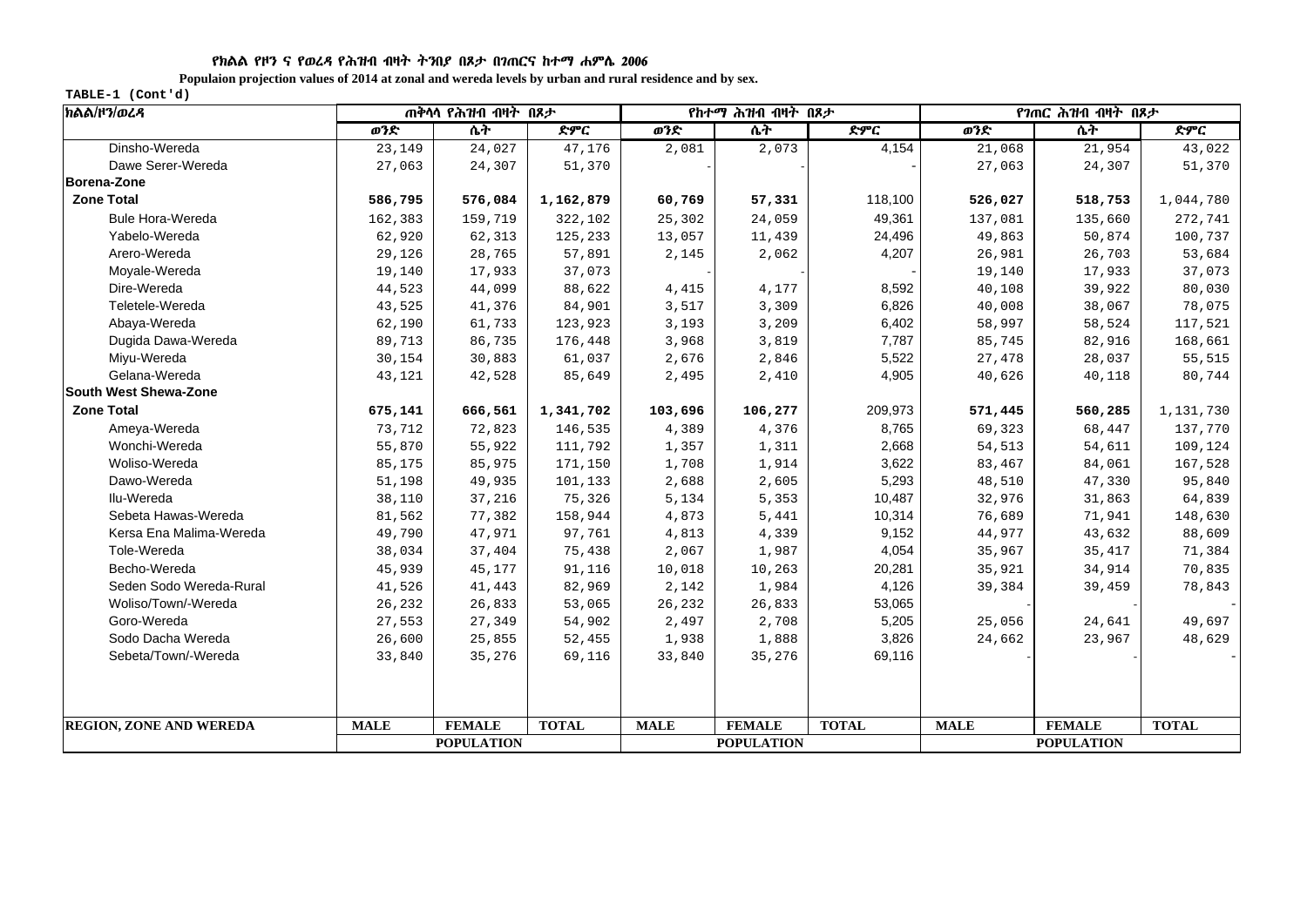**Populaion projection values of 2014 at zonal and wereda levels by urban and rural residence and by sex.**

| ክልል/ዞን/ወረዳ                     |             | ጠቅላሳ የሕዝብ ብዛት በጾታ |              |             | <u>የከተማ ሕዝብ ብዛት በጾታ</u> |              |                   | የንጠር ሕዝብ ብዛት በጾታ |              |  |
|--------------------------------|-------------|-------------------|--------------|-------------|-------------------------|--------------|-------------------|------------------|--------------|--|
|                                | ወንድ         | ሴት                | ድምር          | ወንድ         | ሴት                      | ድምር          | ወንድ               | ቤት               | ድምር          |  |
| Guji-Zone                      |             |                   |              |             |                         |              |                   |                  |              |  |
| <b>Zone Total</b>              | 847,424     | 833,435           | 1,680,859    | 93,934      | 87,916                  | 181,850      | 753,492           | 745,521          | 1,499,013    |  |
| Uraga-Wereda                   | 105,651     | 105,642           | 211,293      | 5,495       | 5,213                   | 10,708       | 100,156           | 100,429          | 200,585      |  |
| Bore-Wereda                    | 126,540     | 125,683           | 252,223      | 7,400       | 6,966                   | 14,366       | 119,140           | 118,717          | 237,857      |  |
| Adola-Wereda                   | 66,381      | 64,528            | 130,909      |             |                         |              | 66,381            | 64,528           | 130,909      |  |
| Wadera-Wereda                  | 30,956      | 30,187            | 61,143       | 3,386       | 3,237                   | 6,623        | 27,570            | 26,950           | 54,520       |  |
| Odo Shakiso-Wereda             | 130,896     | 121,695           | 252,591      | 25,074      | 22,028                  | 47,102       | 105,822           | 99,667           | 205,489      |  |
| Kercha-Wereda                  | 136,157     | 136,435           | 272,592      | 6,979       | 6,866                   | 13,845       | 129,178           | 129,569          | 258,747      |  |
| Liben-Wereda                   | 83,352      | 82,091            | 165,443      | 907         | 1,034                   | 1,941        | 82,445            | 81,057           | 163,502      |  |
| Dima-Wereda                    | 33,549      | 34,449            | 67,998       | 978         | 1,038                   | 2,016        | 32,571            | 33,411           | 65,982       |  |
| Hambela Wamena-Wereda          | 62,176      | 63,072            | 125,248      | 1,239       | 1,126                   | 2,365        | 60,937            | 61,946           | 122,883      |  |
| Girja-Wereda                   | 30,005      | 29,901            | 59,906       | 714         | 654                     | 1,368        | 29,291            | 29,247           | 58,538       |  |
| Negele/Town/- Wereda           | 25,497      | 23,888            | 49,385       | 25,497      | 23,888                  | 49,385       |                   |                  |              |  |
| Adola/Town/- Wereda            | 16,264      | 15,864            | 32,128       | 16,264      | 15,864                  | 32,128       |                   |                  |              |  |
| Adama Special- Zone            | 151,266     | 157,260           | 308,526      | 151,266     | 157,260                 | 308,526      |                   |                  |              |  |
| Adama wereda                   | 151266      | 157260            | 308,526      | 151,266     | 157,260                 | 308,526      |                   |                  |              |  |
| Jima Special - Zone            | 84,508      | 84,938            | 169,446      | 84,508      | 84,938                  | 169,446      |                   |                  |              |  |
| Jima/Town/wereda               | 84,508      | 84,938            | 169,446      | 84,508      | 84,938                  | 169,446      |                   |                  |              |  |
| <b>West Arsi-Zone</b>          |             |                   |              |             |                         |              |                   |                  |              |  |
| <b>Zone Total</b>              | 1,183,540   | 1,210,670         | 2,394,210    | 192,186     | 188,927                 | 381,113      | 991,354           | 1,021,743        | 2,013,097    |  |
| Siraro-Wereda                  | 85,536      | 88,851            | 174,387      | 3,587       | 3,658                   | 7,245        | 81,949            | 85,193           | 167,142      |  |
| Shala-Wereda                   | 89,742      | 90,108            | 179,850      | 5,658       | 5,096                   | 10,754       | 84,084            | 85,012           | 169,096      |  |
| Arsi Negele-Wereda             | 158,131     | 162,253           | 320,384      | 35,563      | 36,637                  | 72,200       | 122,568           | 125,616          | 248,184      |  |
| Kofele-Wereda                  | 108,156     | 108,003           | 216,159      | 11,504      | 10,124                  | 21,628       | 96,652            | 97,879           | 194,531      |  |
| Kore Wereda                    | 61,751      | 62,805            | 124,556      | 4,068       | 3,482                   | 7,550        | 57,683            | 59,323           | 117,006      |  |
| Gedeb Asasa-Wereda             | 111,853     | 114,890           | 226,743      | 14,541      | 14,408                  | 28,949       | 97,312            | 100,482          | 197,794      |  |
| Dodola-Wereda                  | 116,375     | 121,430           | 237,805      | 24,435      | 23,396                  | 47,831       | 91,940            | 98,034           | 189,974      |  |
| Kokosa-Wereda                  | 83,453      | 89,219            | 172,672      | 2,476       | 2,037                   | 4,513        | 80,977            | 87,182           | 168,159      |  |
| Nensebo-Wereda                 | 68,242      | 69,339            | 137,581      | 4,320       | 4,179                   | 8,499        | 63,922            | 65,160           | 129,082      |  |
| Adaba-Wereda                   | 82,844      | 84,755            | 167,599      | 8,442       | 8,507                   | 16,949       | 74,402            | 76,248           | 150,650      |  |
| Shashemene /Town/-Wereda       | 70,378      | 70,339            | 140,717      | 70,378      | 70,339                  | 140,717      |                   |                  |              |  |
| Shashemene Zuria-Wereda        | 147,079     | 148,678           | 295,757      | 7,214       | 7,064                   | 14,278       | 139,865           | 141,614          | 281,479      |  |
|                                |             |                   |              |             |                         |              |                   |                  |              |  |
|                                |             |                   |              |             |                         |              |                   | <b>FEMALE</b>    |              |  |
| <b>REGION, ZONE AND WEREDA</b> | <b>MALE</b> | <b>FEMALE</b>     | <b>TOTAL</b> | <b>MALE</b> | <b>FEMALE</b>           | <b>TOTAL</b> | <b>MALE</b>       |                  | <b>TOTAL</b> |  |
|                                |             | <b>POPULATION</b> |              |             | <b>POPULATION</b>       |              | <b>POPULATION</b> |                  |              |  |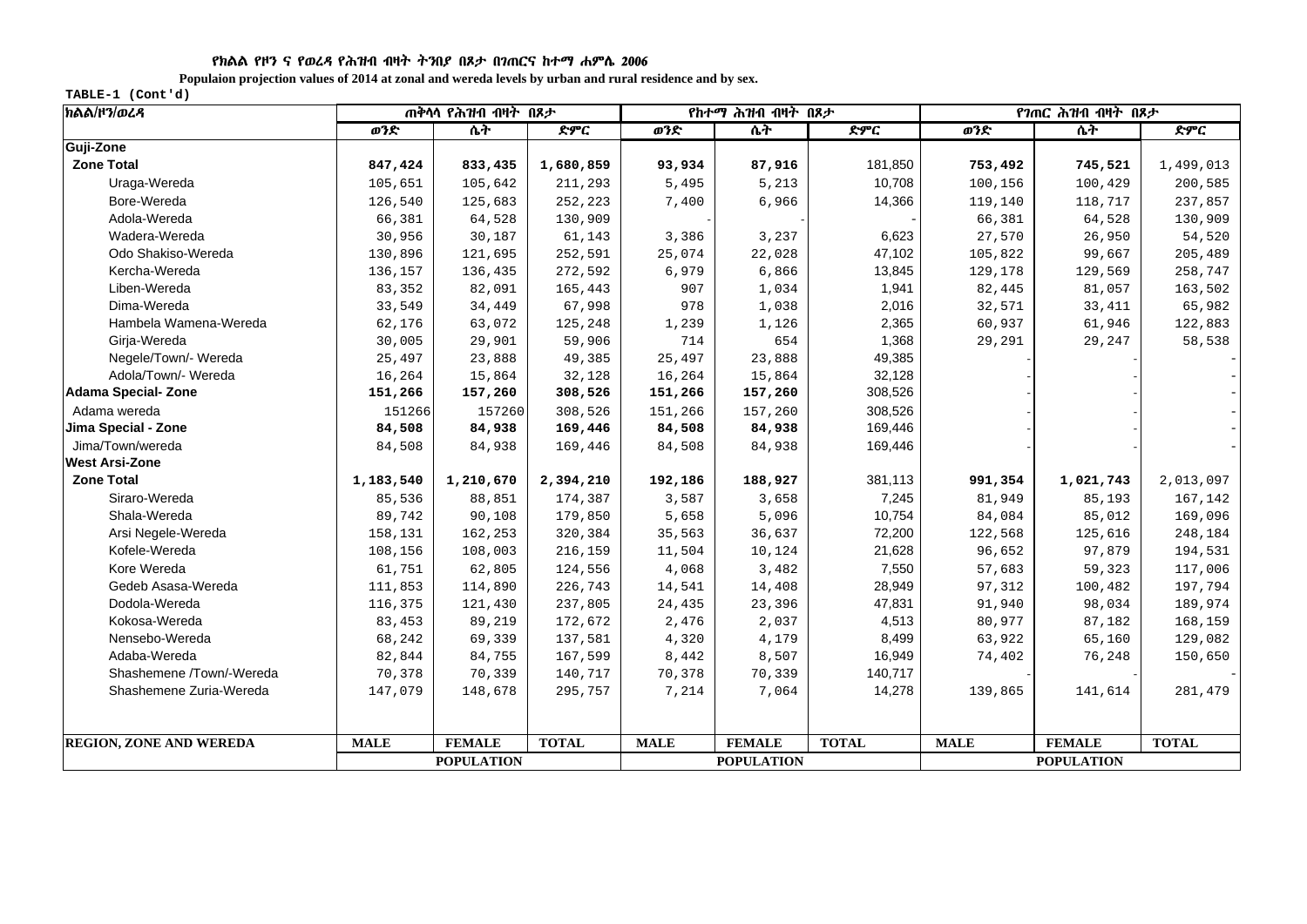**Populaion projection values of 2014 at zonal and wereda levels by urban and rural residence and by sex.**

| ክልል/ዞን/ወረ <i>ዳ</i>           | ጠቅሳሳ የሕዝብ ብዛት በጾታ |                   |              |             | <i>የከተማ ሕዝ</i> ብ ብዛት በጾ <i>ታ</i> |              | የንጠር ሕዝብ ብዛት በጾታ  |               |              |
|------------------------------|-------------------|-------------------|--------------|-------------|----------------------------------|--------------|-------------------|---------------|--------------|
|                              | ወንድ               | ሴት                | ድምር          | ወንድ         | ሴት                               | ድምር          | ወንድ               | ሴት            | ድምር          |
| Kelem Welega-Zone            |                   |                   |              |             |                                  |              |                   |               |              |
| <b>Zone Total</b>            | 484,919           | 480,180           | 965,099      | 54,805      | 52,023                           | 106,828      | 430,115           | 428,159       | 858,274      |
| Hawa Gelan-Wereda            | 59,114            | 56,239            | 115,353      | 4,095       | 3,694                            | 7,789        | 55,019            | 52,545        | 107,564      |
| Yemalogi Welel-Wereda        | 30,756            | 30,726            | 61,482       | 1,103       | 1,145                            | 2,248        | 29,653            | 29,581        | 59,234       |
| Dale Wabera-Wereda           | 63,547            | 63,624            | 127,171      | 10,024      | 9,732                            | 19,756       | 53,523            | 53,892        | 107,415      |
| Gawo Kebe-Wereda             | 39,309            | 38,859            | 78,168       | 1,302       | 1,121                            | 2,423        | 38,007            | 37,738        | 75,745       |
| Seyo Wereda                  | 69,144            | 69,620            | 138,764      |             |                                  |              | 69,144            | 69,620        | 138,764      |
| Denbi Dollo /Town/-Wereda    | 21,041            | 20,203            | 41,244       | 21,041      | 20,203                           | 41,244       |                   |               |              |
| Anfilo-Wereda                | 47,691            | 45,756            | 93,447       | 5,719       | 5,278                            | 10,997       | 41,972            | 40,478        | 82,450       |
| Dale Sadi-Wereda             | 44,110            | 44,975            | 89,085       | 3,415       | 3,196                            | 6,611        | 40,695            | 41,779        | 82,474       |
| Gidami-Wereda                | 52,014            | 51,371            | 103,385      | 4,028       | 3,818                            | 7,846        | 47,986            | 47,553        | 95,539       |
| Jimma Horo-Wereda            | 27,745            | 27,450            | 55,195       | 2,059       | 1,925                            | 3,984        | 25,686            | 25,525        | 51,211       |
| Lalo Kile-Wereda             | 30,448            | 31,357            | 61,805       | 2,019       | 1,910                            | 3,929        | 28,429            | 29,447        | 57,876       |
| Horo Gudru Welega-Zone       |                   |                   |              |             |                                  |              |                   |               |              |
| <b>Zone Total</b>            | 345,506           | 346,365           | 691,871      | 45,907      | 44,771                           | 90,678       | 299,599           | 301,592       | 601,191      |
| Horo-Wereda                  | 44,636            | 45,360            | 89,996       | 2,545       | 2,595                            | 5,140        | 42,091            | 42,765        | 84,856       |
| Shambu/Town/-Wereda          | 10,778            | 10,223            | 21,001       | 10,778      | 10,223                           | 21,001       |                   |               |              |
| Guduru-Wereda                | 58,660            | 59,408            | 118,068      | 4,761       | 4,346                            | 9,107        | 53,899            | 55,062        | 108,961      |
| Hababo Guduru-Wereda         | 27,248            | 27,175            | 54,423       | 1,774       | 1,535                            | 3,309        | 25,474            | 25,640        | 51,114       |
| Abey Chomen-Wereda           | 30,619            | 28,852            | 59,471       | 6,755       | 6,466                            | 13,221       | 23,864            | 22,386        | 46,250       |
| Jima Genete-Wereda           | 38,390            | 39,416            | 77,806       | 4,842       | 4,917                            | 9,759        | 33,548            | 34,499        | 68,047       |
| Jima Rare-Wereda             | 33,372            | 34,582            | 67,954       | 5,941       | 6,154                            | 12,095       | 27,431            | 28,428        | 55,859       |
| Jardega Jarte Wereda         | 29,530            | 29,705            | 59,235       | 3,336       | 3,328                            | 6,664        | 26,194            | 26,377        | 52,571       |
| Amuru-Wereda                 | 31,520            | 32,134            | 63,654       | 3,411       | 3,442                            | 6,853        | 28,109            | 28,692        | 56,801       |
| Abe Dongoro-Wereda           | 40,753            | 39,510            | 80,263       | 1,763       | 1,766                            | 3,529        | 38,990            | 37,744        | 76,734       |
| <b>Burayu Special - Zone</b> | 42,265            | 44,078            | 86,343       | 33,350      | 35,131                           | 68,481       | 8,915             | 8,947         | 17,862       |
| Burayu Special-Wereda        | 42,265            | 44,078            | 86,343       | 33,350      | 35,131                           | 68,481       | 8,915             | 8,947         | 17,862       |
|                              | <b>MALE</b>       | <b>FEMALE</b>     | <b>TOTAL</b> | <b>MALE</b> | <b>FEMALE</b>                    | <b>TOTAL</b> | <b>MALE</b>       | <b>FEMALE</b> | <b>TOTAL</b> |
|                              |                   | <b>POPULATION</b> |              |             | <b>POPULATION</b>                |              | <b>POPULATION</b> |               |              |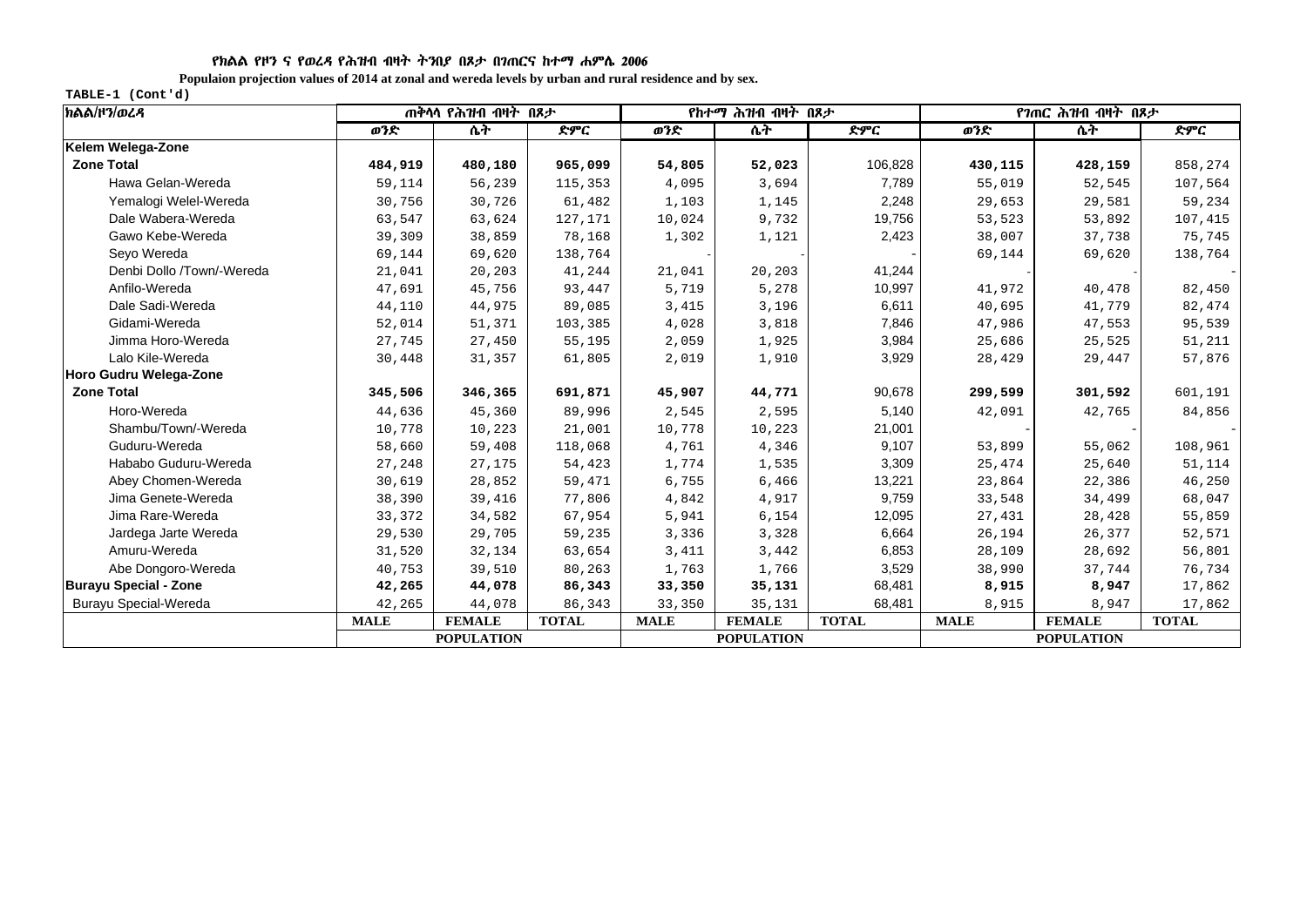**Populaion projection values of 2014 at zonal and wereda levels by urban and rural residence and by sex.**

| ሴት<br>ሴት<br>ወንድ<br>ሴት<br>ድምር<br>ወንድ<br>ወንድ<br>ድምር<br>ደምር<br>763,000<br>2,887,001<br>2,420,001<br>5,307,002<br>415,000<br>348,000<br>2,472,000<br>2,072,000<br>4,544,000<br><b>Zone Total</b><br>78,719<br>467,451<br>287,594<br>258,574<br>546,168<br>41,347<br>37,372<br>246,248<br>221,203<br>9,762<br>Ayisha-Wereda<br>5,172<br>59,643<br>36,475<br>32,930<br>69,405<br>4,590<br>31,303<br>28,340<br>Denbel-Wereda<br>9,025<br>7,690<br>16,715<br>52,725<br>45,629<br>98,354<br>43,700<br>37,939<br>81,639<br>Shinile-Wereda<br>24,253<br>65,816<br>56,865<br>122,681<br>11,592<br>45,273<br>98,428<br>12,661<br>53,155<br>Erer-Wereda<br>15,505<br>43,146<br>92,770<br>8,039<br>7,466<br>49,624<br>41,585<br>35,680<br>77,265<br>Mulo-Wereda<br>1,106<br>85,136<br>655<br>451<br>40,561<br>84,030<br>44,124<br>41,012<br>43,469<br>Afdem-Wereda<br>11,377<br>5,795<br>38,830<br>38,992<br>77,822<br>5,582<br>33,035<br>33,410<br>66,445<br><b>Zone Total</b><br>249,364<br>908,943<br>616,830<br>541,479<br>1,158,309<br>133,034<br>116,330<br>483,795<br>425,148<br>Babile-Wereda<br>1,558<br>48,312<br>43,753<br>92,065<br>918<br>47,394<br>43,113<br>90,507<br>640<br>3,637<br>Gursum-Wereda<br>2,012<br>1,625<br>17,275<br>15,571<br>32,846<br>15,263<br>13,946<br>29,209<br>Jijiga-Wereda<br>154,183<br>177,092<br>157,582<br>334,674<br>81,826<br>72,357<br>95,266<br>85,225<br>180,491<br>Awubere-Wereda<br>48,683<br>218,213<br>186,948<br>405,161<br>26,427<br>22,256<br>191,786<br>164,692<br>356,478<br>Kebri Beyah-Wereda<br>31,227<br>104,810<br>93,011<br>197,821<br>16,452<br>14,775<br>88,358<br>78,236<br>166,594<br>Harshin-Wereda<br>10,076<br>95,742<br>5,399<br>4,677<br>45,729<br>39,937<br>85,666<br>51,128<br>44,614<br><b>Zone Total</b><br>76,648<br>257,803<br>570,582<br>34,940<br>271,069<br>493,931<br>312,779<br>41,708<br>222,862<br>Degehamedo-Wereda<br>1,550<br>29,779<br>69,473<br>845<br>705<br>38,849<br>29,074<br>67,923<br>39,694<br>36,774<br>Degehabur-Wereda<br>76,439<br>61,955<br>138,394<br>20,081<br>16,693<br>56,358<br>45,262<br>101,620<br>Aware-Wereda<br>20,233<br>94,543<br>61,576<br>53,200<br>114,776<br>10,871<br>9,362<br>50,705<br>43,838<br>8,157<br>Gashamo-Wereda<br>61,251<br>52,175<br>113,426<br>4,324<br>3,833<br>56,927<br>48,342<br>105,269<br>9,936<br>Gunagudo-Wereda<br>134,513<br>5,588<br>4,348<br>68,231<br>56,346<br>124,577<br>73,819<br>60,694<br><b>Zone Total</b><br>35,244<br>160,498<br>365,101<br>15,275<br>184,634<br>329,857<br>204,603<br>19,969<br>145,223<br>1,412<br>Danot-Wereda<br>56,170<br>773<br>639<br>30,279<br>54,758<br>31,052<br>25,118<br>24,479<br>Boh-Wereda<br>11,268<br>68,329<br>54,577<br>6,392<br>4,876<br>61,937<br>111,638<br>122,906<br>49,701<br>Geladin-Wereda<br>6,576<br>4,707<br>11,283<br>66,954<br>49,774<br>116,728<br>60,378<br>45,067<br>105,445<br>Warder-Wereda<br>11,280<br>58,017<br>38,268<br>31,029<br>69,297<br>6,228<br>5,052<br>32,040<br>25,977<br><b>TOTAL</b><br><b>TOTAL</b><br><b>TOTAL</b><br><b>REGION, ZONE AND WEREDA</b><br><b>MALE</b><br><b>FEMALE</b><br><b>MALE</b><br><b>FEMALE</b><br><b>MALE</b><br><b>FEMALE</b><br><b>POPULATION</b><br><b>POPULATION</b><br><b>POPULATION</b> | ክልል/ዞን/ወረዳ          | ጠቅላሳ የሕዝብ ብዛት በጾታ |  |  | <i>የከተማ ሕዝ</i> ብ ብዛት በጾ <i>ታ</i> |  |  | የንጠር ሕዝብ ብዛት በጾታ |  |  |
|--------------------------------------------------------------------------------------------------------------------------------------------------------------------------------------------------------------------------------------------------------------------------------------------------------------------------------------------------------------------------------------------------------------------------------------------------------------------------------------------------------------------------------------------------------------------------------------------------------------------------------------------------------------------------------------------------------------------------------------------------------------------------------------------------------------------------------------------------------------------------------------------------------------------------------------------------------------------------------------------------------------------------------------------------------------------------------------------------------------------------------------------------------------------------------------------------------------------------------------------------------------------------------------------------------------------------------------------------------------------------------------------------------------------------------------------------------------------------------------------------------------------------------------------------------------------------------------------------------------------------------------------------------------------------------------------------------------------------------------------------------------------------------------------------------------------------------------------------------------------------------------------------------------------------------------------------------------------------------------------------------------------------------------------------------------------------------------------------------------------------------------------------------------------------------------------------------------------------------------------------------------------------------------------------------------------------------------------------------------------------------------------------------------------------------------------------------------------------------------------------------------------------------------------------------------------------------------------------------------------------------------------------------------------------------------------------------------------------------------------------------------------------------------------------------------------------------------------------------------------------------------------------------------------------------------------------------------------------------------------------------------------------------------------------------------------------------------------------------------------------------------------------------------------------------------------------------------------------------------|---------------------|-------------------|--|--|----------------------------------|--|--|------------------|--|--|
|                                                                                                                                                                                                                                                                                                                                                                                                                                                                                                                                                                                                                                                                                                                                                                                                                                                                                                                                                                                                                                                                                                                                                                                                                                                                                                                                                                                                                                                                                                                                                                                                                                                                                                                                                                                                                                                                                                                                                                                                                                                                                                                                                                                                                                                                                                                                                                                                                                                                                                                                                                                                                                                                                                                                                                                                                                                                                                                                                                                                                                                                                                                                                                                                                                      |                     |                   |  |  |                                  |  |  |                  |  |  |
|                                                                                                                                                                                                                                                                                                                                                                                                                                                                                                                                                                                                                                                                                                                                                                                                                                                                                                                                                                                                                                                                                                                                                                                                                                                                                                                                                                                                                                                                                                                                                                                                                                                                                                                                                                                                                                                                                                                                                                                                                                                                                                                                                                                                                                                                                                                                                                                                                                                                                                                                                                                                                                                                                                                                                                                                                                                                                                                                                                                                                                                                                                                                                                                                                                      | Somali Region**     |                   |  |  |                                  |  |  |                  |  |  |
|                                                                                                                                                                                                                                                                                                                                                                                                                                                                                                                                                                                                                                                                                                                                                                                                                                                                                                                                                                                                                                                                                                                                                                                                                                                                                                                                                                                                                                                                                                                                                                                                                                                                                                                                                                                                                                                                                                                                                                                                                                                                                                                                                                                                                                                                                                                                                                                                                                                                                                                                                                                                                                                                                                                                                                                                                                                                                                                                                                                                                                                                                                                                                                                                                                      | <b>Region Total</b> |                   |  |  |                                  |  |  |                  |  |  |
|                                                                                                                                                                                                                                                                                                                                                                                                                                                                                                                                                                                                                                                                                                                                                                                                                                                                                                                                                                                                                                                                                                                                                                                                                                                                                                                                                                                                                                                                                                                                                                                                                                                                                                                                                                                                                                                                                                                                                                                                                                                                                                                                                                                                                                                                                                                                                                                                                                                                                                                                                                                                                                                                                                                                                                                                                                                                                                                                                                                                                                                                                                                                                                                                                                      | <b>Shinile-Zone</b> |                   |  |  |                                  |  |  |                  |  |  |
|                                                                                                                                                                                                                                                                                                                                                                                                                                                                                                                                                                                                                                                                                                                                                                                                                                                                                                                                                                                                                                                                                                                                                                                                                                                                                                                                                                                                                                                                                                                                                                                                                                                                                                                                                                                                                                                                                                                                                                                                                                                                                                                                                                                                                                                                                                                                                                                                                                                                                                                                                                                                                                                                                                                                                                                                                                                                                                                                                                                                                                                                                                                                                                                                                                      |                     |                   |  |  |                                  |  |  |                  |  |  |
|                                                                                                                                                                                                                                                                                                                                                                                                                                                                                                                                                                                                                                                                                                                                                                                                                                                                                                                                                                                                                                                                                                                                                                                                                                                                                                                                                                                                                                                                                                                                                                                                                                                                                                                                                                                                                                                                                                                                                                                                                                                                                                                                                                                                                                                                                                                                                                                                                                                                                                                                                                                                                                                                                                                                                                                                                                                                                                                                                                                                                                                                                                                                                                                                                                      |                     |                   |  |  |                                  |  |  |                  |  |  |
|                                                                                                                                                                                                                                                                                                                                                                                                                                                                                                                                                                                                                                                                                                                                                                                                                                                                                                                                                                                                                                                                                                                                                                                                                                                                                                                                                                                                                                                                                                                                                                                                                                                                                                                                                                                                                                                                                                                                                                                                                                                                                                                                                                                                                                                                                                                                                                                                                                                                                                                                                                                                                                                                                                                                                                                                                                                                                                                                                                                                                                                                                                                                                                                                                                      |                     |                   |  |  |                                  |  |  |                  |  |  |
|                                                                                                                                                                                                                                                                                                                                                                                                                                                                                                                                                                                                                                                                                                                                                                                                                                                                                                                                                                                                                                                                                                                                                                                                                                                                                                                                                                                                                                                                                                                                                                                                                                                                                                                                                                                                                                                                                                                                                                                                                                                                                                                                                                                                                                                                                                                                                                                                                                                                                                                                                                                                                                                                                                                                                                                                                                                                                                                                                                                                                                                                                                                                                                                                                                      |                     |                   |  |  |                                  |  |  |                  |  |  |
|                                                                                                                                                                                                                                                                                                                                                                                                                                                                                                                                                                                                                                                                                                                                                                                                                                                                                                                                                                                                                                                                                                                                                                                                                                                                                                                                                                                                                                                                                                                                                                                                                                                                                                                                                                                                                                                                                                                                                                                                                                                                                                                                                                                                                                                                                                                                                                                                                                                                                                                                                                                                                                                                                                                                                                                                                                                                                                                                                                                                                                                                                                                                                                                                                                      |                     |                   |  |  |                                  |  |  |                  |  |  |
|                                                                                                                                                                                                                                                                                                                                                                                                                                                                                                                                                                                                                                                                                                                                                                                                                                                                                                                                                                                                                                                                                                                                                                                                                                                                                                                                                                                                                                                                                                                                                                                                                                                                                                                                                                                                                                                                                                                                                                                                                                                                                                                                                                                                                                                                                                                                                                                                                                                                                                                                                                                                                                                                                                                                                                                                                                                                                                                                                                                                                                                                                                                                                                                                                                      |                     |                   |  |  |                                  |  |  |                  |  |  |
|                                                                                                                                                                                                                                                                                                                                                                                                                                                                                                                                                                                                                                                                                                                                                                                                                                                                                                                                                                                                                                                                                                                                                                                                                                                                                                                                                                                                                                                                                                                                                                                                                                                                                                                                                                                                                                                                                                                                                                                                                                                                                                                                                                                                                                                                                                                                                                                                                                                                                                                                                                                                                                                                                                                                                                                                                                                                                                                                                                                                                                                                                                                                                                                                                                      |                     |                   |  |  |                                  |  |  |                  |  |  |
|                                                                                                                                                                                                                                                                                                                                                                                                                                                                                                                                                                                                                                                                                                                                                                                                                                                                                                                                                                                                                                                                                                                                                                                                                                                                                                                                                                                                                                                                                                                                                                                                                                                                                                                                                                                                                                                                                                                                                                                                                                                                                                                                                                                                                                                                                                                                                                                                                                                                                                                                                                                                                                                                                                                                                                                                                                                                                                                                                                                                                                                                                                                                                                                                                                      | Jijiga-Zone         |                   |  |  |                                  |  |  |                  |  |  |
|                                                                                                                                                                                                                                                                                                                                                                                                                                                                                                                                                                                                                                                                                                                                                                                                                                                                                                                                                                                                                                                                                                                                                                                                                                                                                                                                                                                                                                                                                                                                                                                                                                                                                                                                                                                                                                                                                                                                                                                                                                                                                                                                                                                                                                                                                                                                                                                                                                                                                                                                                                                                                                                                                                                                                                                                                                                                                                                                                                                                                                                                                                                                                                                                                                      |                     |                   |  |  |                                  |  |  |                  |  |  |
|                                                                                                                                                                                                                                                                                                                                                                                                                                                                                                                                                                                                                                                                                                                                                                                                                                                                                                                                                                                                                                                                                                                                                                                                                                                                                                                                                                                                                                                                                                                                                                                                                                                                                                                                                                                                                                                                                                                                                                                                                                                                                                                                                                                                                                                                                                                                                                                                                                                                                                                                                                                                                                                                                                                                                                                                                                                                                                                                                                                                                                                                                                                                                                                                                                      |                     |                   |  |  |                                  |  |  |                  |  |  |
|                                                                                                                                                                                                                                                                                                                                                                                                                                                                                                                                                                                                                                                                                                                                                                                                                                                                                                                                                                                                                                                                                                                                                                                                                                                                                                                                                                                                                                                                                                                                                                                                                                                                                                                                                                                                                                                                                                                                                                                                                                                                                                                                                                                                                                                                                                                                                                                                                                                                                                                                                                                                                                                                                                                                                                                                                                                                                                                                                                                                                                                                                                                                                                                                                                      |                     |                   |  |  |                                  |  |  |                  |  |  |
|                                                                                                                                                                                                                                                                                                                                                                                                                                                                                                                                                                                                                                                                                                                                                                                                                                                                                                                                                                                                                                                                                                                                                                                                                                                                                                                                                                                                                                                                                                                                                                                                                                                                                                                                                                                                                                                                                                                                                                                                                                                                                                                                                                                                                                                                                                                                                                                                                                                                                                                                                                                                                                                                                                                                                                                                                                                                                                                                                                                                                                                                                                                                                                                                                                      |                     |                   |  |  |                                  |  |  |                  |  |  |
|                                                                                                                                                                                                                                                                                                                                                                                                                                                                                                                                                                                                                                                                                                                                                                                                                                                                                                                                                                                                                                                                                                                                                                                                                                                                                                                                                                                                                                                                                                                                                                                                                                                                                                                                                                                                                                                                                                                                                                                                                                                                                                                                                                                                                                                                                                                                                                                                                                                                                                                                                                                                                                                                                                                                                                                                                                                                                                                                                                                                                                                                                                                                                                                                                                      |                     |                   |  |  |                                  |  |  |                  |  |  |
|                                                                                                                                                                                                                                                                                                                                                                                                                                                                                                                                                                                                                                                                                                                                                                                                                                                                                                                                                                                                                                                                                                                                                                                                                                                                                                                                                                                                                                                                                                                                                                                                                                                                                                                                                                                                                                                                                                                                                                                                                                                                                                                                                                                                                                                                                                                                                                                                                                                                                                                                                                                                                                                                                                                                                                                                                                                                                                                                                                                                                                                                                                                                                                                                                                      |                     |                   |  |  |                                  |  |  |                  |  |  |
|                                                                                                                                                                                                                                                                                                                                                                                                                                                                                                                                                                                                                                                                                                                                                                                                                                                                                                                                                                                                                                                                                                                                                                                                                                                                                                                                                                                                                                                                                                                                                                                                                                                                                                                                                                                                                                                                                                                                                                                                                                                                                                                                                                                                                                                                                                                                                                                                                                                                                                                                                                                                                                                                                                                                                                                                                                                                                                                                                                                                                                                                                                                                                                                                                                      |                     |                   |  |  |                                  |  |  |                  |  |  |
|                                                                                                                                                                                                                                                                                                                                                                                                                                                                                                                                                                                                                                                                                                                                                                                                                                                                                                                                                                                                                                                                                                                                                                                                                                                                                                                                                                                                                                                                                                                                                                                                                                                                                                                                                                                                                                                                                                                                                                                                                                                                                                                                                                                                                                                                                                                                                                                                                                                                                                                                                                                                                                                                                                                                                                                                                                                                                                                                                                                                                                                                                                                                                                                                                                      | Degehabur-Zone      |                   |  |  |                                  |  |  |                  |  |  |
|                                                                                                                                                                                                                                                                                                                                                                                                                                                                                                                                                                                                                                                                                                                                                                                                                                                                                                                                                                                                                                                                                                                                                                                                                                                                                                                                                                                                                                                                                                                                                                                                                                                                                                                                                                                                                                                                                                                                                                                                                                                                                                                                                                                                                                                                                                                                                                                                                                                                                                                                                                                                                                                                                                                                                                                                                                                                                                                                                                                                                                                                                                                                                                                                                                      |                     |                   |  |  |                                  |  |  |                  |  |  |
|                                                                                                                                                                                                                                                                                                                                                                                                                                                                                                                                                                                                                                                                                                                                                                                                                                                                                                                                                                                                                                                                                                                                                                                                                                                                                                                                                                                                                                                                                                                                                                                                                                                                                                                                                                                                                                                                                                                                                                                                                                                                                                                                                                                                                                                                                                                                                                                                                                                                                                                                                                                                                                                                                                                                                                                                                                                                                                                                                                                                                                                                                                                                                                                                                                      |                     |                   |  |  |                                  |  |  |                  |  |  |
|                                                                                                                                                                                                                                                                                                                                                                                                                                                                                                                                                                                                                                                                                                                                                                                                                                                                                                                                                                                                                                                                                                                                                                                                                                                                                                                                                                                                                                                                                                                                                                                                                                                                                                                                                                                                                                                                                                                                                                                                                                                                                                                                                                                                                                                                                                                                                                                                                                                                                                                                                                                                                                                                                                                                                                                                                                                                                                                                                                                                                                                                                                                                                                                                                                      |                     |                   |  |  |                                  |  |  |                  |  |  |
|                                                                                                                                                                                                                                                                                                                                                                                                                                                                                                                                                                                                                                                                                                                                                                                                                                                                                                                                                                                                                                                                                                                                                                                                                                                                                                                                                                                                                                                                                                                                                                                                                                                                                                                                                                                                                                                                                                                                                                                                                                                                                                                                                                                                                                                                                                                                                                                                                                                                                                                                                                                                                                                                                                                                                                                                                                                                                                                                                                                                                                                                                                                                                                                                                                      |                     |                   |  |  |                                  |  |  |                  |  |  |
|                                                                                                                                                                                                                                                                                                                                                                                                                                                                                                                                                                                                                                                                                                                                                                                                                                                                                                                                                                                                                                                                                                                                                                                                                                                                                                                                                                                                                                                                                                                                                                                                                                                                                                                                                                                                                                                                                                                                                                                                                                                                                                                                                                                                                                                                                                                                                                                                                                                                                                                                                                                                                                                                                                                                                                                                                                                                                                                                                                                                                                                                                                                                                                                                                                      |                     |                   |  |  |                                  |  |  |                  |  |  |
|                                                                                                                                                                                                                                                                                                                                                                                                                                                                                                                                                                                                                                                                                                                                                                                                                                                                                                                                                                                                                                                                                                                                                                                                                                                                                                                                                                                                                                                                                                                                                                                                                                                                                                                                                                                                                                                                                                                                                                                                                                                                                                                                                                                                                                                                                                                                                                                                                                                                                                                                                                                                                                                                                                                                                                                                                                                                                                                                                                                                                                                                                                                                                                                                                                      |                     |                   |  |  |                                  |  |  |                  |  |  |
|                                                                                                                                                                                                                                                                                                                                                                                                                                                                                                                                                                                                                                                                                                                                                                                                                                                                                                                                                                                                                                                                                                                                                                                                                                                                                                                                                                                                                                                                                                                                                                                                                                                                                                                                                                                                                                                                                                                                                                                                                                                                                                                                                                                                                                                                                                                                                                                                                                                                                                                                                                                                                                                                                                                                                                                                                                                                                                                                                                                                                                                                                                                                                                                                                                      | <b>Warder-Zone</b>  |                   |  |  |                                  |  |  |                  |  |  |
|                                                                                                                                                                                                                                                                                                                                                                                                                                                                                                                                                                                                                                                                                                                                                                                                                                                                                                                                                                                                                                                                                                                                                                                                                                                                                                                                                                                                                                                                                                                                                                                                                                                                                                                                                                                                                                                                                                                                                                                                                                                                                                                                                                                                                                                                                                                                                                                                                                                                                                                                                                                                                                                                                                                                                                                                                                                                                                                                                                                                                                                                                                                                                                                                                                      |                     |                   |  |  |                                  |  |  |                  |  |  |
|                                                                                                                                                                                                                                                                                                                                                                                                                                                                                                                                                                                                                                                                                                                                                                                                                                                                                                                                                                                                                                                                                                                                                                                                                                                                                                                                                                                                                                                                                                                                                                                                                                                                                                                                                                                                                                                                                                                                                                                                                                                                                                                                                                                                                                                                                                                                                                                                                                                                                                                                                                                                                                                                                                                                                                                                                                                                                                                                                                                                                                                                                                                                                                                                                                      |                     |                   |  |  |                                  |  |  |                  |  |  |
|                                                                                                                                                                                                                                                                                                                                                                                                                                                                                                                                                                                                                                                                                                                                                                                                                                                                                                                                                                                                                                                                                                                                                                                                                                                                                                                                                                                                                                                                                                                                                                                                                                                                                                                                                                                                                                                                                                                                                                                                                                                                                                                                                                                                                                                                                                                                                                                                                                                                                                                                                                                                                                                                                                                                                                                                                                                                                                                                                                                                                                                                                                                                                                                                                                      |                     |                   |  |  |                                  |  |  |                  |  |  |
|                                                                                                                                                                                                                                                                                                                                                                                                                                                                                                                                                                                                                                                                                                                                                                                                                                                                                                                                                                                                                                                                                                                                                                                                                                                                                                                                                                                                                                                                                                                                                                                                                                                                                                                                                                                                                                                                                                                                                                                                                                                                                                                                                                                                                                                                                                                                                                                                                                                                                                                                                                                                                                                                                                                                                                                                                                                                                                                                                                                                                                                                                                                                                                                                                                      |                     |                   |  |  |                                  |  |  |                  |  |  |
|                                                                                                                                                                                                                                                                                                                                                                                                                                                                                                                                                                                                                                                                                                                                                                                                                                                                                                                                                                                                                                                                                                                                                                                                                                                                                                                                                                                                                                                                                                                                                                                                                                                                                                                                                                                                                                                                                                                                                                                                                                                                                                                                                                                                                                                                                                                                                                                                                                                                                                                                                                                                                                                                                                                                                                                                                                                                                                                                                                                                                                                                                                                                                                                                                                      |                     |                   |  |  |                                  |  |  |                  |  |  |
|                                                                                                                                                                                                                                                                                                                                                                                                                                                                                                                                                                                                                                                                                                                                                                                                                                                                                                                                                                                                                                                                                                                                                                                                                                                                                                                                                                                                                                                                                                                                                                                                                                                                                                                                                                                                                                                                                                                                                                                                                                                                                                                                                                                                                                                                                                                                                                                                                                                                                                                                                                                                                                                                                                                                                                                                                                                                                                                                                                                                                                                                                                                                                                                                                                      |                     |                   |  |  |                                  |  |  |                  |  |  |
|                                                                                                                                                                                                                                                                                                                                                                                                                                                                                                                                                                                                                                                                                                                                                                                                                                                                                                                                                                                                                                                                                                                                                                                                                                                                                                                                                                                                                                                                                                                                                                                                                                                                                                                                                                                                                                                                                                                                                                                                                                                                                                                                                                                                                                                                                                                                                                                                                                                                                                                                                                                                                                                                                                                                                                                                                                                                                                                                                                                                                                                                                                                                                                                                                                      |                     |                   |  |  |                                  |  |  |                  |  |  |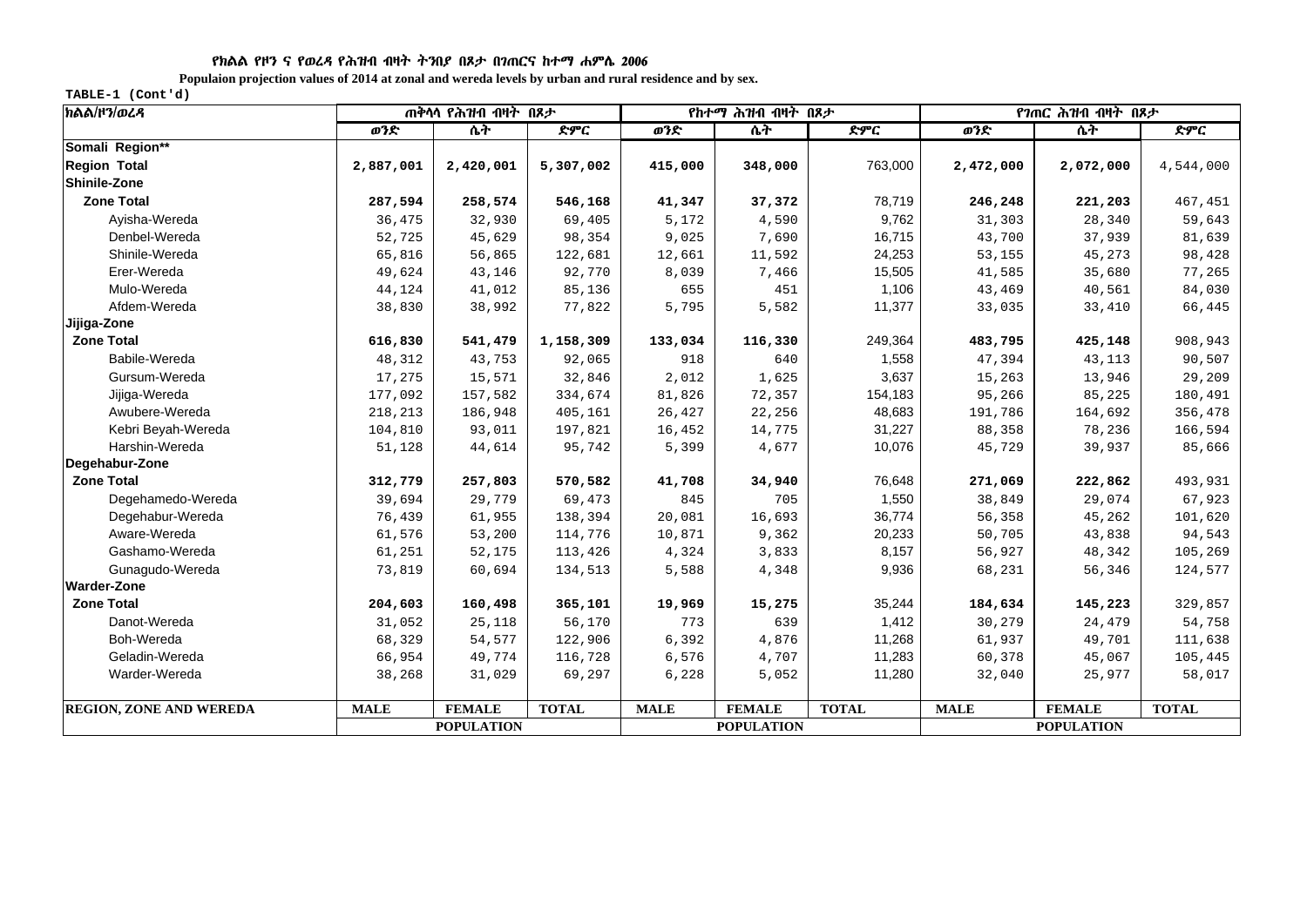**Populaion projection values of 2014 at zonal and wereda levels by urban and rural residence and by sex.**

| ክልል/ዞን/ወረዳ                     | ጠቅሳሳ የሕዝብ ብዛት በጾታ |               |              |                   | የከተማ ሕዝብ ብዛት በጾታ |              | የንጠር ሕዝብ ብዛት በጾታ  |               |              |
|--------------------------------|-------------------|---------------|--------------|-------------------|------------------|--------------|-------------------|---------------|--------------|
|                                | ወንድ               | ሴት            | ድምር          | ወንድ               | ሴት               | $F^{\prime}$ | ወንድ               | ሴት            | ድምር          |
| Korahe-Zone                    |                   |               |              |                   |                  |              |                   |               |              |
| <b>Zone Total</b>              | 207,870           | 165,366       | 373,236      | 32,414            | 25,883           | 58,297       | 175,457           | 139,482       | 314,939      |
| Shekosh-Wereda                 | 30,439            | 27,876        | 58,315       | 2,446             | 2,557            | 5,003        | 27,993            | 25,319        | 53,312       |
| Kebridehar-Wereda              | 91,046            | 71,737        | 162,783      | 19,943            | 15,864           | 35,807       | 71,103            | 55,873        | 126,976      |
| Shilabo-Wereda                 | 38,870            | 29,696        | 68,566       | 3,536             | 2,492            | 6,028        | 35,334            | 27,204        | 62,538       |
| Debewoin-Wereda                | 47,515            | 36,057        | 83,572       | 6,488             | 4,971            | 11,459       | 41,027            | 31,086        | 72,113       |
| <b>Fik-Zone</b>                |                   |               |              |                   |                  |              |                   |               |              |
| <b>Zone Total</b>              | 229,082           | 186,184       | 415,266      | 23,088            | 18,461           | 41,549       | 205,993           | 167,723       | 373,716      |
| Selehad-Wereda                 | 22,469            | 18,056        | 40,525       | 572               | 443              | 1,015        | 21,897            | 17,613        | 39,510       |
| Fik-Wereda                     | 85,317            | 69,670        | 154,987      | 8,141             | 6,692            | 14,833       | 77,176            | 62,978        | 140,154      |
| Gerbo-Wereda                   | 29,797            | 24,420        | 54,217       | 4,554             | 3,702            | 8,256        | 25,243            | 20,718        | 45,961       |
| Hamero-Wereda                  | 40,173            | 31,708        | 71,881       | 808               | 682              | 1,490        | 39,365            | 31,026        | 70,391       |
| Segeg-Wereda                   | 15,382            | 13,302        | 28,684       | 2,888             | 2,596            | 5,484        | 12,494            | 10,706        | 23,200       |
| Dihun-Wereda                   | 16,659            | 13,219        | 29,878       | 1,519             | 1,195            | 2,714        | 15,140            | 12,024        | 27,164       |
| Legehida-Wereda                | 11,245            | 9,545         | 20,790       | 1,540             | 1,129            | 2,669        | 9,705             | 8,416         | 18,121       |
| Meyu Muluke-Wereda             | 8,040             | 6,264         | 14,304       | 3,067             | 2,021            | 5,088        | 4,973             | 4,243         | 9,216        |
| Gode-Zone                      |                   |               |              |                   |                  |              |                   |               |              |
| <b>Zone Total</b>              | 302,721           | 252,393       | 555,114      | 60,126            | 49,595           | 109,721      | 242,595           | 202,799       | 445,394      |
| Imiberi-Wereda                 | 53,184            | 44,383        | 97,567       | 7,852             | $6,110$          | 13,962       | 45,332            | 38,273        | 83,605       |
| Adadilo-Wereda                 | 56,027            | 43,036        | 99,063       | 3,701             | 3,138            | 6,839        | 52,326            | 39,898        | 92,224       |
| Danan-Wereda                   | 15,589            | 12,900        | 28,489       | 4,057             | 3,457            | 7,514        | 11,532            | 9,443         | 20,975       |
| Gode-Wereda                    | 73,446            | 58,482        | 131,928      | 29,527            | 23,415           | 52,942       | 43,919            | 35,067        | 78,986       |
| Kelafo-Wereda                  | 48,567            | 44,026        | 92,593       | 7,245             | 6,653            | 13,898       | 41,322            | 37,373        | 78,695       |
| Mustahil-Wereda                | 31,114            | 27,780        | 58,894       | 3,964             | 3,599            | 7,563        | 27,150            | 24,181        | 51,331       |
| Ferfer-Wereda                  | 24,794            | 21,786        | 46,580       | 3,780             | 3,222            | 7,002        | 21,014            | 18,564        | 39,578       |
| Afder-Zone                     |                   |               |              |                   |                  |              |                   |               |              |
| <b>Zone Total</b>              | 379,259           | 300,294       | 679,553      | 31,787            | 24,246           | 56,033       | 347,474           | 276,048       | 623,522      |
| Guradamole-Wereda              | 13,083            | 10,528        | 23,611       | 687               | 496              | 1,183        | 12,396            | 10,032        | 22,428       |
| Weyib-Wereda                   | 62,010            | 50,219        | 112,229      | 3,348             | 2,962            | 6,310        | 58,662            | 47,257        | 105,919      |
| Goro Bekeksa-Wereda            | 34,192            | 26,859        | 61,051       | 2,850             | 2,179            | 5,029        | 31,342            | 24,680        | 56,022       |
| Serer-Wereda                   | 37,965            | 30,700        | 68,665       | 1,149             | 1,027            | 2,176        | 36,816            | 29,673        | 66,489       |
| Mirab Imi-Wereda               | 31,638            | 25,811        | 57,449       | 5,209             | 4,464            | 9,673        | 26,429            | 21,347        | 47,776       |
| Afker-Wereda                   | 52,675            | 41,585        | 94,260       | 4,843             | 3,656            | 8,499        | 47,832            | 37,929        | 85,761       |
| <b>REGION, ZONE AND WEREDA</b> | <b>MALE</b>       | <b>FEMALE</b> | <b>TOTAL</b> | <b>MALE</b>       | <b>FEMALE</b>    | <b>TOTAL</b> | <b>MALE</b>       | <b>FEMALE</b> | <b>TOTAL</b> |
|                                | <b>POPULATION</b> |               |              | <b>POPULATION</b> |                  |              | <b>POPULATION</b> |               |              |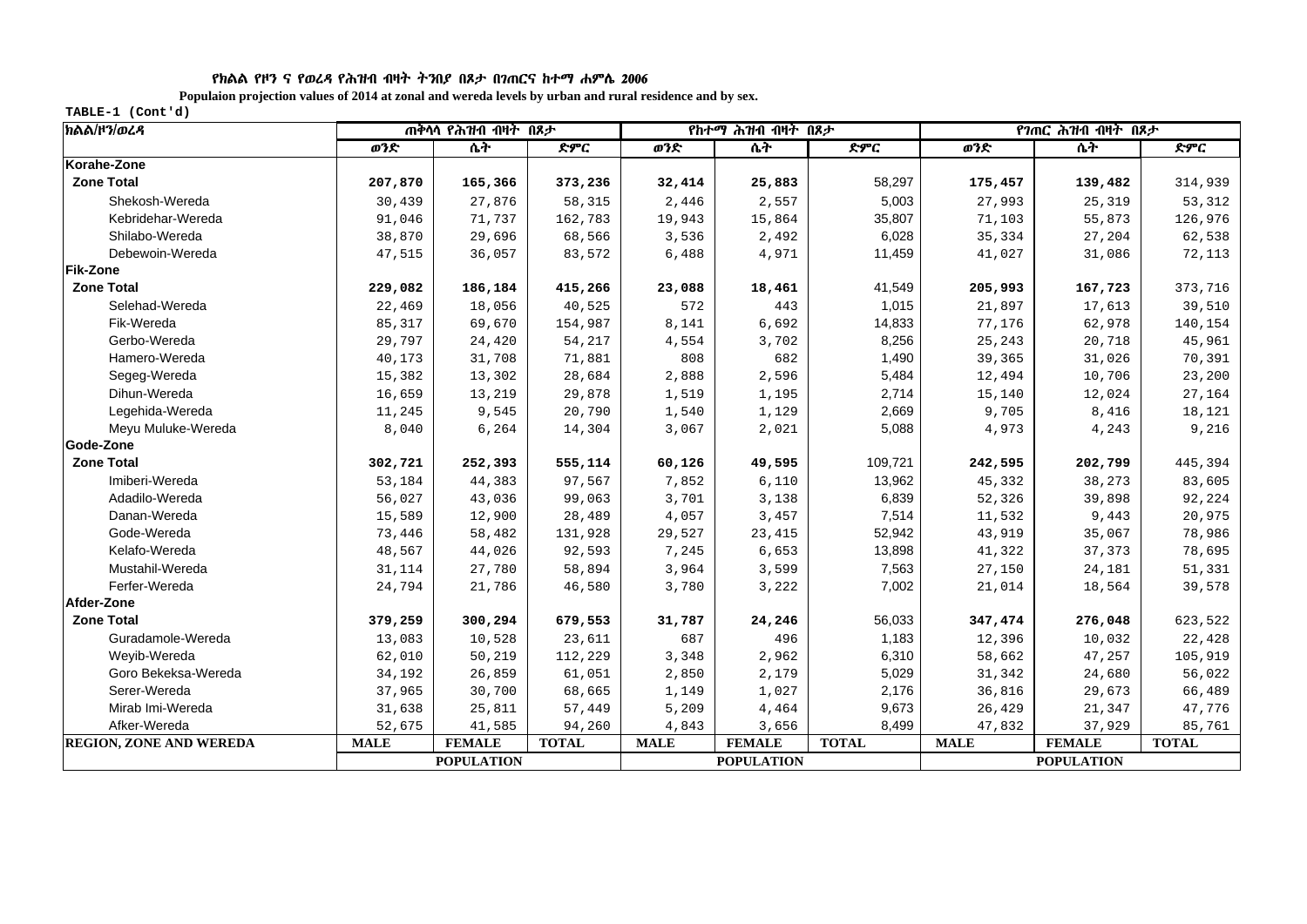**Populaion projection values of 2014 at zonal and wereda levels by urban and rural residence and by sex.**

| ክልል/ዞን/ወረዳ                      | ጠቅላሳ የሕዝብ ብዛት በጾታ |               | <u>የከተማ ሕዝብ ብዛት በጾታ</u> |             |                   | የንጠር ሕዝብ ብዛት በጾታ |             |                   |              |  |
|---------------------------------|-------------------|---------------|-------------------------|-------------|-------------------|------------------|-------------|-------------------|--------------|--|
|                                 | ወንድ               | ሴት            | ድምር                     | ወንድ         | ሴት                | ድምር              | ወንድ         | ሴት                | ድምር          |  |
| Bare-Wereda                     | 65,529            | 45,482        | 111,011                 | 6,275       | 3,657             | 9,932            | 59,254      | 41,825            | 101,079      |  |
| Bdolobay-Wereda                 | 54,753            | 45,523        | 100,276                 | 4,978       | 3,806             | 8,784            | 49,775      | 41,717            | 91,492       |  |
| Kersa Dula Wereda               | 27,414            | 23,587        | 51,001                  | 2,446       | 2,000             | 4,446            | 24,968      | 21,587            | 46,555       |  |
| Liben-Zone                      |                   |               |                         |             |                   |                  |             |                   |              |  |
| <b>Zone Total</b>               | 346,263           | 297,410       | 643,673                 | 31,528      | 25,898            | 57,426           | 314,735     | 271,512           | 586,247      |  |
| Filtu-Wereda                    | 86,585            | 69,223        | 155,808                 | 3,331       | 2,758             | 6,089            | 83,254      | 66,465            | 149,719      |  |
| Dolo Odo-Wereda                 | 71,710            | 62,289        | 133,999                 | 25,408      | 20,396            | 45,804           | 46,302      | 41,893            | 88,195       |  |
| Moyale-Wereda                   | 160,921           | 141,404       | 302,325                 |             |                   |                  | 160,921     | 141,404           | 302,325      |  |
| Udet-Wereda                     | 27,047            | 24,494        | 51,541                  | 2,789       | 2,744             | 5,533            | 24,258      | 21,750            | 46,008       |  |
| <b>BENISHANGUL-GUMUZ Region</b> |                   |               |                         |             |                   |                  |             |                   |              |  |
| <b>Region Total</b>             | 495,000           | 480,998       | 975,998                 | 96,000      | 93,000            | 189,000          | 399,000     | 388,000           | 787,000      |  |
| <b>Metekel Zone</b>             |                   |               |                         |             |                   |                  |             |                   |              |  |
| <b>Zone Total</b>               | 172,679           | 171,410       | 344,089                 | 33,323      | 33,797            | 67,120           | 139,355     | 137,613           | 276,968      |  |
| Dangur-Wereda                   | 30,692            | 30,830        | 61,522                  | 7,140       | 7,765             | 14,905           | 23,552      | 23,065            | 46,617       |  |
| Guba-Wereda                     | 9,443             | 9,311         | 18,754                  | 2,231       | 1,942             | 4,173            | 7,212       | 7,369             | 14,581       |  |
| Wenbera-Wereda                  | 35,424            | 37,605        | 73,029                  | 4,659       | 5,114             | 9,773            | 30,765      | 32,491            | 63,256       |  |
| Mandura-Wereda                  | 27,053            | 24,903        | 51,956                  | 7,058       | 6,354             | 13,412           | 19,995      | 18,549            | 38,544       |  |
| Dibate-Wereda                   | 40,979            | 40,964        | 81,943                  | 6,459       | 6,744             | 13,203           | 34,520      | 34,220            | 68,740       |  |
| Bulen-Wereda                    | 29,088            | 27,797        | 56,885                  | 5,776       | 5,878             | 11,654           | 23,312      | 21,919            | 45,231       |  |
| Asossa-Zone                     |                   |               |                         |             |                   |                  |             |                   | $\Omega$     |  |
| <b>Zone Total</b>               | 196,850           | 188,651       | 385,501                 | 36,868      | 34,422            | 71,290           | 159,983     | 154,231           | 314,214      |  |
| Menge-Wereda                    | 23,830            | 23,538        | 47,368                  | 1,121       | 843               | 1,964            | 22,709      | 22,695            | 45,404       |  |
| Kurmuk-Wereda                   | 10,159            | 9,597         | 19,756                  | 571         | 415               | 986              | 9,588       | 9,182             | 18,770       |  |
| Asossa-Wereda                   | 69,057            | 66,872        | 135,929                 | 22,170      | 21,033            | 43,203           | 46,887      | 45,839            | 92,726       |  |
| Sherkole-Wereda                 | 14,526            | 14,668        | 29,194                  | 863         | 748               | 1,611            | 13,663      | 13,920            | 27,583       |  |
| Bambasi-Wereda                  | 31,521            | 30,675        | 62,196                  | 8,321       | 7,997             | 16,318           | 23,200      | 22,678            | 45,878       |  |
| Odabuldi-Guli-Wereda            | 34,496            | 30,793        | 65,289                  | 3,036       | 2,610             | 5,646            | 31,460      | 28,183            | 59,643       |  |
| Homesha-Wereda                  | 13,261            | 12,508        | 25,769                  | 786         | 775               | 1,561            | 12,475      | 11,733            | 24,208       |  |
| Kemashi Zone                    |                   |               |                         |             |                   |                  |             |                   |              |  |
| <b>Zone Total</b>               | 65,381            | 61,708        | 127,089                 | 13,909      | 12,664            | 26,573           | 51,471      | 49,044            | 100,515      |  |
| Yaso-Wereda                     | 7,923             | 7,749         | 15,672                  | 1,265       | 1,264             | 2,529            | 6,658       | 6,485             | 13,143       |  |
| Sirba Abay-Wereda               | 11,546            | 11,031        | 22,577                  | 2,592       | 2,270             | 4,862            | 8,954       | 8,761             | 17,715       |  |
| Kemashi-Wereda                  | 12,540            | 11,898        | 24,438                  | 5,511       | 5,046             | 10,557           | 7,029       | 6,852             | 13,881       |  |
| <b>REGION, ZONE AND WEREDA</b>  | <b>MALE</b>       | <b>FEMALE</b> | <b>TOTAL</b>            | <b>MALE</b> | <b>FEMALE</b>     | <b>TOTAL</b>     | <b>MALE</b> | <b>FEMALE</b>     | <b>TOTAL</b> |  |
|                                 | <b>POPULATION</b> |               |                         |             | <b>POPULATION</b> |                  |             | <b>POPULATION</b> |              |  |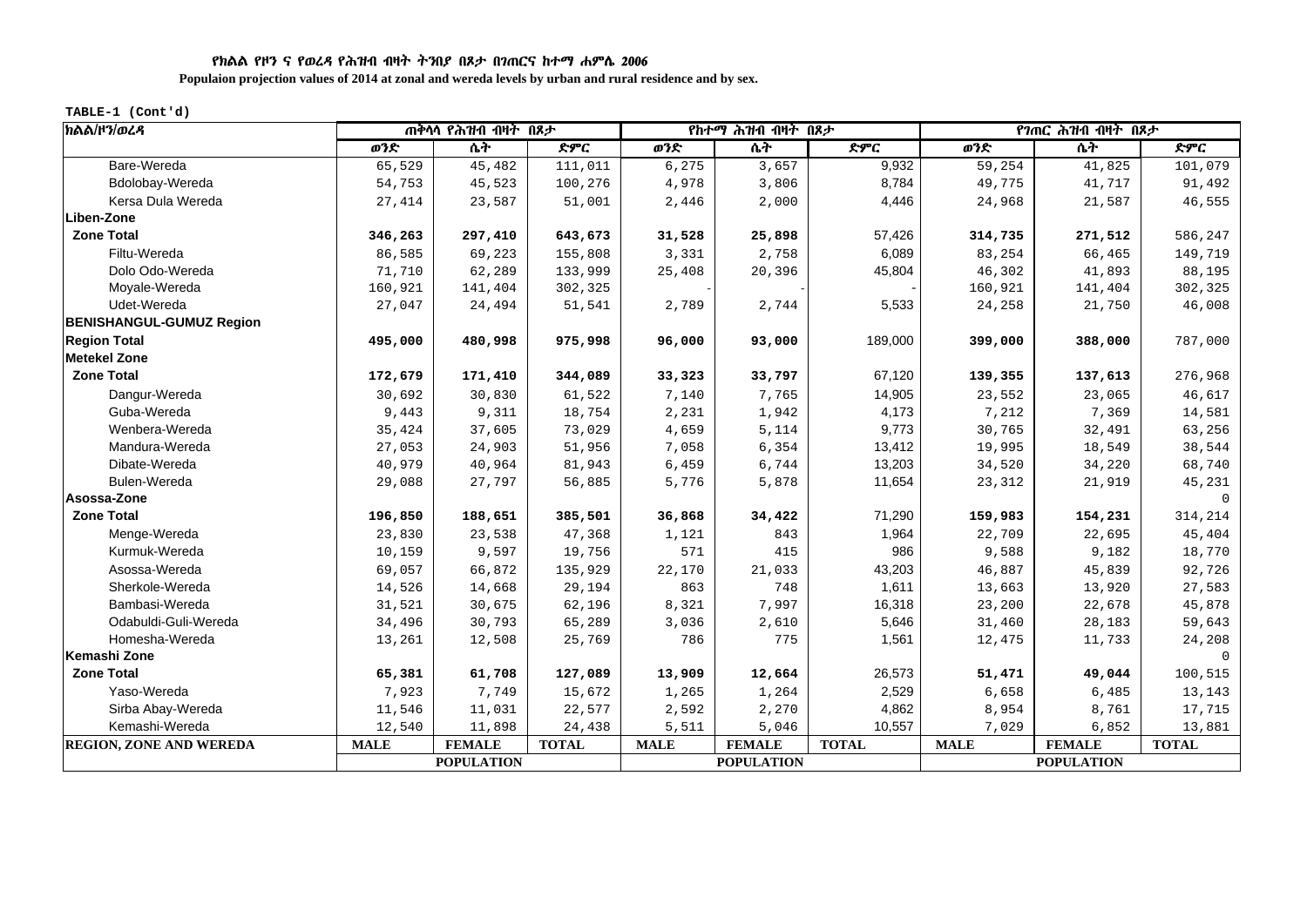**Populaion projection values of 2014 at zonal and wereda levels by urban and rural residence and by sex.**

| <b>ክልል/ዞን/ወረዳ</b>              |             | ጠቅላሳ የሕዝብ ብዛት በጾታ |              |             | <i>የከተማ ሕዝ</i> ብ ብዛት በጾታ |              |                   | የንጠር ሕዝብ ብዛት በጾታ |              |
|--------------------------------|-------------|-------------------|--------------|-------------|--------------------------|--------------|-------------------|------------------|--------------|
|                                | ወንድ         | ሴት                | ድምር          | ወንድ         | ሴት                       | ድምር          | ወንድ               | ቤት               | ድምር          |
| Agelo Meti-Wereda              | 13,956      | 13,758            | 27,714       | 1,923       | 1,776                    | 3,699        | 12,033            | 11,982           | 24,015       |
| Belojegonfoy-Wereda            | 19,416      | 17,272            | 36,688       | 2,618       | 2,309                    | 4,927        | 16,798            | 14,963           | 31,761       |
| <b>Pawe Special Zone</b>       | 30,014      | 29,113            | 59,127       | 8,828       | 9,137                    | 17,965       | 21,186            | 19,976           | 41,162       |
| Pawe Special Wereda Total      | 30,014      | 29,113            | 59,127       | 8,828       | 9,137                    | 17,965       | 21,186            | 19,976           | 41,162       |
| <b>Mao Komo Special Zone</b>   | 30,076      | 30,116            | 60,192       | 3,072       | 2,980                    | 6,052        | 27,004            | 27,136           | 54,140       |
| Mao Komo Special Wereda Total  | 30,076      | 30,116            | 60,192       | 3,072       | 2,980                    | 6,052        | 27,004            | 27,136           | 54,140       |
| <b>SNNP Region</b>             |             |                   |              |             |                          |              |                   |                  |              |
| <b>Region Total</b>            | 8,843,999   | 8,993,006         | 17,837,005   | 1,342,000   | 1,365,000                | 2,707,000    | 7,502,000         | 7,628,000        | 15,130,000   |
| <b>Gurage-Zone</b>             |             |                   |              |             |                          |              |                   |                  |              |
| <b>Zone Total</b>              | 739,015     | 784,114           | 1,523,129    | 107,133     | 109,782                  | 216,915      | 631,883           | 674,331          | 1,306,214    |
| Kebena-Wereda                  | 29,576      | 29,417            | 58,993       |             |                          |              | 29,576            | 29,417           | 58,993       |
| Abeshge-Wereda                 | 36,588      | 32,596            | 69,184       |             |                          |              | 36,588            | 32,596           | 69,184       |
| Ezha-Wereda                    | 46,505      | 51,666            | 98,171       | 3,163       | 3,567                    | 6,730        | 43,342            | 48,099           | 91,441       |
| Kokir Gedabano-Wereda          | 50,654      | 55,807            | 106,461      | 1,720       | 1,638                    | 3,358        | 48,934            | 54,169           | 103,103      |
| Sodo-Wereda                    | 79,896      | 81,201            | 161,097      | 11,981      | 12,881                   | 24,862       | 67,915            | 68,320           | 136,235      |
| Mesekan-Wereda                 | 89,867      | 93,330            | 183,197      | 10,624      | 9,953                    | 20,577       | 79,243            | 83,377           | 162,620      |
| Mareko-Wereda                  | 39,145      | 38,199            | 77,344       | 6,384       | 6,051                    | 12,435       | 32,761            | 32,148           | 64,909       |
| Endegagn-Wereda                | 26,009      | 29,890            | 55,899       | 686         | 700                      | 1,386        | 25,323            | 29,190           | 54,513       |
| Gumer-Wereda                   | 43,138      | 49,171            | 92,309       | 2,454       | 2,852                    | 5,306        | 40,684            | 46,319           | 87,003       |
| Cheha-Wereda                   | 66,891      | 69,856            | 136,747      | 7,948       | 8,338                    | 16,286       | 58,943            | 61,518           | 120,461      |
| Enemorna Ener-Wereda           | 91,418      | 102,032           | 193,450      | 5,873       | 6,058                    | 11,931       | 85,545            | 95,974           | 181,519      |
| Muhor Na Aklil-Wereda          | 46,497      | 52,822            | 99,319       | 697         | 608                      | 1,305        | 45,800            | 52,214           | 98,014       |
| Geta-Wereda                    | 37,230      | 40,990            | 78,220       |             |                          |              | 37,230            | 40,990           | 78,220       |
| Welkite /Town/-Wereda          | 26,194      | 26,029            | 52,223       | 26,194      | 26,029                   | 52,223       |                   |                  |              |
| Butajira /Town/-Wereda         | 29,407      | 31,108            | 60,515       | 29,407      | 31,108                   | 60,515       |                   |                  |              |
| Hadiya-Zone                    |             |                   |              |             |                          |              |                   |                  |              |
| <b>Zone Total</b>              | 732,204     | 746,101           | 1,478,305    | 120,013     | 122,628                  | 242,641      | 612,192           | 623,475          | 1,235,667    |
| Misha-Wereda                   | 71,712      | 75,737            | 147,449      | 5,340       | 5,409                    | 10,749       | 66,372            | 70,328           | 136,700      |
| Gibe-Wereda                    | 62,797      | 63,700            | 126,497      | 4,725       | 4,429                    | 9,154        | 58,072            | 59,271           | 117,343      |
| Lemo-Wereda                    | 66,791      | 68,175            | 134,966      | 1,838       | 1,870                    | 3,708        | 64,953            | 66,305           | 131,258      |
| Shashago-Wereda                | 61,888      | 60,506            | 122,394      | 7,882       | 6,951                    | 14,833       | 54,006            | 53,555           | 107,561      |
| Misrak Badawacho-Wereda        | 85,210      | 86,314            | 171,524      | 14,108      | 14,149                   | 28,257       | 71,102            | 72,165           | 143,267      |
| Soro-Wereda                    | 111,813     | 112,409           | 224,222      | 15,431      | 15,107                   | 30,538       | 96,382            | 97,302           | 193,684      |
| <b>REGION, ZONE AND WEREDA</b> | <b>MALE</b> | <b>FEMALE</b>     | <b>TOTAL</b> | <b>MALE</b> | <b>FEMALE</b>            | <b>TOTAL</b> | <b>MALE</b>       | <b>FEMALE</b>    | <b>TOTAL</b> |
|                                |             | <b>POPULATION</b> |              |             | <b>POPULATION</b>        |              | <b>POPULATION</b> |                  |              |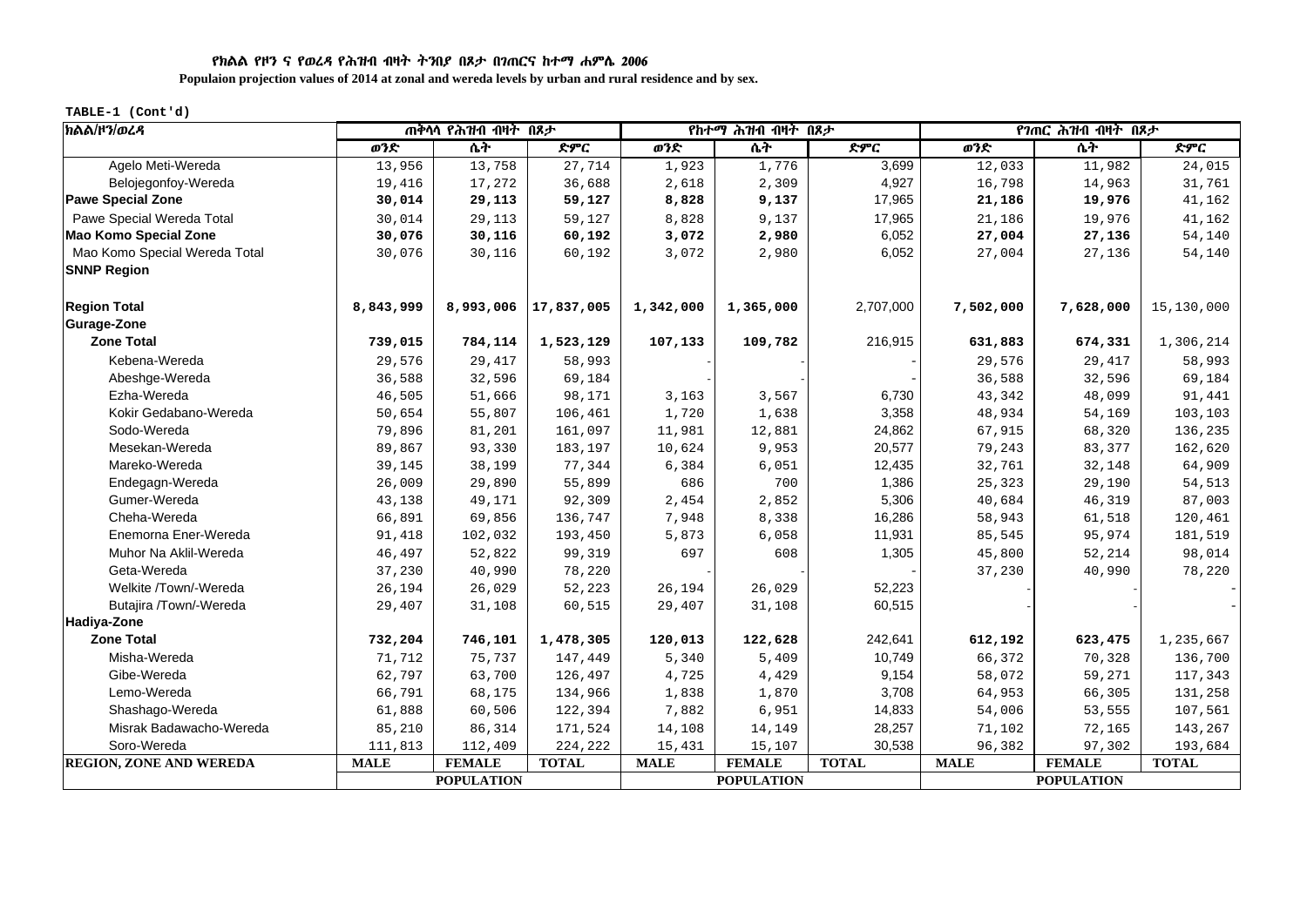**Populaion projection values of 2014 at zonal and wereda levels by urban and rural residence and by sex.**

| ክልል/ዞን/ወረዳ                     |                   | ጠቅሳሳ የሕዝብ ብዛት በጾታ |              |             | የከተማ ሕዝብ ብዛት በጾ <i>ታ</i> |              |                   | የንጠር ሕዝብ ብዛት በጾታ |              |  |
|--------------------------------|-------------------|-------------------|--------------|-------------|--------------------------|--------------|-------------------|------------------|--------------|--|
|                                | ወንድ               | ሴት                | ድምር          | ወንድ         | ሴት                       | ድምር          | ወንድ               | ሴት               | ድምር          |  |
| Duna-Wereda                    | 70,427            | 71,030            | 141,457      | 5,126       | 5,337                    | 10,463       | 65,301            | 65,693           | 130,994      |  |
| Analimo-Wereda                 | 40,558            | 42,123            | 82,681       | 2,059       | 2,255                    | 4,314        | 38,499            | 39,868           | 78,367       |  |
| Merab Badwacho-Wereda          | 46,711            | 48,717            | 95,428       | 1,774       | 2,063                    | 3,837        | 44,937            | 46,654           | 91,591       |  |
| Gomibora-Wereda                | 52,569            | 52,332            | 104,901      |             |                          |              | 52,569            | 52,332           | 104,901      |  |
| Hosaena /Town/-Wereda          | 61,728            | 65,058            | 126,786      | 61,728      | 65,058                   | 126,786      |                   |                  |              |  |
| Kembata Tembaro-Zone           |                   |                   |              |             |                          |              |                   |                  |              |  |
| <b>Zone Total</b>              | 409,725           | 424,107           | 833,832      | 85,776      | 91,409                   | 177,185      | 323,948           | 332,696          | 656,644      |  |
| Tembaro-Wereda                 | 60,296            | 63,807            | 124,103      | 6,880       | 6,900                    | 13,780       | 53,416            | 56,907           | 110,323      |  |
| Angacha-Wereda                 | 51,806            | 52,065            | 103,871      | 6,070       | 6,277                    | 12,347       | 45,736            | 45,788           | 91,524       |  |
| Kedida Gamela-Wereda           | 51,703            | 52,171            | 103,874      | 4,068       | 4,377                    | 8,445        | 47,635            | 47,794           | 95,429       |  |
| Kacha Bira-Wereda              | 67,810            | 71,097            | 138,907      | 13,853      | 14,864                   | 28,717       | 53,957            | 56,233           | 110,190      |  |
| Hadero Tunito-Wereda           | 61,944            | 64,997            | 126,941      | 20,522      | 22,136                   | 42,658       | 41,422            | 42,861           | 84,283       |  |
| Doyo Gena-Wereda               | 45,590            | 47,580            | 93,170       | 5,875       | 6,305                    | 12,180       | 39,715            | 41,275           | 80,990       |  |
| Deniboya-Wereda                | 49,423            | 49,179            | 98,602       | 7,356       | 7,340                    | 14,696       | 42,067            | 41,839           | 83,906       |  |
| Durame /Town/-Wereda           | 21,153            | 23,211            | 44,364       | 21,153      | 23,211                   | 44,364       |                   |                  |              |  |
| Sidama-Zone                    |                   |                   |              |             |                          |              |                   |                  |              |  |
| <b>Zone Total</b>              | 1,733,850         | 1,704,202         | 3,438,052    | 149,401     | 144,670                  | 294,071      | 1,584,450         | 1,559,531        | 3, 143, 981  |  |
| Shebedino-Wereda               | 136,918           | 134,602           | 271,520      | 10,944      | 10,442                   | 21,386       | 125,974           | 124,160          | 250,134      |  |
| Hawassa Zuria-Wereda           | 70,778            | 69,411            | 140,189      |             |                          |              | 70,778            | 69,411           | 140,189      |  |
| Arbegona-Wereda                | 78,661            | 78,929            | 157,590      | 6,489       | 5,683                    | 12,172       | 72,172            | 73,246           | 145,418      |  |
| Dale-Wereda                    | 148,086           | 145,980           | 294,066      | 27,042      | 27,905                   | 54,947       | 121,044           | 118,075          | 239,119      |  |
| Aleta Wendo-Wereda             | 116,068           | 111,842           | 227,910      | 20,237      | 19,716                   | 39,953       | 95,831            | 92,126           | 187,957      |  |
| Dara-Wereda                    | 89,547            | 92,617            | 182,164      | 9,458       | 9,846                    | 19,304       | 80,089            | 82,771           | 162,860      |  |
| Hula-Wereda                    | 74,890            | 75,055            | 149,945      | 6,004       | 5,577                    | 11,581       | 68,886            | 69,478           | 138,364      |  |
| Bensa-Wereda                   | 147,038           | 143,212           | 290,250      | 11,081      | 9,834                    | 20,915       | 135,957           | 133,378          | 269,335      |  |
| Aroresa-Wereda                 | 97,273            | 96,502            | 193,775      | 2,634       | 2,761                    | 5,395        | 94,639            | 93,741           | 188,380      |  |
| Boricha-Wereda                 | 144,866           | 144,091           | 288,957      | 9,502       | 9,312                    | 18,814       | 135,364           | 134,779          | 270,143      |  |
| Gorche-Wereda                  | 61,289            | 59,533            | 120,822      | 2,805       | 2,589                    | 5,394        | 58,484            | 56,944           | 115,428      |  |
| Malga-Wereda                   | 64,065            | 62,333            | 126,398      | 3,675       | 3,590                    | 7,265        | 60,390            | 58,743           | 119,133      |  |
| Wensho-Wereda                  | 52,008            | 50,372            | 102,380      | 1,814       | 1,878                    | 3,692        | 50,194            | 48,494           | 98,688       |  |
| Loko Abeya-Wereda              | 57,418            | 55,063            | 112,481      | 1,034       | 876                      | 1,910        | 56,384            | 54,187           | 110,571      |  |
| Chere-Wereda                   | 69,004            | 68,263            | 137,267      | 2,137       | 2,127                    | 4,264        | 66,867            | 66,136           | 133,003      |  |
| Bursa-Wereda                   | 59,095            | 59,185            | 118,280      | 2,186       | 1,974                    | 4,160        | 56,909            | 57,211           | 114,120      |  |
| <b>REGION, ZONE AND WEREDA</b> | <b>MALE</b>       | <b>FEMALE</b>     | <b>TOTAL</b> | <b>MALE</b> | <b>FEMALE</b>            | <b>TOTAL</b> | <b>MALE</b>       | <b>FEMALE</b>    | <b>TOTAL</b> |  |
|                                | <b>POPULATION</b> |                   |              |             | <b>POPULATION</b>        |              | <b>POPULATION</b> |                  |              |  |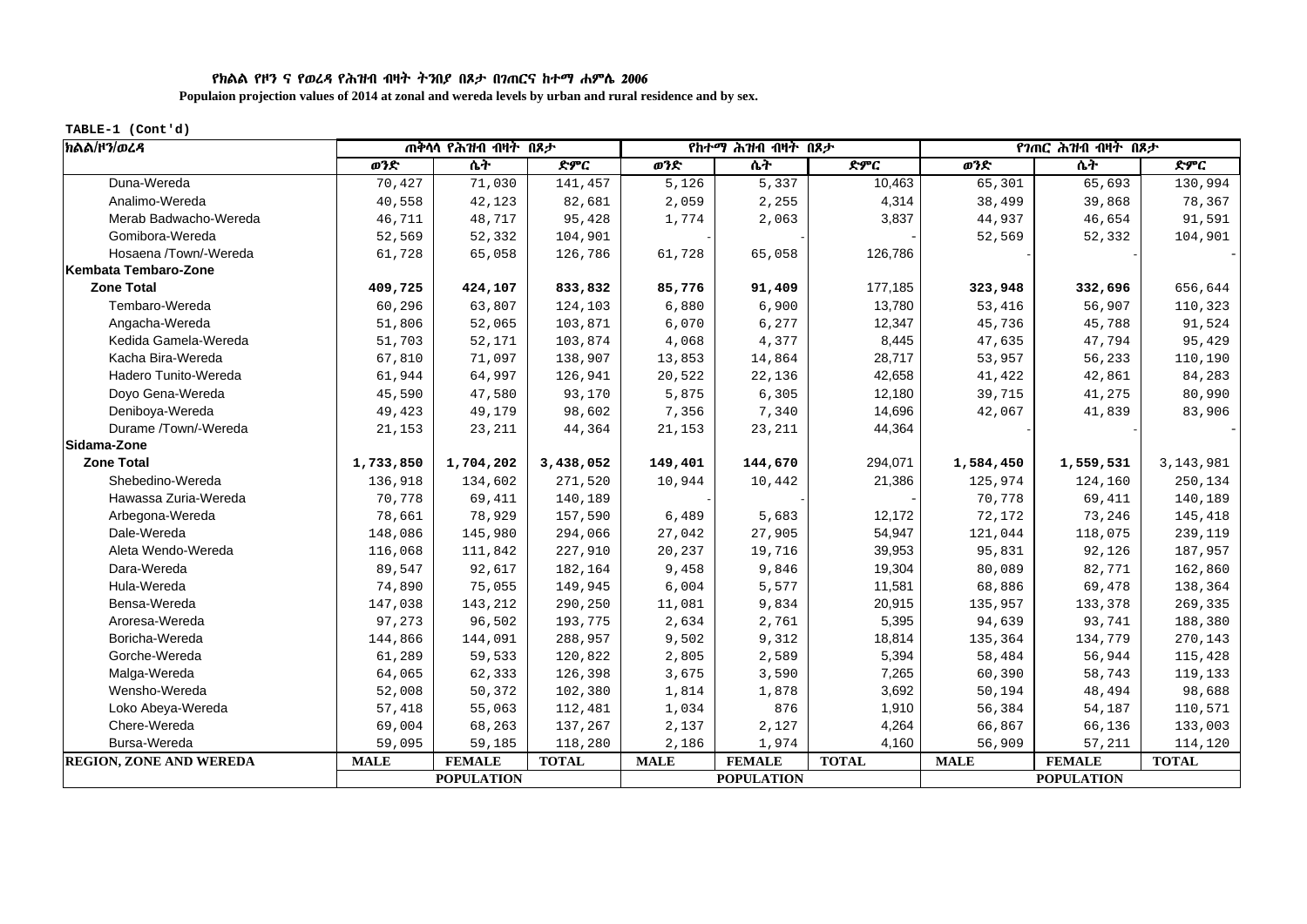**Populaion projection values of 2014 at zonal and wereda levels by urban and rural residence and by sex.**

| ክልል/ዞን/ወረዳ              |             | ጠቅላሳ የሕዝብ ብዛት በጾታ |              |             | የከተማ ሕዝብ ብዛት በጾታ  |              |             | የንጠር ሕዝብ ብዛት በጾታ  |              |  |
|-------------------------|-------------|-------------------|--------------|-------------|-------------------|--------------|-------------|-------------------|--------------|--|
|                         | ወንድ         | ሴት                | ድምር          | ወንድ         | ሴት                | ድምር          | ወንድ         | ሴት                | ድምር          |  |
| Cheko-Wereda            | 98,769      | 93,514            | 192,283      | 5,369       | 4,875             | 10,244       | 93,400      | 88,639            | 182,039      |  |
| Bona Zuria-Wereda       | 70,670      | 69,989            | 140,659      | 5,385       | 5,505             | 10,890       | 65,285      | 64,484            | 129,769      |  |
| Wendo Genet-Wereda      | 97,407      | 93,709            | 191,116      | 21,603      | 20,180            | 41,783       | 75,804      | 73,529            | 149,333      |  |
| Gedeo-Zone              |             |                   |              |             |                   |              |             |                   |              |  |
| <b>Zone Total</b>       | 513,113     | 514,950           | 1,028,063    | 97,433      | 97,592            | 195,025      | 415,679     | 417,359           | 833,038      |  |
| Wenago-Wereda           | 68,240      | 69,232            | 137,472      | 7,620       | 7,711             | 15,331       | 60,620      | 61,521            | 122,141      |  |
| Yirgachefe-Wereda       | 114,538     | 115,714           | 230,252      | 13,485      | 13,886            | 27,371       | 101,053     | 101,828           | 202,881      |  |
| Kochire-Wereda          | 76,286      | 77,929            | 154,215      | 9,490       | 9,710             | 19,200       | 66,796      | 68,219            | 135,015      |  |
| <b>Bule-Wereda</b>      | 61,365      | 60,880            | 122,245      | 4,866       | 5,105             | 9,971        | 56,499      | 55,775            | 112,274      |  |
| Dila Zuria-Wereda       | 55,713      | 55,155            | 110,868      |             |                   |              | 55,713      | 55,155            | 110,868      |  |
| Gedeb-Wereda            | 82,984      | 83,042            | 166,026      | 7,986       | 8,181             | 16,167       | 74,998      | 74,861            | 149,859      |  |
| Dila /Town/-Wereda      | 53,987      | 52,998            | 106,985      | 53,987      | 52,998            | 106,985      |             |                   |              |  |
| <b>Wolayita-Zone</b>    |             |                   |              |             |                   |              |             |                   |              |  |
| <b>Zone Total</b>       | 888,248     | 920,300           | 1,808,548    | 154,980     | 157,259           | 312,239      | 733,268     | 763,043           | 1,496,311    |  |
| Boloso Sore-Wereda      | 118,320     | 126,181           | 244,501      | 27,447      | 29,466            | 56,913       | 90,873      | 96,715            | 187,588      |  |
| Damot Gale-Wereda       | 91,151      | 95,536            | 186,687      | 21,243      | 22,473            | 43,716       | 69,908      | 73,063            | 142,971      |  |
| Damot Woyide-Wereda     | 52,234      | 54,561            | 106,795      | 4,707       | 4,894             | 9,601        | 47,527      | 49,667            | 97,194       |  |
| Humbo-Wereda            | 73,056      | 72,486            | 145,542      | 5,707       | 5,592             | 11,299       | 67,349      | 66,894            | 134,243      |  |
| Sodo Zuria-Wereda       | 90,203      | 93,026            | 183,229      |             |                   |              | 90,203      | 93,026            | 183,229      |  |
| Kindo Koyisha-Wereda    | 59,708      | 62,570            | 122,278      | 5,800       | 6,137             | 11,937       | 53,908      | 56,433            | 110,341      |  |
| Ofa-Wereda              | 59,136      | 61,558            | 120,694      | 4,850       | 4,973             | 9,823        | 54,286      | 56,585            | 110,871      |  |
| Boloso Bonibe-Wereda    | 48,633      | 51,151            | 99,784       | 916         | 1,000             | 1,916        | 47,717      | 50,151            | 97,868       |  |
| Damot Sore-Wereda       | 57,274      | 60,293            | 117,567      | 5,621       | 5,452             | 11,073       | 51,653      | 54,841            | 106,494      |  |
| Kindo Didaye-Wereda     | 54,417      | 56,441            | 110,858      | 1,281       | 1,302             | 2,583        | 53,136      | 55,139            | 108,275      |  |
| Damot Pulasa-Wereda     | 59,811      | 62,276            | 122,087      | 4,794       | 4,882             | 9,676        | 55,017      | 57,394            | 112,411      |  |
| Deguna Fanigo-Wereda    | 54,554      | 56,450            | 111,004      | 2,862       | 3,316             | 6,178        | 51,692      | 53,134            | 104,826      |  |
| Sodo /Town/-Wereda      | 69,751      | 67,771            | 137,522      | 69,751      | 67,771            | 137,522      |             |                   |              |  |
| South Omo-Zone          |             |                   |              |             |                   |              |             |                   |              |  |
| <b>Zone Total</b>       | 336,921     | 338,412           | 675,333      | 39,220      | 38,940            | 78,160       | 297,703     | 299,473           | 597,176      |  |
| Selamago-Wereda         | 16,275      | 15,951            | 32,226       | 1,124       | 1,106             | 2,230        | 15,151      | 14,845            | 29,996       |  |
| Debub Ari-Wereda        | 126,836     | 131,462           | 258,298      | 27,998      | 28,048            | 56,046       | 98,838      | 103,414           | 202,252      |  |
| Semen Ari-Wereda        | 38,333      | 39,228            | 77,561       | 2,026       | 2,242             | 4,268        | 36,307      | 36,986            | 73,293       |  |
| Hamer-Wereda            | 34,778      | 34,500            | 69,278       | 3,020       | 2,784             | 5,804        | 31,758      | 31,716            | 63,474       |  |
| REGION, ZONE AND WEREDA | <b>MALE</b> | <b>FEMALE</b>     | <b>TOTAL</b> | <b>MALE</b> | <b>FEMALE</b>     | <b>TOTAL</b> | <b>MALE</b> | <b>FEMALE</b>     | <b>TOTAL</b> |  |
|                         |             | <b>POPULATION</b> |              |             | <b>POPULATION</b> |              |             | <b>POPULATION</b> |              |  |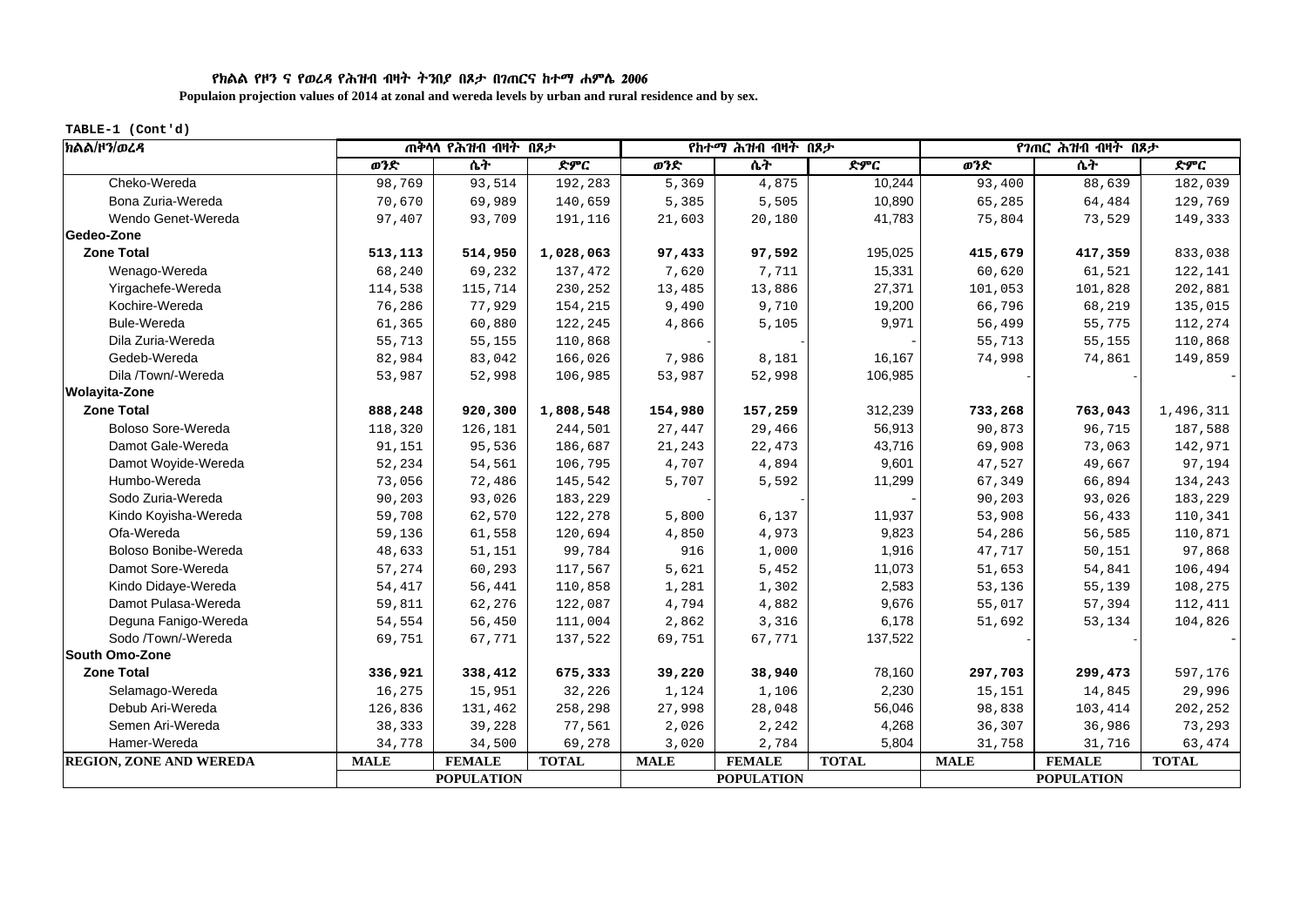**Populaion projection values of 2014 at zonal and wereda levels by urban and rural residence and by sex.**

| ክልል/ዞን/ወረዳ               |             | ጠቅላሳ የሕዝብ ብዛት በጾታ                      |              |             | የከተማ ሕዝብ ብዛት በጾታ |              |             | የንጠር ሕዝብ ብዛት በጾታ  |              |  |
|--------------------------|-------------|----------------------------------------|--------------|-------------|------------------|--------------|-------------|-------------------|--------------|--|
|                          | ወንድ         | ሴት                                     | ድምር          | ወንድ         | ሴት               | ድምር          | ወንድ         | ሴት                | ድምር          |  |
| Bena Tsemay-Wereda       | 30,971      | 30,132                                 | 61,103       | 2,219       | 1,655            | 3,874        | 28,752      | 28,477            | 57,229       |  |
| Dasenech-Wereda          | 31,085      | 29,900                                 | 60,985       | 2,038       | 2,242            | 4,280        | 29,047      | 27,658            | 56,705       |  |
| Male-Wereda              | 48,616      | 47,398                                 | 96,014       | 794         | 862              | 1,656        | 47,822      | 46,536            | 94,358       |  |
| Nyangatom-Wereda         | 10,027      | 9,841                                  | 19,868       |             |                  |              | 10,027      | 9,841             | 19,868       |  |
| Sheka-Zone               |             |                                        |              |             |                  |              |             |                   |              |  |
| <b>Zone Total</b>        | 124,772     | 123,102                                | 247,874      | 30,835      | 31,106           | 61,941       | 93,937      | 91,996            | 185,933      |  |
| Masha-Wereda             | 24,758      | 25,860                                 | 50,618       | 5,915       | 6,385            | 12,300       | 18,843      | 19,475            | 38,318       |  |
| Anderacha-Wereda         | 14,366      | 14,443                                 | 28,809       | 2,226       | 2,510            | 4,736        | 12,140      | 11,933            | 24,073       |  |
| Yeki-Wereda              | 85,648      | 82,799                                 | 168,447      | 22,694      | 22,211           | 44,905       | 62,954      | 60,588            | 123,542      |  |
| Keffa-Zone               |             |                                        |              |             |                  |              |             |                   |              |  |
| <b>Zone Total</b>        | 506,541     | 523,266                                | 1,029,807    | 56,128      | 61,781           | 117,909      | 450,413     | 461,483           | 911,896      |  |
| Sayilem-Wereda           | 23,028      | 24,400                                 | 47,428       | 1,699       | 1,976            | 3,675        | 21,329      | 22,424            | 43,753       |  |
| Gesha Deka-Wereda        | 47,833      | 50,354                                 | 98,187       | 3,156       | 3,052            | 6,208        | 44,677      | 47,302            | 91,979       |  |
| Gewata-Wereda            | 40,774      | 41,834                                 | 82,608       | 1,281       | 1,327            | 2,608        | 39,493      | 40,507            | 80,000       |  |
| Gimbo-Wereda             | 53,304      | 54,562                                 | 107,866      | 8,032       | 9,416            | 17,448       | 45,272      | 45,146            | 90,418       |  |
| Menjiwo-Wereda           | 59,906      | 63,398                                 | 123,304      | 2,332       | 2,861            | 5,193        | 57,574      | 60,537            | 118,111      |  |
| Telo-Weredaada           | 36,446      | 37,203                                 | 73,649       | 3,010       | 3,354            | 6,364        | 33,436      | 33,849            | 67,285       |  |
| Cheta-Wereda             | 18,316      | 19,433                                 | 37,749       | 1,204       | 1,461            | 2,665        | 17,112      | 17,972            | 35,084       |  |
| Decha-Wereda             | 74,274      | 74,644                                 | 148,918      | 4,615       | 5,292            | 9,907        | 69,659      | 69,352            | 139,011      |  |
| Chena-Wereda             | 91,554      | 94,904                                 | 186,458      | 9,795       | 11,308           | 21,103       | 81,759      | 83,596            | 165,355      |  |
| Bita-Wereda              | 42,450      | 43,431                                 | 85,881       | 2,348       | 2,633            | 4,981        | 40,102      | 40,798            | 80,900       |  |
| Bonga /Town/-Wereda      | 18,656      | 19,103                                 | 37,759       | 18,656      | 19,103           | 37,759       |             |                   |              |  |
| <b>Gamo Gofa-Zone</b>    |             |                                        |              |             |                  |              |             |                   |              |  |
| <b>Zone Total</b>        | 943,834     | 958,119                                | 1,901,953    | 140,566     | 144,477          | 285,043      | 803,268     | 813,642           | 1,616,910    |  |
| Melekoza-Wereda          | 68,521      | 69,324                                 | 137,845      | 2,874       | 3,063            | 5,937        | 65,647      | 66,261            | 131,908      |  |
| Denibu Gofa-Wereda       | 45,486      | 45,926                                 | 91,412       |             |                  |              | 45,486      | 45,926            | 91,412       |  |
| Kucha-Wereda             | 85,274      | 86,366                                 | 171,640      | 4,572       | 4,703            | 9,275        | 80,702      | 81,663            | 162,365      |  |
| Boreda-Wereda            | 39,744      | 38,680                                 | 78,424       | 2,535       | 2,457            | 4,992        | 37,209      | 36,223            | 73,432       |  |
| Merab Abaya-Wereda       | 44,007      | 44,427                                 | 88,434       | 5,093       | 5,479            | 10,572       | 38,914      | 38,948            | 77,862       |  |
| Arba Minch Zuriya-Wereda | 92,680      | 92,622                                 | 185,302      |             |                  |              | 92,680      | 92,622            | 185,302      |  |
| Chencha-Wereda           | 61,854      | 73,066                                 | 134,920      | 11,396      | 12,731           | 24,127       | 50,458      | 60,335            | 110,793      |  |
| Dita-Wereda              | 45,340      | 51,301                                 | 96,641       | 2,400       | 3,003            | 5,403        | 42,940      | 48,298            | 91,238       |  |
| Deramalo-Wereda          | 47,986      | 45,461                                 | 93,447       | 3,025       | 2,791            | 5,816        | 44,961      | 42,670            | 87,631       |  |
| REGION, ZONE AND WEREDA  | <b>MALE</b> | <b>FEMALE</b>                          | <b>TOTAL</b> | <b>MALE</b> | <b>FEMALE</b>    | <b>TOTAL</b> | <b>MALE</b> | <b>FEMALE</b>     | <b>TOTAL</b> |  |
|                          |             | <b>POPULATION</b><br><b>POPULATION</b> |              |             |                  |              |             | <b>POPULATION</b> |              |  |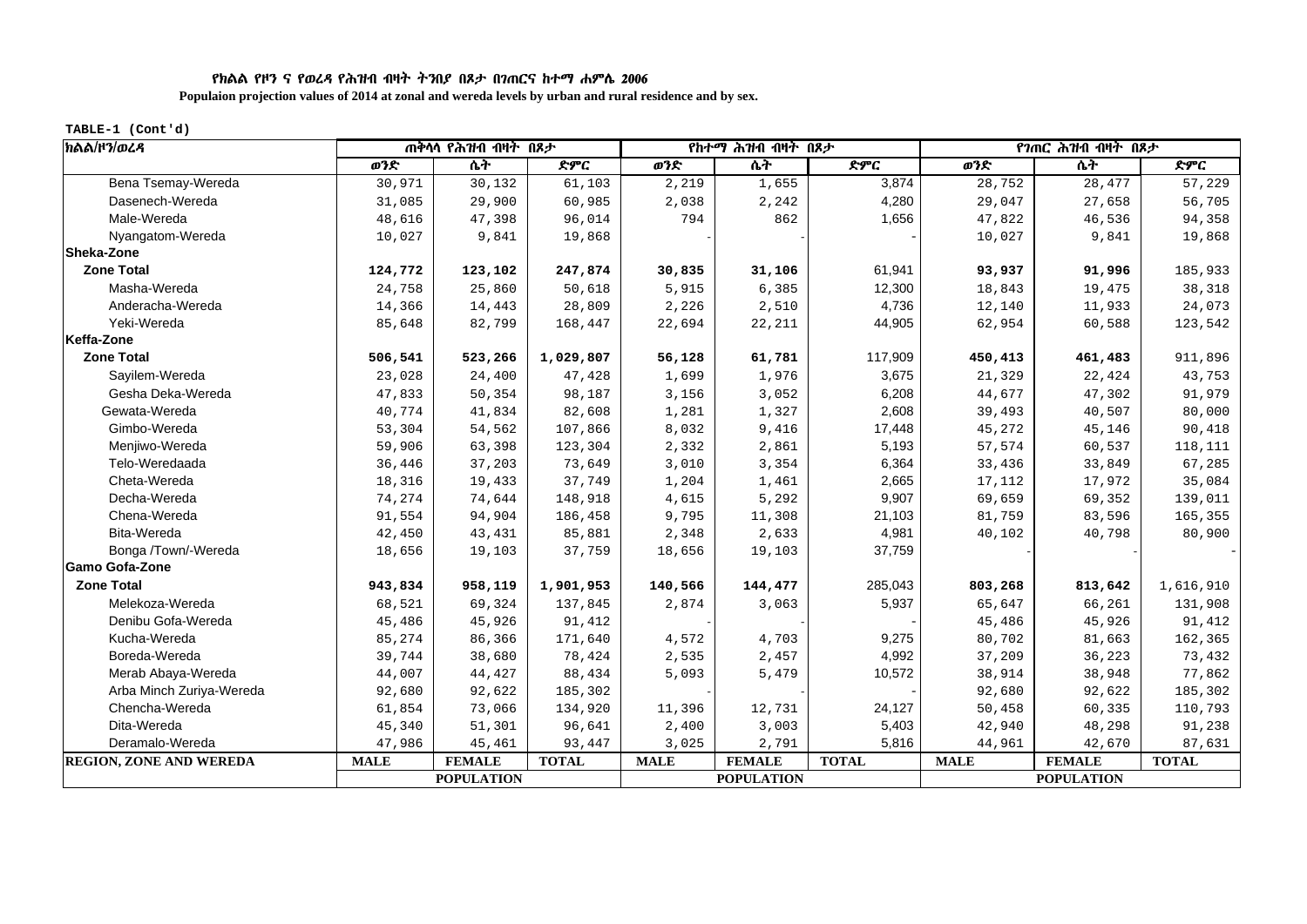**Populaion projection values of 2014 at zonal and wereda levels by urban and rural residence and by sex.**

| ክልል/ዞን/ወረዳ                     |             | ጠቅላሳ የሕዝብ ብዛት በጾታ |              |             | <i>የከተማ ሕዝ</i> ብ ብዛት በጾታ |              |             | የንጠር ሕዝብ ብዛት በጾታ  |              |  |
|--------------------------------|-------------|-------------------|--------------|-------------|--------------------------|--------------|-------------|-------------------|--------------|--|
|                                | ወንድ         | ሴት                | ድምር          | ወንድ         | ሴት                       | ድምር          | ወንድ         | ሴት                | ድምር          |  |
| Zala-Wereda                    | 43,073      | 42,140            | 85,213       | 2,009       | 1,851                    | 3,860        | 41,064      | 40,289            | 81,353       |  |
| Uba Debre Tsehay-Wereda        | 40,788      | 40,098            | 80,886       | 3,993       | 4,050                    | 8,043        | 36,795      | 36,048            | 72,843       |  |
| Kemba-Wereda                   | 90,814      | 88,089            | 178,903      | 4,082       | 4,441                    | 8,523        | 86,732      | 83,648            | 170,380      |  |
| Bonke-Wereda                   | 91,104      | 92,434            | 183,538      | 5,422       | 6,090                    | 11,512       | 85,682      | 86,344            | 172,026      |  |
| Gezegofa-Wereda                | 40,168      | 41,091            | 81,259       | 4,970       | 5,439                    | 10,409       | 35,198      | 35,652            | 70,850       |  |
| Ayida-Wereda                   | 18,800      | 18,716            | 37,516       |             |                          |              | 18,800      | 18,716            | 37,516       |  |
| Arba Minch /Town/-Wereda       | 68,132      | 67,320            | 135,452      | 68,132      | 67,320                   | 135,452      |             |                   |              |  |
| Sawla /Town/-Wereda            | 20,063      | 21,058            | 41,121       | 20,063      | 21,058                   | 41,121       |             |                   |              |  |
| <b>Bench Maji-Zone</b>         |             |                   |              |             |                          |              |             |                   |              |  |
| <b>Zone Total</b>              | 388,038     | 398,383           | 786,421      | 66,815      | 69,434                   | 136,249      | 321,224     | 328,945           | 650,169      |  |
| Sheko-Wereda                   | 29,945      | 29,679            | 59,624       | 4,207       | 4,539                    | 8,746        | 25,738      | 25,140            | 50,878       |  |
| Guraferda-Wereda               | 23,473      | 19,664            | 43,137       | 4,523       | 4,507                    | 9,030        | 18,950      | 15,157            | 34,107       |  |
| Debub Bench-Wereda             | 62,481      | 65,455            | 127,936      | 7,276       | 8,445                    | 15,721       | 55,205      | 57,010            | 112,215      |  |
| Shay Bench-Wereda              | 65,005      | 71,258            | 136,263      | 3,573       | 4,452                    | 8,025        | 61,432      | 66,806            | 128,238      |  |
| Meinit Goldeya-Wereda          | 49,898      | 51,939            | 101,837      | 2,123       | 2,501                    | 4,624        | 47,775      | 49,438            | 97,213       |  |
| Meinit Shasha-Wereda           | 25,334      | 25,349            | 50,683       | 2,375       | 2,665                    | 5,040        | 22,959      | 22,684            | 45,643       |  |
| Maji-Wereda                    | 18,456      | 19,879            | 38,335       | 4,165       | 4,607                    | 8,772        | 14,291      | 15,272            | 29,563       |  |
| Bero-Wereda                    | 8,101       | 6,978             | 15,079       | 1,625       | 1,742                    | 3,367        | 6,476       | 5,236             | 11,712       |  |
| Surma-Wereda                   | 13,583      | 14,746            | 28,329       | 812         | 844                      | 1,656        | 12,771      | 13,902            | 26,673       |  |
| Semen Bench-Wereda             | 60,244      | 63,349            | 123,593      | 4,617       | 5,047                    | 9,664        | 55,627      | 58,302            | 113,929      |  |
| Mizan Aman /Town/-Wereda       | 31,518      | 30,087            | 61,605       | 31,518      | 30,087                   | 61,605       |             |                   |              |  |
| <b>Yem Special Wereda</b>      | 48,065      | 48,291            | 96,356       | 6,626       | 7,811                    | 14,437       | 41,439      | 40,480            | 81,919       |  |
| Yem Special Wereda Total       | 48,065      | 48,291            | 96,356       | 6,626       | 7,811                    | 14,437       | 41,439      | 40,480            | 81,919       |  |
| <b>Amaro Special Wereda</b>    | 87,680      | 86,255            | 173,935      | 8,228       | 7,357                    | 15,585       | 79,452      | 78,898            | 158,350      |  |
| Amaro - Wereda                 | 87,680      | 86,255            | 173,935      | 8,228       | 7,357                    | 15,585       | 79,452      | 78,898            | 158,350      |  |
| <b>Burji Special Wereda</b>    | 32,540      | 34,488            | 67,028       | 5,307       | 6,077                    | 11,384       | 27,233      | 28,411            | 55,644       |  |
| Burji-Wereda                   | 32,540      | 34,488            | 67,028       | 5,307       | 6,077                    | 11,384       | 27,233      | 28,411            | 55,644       |  |
| Konso Special Wereda           | 130,922     | 140,253           | 271,175      | 8,685       | 8,336                    | 17,021       | 122,237     | 131,917           | 254,154      |  |
| Konso - Wereda                 | 130,922     | 140,253           | 271,175      | 8,685       | 8,336                    | 17,021       | 122,237     | 131,917           | 254,154      |  |
| Derashe Special Wereda         | 83,018      | 86,823            | 169,841      | 11,297      | 12,613                   | 23,910       | 71,721      | 74,210            | 145,931      |  |
| Derashe - Wereda               | 83,018      | 86,823            | 169,841      | 11,297      | 12,613                   | 23,910       | 71,721      | 74,210            | 145,931      |  |
|                                |             |                   |              |             |                          |              |             |                   |              |  |
| <b>REGION, ZONE AND WEREDA</b> | <b>MALE</b> | <b>FEMALE</b>     | <b>TOTAL</b> | <b>MALE</b> | <b>FEMALE</b>            | <b>TOTAL</b> | <b>MALE</b> | <b>FEMALE</b>     | <b>TOTAL</b> |  |
|                                |             | <b>POPULATION</b> |              |             | <b>POPULATION</b>        |              |             | <b>POPULATION</b> |              |  |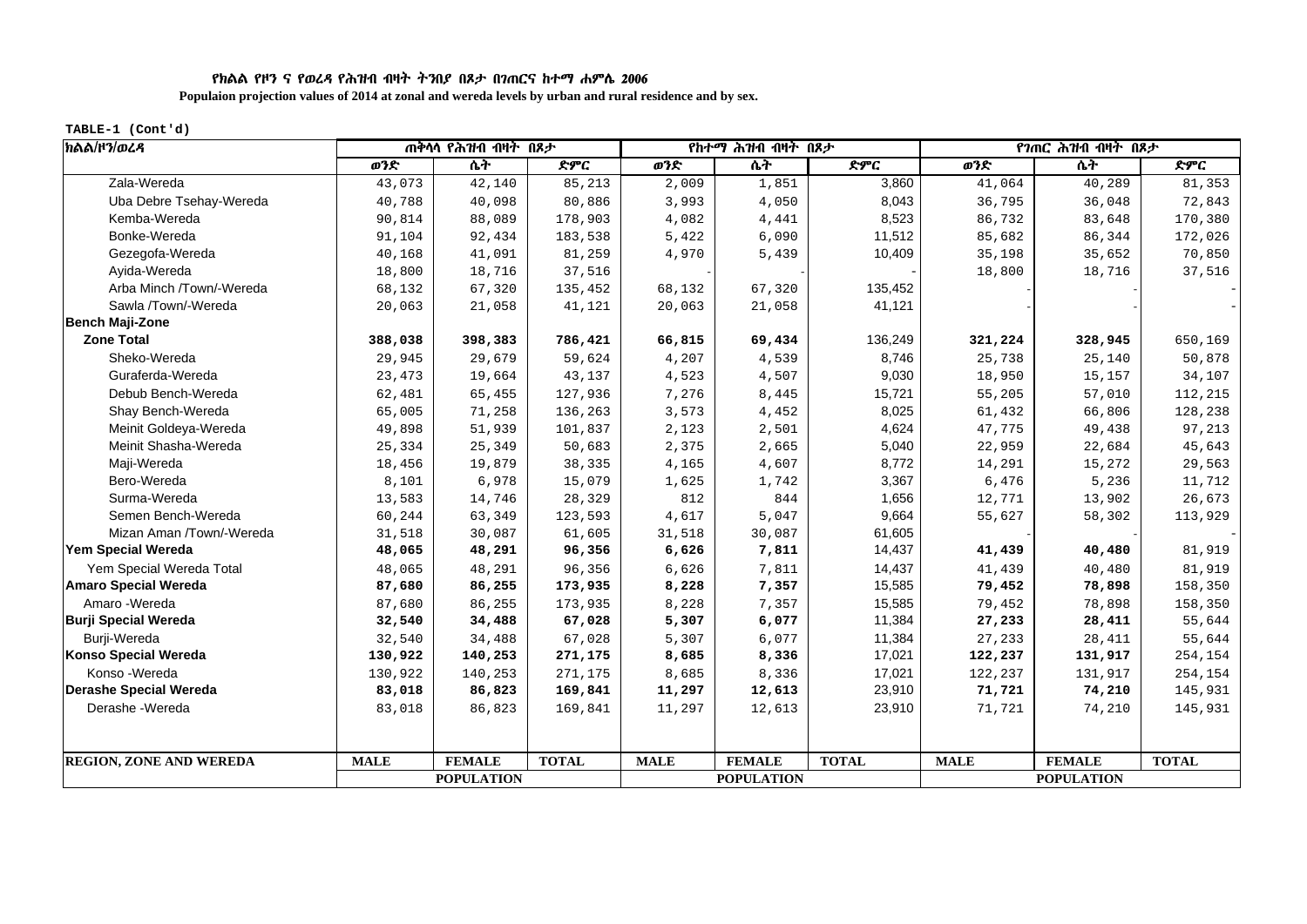**Populaion projection values of 2014 at zonal and wereda levels by urban and rural residence and by sex.**

| ክልል/ዞን/ወረዳ                               | ጠቅሳሳ የሕዝብ ብዛት በጾታ |                   |              | የከተማ ሕዝብ ብዛት በጾታ |                   |              | የንጠር ሕዝብ ብዛት በጾታ |                   |              |
|------------------------------------------|-------------------|-------------------|--------------|------------------|-------------------|--------------|------------------|-------------------|--------------|
|                                          | ወንድ               | ሴት                | ድምር          | ወንድ              | ሴት                | ድምር          | ወንድ              | ሴት                | ድምር          |
| Dawro-Zone                               |                   |                   |              |                  |                   |              |                  |                   |              |
| <b>Zone Total</b>                        | 292,713           | 282,495           | 575,208      | 33,227           | 30,051            | 63,278       | 259,486          | 252,443           | 511,929      |
| Tocha-Wereda                             | 61,236            | 59,128            | 120,364      | 5,877            | 6,100             | 11,977       | 55,359           | 53,028            | 108,387      |
| Mareka-Wereda                            | 80,263            | 74,502            | 154,765      | 18,833           | 15,381            | 34,214       | 61,430           | 59,121            | 120,551      |
| Loma-Wereda                              | 63,576            | 62,123            | 125,699      | 3,764            | 3,459             | 7,223        | 59,812           | 58,664            | 118,476      |
| Genabosa-Wereda                          | 49,406            | 49,052            | 98,458       | 1,300            | 1,255             | 2,555        | 48,106           | 47,797            | 95,903       |
| Isara-Wereda                             | 38,232            | 37,690            | 75,922       | 3,453            | 3,856             | 7,309        | 34,779           | 33,834            | 68,613       |
| <b>Basketo Special Wereda</b>            | 33,776            | 33,646            | 67,422       | 4,574            | 4,875             | 9,449        | 29,202           | 28,771            | 57,973       |
| Basketo-Wereda                           | 33,776            | 33,646            | 67,422       | 4,574            | 4,875             | 9,449        | 29,202           | 28,771            | 57,973       |
| Konta Special Wereda                     | 52,853            | 55,140            | 107,993      | 7,031            | 7,947             | 14,978       | 45,822           | 47,193            | 93,015       |
| Konta-Wereda                             | 52,853            | 55,140            | 107,993      | 7,031            | 7,947             | 14,978       | 45,822           | 47,193            | 93,015       |
| Silti-Zone                               |                   |                   |              |                  |                   |              |                  |                   |              |
| <b>Zone Total</b>                        | 425,639           | 451,612           | 877,251      | 43,020           | 42,161            | 85,181       | 382,620          | 409,449           | 792,069      |
| Alicho Werero-Wereda                     | 47,668            | 57,011            | 104,679      | 777              | 634               | 1,411        | 46,891           | 56,377            | 103,268      |
| Silti-Wereda                             | 104,053           | 106,593           | 210,646      | 15,048           | 14,203            | 29,251       | 89,005           | 92,390            | 181,395      |
| Lanfuro-Wereda                           | 70,389            | 68,869            | 139,258      | 11,498           | 11,003            | 22,501       | 58,891           | 57,866            | 116,757      |
| Merab Azernet-Wereda                     | 31,889            | 38,359            | 70,248       | 4,085            | 5,064             | 9,149        | 27,804           | 33,295            | 61,099       |
| Dalocha-Wereda                           | 52,838            | 52,951            | 105,789      | 6,111            | 6,183             | 12,294       | 46,727           | 46,768            | 93,495       |
| Sankura-Wereda                           | 49,128            | 48,787            | 97,915       | 3,507            | 3,091             | 6,598        | 45,621           | 45,696            | 91,317       |
| Misrak Azernet-Wereda                    | 25,809            | 31,331            | 57,140       |                  |                   |              | 25,809           | 31,331            | 57,140       |
| Wulbareg-Wereda                          | 43,865            | 47,711            | 91,576       | 1,993            | 1,984             | 3,977        | 41,872           | 45,727            | 87,599       |
| Alaba Special Wereda                     | 140,764           | 139,254           | 280,018      | 24,257           | 24,361            | 48,618       | 116,507          | 114,893           | 231,400      |
| Alaba-Wereda                             | 140,764           | 139,254           | 280,018      | 24,257           | 24,361            | 48,618       | 116,507          | 114,893           | 231,400      |
| Hawassa City Transitional Administration | 199,768           | 199,693           | 399,461      | 141,451          | 144,334           | 285,785      | 58,317           | 55,359            | 113,676      |
| Hawassa City Administration wereda       | 199768            | 199693            | 399,461      | 141,451          | 144,334           | 285,785      | 58,317           | 55,359            | 113,676      |
| <b>GAMBELLA Region</b>                   |                   |                   |              |                  |                   |              |                  |                   |              |
| <b>Region Total</b>                      | 207,000           | 189,000           | 396,000      | 65,000           | 59,000            | 124,000      | 142,000          | 130,000           | 272,000      |
| Agnewak-Zone                             |                   |                   |              |                  |                   |              |                  |                   |              |
| Zone Total                               | 71,423            | 67,976            | 139,399      | 43,709           | 39,930            | 83,639       | 27,713           | 28,045            | 55,758       |
| Gambella Zuria Wereda                    | 6,283             | 6,722             | 13,005       | 916              | 828               | 1,744        | 5,367            | 5,894             | 11,261       |
| Abobo Wereda                             | 10,542            | 9,800             | 20,342       | 3,084            | 3,426             | 6,510        | 7,458            | 6,374             | 13,832       |
| Gog Wereda                               | 10,354            | 11,887            | 22,241       | 4,416            | 4,523             | 8,939        | 5,938            | 7,364             | 13,302       |
| Jor Wereda                               | 5,325             | 6,041             | 11,366       | 467              | 541               | 1,008        | 4,858            | 5,500             | 10,358       |
| <b>REGION, ZONE AND WEREDA</b>           | <b>MALE</b>       | <b>FEMALE</b>     | <b>TOTAL</b> | <b>MALE</b>      | <b>FEMALE</b>     | <b>TOTAL</b> | <b>MALE</b>      | <b>FEMALE</b>     | <b>TOTAL</b> |
|                                          |                   | <b>POPULATION</b> |              |                  | <b>POPULATION</b> |              |                  | <b>POPULATION</b> |              |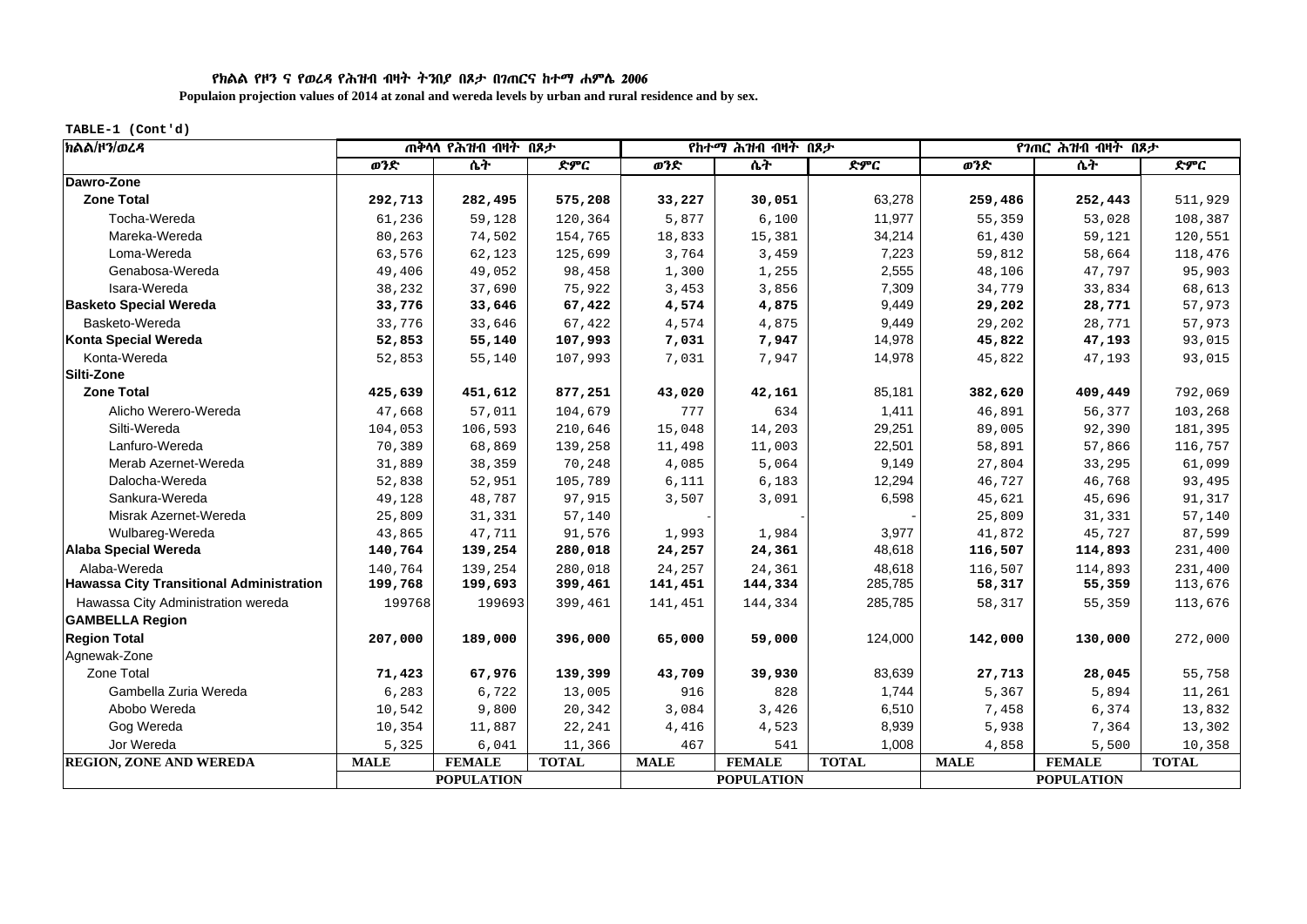**Populaion projection values of 2014 at zonal and wereda levels by urban and rural residence and by sex.**

| ክልል/ዞን/ወሪዳ                     |             | ጠቅሳሳ የሕዝብ ብዛት በጾታ |              |             | የከተማ ሕዝብ ብዛት በጾታ  |              |             | የንጠር ሕዝብ ብዛት በጾታ  |              |
|--------------------------------|-------------|-------------------|--------------|-------------|-------------------|--------------|-------------|-------------------|--------------|
|                                | ወንድ         | ሴት                | ድምር          | ወንድ         | ሴት                | ድምር          | ወንድ         | ቤት                | ድምር          |
| Dima Wereda                    | 5,906       | 4,446             | 10,352       | 1,813       | 1,533             | 3,346        | 4,093       | 2,913             | 7,006        |
| Gambella /Town/ Wereda         | 33,013      | 29,080            | 62,093       | 33,013      | 29,080            | 62,093       |             |                   |              |
| <b>Nuwer-Zone</b>              |             |                   |              |             |                   |              |             |                   |              |
| <b>Zone Total</b>              | 74,933      | 63,707            | 138,640      | 10,498      | 9,020             | 19,518       | 64,435      | 54,688            | 119,123      |
| Lare Wereda                    | 20,673      | 19,246            | 39,919       | 5,588       | 4,833             | 10,421       | 15,085      | 14,413            | 29,498       |
| Jikawo Wereda                  | 23,326      | 19,800            | 43,126       | 1,883       | 1,715             | 3,598        | 21,443      | 18,085            | 39,528       |
| Wantawa Wereda                 | 13,754      | 12,287            | 26,041       | 2,514       | 2,022             | 4,536        | 11,240      | 10,265            | 21,505       |
| Akobo Wereda                   | 17,180      | 12,374            | 29,554       | 513         | 450               | 963          | 16,667      | 11,924            | 28,591       |
| Mezhenger-Zone                 |             |                   |              |             |                   |              |             |                   |              |
| <b>Zone Total</b>              | 37,993      | 35,211            | 73,204       | 5,950       | 5,412             | 11,362       | 32,043      | 29,800            | 61,843       |
| Godare Wereda                  | 25,282      | 23,630            | 48,912       | 5,950       | 5,412             | 11,362       | 19,332      | 18,218            | 37,550       |
| Mengesh Wereda                 | 12,711      | 11,581            | 24,292       |             |                   |              | 12,711      | 11,581            | 24,292       |
| <b>Etang Special Zone</b>      |             |                   |              |             |                   |              |             |                   |              |
| <b>Zone Total</b>              | 22,651      | 22,106            | 44,757       | 4,843       | 4,638             | 9,481        | 17,808      | 17,468            | 35,276       |
| Etang Wereda                   | 22,651      | 22,106            | 44,757       | 4,843       | 4,638             | 9,481        | 17,808      | 17,468            | 35,276       |
| <b>Harari Region</b>           |             |                   |              |             |                   |              |             |                   |              |
| <b>Region Total</b>            | 114,000     | 112,000           | 226,000      | 63,000      | 62,000            | 125,000      | 51,000      | 50,000            | 101,000      |
| Harari All Wereda              | 114,000     | 112,000           | 226,000      | 63,000      | 62,000            | 125,000      | 51,000      | 50,000            | 101,000      |
| <b>ADDIS ABABA</b>             |             |                   |              |             |                   |              |             |                   |              |
| <b>Addis Ababa Total</b>       | 1,515,001   | 1,679,998         | 3,194,999    | 1,515,000   | 1,680,000         | 3,195,000    |             |                   |              |
| Akaki Kaliti-Sub City          | 102,959     | 108,421           | 211,380      | 102,959     | 108,421           | 211,380      |             |                   |              |
| Nefas Silk-Lafto-Sub City      | 172,907     | 195,976           | 368,883      | 172,907     | 195,976           | 368,883      |             |                   |              |
| Kolfe Keraniyo-Sub City        | 240,983     | 259,180           | 500,163      | 240,983     | 259,180           | 500,163      |             |                   |              |
| Gulele-Sub City                | 150,174     | 161,922           | 312,096      | 150,174     | 161,922           | 312,096      |             |                   |              |
| Lideta-Sub City                | 111,731     | 123,515           | 235,246      | 111,731     | 123,515           | 235,246      |             |                   |              |
| Kirkos-Sub City                | 120,120     | 137,915           | 258,035      | 120,120     | 137,915           | 258,035      |             |                   |              |
| Arada-Sub City                 | 115,088     | 131,592           | 246,680      | 115,088     | 131,592           | 246,680      |             |                   |              |
| Addis Ketema-Sub City          | 144,954     | 152,839           | 297,793      | 144,954     | 152,839           | 297,793      |             |                   |              |
| Yeka-Sub City                  | 187,540     | 216,796           | 404,336      | 187,540     | 216,796           | 404,336      |             |                   |              |
| <b>Bole-Sub City</b>           | 168,545     | 191,842           | 360,387      | 168,545     | 191,842           | 360,387      |             |                   |              |
|                                |             |                   |              |             |                   |              |             |                   |              |
|                                |             |                   |              |             |                   |              |             |                   |              |
| <b>REGION, ZONE AND WEREDA</b> | <b>MALE</b> | <b>FEMALE</b>     | <b>TOTAL</b> | <b>MALE</b> | <b>FEMALE</b>     | <b>TOTAL</b> | <b>MALE</b> | <b>FEMALE</b>     | <b>TOTAL</b> |
|                                |             | <b>POPULATION</b> |              |             | <b>POPULATION</b> |              |             | <b>POPULATION</b> |              |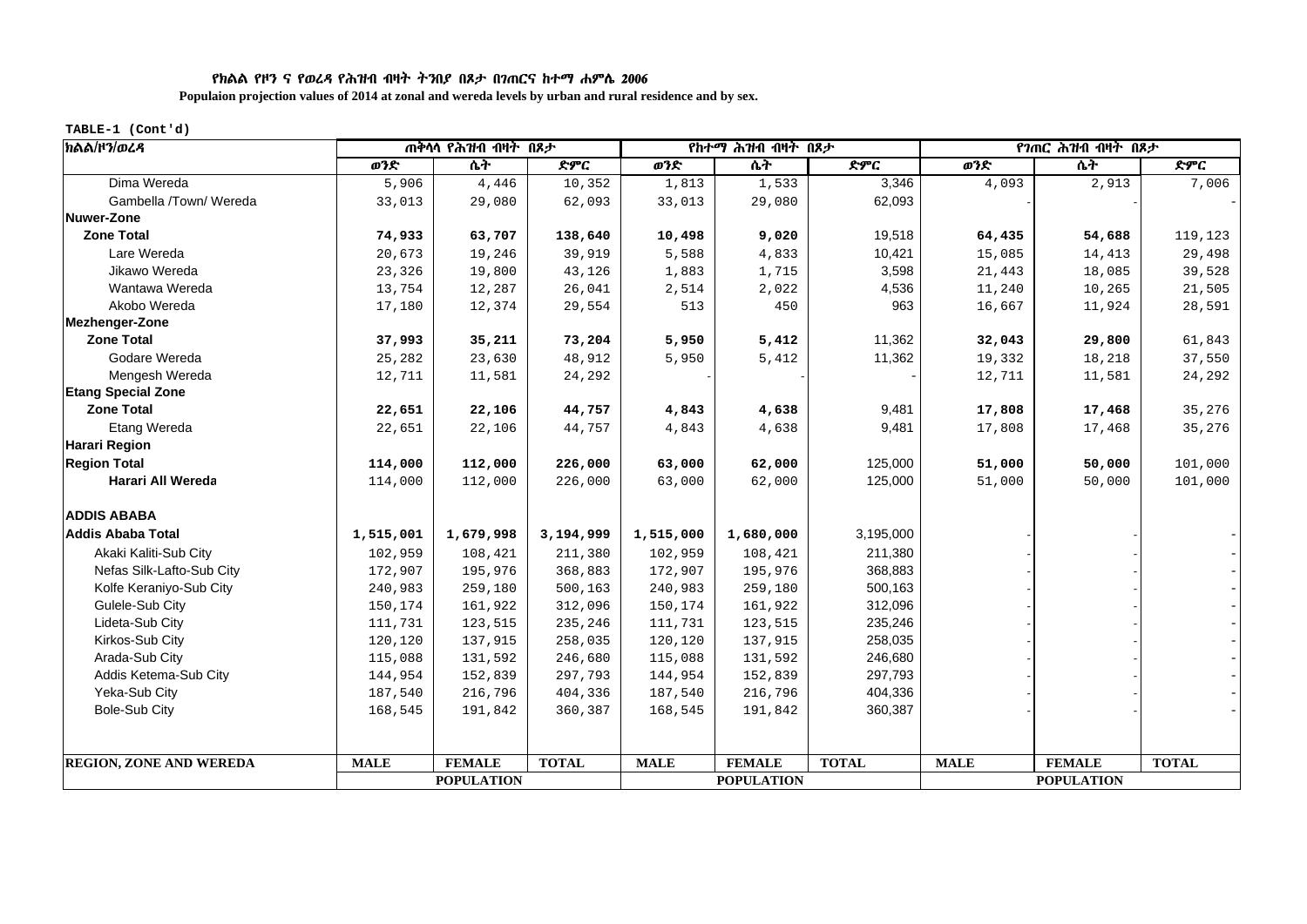**Populaion projection values of 2014 at zonal and wereda levels by urban and rural residence and by sex.**

| ክልል/ዞን/ወሪ <i>ዳ</i>                | ጠቅሳሳ የሕዝብ ብዛት በጾታ |                   |              |             | የከተማ ሕዝብ ብዛት በጾታ  |              | የንጠር ሕዝብ ብዛት በጾታ |                   |              |  |
|-----------------------------------|-------------------|-------------------|--------------|-------------|-------------------|--------------|------------------|-------------------|--------------|--|
|                                   | ወንድ               | ሴት                | ድምር          | ወንድ         | ሴት                | ድምር          | ወንድ              | ቤት                | ድምር          |  |
| <b>DIRE DAWA</b>                  | 214,000           | 213,000           | 427,000      | 134,000     | 134,000           | 268,000      | 80,000           | 79,000            | 159,000      |  |
| Dire Dawa Total                   | 214000            | 213000            | 427,000      | 134,000     | 134,000           | 268,000      | 80,000           | 79,000            | 159,000      |  |
| <b>SPECIAL ENUMERATION AREAS</b>  | 63000             | 53001             | 116,001      | 22,000      | 19,000            | 41,000       | 41,000           | 34,000            | 75,000       |  |
| <b>Zone Total</b>                 | 60059             | 50056             | 110,115      | 22,000      | 19,000            | 41,000       | 38,059           | 31,055            | 69,114       |  |
| Moyale Special Census Wereda      | 29752             | 26713             | 56,465       | 21,168      | 18,461            | 39,629       | 8,584            | 8,252             | 16,836       |  |
| Afdem Special Census Wereda       | 30307             | 23343             | 53,650       | 832         | 539               | 1,371        | 29,475           | 22,804            | 52,279       |  |
| Meda Welabu Special Census Zone   |                   |                   |              |             |                   |              |                  |                   |              |  |
| <b>Zone Total</b>                 | 2562              | 2493              | 5,055        |             |                   |              | 2,562            | 2,493             | 5,055        |  |
| Meda Welabu Special Census Wereda | 2562              | 2493              | 5,055        |             |                   |              | 2,562            | 2,493             | 5,055        |  |
| <b>Mulo Special Census-Zone</b>   |                   |                   |              |             |                   |              |                  |                   |              |  |
| <b>Zone Total</b>                 | 379               | 452               | 831          |             |                   |              | 379              | 452               | 831          |  |
| Mulo Special Census Wereda        | 379               | 452               | 831          |             |                   |              | 379              | 452               | 831          |  |
|                                   |                   |                   |              |             |                   |              |                  |                   |              |  |
| <b>COUNTRY Total*</b>             | 44,204,988        | 43,748,003        | 87,952,991   | 8,301,000   | 8,374,000         | 16,675,000   | 35,904,000       | 35,374,000        | 71,278,000   |  |
| <b>REGION, ZONE AND WEREDA</b>    | <b>MALE</b>       | <b>FEMALE</b>     | <b>TOTAL</b> | <b>MALE</b> | <b>FEMALE</b>     | <b>TOTAL</b> | <b>MALE</b>      | <b>FEMALE</b>     | <b>TOTAL</b> |  |
|                                   |                   | <b>POPULATION</b> |              |             | <b>POPULATION</b> |              |                  | <b>POPULATION</b> |              |  |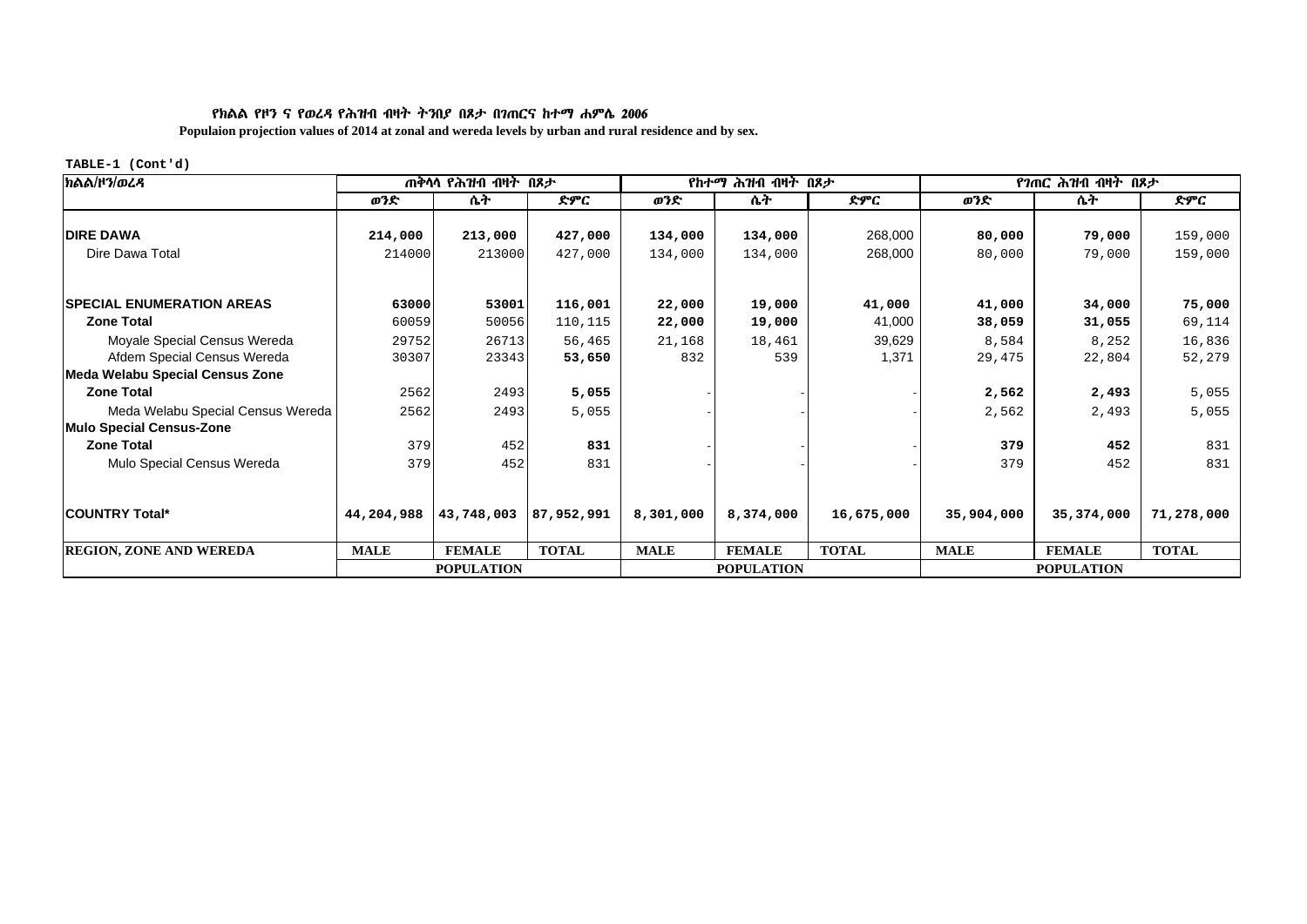**Populaion projection values of 2015 at zonal and wereda levels by urban and rural residence and by sex.**

**TABLE-2**

| ክልል ዞን ወራዳ                      |             | ጠቅላሳ የሕዝብ ብዛት በጾታ       |              |             | የከተማ ሕዝብ ብዛት በጾታ        |              | የንጠር ሕዝብ ብዛት በጾታ |                         |              |
|---------------------------------|-------------|-------------------------|--------------|-------------|-------------------------|--------------|------------------|-------------------------|--------------|
|                                 | ወንድ         | ሴት                      | ድምር          | ወንድ         | ሴት                      | ድምር          | ወንድ              | ሴት                      | ድምር          |
|                                 |             |                         |              |             |                         |              |                  |                         |              |
| <b>TIGRAY Region</b>            | 2,491,999   | 2,564,000               | 5,055,999    | 623,000     | 641,000                 | 1,264,000    | 1,869,000        | 1,923,000               | 3,792,000    |
| North Western Tigray-Zone       |             |                         |              |             |                         |              |                  |                         |              |
| <b>Zone Total</b>               | 422,227     | 425,794                 | 848,021      | 77,551      | 84,014                  | 161,565      | 344,676          | 341,781                 | 686,457      |
| Tahtay Adiyabo-Wereda           | 50,924      | 50,034                  | 100,958      | 4,359       | 5,164                   | 9,523        | 46,565           | 44,870                  | 91,435       |
| Laelay Adiyabo-Wereda           | 63,007      | 64,499                  | 127,506      | 5,480       | 6,514                   | 11,994       | 57,527           | 57,985                  | 115,512      |
| Medebay Zana-Wereda             | 69,290      | 71,450                  | 140,740      | 7,294       | 8,432                   | 15,726       | 61,996           | 63,018                  | 125,014      |
| Tahtay Koraro-Wereda            | 37,297      | 38,026                  | 75,323       |             |                         |              | 37,297           | 38,026                  | 75,323       |
| Asegede Tsimbila-Wereda         | 77,029      | 75,095                  | 152,124      | 7,250       | 7,875                   | 15,125       | 69,779           | 67,220                  | 136,999      |
| Tselemti-Wereda                 | 77,767      | 77,311                  | 155,078      | 6,255       | 6,650                   | 12,905       | 71,512           | 70,661                  | 142,173      |
| Shere Endasilasie /Town/-Wereda | 34,161      | 36,592                  | 70,753       | 34,161      | 36,592                  | 70,753       |                  |                         |              |
| Shiraro /Town/-Wereda           | 12,752      | 12,787                  | 25,539       | 12,752      | 12,787                  | 25,539       |                  |                         |              |
| <b>Central Tigray-Zone</b>      |             |                         |              |             |                         |              |                  |                         |              |
| <b>Zone Total</b>               | 703,326     | 728,346                 | 1,431,672    | 127,857     | 136,204                 | 264,061      | 575,469          | 592,143                 | 1,167,612    |
| Mereb Lehe-Wereda               | 59,533      | 60,721                  | 120,254      | 5,649       | 6,183                   | 11,832       | 53,884           | 54,538                  | 108,422      |
| Ahiferom-Wereda                 | 96,120      | 103,050                 | 199,170      | 17,020      | 18,033                  | 35,053       | 79,100           | 85,017                  | 164,117      |
| Were Lehe-Wereda                | 81,164      | 85,046                  | 166,210      | 11,849      | 12,871                  | 24,720       | 69,315           | 72,175                  | 141,490      |
| Adwa-Wereda                     | 53,599      | 55,273                  | 108,872      |             |                         |              | 53,599           | 55,273                  | 108,872      |
| Laelay Maychew-Wereda           | 39,165      | 40,131                  | 79,296       |             |                         |              | 39,165           | 40,131                  | 79,296       |
| Tahtay Maychew-Wereda           | 55,120      | 57,649                  | 112,769      | 8,192       | 8,556                   | 16,748       | 46,928           | 49,093                  | 96,021       |
| Nader Adet-Wereda               | 56,759      | 58,606                  | 115,365      | 1,428       | 1,336                   | 2,764        | 55,331           | 57,270                  | 112,601      |
| Kola Temben-Wereda              | 72,400      | 74,275                  | 146,675      |             |                         |              | 72,400           | 74,275                  | 146,675      |
| Dega Temben-Wereda              | 63,216      | 63,737                  | 126,953      | 5,210       | 5,665                   | 10,875       | 58,006           | 58,072                  | 116,078      |
| Tanqua Abergele-Wereda          | 53,023      | 51,559                  | 104,582      | 5,282       | 5,261                   | 10,543       | 47,741           | 46,298                  | 94,039       |
| Abi Adi /Town/-Wereda           | 12,226      | 11,933                  | 24,159       | 12,226      | 11,933                  | 24,159       |                  |                         |              |
| Adwa /Town/-Wereda              | 28,599      | 31,950                  | 60,549       | 28,599      | 31,950                  | 60,549       |                  |                         |              |
| Axum /Town/-Wereda              | 32,402      | 34,416                  | 66,818       | 32,402      | 34,416                  | 66,818       |                  |                         |              |
| <b>Eastern Tigray-Zone</b>      |             |                         |              |             |                         |              |                  |                         |              |
| <b>Zone Total</b>               | 420,919     | 462,941                 | 883,860      | 103,607     | 114,803                 | 218,410      | 317,311          | 348,136                 | 665,447      |
| Gulo Meheda-Wereda              | 46,040      | 50,020                  | 96,060       | 7,069       | 8,028                   | 15,097       | 38,971           | 41,992                  | 80,963       |
| Erob-Wereda                     | 13,912      | 14,755                  | 28,667       | 1,575       | 1,559                   | 3,134        | 12,337           | 13,196                  | 25,533       |
| Saesi Tsadamba-Wereda           | 75,200      | 84,437                  | 159,637      | 13,077      | 15,206                  | 28,283       | 62,123           | 69,231                  | 131,354      |
| Ganta Afeshum-Wereda            | 46,336      | 51,957                  | 98,293       | 2,590       | 2,848                   | 5,438        | 43,746           | 49,109                  | 92,855       |
| Hawuzen-Wereda                  | 62,731      | 69,161                  | 131,892      | 5,532       | 5,776                   | 11,308       | 57,199           | 63,385                  | 120,584      |
| Kilte Awlalo-Wereda             | 53,665      | 57,156                  | 110,821      | 3,384       | 3,804                   | 7,188        | 50,281           | 53,352                  | 103,633      |
| Atsbi Wonberta-Wereda           | 60,444      | 66,738                  | 127,182      | 7,789       | 8,865                   | 16,654       | 52,655           | 57,873                  | 110,528      |
| Adigrat /Town/-Wereda           | 40,633      | 45,461                  | 86,094       | 40,633      | 45,461                  | 86,094       |                  |                         |              |
| Wukro /Town/-Wereda             | 21,958      | 23,256                  | 45,214       | 21,958      | 23,256                  | 45,214       |                  |                         |              |
| <b>REGION, ZONE AND WEREDA</b>  | <b>MALE</b> | <b>FEMALE</b>           | <b>TOTAL</b> | <b>MALE</b> | <b>FEMALE</b>           | <b>TOTAL</b> | <b>MALE</b>      | <b>FEMALE</b>           | <b>TOTAL</b> |
|                                 |             | <b>TOTAL POPULATION</b> |              |             | <b>URBAN POPULATION</b> |              |                  | <b>RURAL POPULATION</b> |              |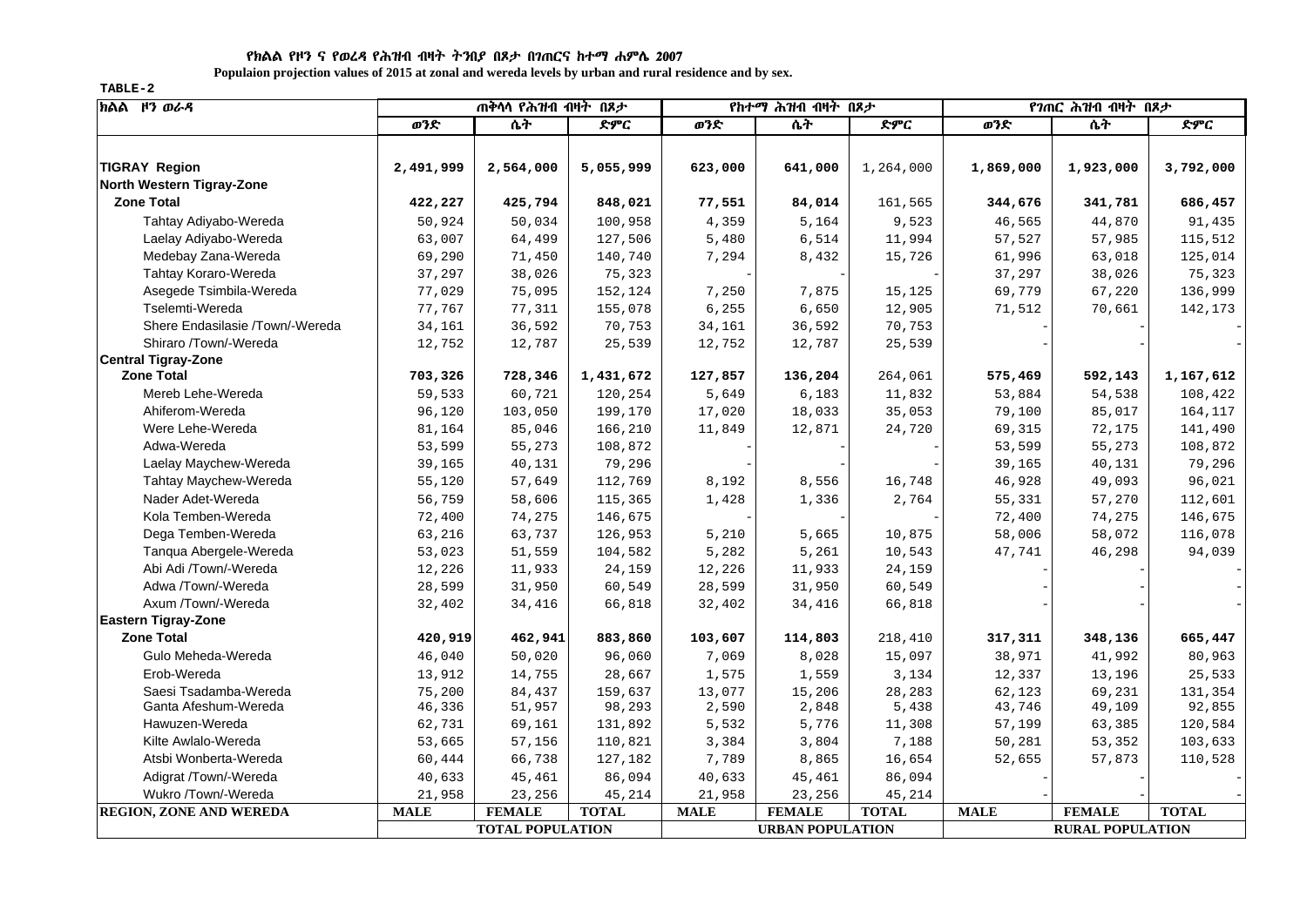**Populaion projection values of 2015 at zonal and wereda levels by urban and rural residence and by sex.**

| ክልል ዞን ወራዳ                     |             | ጠቅላሳ የሕዝብ ብዛት በጾታ       |              |             | <i>የከተማ ሕዝ</i> ብ ብዛት በጾ <i>ታ</i> |              | የ <i>ገ</i> ጠር ሕዝብ ብዛት በጾታ |               |              |
|--------------------------------|-------------|-------------------------|--------------|-------------|----------------------------------|--------------|---------------------------|---------------|--------------|
|                                | ወንድ         | ቤት                      | ድምር          | ወንድ         | ቤት                               | ድምር          | ወንድ                       | ቤት            | ድምር          |
| Southern Tigray-Zone           |             |                         |              |             |                                  |              |                           |               |              |
| <b>Zone Total</b>              | 566460      | 583530                  | 1,149,990    | 92,683      | 95,678                           | 188,361      | 473,778                   | 487,852       | 961,630      |
| Seharti Samre-Wereda           | 68992       | 70487                   | 139,479      | 6,708       | 7,047                            | 13,755       | 62,284                    | 63,440        | 125,724      |
| Enderta-Wereda                 | 62184       | 62600                   | 124,784      |             |                                  |              | 62,184                    | 62,600        | 124,784      |
| Hintalo Wajirat-Wereda         | 84803       | 87649                   | 172,452      | 8,797       | 9,077                            | 17,874       | 76,006                    | 78,572        | 154,578      |
| Alaje-Wereda                   | 58930       | 62059                   | 120,989      | 5,733       | 5,612                            | 11,345       | 53,197                    | 56,447        | 109,644      |
| Endamehoni-Wereda              | 46105       | 47611                   | 93,716       | 1,996       | 2,459                            | 4,455        | 44,109                    | 45,152        | 89,261       |
| Raya Azebo-Wereda              | 76887       | 77974                   | 154,861      | 11,913      | 12,136                           | 24,049       | 64,974                    | 65,838        | 130,812      |
| Alamata-Wereda                 | 46983       | 48111                   | 95,094       | 3,332       | 3,498                            | 6,830        | 43,651                    | 44,613        | 88,264       |
| Ofla-Wereda                    | 67373       | 71190                   | 138,563      |             |                                  |              | 67,373                    | 71,190        | 138,563      |
| Maychew /Town/-Wereda          | 17222       | 17845                   | 35,067       | 17,222      | 17,845                           | 35,067       |                           |               |              |
| Korem /Town/-Wereda            | 11767       | 13423                   | 25,190       | 11,767      | 13,423                           | 25,190       |                           |               |              |
| Alamata /Town/-Wereda          | 25214       | 24581                   | 49,795       | 25,214      | 24,581                           | 49,795       |                           |               |              |
| <b>Western Tigray-Zone</b>     |             |                         |              |             |                                  |              |                           |               |              |
| <b>Zone Total</b>              | 215,153     | 203,603                 | 418,756      | 57,388      | 50,515                           | 107,903      | 157,766                   | 153,087       | 310,853      |
| Kafta Humera-Wereda            | 59,298      | 53,726                  | 113,024      | 24,292      | 21,140                           | 45,432       | 35,006                    | 32,586        | 67,592       |
| Welkayit-Wereda                | 78,782      | 77,259                  | 156,041      | 8,163       | 7,966                            | 16,129       | 70,619                    | 69,293        | 139,912      |
| Tsegede-Wereda                 | 59,272      | 57,850                  | 117,122      | 7,131       | 6,641                            | 13,772       | 52,141                    | 51,209        | 103,350      |
| Humera /Town/-Wereda           | 17,801      | 14,768                  | 32,569       | 17,801      | 14,768                           | 32,569       |                           |               |              |
| <b>Mekele Special-Zone</b>     |             |                         |              |             |                                  |              |                           |               |              |
| <b>Zone Total</b>              | 163,914     | 159,786                 | 323,700      | 163,914     | 159,786                          | 323,700      |                           |               |              |
| Debub-Wereda                   | 68,976      | 69,033                  | 138,009      | 68,976      | 69,033                           | 138,009      |                           |               |              |
| Semen-Wereda                   | 94,938      | 90,753                  | 185,691      | 94,938      | 90,753                           | 185,691      |                           |               |              |
| <b>REGION, ZONE AND WEREDA</b> | <b>MALE</b> | <b>FEMALE</b>           | <b>TOTAL</b> | <b>MALE</b> | <b>FEMALE</b>                    | <b>TOTAL</b> | <b>MALE</b>               | <b>FEMALE</b> | <b>TOTAL</b> |
|                                |             | <b>TOTAL POPULATION</b> |              |             | <b>URBAN POPULATION</b>          |              | <b>RURAL POPULATION</b>   |               |              |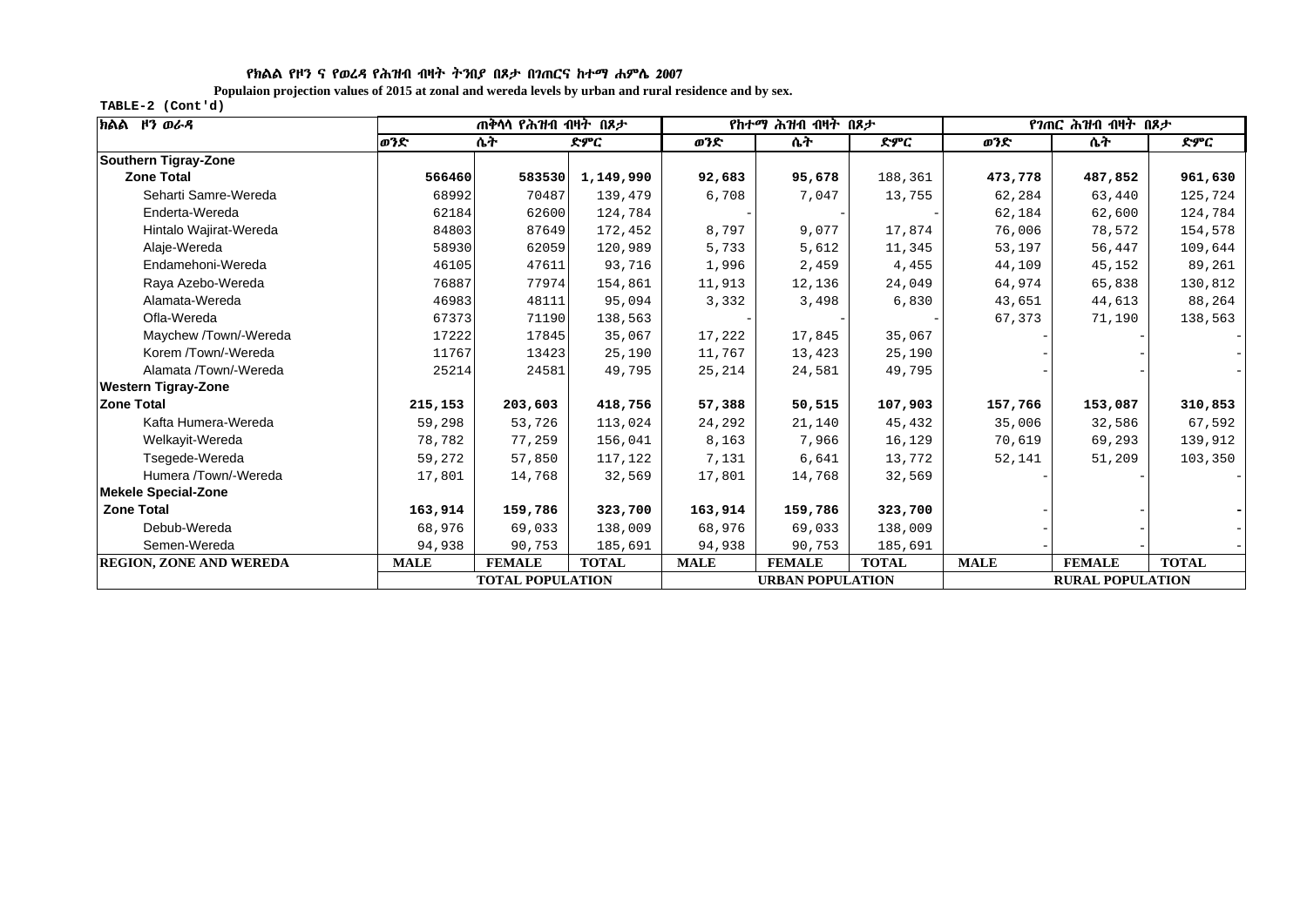**Populaion projection values of 2015 at zonal and wereda levels by urban and rural residence and by sex.**

| ክልል ዞን ወራዳ                     |             | ጠቅላሳ የሕዝብ ብዛት በጾታ       |              |             | የከተማ ሕዝብ ብዛት በጾታ        |              | የንጠር ሕዝብ ብዛት በጾታ        |               |              |
|--------------------------------|-------------|-------------------------|--------------|-------------|-------------------------|--------------|-------------------------|---------------|--------------|
|                                | ወንድ         | ቤት                      | ድምር          | ወንድ         | ቤት                      | ድምር          | ወንድ                     | ሴት            | ድምር          |
| <b>AFFAR Region*</b>           |             |                         |              |             |                         |              |                         |               |              |
| <b>Region Total</b>            | 946,003     | 777,004                 | 1,723,007    | 169,000     | 139,000                 | 308,000      | 777,000                 | 638,000       | 1,415,000    |
| ZONE <sub>1</sub>              |             |                         |              |             |                         |              |                         |               |              |
| <b>Zone Total</b>              | 292,459     | 248,499                 | 540,958      | 74,330      | 63,482                  | 137,812      | 204,565                 | 173,879       | 378,444      |
| Dubti-Wereda                   | 49,394      | 42,770                  | 92,164       | 29,365      | 25,393                  | 54,758       | 20,029                  | 17,377        | 37,406       |
| Elidar-Wereda                  | 52,552      | 44,180                  | 96,732       | 9,155       | 7,052                   | 16,207       | 43,397                  | 37,128        | 80,525       |
| Asayita-Wereda                 | 35,572      | 31,208                  | 66,780       | 14,015      | 12,651                  | 26,666       | 21,557                  | 18,557        | 40,114       |
| Afambo-Wereda                  | 15,300      | 13,001                  | 28,301       | 810         | 561                     | 1,371        | 14,490                  | 12,440        | 26,930       |
| Mile-Wereda                    | 60,377      | 51,479                  | 111,856      | 12,549      | 11,062                  | 23,611       | 47,828                  | 40,417        | 88,245       |
| Chifra-Wereda                  | 60,279      | 49,462                  | 109,741      | 8,436       | 6,763                   | 15,199       | 51,843                  | 42,699        | 94,542       |
| Kori-Wereda                    | 18,985      | 16,399                  | 35,384       |             |                         |              | 18,985                  | 16,399        | 35,384       |
| Zone 2                         |             |                         |              |             |                         |              |                         |               |              |
| <b>Zone Total</b>              | 229,026     | 188,361                 | 417,387      | 24,897      | 18,778                  | 43,675       | 204,130                 | 169,582       | 373,712      |
| Erebti-Wereda                  | 22,331      | 18,203                  | 40,534       | 755         | 495                     | 1,250        | 21,576                  | 17,708        | 39,284       |
| Kunoba-Wereda                  | 34,140      | 30,005                  | 64,145       | 2,961       | 2,093                   | 5,054        | 31,179                  | 27,912        | 59,091       |
| Abala-Wereda                   | 26,152      | 22,879                  | 49,031       | 8,890       | 8,216                   | 17,106       | 17,262                  | 14,663        | 31,925       |
| Megale-Wereda                  | 17,531      | 15,284                  | 32,815       | 639         | 531                     | 1,170        | 16,892                  | 14,753        | 31,645       |
| Berahile-Wereda                | 53,434      | 40,648                  | 94,082       | 6,102       | 4,076                   | 10,178       | 47,332                  | 36,572        | 83,904       |
| Dalol-Wereda                   | 53,628      | 44,117                  | 97,745       | 1,798       | 1,137                   | 2,935        | 51,830                  | 42,980        | 94,810       |
| Afdera-Wereda                  | 21,810      | 17,225                  | 39,035       | 3,752       | 2,230                   | 5,982        | 18,058                  | 14,995        | 33,053       |
| Zone 3                         |             |                         |              |             |                         |              |                         |               |              |
| <b>Zone Total</b>              | 139,718     | 117,279                 | 256,997      | 48,992      | 41,354                  | 90,346       | 90,727                  | 75,925        | 166,652      |
| Amibara-Wereda                 | 48,865      | 38,617                  | 87,482       | 26,224      | 20,619                  | 46,843       | 22,641                  | 17,998        | 40,639       |
| Awash Fentale-Wereda           | 22,401      | 20,506                  | 42,907       | 14,476      | 13,500                  | 27,976       | 7,925                   | 7,006         | 14,931       |
| Gewane-Wereda                  | 21,204      | 17,982                  | 39,186       | 5,350       | 4,602                   | 9,952        | 15,854                  | 13,380        | 29,234       |
| Dulacha-Wereda                 | 13,004      | 11,487                  | 24,491       | 1,060       | 918                     | 1,978        | 11,944                  | 10,569        | 22,513       |
| Bure Mudayitu-Wereda           | 20,460      | 16,203                  | 36,663       |             |                         |              | 20,460                  | 16,203        | 36,663       |
| Argoba Liyu-Wereda             | 13,784      | 12,484                  | 26,268       | 1,882       | 1,716                   | 3,598        | 11,902                  | 10,768        | 22,670       |
| Zone 4                         |             |                         |              |             |                         |              |                         |               |              |
| <b>Zone Total</b>              | 161,881     | 127,567                 | 289,448      | 8,902       | 6,822                   | 15,724       | 152,977                 | 120,745       | 273,722      |
| Awra-Wereda                    | 21,978      | 18,813                  | 40,791       | 1,569       | 1,182                   | 2,751        | 20,409                  | 17,631        | 38,040       |
| Ewa-Wereda                     | 30,219      | 24,869                  | 55,088       | 1,117       | 941                     | 2,058        | 29,102                  | 23,928        | 53,030       |
| Teru-Wereda                    | 45,455      | 33,558                  | 79,013       | 1,812       | 1,254                   | 3,066        | 43,643                  | 32,304        | 75,947       |
| Yalo-Wereda                    | 31,088      | 24,039                  | 55,127       | 747         | 569                     | 1,316        | 30,341                  | 23,470        | 53,811       |
| Golina-Wereda                  | 33,141      | 26,288                  | 59,429       | 3,658       | 2,876                   | 6,534        | 29,483                  | 23,412        | 52,895       |
| <b>REGION, ZONE AND WEREDA</b> | <b>MALE</b> | <b>FEMALE</b>           | <b>TOTAL</b> | <b>MALE</b> | <b>FEMALE</b>           | <b>TOTAL</b> | <b>MALE</b>             | <b>FEMALE</b> | <b>TOTAL</b> |
|                                |             | <b>TOTAL POPULATION</b> |              |             | <b>URBAN POPULATION</b> |              | <b>RURAL POPULATION</b> |               |              |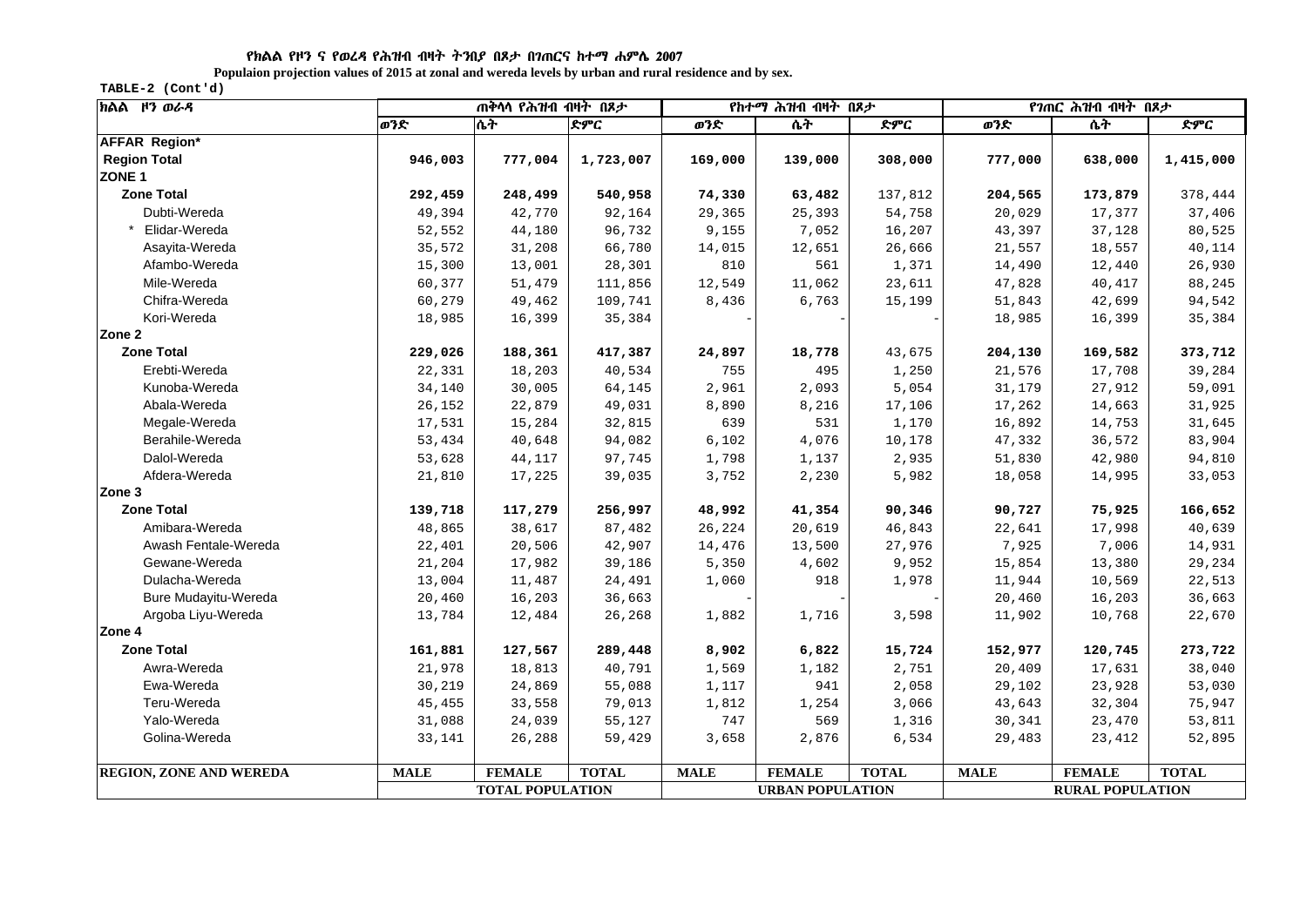**Populaion projection values of 2015 at zonal and wereda levels by urban and rural residence and by sex.**

| ክልል ዞን ወራዳ                     |             | ጠቅሳሳ የሕዝብ ብዛት በጾታ       |              |             | የከተማ ሕዝብ ብዛት በጾታ        |              |             | የንጠር ሕዝብ ብዛት በጾታ        |              |
|--------------------------------|-------------|-------------------------|--------------|-------------|-------------------------|--------------|-------------|-------------------------|--------------|
|                                | ወንድ         | ቤት                      | ድምር          | ወንድ         | ቤት                      | ድምር          | ወንድ         | ቤት                      | ድምር          |
| Zone 5                         |             |                         |              |             |                         |              |             |                         |              |
| <b>Zone Total</b>              | 122,919     | 95,298                  | 218,217      | 11,880      | 8,563                   | 20,443       | 111,039     | 86,733                  | 197,772      |
| Telalak-Wereda                 | 25,880      | 18,853                  | 44,733       | 1,774       | 1,470                   | 3,244        | 24,106      | 17,383                  | 41,489       |
| Sumu Robi-Wereda               | 19,713      | 17,745                  | 37,458       | 807         | 746                     | 1,553        | 18,906      | 16,999                  | 35,905       |
| Dawe-Wereda                    | 28,792      | 21,223                  | 50,015       | 2,136       | 1,661                   | 3,797        | 26,656      | 19,562                  | 46,218       |
| Dalifage-Wereda                | 25,875      | 18,361                  | 44,236       | 5,144       | 3,176                   | 8,320        | 20,731      | 15,185                  | 35,916       |
| Hadele Ele-Wereda              | 22,659      | 19,116                  | 41,775       | 2,019       | 1,511                   | 3,530        | 20,640      | 17,605                  | 38,245       |
| <b>AMHARA Region</b>           |             |                         |              |             |                         |              |             |                         |              |
| <b>Region Total</b>            | 10,214,999  | 10,184,005              | 20,399,004   | 1,656,000   | 1,651,000               | 3,307,000    | 8,559,000   | 8,533,000               | 17,092,000   |
| North Gondar-Zone              |             |                         |              |             |                         |              |             |                         |              |
| <b>Zone Total</b>              | 1,777,178   | 1,736,747               | 3,513,925    | 352,244     | 371,415                 | 723,659      | 1,424,931   | 1,365,329               | 2,790,260    |
| Adi Arkay-Wereda               | 56,188      | 54,347                  | 110,535      | 7,732       | 8,508                   | 16,240       | 48,456      | 45,839                  | 94,295       |
| Beyeda-Wereda                  | 54,473      | 57,233                  | 111,706      | 2,216       | 2,915                   | 5,131        | 52,257      | 54,318                  | 106,575      |
| Janamora-Wereda                | 95,994      | 95,946                  | 191,940      | 3,587       | 4,307                   | 7,894        | 92,407      | 91,639                  | 184,046      |
| Debark-Wereda                  | 94,842      | 94,203                  | 189,045      | 15,225      | 17,328                  | 32,553       | 79,617      | 76,875                  | 156,492      |
| Dabat-Wereda                   | 86,478      | 84,915                  | 171,393      | 11,458      | 13,250                  | 24,708       | 75,020      | 71,665                  | 146,685      |
| Merab Armachoho-Wereda         | 23,532      | 18,968                  | 42,500       | 13,061      | 10,613                  | 23,674       | 10,471      | 8,355                   | 18,826       |
| Tegede-Wereda                  | 43,632      | 42,274                  | 85,906       | 4,105       | 4,278                   | 8,383        | 39,527      | 37,996                  | 77,523       |
| Lay Armachoho-Wereda           | 92,064      | 91,856                  | 183,920      | 8,822       | 10,756                  | 19,578       | 83,242      | 81,100                  | 164,342      |
| Wegera-Wereda                  | 130,496     | 127,018                 | 257,514      | 13,599      | 15,554                  | 29,153       | 116,897     | 111,464                 | 228,361      |
| Gondar Zuria-Wereda            | 113,690     | 110,747                 | 224,437      | 13,971      | 14,769                  | 28,740       | 99,719      | 95,978                  | 195,697      |
| Dembia-Wereda                  | 160,474     | 156,188                 | 316,662      | 17,336      | 19,162                  | 36,498       | 143,138     | 137,026                 | 280,164      |
| Chilga-Wereda                  | 130,530     | 128,908                 | 259,438      | 15,154      | 17,252                  | 32,406       | 115,376     | 111,656                 | 227,032      |
| Metema-Wereda                  | 73,466      | 64,173                  | 137,639      | 24,451      | 22,109                  | 46,560       | 49,015      | 42,064                  | 91,079       |
| Quara-Wereda                   | 57,376      | 51,101                  | 108,477      | 3,834       | 3,580                   | 7,414        | 53,542      | 47,521                  | 101,063      |
| Alefa-Wereda                   | 99,608      | 98,252                  | 197,860      | 8,461       | 9,718                   | 18,179       | 91,147      | 88,534                  | 179,681      |
| Merab Belsa-Wereda             | 83,652      | 81,185                  | 164,837      | 5,958       | 6,039                   | 11,997       | 77,694      | 75,146                  | 152,840      |
| Misrak Belesa-Wereda           | 59,945      | 56,373                  | 116,318      | 10,176      | 10,259                  | 20,435       | 49,769      | 46,114                  | 95,883       |
| Gonder/Town/-Wereda            | 158,589     | 165,286                 | 323,875      | 158,589     | 165,286                 | 323,875      |             |                         |              |
| Tselemet-Wereda                | 32,262      | 32,493                  | 64,755       |             |                         |              | 32,262      | 32,493                  | 64,755       |
| Tach Armachoho-Wereda          | 54,358      | 51,727                  | 106,085      | 9,222       | 9,942                   | 19,164       | 45,136      | 41,785                  | 86,921       |
| Takusa-Wereda                  | 75,529      | 73,554                  | 149,083      | 5,287       | 5,791                   | 11,078       | 70,242      | 67,763                  | 138,005      |
| <b>REGION, ZONE AND WEREDA</b> | <b>MALE</b> | <b>FEMALE</b>           | <b>TOTAL</b> | <b>MALE</b> | <b>FEMALE</b>           | <b>TOTAL</b> | <b>MALE</b> | <b>FEMALE</b>           | <b>TOTAL</b> |
|                                |             | <b>TOTAL POPULATION</b> |              |             | <b>URBAN POPULATION</b> |              |             | <b>RURAL POPULATION</b> |              |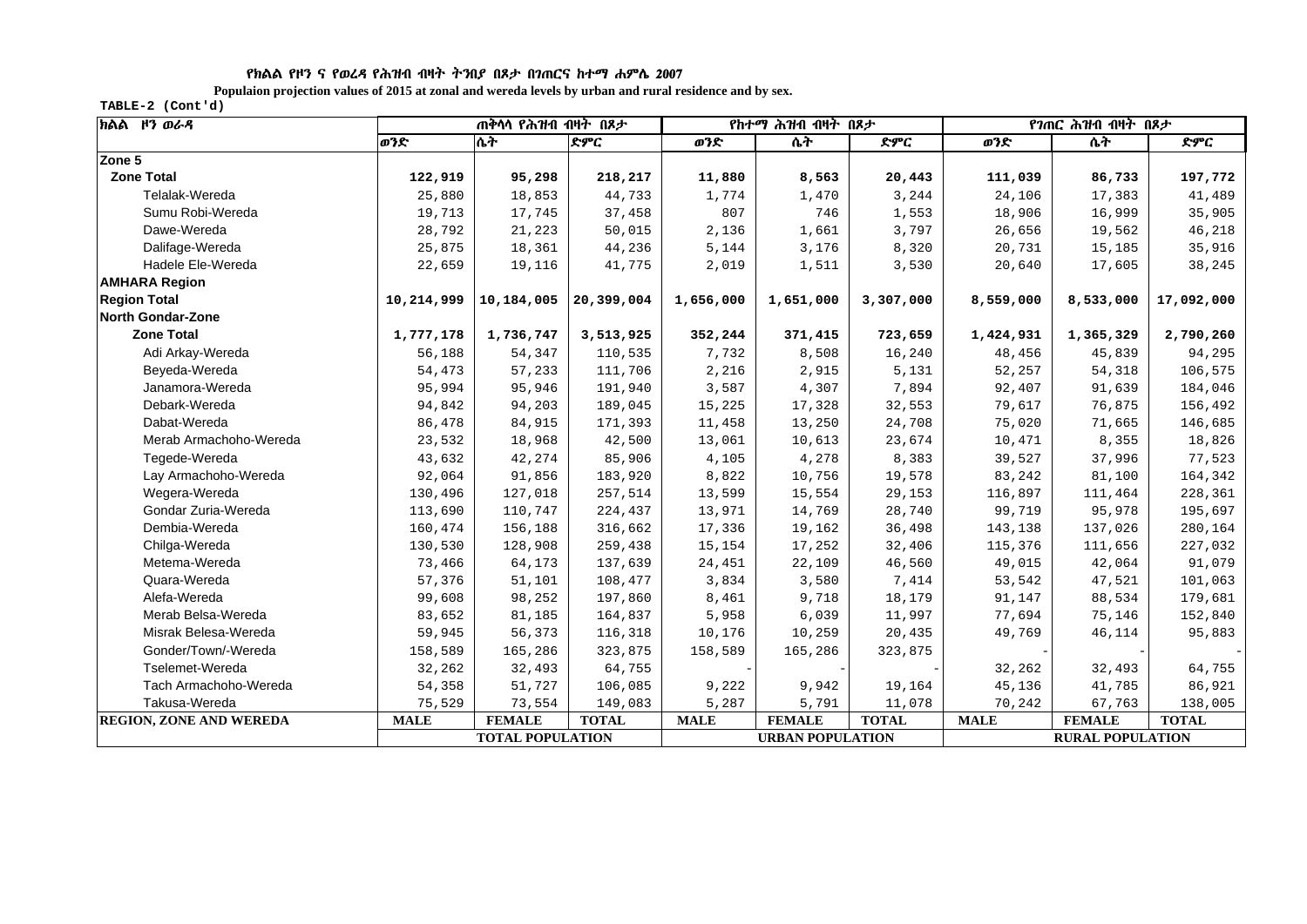**Populaion projection values of 2015 at zonal and wereda levels by urban and rural residence and by sex.**

| ክልል ዞን ወራዳ                     |             | ጠቅሳሳ የሕዝብ ብዛት በጾታ       |              |             | <i>የከተማ ሕዝ</i> ብ ብዛት በጾታ |              |             | የንጠር ሕዝብ ብዛት በጾታ        |              |  |  |
|--------------------------------|-------------|-------------------------|--------------|-------------|--------------------------|--------------|-------------|-------------------------|--------------|--|--|
|                                | ወንድ         | ቤት                      | ድምር          | ወንድ         | ቤት                       | ድምር          | ወንድ         | ሴት                      | ድምር          |  |  |
| <b>South Gondar-Zone</b>       |             |                         |              |             |                          |              |             |                         |              |  |  |
| <b>Zone Total</b>              | 1,217,025   | 1,188,818               | 2,405,843    | 154,918     | 151,395                  | 306,313      | 1,062,107   | 1,037,423               | 2,099,530    |  |  |
| Ebinat-Wereda                  | 128,762     | 125,466                 | 254,228      | 8,996       | 9,766                    | 18,762       | 119,766     | 115,700                 | 235,466      |  |  |
| Libokemkem-Wereda              | 118,870     | 115,186                 | 234,056      | 17,697      | 16,851                   | 34,548       | 101,173     | 98,335                  | 199,508      |  |  |
| Fogera-Wereda                  | 136,950     | 132,400                 | 269,350      | 19,953      | 19,492                   | 39,445       | 116,997     | 112,908                 | 229,905      |  |  |
| Farta-Wereda                   | 134,866     | 130,719                 | 265,585      | 5,565       | 5,068                    | 10,633       | 129,301     | 125,651                 | 254,952      |  |  |
| Lay Gayint-Wereda              | 122,730     | 120,755                 | 243,485      | 17,777      | 17,945                   | 35,722       | 104,953     | 102,810                 | 207,763      |  |  |
| Tach Gayint-Wereda             | 59,220      | 59,581                  | 118,801      | 6,124       | 6,390                    | 12,514       | 53,096      | 53,191                  | 106,287      |  |  |
| Simada-Wereda                  | 129,826     | 132,901                 | 262,727      | 8,170       | 7,965                    | 16,135       | 121,656     | 124,936                 | 246,592      |  |  |
| Misrak Este-Wereda             | 124,311     | 120,221                 | 244,532      | 11,335      | 10,452                   | 21,787       | 112,976     | 109,769                 | 222,745      |  |  |
| Dera-Wereda                    | 146,577     | 141,720                 | 288,297      | 12,843      | 13,393                   | 26,236       | 133,734     | 128,327                 | 262,061      |  |  |
| Debre Tabor/Town/-Wereda       | 44,680      | 42,416                  | 87,096       | 44,680      | 42,416                   | 87,096       |             |                         |              |  |  |
| Merab Este-Wereda              | 70,233      | 67,453                  | 137,686      | 1,778       | 1,657                    | 3,435        | 68,455      | 65,796                  | 134,251      |  |  |
| North Wello-Zone               |             |                         |              |             |                          |              |             |                         |              |  |  |
| <b>Zone Total</b>              | 883,383     | 881,272                 | 1,764,655    | 122,638     | 120,479                  | 243,117      | 760,745     | 760,792                 | 1,521,537    |  |  |
| Bugna-Wereda                   | 42,561      | 42,833                  | 85,394       |             |                          |              | 42,561      | 42,833                  | 85,394       |  |  |
| Kobo-Wereda                    | 133,444     | 132,051                 | 265,495      | 26,368      | 25,536                   | 51,904       | 107,076     | 106,515                 | 213,591      |  |  |
| Gidan-Wereda                   | 89,813      | 92,771                  | 182,584      | 5,969       | 6,111                    | 12,080       | 83,844      | 86,660                  | 170,504      |  |  |
| Meket-Wereda                   | 131,354     | 130,127                 | 261,481      | 9,213       | 9,181                    | 18,394       | 122,141     | 120,946                 | 243,087      |  |  |
| Wadla-Wereda                   | 73,517      | 73,317                  | 146,834      | 3,142       | 3,561                    | 6,703        | 70,375      | 69,756                  | 140,131      |  |  |
| Delanta-Wereda                 | 73,556      | 74,408                  | 147,964      | 6,318       | 5,980                    | 12,298       | 67,238      | 68,428                  | 135,666      |  |  |
| Gubalafto-Wereda               | 80,671      | 79,618                  | 160,289      | 3,842       | 3,807                    | 7,649        | 76,829      | 75,811                  | 152,640      |  |  |
| Habru-Wereda                   | 114,072     | 113,351                 | 227,423      | 17,118      | 16,706                   | 33,824       | 96,954      | 96,645                  | 193,599      |  |  |
| Woldiya /Town/-Wereda          | 37,174      | 35,112                  | 72,286       | 37,174      | 35,112                   | 72,286       |             |                         |              |  |  |
| Lasta-Wereda                   | 69,675      | 71,069                  | 140,744      | 13,111      | 14,044                   | 27,155       | 56,564      | 57,025                  | 113,589      |  |  |
| Dawunt-Wereda                  | 37,546      | 36,615                  | 74,161       | 383         | 442                      | 825          | 37,163      | 36,173                  | 73,336       |  |  |
| <b>REGION, ZONE AND WEREDA</b> | <b>MALE</b> | <b>FEMALE</b>           | <b>TOTAL</b> | <b>MALE</b> | <b>FEMALE</b>            | <b>TOTAL</b> | <b>MALE</b> | <b>FEMALE</b>           | <b>TOTAL</b> |  |  |
|                                |             | <b>TOTAL POPULATION</b> |              |             | <b>URBAN POPULATION</b>  |              |             | <b>RURAL POPULATION</b> |              |  |  |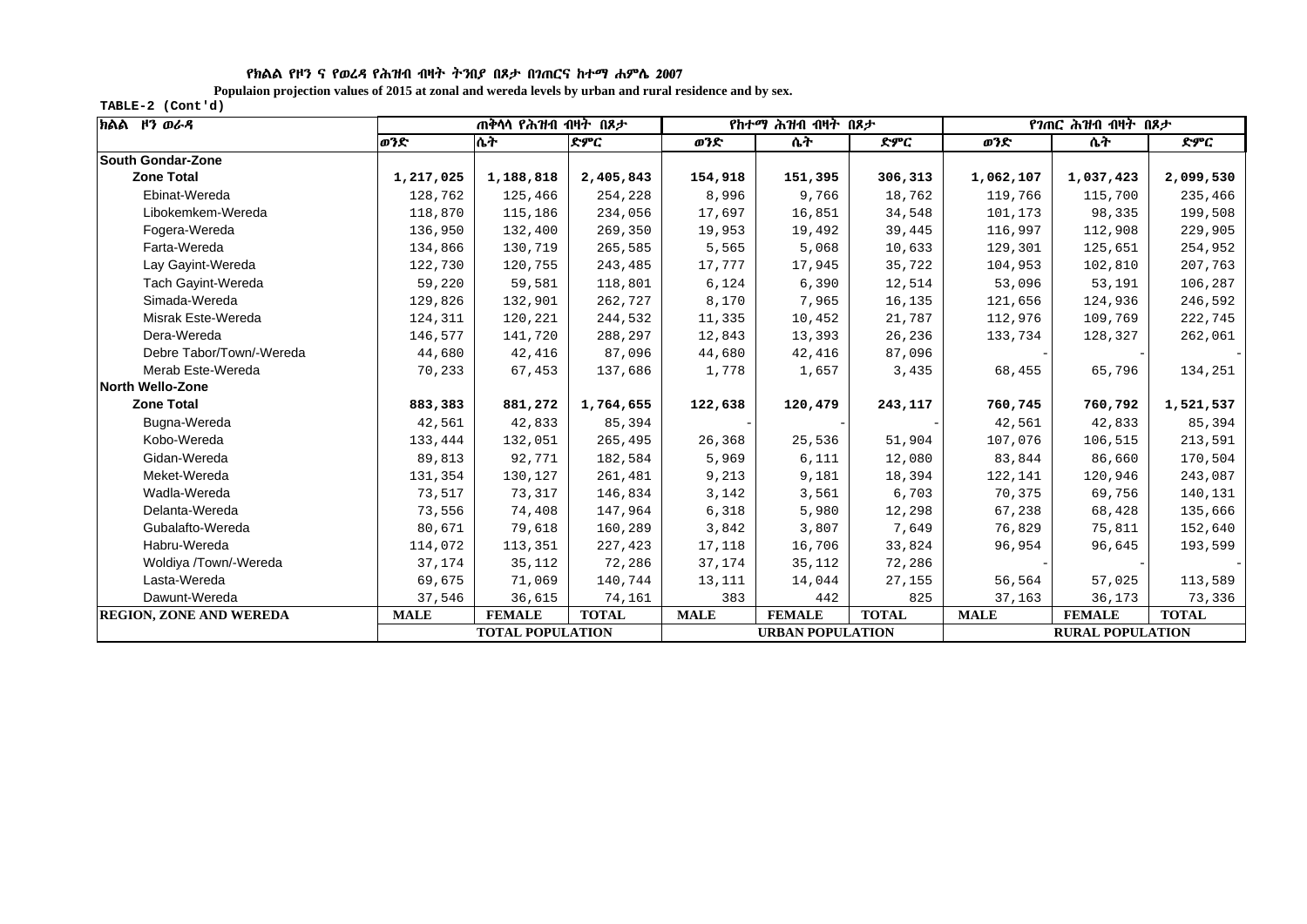**Populaion projection values of 2015 at zonal and wereda levels by urban and rural residence and by sex.**

| ክልል ዞን ወራዳ                     | ጠቅላሳ የሕዝብ ብዛት በጾታ       |               |              | የከተማ ሕዝብ ብዛት በጾታ |                         | የንጠር ሕዝብ ብዛት በጾታ |             |                         |              |  |
|--------------------------------|-------------------------|---------------|--------------|------------------|-------------------------|------------------|-------------|-------------------------|--------------|--|
|                                | ወንድ                     | ቤት            | ድምር          | ወንድ              | ቤት                      | ድምር              | ወንድ         | ሴት                      | ድምር          |  |
| South Wello-Zone               |                         |               |              |                  |                         |                  |             |                         |              |  |
| <b>Zone Total</b>              | 1,475,379               | 1,505,239     | 2,980,618    | 237,076          | 235,138                 | 472,214          | 1,238,304   | 1,270,098               | 2,508,402    |  |
| Mekdela-Wereda                 | 79,407                  | 84,208        | 163,615      | 3,839            | 4,158                   | 7,997            | 75,568      | 80,050                  | 155,618      |  |
| Tenta-Wereda                   | 94,252                  | 97,733        | 191,985      | 7,155            | 6,906                   | 14,061           | 87,097      | 90,827                  | 177,924      |  |
| Kutaber-Wereda                 | 54,413                  | 55,680        | 110,093      | 3,994            | 3,747                   | 7,741            | 50,419      | 51,933                  | 102,352      |  |
| Ambasel-Wereda                 | 70,269                  | 70,178        | 140,447      | 4,593            | 4,613                   | 9,206            | 65,676      | 65,565                  | 131,241      |  |
| Tehuledere-Wereda              | 70,294                  | 69,482        | 139,776      | 12,009           | 11,100                  | 23,109           | 58,285      | 58,382                  | 116,667      |  |
| Werebabu-Wereda                | 58,318                  | 58,328        | 116,646      | 5,311            | 5,220                   | 10,531           | 53,007      | 53,108                  | 106,115      |  |
| Kalu-Wereda                    | 110,683                 | 108,545       | 219,228      | 15,907           | 15,126                  | 31,033           | 94,776      | 93,419                  | 188,195      |  |
| Albuko-Wereda                  | 44,008                  | 44,787        | 88,795       | 2,588            | 2,829                   | 5,417            | 41,420      | 41,958                  | 83,378       |  |
| Dessie Zuria-Wereda            | 87,226                  | 91,172        | 178,398      |                  |                         |                  | 87,226      | 91,172                  | 178,398      |  |
| Legambo-Wereda                 | 93,111                  | 96,787        | 189,898      | 5,883            | 5,595                   | 11,478           | 87,228      | 91,192                  | 178,420      |  |
| Sayint-Wereda                  | 82,260                  | 84,143        | 166,403      | 4,527            | 4,056                   | 8,583            | 77,733      | 80,087                  | 157,820      |  |
| Debresina-Wereda               | 90,555                  | 92,240        | 182,795      | 7,254            | 6,405                   | 13,659           | 83,301      | 85,835                  | 169,136      |  |
| Kelela-Wereda                  | 78,178                  | 79,618        | 157,796      | 6,064            | 5,900                   | 11,964           | 72,114      | 73,718                  | 145,832      |  |
| Jama - Wereda                  | 72,372                  | 73,780        | 146,152      | 4,574            | 4,883                   | 9,457            | 67,798      | 68,897                  | 136,695      |  |
| Were IIu - Wereda              | 63,854                  | 64,735        | 128,589      | 9,491            | 8,440                   | 17,931           | 54,363      | 56,295                  | 110,658      |  |
| Wegidi - Wereda                | 76,115                  | 78,856        | 154,971      | 3,596            | 3,481                   | 7,077            | 72,519      | 75,375                  | 147,894      |  |
| Kombolcha/Town/ - Wereda       | 61,151                  | 60,882        | 122,033      | 45,912           | 45,919                  | 91,831           | 15,239      | 14,963                  | 30,202       |  |
| Dessie/Town/-Wereda            | 110,260                 | 112,817       | 223,077      | 92,884           | 95,033                  | 187,917          | 17,376      | 17,784                  | 35,160       |  |
| Mehal Saynt Wereda             | 40,867                  | 42,211        | 83,078       |                  |                         |                  | 40,867      | 42,211                  | 83,078       |  |
| Legahida - Wereda              | 37,786                  | 39,057        | 76,843       | 1,495            | 1,728                   | 3,223            | 36,291      | 37,329                  | 73,620       |  |
| North Shewa - Zone             |                         |               |              |                  |                         |                  |             |                         |              |  |
| <b>Zone Total</b>              | 1,095,110               | 1,076,484     | 2,171,594    | 169,191          | 166,231                 | 335,422          | 925,920     | 910,257                 | 1,836,177    |  |
| Mida Woremo - Wereda           | 54,570                  | 54,517        | 109,087      | 5,494            | 5,539                   | 11,033           | 49,076      | 48,978                  | 98,054       |  |
| Merhabete - Wereda             | 75,087                  | 73,708        | 148,795      | 10,420           | 10,115                  | 20,535           | 64,667      | 63,593                  | 128,260      |  |
| Ensaro - Wereda                | 34,316                  | 32,883        | 67,199       | 2,402            | 2,546                   | 4,948            | 31,914      | 30,337                  | 62,251       |  |
| Moretna Jiru - Wereda          | 55,705                  | 53,339        | 109,044      | 7,238            | 6,885                   | 14,123           | 48,467      | 46,454                  | 94,921       |  |
| Menz Gera Midir - Wereda       | 68,730                  | 72,368        | 141,098      | 8,624            | 8,678                   | 17,302           | 60,106      | 63,690                  | 123,796      |  |
| Gishe - Wereda                 | 34,922                  | 35,894        | 70,816       | 2,324            | 2,027                   | 4,351            | 32,598      | 33,867                  | 66,465       |  |
| Antsokiya Gemza - Wereda       | 47,213                  | 47,714        | 94,927       | 9,916            | 9,730                   | 19,646           | 37,297      | 37,984                  | 75,281       |  |
| Efrata Gidim - Wereda          | 66,355                  | 65,315        | 131,670      | 12,463           | 11,545                  | 24,008           | 53,892      | 53,770                  | 107,662      |  |
| Menz Mama Midir - Wereda       | 48,866                  | 50,271        | 99,137       | 5,109            | 5,086                   | 10,195           | 43,757      | 45,185                  | 88,942       |  |
| Tarma Ber - Wereda             | 50,501                  | 49,517        | 100,018      | 7,855            | 8,261                   | 16,116           | 42,646      | 41,256                  | 83,902       |  |
| Mojana Waderea - Wereda        | 40,137                  | 39,747        | 79,884       | 1,967            | 1,912                   | 3,879            | 38,170      | 37,835                  | 76,005       |  |
| <b>REGION, ZONE AND WEREDA</b> | <b>MALE</b>             | <b>FEMALE</b> | <b>TOTAL</b> | <b>MALE</b>      | <b>FEMALE</b>           | <b>TOTAL</b>     | <b>MALE</b> | <b>FEMALE</b>           | <b>TOTAL</b> |  |
|                                | <b>TOTAL POPULATION</b> |               |              |                  | <b>URBAN POPULATION</b> |                  |             | <b>RURAL POPULATION</b> |              |  |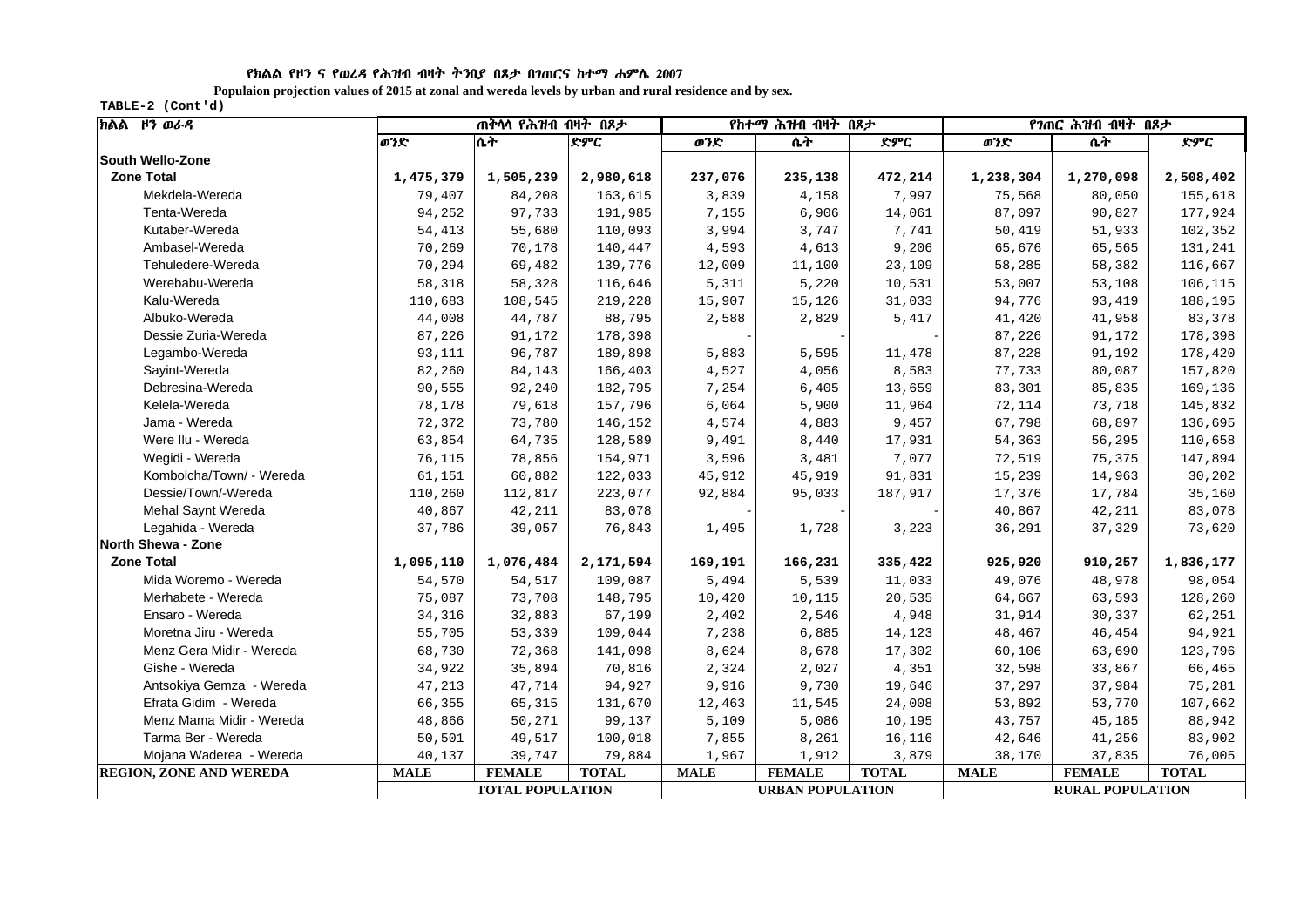**Populaion projection values of 2015 at zonal and wereda levels by urban and rural residence and by sex.**

| ክልል ዞን ወራዳ                     | ጠቅሳሳ የሕዝብ ብዛት በጾታ       |               |              |             | የከተማ ሕዝብ ብዛት በጾታ        |              | የንጠር ሕዝብ ብዛት በጾታ |                         |              |  |
|--------------------------------|-------------------------|---------------|--------------|-------------|-------------------------|--------------|------------------|-------------------------|--------------|--|
|                                | ወንድ                     | ቤት            | ድምር          | ወንድ         | ቤት                      | ድምር          | ወንድ              | ቤት                      | ድምር          |  |
| Kewet - Wereda                 | 72,841                  | 68,719        | 141,560      | 14,343      | 13,203                  | 27,546       | 58,498           | 55,516                  | 114,014      |  |
| Angolala Tera - Wereda         | 48,318                  | 47,268        | 95,586       | 4,243       | 4,581                   | 8,824        | 44,075           | 42,687                  | 86,762       |  |
| Asagirt - Wereda               | 28,043                  | 27,228        | 55,271       | 1,042       | 961                     | 2,003        | 27,001           | 26,267                  | 53,268       |  |
| Ankober - Wereda               | 44,594                  | 43,852        | 88,446       | 3,304       | 3,580                   | 6,884        | 41,290           | 40,272                  | 81,562       |  |
| Hagere Mariam Kesem - Wereda   | 32,448                  | 30,979        | 63,427       | 1,781       | 1,646                   | 3,427        | 30,667           | 29,333                  | 60,000       |  |
| Berehet - Wereda               | 20,807                  | 20,295        | 41,102       | 3,127       | 3,100                   | 6,227        | 17,680           | 17,195                  | 34,875       |  |
| Minjar Shenkora - Wereda       | 78,161                  | 72,919        | 151,080      | 9,735       | 9,429                   | 19,164       | 68,426           | 63,490                  | 131,916      |  |
| Basona Werana - Wereda         | 69,861                  | 67,449        | 137,310      | 915         | 991                     | 1,906        | 68,946           | 66,458                  | 135,404      |  |
| Debre Berhan/Town/-Wereda      | 51,184                  | 50,930        | 102,114      | 51,184      | 50,930                  | 102,114      |                  |                         |              |  |
| Menz Keya Gebreal - Wereda     | 26,449                  | 26,981        | 53,430       | 2,114       | 1,995                   | 4,109        | 24,335           | 24,986                  | 49,321       |  |
| Menz Lalo Midir - Wereda       | 9,712                   | 9,868         | 19,580       |             |                         |              | 9,712            | 9,868                   | 19,580       |  |
| Saya Debirna Wayu - Wereda     | 36,290                  | 34,723        | 71,013       | 3,591       | 3,490                   | 7,081        | 32,699           | 31,233                  | 63,932       |  |
| East Gojjam - Zone             |                         |               |              |             |                         |              |                  |                         |              |  |
| <b>Zone Total</b>              | 1,249,843               | 1,279,722     | 2,529,565    | 168,011     | 166,339                 | 334,350      | 1,081,832        | 1,113,383               | 2,195,215    |  |
| Bibugn - Wereda                | 46,687                  | 48,808        | 95,495       | 5,010       | 4,766                   | 9,776        | 41,677           | 44,042                  | 85,719       |  |
| Hulet Ej Enese                 | 161,976                 | 163,196       | 325,172      | 24,950      | 23,000                  | 47,950       | 137,026          | 140,196                 | 277,222      |  |
| Goncha Siso Enese - Wereda     | 85,428                  | 87,219        | 172,647      | 6,189       | 5,859                   | 12,048       | 79,239           | 81,360                  | 160,599      |  |
| Enebse Sar Midir - Wereda      | 77,270                  | 79,494        | 156,764      | 9,685       | 9,510                   | 19,195       | 67,585           | 69,984                  | 137,569      |  |
| Enarj Enawga - Wereda          | 96,386                  | 98,895        | 195,281      | 10,396      | 10,912                  | 21,308       | 85,990           | 87,983                  | 173,973      |  |
| Enemay - Wereda                | 96,891                  | 98,306        | 195,197      | 14,939      | 14,611                  | 29,550       | 81,952           | 83,695                  | 165,647      |  |
| Debay Tilatgen - Wereda        | 73,206                  | 73,817        | 147,023      | 3,860       | 3,979                   | 7,839        | 69,346           | 69,838                  | 139,184      |  |
| Debre Elias - Wereda           | 48,087                  | 48,286        | 96,373       | 6,216       | 6,194                   | 12,410       | 41,871           | 42,092                  | 83,963       |  |
| Machakel - Wereda              | 67,917                  | 69,493        | 137,410      | 7,053       | 6,622                   | 13,675       | 60,864           | 62,871                  | 123,735      |  |
| Gozamin - Wereda               | 75,133                  | 76,309        | 151,442      | 1,902       | 2,135                   | 4,037        | 73,231           | 74,174                  | 147,405      |  |
| Baso Liben - Wereda            | 77,972                  | 81,328        | 159,300      | 5,001       | 5,076                   | 10,077       | 72,971           | 76,252                  | 149,223      |  |
| Awabel Wereda                  | 70,565                  | 72,143        | 142,708      | 9,483       | 9,053                   | 18,536       | 61,082           | 63,090                  | 124,172      |  |
| Dejen - Wereda                 | 57,660                  | 61,932        | 119,592      | 6,735       | 6,879                   | 13,614       | 50,925           | 55,053                  | 105,978      |  |
| Shebel Berenta - Wereda        | 58,238                  | 61,251        | 119,489      | 3,283       | 3,337                   | 6,620        | 54,955           | 57,914                  | 112,869      |  |
| Debre Markos/Town/-Wereda      | 48,360                  | 49,432        | 97,792       | 48,360      | 49,432                  | 97,792       |                  |                         |              |  |
| Sinan - Wereda                 | 56,655                  | 57,259        | 113,914      | 3,674       | 3,473                   | 7,147        | 52,981           | 53,786                  | 106,767      |  |
| Aneded - Wereda                | 51,412                  | 52,554        | 103,966      | 1,275       | 1,501                   | 2,776        | 50,137           | 51,053                  | 101,190      |  |
| <b>REGION, ZONE AND WEREDA</b> | <b>MALE</b>             | <b>FEMALE</b> | <b>TOTAL</b> | <b>MALE</b> | <b>FEMALE</b>           | <b>TOTAL</b> | <b>MALE</b>      | <b>FEMALE</b>           | <b>TOTAL</b> |  |
|                                | <b>TOTAL POPULATION</b> |               |              |             | <b>URBAN POPULATION</b> |              |                  | <b>RURAL POPULATION</b> |              |  |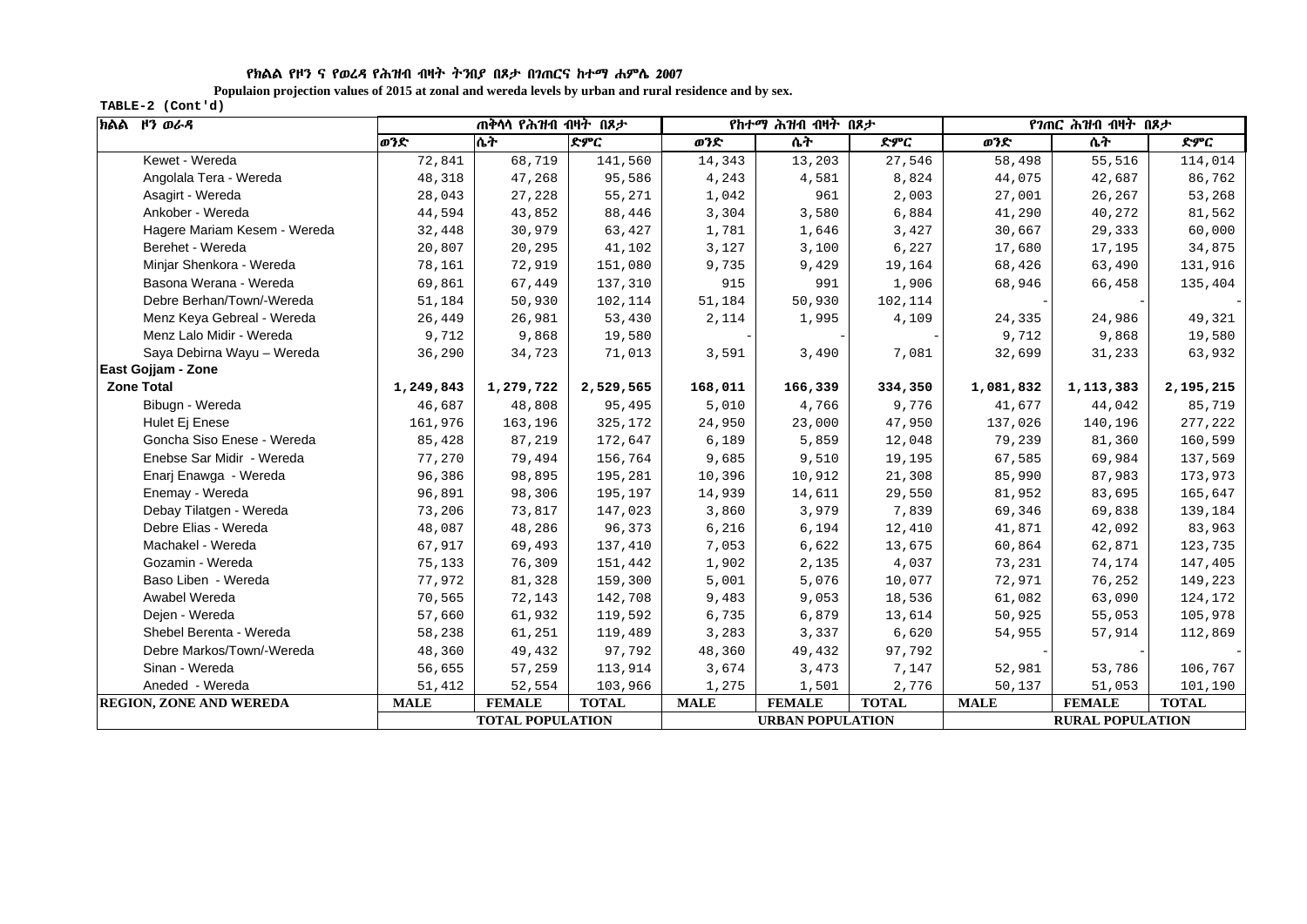**Populaion projection values of 2015 at zonal and wereda levels by urban and rural residence and by sex.**

| ክልል ዞን ወራዳ                     | ጠቅሳሳ የሕዝብ ብዛት በጾታ       |               | <i>የከተማ ሕዝ</i> ብ ብዛት በጾታ |                         |               | የንጠር ሕዝብ ብዛት በጾታ |                         |               |              |  |
|--------------------------------|-------------------------|---------------|--------------------------|-------------------------|---------------|------------------|-------------------------|---------------|--------------|--|
|                                | ወንድ                     | ቤት            | ድምር                      | ወንድ                     | ቤት            | ድምር              | ወንድ                     | ቤት            | ድምር          |  |
| <b>West Gojjam - Zone</b>      |                         |               |                          |                         |               |                  |                         |               |              |  |
| <b>Zone Total</b>              | 1,234,475               | 1,229,015     | 2,463,490                | 148,718                 | 140,652       | 289,370          | 1,085,757               | 1,088,362     | 2, 174, 119  |  |
| Semen Achefer - Wereda         | 112,582                 | 108,776       | 221,358                  | 12,298                  | 12,100        | 24,398           | 100,284                 | 96,676        | 196,960      |  |
| Bahri Dar Zuria - Wereda       | 105,223                 | 101,461       | 206,684                  |                         |               |                  | 105,223                 | 101,461       | 206,684      |  |
| Yilma Na Densa - Wereda        | 124,980                 | 126,437       | 251,417                  | 15,540                  | 14,498        | 30,038           | 109,440                 | 111,939       | 221,379      |  |
| Mecha - Wereda                 | 171,498                 | 168,791       | 340,289                  | 18,479                  | 17,062        | 35,541           | 153,019                 | 151,729       | 304,748      |  |
| Sekela - Wereda                | 79,226                  | 80,632        | 159,858                  | 5,486                   | 5,137         | 10,623           | 73,740                  | 75,495        | 149,235      |  |
| Quarit - Wereda                | 65,004                  | 66,924        | 131,928                  | 3,992                   | 3,460         | 7,452            | 61,012                  | 63,464        | 124,476      |  |
| Dega Damot - Wereda            | 86,002                  | 89,293        | 175,295                  | 5,646                   | 4,865         | 10,511           | 80,356                  | 84,428        | 164,784      |  |
| Dembecha - Wereda              | 77,066                  | 76,959        | 154,025                  | 14,382                  | 13,680        | 28,062           | 62,684                  | 63,279        | 125,963      |  |
| Jabi Tehnan - Wereda           | 103,605                 | 104,753       | 208,358                  | 9,877                   | 9,860         | 19,737           | 93,728                  | 94,893        | 188,621      |  |
| Bure-Wereda                    | 86,382                  | 86,853        | 173,235                  | 20,892                  | 19,801        | 40,693           | 65,490                  | 67,052        | 132,542      |  |
| Wonberma - Wereda              | 59,822                  | 58,541        | 118,363                  | 8,312                   | 8,291         | 16,603           | 51,510                  | 50,250        | 101,760      |  |
| Goncha-Wereda                  | 61,411                  | 61,138        | 122,549                  | 3,544                   | 3,126         | 6,670            | 57,867                  | 58,012        | 115,879      |  |
| Debub Achefer - Wereda         | 80,606                  | 78,915        | 159,521                  | 9,201                   | 9,231         | 18,432           | 71,405                  | 69,684        | 141,089      |  |
| Finote Selam/Town/-Wereda      | 21,068                  | 19,542        | 40,610                   | 21,068                  | 19,542        | 40,610           |                         |               |              |  |
| <b>Waghemira - Zone</b>        |                         |               |                          |                         |               |                  |                         |               |              |  |
| <b>Zone Total</b>              | 247,308                 | 247,811       | 495,119                  | 23,021                  | 23,836        | 46,857           | 224,287                 | 223,974       | 448,261      |  |
| Ziquala-Wereda                 | 26,091                  | 25,167        | 51,258                   | 2,662                   | 2,657         | 5,319            | 23,429                  | 22,510        | 45,939       |  |
| Sekota - Wereda                | 63,201                  | 63,950        | 127,151                  |                         |               |                  | 63,201                  | 63,950        | 127,151      |  |
| Dehena - Wereda                | 62,322                  | 63,613        | 125,935                  | 2,967                   | 3,598         | 6,565            | 59,355                  | 60,015        | 119,370      |  |
| Gazgibla- Wereda               | 39,981                  | 40,172        | 80,153                   |                         |               |                  | 39,981                  | 40,172        | 80,153       |  |
| Abergele- Wereda               | 24,694                  | 24,162        | 48,856                   |                         |               |                  | 24,694                  | 24,162        | 48,856       |  |
| Sehala-Wereda                  | 13,628                  | 13,166        | 26,794                   |                         |               |                  | 13,628                  | 13,166        | 26,794       |  |
| Sekota/Town/-wereda            | 17,391                  | 17,581        | 34,972                   | 17,391                  | 17,581        | 34,972           |                         |               |              |  |
| Awi - Zone                     |                         |               |                          |                         |               |                  |                         |               |              |  |
| <b>Zone Total</b>              | 582,787                 | 582,725       | 1,165,512                | 98,736                  | 93,968        | 192,704          | 484,050                 | 488,757       | 972,807      |  |
| Dangila-Wereda                 | 96,752                  | 94,503        | 191,255                  | 21,637                  | 20,658        | 42,295           | 75,115                  | 73,845        | 148,960      |  |
| Banja Shekudad - Wereda        | 68,021                  | 68,448        | 136,469                  | 18,154                  | 17,058        | 35,212           | 49,867                  | 51,390        | 101,257      |  |
| Ankasha Guagusa - Wereda       | 115,723                 | 117,510       | 233,233                  | 13,645                  | 12,045        | 25,690           | 102,078                 | 105,465       | 207,543      |  |
| Guangua - Wereda               | 132,494                 | 133,536       | 266,030                  | 24,849                  | 24,454        | 49,303           | 107,645                 | 109,082       | 216,727      |  |
| Fagita Lekoma - Wereda         | 72,634                  | 74,198        | 146,832                  | 7,050                   | 6,895         | 13,945           | 65,584                  | 67,303        | 132,887      |  |
| Jawi - Wereda                  | 48,431                  | 44,378        | 92,809                   | 6,244                   | 5,856         | 12,100           | 42,187                  | 38,522        | 80,709       |  |
| <b>REGION, ZONE AND WEREDA</b> | <b>MALE</b>             | <b>FEMALE</b> | <b>TOTAL</b>             | <b>MALE</b>             | <b>FEMALE</b> | <b>TOTAL</b>     | <b>MALE</b>             | <b>FEMALE</b> | <b>TOTAL</b> |  |
|                                | <b>TOTAL POPULATION</b> |               |                          | <b>URBAN POPULATION</b> |               |                  | <b>RURAL POPULATION</b> |               |              |  |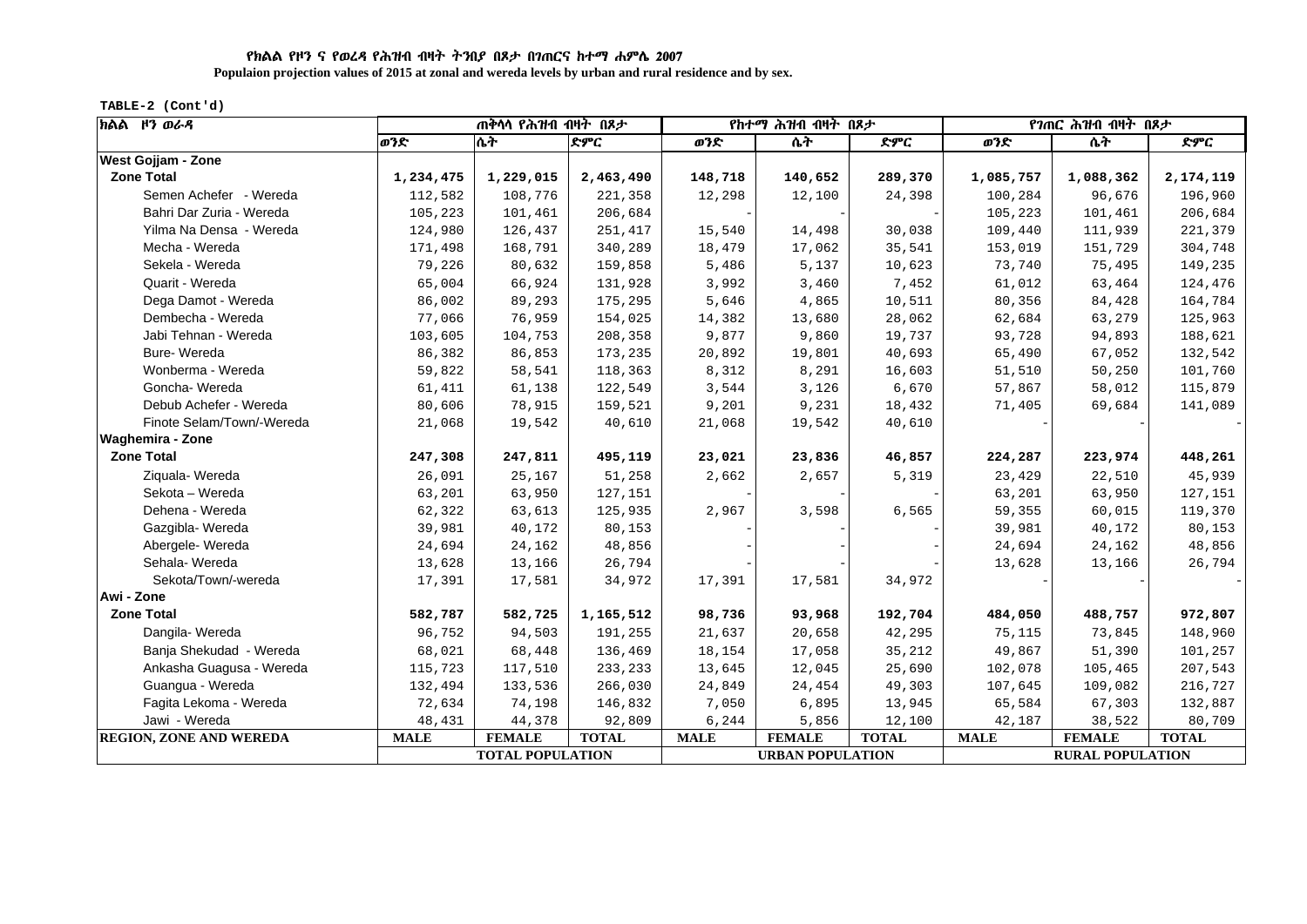**Populaion projection values of 2015 at zonal and wereda levels by urban and rural residence and by sex.**

| ጠቅሳሳ የሕዝብ ብዛት በጾታ<br>ክልል ዞን ወራዳ |             | የከተማ ሕዝብ ብዛት በጾታ        |              |             | የንጠር ሕዝብ ብዛት በጾታ        |              |             |                         |              |  |
|---------------------------------|-------------|-------------------------|--------------|-------------|-------------------------|--------------|-------------|-------------------------|--------------|--|
|                                 | ወንድ         | ቤት                      | ድምር          | ወንድ         | ቤት                      | ድምር          | ወንድ         | ሴት                      | ድምር          |  |
| Guagusa Shikudad - Wereda       | 48,732      | 50,152                  | 98,884       | 7,158       | 7,001                   | 14,159       | 41,574      | 43,151                  | 84,725       |  |
| Oromia - Zone                   |             |                         |              |             |                         |              |             |                         |              |  |
| <b>Zone Total</b>               | 267,807     | 271,969                 | 539,776      | 40,572      | 40,403                  | 80,975       | 227,235     | 231,564                 | 458,799      |  |
| Dawa chefa-Wereda               | 75,654      | 76,485                  | 152,139      | 2,145       | 2,351                   | 4,496        | 73,509      | 74,134                  | 147,643      |  |
| Bati - Wereda                   | 64,190      | 64,503                  | 128,693      | 12,515      | 13,607                  | 26,122       | 51,675      | 50,896                  | 102,571      |  |
| Jile Timuga- Wereda             | 41,336      | 43,330                  | 84,666       | 4,005       | 3,941                   | 7,946        | 37,331      | 39,389                  | 76,720       |  |
| Artuma Fursi- Wereda            | 47,452      | 48,858                  | 96,310       | 4,760       | 4,546                   | 9,306        | 42,692      | 44,312                  | 87,004       |  |
| Dawe Harewa- Wereda             | 23,365      | 24,168                  | 47,533       | 1,337       | 1,334                   | 2,671        | 22,028      | 22,834                  | 44,862       |  |
| Kemisie/Town/- Wereda           | 15,810      | 14,625                  | 30,435       | 15,810      | 14,625                  | 30,435       |             |                         |              |  |
| <b>Bahir Dar Special - Zone</b> | 164,804     | 164,514                 | 329,318      | 140,874     | 141,143                 | 282,017      | 23,930      | 23,371                  | 47,301       |  |
| Bahir Dar/Town/Wereda           | 164,804     | 164,514                 | 329,318      | 140,874     | 141,143                 | 282,017      | 23,930      | 23,371                  | 47,301       |  |
| Argoba Special Wereda           | 19,900      | 19,689                  | 39,589       |             |                         |              | 19,900      | 19,689                  | 39,589       |  |
| Argoba Special-Wereda           | 19,900      | 19,689                  | 39,589       |             |                         |              | 19,900      | 19,689                  | 39,589       |  |
| <b>OROMIA Region</b>            |             |                         |              |             |                         |              |             |                         |              |  |
| <b>Region Total</b>             | 16,906,992  | 16,784,999              | 33,691,991   | 2,449,000   | 2,431,000               | 4,880,000    | 14,458,000  | 14,354,000              | 28,812,000   |  |
| West Wellega-Zone               |             |                         |              |             |                         |              |             |                         |              |  |
| <b>Zone Total</b>               | 832,946     | 847,715                 | 1,680,661    | 107,939     | 107,822                 | 215,761      | 725,008     | 739,891                 | 1,464,899    |  |
| Menesibu-Wereda                 | 79,870      | 77,114                  | 156,984      | 10,304      | 10,302                  | 20,606       | 69,566      | 66,812                  | 136,378      |  |
| Nejo-Wereda                     | 81,506      | 84,032                  | 165,538      | 18,200      | 17,845                  | 36,045       | 63,306      | 66,187                  | 129,493      |  |
| Gimbi-Wereda                    | 44,539      | 46,276                  | 90,815       |             |                         |              | 44,539      | 46,276                  | 90,815       |  |
| Lalo Asabi-Wereda               | 46,247      | 48,376                  | 94,623       | 7,431       | 7,827                   | 15,258       | 38,816      | 40,549                  | 79,365       |  |
| Kiltu Kara-Wereda               | 32,082      | 32,289                  | 64,371       | 3,957       | 3,773                   | 7,730        | 28,125      | 28,516                  | 56,641       |  |
| Boji Dirmeji-Wereda             | 26,261      | 27,700                  | 53,961       | 5,055       | 5,676                   | 10,731       | 21,206      | 22,024                  | 43,230       |  |
| Guliso-Wereda                   | 43,194      | 43,817                  | 87,011       | 5,802       | 5,771                   | 11,573       | 37,392      | 38,046                  | 75,438       |  |
| Jarso-Wereda                    | 29,545      | 30,475                  | 60,020       | 2,511       | 2,824                   | 5,335        | 27,034      | 27,651                  | 54,685       |  |
| Kondala-Wereda                  | 59,379      | 58,542                  | 117,921      | 2,357       | 2,227                   | 4,584        | 57,022      | 56,315                  | 113,337      |  |
| Boji Chekorsa-Wereda            | 29,445      | 30,406                  | 59,851       | 1,065       | 1,111                   | 2,176        | 28,380      | 29,295                  | 57,675       |  |
| Babo Gambel-Wereda              | 37,711      | 36,870                  | 74,581       | 2,824       | 2,643                   | 5,467        | 34,887      | 34,227                  | 69,114       |  |
| Yubdo-Wereda                    | 23,665      | 24,216                  | 47,881       | 1,701       | 1,727                   | 3,428        | 21,964      | 22,489                  | 44,453       |  |
| Genji-Wereda                    | 36,521      | 37,100                  | 73,621       | 2,564       | 2,392                   | 4,956        | 33,957      | 34,708                  | 68,665       |  |
| Haru-Wereda                     | 40,857      | 42,237                  | 83,094       | 3,576       | 3,588                   | 7,164        | 37,281      | 38,649                  | 75,930       |  |
| Nole Kaba-Wereda                | 36,050      | 38,054                  | 74,104       | 3,773       | 3,723                   | 7,496        | 32,277      | 34,331                  | 66,608       |  |
| Begi-Wereda                     | 73,013      | 74,691                  | 147,704      | 5,783       | 5,832                   | 11,615       | 67,230      | 68,859                  | 136,089      |  |
| Gimbi /Town/-Wereda             | 22,921      | 22,651                  | 45,572       | 22,921      | 22,651                  | 45,572       |             |                         |              |  |
| Seyo Nole-Wereda                | 45,875      | 47,222                  | 93,097       | 1,775       | 1,654                   | 3,429        | 44,100      | 45,568                  | 89,668       |  |
| <b>REGION, ZONE AND WEREDA</b>  | <b>MALE</b> | <b>FEMALE</b>           | <b>TOTAL</b> | <b>MALE</b> | <b>FEMALE</b>           | <b>TOTAL</b> | <b>MALE</b> | <b>FEMALE</b>           | <b>TOTAL</b> |  |
|                                 |             | <b>TOTAL POPULATION</b> |              |             | <b>URBAN POPULATION</b> |              |             | <b>RURAL POPULATION</b> |              |  |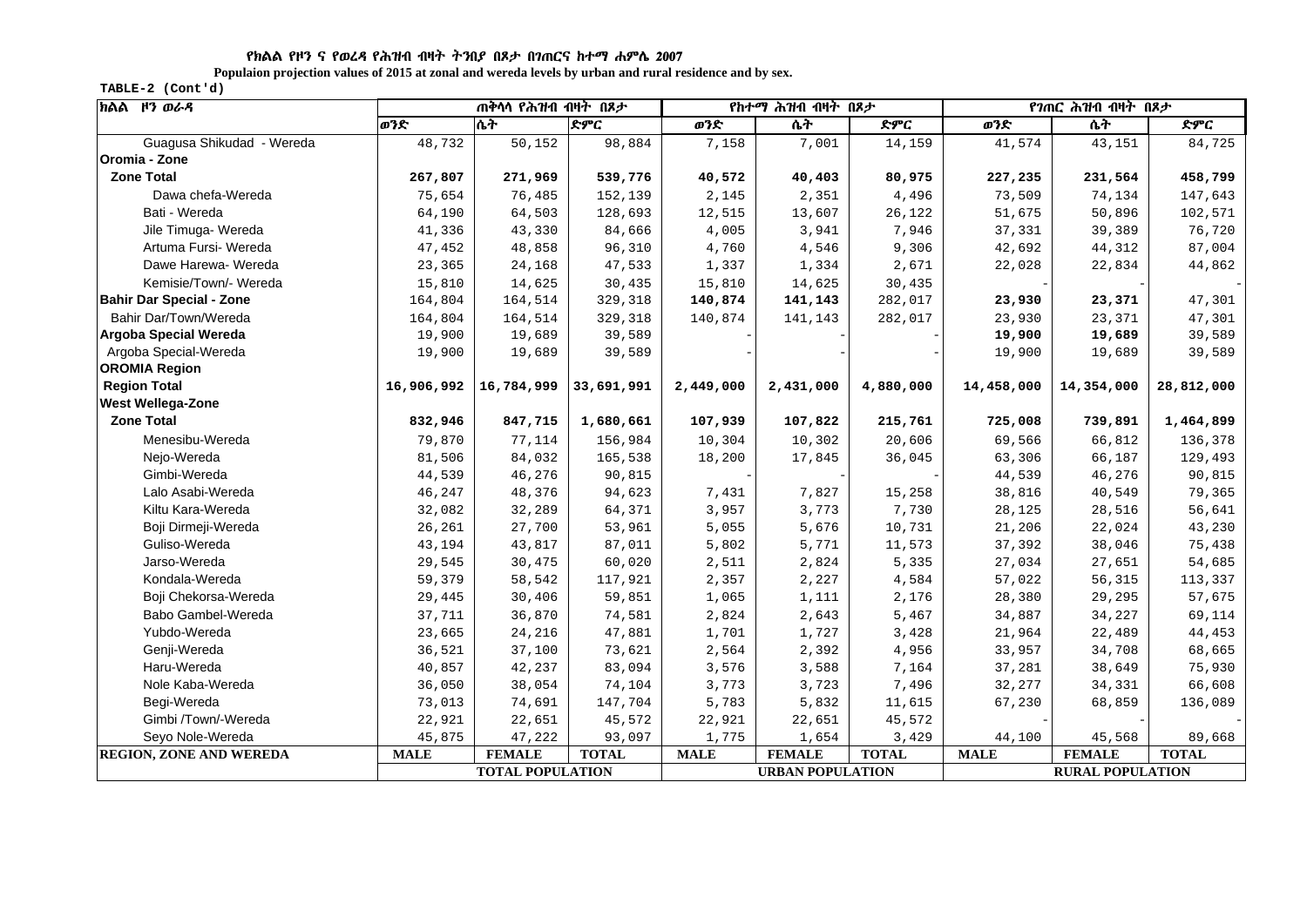**Populaion projection values of 2015 at zonal and wereda levels by urban and rural residence and by sex.**

| ክልል ዞን ወራዳ                     |                         | ጠቅሳሳ የሕዝብ ብዛት በጾታ |              |                         | የከተማ ሕዝብ ብዛት በጾታ |              |                         | የንጠር ሕዝብ ብዛት በጾታ |              |  |
|--------------------------------|-------------------------|-------------------|--------------|-------------------------|------------------|--------------|-------------------------|------------------|--------------|--|
|                                | ወንድ                     | ቤት                | ድምር          | ወንድ                     | ሴት               | ድምር          | ወንድ                     | ሴት               | ድምር          |  |
| Homa-Wereda                    | 15,035                  | 15,480            | 30,515       | 1,862                   | 1,791            | 3,653        | 13,173                  | 13,689           | 26,862       |  |
| Ayira-Wereda                   | 29,230                  | 30,167            | 59,397       | 4,478                   | 4,465            | 8,943        | 24,752                  | 25,702           | 50,454       |  |
| <b>East Wellega-Zone</b>       |                         |                   |              |                         |                  |              |                         |                  |              |  |
| <b>Zone Total</b>              | 755,745                 | 762,141           | 1,517,886    | 118,988                 | 119,109          | 238,097      | 636,756                 | 643,033          | 1,279,789    |  |
| Limu-Wereda                    | 44,398                  | 44,870            | 89,268       | 2,962                   | 3,174            | 6,136        | 41,436                  | 41,696           | 83,132       |  |
| Ibantu-Wereda                  | 22,403                  | 22,453            | 44,856       | 2,237                   | 1,862            | 4,099        | 20,166                  | 20,591           | 40,757       |  |
| Gida Kiremu-Wereda             | 100,282                 | 99,653            | 199,935      | 20,002                  | 19,885           | 39,887       | 80,280                  | 79,768           | 160,048      |  |
| Haro Limu-Wereda               | 31,610                  | 31,869            | 63,479       |                         |                  |              | 31,610                  | 31,869           | 63,479       |  |
| Boneya Bushe-Wereda            | 28,866                  | 30,102            | 58,968       | 1,994                   | 2,002            | 3,996        | 26,872                  | 28,100           | 54,972       |  |
| Wayu Tuka-Wereda               | 37,467                  | 39,424            | 76,891       |                         |                  |              | 37,467                  | 39,424           | 76,891       |  |
| Gudeya Bila-Wereda             | 33,564                  | 34,542            | 68,106       | 4,097                   | 4,483            | 8,580        | 29,467                  | 30,059           | 59,526       |  |
| Gobu Seyo-Wereda               | 25,178                  | 25,941            | 51,119       | 3,379                   | 3,613            | 6,992        | 21,799                  | 22,328           | 44,127       |  |
| Sibu Sire-Wereda               | 62,773                  | 64,239            | 127,012      | 7,355                   | 7,716            | 15,071       | 55,418                  | 56,523           | 111,941      |  |
| Diga-Wereda                    | 42,167                  | 41,113            | 83,280       | 6,185                   | 6,137            | 12,322       | 35,982                  | 34,976           | 70,958       |  |
| Sasiga-Wereda                  | 50,451                  | 48,542            | 98,993       | 1,835                   | 1,951            | 3,786        | 48,616                  | 46,591           | 95,207       |  |
| Leka Dulecha-Wereda            | 43,522                  | 45,203            | 88,725       | 2,819                   | 3,150            | 5,969        | 40,703                  | 42,053           | 82,756       |  |
| Guto Gida-Wereda               | 55,583                  | 53,820            | 109,403      |                         |                  |              | 55,583                  | 53,820           | 109,403      |  |
| Jima Arjo-Wereda               | 52,182                  | 55,215            | 107,397      | 6,598                   | 6,897            | 13,495       | 45,584                  | 48,318           | 93,902       |  |
| Nunu Kumba-Wereda              | 39,200                  | 40,861            | 80,061       | 3,541                   | 3,582            | 7,123        | 35,659                  | 37,279           | 72,938       |  |
| Wama Hagelo-Wereda             | 30,115                  | 29,638            | 59,753       |                         |                  |              | 30,115                  | 29,638           | 59,753       |  |
| Nekemte /Town/-Wereda          | 55,984                  | 54,656            | 110,640      | 55,984                  | 54,656           | 110,640      |                         |                  |              |  |
| Illu Aba Bora-Zone             |                         |                   |              |                         |                  |              |                         |                  |              |  |
| <b>Zone Total</b>              | 788,169                 | 790,911           | 1,579,080    | 90,949                  | 92,101           | 183,050      | 697,219                 | 698,810          | 1,396,029    |  |
| Darimu-Wereda                  | 88,298                  | 89,322            | 177,620      | 3,064                   | 3,181            | 6,245        | 85,234                  | 86,141           | 171,375      |  |
| Alge Sachi-Wereda              | 46,914                  | 48,188            | 95,102       | 5,421                   | 5,397            | 10,818       | 41,493                  | 42,791           | 84,284       |  |
| Chora-Wereda                   | 61,356                  | 62,917            | 124,273      | 5,659                   | 5,691            | 11,350       | 55,697                  | 57,226           | 112,923      |  |
| Dega-Wereda                    | 24,037                  | 24,760            | 48,797       | 2,213                   | 2,233            | 4,446        | 21,824                  | 22,527           | 44,351       |  |
| Dabo Hana-Wereda               | 25,339                  | 25,964            | 51,303       | 2,978                   | 3,156            | 6,134        | 22,361                  | 22,808           | 45,169       |  |
| Gechi-Wereda                   | 43,509                  | 43,640            | 87,149       | 3,986                   | 4,020            | 8,006        | 39,523                  | 39,620           | 79,143       |  |
| Borecha-Wereda                 | 45,676                  | 44,709            | 90,385       | 2,059                   | 1,950            | 4,009        | 43,617                  | 42,759           | 86,376       |  |
| Dedesa-Wereda                  | 52,654                  | 52,132            | 104,786      | 4,142                   | 4,168            | 8,310        | 48,512                  | 47,964           | 96,476       |  |
| Yayu-Wereda                    | 33,363                  | 32,872            | 66,235       | 5,485                   | 5,633            | 11,118       | 27,878                  | 27,239           | 55,117       |  |
| Metu Zuria-Wereda              | 37,592                  | 37,802            | 75,394       |                         |                  |              | 37,592                  | 37,802           | 75,394       |  |
| Ale-Wereda                     | 39,976                  | 40,532            | 80,508       | 6,591                   | 6,720            | 13,311       | 33,385                  | 33,812           | 67,197       |  |
| Bure-Wereda                    | 31,376                  | 31,888            | 63,264       | 3,947                   | 4,112            | 8,059        | 27,429                  | 27,776           | 55,205       |  |
| <b>REGION, ZONE AND WEREDA</b> | <b>MALE</b>             | <b>FEMALE</b>     | <b>TOTAL</b> | <b>MALE</b>             | <b>FEMALE</b>    | <b>TOTAL</b> | <b>MALE</b>             | <b>FEMALE</b>    | <b>TOTAL</b> |  |
|                                | <b>TOTAL POPULATION</b> |                   |              | <b>URBAN POPULATION</b> |                  |              | <b>RURAL POPULATION</b> |                  |              |  |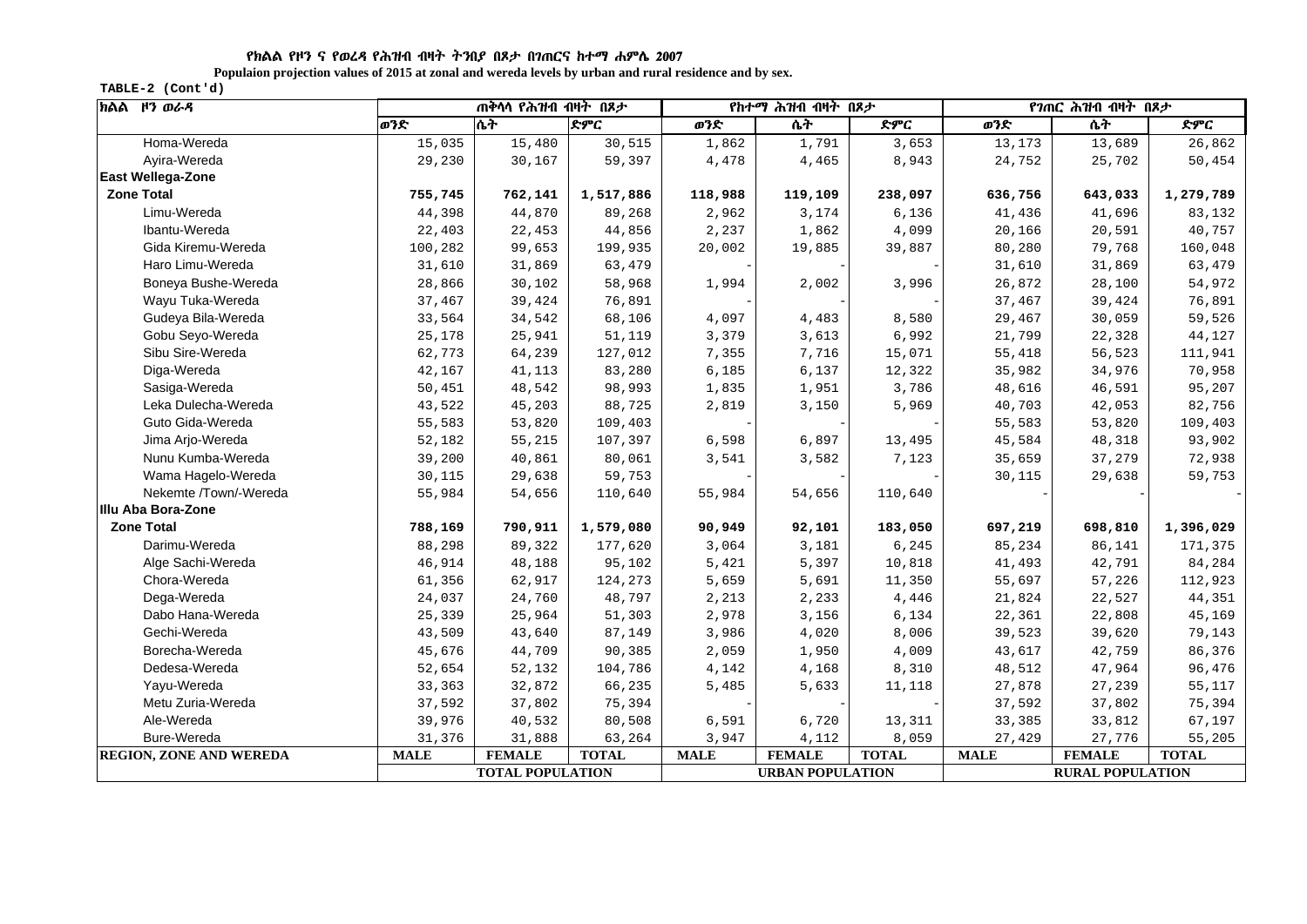**Populaion projection values of 2015 at zonal and wereda levels by urban and rural residence and by sex.**

| ክልል ዞን ወራዳ                     | ጠቅሳሳ የሕዝብ ብዛት በጾታ       |               | የከተማ ሕዝብ ብዛት በጾታ |                         |               | የንጠር ሕዝብ ብዛት በጾታ |                         |               |              |
|--------------------------------|-------------------------|---------------|------------------|-------------------------|---------------|------------------|-------------------------|---------------|--------------|
|                                | ወንድ                     | ገቤት           | ድምር              | ወንድ                     | ቤት            | ድምር              | ወንድ                     | ሴት            | ድምር          |
| Nono Sele-Wereda               | 14,150                  | 14,164        | 28,314           | 1,259                   | 1,307         | 2,566            | 12,891                  | 12,857        | 25,748       |
| Bicho-Wereda                   | 15,372                  | 15,382        | 30,754           | 1,133                   | 1,154         | 2,287            | 14,239                  | 14,228        | 28,467       |
| Bilo Nopha-Wereda              | 17,962                  | 17,608        | 35,570           | 1,493                   | 1,465         | 2,958            | 16,469                  | 16,143        | 32,612       |
| Hurumu-Wereda                  | 26,419                  | 26,652        | 53,071           | 3,353                   | 3,294         | 6,647            | 23,066                  | 23,358        | 46,424       |
| Didu-Wereda                    | 19,936                  | 20,079        | 40,015           | 827                     | 884           | 1,711            | 19,109                  | 19,195        | 38,304       |
| Mako-Wereda                    | 13,103                  | 13,672        | 26,775           |                         |               |                  | 13,103                  | 13,672        | 26,775       |
| Huka /Halu/-Wereda             | 10,488                  | 10,484        | 20,972           | 1,177                   | 1,303         | 2,480            | 9,311                   | 9,181         | 18,492       |
| Metu /Town/-Wereda             | 21,002                  | 21,341        | 42,343           | 21,002                  | 21,341        | 42,343           |                         |               |              |
| Bedele/Town/-Wereda            | 14,347                  | 14,364        | 28,711           | 14,347                  | 14,364        | 28,711           |                         |               |              |
| Bedele Zuria/Town/-Wereda      | 46,901                  | 47,640        | 94,541           |                         |               |                  | 46,901                  | 47,640        | 94,541       |
| Chewaka-Wereda                 | 36,149                  | 32,382        | 68,531           | 812                     | 729           | 1,541            | 35,337                  | 31,653        | 66,990       |
| Doreni-Wereda                  | 22,250                  | 22,417        | 44,667           |                         |               |                  | 22,250                  | 22,417        | 44,667       |
| Jimma-Zone                     |                         |               |                  |                         |               |                  |                         |               |              |
| <b>Zone Total</b>              | 1,534,339               | 1,526,067     | 3,060,406        | 101,279                 | 101,237       | 202,516          | 1,433,060               | 1,424,830     | 2,857,890    |
| Limu Seka-Wereda               | 116,977                 | 114,894       | 231,871          | 3,898                   | 3,727         | 7,625            | 113,079                 | 111,167       | 224,246      |
| Limu Kosa-Wereda               | 100,695                 | 99,406        | 200,101          | 11,033                  | 10,798        | 21,831           | 89,662                  | 88,608        | 178,270      |
| Sokoru-Wereda                  | 84,652                  | 84,471        | 169,123          | 9,375                   | 9,342         | 18,717           | 75,277                  | 75,129        | 150,406      |
| Tiro Afeta-Wereda              | 79,938                  | 81,485        | 161,423          | 3,906                   | 3,904         | 7,810            | 76,032                  | 77,581        | 153,613      |
| Kersa-Wereda                   | 102,067                 | 100,577       | 202,644          | 3,906                   | 4,078         | 7,984            | 98,161                  | 96,499        | 194,660      |
| Mana-Wereda                    | 91,175                  | 88,425        | 179,600          | 3,216                   | 3,247         | 6,463            | 87,959                  | 85,178        | 173,137      |
| Gomma-Wereda                   | 133,405                 | 129,057       | 262,462          | 9,468                   | 9,314         | 18,782           | 123,937                 | 119,743       | 243,680      |
| Gera-Wereda                    | 69,129                  | 68,851        | 137,980          | 3,513                   | 3,468         | 6,981            | 65,616                  | 65,383        | 130,999      |
| Seka Chekorsa-Wereda           | 127,954                 | 127,066       | 255,020          | 5,039                   | 5,303         | 10,342           | 122,915                 | 121,763       | 244,678      |
| Dedo-Wereda                    | 175,341                 | 177,156       | 352,497          | 4,155                   | 4,312         | 8,467            | 171,186                 | 172,844       | 344,030      |
| Omonada-Wereda                 | 152,308                 | 152,803       | 305,111          | 8,946                   | 9,023         | 17,969           | 143,362                 | 143,780       | 287,142      |
| Sigamo-Wereda                  | 56,286                  | 57,456        | 113,742          | 3,986                   | 4,122         | 8,108            | 52,300                  | 53,334        | 105,634      |
| Setema-Wereda                  | 62,155                  | 64,666        | 126,821          | 3,483                   | 3,474         | 6,957            | 58,672                  | 61,192        | 119,864      |
| Shebe Senbo-Wereda             | 69,493                  | 68,219        | 137,712          | 3,878                   | 3,867         | 7,745            | 65,615                  | 64,352        | 129,967      |
| Chora Botor-Wereda             | 56,497                  | 55,402        | 111,899          | 785                     | 749           | 1,534            | 55,712                  | 54,653        | 110,365      |
| Guma-Wereda                    | 37,386                  | 37,567        | 74,953           | 3,810                   | 3,943         | 7,753            | 33,576                  | 33,624        | 67,200       |
| Agaro/Town/-Wereda             | 18,881                  | 18,566        | 37,447           | 18,881                  | 18,566        | 37,447           |                         |               |              |
| <b>West Shewa-Zone</b>         |                         |               |                  |                         |               |                  |                         |               |              |
| <b>Zone Total</b>              | 1,278,149               | 1,288,693     | 2,566,842        | 179,840                 | 176,645       | 356,485          | 1,098,310               | 1,112,047     | 2,210,357    |
| Ginde Beret-Wereda             | 65,603                  | 64,476        | 130,079          | 9,689                   | 6,587         | 16,276           | 55,914                  | 57,889        | 113,803      |
| Jeldu-Wereda                   | 122,990                 | 127,367       | 250,357          | 10,602                  | 10,558        | 21,160           | 112,388                 | 116,809       | 229,197      |
| <b>REGION, ZONE AND WEREDA</b> | <b>MALE</b>             | <b>FEMALE</b> | <b>TOTAL</b>     | <b>MALE</b>             | <b>FEMALE</b> | <b>TOTAL</b>     | <b>MALE</b>             | <b>FEMALE</b> | <b>TOTAL</b> |
|                                | <b>TOTAL POPULATION</b> |               |                  | <b>URBAN POPULATION</b> |               |                  | <b>RURAL POPULATION</b> |               |              |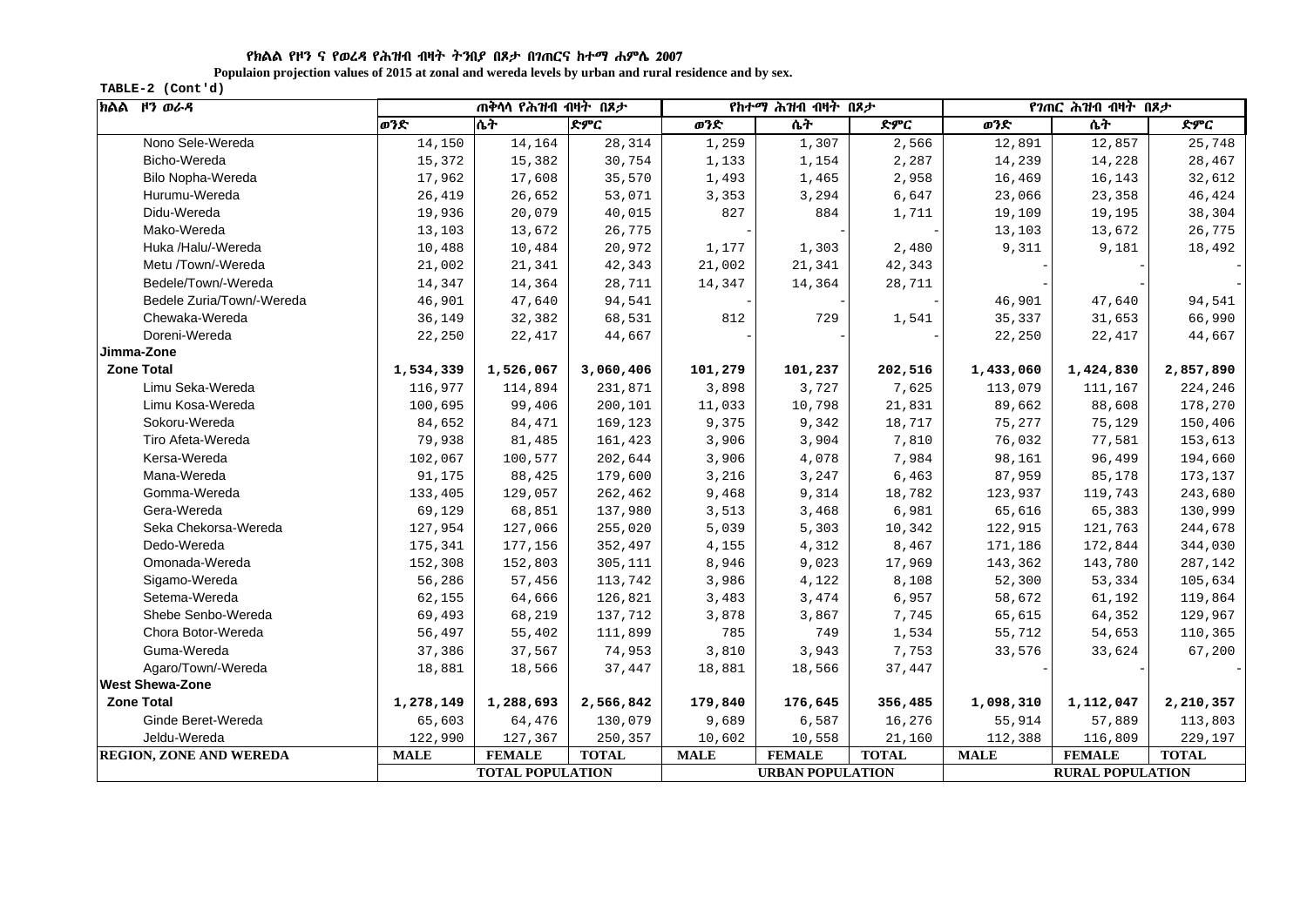**Populaion projection values of 2015 at zonal and wereda levels by urban and rural residence and by sex.**

| ክልል   ዞን ወራዳ                   |             | ጠቅሳሳ የሕዝብ ብዛት በጾታ |              |             | የከተማ ሕዝብ ብዛት በጾታ        |              |                         | የንጠር ሕዝብ ብዛት በጾታ |              |  |
|--------------------------------|-------------|-------------------|--------------|-------------|-------------------------|--------------|-------------------------|------------------|--------------|--|
|                                | ወንድ         | ቤት                | ድምር          | ወንድ         | ሴት                      | ድምር          | ወንድ                     | ሴት               | ድምር          |  |
| Ambo Zuria-Wereda              | 65,838      | 66,305            | 132,143      | 551         | 723                     | 1,274        | 65,287                  | 65,582           | 130,869      |  |
| Midakegn-Wereda                | 47,829      | 49,546            | 97,375       | 1,547       | 1,509                   | 3,056        | 46,282                  | 48,037           | 94,319       |  |
| Cheliya-Wereda                 | 98,197      | 98,590            | 196,787      | 17,102      | 16,351                  | 33,453       | 81,095                  | 82,239           | 163,334      |  |
| Bako Tibe-Wereda               | 76,919      | 78,608            | 155,527      | 17,153      | 16,456                  | 33,609       | 59,766                  | 62,152           | 121,918      |  |
| Dano-Wereda                    | 59,722      | 60,158            | 119,880      | 4,533       | 4,398                   | 8,931        | 55,189                  | 55,760           | 110,949      |  |
| Nono-Wereda                    | 53,296      | 50,119            | 103,415      | 2,743       | 2,482                   | 5,225        | 50,553                  | 47,637           | 98,190       |  |
| Tikur Enchini-Wereda           | 43,516      | 44,504            | 88,020       | 3,206       | 3,205                   | 6,411        | 40,310                  | 41,299           | 81,609       |  |
| Dendi-Wereda                   | 105,043     | 103,154           | 208,197      | 18,668      | 18,581                  | 37,249       | 86,375                  | 84,573           | 170,948      |  |
| Ejere-Wereda                   | 54,889      | 53,459            | 108,348      | 7,332       | 7,485                   | 14,817       | 47,557                  | 45,974           | 93,531       |  |
| Wolmera-Wereda                 | 51,469      | 51,391            | 102,860      | 2,196       | 2,739                   | 4,935        | 49,273                  | 48,652           | 97,925       |  |
| Ada Berga-Wereda               | 75,130      | 75,755            | 150,885      | 11,216      | 12,242                  | 23,458       | 63,914                  | 63,513           | 127,427      |  |
| Meta Robi-Wereda               | 85,051      | 87,108            | 172,159      | 3,124       | 2,797                   | 5,921        | 81,927                  | 84,311           | 166,238      |  |
| Ambo/Town/-Wereda              | 35,928      | 34,925            | 70,853       | 35,928      | 34,925                  | 70,853       |                         |                  |              |  |
| Abuna Gindeberet-Wereda        | 65,155      | 68,522            | 133,677      | 1,899       | 2,082                   | 3,981        | 63,256                  | 66,440           | 129,696      |  |
| Toke Kutayu-Wereda             | 74,464      | 75,627            | 150,091      | 11,357      | 12,116                  | 23,473       | 63,107                  | 63,511           | 126,618      |  |
| Jibat-Wereda                   | 44,015      | 44,782            | 88,797       | 2,770       | 2,567                   | 5,337        | 41,245                  | 42,215           | 83,460       |  |
| Elfata-Wereda                  | 34,979      | 35,342            | 70,321       | 1,434       | 1,358                   | 2,792        | 33,545                  | 33,984           | 67,529       |  |
| Holeta Town-Wereda             | 18,116      | 18,955            | 37,071       | 16,790      | 17,486                  | 34,276       | 1,326                   | 1,469            | 2,795        |  |
| North Shewa-Zone               |             |                   |              |             |                         |              |                         |                  |              |  |
| <b>Zone Total</b>              | 888,230     | 890,891           | 1,779,121    | 104,682     | 111,263                 | 215,945      | 783,548                 | 779,628          | 1,563,176    |  |
| Were Jarso-Wereda              | 87,165      | 87,618            | 174,783      | 7,590       | 7,904                   | 15,494       | 79,575                  | 79,714           | 159,289      |  |
| Dera-Wereda                    | 110,228     | 112,330           | 222,558      | 5,716       | 6,001                   | 11,717       | 104,512                 | 106,329          | 210,841      |  |
| Hidabu Abote-Wereda            | 50,775      | 51,852            | 102,627      | 4,562       | 4,848                   | 9,410        | 46,213                  | 47,004           | 93,217       |  |
| Kuyu-Wereda                    | 75,523      | 76,843            | 152,366      | 14,439      | 14,797                  | 29,236       | 61,084                  | 62,046           | 123,130      |  |
| Degem-Wereda                   | 60,401      | 61,797            | 122,198      | 4,158       | 4,771                   | 8,929        | 56,243                  | 57,026           | 113,269      |  |
| Girar Jarso-Wereda             | 41,820      | 40,088            | 81,908       |             |                         |              | 41,820                  | 40,088           | 81,908       |  |
| Debere Libanos-Wereda          | 29,449      | 27,801            | 57,250       | 6,638       | 6,535                   | 13,173       | 22,811                  | 21,266           | 44,077       |  |
| Wuchale-Wereda                 | 60,511      | 59,805            | 120,316      | 4,591       | 4,864                   | 9,455        | 55,920                  | 54,941           | 110,861      |  |
| Abichuna Gnaa-Wereda           | 45,864      | 45,932            | 91,796       | 3,721       | 3,724                   | 7,445        | 42,143                  | 42,208           | 84,351       |  |
| Kimbibit-Wereda                | 46,278      | 47,114            | 93,392       | 8,319       | 9,044                   | 17,363       | 37,959                  | 38,070           | 76,029       |  |
| Bereh-Wereda                   | 49,775      | 48,558            | 98,333       |             |                         |              | 49,775                  | 48,558           | 98,333       |  |
| Sululta-Wereda                 | 80,100      | 80,737            | 160,837      | 10,828      | 11,457                  | 22,285       | 69,272                  | 69,280           | 138,552      |  |
| <b>REGION, ZONE AND WEREDA</b> | <b>MALE</b> | <b>FEMALE</b>     | <b>TOTAL</b> | <b>MALE</b> | <b>FEMALE</b>           | <b>TOTAL</b> | <b>MALE</b>             | <b>FEMALE</b>    | <b>TOTAL</b> |  |
| <b>TOTAL POPULATION</b>        |             |                   |              |             | <b>URBAN POPULATION</b> |              | <b>RURAL POPULATION</b> |                  |              |  |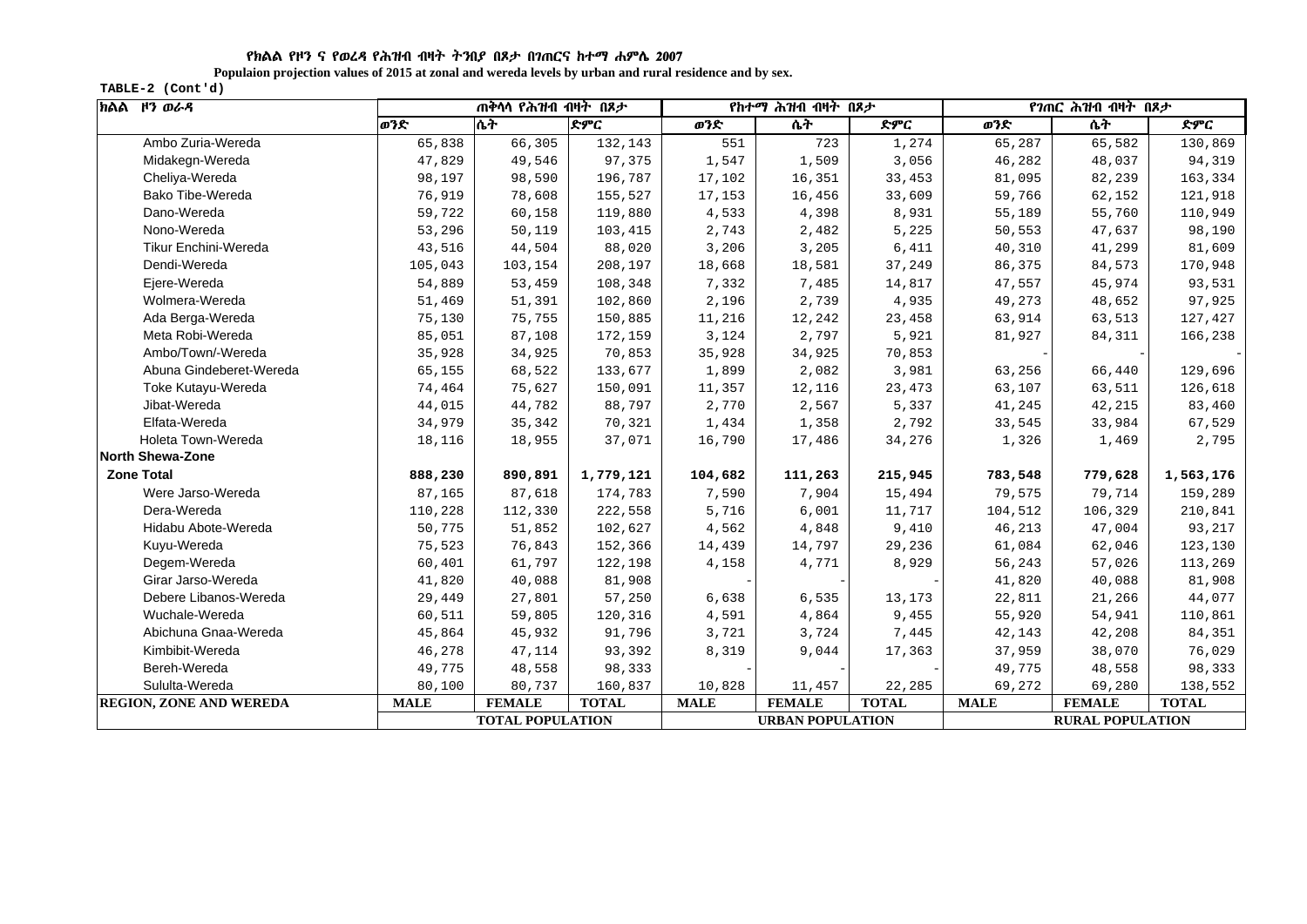**Populaion projection values of 2015 at zonal and wereda levels by urban and rural residence and by sex.**

| ክልል ዞን ወራዳ                       | ጠቅሳሳ የሕዝብ ብዛት በጾታ       |               | የከተማ ሕዝብ ብዛት በጾታ |                         |               | የንጠር ሕዝብ ብዛት በጾታ |                         |               |              |  |
|----------------------------------|-------------------------|---------------|------------------|-------------------------|---------------|------------------|-------------------------|---------------|--------------|--|
|                                  | ወንድ                     | ቤት            | ድምር              | ወንድ                     | ሴት            | ድምር              | ወንድ                     | ሴት            | ድምር          |  |
| Fiche/Town/-Wereda               | 18,862                  | 21,605        | 40,467           | 18,862                  | 21,605        | 40,467           |                         |               |              |  |
| Yaya Gulele-Wereda               | 34,485                  | 33,095        | 67,580           | 1,830                   | 2,006         | 3,836            | 32,655                  | 31,089        | 63,744       |  |
| Jida-Wereda                      | 32,626                  | 32,672        | 65,298           |                         |               |                  | 32,626                  | 32,672        | 65,298       |  |
| Mulo-Wereda                      | 21,745                  | 21,600        | 43,345           | 1,543                   | 1,837         | 3,380            | 20,202                  | 19,763        | 39,965       |  |
| Aleltu-Wereda                    | 33,328                  | 32,652        | 65,980           | 2,590                   | 3,079         | 5,669            | 30,738                  | 29,573        | 60,311       |  |
| Sendafa/Town/-Wereda             | 9,295                   | 8,792         | 18,087           | 9,295                   | 8,792         | 18,087           |                         |               |              |  |
| <b>East Shewa-Zone</b>           |                         |               |                  |                         |               |                  |                         |               |              |  |
| <b>Zone Total</b>                | 886,460                 | 850,489       | 1,736,949        | 247,216                 | 253,326       | 500,542          | 639,245                 | 597,161       | 1,236,406    |  |
| Fentale-Wereda                   | 55,056                  | 49,612        | 104,668          | 15,232                  | 14,954        | 30,186           | 39,824                  | 34,658        | 74,482       |  |
| Boset-Wereda                     | 92,966                  | 86,693        | 179,659          | 19,453                  | 19,551        | 39,004           | 73,513                  | 67,142        | 140,655      |  |
| Adama-Wereda                     | 98,993                  | 96,745        | 195,738          | 18,582                  | 20,152        | 38,734           | 80,411                  | 76,593        | 157,004      |  |
| Lome-Wereda                      | 77,597                  | 74,734        | 152,331          | 27,638                  | 29,411        | 57,049           | 49,959                  | 45,323        | 95,282       |  |
| Gimbichu-Wereda                  | 55,494                  | 51,859        | 107,353          | 4,409                   | 4,907         | 9,316            | 51,085                  | 46,952        | 98,037       |  |
| Ada A-Wereda                     | 82,348                  | 76,224        | 158,572          |                         |               |                  | 82,348                  | 76,224        | 158,572      |  |
| Dugda-Wereda                     | 95,095                  | 90,439        | 185,534          | 27,526                  | 25,788        | 53,314           | 67,569                  | 64,651        | 132,220      |  |
| Adami Tulu Jido Kombolcha-Wereda | 89,000                  | 88,390        | 177,390          | 15,768                  | 15,005        | 30,773           | 73,232                  | 73,385        | 146,617      |  |
| Bishoftu/Town/-Wereda            | 69,803                  | 77,261        | 147,064          | 69,803                  | 77,261        | 147,064          |                         |               |              |  |
| Bora-Wereda                      | 38,415                  | 35,966        | 74,381           | 8,475                   | 8,298         | 16,773           | 29,940                  | 27,668        | 57,608       |  |
| Liben-Wereda                     | 48,592                  | 45,056        | 93,648           | 2,121                   | 2,190         | 4,311            | 46,471                  | 42,866        | 89,337       |  |
| Akaki-Wereda                     | 49,620                  | 46,788        | 96,408           | 4,728                   | 5,087         | 9,815            | 44,892                  | 41,701        | 86,593       |  |
| Ziway/Town/-Wereda               | 33,481                  | 30,722        | 64,203           | 33,481                  | 30,722        | 64,203           |                         |               |              |  |
| Arsi-Zone                        |                         |               |                  |                         |               |                  |                         |               |              |  |
| <b>Zone Total</b>                | 1,643,617               | 1,643,873     | 3,287,490        | 225,228                 | 224,468       | 449,696          | 1,418,393               | 1,419,408     | 2,837,801    |  |
| Merti-Wereda                     | 58,667                  | 55,057        | 113,724          | 11,500                  | 10,046        | 21,546           | 47,167                  | 45,011        | 92,178       |  |
| Aseko-Wereda                     | 51,959                  | 51,409        | 103,368          | 3,063                   | 2,802         | 5,865            | 48,896                  | 48,607        | 97,503       |  |
| Gololcha-Wewreda                 | 106,969                 | 103,425       | 210,394          | 2,711                   | 2,393         | 5,104            | 104,258                 | 101,032       | 205,290      |  |
| Jeju-Wereda                      | 77,452                  | 75,248        | 152,700          | 5,059                   | 4,766         | 9,825            | 72,393                  | 70,482        | 142,875      |  |
| Dodota-Wereda                    | 41,591                  | 41,534        | 83,125           | 13,718                  | 14,429        | 28,147           | 27,873                  | 27,105        | 54,978       |  |
| Ziway Dugda-Wereda               | 73,827                  | 74,398        | 148,225          | 3,373                   | 3,254         | 6,627            | 70,454                  | 71,144        | 141,598      |  |
| Hitosa-Wereda                    | 78,010                  | 77,854        | 155,864          | 13,196                  | 13,997        | 27,193           | 64,814                  | 63,857        | 128,671      |  |
| Sude-Wereda                      | 90,141                  | 90,394        | 180,535          | 2,192                   | 1,969         | 4,161            | 87,949                  | 88,425        | 176,374      |  |
| Chole-Wereda                     | 55,460                  | 54,911        | 110,371          | 4,989                   | 4,935         | 9,924            | 50,471                  | 49,976        | 100,447      |  |
| Amigna-Wereda                    | 45,245                  | 45,520        | 90,765           | 4,848                   | 4,601         | 9,449            | 40,397                  | 40,919        | 81,316       |  |
| Seru-Wereda                      | 29,666                  | 29,465        | 59,131           | 2,348                   | 2,321         | 4,669            | 27,318                  | 27,144        | 54,462       |  |
| Robe-Wereda                      | 103,529                 | 102,764       | 206,293          | 15,857                  | 14,554        | 30,411           | 87,672                  | 88,210        | 175,882      |  |
| Tena-Wereda                      | 41,075                  | 41,079        | 82,154           | 4,485                   | 4,714         | 9,199            | 36,590                  | 36,365        | 72,955       |  |
| <b>REGION, ZONE AND WEREDA</b>   | <b>MALE</b>             | <b>FEMALE</b> | <b>TOTAL</b>     | <b>MALE</b>             | <b>FEMALE</b> | <b>TOTAL</b>     | <b>MALE</b>             | <b>FEMALE</b> | <b>TOTAL</b> |  |
|                                  | <b>TOTAL POPULATION</b> |               |                  | <b>URBAN POPULATION</b> |               |                  | <b>RURAL POPULATION</b> |               |              |  |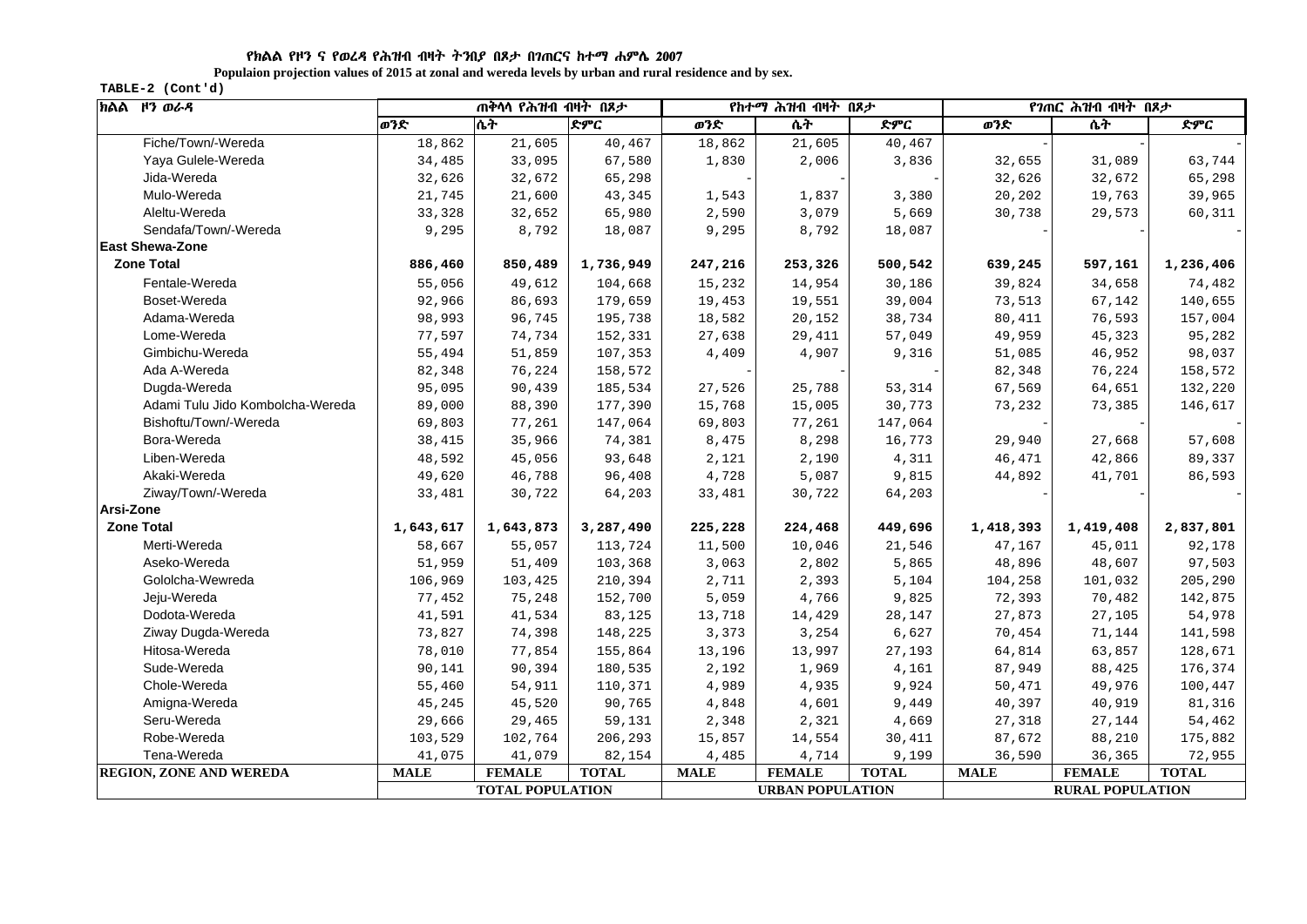**Populaion projection values of 2015 at zonal and wereda levels by urban and rural residence and by sex.**

| ክልል ዞን ወራዳ        |                                | ጠቅሳሳ የሕዝብ ብዛት በጾታ |                         |              | የከተማ ሕዝብ ብዛት በጾታ |                         |              | የንጠር ሕዝብ ብዛት በጾታ |                         |              |  |
|-------------------|--------------------------------|-------------------|-------------------------|--------------|------------------|-------------------------|--------------|------------------|-------------------------|--------------|--|
|                   |                                | ወንድ               | ቤት                      | ድምር          | ወንድ              | ሴት                      | ድምር          | ወንድ              | ሴት                      | ድምር          |  |
|                   | Shirka-Wereda                  | 100,842           | 101,693                 | 202,535      | 9,375            | 9,001                   | 18,376       | 91,467           | 92,692                  | 184,159      |  |
|                   | Digluna Tijo-Wereda            | 86,024            | 88,500                  | 174,524      | 10,072           | 10,645                  | 20,717       | 75,952           | 77,855                  | 153,807      |  |
|                   | Tiyo-Wereda                    | 53,493            | 53,750                  | 107,243      | 4,507            | 5,097                   | 9,604        | 48,986           | 48,653                  | 97,639       |  |
|                   | Munesa-Wereda                  | 102,065           | 104,460                 | 206,525      | 11,265           | 11,050                  | 22,315       | 90,800           | 93,410                  | 184,210      |  |
|                   | Limuna Bilbilo-Wereda          | 111,249           | 114,586                 | 225,835      | 16,864           | 17,475                  | 34,339       | 94,385           | 97,111                  | 191,496      |  |
|                   | Guna-Wereda                    | 47,398            | 46,942                  | 94,340       | 4,209            | 3,965                   | 8,174        | 43,189           | 42,977                  | 86,166       |  |
|                   | Sire-Wereda                    | 46,963            | 45,173                  | 92,136       | 6,451            | 5,866                   | 12,317       | 40,512           | 39,307                  | 79,819       |  |
|                   | Lude Hitosa-Wereda             | 66,770            | 67,496                  | 134,266      | 10,885           | 11,626                  | 22,511       | 55,885           | 55,870                  | 111,755      |  |
|                   | Deksis-Wereda                  | 44,589            | 45,395                  | 89,984       | 5,625            | 5,931                   | 11,556       | 38,964           | 39,464                  | 78,428       |  |
|                   | Bale Gasegar-Wereda            | 44,927            | 46,574                  | 91,501       | 4,393            | 4,305                   | 8,698        | 40,534           | 42,269                  | 82,803       |  |
|                   | Enkelo Wabe - Wereda           | 36,372            | 36,622                  | 72,994       | 4,906            | 5,101                   | 10,007       | 31,466           | 31,521                  | 62,987       |  |
|                   | Asela /Town/ Wereda            | 49,334            | 49,624                  | 98,958       | 49,334           | 49,624                  | 98,958       |                  |                         |              |  |
|                   | <b>West Hararge - Zone</b>     |                   |                         |              |                  |                         |              |                  |                         |              |  |
| <b>Zone Total</b> |                                | 1,184,224         | 1,134,165               | 2,318,389    | 123,753          | 112,838                 | 236,591      | 1,060,473        | 1,021,327               | 2,081,800    |  |
|                   | Mieso-Wereda                   | 84,318            | 81,185                  | 165,503      | 18,782           | 18,563                  | 37,345       | 65,536           | 62,622                  | 128,158      |  |
|                   | Doba-Wereda                    | 83,565            | 80,246                  | 163,811      | 2,600            | 2,209                   | 4,809        | 80,965           | 78,037                  | 159,002      |  |
|                   | Tulo-Wereda                    | 93,056            | 89,783                  | 182,839      | 10,400           | 9,848                   | 20,248       | 82,656           | 79,935                  | 162,591      |  |
|                   | Mesela-Wereda                  | 93,863            | 91,898                  | 185,761      | 3,576            | 3,172                   | 6,748        | 90,287           | 88,726                  | 179,013      |  |
|                   | Chiro /Town/-Wereda            | 26,425            | 23,077                  | 49,502       | 26,425           | 23,077                  | 49,502       |                  |                         |              |  |
|                   | Anchar-Wereda                  | 51,832            | 49,165                  | 100,997      | 4,965            | 4,581                   | 9,546        | 46,867           | 44,584                  | 91,451       |  |
|                   | Guba Koricha-Wereda            | 76,357            | 73,235                  | 149,592      | 2,154            | 2,074                   | 4,228        | 74,203           | 71,161                  | 145,364      |  |
|                   | Habro-Wereda                   | 122,946           | 115,199                 | 238,145      | 19,745           | 17,354                  | 37,099       | 103,201          | 97,845                  | 201,046      |  |
|                   | Daro Lebu-Wereda               | 125,479           | 119,847                 | 245,326      | 13,139           | 11,653                  | 24,792       | 112,340          | 108,194                 | 220,534      |  |
|                   | Boke-Wereda                    | 94,271            | 91,364                  | 185,635      | 5,167            | 4,679                   | 9,846        | 89,104           | 86,685                  | 175,789      |  |
|                   | Kuni-Wereda                    | 98,316            | 94,288                  | 192,604      |                  |                         |              | 98,316           | 94,288                  | 192,604      |  |
|                   | Gemches-Wereda                 | 114,242           | 110,932                 | 225,174      | 2,809            | 2,874                   | 5,683        | 111,433          | 108,058                 | 219,491      |  |
|                   | Chiro Zuria-Wereda             | 105,564           | 101,192                 | 206,756      |                  |                         |              | 105,564          | 101,192                 | 206,756      |  |
|                   | Bedesa/Town/-Wereda            | 13,990            | 12,754                  | 26,744       | 13,990           | 12,754                  | 26,744       |                  |                         |              |  |
|                   | East Hararge-Zone              |                   |                         |              |                  |                         |              |                  |                         |              |  |
| <b>Zone Total</b> |                                | 1,706,084         | 1,663,555               | 3,369,639    | 165,357          | 153,676                 | 319,033      | 1,540,727        | 1,509,881               | 3,050,608    |  |
|                   | Kombolcha-Wereda               | 87,751            | 85,910                  | 173,661      | 9,778            | 8,771                   | 18,549       | 77,973           | 77,139                  | 155,112      |  |
|                   | Jarso-Wereda                   | 72,217            | 70,715                  | 142,932      | 3,003            | 2,776                   | 5,779        | 69,214           | 67,939                  | 137,153      |  |
|                   | Gursum-Wereda                  | 95,092            | 92,849                  | 187,941      | 9,094            | 8,626                   | 17,720       | 85,998           | 84,223                  | 170,221      |  |
|                   | Babile-Wereda                  | 59,398            | 59,139                  | 118,537      | 12,821           | 13,237                  | 26,058       | 46,577           | 45,902                  | 92,479       |  |
|                   | Fedis-Wereda                   | 70,039            | 68,762                  | 138,801      | 3,420            | 3,307                   | 6,727        | 66,619           | 65,455                  | 132,074      |  |
|                   | Haro Maya-Wereda               | 174,058           | 168,440                 | 342,498      | 37,334           | 36,256                  | 73,590       | 136,724          | 132,184                 | 268,908      |  |
|                   | <b>REGION, ZONE AND WEREDA</b> | <b>MALE</b>       | <b>FEMALE</b>           | <b>TOTAL</b> | <b>MALE</b>      | <b>FEMALE</b>           | <b>TOTAL</b> | <b>MALE</b>      | <b>FEMALE</b>           | <b>TOTAL</b> |  |
|                   |                                |                   | <b>TOTAL POPULATION</b> |              |                  | <b>URBAN POPULATION</b> |              |                  | <b>RURAL POPULATION</b> |              |  |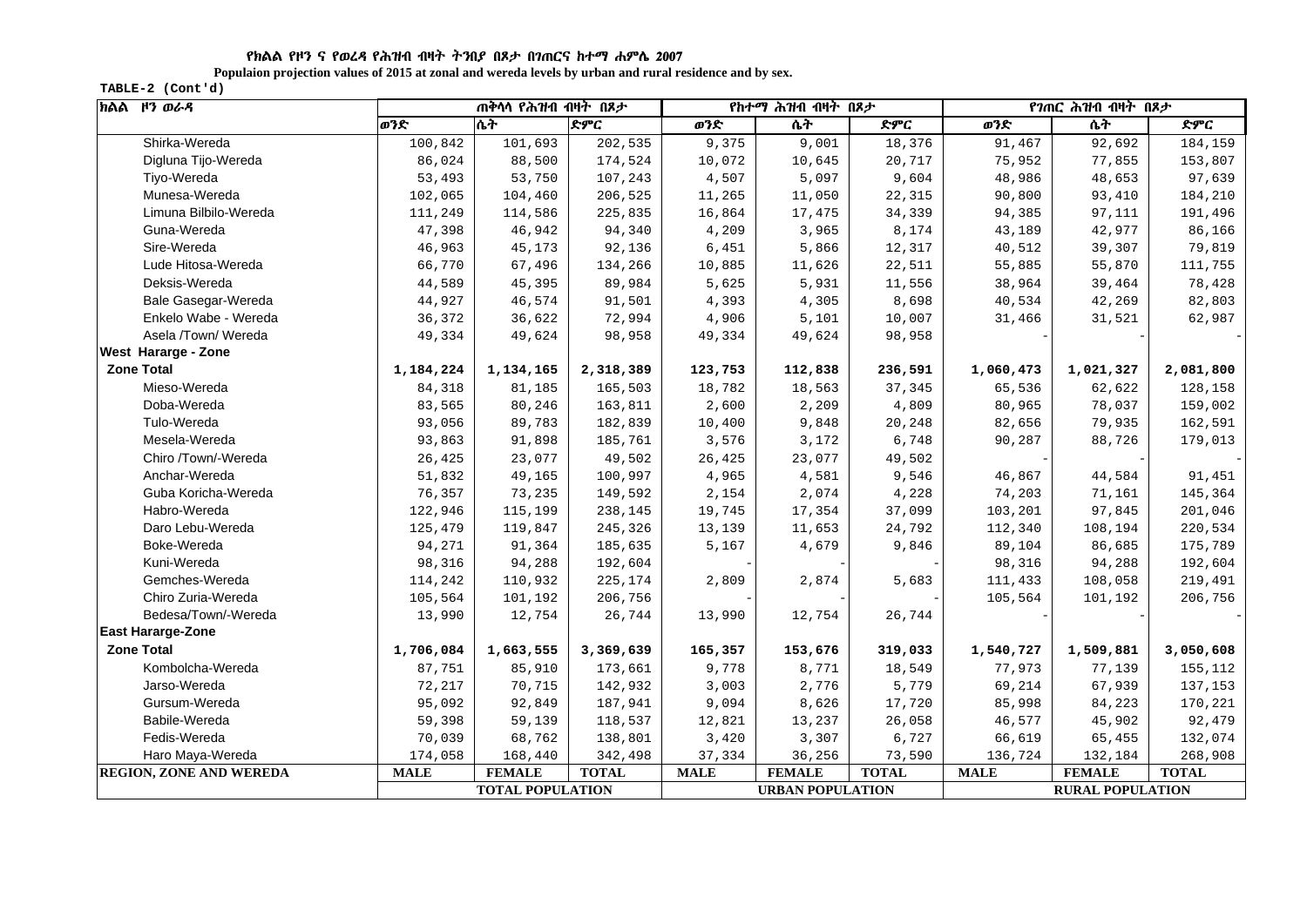**Populaion projection values of 2015 at zonal and wereda levels by urban and rural residence and by sex.**

| ክልል ዞን ወራዳ                     |                         | ጠቅሳሳ የሕዝብ በዛት በጾታ |              |                         | የከተማ ሕዝብ ብዛት በጾታ |              |                         | የንጠር ሕዝብ ብዛት በጾታ |              |  |
|--------------------------------|-------------------------|-------------------|--------------|-------------------------|------------------|--------------|-------------------------|------------------|--------------|--|
|                                | ወንድ                     | ሴት                | ድምር          | ወንድ                     | ሴት               | ድምር          | ወንድ                     | ሴት               | ድምር          |  |
| Kurfa Chele-Wereda             | 36,750                  | 36,146            | 72,896       | 4,425                   | 4,051            | 8,476        | 32,325                  | 32,095           | 64,420       |  |
| Kersa-Wereda                   | 105,955                 | 104,802           | 210,757      | 8,599                   | 8,148            | 16,747       | 97,356                  | 96,654           | 194,010      |  |
| Meta-Wereda                    | 156,530                 | 154,309           | 310,839      | 11,814                  | 10,532           | 22,346       | 144,716                 | 143,777          | 288,493      |  |
| Goro Gutu-Wereda               | 90,543                  | 87,151            | 177,694      | 7,889                   | 6,910            | 14,799       | 82,654                  | 80,241           | 162,895      |  |
| Deder-Wereda                   | 152,106                 | 148,183           | 300,289      | 16,987                  | 15,669           | 32,656       | 135,119                 | 132,514          | 267,633      |  |
| Melka Belo-Wereda              | 111,198                 | 107,057           | 218,255      | 7,488                   | 6,244            | 13,732       | 103,710                 | 100,813          | 204,523      |  |
| Bedeno-Wereda                  | 147,427                 | 145,682           | 293,109      | 7,104                   | 6,302            | 13,406       | 140,323                 | 139,380          | 279,703      |  |
| Midga Tola-Wereda              | 47,779                  | 45,315            | 93,094       | 4,568                   | 4,337            | 8,905        | 43,211                  | 40,978           | 84,189       |  |
| Chinaksan-Wereda               | 56,080                  | 52,971            | 109,051      | 9,347                   | 8,683            | 18,030       | 46,733                  | 44,288           | 91,021       |  |
| Girawa-Wereda                  | 148,555                 | 145,196           | 293,751      | 4,937                   | 3,721            | 8,658        | 143,618                 | 141,475          | 285,093      |  |
| Gola Oda-Wereda                | 65,801                  | 62,694            | 128,495      | 4,289                   | 3,879            | 8,168        | 61,512                  | 58,815           | 120,327      |  |
| Meyu-Wereda                    | 28,805                  | 28,234            | 57,039       | 2,460                   | 2,224            | 4,684        | 26,345                  | 26,010           | 52,355       |  |
| <b>Bale-Zone</b>               |                         |                   |              |                         |                  |              |                         |                  |              |  |
| <b>Zone Total</b>              | 886,338                 | 862,689           | 1,749,027    | 122,557                 | 122,754          | 245,311      | 763,782                 | 739,934          | 1,503,716    |  |
| Agarfa-Wereda                  | 64,868                  | 62,665            | 127,533      | 9,572                   | 9,414            | 18,986       | 55,296                  | 53,251           | 108,547      |  |
| Gololcha-Wereda                | 62,502                  | 61,646            | 124,148      | 4,257                   | 4,281            | 8,538        | 58,245                  | 57,365           | 115,610      |  |
| Gasera-Wereda                  | 49,246                  | 47,154            | 96,400       | 3,497                   | 3,560            | 7,057        | 45,749                  | 43,594           | 89,343       |  |
| Legehida-Wereda                | 38,225                  | 38,370            | 76,595       | 1,571                   | 1,393            | 2,964        | 36,654                  | 36,977           | 73,631       |  |
| Ginir-Wereda                   | 89,056                  | 85,819            | 174,875      | 14,977                  | 14,730           | 29,707       | 74,079                  | 71,089           | 145,168      |  |
| Sinana Wereda                  | 75,188                  | 69,113            | 144,301      |                         |                  |              | 75,188                  | 69,113           | 144,301      |  |
| Goba Wereda                    | 25,013                  | 24,584            | 49,597       |                         |                  |              | 25,013                  | 24,584           | 49,597       |  |
| Harena Buluk-Wereda            | 50,846                  | 49,567            | 100,413      | 3,783                   | 3,413            | 7,196        | 47,063                  | 46,154           | 93,217       |  |
| Dolo Mena-Wereda               | 56,642                  | 55,181            | 111,823      | 8,036                   | 7,642            | 15,678       | 48,606                  | 47,539           | 96,145       |  |
| Meda Welabu-Wereda             | 59,898                  | 59,549            | 119,447      | 2,217                   | 2,180            | 4,397        | 57,681                  | 57,369           | 115,050      |  |
| Berbere-Wereda                 | 57,077                  | 54,654            | 111,731      | 4,301                   | 4,008            | 8,309        | 52,776                  | 50,646           | 103,422      |  |
| Guradamole-Wereda              | 17,607                  | 17,959            | 35,566       | 1,017                   | 849              | 1,866        | 16,590                  | 17,110           | 33,700       |  |
| Goro-Wereda                    | 52,622                  | 50,674            | 103,296      | 6,266                   | 6,284            | 12,550       | 46,356                  | 44,390           | 90,746       |  |
| Rayitu-Wereda                  | 20,884                  | 20,291            | 41,175       | 2,428                   | 2,284            | 4,712        | 18,456                  | 18,007           | 36,463       |  |
| Seweyna-Wereda                 | 40,517                  | 40,571            | 81,088       | 2,866                   | 2,686            | 5,552        | 37,651                  | 37,885           | 75,536       |  |
| Robe/Town/-Wereda              | 32,878                  | 32,406            | 65,284       | 32,878                  | 32,406           | 65,284       |                         |                  |              |  |
| Goba/Town/-Wereda              | 22,143                  | 24,992            | 47,135       | 22,143                  | 24,992           | 47,135       |                         |                  |              |  |
| Dawe Kachen - Wereda           | 19,728                  | 17,984            | 37,712       | 563                     | 456              | 1,019        | 19,165                  | 17,528           | 36,693       |  |
| <b>REGION, ZONE AND WEREDA</b> | <b>MALE</b>             | <b>FEMALE</b>     | <b>TOTAL</b> | <b>MALE</b>             | <b>FEMALE</b>    | <b>TOTAL</b> | <b>MALE</b>             | <b>FEMALE</b>    | <b>TOTAL</b> |  |
|                                | <b>TOTAL POPULATION</b> |                   |              | <b>URBAN POPULATION</b> |                  |              | <b>RURAL POPULATION</b> |                  |              |  |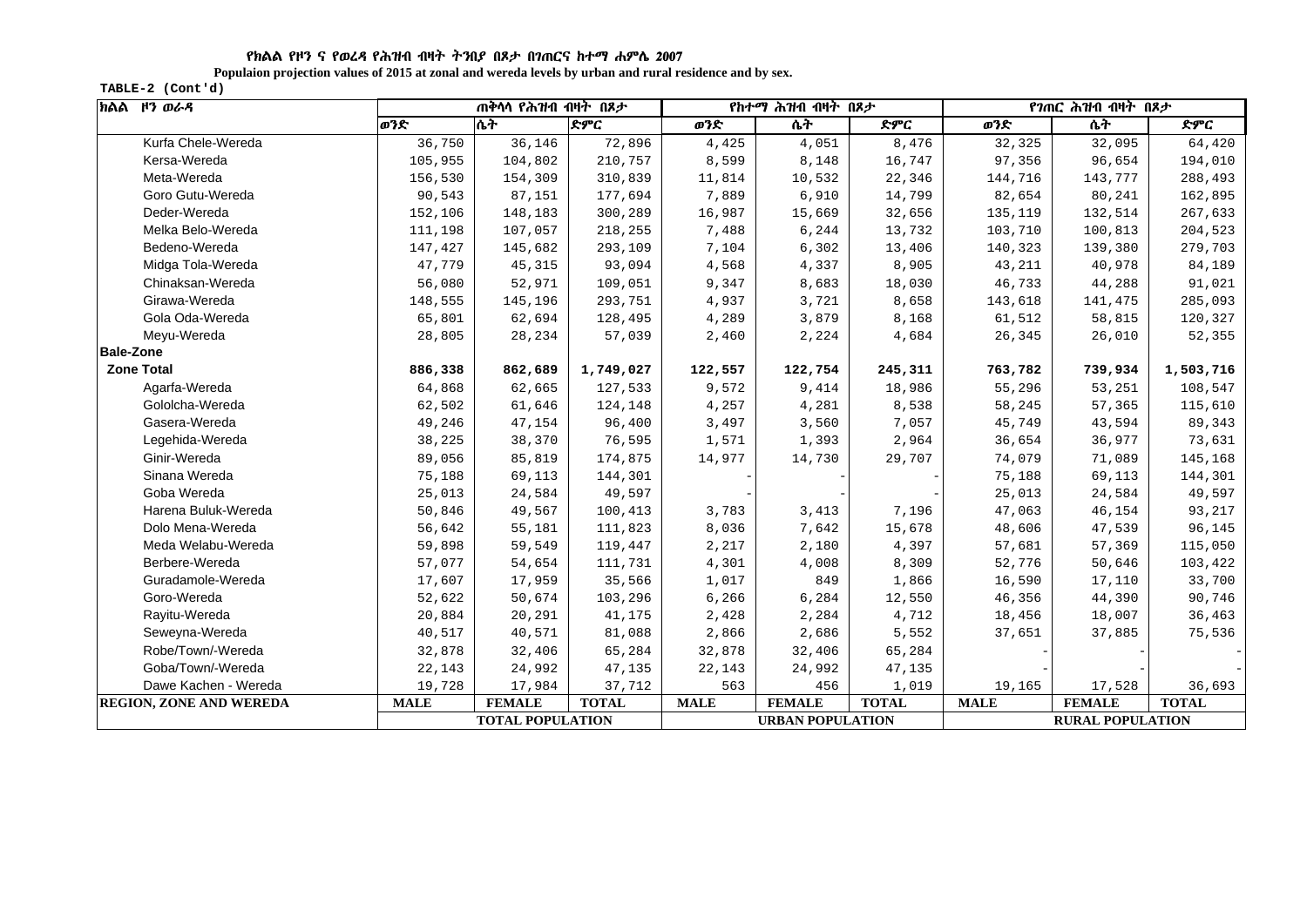**Populaion projection values of 2015 at zonal and wereda levels by urban and rural residence and by sex.**

| ጠቅሳሳ የሕዝብ ብዛት በጾታ<br>ክልል ዞን ወራዳ |                         |               | የከተማ ሕዝብ ብዛት በጾታ |                         |               |              | የንጠር ሕዝብ ብዛት በጾታ        |               |              |
|---------------------------------|-------------------------|---------------|------------------|-------------------------|---------------|--------------|-------------------------|---------------|--------------|
|                                 | ወንድ                     | ቤት            | ድምር              | ወንድ                     | ሴት            | ድምር          | ወንድ                     | ሴት            | ድምር          |
| Dinsho-Wereda                   | 23,727                  | 24,640        | 48,367           | 2,185                   | 2,178         | 4,363        | 21,542                  | 22,462        | 44,004       |
| Dawe Serer-Wereda               | 27,671                  | 24,870        | 52,541           |                         |               |              | 27,671                  | 24,870        | 52,541       |
| Borena-Zone                     |                         |               |                  |                         |               |              |                         |               |              |
| <b>Zone Total</b>               | 601,649                 | 591,000       | 1,192,649        | 63,791                  | 60,229        | 124,020      | 537,857                 | 530,771       | 1,068,628    |
| <b>Bule Hora-Wereda</b>         | 166,724                 | 164,079       | 330,803          | 26,560                  | 25,276        | 51,836       | 140,164                 | 138,803       | 278,967      |
| Yabelo-Wereda                   | 64,692                  | 64,070        | 128,762          | 13,707                  | 12,018        | 25,725       | 50,985                  | 52,052        | 103,037      |
| Arero-Wereda                    | 29,840                  | 29,487        | 59,327           | 2,252                   | 2,166         | 4,418        | 27,588                  | 27,321        | 54,909       |
| Moyale-Wereda                   | 19,570                  | 18,348        | 37,918           |                         |               |              | 19,570                  | 18,348        | 37,918       |
| Dire-Wereda                     | 45,645                  | 45,235        | 90,880           | 4,635                   | 4,388         | 9,023        | 41,010                  | 40,847        | 81,857       |
| Teletele-Wereda                 | 44,599                  | 42,426        | 87,025           | 3,691                   | 3,477         | 7,168        | 40,908                  | 38,949        | 79,857       |
| Abaya-Wereda                    | 63,676                  | 63,251        | 126,927          | 3,352                   | 3,371         | 6,723        | 60,324                  | 59,880        | 120,204      |
| Dugida Dawa-Wereda              | 91,839                  | 88,849        | 180,688          | 4,165                   | 4,012         | 8,177        | 87,674                  | 84,837        | 172,511      |
| Miyu-Wereda                     | 30,905                  | 31,677        | 62,582           | 2,809                   | 2,990         | 5,799        | 28,096                  | 28,687        | 56,783       |
| Gelana-Wereda                   | 44,159                  | 43,578        | 87,737           | 2,619                   | 2,531         | 5,150        | 41,540                  | 41,047        | 82,587       |
| <b>South West Shewa-Zone</b>    |                         |               |                  |                         |               |              |                         |               |              |
| <b>Zone Total</b>               | 693,148                 | 684,915       | 1,378,063        | 108,852                 | 111,651       | 220,503      | 584,297                 | 573,264       | 1,157,561    |
| Ameya-Wereda                    | 75,489                  | 74,630        | 150,119          | 4,607                   | 4,597         | 9,204        | 70,882                  | 70,033        | 140,915      |
| Wonchi-Wereda                   | 57,163                  | 57,253        | 114,416          | 1,425                   | 1,377         | 2,802        | 55,738                  | 55,876        | 111,614      |
| Woliso-Wereda                   | 87,136                  | 88,019        | 175,155          | 1,792                   | 2,011         | 3,803        | 85,344                  | 86,008        | 171,352      |
| Dawo-Wereda                     | 52,423                  | 51,162        | 103,585          | 2,822                   | 2,736         | 5,558        | 49,601                  | 48,426        | 98,027       |
| Ilu-Wereda                      | 39,107                  | 38,225        | 77,332           | 5,389                   | 5,624         | 11,013       | 33,718                  | 32,601        | 66,319       |
| Sebeta Hawas-Wereda             | 83,528                  | 79,324        | 162,852          | 5,115                   | 5,716         | 10,831       | 78,413                  | 73,608        | 152,021      |
| Kersa Ena Malima-Wereda         | 51,040                  | 49,201        | 100,241          | 5,052                   | 4,558         | 9,610        | 45,988                  | 44,643        | 90,631       |
| Tole-Wereda                     | 38,946                  | 38,325        | 77,271           | 2,170                   | 2,088         | 4,258        | 36,776                  | 36,237        | 73,013       |
| Becho-Wereda                    | 47,245                  | 46,505        | 93,750           | 10,516                  | 10,782        | 21,298       | 36,729                  | 35,723        | 72,452       |
| Seden Sodo Wereda-Rural         | 42,519                  | 42,458        | 84,977           | 2,249                   | 2,085         | 4,334        | 40,270                  | 40,373        | 80,643       |
| Woliso/Town/-Wereda             | 27,536                  | 28,190        | 55,726           | 27,536                  | 28,190        | 55,726       |                         |               |              |
| Goro-Wereda                     | 28,241                  | 28,057        | 56,298           | 2,621                   | 2,845         | 5,466        | 25,620                  | 25,212        | 50,832       |
| Sodo Dacha Wereda               | 27,252                  | 26,507        | 53,759           | 2,035                   | 1,984         | 4,019        | 25,217                  | 24,523        | 49,740       |
| Sebeta/Town/-Wereda             | 35,523                  | 37,059        | 72,582           | 35,523                  | 37,059        | 72,582       |                         |               |              |
|                                 |                         |               |                  |                         |               |              |                         |               |              |
|                                 |                         |               |                  |                         |               |              |                         |               |              |
| <b>REGION, ZONE AND WEREDA</b>  | <b>MALE</b>             | <b>FEMALE</b> | <b>TOTAL</b>     | <b>MALE</b>             | <b>FEMALE</b> | <b>TOTAL</b> | <b>MALE</b>             | <b>FEMALE</b> | <b>TOTAL</b> |
|                                 | <b>TOTAL POPULATION</b> |               |                  | <b>URBAN POPULATION</b> |               |              | <b>RURAL POPULATION</b> |               |              |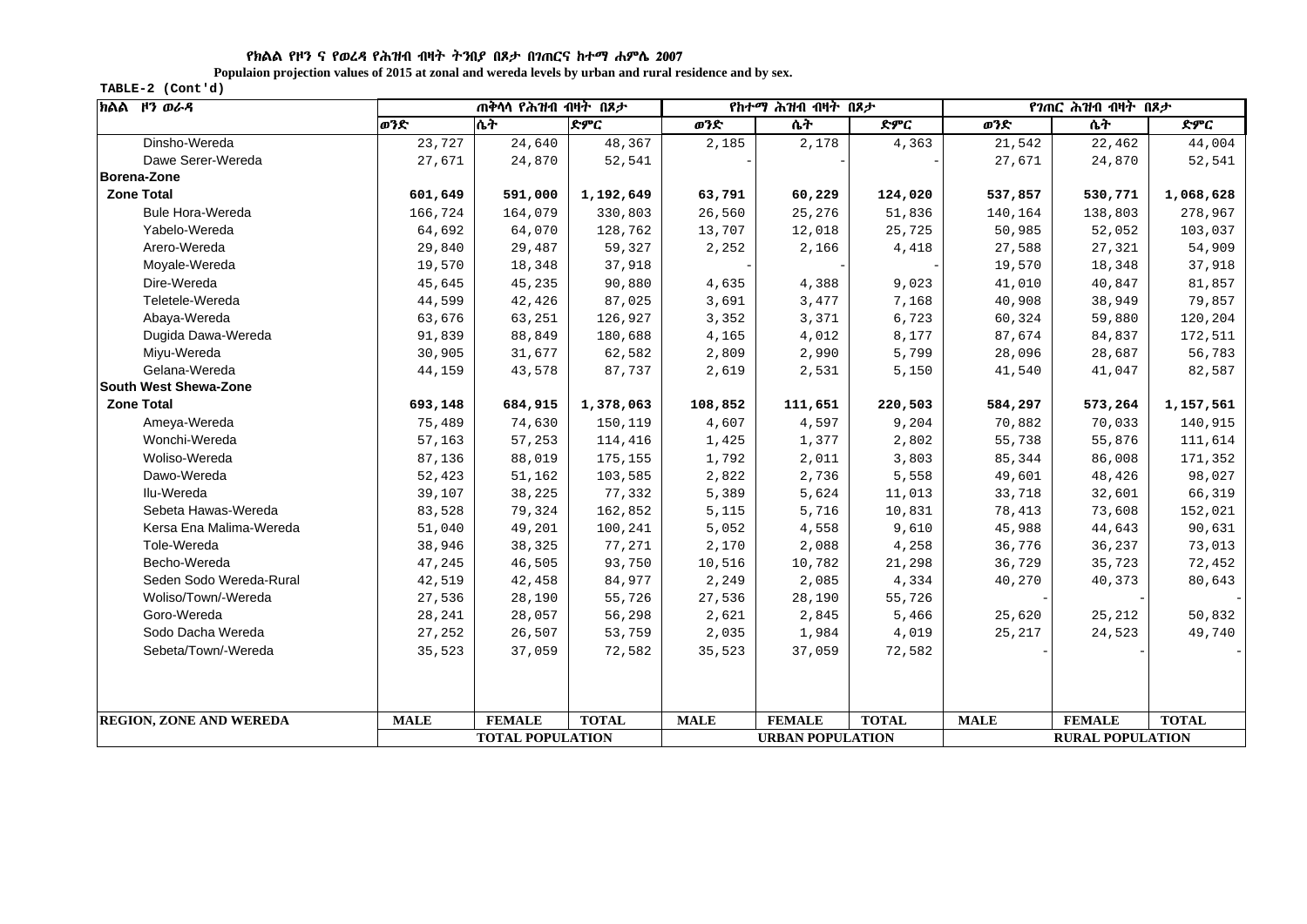**Populaion projection values of 2015 at zonal and wereda levels by urban and rural residence and by sex.**

| ክልል  ዞን ወራዳ                    | <u>ጠቅላላ የሕዝብ ብዛት በጾታ</u> |                         | የከተማ ሕዝብ ብዛት በጾታ |             |                         | የንጠር ሕዝብ ብዛት በጾታ |             |               |              |
|--------------------------------|--------------------------|-------------------------|------------------|-------------|-------------------------|------------------|-------------|---------------|--------------|
|                                | ወንድ                      | ቤት                      | ድምር              | ወንድ         | ሴት                      | ድምር              | ወንድ         | ሴት            | ድምር          |
| Guji-Zone                      |                          |                         |                  |             |                         |                  |             |               |              |
| <b>Zone Total</b>              | 869,041                  | 855,152                 | 1,724,193        | 98,604      | 92,361                  | 190,965          | 770,438     | 762,792       | 1,533,230    |
| Uraga-Wereda                   | 108,176                  | 108,232                 | 216,408          | 5,768       | 5,477                   | 11,245           | 102,408     | 102,755       | 205,163      |
| Bore-Wereda                    | 129,587                  | 128,785                 | 258,372          | 7,768       | 7,318                   | 15,086           | 121,819     | 121,467       | 243,286      |
| Adola-Wereda                   | 67,874                   | 66,022                  | 133,896          |             |                         |                  | 67,874      | 66,022        | 133,896      |
| Wadera-Wereda                  | 31,744                   | 30,975                  | 62,719           | 3,554       | 3,401                   | 6,955            | 28,190      | 27,574        | 55,764       |
| Odo Shakiso-Wereda             | 134,523                  | 125,118                 | 259,641          | 26,321      | 23,142                  | 49,463           | 108,202     | 101,976       | 210,178      |
| Kercha-Wereda                  | 139,409                  | 139,784                 | 279,193          | 7,326       | 7,213                   | 14,539           | 132,083     | 132,571       | 264,654      |
| Liben-Wereda                   | 85,251                   | 84,021                  | 169,272          | 952         | 1,086                   | 2,038            | 84,299      | 82,935        | 167,234      |
| Dima-Wereda                    | 34,331                   | 35,276                  | 69,607           | 1,027       | 1,091                   | 2,118            | 33,304      | 34,185        | 67,489       |
| Hambela Wamena-Wereda          | 63,609                   | 64,564                  | 128,173          | 1,301       | 1,183                   | 2,484            | 62,308      | 63,381        | 125,689      |
| Girja-Wereda                   | 30,700                   | 30,612                  | 61,312           | 750         | 687                     | 1,437            | 29,950      | 29,925        | 59,875       |
| Negele/Town/- Wereda           | 26,764                   | 25,096                  | 51,860           | 26,764      | 25,096                  | 51,860           |             |               |              |
| Adola/Town/- Wereda            | 17,073                   | 16,667                  | 33,740           | 17,073      | 16,667                  | 33,740           |             |               |              |
| Adama Special- Zone            | 158,787                  | 165,212                 | 323,999          | 158,787     | 165,212                 | 323,999          |             |               |              |
| Adama wereda                   | 158787                   | 165212                  | 323,999          | 158,787     | 165,212                 | 323,999          |             |               |              |
| Jima Special - Zone            | 88,710                   | 89,233                  | 177,943          | 88,710      | 89,233                  | 177,943          |             |               |              |
| Jima/Town/wereda               | 88,710                   | 89,233                  | 177,943          | 88,710      | 89,233                  | 177,943          |             |               |              |
| <b>West Arsi-Zone</b>          |                          |                         |                  |             |                         |                  |             |               |              |
| <b>Zone Total</b>              | 1,215,389                | 1,243,893               | 2,459,282        | 201,742     | 198,480                 | 400,222          | 1,013,649   | 1,045,413     | 2,059,062    |
| Siraro-Wereda                  | 87,558                   | 91,010                  | 178,568          | 3,766       | 3,843                   | 7,609            | 83,792      | 87,167        | 170,959      |
| Shala-Wereda                   | 91,914                   | 92,335                  | 184,249          | 5,939       | 5,354                   | 11,293           | 85,975      | 86,981        | 172,956      |
| Arsi Negele-Wereda             | 162,656                  | 167,016                 | 329,672          | 37,331      | 38,490                  | 75,821           | 125,325     | 128,526       | 253,851      |
| Kofele-Wereda                  | 110,901                  | 110,783                 | 221,684          | 12,076      | 10,636                  | 22,712           | 98,825      | 100,147       | 198,972      |
| Kore Wereda                    | 63,251                   | 64,355                  | 127,606          | 4,270       | 3,658                   | 7,928            | 58,981      | 60,697        | 119,678      |
| Gedeb Asasa-Wereda             | 114,764                  | 117,947                 | 232,711          | 15,264      | 15,137                  | 30,401           | 99,500      | 102,810       | 202,310      |
| Dodola-Wereda                  | 119,657                  | 124,883                 | 244,540          | 25,650      | 24,578                  | 50,228           | 94,007      | 100,305       | 194,312      |
| Kokosa-Wereda                  | 85,397                   | 91,341                  | 176,738          | 2,599       | 2,140                   | 4,739            | 82,798      | 89,201        | 171,999      |
| Nensebo-Wereda                 | 69,893                   | 71,060                  | 140,953          | 4,534       | 4,391                   | 8,925            | 65,359      | 66,669        | 132,028      |
| Adaba-Wereda                   | 84,937                   | 86,951                  | 171,888          | 8,862       | 8,937                   | 17,799           | 76,075      | 78,014        | 154,089      |
| Shashemene /Town/-Wereda       | 73,878                   | 73,896                  | 147,774          | 73,878      | 73,896                  | 147,774          |             |               |              |
| Shashemene Zuria-Wereda        | 150,583                  | 152,316                 | 302,899          | 7,572       | 7,421                   | 14,993           | 143,011     | 144,895       | 287,906      |
|                                |                          |                         |                  |             |                         |                  |             |               |              |
|                                |                          |                         |                  |             |                         |                  |             |               |              |
| <b>REGION, ZONE AND WEREDA</b> | <b>MALE</b>              | <b>FEMALE</b>           | <b>TOTAL</b>     | <b>MALE</b> | <b>FEMALE</b>           | <b>TOTAL</b>     | <b>MALE</b> | <b>FEMALE</b> | <b>TOTAL</b> |
|                                |                          | <b>URBAN POPULATION</b> |                  |             | <b>RURAL POPULATION</b> |                  |             |               |              |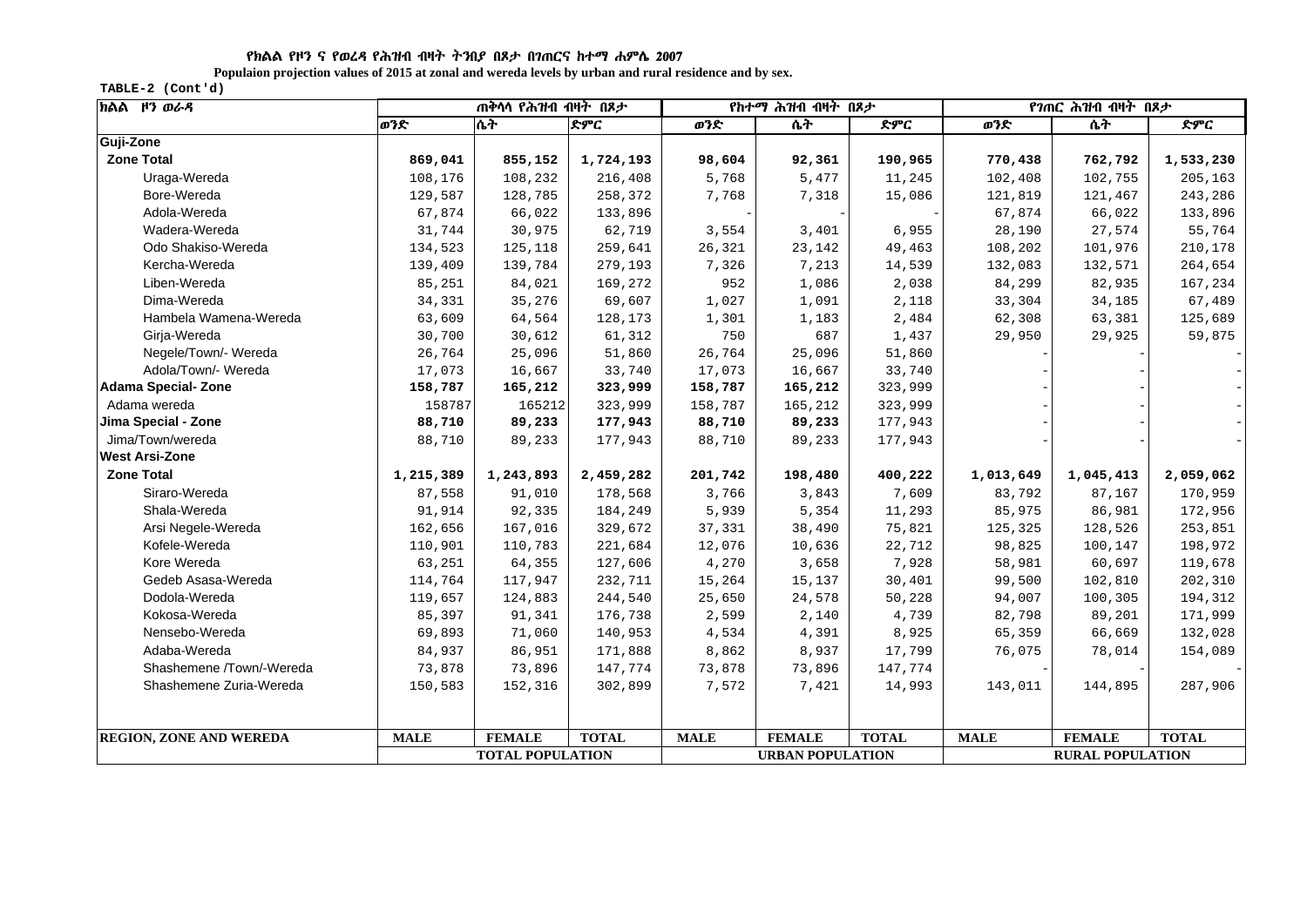**Populaion projection values of 2015 at zonal and wereda levels by urban and rural residence and by sex.**

| ክልል   ዞን ወራዳ                   |                         | ጠቅሳሳ የሕዝብ ብዛት በጾታ |              |             | <i>የከተማ ሕዝ</i> ብ ብዛት በጾ <i>ታ</i> |              | የንጠር ሕዝብ ብዛት በጾታ        |               |              |  |
|--------------------------------|-------------------------|-------------------|--------------|-------------|----------------------------------|--------------|-------------------------|---------------|--------------|--|
|                                | ወንድ                     | ቤት                | ድምር          | ወንድ         | ቤት                               | ድምር          | ወንድ                     | ቤት            | ድምር          |  |
| Kelem Welega-Zone              |                         |                   |              |             |                                  |              |                         |               |              |  |
| <b>Zone Total</b>              | 497,317                 | 492,730           | 990,047      | 57,529      | 54,653                           | 112,182      | 439,788                 | 438,078       | 877,866      |  |
| Hawa Gelan-Wereda              | 60,555                  | 57,642            | 118,197      | 4,298       | 3,880                            | 8,178        | 56,257                  | 53,762        | 110,019      |  |
| Yemalogi Welel-Wereda          | 31,478                  | 31,469            | 62,947       | 1,158       | 1,203                            | 2,361        | 30,320                  | 30,266        | 60,586       |  |
| Dale Wabera-Wereda             | 65,250                  | 65,364            | 130,614      | 10,523      | 10,224                           | 20,747       | 54,727                  | 55,140        | 109,867      |  |
| Gawo Kebe-Wereda               | 40,229                  | 39,790            | 80,019       | 1,367       | 1,178                            | 2,545        | 38,862                  | 38,612        | 77,474       |  |
| Sevo Wereda                    | 70,699                  | 71,233            | 141,932      |             |                                  |              | 70,699                  | 71,233        | 141,932      |  |
| Denbi Dollo /Town/-Wereda      | 22,087                  | 21,225            | 43,312       | 22,087      | 21,225                           | 43,312       |                         |               |              |  |
| Anfilo-Wereda                  | 48,919                  | 46,961            | 95,880       | 6,003       | 5,545                            | 11,548       | 42,916                  | 41,416        | 84,332       |  |
| Dale Sadi-Wereda               | 45,195                  | 46,105            | 91,300       | 3,585       | 3,358                            | 6,943        | 41,610                  | 42,747        | 84,357       |  |
| Gidami-Wereda                  | 53,293                  | 52,666            | 105,959      | 4,228       | 4,011                            | 8,239        | 49,065                  | 48,655        | 97,720       |  |
| Jimma Horo-Wereda              | 28,425                  | 28,139            | 56,564       | 2,161       | 2,022                            | 4,183        | 26,264                  | 26,117        | 52,381       |  |
| Lalo Kile-Wereda               | 31,187                  | 32,136            | 63,323       | 2,119       | 2,006                            | 4,125        | 29,068                  | 30,130        | 59,198       |  |
| Horo Gudru Welega-Zone         |                         |                   |              |             |                                  |              |                         |               |              |  |
| <b>Zone Total</b>              | 354,526                 | 355,613           | 710,139      | 48,189      | 47,035                           | 95,224       | 306,337                 | 308,579       | 614,916      |  |
| Horo-Wereda                    | 45,709                  | 46,481            | 92,190       | 2,672       | 2,726                            | 5,398        | 43,037                  | 43,755        | 86,792       |  |
| Shambu/Town/-Wereda            | 11,313                  | 10,740            | 22,053       | 11,313      | 10,740                           | 22,053       |                         |               |              |  |
| Guduru-Wereda                  | 60,109                  | 60,904            | 121,013      | 4,998       | 4,566                            | 9,564        | 55,111                  | 56,338        | 111,449      |  |
| Hababo Guduru-Wereda           | 27,909                  | 27,847            | 55,756       | 1,862       | 1,613                            | 3,475        | 26,047                  | 26,234        | 52,281       |  |
| Abey Chomen-Wereda             | 31,491                  | 29,697            | 61,188       | 7,091       | 6,793                            | 13,884       | 24,400                  | 22,904        | 47,304       |  |
| Jima Genete-Wereda             | 39,385                  | 40,463            | 79,848       | 5,083       | 5,165                            | 10,248       | 34,302                  | 35,298        | 69,600       |  |
| Jima Rare-Wereda               | 34,284                  | 35,551            | 69,835       | 6,236       | 6,465                            | 12,701       | 28,048                  | 29,086        | 57,134       |  |
| Jardega Jarte Wereda           | 30,285                  | 30,484            | 60,769       | 3,502       | 3,496                            | 6,998        | 26,783                  | 26,988        | 53,771       |  |
| Amuru-Wereda                   | 32,323                  | 32,973            | 65,296       | 3,581       | 3,616                            | 7,197        | 28,742                  | 29,357        | 58,099       |  |
| Abe Dongoro-Wereda             | 41,718                  | 40,473            | 82,191       | 1,851       | 1,855                            | 3,706        | 39,867                  | 38,618        | 78,485       |  |
| Burayu Special - Zone          | 44,124                  | 46,062            | 90,186       | 35,008      | 36,908                           | 71,916       | 9,116                   | 9,154         | 18,270       |  |
| Burayu Special-Wereda          | 44,124                  | 46,062            | 90,186       | 35,008      | 36,908                           | 71,916       | 9,116                   | 9,154         | 18,270       |  |
| <b>REGION, ZONE AND WEREDA</b> | <b>MALE</b>             | <b>FEMALE</b>     | <b>TOTAL</b> | <b>MALE</b> | <b>FEMALE</b>                    | <b>TOTAL</b> | <b>MALE</b>             | <b>FEMALE</b> | <b>TOTAL</b> |  |
|                                | <b>TOTAL POPULATION</b> |                   |              |             | <b>URBAN POPULATION</b>          |              | <b>RURAL POPULATION</b> |               |              |  |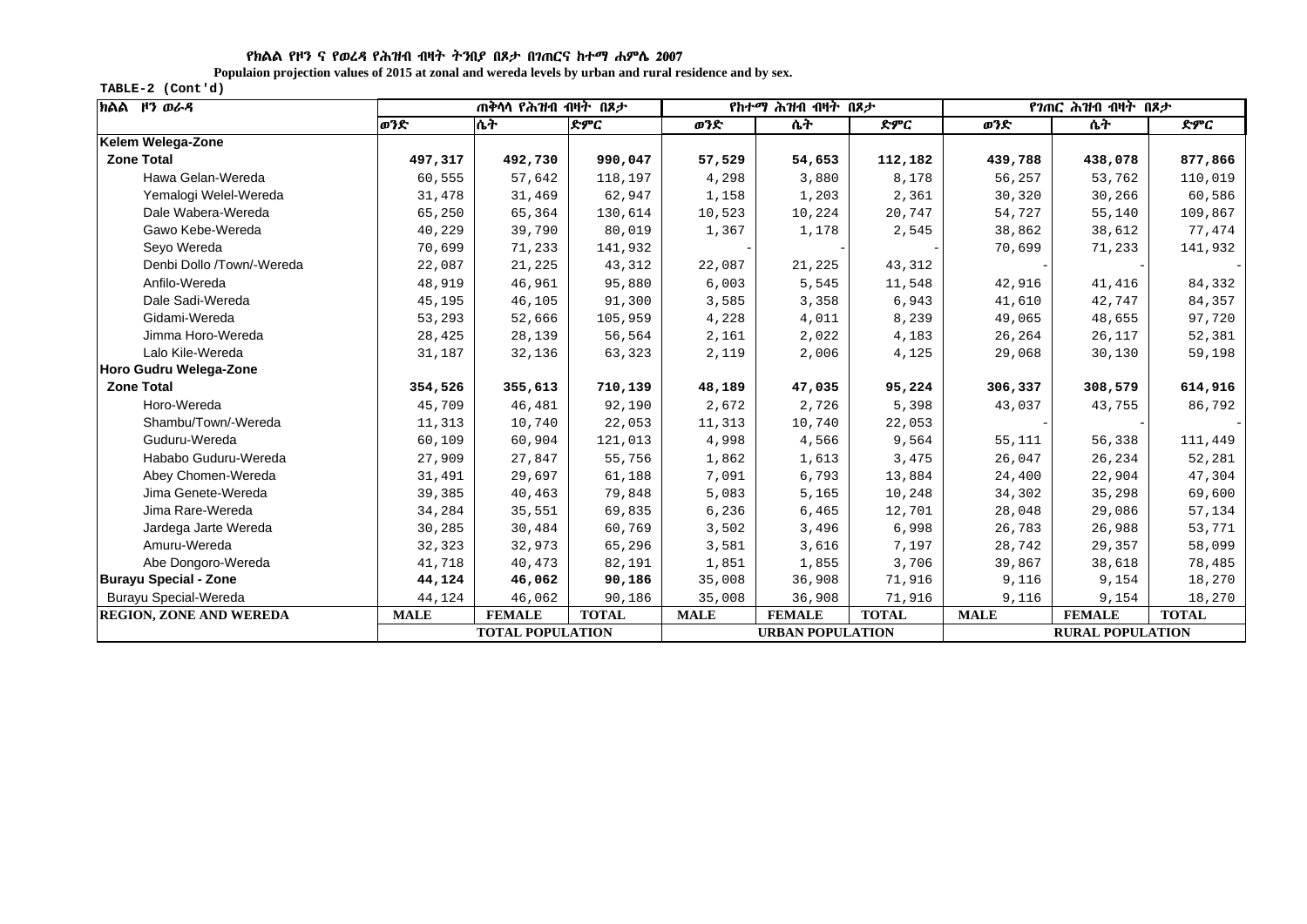**Populaion projection values of 2015 at zonal and wereda levels by urban and rural residence and by sex.**

| ክልል ዞን ወራዳ                     | ጠቅሳሳ የሕዝብ ብዛት በጾታ |                         |              |             | የከተማ ሕዝብ ብዛት በጾታ        |              | የንጠር ሕዝብ ብዛት በጾታ |                         |              |
|--------------------------------|-------------------|-------------------------|--------------|-------------|-------------------------|--------------|------------------|-------------------------|--------------|
|                                | ወንድ               | ቤት                      | ድምር          | ወንድ         | ሴት                      | ድምር          | ወንድ              | ሴት                      | ድምር          |
| Somali Region**                |                   |                         |              |             |                         |              |                  |                         |              |
| <b>Region Total</b>            | 2,954,998         | 2,497,996               | 5,452,994    | 427,000     | 361,000                 | 788,000      | 2,528,000        | 2,137,000               | 4,665,000    |
| Shinile-Zone                   |                   |                         |              |             |                         |              |                  |                         |              |
| <b>Zone Total</b>              | 294,368           | 266,910                 | 561,278      | 42,542      | 38,768                  | 81,310       | 251,826          | 228,143                 | 479,969      |
| Ayisha-Wereda                  | 37,334            | 33,991                  | 71,325       | 5,322       | 4,762                   | 10,084       | 32,012           | 29,229                  | 61,241       |
| Denbel-Wereda                  | 53,976            | 47,107                  | 101,083      | 9,286       | 7,978                   | 17,264       | 44,690           | 39,129                  | 83,819       |
| Shinile-Wereda                 | 67,386            | 58,718                  | 126,104      | 13,027      | 12,025                  | 25,052       | 54,359           | 46,693                  | 101,052      |
| Erer-Wereda                    | 50,798            | 44,544                  | 95,342       | 8,271       | 7,745                   | 16,016       | 42,527           | 36,799                  | 79,326       |
| Mulo-Wereda                    | 45,128            | 42,302                  | 87,430       | 674         | 468                     | 1,142        | 44,454           | 41,834                  | 86,288       |
| Afdem-Wereda                   | 39,746            | 40,248                  | 79,994       | 5,962       | 5,790                   | 11,752       | 33,784           | 34,458                  | 68,242       |
| Jijiga-Zone                    |                   |                         |              |             |                         |              |                  |                         |              |
| <b>Zone Total</b>              | 631,636           | 559,158                 | 1,190,794    | 136,881     | 120,675                 | 257,556      | 494,755          | 438,485                 | 933,240      |
| Babile-Wereda                  | 49,412            | 45,129                  | 94,541       | 944         | 664                     | 1,608        | 48,468           | 44,465                  | 92,933       |
| Gursum-Wereda                  | 17,680            | 16,068                  | 33,748       | 2,071       | 1,685                   | 3,756        | 15,609           | 14,383                  | 29,992       |
| Jijiga-Wereda                  | 181,616           | 162,958                 | 344,574      | 84,192      | 75,060                  | 159,252      | 97,424           | 87,898                  | 185,322      |
| Awubere-Wereda                 | 223,321           | 192,945                 | 416,266      | 27,191      | 23,087                  | 50,278       | 196,130          | 169,858                 | 365,988      |
| Kebri Beyah-Wereda             | 107,287           | 96,017                  | 203,304      | 16,928      | 15,327                  | 32,255       | 90,359           | 80,690                  | 171,049      |
| Harshin-Wereda                 | 52,320            | 46,041                  | 98,361       | 5,555       | 4,851                   | 10,406       | 46,765           | 41,190                  | 87,955       |
| Degehabur-Zone                 |                   |                         |              |             |                         |              |                  |                         |              |
| <b>Zone Total</b>              | 320,124           | 266,099                 | 586,223      | 42,914      | 36,245                  | 79,159       | 277,210          | 229,853                 | 507,063      |
| Degehamedo-Wereda              | 40,598            | 30,717                  | 71,315       | 869         | 731                     | 1,600        | 39,729           | 29,986                  | 69,715       |
| Degehabur-Wereda               | 78,296            | 63,997                  | 142,293      | 20,662      | 17,316                  | 37,978       | 57,634           | 46,681                  | 104,315      |
| Aware-Wereda                   | 63,039            | 54,926                  | 117,965      | 11,185      | 9,712                   | 20,897       | 51,854           | 45,214                  | 97,068       |
| Gashamo-Wereda                 | 62,666            | 53,835                  | 116,501      | 4,449       | 3,976                   | 8,425        | 58,217           | 49,859                  | 108,076      |
| Gunagudo-Wereda                | 75,525            | 62,624                  | 138,149      | 5,749       | 4,510                   | 10,259       | 69,776           | 58,114                  | 127,890      |
| <b>Warder-Zone</b>             |                   |                         |              |             |                         |              |                  |                         |              |
| <b>Zone Total</b>              | 209,362           | 165,624                 | 374,986      | 20,546      | 15,846                  | 36,392       | 188,817          | 149,779                 | 338,596      |
| Danot-Wereda                   | 31,760            | 25,910                  | 57,670       | 795         | 663                     | 1,458        | 30,965           | 25,247                  | 56,212       |
| Boh-Wereda                     | 69,917            | 56,318                  | 126,235      | 6,577       | 5,058                   | 11,635       | 63,340           | 51,260                  | 114,600      |
| Geladin-Wereda                 | 68,511            | 51,363                  | 119,874      | 6,766       | 4,883                   | 11,649       | 61,745           | 46,480                  | 108,225      |
| Warder-Wereda                  | 39,174            | 32,033                  | 71,207       | 6,408       | 5,241                   | 11,649       | 32,766           | 26,792                  | 59,558       |
| <b>REGION, ZONE AND WEREDA</b> | <b>MALE</b>       | <b>FEMALE</b>           | <b>TOTAL</b> | <b>MALE</b> | <b>FEMALE</b>           | <b>TOTAL</b> | <b>MALE</b>      | <b>FEMALE</b>           | <b>TOTAL</b> |
|                                |                   | <b>TOTAL POPULATION</b> |              |             | <b>URBAN POPULATION</b> |              |                  | <b>RURAL POPULATION</b> |              |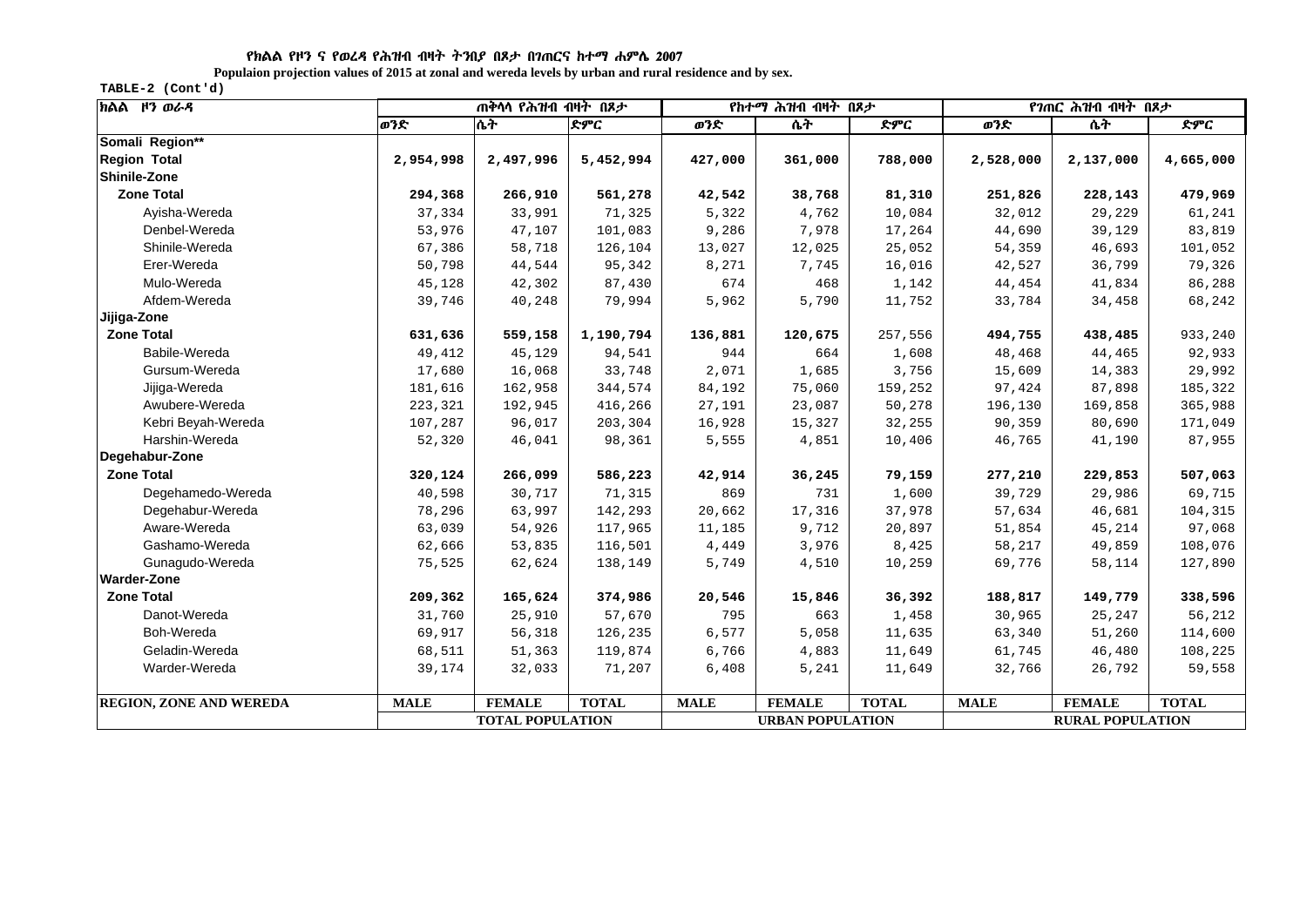**Populaion projection values of 2015 at zonal and wereda levels by urban and rural residence and by sex.**

| ክልል ዞን ወራዳ                     |             | ጠቅሳሳ የሕዝብ ብዛት በጾታ       |              |             | የከተማ ሕዝብ ብዛት በጾታ        |              |             | የንጠር ሕዝብ ብዛት በጾታ        |              |
|--------------------------------|-------------|-------------------------|--------------|-------------|-------------------------|--------------|-------------|-------------------------|--------------|
|                                | ወንድ         | ቤት                      | ድምር          | ወንድ         | ቤት                      | ድምር          | ወንድ         | ሴት                      | ድምር          |
| Korahe-Zone                    |             |                         |              |             |                         |              |             |                         |              |
| <b>Zone Total</b>              | 212,783     | 170,708                 | 383,491      | 33,352      | 26,850                  | 60,202       | 179,432     | 143,858                 | 323,290      |
| Shekosh-Wereda                 | 31,144      | 28,765                  | 59,909       | 2,517       | 2,652                   | 5,169        | 28,627      | 26,113                  | 54,740       |
| Kebridehar-Wereda              | 93,233      | 74,082                  | 167,315      | 20,520      | 16,456                  | 36,976       | 72,713      | 57,626                  | 130,339      |
| Shilabo-Wereda                 | 39,773      | 30,642                  | 70,415       | 3,638       | 2,585                   | 6,223        | 36,135      | 28,057                  | 64,192       |
| Debewoin-Wereda                | 48,633      | 37,219                  | 85,852       | 6,676       | 5,157                   | 11,833       | 41,957      | 32,062                  | 74,019       |
| <b>Fik-Zone</b>                |             |                         |              |             |                         |              |             |                         |              |
| <b>Zone Total</b>              | 234,415     | 192,138                 | 426,553      | 23,756      | 19,151                  | 42,907       | 210,659     | 172,985                 | 383,644      |
| Selehad-Wereda                 | 22,982      | 18,625                  | 41,607       | 588         | 460                     | 1,048        | 22,394      | 18,165                  | 40,559       |
| Fik-Wereda                     | 87,301      | 71,896                  | 159,197      | 8,377       | 6,942                   | 15,319       | 78,924      | 64,954                  | 143,878      |
| Gerbo-Wereda                   | 30,500      | 25,209                  | 55,709       | 4,686       | 3,841                   | 8,527        | 25,814      | 21,368                  | 47,182       |
| Hamero-Wereda                  | 41,088      | 32,708                  | 73,796       | 832         | 708                     | 1,540        | 40,256      | 32,000                  | 72,256       |
| Segeg-Wereda                   | 15,748      | 13,735                  | 29,483       | 2,971       | 2,693                   | 5,664        | 12,777      | 11,042                  | 23,819       |
| Dihun-Wereda                   | 17,046      | 13,640                  | 30,686       | 1,563       | 1,239                   | 2,802        | 15,483      | 12,401                  | 27,884       |
| Legehida-Wereda                | 11,508      | 9,852                   | 21,360       | 1,584       | 1,172                   | 2,756        | 9,924       | 8,680                   | 18,604       |
| Meyu Muluke-Wereda             | 8,242       | 6,473                   | 14,715       | 3,156       | 2,097                   | 5,253        | 5,086       | 4,376                   | 9,462        |
| Gode-Zone                      |             |                         |              |             |                         |              |             |                         |              |
| <b>Zone Total</b>              | 309,956     | 260,606                 | 570,562      | 61,864      | 51,448                  | 113,312      | 248,091     | 209,161                 | 457,252      |
| Imiberi-Wereda                 | 54,439      | 45,811                  | 100,250      | 8,080       | 6,338                   | 14,418       | 46,359      | 39,473                  | 85,832       |
| Adadilo-Wereda                 | 57,320      | 44,405                  | 101,725      | 3,808       | 3,255                   | 7,063        | 53,512      | 41,150                  | 94,662       |
| Danan-Wereda                   | 15,967      | 13,325                  | 29,292       | 4,174       | 3,586                   | 7,760        | 11,793      | 9,739                   | 21,532       |
| Gode-Wereda                    | 75,294      | 60,457                  | 135,751      | 30,380      | 24,290                  | 54,670       | 44,914      | 36,167                  | 81,081       |
| Kelafo-Wereda                  | 49,713      | 45,447                  | 95,160       | 7,455       | 6,902                   | 14,357       | 42,258      | 38,545                  | 80,803       |
| Mustahil-Wereda                | 31,844      | 28,673                  | 60,517       | 4,079       | 3,733                   | 7,812        | 27,765      | 24,940                  | 52,705       |
| Ferfer-Wereda                  | 25,379      | 22,488                  | 47,867       | 3,889       | 3,342                   | 7,231        | 21,490      | 19,146                  | 40,636       |
| Afder-Zone                     |             |                         |              |             |                         |              |             |                         |              |
| <b>Zone Total</b>              | 388,049     | 309,858                 | 697,907      | 32,706      | 25,152                  | 57,858       | 355,346     | 284,708                 | 640,054      |
| Guradamole-Wereda              | 13,384      | 10,861                  | 24,245       | 707         | 515                     | 1,222        | 12,677      | 10,346                  | 23,023       |
| Weyib-Wereda                   | 63,435      | 51,813                  | 115,248      | 3,445       | 3,073                   | 6,518        | 59,990      | 48,740                  | 108,730      |
| Goro Bekeksa-Wereda            | 34,984      | 27,714                  | 62,698       | 2,932       | 2,260                   | 5,192        | 32,052      | 25,454                  | 57,506       |
| Serer-Wereda                   | 38,833      | 31,670                  | 70,503       | 1,183       | 1,066                   | 2,249        | 37,650      | 30,604                  | 68,254       |
| Mirab Imi-Wereda               | 32,386      | 26,646                  | 59,032       | 5,359       | 4,630                   | 9,989        | 27,027      | 22,016                  | 49,043       |
| Afker-Wereda                   | 53,899      | 42,911                  | 96,810       | 4,983       | 3,792                   | 8,775        | 48,916      | 39,119                  | 88,035       |
| <b>REGION, ZONE AND WEREDA</b> | <b>MALE</b> | <b>FEMALE</b>           | <b>TOTAL</b> | <b>MALE</b> | <b>FEMALE</b>           | <b>TOTAL</b> | <b>MALE</b> | <b>FEMALE</b>           | <b>TOTAL</b> |
|                                |             | <b>TOTAL POPULATION</b> |              |             | <b>URBAN POPULATION</b> |              |             | <b>RURAL POPULATION</b> |              |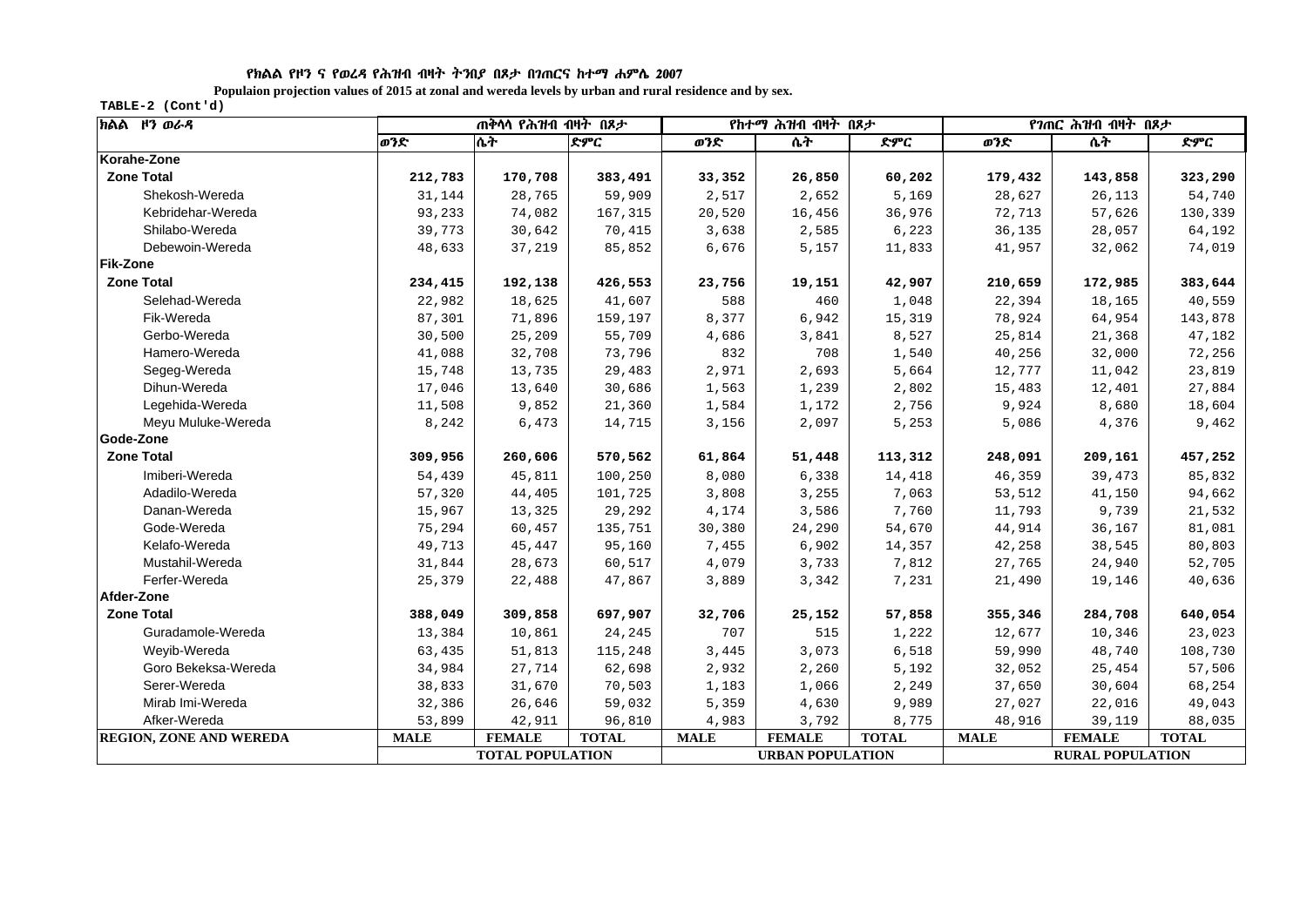**Populaion projection values of 2015 at zonal and wereda levels by urban and rural residence and by sex.**

| ክልል ዞን ወራዳ                      | ጠቅላሳ የሕዝብ ብዛት በጾታ |                         |              |             | <u>የከተማ ሕዝብ ብዛት በጾታ</u> |              | የንጠር ሕዝብ ብዛት በጾታ |                         |              |  |  |
|---------------------------------|-------------------|-------------------------|--------------|-------------|-------------------------|--------------|------------------|-------------------------|--------------|--|--|
|                                 | ወንድ               | ቤት                      | ድምር          | ወንድ         | ቤት                      | ድምር          | ወንድ              | ሴት                      | ድምር          |  |  |
| Bare-Wereda                     | 67,053            | 46,930                  | 113,983      | 6,457       | 3,793                   | 10,250       | 60,596           | 43,137                  | 103,733      |  |  |
| Bdolobay-Wereda                 | 56,025            | 46,974                  | 102,999      | 5,122       | 3,948                   | 9,070        | 50,903           | 43,026                  | 93,929       |  |  |
| Kersa Dula Wereda               | 28,050            | 24,339                  | 52,389       | 2,517       | 2,075                   | 4,592        | 25,533           | 22,264                  | 47,797       |  |  |
| Liben-Zone                      |                   |                         |              |             |                         |              |                  |                         |              |  |  |
| <b>Zone Total</b>               | 354,305           | 306,895                 | 661,200      | 32,440      | 26,865                  | 59,305       | 321,864          | 280,029                 | 601,893      |  |  |
| Filtu-Wereda                    | 88,568            | 71,411                  | 159,979      | 3,428       | 2,861                   | 6,289        | 85,140           | 68,550                  | 153,690      |  |  |
| Dolo Odo-Wereda                 | 73,493            | 64,365                  | 137,858      | 26,142      | 21,158                  | 47,300       | 47,351           | 43,207                  | 90,558       |  |  |
| Moyale-Wereda                   | 164,566           | 145,840                 | 310,406      |             |                         |              | 164,566          | 145,840                 | 310,406      |  |  |
| Udet-Wereda                     | 27,678            | 25,279                  | 52,957       | 2,870       | 2,847                   | 5,717        | 24,808           | 22,432                  | 47,240       |  |  |
| <b>BENISHANGUL-GUMUZ Region</b> |                   |                         |              |             |                         |              |                  |                         |              |  |  |
| <b>Region Total</b>             | 509,000           | 496,001                 | 1,005,001    | 102,000     | 100,000                 | 202,000      | 407,000          | 396,000                 | 803,000      |  |  |
| <b>Metekel Zone</b>             |                   |                         |              |             |                         |              |                  |                         |              |  |  |
| <b>Zone Total</b>               | 177,556           | 176,792                 | 354,348      | 35,406      | 36,341                  | 71,747       | 142,150          | 140,451                 | 282,601      |  |  |
| Dangur-Wereda                   | 31,610            | 31,890                  | 63,500       | 7,586       | 8,349                   | 15,935       | 24,024           | 23,541                  | 47,565       |  |  |
| Guba-Wereda                     | 9,726             | 9,609                   | 19,335       | 2,370       | 2,088                   | 4,458        | 7,356            | 7,521                   | 14,877       |  |  |
| Wenbera-Wereda                  | 36,332            | 38,660                  | 74,992       | 4,950       | 5,499                   | 10,449       | 31,382           | 33,161                  | 64,543       |  |  |
| Mandura-Wereda                  | 27,896            | 25,764                  | 53,660       | 7,500       | 6,832                   | 14,332       | 20,396           | 18,932                  | 39,328       |  |  |
| Dibate-Wereda                   | 42,075            | 42,178                  | 84,253       | 6,863       | 7,252                   | 14,115       | 35,212           | 34,926                  | 70,138       |  |  |
| Bulen-Wereda                    | 29,917            | 28,691                  | 58,608       | 6,137       | 6,320                   | 12,457       | 23,780           | 22,371                  | 46,151       |  |  |
| Asossa-Zone                     |                   |                         |              |             |                         |              |                  |                         |              |  |  |
| <b>Zone Total</b>               | 202,363           | 194,423                 | 396,786      | 39,172      | 37,013                  | 76,185       | 163,191          | 157,411                 | 320,602      |  |  |
| Menge-Wereda                    | 24,356            | 24,070                  | 48,426       | 1,191       | 907                     | 2,098        | 23,165           | 23,163                  | 46,328       |  |  |
| Kurmuk-Wereda                   | 10,387            | 9,819                   | 20,206       | 607         | 447                     | 1,054        | 9,780            | 9,372                   | 19,152       |  |  |
| Asossa-Wereda                   | 71,383            | 69,401                  | 140,784      | 23,555      | 22,616                  | 46,171       | 47,828           | 46,785                  | 94,613       |  |  |
| Sherkole-Wereda                 | 14,854            | 15,011                  | 29,865       | 917         | 804                     | 1,721        | 13,937           | 14,207                  | 28,144       |  |  |
| Bambasi-Wereda                  | 32,506            | 31,744                  | 64,250       | 8,841       | 8,599                   | 17,440       | 23,665           | 23,145                  | 46,810       |  |  |
| Odabuldi-Guli-Wereda            | 35,317            | 31,570                  | 66,887       | 3,226       | 2,806                   | 6,032        | 32,091           | 28,764                  | 60,855       |  |  |
| Homesha-Wereda                  | 13,560            | 12,808                  | 26,368       | 835         | 833                     | 1,668        | 12,725           | 11,975                  | 24,700       |  |  |
| Kemashi Zone                    |                   |                         |              |             |                         |              |                  |                         |              |  |  |
| <b>Zone Total</b>               | 67,281            | 63,672                  | 130,953      | 14,778      | 13,617                  | 28,395       | 52,503           | 50,055                  | 102,558      |  |  |
| Yaso-Wereda                     | 8,136             | 7,978                   | 16,114       | 1,344       | 1,359                   | 2,703        | 6,792            | 6,619                   | 13,411       |  |  |
| Sirba Abay-Wereda               | 11,887            | 11,382                  | 23,269       | 2,754       | 2,440                   | 5,194        | 9,133            | 8,942                   | 18,075       |  |  |
| Kemashi-Wereda                  | 13,025            | 12,420                  | 25,445       | 5,855       | 5,426                   | 11,281       | 7,170            | 6,994                   | 14,164       |  |  |
| <b>REGION, ZONE AND WEREDA</b>  | <b>MALE</b>       | <b>FEMALE</b>           | <b>TOTAL</b> | <b>MALE</b> | <b>FEMALE</b>           | <b>TOTAL</b> | <b>MALE</b>      | <b>FEMALE</b>           | <b>TOTAL</b> |  |  |
|                                 |                   | <b>TOTAL POPULATION</b> |              |             | <b>URBAN POPULATION</b> |              |                  | <b>RURAL POPULATION</b> |              |  |  |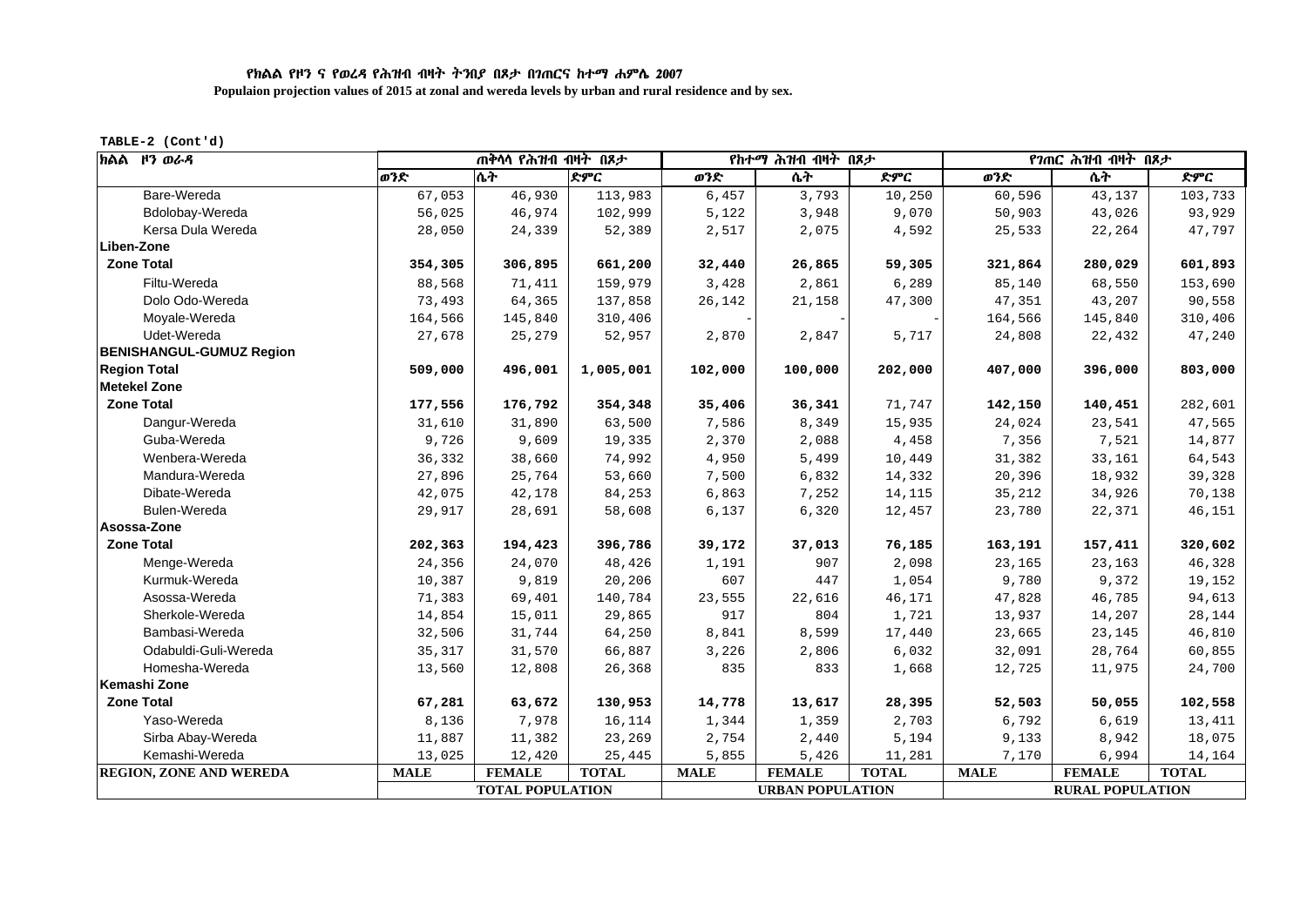**Populaion projection values of 2015 at zonal and wereda levels by urban and rural residence and by sex.**

| ክልል ዞን ወራዳ                     |             | ጠቅሳሳ የሕዝብ ብዛት           | 18才          |             | የከተማ ሕዝብ ብዛት በጾታ        |              |             | የንጠር ሕዝብ ብዛት በጾታ        |              |  |
|--------------------------------|-------------|-------------------------|--------------|-------------|-------------------------|--------------|-------------|-------------------------|--------------|--|
|                                | ወንድ         | ቤት                      | ድምር          | ወንድ         | ሴት                      | ድምር          | ወንድ         | ሴት                      | ድምር          |  |
| Agelo Meti-Wereda              | 14,317      | 14,138                  | 28,455       | 2,043       | 1,909                   | 3,952        | 12,274      | 12, 229                 | 24,503       |  |
| Belojegonfoy-Wereda            | 19,916      | 17,754                  | 37,670       | 2,782       | 2,483                   | 5,265        | 17,134      | 15,271                  | 32,405       |  |
| <b>Pawe Special Zone</b>       | 30,991      | 30,213                  | 61,204       | 9,380       | 9,825                   | 19,205       | 21,611      | 20,388                  | 41,999       |  |
| Pawe Special Wereda Total      | 30,991      | 30,213                  | 61,204       | 9,380       | 9,825                   | 19,205       | 21,611      | 20,388                  | 41,999       |  |
| <b>Mao Komo Special Zone</b>   | 30,809      | 30,901                  | 61,710       | 3,264       | 3,205                   | 6,469        | 27,545      | 27,696                  | 55,241       |  |
| Mao Komo Special Wereda Total  | 30,809      | 30,901                  | 61,710       | 3,264       | 3,205                   | 6,469        | 27,545      | 27,696                  | 55,241       |  |
| <b>SNNP Region</b>             |             |                         |              |             |                         |              |             |                         |              |  |
| <b>Region Total</b>            | 9,060,006   | 9,216,006               | 18,276,012   | 1,416,000   | 1,440,000               | 2,856,000    | 7,644,000   | 7,776,000               | 15,420,000   |  |
| Gurage-Zone                    |             |                         |              |             |                         |              |             |                         |              |  |
| <b>Zone Total</b>              | 756,882     | 803,228                 | 1,560,110    | 113,040     | 115,814                 | 228,854      | 643,843     | 687,415                 | 1,331,258    |  |
| Kebena-Wereda                  | 30,135      | 29,988                  | 60,123       |             |                         |              | 30,135      | 29,988                  | 60,123       |  |
| Abeshge-Wereda                 | 37,280      | 33,229                  | 70,509       |             |                         |              | 37,280      | 33,229                  | 70,509       |  |
| Ezha-Wereda                    | 47,500      | 52,795                  | 100,295      | 3,337       | 3,763                   | 7,100        | 44,163      | 49,032                  | 93,195       |  |
| Kokir Gedabano-Wereda          | 51,675      | 56,948                  | 108,623      | 1,815       | 1,728                   | 3,543        | 49,860      | 55,220                  | 105,080      |  |
| Sodo-Wereda                    | 81,843      | 83,233                  | 165,076      | 12,642      | 13,588                  | 26,230       | 69,201      | 69,645                  | 138,846      |  |
| Mesekan-Wereda                 | 91,953      | 95,495                  | 187,448      | 11,210      | 10,500                  | 21,710       | 80,743      | 84,995                  | 165,738      |  |
| Mareko-Wereda                  | 40,117      | 39,155                  | 79,272       | 6,736       | 6,383                   | 13,119       | 33,381      | 32,772                  | 66,153       |  |
| Endegagn-Wereda                | 26,526      | 30,495                  | 57,021       | 724         | 739                     | 1,463        | 25,802      | 29,756                  | 55,558       |  |
| Gumer-Wereda                   | 44,043      | 50,226                  | 94,269       | 2,589       | 3,008                   | 5,597        | 41,454      | 47,218                  | 88,672       |  |
| Cheha-Wereda                   | 68,445      | 71,508                  | 139,953      | 8,387       | 8,796                   | 17,183       | 60,058      | 62,712                  | 122,770      |  |
| Enemorna Ener-Wereda           | 93,361      | 104,227                 | 197,588      | 6,197       | 6,391                   | 12,588       | 87,164      | 97,836                  | 185,000      |  |
| Muhor Na Aklil-Wereda          | 47,402      | 53,868                  | 101,270      | 735         | 641                     | 1,376        | 46,667      | 53,227                  | 99,894       |  |
| Geta-Wereda                    | 37,935      | 41,785                  | 79,720       |             |                         |              | 37,935      | 41,785                  | 79,720       |  |
| Welkite /Town/-Wereda          | 27,638      | 27,459                  | 55,097       | 27,638      | 27,459                  | 55,097       |             |                         |              |  |
| Butajira /Town/-Wereda         | 31,029      | 32,817                  | 63,846       | 31,029      | 32,817                  | 63,846       |             |                         |              |  |
| Hadiya-Zone                    |             |                         |              |             |                         |              |             |                         |              |  |
| <b>Zone Total</b>              | 750,410     | 764,938                 | 1,515,348    | 126,630     | 129,366                 | 255,996      | 623,780     | 635,572                 | 1,259,352    |  |
| Misha-Wereda                   | 73,262      | 77,399                  | 150,661      | 5,634       | 5,706                   | 11,340       | 67,628      | 71,693                  | 139,321      |  |
| Gibe-Wereda                    | 64,156      | 65,094                  | 129,250      | 4,985       | 4,673                   | 9,658        | 59,171      | 60,421                  | 119,592      |  |
| Lemo-Wereda                    | 68,123      | 69,564                  | 137,687      | 1,940       | 1,973                   | 3,913        | 66,183      | 67,591                  | 133,774      |  |
| Shashago-Wereda                | 63,346      | 61,927                  | 125,273      | 8,317       | 7,333                   | 15,650       | 55,029      | 54,594                  | 109,623      |  |
| Misrak Badawacho-Wereda        | 87,333      | 88,491                  | 175,824      | 14,886      | 14,926                  | 29,812       | 72,447      | 73,565                  | 146,012      |  |
| Soro-Wereda                    | 114,489     | 115,128                 | 229,617      | 16,282      | 15,938                  | 32,220       | 98,207      | 99,190                  | 197,397      |  |
| <b>REGION, ZONE AND WEREDA</b> | <b>MALE</b> | <b>FEMALE</b>           | <b>TOTAL</b> | <b>MALE</b> | <b>FEMALE</b>           | <b>TOTAL</b> | <b>MALE</b> | <b>FEMALE</b>           | <b>TOTAL</b> |  |
|                                |             | <b>TOTAL POPULATION</b> |              |             | <b>URBAN POPULATION</b> |              |             | <b>RURAL POPULATION</b> |              |  |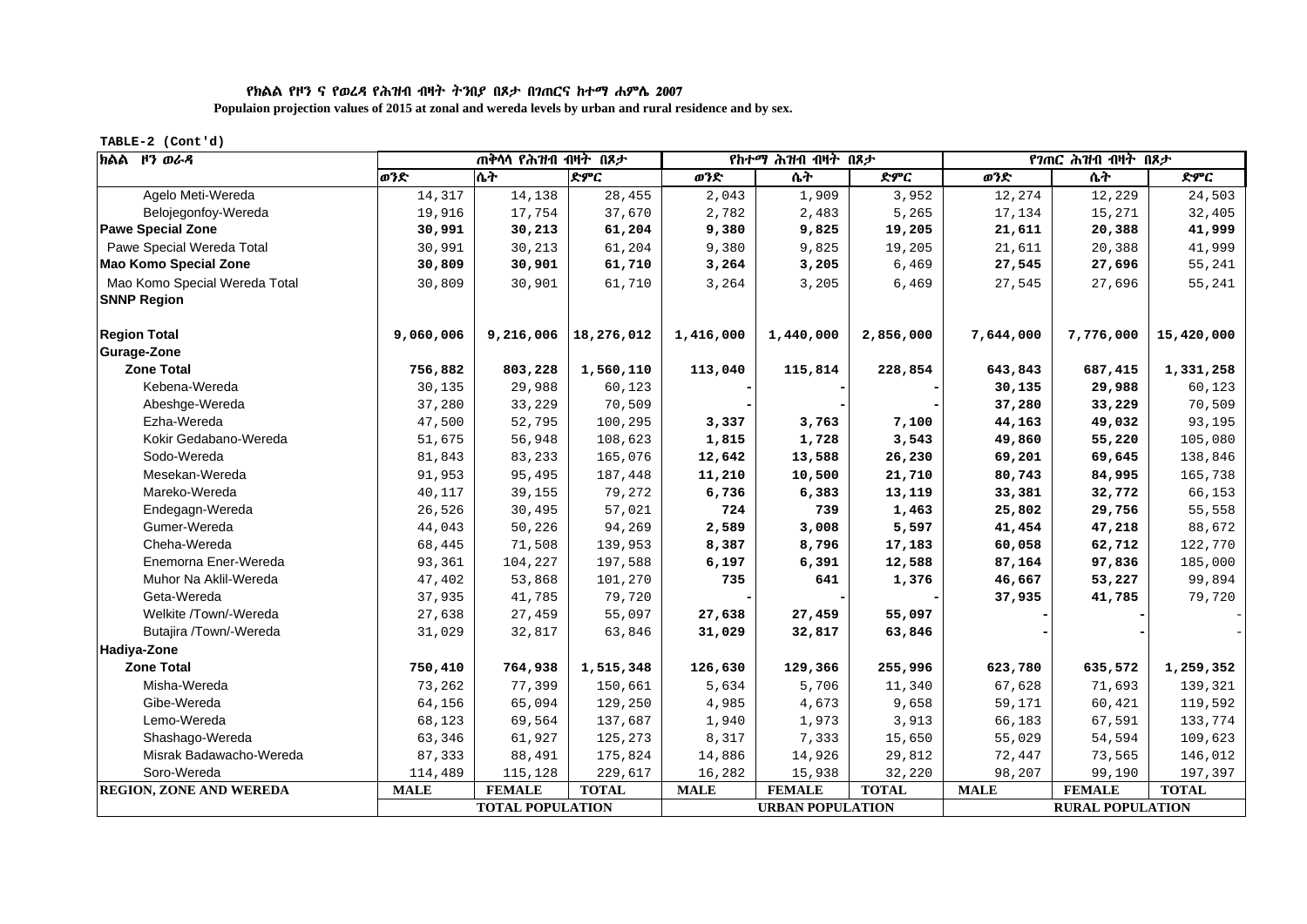**Populaion projection values of 2015 at zonal and wereda levels by urban and rural residence and by sex.**

| ክልል ዞን ወራዳ                     |             | ጠቅሳሳ የሕዝብ ብዛት በጾታ       |              |                   | የከተማ ሕዝብ ብዛት በጾታ        |              |             | የንጠር ሕዝብ ብዛት በጾታ        |              |  |  |
|--------------------------------|-------------|-------------------------|--------------|-------------------|-------------------------|--------------|-------------|-------------------------|--------------|--|--|
|                                | ወንድ         | ቤት                      | ድምር          | ወንድ               | ቤት                      | ድምር          | ወንድ         | ቤት                      | ድምር          |  |  |
| Duna-Wereda                    | 71,946      | 72,598                  | 144,544      | 5,409             | 5,630                   | 11,039       | 66,537      | 66,968                  | 133,505      |  |  |
| Analimo-Wereda                 | 41,400      | 43,021                  | 84,421       | 2,173             | 2,379                   | 4,552        | 39,227      | 40,642                  | 79,869       |  |  |
| Merab Badwacho-Wereda          | 47,659      | 49,736                  | 97,395       | 1,872             | 2,176                   | 4,048        | 45,787      | 47,560                  | 93,347       |  |  |
| Gomibora-Wereda                | 53,564      | 53,348                  | 106,912      |                   |                         |              | 53,564      | 53,348                  | 106,912      |  |  |
| Hosaena /Town/-Wereda          | 65,132      | 68,632                  | 133,764      | 65,132            | 68,632                  | 133,764      |             |                         |              |  |  |
| Kembata Tembaro-Zone           |             |                         |              |                   |                         |              |             |                         |              |  |  |
| <b>Zone Total</b>              | 420,584     | 435,583                 | 856,167      | 90,506            | 96,432                  | 186,938      | 330,080     | 339,151                 | 669,231      |  |  |
| Tembaro-Wereda                 | 61,686      | 65,290                  | 126,976      | 7,259             | 7,279                   | 14,538       | 54,427      | 58,011                  | 112,438      |  |  |
| Angacha-Wereda                 | 53,006      | 53,298                  | 106,304      | $\,$ 6 , 404 $\,$ | 6,622                   | 13,026       | 46,602      | 46,676                  | 93,278       |  |  |
| Kedida Gamela-Wereda           | 52,828      | 53,338                  | 106,166      | 4,292             | 4,617                   | 8,909        | 48,536      | 48,721                  | 97,257       |  |  |
| Kacha Bira-Wereda              | 69,595      | 73,005                  | 142,600      | 14,617            | 15,681                  | 30,298       | 54,978      | 57,324                  | 112,302      |  |  |
| Hadero Tunito-Wereda           | 63,860      | 67,044                  | 130,904      | 21,654            | 23,352                  | 45,006       | 42,206      | 43,692                  | 85,898       |  |  |
| Doyo Gena-Wereda               | 46,666      | 48,727                  | 95,393       | 6,199             | 6,652                   | 12,851       | 40,467      | 42,075                  | 82,542       |  |  |
| Deniboya-Wereda                | 50,624      | 50,394                  | 101,018      | 7,761             | 7,743                   | 15,504       | 42,863      | 42,651                  | 85,514       |  |  |
| Durame /Town/-Wereda           | 22,319      | 24,487                  | 46,806       | 22,319            | 24,487                  | 46,806       |             |                         |              |  |  |
| Sidama-Zone                    |             |                         |              |                   |                         |              |             |                         |              |  |  |
| <b>Zone Total</b>              | 1,772,080   | 1,742,411               | 3,514,491    | 157,639           | 152,618                 | 310,257      | 1,614,441   | 1,589,789               | 3,204,230    |  |  |
| Shebedino-Wereda               | 139,906     | 137,585                 | 277,491      | 11,548            | 11,016                  | 22,564       | 128,358     | 126,569                 | 254,927      |  |  |
| Hawassa Zuria-Wereda           | 72,118      | 70,758                  | 142,876      |                   |                         |              | 72,118      | 70,758                  | 142,876      |  |  |
| Arbegona-Wereda                | 80,384      | 80,662                  | 161,046      | 6,846             | 5,995                   | 12,841       | 73,538      | 74,667                  | 148,205      |  |  |
| Dale-Wereda                    | 151,869     | 149,804                 | 301,673      | 28,533            | 29,438                  | 57,971       | 123,336     | 120,366                 | 243,702      |  |  |
| Aleta Wendo-Wereda             | 118,998     | 114,713                 | 233,711      | 21,353            | 20,799                  | 42,152       | 97,645      | 93,914                  | 191,559      |  |  |
| Dara-Wereda                    | 91,585      | 94,764                  | 186,349      | 9,980             | 10,387                  | 20,367       | 81,605      | 84,377                  | 165,982      |  |  |
| Hula-Wereda                    | 76,525      | 76,709                  | 153,234      | 6,335             | 5,883                   | 12,218       | 70,190      | 70,826                  | 141,016      |  |  |
| Bensa-Wereda                   | 150,222     | 146,341                 | 296,563      | 11,692            | 10,375                  | 22,067       | 138,530     | 135,966                 | 274,496      |  |  |
| Aroresa-Wereda                 | 99,211      | 98,472                  | 197,683      | 2,780             | 2,913                   | 5,693        | 96,431      | 95,559                  | 191,990      |  |  |
| Boricha-Wereda                 | 147,952     | 147,217                 | 295,169      | 10,026            | 9,823                   | 19,849       | 137,926     | 137,394                 | 275,320      |  |  |
| Gorche-Wereda                  | 62,550      | 60,781                  | 123,331      | 2,959             | 2,732                   | 5,691        | 59,591      | 58,049                  | 117,640      |  |  |
| Malga-Wereda                   | 65,411      | 63,669                  | 129,080      | 3,878             | 3,787                   | 7,665        | 61,533      | 59,882                  | 121,415      |  |  |
| Wensho-Wereda                  | 53,058      | 51,416                  | 104,474      | 1,914             | 1,981                   | 3,895        | 51,144      | 49,435                  | 100,579      |  |  |
| Loko Abeya-Wereda              | 58,542      | 56,163                  | 114,705      | 1,091             | 924                     | 2,015        | 57,451      | 55,239                  | 112,690      |  |  |
| Chere-Wereda                   | 70,387      | 69,663                  | 140,050      | 2,255             | 2,244                   | 4,499        | 68,132      | 67,419                  | 135,551      |  |  |
| Bursa-Wereda                   | 60,293      | 60,405                  | 120,698      | 2,307             | 2,083                   | 4,390        | 57,986      | 58,322                  | 116,308      |  |  |
| <b>REGION, ZONE AND WEREDA</b> | <b>MALE</b> | <b>FEMALE</b>           | <b>TOTAL</b> | <b>MALE</b>       | <b>FEMALE</b>           | <b>TOTAL</b> | <b>MALE</b> | <b>FEMALE</b>           | <b>TOTAL</b> |  |  |
|                                |             | <b>TOTAL POPULATION</b> |              |                   | <b>URBAN POPULATION</b> |              |             | <b>RURAL POPULATION</b> |              |  |  |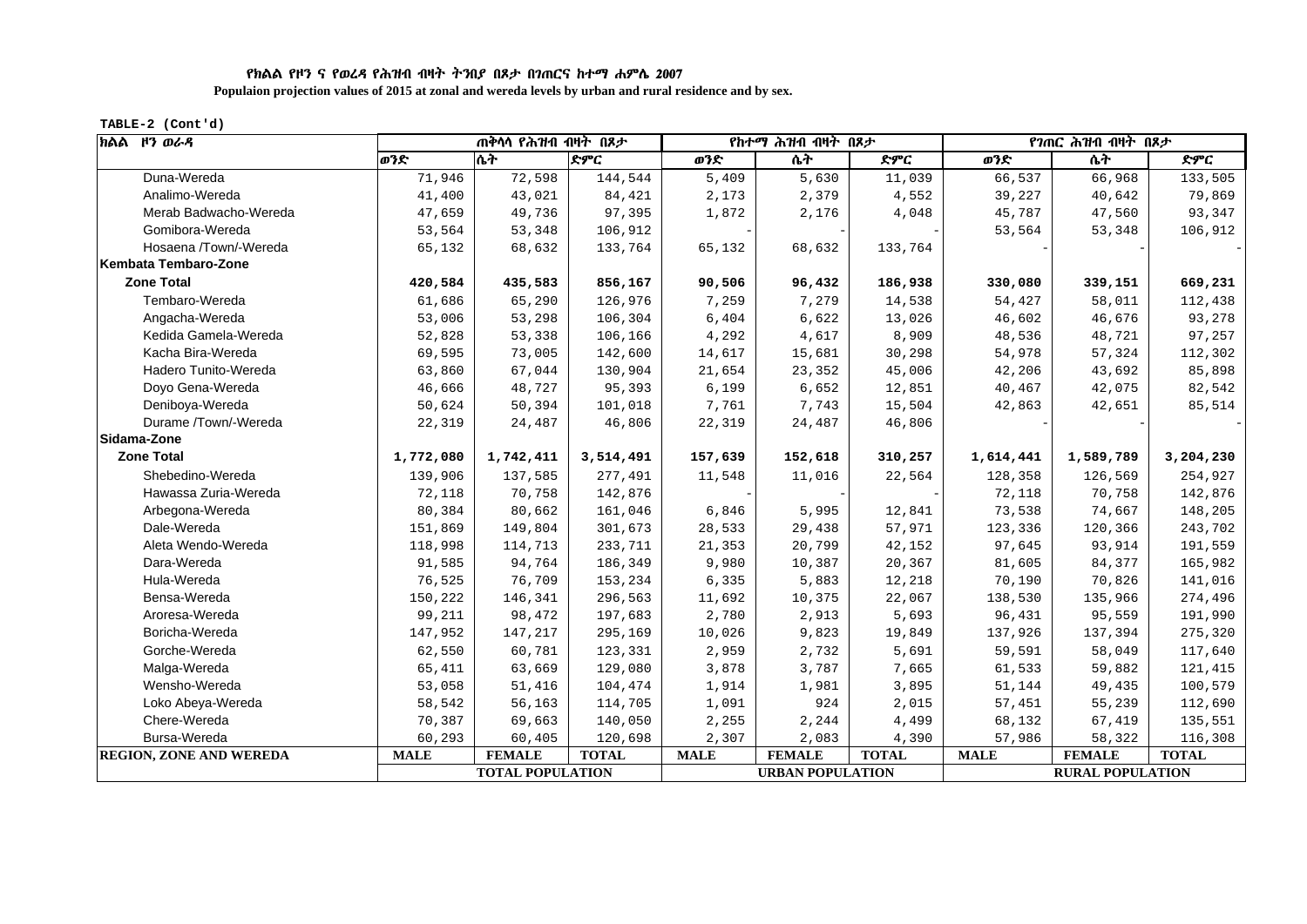**Populaion projection values of 2015 at zonal and wereda levels by urban and rural residence and by sex.**

| ክልል ዞን ወራዳ                     |             | ጠቅሳሳ የሕዝብ ብዛት በጾታ       |              |             | የከተማ ሕዝብ ብዛት በጾታ        |              |             | የንጠር ሕዝብ ብዛት በጾታ        |              |
|--------------------------------|-------------|-------------------------|--------------|-------------|-------------------------|--------------|-------------|-------------------------|--------------|
|                                | ወንድ         | ቤት                      | ድምር          | ወንድ         | ቤት                      | ድምር          | ወንድ         | ቤት                      | ድምር          |
| Cheko-Wereda                   | 100,834     | 95,502                  | 196,336      | 5,666       | 5,143                   | 10,809       | 95,168      | 90,359                  | 185,527      |
| Bona Zuria-Wereda              | 72,202      | 71,543                  | 143,745      | 5,682       | 5,808                   | 11,490       | 66,520      | 65,735                  | 132,255      |
| Wendo Genet-Wereda             | 100,033     | 96,244                  | 196,277      | 22,794      | 21,289                  | 44,083       | 77,239      | 74,955                  | 152,194      |
| Gedeo-Zone                     |             |                         |              |             |                         |              |             |                         |              |
| <b>Zone Total</b>              | 526,354     | 528,410                 | 1,054,764    | 102,805     | 102,954                 | 205,759      | 423,547     | 425,457                 | 849,004      |
| Wenago-Wereda                  | 69,808      | 70,850                  | 140,658      | 8,040       | 8,135                   | 16,175       | 61,768      | 62,715                  | 124,483      |
| Yirgachefe-Wereda              | 117,193     | 118,453                 | 235,646      | 14,228      | 14,649                  | 28,877       | 102,965     | 103,804                 | 206,769      |
| Kochire-Wereda                 | 78,073      | 79,785                  | 157,858      | 10,013      | 10,243                  | 20,256       | 68,060      | 69,542                  | 137,602      |
| Bule-Wereda                    | 62,703      | 62,243                  | 124,946      | 5,134       | 5,386                   | 10,520       | 57,569      | 56,857                  | 114,426      |
| Dila Zuria-Wereda              | 56,768      | 56,225                  | 112,993      |             |                         |              | 56,768      | 56,225                  | 112,993      |
| Gedeb-Wereda                   | 84,845      | 84,944                  | 169,789      | 8,427       | 8,631                   | 17,058       | 76,418      | 76,313                  | 152,731      |
| Dila /Town/-Wereda             | 56,964      | 55,910                  | 112,874      | 56,964      | 55,910                  | 112,874      |             |                         |              |
| <b>Wolayita-Zone</b>           |             |                         |              |             |                         |              |             |                         |              |
| <b>Zone Total</b>              | 910,672     | 943,749                 | 1,854,421    | 163,526     | 165,900                 | 329,426      | 747,147     | 777,848                 | 1,524,995    |
| Boloso Sore-Wereda             | 121,554     | 129,677                 | 251,231      | 28,960      | 31,085                  | 60,045       | 92,594      | 98,592                  | 191,186      |
| Damot Gale-Wereda              | 93,646      | 98,189                  | 191,835      | 22,415      | 23,708                  | 46,123       | 71,231      | 74,481                  | 145,712      |
| Damot Woyide-Wereda            | 53,393      | 55,794                  | 109,187      | 4,967       | 5,163                   | 10,130       | 48,426      | 50,631                  | 99,057       |
| Humbo-Wereda                   | 74,645      | 74,091                  | 148,736      | 6,021       | 5,899                   | 11,920       | 68,624      | 68,192                  | 136,816      |
| Sodo Zuria-Wereda              | 91,910      | 94,831                  | 186,741      |             |                         |              | 91,910      | 94,831                  | 186,741      |
| Kindo Koyisha-Wereda           | 61,049      | 64,003                  | 125,052      | 6,120       | 6,475                   | 12,595       | 54,929      | 57,528                  | 112,457      |
| Ofa-Wereda                     | 60,430      | 62,929                  | 123,359      | 5,117       | 5,246                   | 10,363       | 55,313      | 57,683                  | 112,996      |
| Boloso Bonibe-Wereda           | 49,586      | 52,179                  | 101,765      | 966         | 1,055                   | 2,021        | 48,620      | 51,124                  | 99,744       |
| Damot Sore-Wereda              | 58,562      | 61,657                  | 120,219      | 5,931       | 5,752                   | 11,683       | 52,631      | 55,905                  | 108,536      |
| Kindo Didaye-Wereda            | 55,493      | 57,583                  | 113,076      | 1,351       | 1,374                   | 2,725        | 54,142      | 56,209                  | 110,351      |
| Damot Pulasa-Wereda            | 61,117      | 63,658                  | 124,775      | 5,059       | 5,151                   | 10,210       | 56,058      | 58,507                  | 114,565      |
| Deguna Fanigo-Wereda           | 55,690      | 57,663                  | 113,353      | 3,020       | 3,498                   | 6,518        | 52,670      | 54,165                  | 106,835      |
| Sodo /Town/-Wereda             | 73,597      | 71,495                  | 145,092      | 73,597      | 71,495                  | 145,092      |             |                         |              |
| South Omo-Zone                 |             |                         |              |             |                         |              |             |                         |              |
| <b>Zone Total</b>              | 344,722     | 346,364                 | 691,086      | 41,383      | 41,079                  | 82,462       | 303,338     | 305,284                 | 608,622      |
| Selamago-Wereda                | 16,624      | 16,300                  | 32,924       | 1,186       | 1,167                   | 2,353        | 15,438      | 15,133                  | 30,571       |
| Debub Ari-Wereda               | 130,251     | 135,010                 | 265,261      | 29,542      | 29,590                  | 59,132       | 100,709     | 105,420                 | 206,129      |
| Semen Ari-Wereda               | 39,132      | 40,069                  | 79,201       | 2,138       | 2,365                   | 4,503        | 36,994      | 37,704                  | 74,698       |
| Hamer-Wereda                   | 35,547      | 35,269                  | 70,816       | 3,187       | 2,937                   | 6,124        | 32,360      | 32,332                  | 64,692       |
| <b>REGION, ZONE AND WEREDA</b> | <b>MALE</b> | <b>FEMALE</b>           | <b>TOTAL</b> | <b>MALE</b> | <b>FEMALE</b>           | <b>TOTAL</b> | <b>MALE</b> | <b>FEMALE</b>           | <b>TOTAL</b> |
|                                |             | <b>TOTAL POPULATION</b> |              |             | <b>URBAN POPULATION</b> |              |             | <b>RURAL POPULATION</b> |              |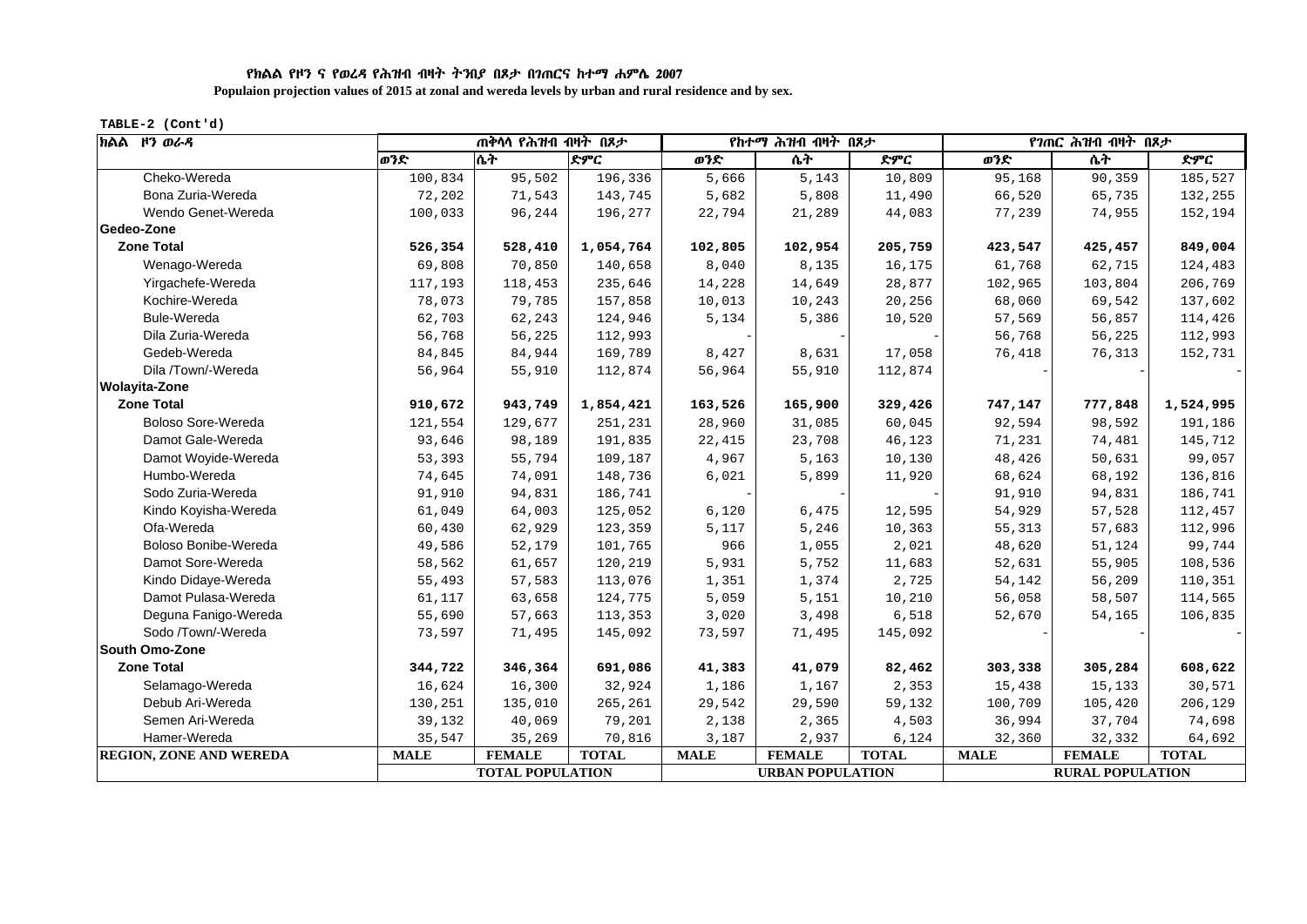**Populaion projection values of 2015 at zonal and wereda levels by urban and rural residence and by sex.**

| ክልል ዞን ወራዳ                     |             | ጠቅሳሳ የሕዝብ ብዛት በጾታ       |              |             | የከተማ ሕዝብ ብዛት በጾታ        |              |             | የንጠር ሕዝብ ብዛት በጾታ        |              |
|--------------------------------|-------------|-------------------------|--------------|-------------|-------------------------|--------------|-------------|-------------------------|--------------|
|                                | ወንድ         | ቤት                      | ድምር          | ወንድ         | ቤት                      | ድምር          | ወንድ         | ቤት                      | ድምር          |
| Bena Tsemay-Wereda             | 31,638      | 30,776                  | 62,414       | 2,341       | 1,746                   | 4,087        | 29,297      | 29,030                  | 58,327       |
| Dasenech-Wereda                | 31,748      | 30,560                  | 62,308       | 2,151       | 2,365                   | 4,516        | 29,597      | 28,195                  | 57,792       |
| Male-Wereda                    | 49,565      | 48,349                  | 97,914       | 838         | 910                     | 1,748        | 48,727      | 47,439                  | 96,166       |
| Nyangatom-Wereda               | 10,217      | 10,031                  | 20,248       |             |                         |              | 10,217      | 10,031                  | 20,248       |
| Sheka-Zone                     |             |                         |              |             |                         |              |             |                         |              |
| <b>Zone Total</b>              | 128,252     | 126,596                 | 254,848      | 32,536      | 32,815                  | 65,351       | 95,715      | 93,781                  | 189,496      |
| Masha-Wereda                   | 25,441      | 26,588                  | 52,029       | 6,241       | 6,735                   | 12,976       | 19,200      | 19,853                  | 39,053       |
| Anderacha-Wereda               | 14,719      | 14,813                  | 29,532       | 2,349       | 2,648                   | 4,997        | 12,370      | 12,165                  | 24,535       |
| Yeki-Wereda                    | 88,092      | 85,195                  | 173,287      | 23,946      | 23,432                  | 47,378       | 64,146      | 61,763                  | 125,909      |
| Keffa-Zone                     |             |                         |              |             |                         |              |             |                         |              |
| <b>Zone Total</b>              | 518,164     | 535,613                 | 1,053,777    | 59,223      | 65,176                  | 124,399      | 458,939     | 470,437                 | 929,376      |
| Sayilem-Wereda                 | 23,526      | 24,944                  | 48,470       | 1,793       | 2,085                   | 3,878        | 21,733      | 22,859                  | 44,592       |
| Gesha Deka-Wereda              | 48,853      | 51,439                  | 100,292      | 3,330       | 3,219                   | 6,549        | 45,523      | 48,220                  | 93,743       |
| Gewata-Wereda                  | 41,592      | 42,693                  | 84,285       | 1,351       | 1,400                   | 2,751        | 40,241      | 41,293                  | 81,534       |
| Gimbo-Wereda                   | 54,603      | 55,955                  | 110,558      | 8,475       | 9,933                   | 18,408       | 46,128      | 46,022                  | 92,150       |
| Menjiwo-Wereda                 | 61,125      | 64,730                  | 125,855      | 2,461       | 3,018                   | 5,479        | 58,664      | 61,712                  | 120,376      |
| Telo-Weredaada                 | 37,245      | 38,044                  | 75,289       | 3,176       | 3,538                   | 6,714        | 34,069      | 34,506                  | 68,575       |
| Cheta-Wereda                   | 18,707      | 19,862                  | 38,569       | 1,271       | 1,541                   | 2,812        | 17,436      | 18,321                  | 35,757       |
| Decha-Wereda                   | 75,848      | 76,280                  | 152,128      | 4,870       | 5,583                   | 10,453       | 70,978      | 70,697                  | 141,675      |
| Chena-Wereda                   | 93,642      | 97,148                  | 190,790      | 10,336      | 11,930                  | 22,266       | 83,306      | 85,218                  | 168,524      |
| Bita-Wereda                    | 43,338      | 44,366                  | 87,704       | 2,477       | 2,777                   | 5,254        | 40,861      | 41,589                  | 82,450       |
| Bonga /Town/-Wereda            | 19,685      | 20,152                  | 39,837       | 19,685      | 20,152                  | 39,837       |             |                         |              |
| Gamo Gofa-Zone                 |             |                         |              |             |                         |              |             |                         |              |
| <b>Zone Total</b>              | 966,791     | 981,845                 | 1,948,636    | 148,317     | 152,415                 | 300,732      | 818,472     | 829,428                 | 1,647,900    |
| Melekoza-Wereda                | 69,922      | 70,778                  | 140,700      | 3,033       | 3,231                   | 6,264        | 66,889      | 67,547                  | 134,436      |
| Denibu Gofa-Wereda             | 46,347      | 46,818                  | 93,165       |             |                         |              | 46,347      | 46,818                  | 93,165       |
| Kucha-Wereda                   | 87,054      | 88,208                  | 175,262      | 4,824       | 4,961                   | 9,785        | 82,230      | 83,247                  | 165,477      |
| Boreda-Wereda                  | 40,588      | 39,518                  | 80,106       | 2,675       | 2,592                   | 5,267        | 37,913      | 36,926                  | 74,839       |
| Merab Abaya-Wereda             | 45,024      | 45,484                  | 90,508       | 5,374       | 5,780                   | 11,154       | 39,650      | 39,704                  | 79,354       |
| Arba Minch Zuriya-Wereda       | 94,434      | 94,420                  | 188,854      |             |                         |              | 94,434      | 94,420                  | 188,854      |
| Chencha-Wereda                 | 63,437      | 74,936                  | 138,373      | 12,024      | 13,431                  | 25,455       | 51,413      | 61,505                  | 112,918      |
| Dita-Wereda                    | 46,285      | 52,403                  | 98,688       | 2,532       | 3,168                   | 5,700        | 43,753      | 49,235                  | 92,988       |
| Deramalo-Wereda                | 49,005      | 46,442                  | 95,447       | 3,192       | 2,945                   | 6,137        | 45,813      | 43,497                  | 89,310       |
| <b>REGION, ZONE AND WEREDA</b> | <b>MALE</b> | <b>FEMALE</b>           | <b>TOTAL</b> | <b>MALE</b> | <b>FEMALE</b>           | <b>TOTAL</b> | <b>MALE</b> | <b>FEMALE</b>           | <b>TOTAL</b> |
|                                |             | <b>TOTAL POPULATION</b> |              |             | <b>URBAN POPULATION</b> |              |             | <b>RURAL POPULATION</b> |              |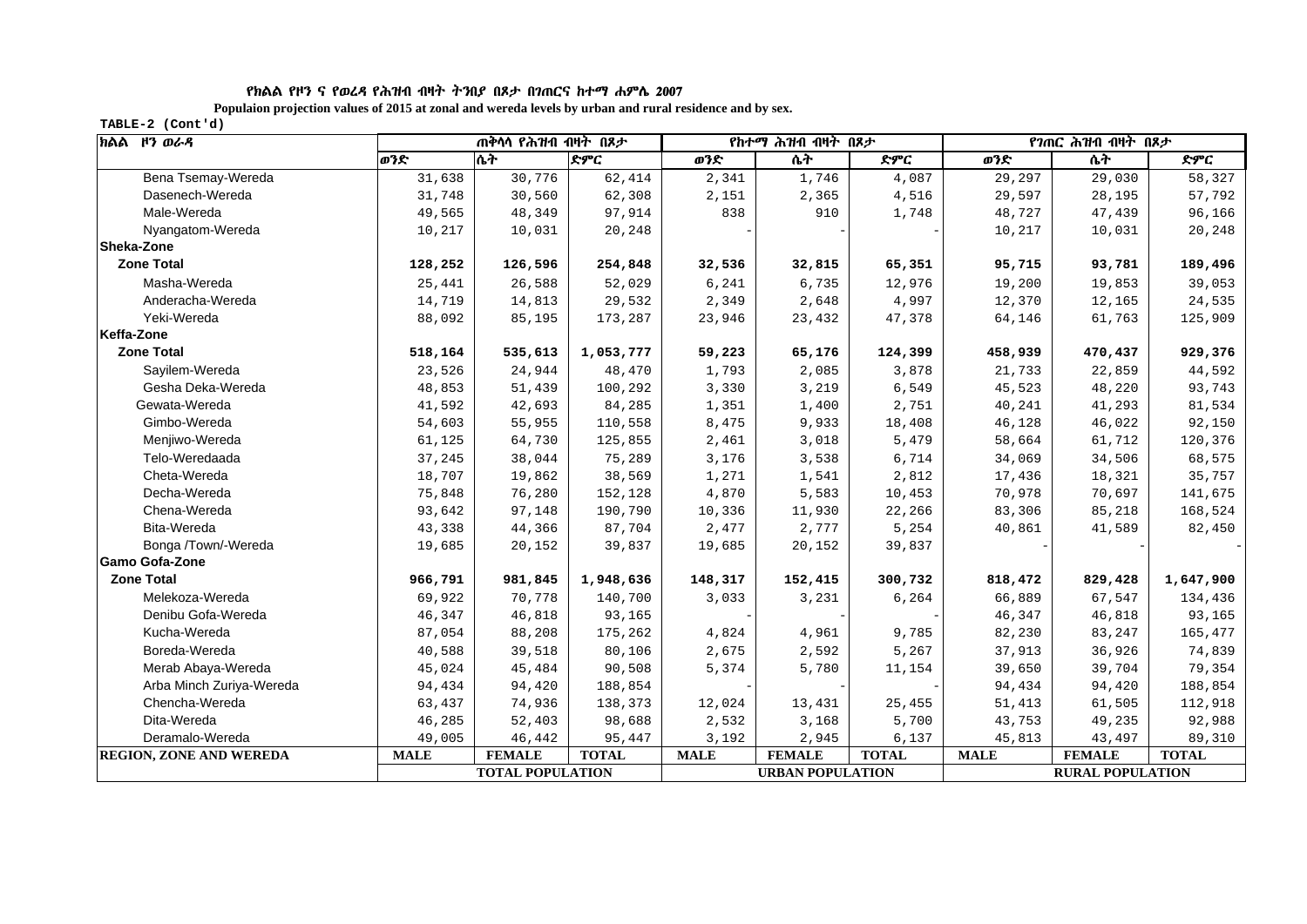**Populaion projection values of 2015 at zonal and wereda levels by urban and rural residence and by sex.**

| ክልል ዞን ወራዳ                     |             | ጠቅላሳ የሕዝብ ብዛት በጾታ       |              |             | የከተማ ሕዝብ ብዛት በጾታ        |              |             | የንጠር ሕዝብ ብዛት በጾታ        |              |
|--------------------------------|-------------|-------------------------|--------------|-------------|-------------------------|--------------|-------------|-------------------------|--------------|
|                                | ወንድ         | ቤት                      | ድምር          | ወንድ         | ቤት                      | ድምር          | ወንድ         | ሴት                      | ድምር          |
| Zala-Wereda                    | 43,961      | 43,024                  | 86,985       | 2,120       | 1,953                   | 4,073        | 41,841      | 41,071                  | 82,912       |
| Uba Debre Tsehay-Wereda        | 41,704      | 41,020                  | 82,724       | 4,213       | 4,273                   | 8,486        | 37,491      | 36,747                  | 74,238       |
| Kemba-Wereda                   | 92,681      | 89,956                  | 182,637      | 4,307       | 4,685                   | 8,992        | 88,374      | 85,271                  | 173,645      |
| Bonke-Wereda                   | 93,025      | 94,444                  | 187,469      | 5,721       | 6,425                   | 12,146       | 87,304      | 88,019                  | 175,323      |
| Gezegofa-Wereda                | 41,109      | 42,081                  | 83,190       | 5,244       | 5,738                   | 10,982       | 35,865      | 36,343                  | 72,208       |
| Ayida-Wereda                   | 19,156      | 19,079                  | 38,235       |             |                         |              | 19,156      | 19,079                  | 38,235       |
| Arba Minch /Town/-Wereda       | 71,889      | 71,019                  | 142,908      | 71,889      | 71,019                  | 142,908      |             |                         |              |
| Sawla /Town/-Wereda            | 21,170      | 22,215                  | 43,385       | 21,170      | 22,215                  | 43,385       |             |                         |              |
| <b>Bench Maji-Zone</b>         |             |                         |              |             |                         |              |             |                         |              |
| <b>Zone Total</b>              | 397,804     | 408,577                 | 806,381      | 70,499      | 73,249                  | 143,748      | 327,304     | 335,327                 | 662,631      |
| Sheko-Wereda                   | 30,664      | 30,415                  | 61,079       | 4,439       | 4,788                   | 9,227        | 26,225      | 25,627                  | 51,852       |
| Guraferda-Wereda               | 24,082      | 20,205                  | 44,287       | 4,773       | 4,754                   | 9,527        | 19,309      | 15,451                  | 34,760       |
| Debub Bench-Wereda             | 63,927      | 67,026                  | 130,953      | 7,677       | 8,910                   | 16,587       | 56,250      | 58,116                  | 114,366      |
| Shay Bench-Wereda              | 66,365      | 72,799                  | 139,164      | 3,770       | 4,697                   | 8,467        | 62,595      | 68,102                  | 130,697      |
| Meinit Goldeya-Wereda          | 50,920      | 53,035                  | 103,955      | 2,241       | 2,638                   | 4,879        | 48,679      | 50,397                  | 99,076       |
| Meinit Shasha-Wereda           | 25,900      | 25,935                  | 51,835       | 2,506       | 2,811                   | 5,317        | 23,394      | 23,124                  | 46,518       |
| Maji-Wereda                    | 18,957      | 20,428                  | 39,385       | 4,395       | 4,860                   | 9,255        | 14,562      | 15,568                  | 30,130       |
| Bero-Wereda                    | 8,313       | 7,175                   | 15,488       | 1,714       | 1,838                   | 3,552        | 6,599       | 5,337                   | 11,936       |
| Surma-Wereda                   | 13,869      | 15,062                  | 28,931       | 856         | 890                     | 1,746        | 13,013      | 14,172                  | 27,185       |
| Semen Bench-Wereda             | 61,551      | 64,757                  | 126,308      | 4,872       | 5,324                   | 10,196       | 56,679      | 59,433                  | 116,112      |
| Mizan Aman /Town/-Wereda       | 33,256      | 31,740                  | 64,996       | 33,256      | 31,740                  | 64,996       |             |                         |              |
| Yem Special Wereda             | 49,215      | 49,507                  | 98,722       | 6,991       | 8,241                   | 15,232       | 42,224      | 41,266                  | 83,490       |
| Yem Special Wereda Total       | 49,215      | 49,507                  | 98,722       | 6,991       | 8,241                   | 15,232       | 42,224      | 41,266                  | 83,490       |
| <b>Amaro Special Wereda</b>    | 89,638      | 88,190                  | 177,828      | 8,682       | 7,761                   | 16,443       | 80,956      | 80,429                  | 161,385      |
| Amaro - Wereda                 | 89,638      | 88,190                  | 177,828      | 8,682       | 7,761                   | 16,443       | 80,956      | 80,429                  | 161,385      |
| <b>Burji Special Wereda</b>    | 33,348      | 35,373                  | 68,721       | 5,600       | 6,411                   | 12,011       | 27,748      | 28,962                  | 56,710       |
| Burji-Wereda                   | 33,348      | 35,373                  | 68,721       | 5,600       | 6,411                   | 12,011       | 27,748      | 28,962                  | 56,710       |
| Konso Special Wereda           | 133,715     | 143,270                 | 276,985      | 9,164       | 8,794                   | 17,958       | 124,551     | 134,476                 | 259,027      |
| Konso - Wereda                 | 133,715     | 143,270                 | 276,985      | 9,164       | 8,794                   | 17,958       | 124,551     | 134,476                 | 259,027      |
| Derashe Special Wereda         | 84,998      | 88,956                  | 173,954      | 11,920      | 13,306                  | 25,226       | 73,078      | 75,650                  | 148,728      |
| Derashe - Wereda               | 84,998      | 88,956                  | 173,954      | 11,920      | 13,306                  | 25,226       | 73,078      | 75,650                  | 148,728      |
|                                |             |                         |              |             |                         |              |             |                         |              |
| <b>REGION, ZONE AND WEREDA</b> | <b>MALE</b> | <b>FEMALE</b>           | <b>TOTAL</b> | <b>MALE</b> | <b>FEMALE</b>           | <b>TOTAL</b> | <b>MALE</b> | <b>FEMALE</b>           | <b>TOTAL</b> |
|                                |             | <b>TOTAL POPULATION</b> |              |             | <b>URBAN POPULATION</b> |              |             | <b>RURAL POPULATION</b> |              |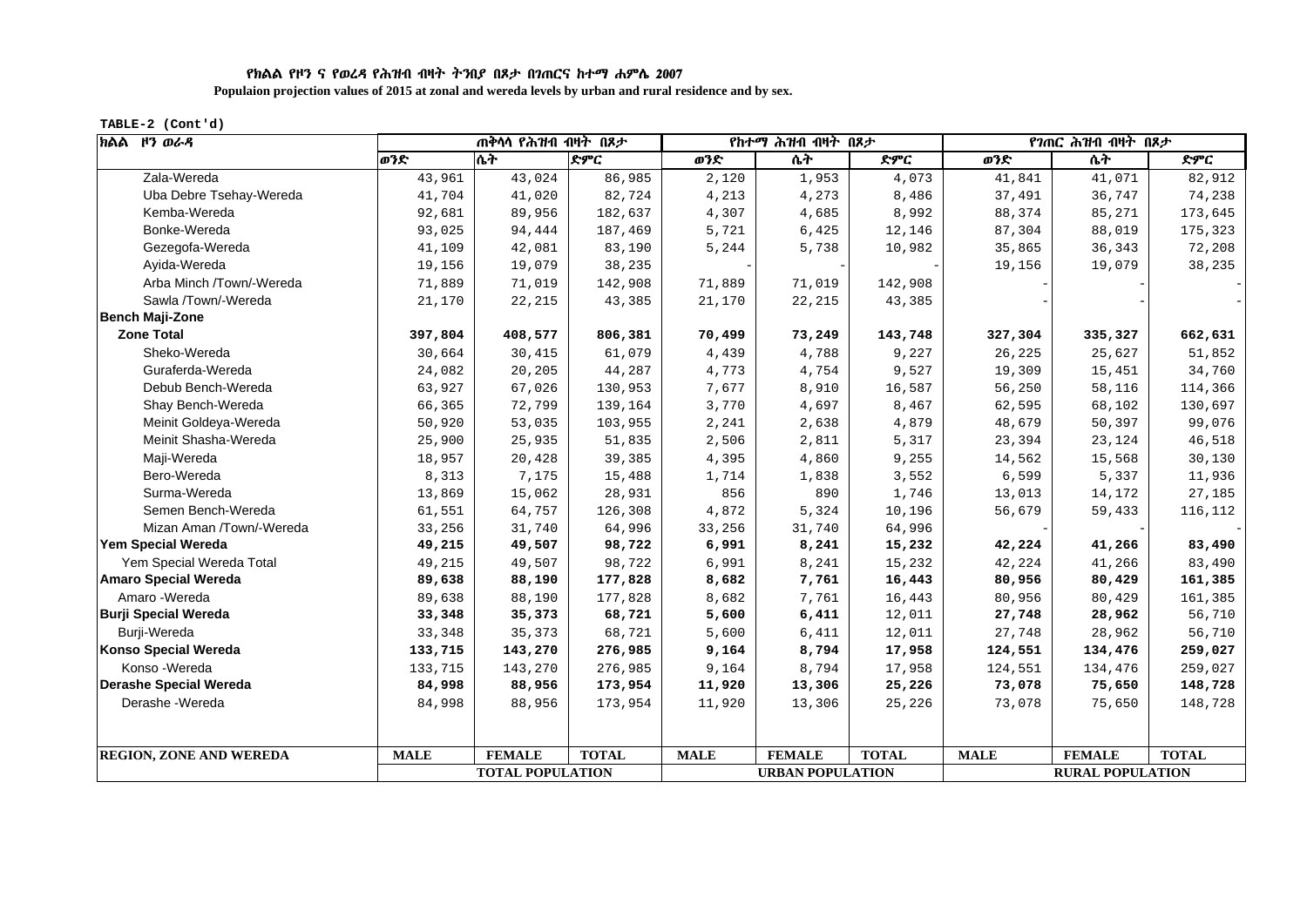**Populaion projection values of 2015 at zonal and wereda levels by urban and rural residence and by sex.**

| ክልል ዞን ወራዳ                                      |             | ጠቅሳሳ የሕዝብ ብዛት በጾታ       |              |             | የከተማ ሕዝብ ብዛት በጾታ        |              |             | የንጠር ሕዝብ ብዛት በጾታ        |              |
|-------------------------------------------------|-------------|-------------------------|--------------|-------------|-------------------------|--------------|-------------|-------------------------|--------------|
|                                                 | ወንድ         | ቤት                      | ድምር          | ወንድ         | ቤት                      | ድምር          | ወንድ         | ቤት                      | ድምር          |
| Dawro-Zone                                      |             |                         |              |             |                         |              |             |                         |              |
| <b>Zone Total</b>                               | 299,456     | 289,043                 | 588,499      | 35,059      | 31,702                  | 66,761       | 264,398     | 257,341                 | 521,739      |
| Tocha-Wereda                                    | 62,608      | 60,491                  | 123,099      | 6,201       | 6,435                   | 12,636       | 56,407      | 54,056                  | 110,463      |
| Mareka-Wereda                                   | 82,465      | 76,494                  | 158,959      | 19,872      | 16,226                  | 36,098       | 62,593      | 60,268                  | 122,861      |
| Loma-Wereda                                     | 64,915      | 63,451                  | 128,366      | 3,971       | 3,649                   | 7,620        | 60,944      | 59,802                  | 120,746      |
| Genabosa-Wereda                                 | 50,388      | 50,049                  | 100,437      | 1,371       | 1,324                   | 2,695        | 49,017      | 48,725                  | 97,742       |
| Isara-Wereda                                    | 39,080      | 38,558                  | 77,638       | 3,643       | 4,068                   | 7,711        | 35,437      | 34,490                  | 69,927       |
| <b>Basketo Special Wereda</b>                   | 34,581      | 34,472                  | 69,053       | 4,826       | 5,143                   | 9,969        | 29,755      | 29,329                  | 59,084       |
| Basketo-Wereda                                  | 34,581      | 34,472                  | 69,053       | 4,826       | 5,143                   | 9,969        | 29,755      | 29,329                  | 59,084       |
| Konta Special Wereda                            | 54,107      | 56,493                  | 110,600      | 7,418       | 8,384                   | 15,802       | 46,689      | 48,109                  | 94,798       |
| Konta-Wereda                                    | 54,107      | 56,493                  | 110,600      | 7,418       | 8,384                   | 15,802       | 46,689      | 48,109                  | 94,798       |
| Silti-Zone                                      |             |                         |              |             |                         |              |             |                         |              |
| <b>Zone Total</b>                               | 435,255     | 461,870                 | 897,125      | 45,392      | 44,478                  | 89,870       | 389,862     | 417,393                 | 807,255      |
| Alicho Werero-Wereda                            | 48,598      | 58,140                  | 106,738      | 820         | 669                     | 1,489        | 47,778      | 57,471                  | 105,249      |
| Silti-Wereda                                    | 106,568     | 109,166                 | 215,734      | 15,878      | 14,984                  | 30,862       | 90,690      | 94,182                  | 184,872      |
| Lanfuro-Wereda                                  | 72,137      | 70,596                  | 142,733      | 12,132      | 11,607                  | 23,739       | 60,005      | 58,989                  | 118,994      |
| Merab Azernet-Wereda                            | 32,642      | 39,283                  | 71,925       | 4,311       | 5,342                   | 9,653        | 28,331      | 33,941                  | 62,272       |
| Dalocha-Wereda                                  | 54,060      | 54,197                  | 108,257      | 6,448       | 6,522                   | 12,970       | 47,612      | 47,675                  | 95,287       |
| Sankura-Wereda                                  | 50,185      | 49,843                  | 100,028      | 3,700       | 3,261                   | 6,961        | 46,485      | 46,582                  | 93,067       |
| Misrak Azernet-Wereda                           | 26,297      | 31,938                  | 58,235       |             |                         |              | 26,297      | 31,938                  | 58,235       |
| Wulbareg-Wereda                                 | 44,768      | 48,707                  | 93,475       | 2,103       | 2,092                   | 4,195        | 42,665      | 46,615                  | 89,280       |
| Alaba Special Wereda                            | 144,307     | 142,821                 | 287,128      | 25,594      | 25,699                  | 51,293       | 118,713     | 117,122                 | 235,835      |
| Alaba-Wereda                                    | 144,307     | 142,821                 | 287,128      | 25,594      | 25,699                  | 51,293       | 118,713     | 117,122                 | 235,835      |
| <b>Hawassa City Transitional Administration</b> | 208,671     | 208,697                 | 417,368      | 149,250     | 152,264                 | 301,514      | 59,421      | 56,433                  | 115,854      |
| Hawassa City Administration wereda              | 208671      | 208697                  | 417,368      | 149,250     | 152,264                 | 301,514      | 59,421      | 56,433                  | 115,854      |
| <b>GAMBELLA Region</b>                          |             |                         |              |             |                         |              |             |                         |              |
| <b>Region Total</b>                             | 213,001     | 196,001                 | 409,002      | 69,000      | 63,000                  | 132,000      | 144,000     | 133,000                 | 277,000      |
| Agnewak-Zone                                    |             |                         |              |             |                         |              |             |                         |              |
| Zone Total                                      | 74,504      | 71,329                  | 145,833      | 46,399      | 42,638                  | 89,037       | 28,104      | 28,692                  | 56,796       |
| Gambella Zuria Wereda                           | 6,415       | 6,914                   | 13,329       | 973         | 884                     | 1,857        | 5,442       | 6,030                   | 11,472       |
| Abobo Wereda                                    | 10,837      | 10,179                  | 21,016       | 3,274       | 3,658                   | 6,932        | 7,563       | 6,521                   | 14,084       |
| Gog Wereda                                      | 10,710      | 12,364                  | 23,074       | 4,688       | 4,830                   | 9,518        | 6,022       | 7,534                   | 13,556       |
| Jor Wereda                                      | 5,422       | 6,204                   | 11,626       | 496         | 577                     | 1,073        | 4,926       | 5,627                   | 10,553       |
| <b>REGION, ZONE AND WEREDA</b>                  | <b>MALE</b> | <b>FEMALE</b>           | <b>TOTAL</b> | <b>MALE</b> | <b>FEMALE</b>           | <b>TOTAL</b> | <b>MALE</b> | <b>FEMALE</b>           | <b>TOTAL</b> |
|                                                 |             | <b>TOTAL POPULATION</b> |              |             | <b>URBAN POPULATION</b> |              |             | <b>RURAL POPULATION</b> |              |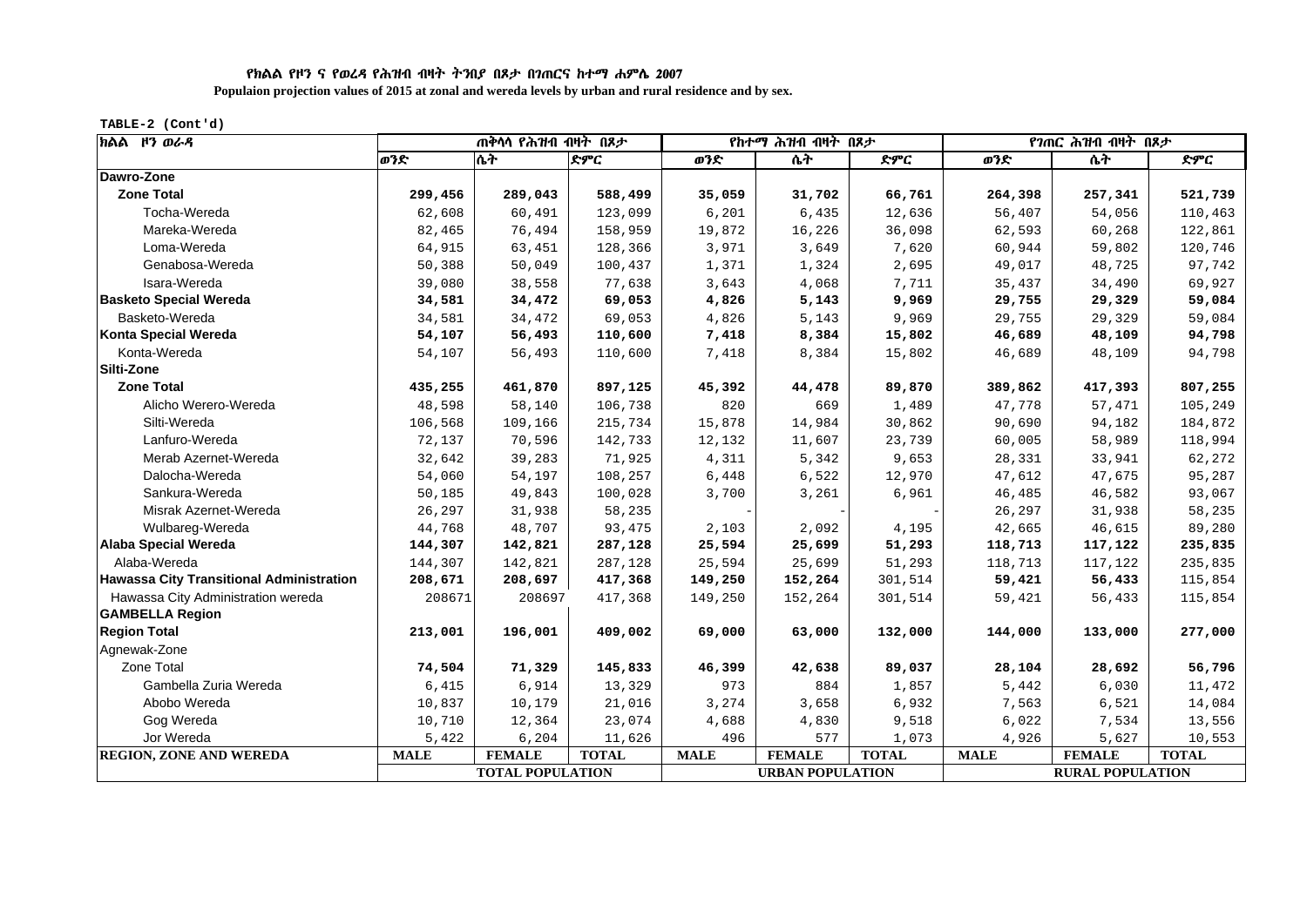**Populaion projection values of 2015 at zonal and wereda levels by urban and rural residence and by sex.**

| ክልል ዞን ወራዳ                     |             | ጠቅሳሳ የሕዝብ ብዛት በጾታ       |              |             | የከተማ ሕዝብ ብዛት በጾታ        |              |             | የንጠር ሕዝብ ብዛት በጾታ        |              |  |  |
|--------------------------------|-------------|-------------------------|--------------|-------------|-------------------------|--------------|-------------|-------------------------|--------------|--|--|
|                                | ወንድ         | ቤት                      | ድምር          | ወንድ         | ቤት                      | ድምር          | ወንድ         | ቤት                      | ድምር          |  |  |
| Dima Wereda                    | 6,076       | 4,617                   | 10,693       | 1,925       | 1,637                   | 3,562        | 4,151       | 2,980                   | 7,131        |  |  |
| Gambella /Town/ Wereda         | 35,044      | 31,051                  | 66,095       | 35,044      | 31,051                  | 66,095       |             |                         |              |  |  |
| Nuwer-Zone                     |             |                         |              |             |                         |              |             |                         |              |  |  |
| <b>Zone Total</b>              | 76,486      | 65,581                  | 142,067      | 11,144      | 9,631                   | 20,775       | 65,343      | 55,950                  | 121,293      |  |  |
| Lare Wereda                    | 21,229      | 19,906                  | 41,135       | 5,932       | 5,160                   | 11,092       | 15,297      | 14,746                  | 30,043       |  |  |
| Jikawo Wereda                  | 23,744      | 20,333                  | 44,077       | 1,999       | 1,831                   | 3,830        | 21,745      | 18,502                  | 40,247       |  |  |
| Wantawa Wereda                 | 14,067      | 12,662                  | 26,729       | 2,668       | 2,160                   | 4,828        | 11,399      | 10,502                  | 21,901       |  |  |
| Akobo Wereda                   | 17,446      | 12,680                  | 30,126       | 544         | 480                     | 1,024        | 16,902      | 12,200                  | 29,102       |  |  |
| Mezhenger-Zone                 |             |                         |              |             |                         |              |             |                         |              |  |  |
| <b>Zone Total</b>              | 38,811      | 36,267                  | 75,078       | 6,316       | 5,779                   | 12,095       | 32,495      | 30,487                  | 62,982       |  |  |
| Godare Wereda                  | 25,921      | 24,418                  | 50,339       | 6,316       | 5,779                   | 12,095       | 19,605      | 18,639                  | 38,244       |  |  |
| Mengesh Wereda                 | 12,890      | 11,849                  | 24,739       |             |                         |              | 12,890      | 11,849                  | 24,739       |  |  |
| <b>Etang Special Zone</b>      |             |                         |              |             |                         |              |             |                         |              |  |  |
| <b>Zone Total</b>              | 23,200      | 22,824                  | 46,024       | 5,141       | 4,953                   | 10,094       | 18,059      | 17,871                  | 35,930       |  |  |
| Etang Wereda                   | 23,200      | 22,824                  | 46,024       | 5,141       | 4,953                   | 10,094       | 18,059      | 17,871                  | 35,930       |  |  |
| <b>Harari Region</b>           |             |                         |              |             |                         |              |             |                         |              |  |  |
| <b>Region Total</b>            | 117,000     | 115,000                 | 232,000      | 65,000      | 64,000                  | 129,000      | 52,000      | 51,000                  | 103,000      |  |  |
| Harari All Wereda              | 117,000     | 115,000                 | 232,000      | 65,000      | 64,000                  | 129,000      | 52,000      | 51,000                  | 103,000      |  |  |
| <b>ADDIS ABABA</b>             |             |                         |              |             |                         |              |             |                         |              |  |  |
| <b>Addis Ababa Total</b>       | 1,551,000   | 1,722,001               | 3,273,001    | 1,551,000   | 1,722,000               | 3,273,000    |             |                         |              |  |  |
| Akaki Kaliti-Sub City          | 105,406     | 111,132                 | 216,538      | 105,406     | 111,132                 | 216,538      |             |                         |              |  |  |
| Nefas Silk-Lafto-Sub City      | 177,016     | 200,876                 | 377,892      | 177,016     | 200,876                 | 377,892      |             |                         |              |  |  |
| Kolfe Keraniyo-Sub City        | 246,709     | 265,660                 | 512,369      | 246,709     | 265,660                 | 512,369      |             |                         |              |  |  |
| Gulele-Sub City                | 153,742     | 165,970                 | 319,712      | 153,742     | 165,970                 | 319,712      |             |                         |              |  |  |
| Lideta-Sub City                | 114,386     | 126,603                 | 240,989      | 114,386     | 126,603                 | 240,989      |             |                         |              |  |  |
| Kirkos-Sub City                | 122,974     | 141,363                 | 264,337      | 122,974     | 141,363                 | 264,337      |             |                         |              |  |  |
| Arada-Sub City                 | 117,823     | 134,882                 | 252,705      | 117,823     | 134,882                 | 252,705      |             |                         |              |  |  |
| Addis Ketema-Sub City          | 148,398     | 156,660                 | 305,058      | 148,398     | 156,660                 | 305,058      |             |                         |              |  |  |
| Yeka-Sub City                  | 191,996     | 222,216                 | 414,212      | 191,996     | 222,216                 | 414,212      |             |                         |              |  |  |
| Bole-Sub City                  | 172,550     | 196,639                 | 369,189      | 172,550     | 196,639                 | 369,189      |             |                         |              |  |  |
|                                |             |                         |              |             |                         |              |             |                         |              |  |  |
| <b>REGION, ZONE AND WEREDA</b> | <b>MALE</b> | <b>FEMALE</b>           | <b>TOTAL</b> | <b>MALE</b> | <b>FEMALE</b>           | <b>TOTAL</b> | <b>MALE</b> | <b>FEMALE</b>           | <b>TOTAL</b> |  |  |
|                                |             | <b>TOTAL POPULATION</b> |              |             | <b>URBAN POPULATION</b> |              |             | <b>RURAL POPULATION</b> |              |  |  |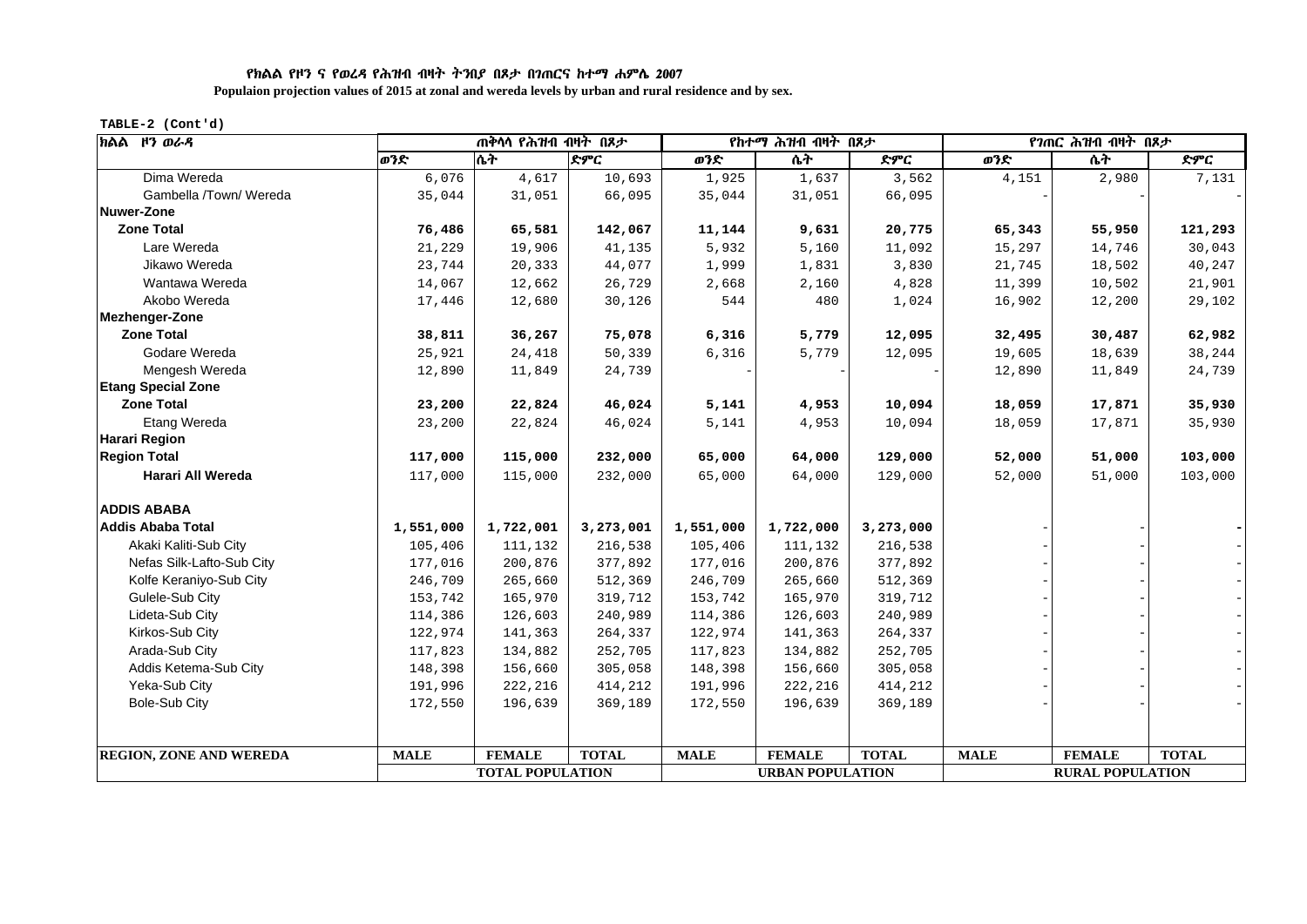**Populaion projection values of 2015 at zonal and wereda levels by urban and rural residence and by sex.**

#### **TABLE-2 (Cont'd)**

| ክልል ዞን ወራዳ                        | ጠቅሳሳ የሕዝብ ብዛት በጾ <b>ታ</b> |                         |              |             | <i>የከተማ ሕዝ</i> ብ ብዛት በጾታ |              | የንጠር ሕዝብ ብዛት በጾታ |                         |              |
|-----------------------------------|---------------------------|-------------------------|--------------|-------------|--------------------------|--------------|------------------|-------------------------|--------------|
|                                   | ወንድ                       | ቤት                      | ድምር          | ወንድ         | ቤት                       | ድምር          | ወንድ              | ሴት                      | ድምር          |
|                                   |                           |                         |              |             |                          |              |                  |                         |              |
| <b>DIRE DAWA</b>                  | 221,000                   | 219,000                 | 440,000      | 139,000     | 138,000                  | 277,000      | 82,000           | 81,000                  | 163,000      |
| Dire Dawa Total                   | 221000                    | 219000                  | 440,000      | 139,000     | 138,000                  | 277,000      | 82,000           | 81,000                  | 163,000      |
| <b>SPECIAL ENUMERATION AREAS</b>  | 64000                     | 54001                   | 118,001      | 23,000      | 20,000                   | 43,000       | 41,000           | 34,000                  | 75,000       |
| <b>Zone Total</b>                 | 61059                     | 51056                   | 112,115      | 23,000      | 20,000                   | 43,000       | 38,059           | 31,055                  | 69,114       |
| Moyale Special Census Wereda      | 30715                     | 27685                   | 58,400       | 22,131      | 19,433                   | 41,564       | 8,584            | 8,252                   | 16,836       |
| Afdem Special Census Wereda       | 30344                     | 23371                   | 53,715       | 869         | 567                      | 1,436        | 29,475           | 22,804                  | 52,279       |
| Meda Welabu Special Census Zone   |                           |                         |              |             |                          |              |                  |                         |              |
| <b>Zone Total</b>                 | 2562                      | 2493                    | 5,055        |             |                          |              | 2,562            | 2,493                   | 5,055        |
| Meda Welabu Special Census Wereda | 2562                      | 2493                    | 5,055        |             |                          |              | 2,562            | 2,493                   | 5,055        |
| <b>Mulo Special Census-Zone</b>   |                           |                         |              |             |                          |              |                  |                         |              |
| <b>Zone Total</b>                 | 379                       | 452                     | 831          |             |                          |              | 379              | 452                     | 831          |
| Mulo Special Census Wereda        | 379                       | 452                     | 831          |             |                          |              | 379              | 452                     | 831          |
|                                   |                           |                         |              |             |                          |              |                  |                         |              |
| <b>COUNTRY Total*</b>             | 45,249,998                | 44,826,014              | 90,076,012   | 8,689,000   | 8,770,000                | 17,459,000   | 36,561,000       | 36,056,000              | 72,617,000   |
| <b>REGION, ZONE AND WEREDA</b>    | <b>MALE</b>               | <b>FEMALE</b>           | <b>TOTAL</b> | <b>MALE</b> | <b>FEMALE</b>            | <b>TOTAL</b> | <b>MALE</b>      | <b>FEMALE</b>           | <b>TOTAL</b> |
|                                   |                           | <b>TOTAL POPULATION</b> |              |             | <b>URBAN POPULATION</b>  |              |                  | <b>RURAL POPULATION</b> |              |

\*-The total projected population size of A**ffar** and that of **country total** includes the estimated population of

eight rural kebeles of Elidar wereda in Affar Region.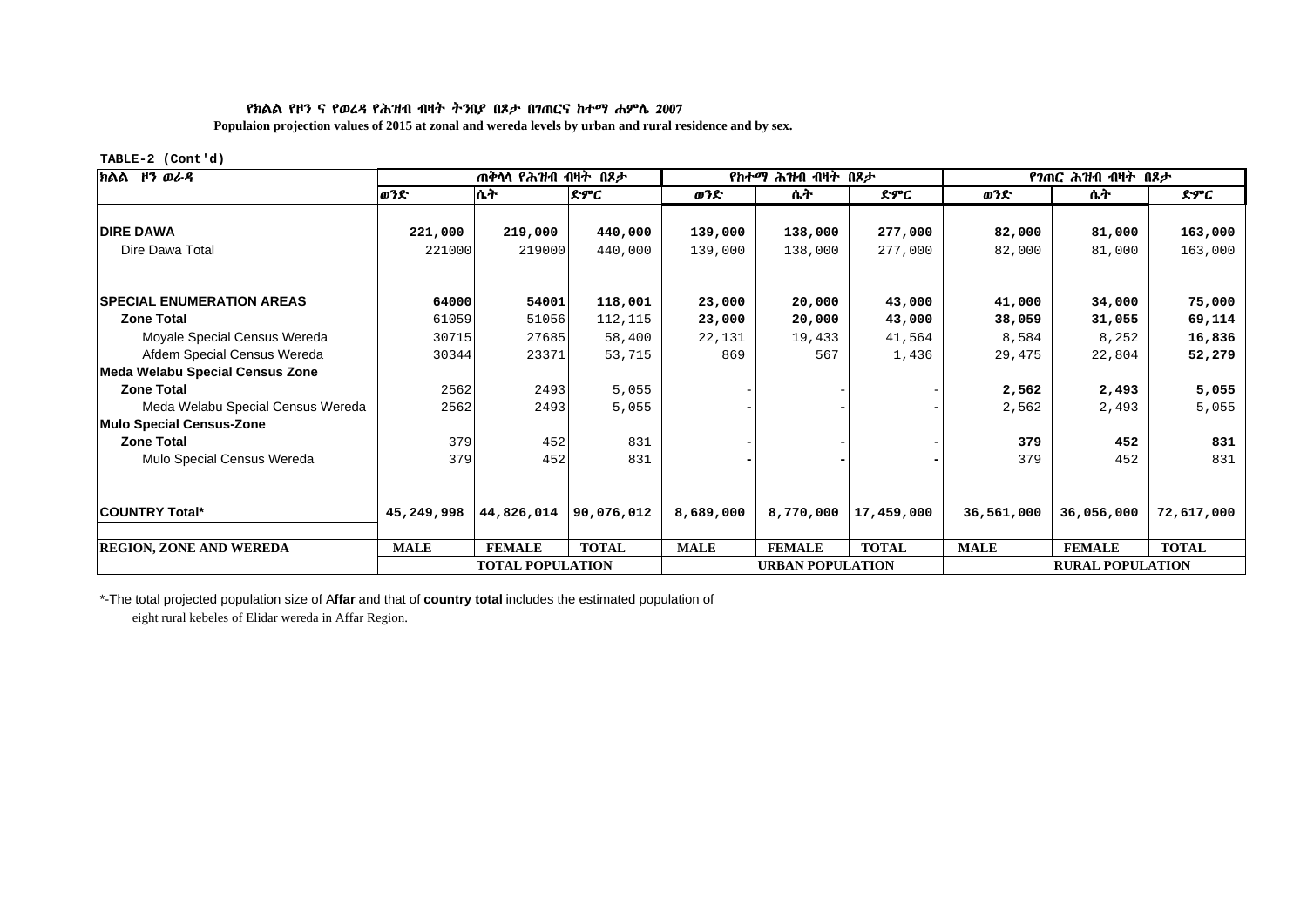**Populaion projection values of 2016 at zonal and wereda levels by urban and rural residence and by sex.**

**TABLE-3**

| <b>ክልል</b> ፣ዞን፣ወረ <i>ዳ</i>      | ጠቅሳሳ የሕዝብ ብዛት በጾታ |                         | <u>የከተማ ሕዝብ ብዛት በጾታ</u> |             |                                          | የንጠር ሕዝብ ብዛት በጾታ |             |                                          |              |
|---------------------------------|-------------------|-------------------------|-------------------------|-------------|------------------------------------------|------------------|-------------|------------------------------------------|--------------|
|                                 | ወንድ               | ቤት                      | ድምር                     | ወንድ         | ሴት                                       | ድምር              | ወንድ         | ቤት                                       | ድምር          |
|                                 |                   |                         |                         |             |                                          |                  |             |                                          |              |
| <b>TIGRAY Region</b>            | 2,539,997         | 2,612,001               | 5,151,998               | 656,000     | 675,000                                  | 1,331,000        | 1,884,000   | 1,937,000                                | 3,821,000    |
| North Western Tigray-Zone       |                   |                         |                         |             |                                          |                  |             |                                          |              |
| <b>Zone Total</b>               | 429,101           | 432,739                 | 861,840                 | 81,659      | 88,470                                   | 170,129          | 347,442     | 344,269                                  | 691,711      |
| Tahtay Adiyabo-Wereda           | 51,528            | 50,634                  | 102,162                 | 4,589       | 5,438                                    | 10,027           | 46,939      | 45,196                                   | 92,135       |
| Laelay Adiyabo-Wereda           | 63,760            | 65,267                  | 129,027                 | 5,771       | 6,860                                    | 12,631           | 57,989      | 58,407                                   | 116,396      |
| Medebay Zana-Wereda             | 70,174            | 72,356                  | 142,530                 | 7,680       | 8,879                                    | 16,559           | 62,494      | 63,477                                   | 125,971      |
| Tahtay Koraro-Wereda            | 37,597            | 38,303                  | 75,900                  |             |                                          |                  | 37,597      | 38,303                                   | 75,900       |
| Asegede Tsimbila-Wereda         | 77,973            | 76,003                  | 153,976                 | 7,634       | 8,293                                    | 15,927           | 70,339      | 67,710                                   | 138,049      |
| Tselemti-Wereda                 | 78,671            | 78,178                  | 156,849                 | 6,586       | 7,002                                    | 13,588           | 72,085      | 71,176                                   | 143,261      |
| Shere Endasilasie /Town/-Wereda | 35,970            | 38,533                  | 74,503                  | 35,970      | 38,533                                   | 74,503           |             |                                          |              |
| Shiraro /Town/-Wereda           | 13,428            | 13,465                  | 26,893                  | 13,428      | 13,465                                   | 26,893           |             |                                          |              |
| <b>Central Tigray-Zone</b>      |                   |                         |                         |             |                                          |                  |             |                                          |              |
| <b>Zone Total</b>               | 714,716           | 739,885                 | 1,454,601               | 134,630     | 143,429                                  | 278,059          | 580,087     | 596,454                                  | 1,176,541    |
| Mereb Lehe-Wereda               | 60,264            | 61,446                  | 121,710                 | 5,948       | 6,511                                    | 12,459           | 54,316      | 54,935                                   | 109,251      |
| Ahiferom-Wereda                 | 97,657            | 104,626                 | 202,283                 | 17,922      | 18,990                                   | 36,912           | 79,735      | 85,636                                   | 165,371      |
| Were Lehe-Wereda                | 82,349            | 86,254                  | 168,603                 | 12,477      | 13,553                                   | 26,030           | 69,872      | 72,701                                   | 142,573      |
| Adwa-Wereda                     | 54,029            | 55,676                  | 109,705                 |             |                                          |                  | 54,029      | 55,676                                   | 109,705      |
| Laelay Maychew-Wereda           | 39,479            | 40,423                  | 79,902                  |             |                                          |                  | 39,479      | 40,423                                   | 79,902       |
| Tahtay Maychew-Wereda           | 55,930            | 58,461                  | 114,391                 | 8,626       | 9,010                                    | 17,636           | 47,304      | 49,451                                   | 96,755       |
| Nader Adet-Wereda               | 57,278            | 59,094                  | 116,372                 | 1,503       | $1\,,407$                                | 2,910            | 55,775      | 57,687                                   | 113,462      |
| Kola Temben-Wereda              | 72,981            | 74,816                  | 147,797                 |             |                                          |                  | 72,981      | 74,816                                   | 147,797      |
| Dega Temben-Wereda              | 63,958            | 64,461                  | 128,419                 | 5,486       | 5,966                                    | 11,452           | 58,472      | 58,495                                   | 116,967      |
| Tanqua Abergele-Wereda          | 53,686            | 52,175                  | 105,861                 | 5,562       | 5,540                                    | 11,102           | 48,124      | 46,635                                   | 94,759       |
| Abi Adi /Town/-Wereda           | 12,873            | 12,566                  | 25,439                  | 12,873      | 12,566                                   | 25,439           |             |                                          |              |
| Adwa /Town/-Wereda              | 30,114            | 33,645                  | 63,759                  | 30,114      | 33,645                                   | 63,759           |             |                                          |              |
| Axum /Town/-Wereda              | 34,118            | 36,242                  | 70,360                  | 34,118      | 36,242                                   | 70,360           |             |                                          |              |
| <b>Eastern Tigray-Zone</b>      |                   |                         |                         |             |                                          |                  |             |                                          |              |
| <b>Zone Total</b>               | 428,952           | 471,563                 | 900,515                 | 109,095     | 120,892                                  | 229,987          | 319,858     | 350,671                                  | 670,529      |
| Gulo Meheda-Wereda              | 46,727            | 50,751                  | 97,478                  | 7,443       | 8,453                                    | 15,896           | 39,284      | 42,298                                   | 81,582       |
| Erob-Wereda                     | 14,094            | 14,934                  | 29,028                  | 1,658       | 1,642                                    | 3,300            | 12,436      | 13,292                                   | 25,728       |
| Saesi Tsadamba-Wereda           | 76,391            | 85,747                  | 162,138                 | 13,770      | 16,012                                   | 29,782           | 62,621      | 69,735                                   | 132,356      |
| Ganta Afeshum-Wereda            | 46,824            | 52,465                  | 99,289                  | 2,727       | 2,999                                    | 5,726            | 44,097      | 49,466                                   | 93,563       |
| Hawuzen-Wereda                  | 63,483            | 69,928                  | 133,411                 | 5,825       | 6,082                                    | 11,907           | 57,658      | 63,846                                   | 121,504      |
| Kilte Awlalo-Wereda             | 54,248            | 57,745                  | 111,993                 | 3,563       | 4,005                                    | 7,568            | 50,685      | 53,740                                   | 104,425      |
| Atsbi Wonberta-Wereda           | 61,279            | 67,630                  | 128,909                 | 8,202       | 9,336                                    | 17,538           | 53,077      | 58,294                                   | 111,371      |
| Adigrat /Town/-Wereda           | 42,785            | 47,873                  | 90,658                  | 42,785      | 47,873                                   | 90,658           |             |                                          |              |
| Wukro /Town/-Wereda             | 23,121            | 24,490                  | 47,611                  | 23,121      | 24,490                                   | 47,611           |             |                                          |              |
| <b>REGION, ZONE AND WEREDA</b>  | <b>MALE</b>       | <b>FEMALE</b>           | <b>TOTAL</b>            | <b>MALE</b> | <b>FEMALE</b><br><b>URBAN POPULATION</b> | <b>TOTAL</b>     | <b>MALE</b> | <b>FEMALE</b><br><b>RURAL POPULATION</b> | <b>TOTAL</b> |
|                                 |                   | <b>TOTAL POPULATION</b> |                         |             |                                          |                  |             |                                          |              |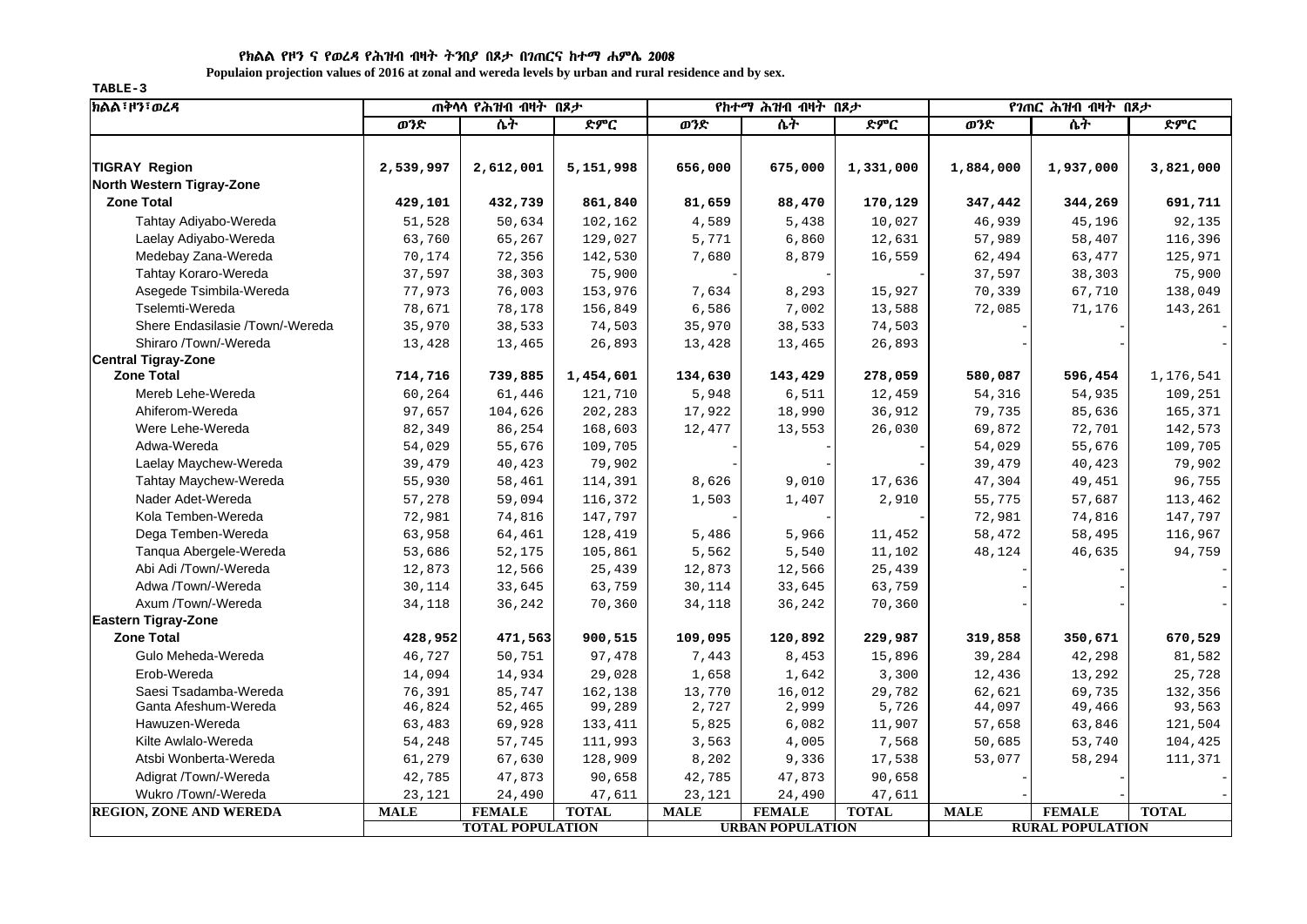**Populaion projection values of 2016 at zonal and wereda levels by urban and rural residence and by sex.**

| ክልል ፣ ዞን ፣ ወሪዳ                 | <u>ጠቅላላ የሕዝብ ብዛት በጾታ</u> |               |              |                         | የከተማ ሕዝብ ብዛት በጾታ |              | የ <i>ገ</i> ጠር ሕዝብ ብዛት በጾታ |               |              |
|--------------------------------|--------------------------|---------------|--------------|-------------------------|------------------|--------------|---------------------------|---------------|--------------|
|                                | ወንድ                      | ሰት            | ድምር          | ወንድ                     | ሌት               | ድምር          | ወንድ                       | ሌት            | ድምር          |
| <b>Southern Tigray-Zone</b>    |                          |               |              |                         |                  |              |                           |               |              |
| <b>Zone Total</b>              | 575172                   | 592158        | 1,167,330    | 97,592                  | 100,753          | 198,345      | 477,581                   | 491,404       | 968,985      |
| Seharti Samre-Wereda           | 69847                    | 71323         | 141,170      | 7,063                   | 7,421            | 14,484       | 62,784                    | 63,902        | 126,686      |
| Enderta-Wereda                 | 62683                    | 63056         | 125,739      |                         |                  |              | 62,683                    | 63,056        | 125,739      |
| Hintalo Wajirat-Wereda         | 85879                    | 88703         | 174,582      | 9,263                   | 9,559            | 18,822       | 76,616                    | 79,144        | 155,760      |
| Alaje-Wereda                   | 59661                    | 62767         | 122,428      | 6,037                   | 5,909            | 11,946       | 53,624                    | 56,858        | 110,482      |
| Endamehoni-Wereda              | 46565                    | 48070         | 94,635       | 2,102                   | 2,589            | 4,691        | 44,463                    | 45,481        | 89,944       |
| Raya Azebo-Wereda              | 78040                    | 79097         | 157,137      | 12,544                  | 12,780           | 25,324       | 65,496                    | 66,317        | 131,813      |
| Alamata-Wereda                 | 47510                    | 48622         | 96,132       | 3,509                   | 3,684            | 7,193        | 44,001                    | 44,938        | 88,939       |
| Ofla-Wereda                    | 67913                    | 71709         | 139,622      |                         |                  |              | 67,913                    | 71,709        | 139,622      |
| Maychew /Town/-Wereda          | 18134                    | 18791         | 36,925       | 18,134                  | 18,791           | 36,925       |                           |               |              |
| Korem /Town/-Wereda            | 12390                    | 14135         | 26,525       | 12,390                  | 14,135           | 26,525       |                           |               |              |
| Alamata /Town/-Wereda          | 26550                    | 25885         | 52,435       | 26,550                  | 25,885           | 52,435       |                           |               |              |
| <b>Western Tigray-Zone</b>     |                          |               |              |                         |                  |              |                           |               |              |
| <b>Zone Total</b>              | 219,459                  | 207,394       | 426,853      | 60,427                  | 53,194           | 113,621      | 159,032                   | 154,202       | 313,234      |
| Kafta Humera-Wereda            | 60,866                   | 55,084        | 115,950      | 25,579                  | 22,261           | 47,840       | 35,287                    | 32,823        | 68,110       |
| Welkayit-Wereda                | 79,781                   | 78,185        | 157,966      | 8,595                   | 8,388            | 16,983       | 71,186                    | 69,797        | 140,983      |
| Tsegede-Wereda                 | 60,068                   | 58,574        | 118,642      | 7,509                   | 6,993            | 14,502       | 52,559                    | 51,581        | 104,140      |
| Humera /Town/-Wereda           | 18,744                   | 15,551        | 34,295       | 18,744                  | 15,551           | 34,295       |                           |               |              |
| <b>Mekele Special-Zone</b>     |                          |               |              |                         |                  |              |                           |               |              |
| <b>Zone Total</b>              | 172,597                  | 168,262       | 340,859      | 172,597                 | 168,261          | 340,858      |                           |               |              |
| Debub-Wereda                   | 72,630                   | 72,695        | 145,325      | 72,630                  | 72,695           | 145,325      |                           |               |              |
| Semen-Wereda                   | 99,967                   | 95,567        | 195,534      | 99,967                  | 95,567           | 195,534      |                           |               |              |
| <b>REGION, ZONE AND WEREDA</b> | <b>MALE</b>              | <b>FEMALE</b> | <b>TOTAL</b> | <b>MALE</b>             | <b>FEMALE</b>    | <b>TOTAL</b> | <b>MALE</b>               | <b>FEMALE</b> | <b>TOTAL</b> |
|                                | <b>TOTAL POPULATION</b>  |               |              | <b>URBAN POPULATION</b> |                  |              | <b>RURAL POPULATION</b>   |               |              |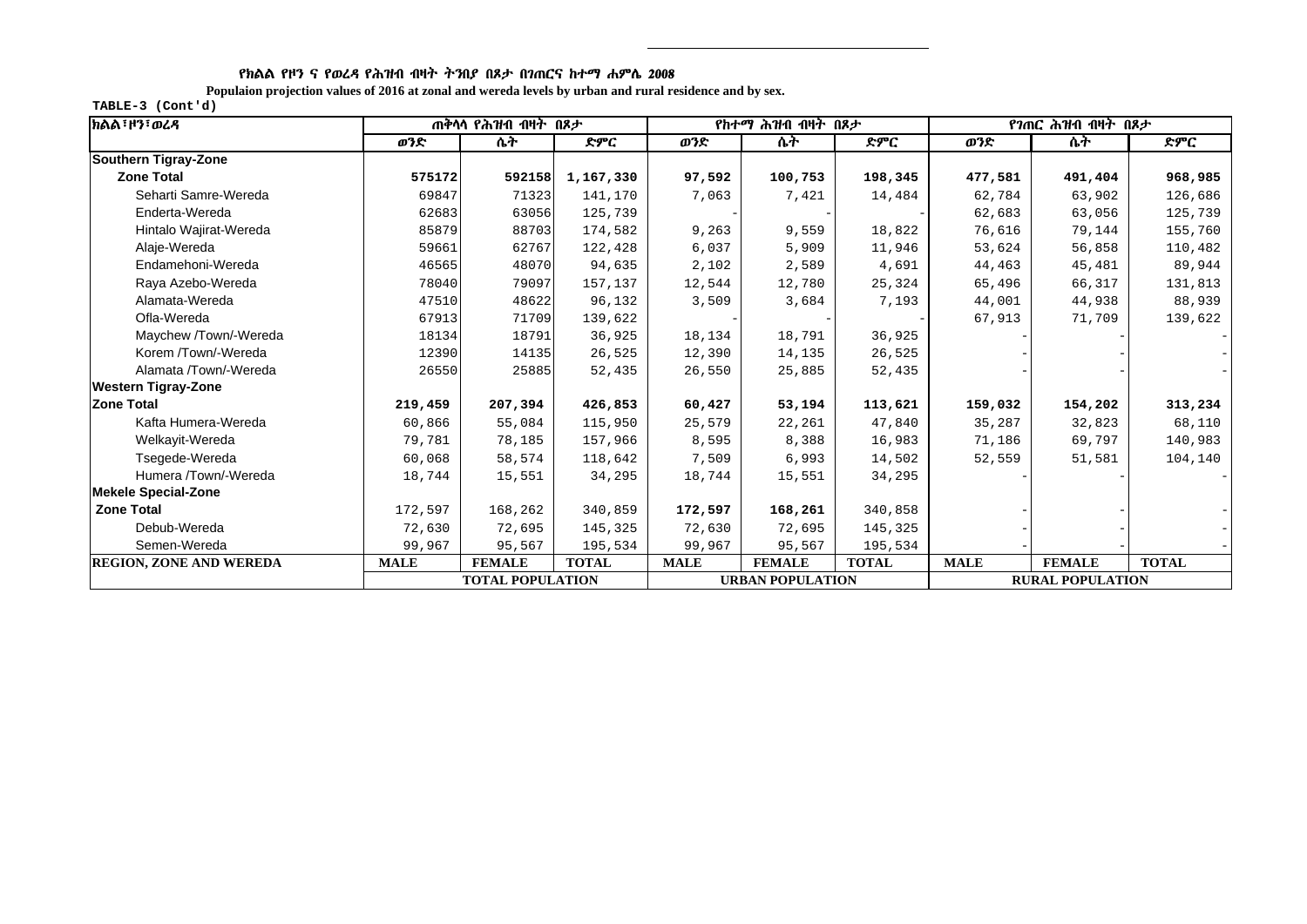**Populaion projection values of 2016 at zonal and wereda levels by urban and rural residence and by sex.**

| ክልል ፣ ዞን ፣ ወሪዳ                 | ጠቅላሳ የሕዝብ ብዛት በጾታ       |               |              | የከተማ ሕዝብ ብዛት በጾታ        |               | የንጠር ሕዝብ ብዛት በጾታ |                         |               |              |  |
|--------------------------------|-------------------------|---------------|--------------|-------------------------|---------------|------------------|-------------------------|---------------|--------------|--|
|                                | ወንድ                     | ሴት            | ድምር          | ወንድ                     | ሴት            | ድምር              | ወንድ                     | ሴት            | ድምር          |  |
| <b>AFFAR Region*</b>           |                         |               |              |                         |               |                  |                         |               |              |  |
| <b>Region Total</b>            | 969,001                 | 800,001       | 1,769,002    | 179,000                 | 148,000       | 327,000          | 790,000                 | 652,000       | 1,442,000    |  |
| ZONE <sub>1</sub>              |                         |               |              |                         |               |                  |                         |               |              |  |
| <b>Zone Total</b>              | 300,507                 | 256,668       | 557,175      | 78,728                  | 67,592        | 146,320          | 207,988                 | 177,694       | 385,682      |  |
| Dubti-Wereda                   | 51,466                  | 44,795        | 96,261       | 31,102                  | 27,037        | 58,139           | 20,364                  | 17,758        | 38,122       |  |
| Elidar-Wereda                  | 53,820                  | 45,451        | 99,271       | 9,697                   | 7,509         | 17,206           | 44,123                  | 37,942        | 82,065       |  |
| Asayita-Wereda                 | 36,762                  | 32,434        | 69,196       | 14,845                  | 13,470        | 28,315           | 21,917                  | 18,964        | 40,881       |  |
| Afambo-Wereda                  | 15,591                  | 13,310        | 28,901       | 858                     | 597           | 1,455            | 14,733                  | 12,713        | 27,446       |  |
| Mile-Wereda                    | 61,920                  | 53,082        | 115,002      | 13,292                  | 11,778        | 25,070           | 48,628                  | 41,304        | 89,932       |  |
| Chifra-Wereda                  | 61,646                  | 50,837        | 112,483      | 8,935                   | 7,201         | 16,136           | 52,711                  | 43,636        | 96,347       |  |
| Kori-Wereda                    | 19,302                  | 16,759        | 36,061       |                         |               |                  | 19,302                  | 16,759        | 36,061       |  |
| Zone 2                         |                         |               |              |                         |               |                  |                         |               |              |  |
| <b>Zone Total</b>              | 233,916                 | 193,297       | 427,213      | 26,370                  | 19,994        | 46,364           | 207,545                 | 173,303       | 380,848      |  |
| Erebti-Wereda                  | 22,737                  | 18,623        | 41,360       | 800                     | 527           | 1,327            | 21,937                  | 18,096        | 40,033       |  |
| Kunoba-Wereda                  | 34,837                  | 30,753        | 65,590       | 3,136                   | 2,229         | 5,365            | 31,701                  | 28,524        | 60,225       |  |
| Abala-Wereda                   | 26,967                  | 23,733        | 50,700       | 9,416                   | 8,748         | 18,164           | 17,551                  | 14,985        | 32,536       |  |
| Megale-Wereda                  | 17,852                  | 15,642        | 33,494       | 677                     | 565           | 1,242            | 17,175                  | 15,077        | 32,252       |  |
| Berahile-Wereda                | 54,587                  | 41,714        | 96,301       | 6,463                   | 4,340         | 10,803           | 48,124                  | 37,374        | 85,498       |  |
| Dalol-Wereda                   | 54,602                  | 45,133        | 99,735       | 1,905                   | 1,210         | 3,115            | 52,697                  | 43,923        | 96,620       |  |
| Afdera-Wereda                  | 22,334                  | 17,699        | 40,033       | 3,974                   | 2,375         | 6,349            | 18,360                  | 15,324        | 33,684       |  |
| Zone 3                         |                         |               |              |                         |               |                  |                         |               |              |  |
| <b>Zone Total</b>              | 144,135                 | 121,624       | 265,759      | 51,891                  | 44,032        | 95,923           | 92,245                  | 77,591        | 169,836      |  |
| Amibara-Wereda                 | 50,796                  | 40,347        | 91,143       | 27,776                  | 21,954        | 49,730           | 23,020                  | 18,393        | 41, 413      |  |
| Awash Fentale-Wereda           | 23,390                  | 21,534        | 44,924       | 15,332                  | 14,374        | 29,706           | 8,058                   | 7,160         | 15,218       |  |
| Gewane-Wereda                  | 21,785                  | 18,574        | 40,359       | 5,666                   | 4,900         | 10,566           | 16,119                  | 13,674        | 29,793       |  |
| Dulacha-Wereda                 | 13,267                  | 11,779        | 25,046       | 1,123                   | 978           | 2,101            | 12,144                  | 10,801        | 22,945       |  |
| Bure Mudayitu-Wereda           | 20,802                  | 16,559        | 37,361       |                         |               |                  | 20,802                  | 16,559        | 37,361       |  |
| Argoba Liyu-Wereda             | 14,095                  | 12,831        | 26,926       | 1,993                   | 1,827         | 3,820            | 12,102                  | 11,004        | 23,106       |  |
| Zone 4                         |                         |               |              |                         |               |                  |                         |               |              |  |
| <b>Zone Total</b>              | 164,963                 | 130,659       | 295,622      | 9,428                   | 7,264         | 16,692           | 155,537                 | 123,394       | 278,931      |  |
| Awra-Wereda                    | 22,411                  | 19,276        | 41,687       | 1,661                   | 1,258         | 2,919            | 20,750                  | 18,018        | 38,768       |  |
| Ewa-Wereda                     | 30,771                  | 25,455        | 56,226       | 1,183                   | 1,002         | 2,185            | 29,588                  | 24,453        | 54,041       |  |
| Teru-Wereda                    | 46,292                  | 34,348        | 80,640       | 1,919                   | 1,335         | 3,254            | 44,373                  | 33,013        | 77,386       |  |
| Yalo-Wereda                    | 31,639                  | 24,591        | 56,230       | 791                     | 606           | 1,397            | 30,848                  | 23,985        | 54,833       |  |
| Golina-Wereda                  | 33,850                  | 26,989        | 60,839       | 3,874                   | 3,063         | 6,937            | 29,976                  | 23,926        | 53,902       |  |
| <b>REGION, ZONE AND WEREDA</b> | <b>MALE</b>             | <b>FEMALE</b> | <b>TOTAL</b> | <b>MALE</b>             | <b>FEMALE</b> | <b>TOTAL</b>     | <b>MALE</b>             | <b>FEMALE</b> | <b>TOTAL</b> |  |
|                                | <b>TOTAL POPULATION</b> |               |              | <b>URBAN POPULATION</b> |               |                  | <b>RURAL POPULATION</b> |               |              |  |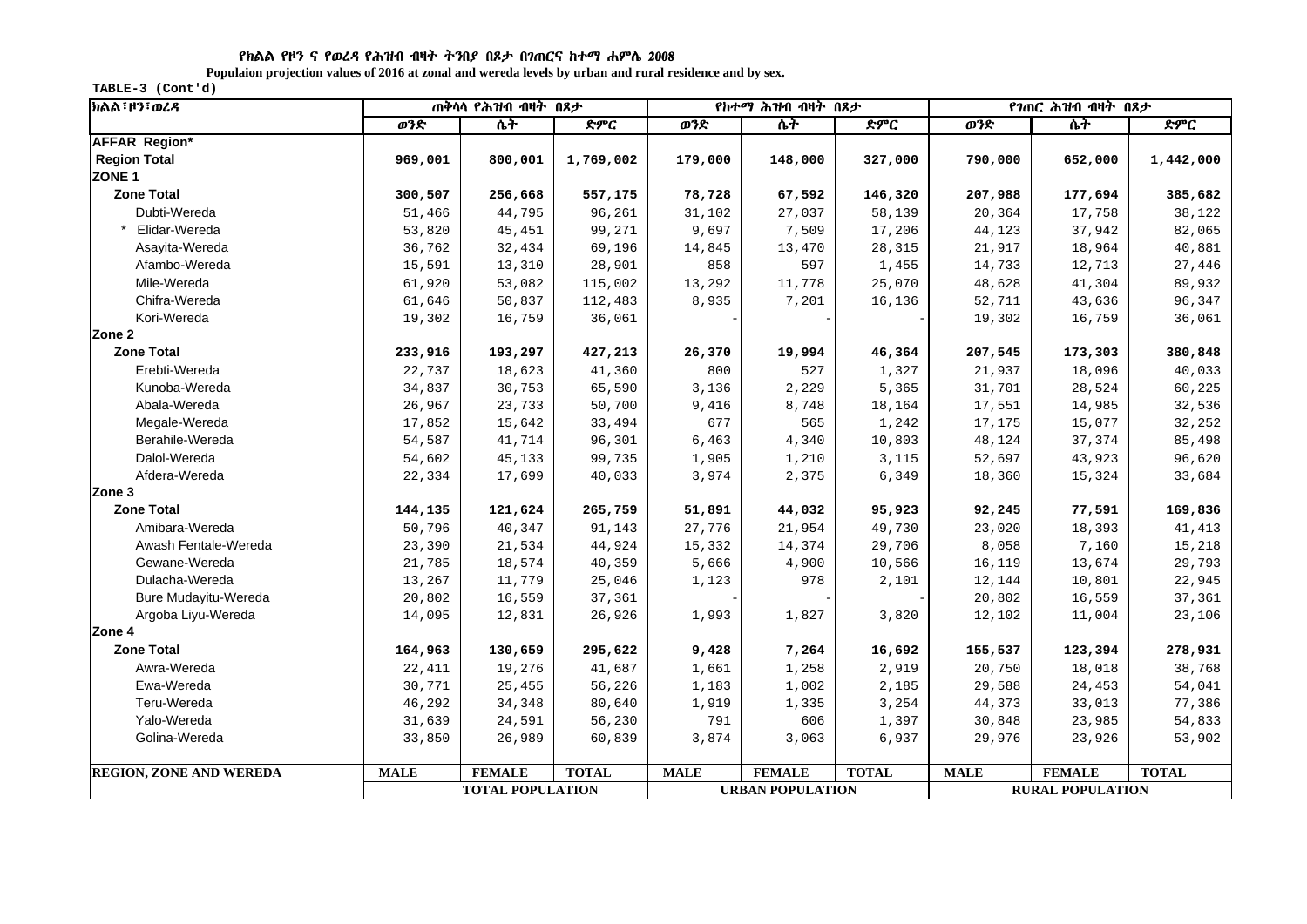**Populaion projection values of 2016 at zonal and wereda levels by urban and rural residence and by sex.**

| ክልል ፣ ዞን ፣ ወሪዳ                 | ጠቅሳሳ የሕዝብ ብዛት በጾታ |                         |              |             | የከተማ ሕዝብ ብዛት በጾታ        |              | የንጠር ሕዝብ ብዛት በጾታ |                         |              |  |  |
|--------------------------------|-------------------|-------------------------|--------------|-------------|-------------------------|--------------|------------------|-------------------------|--------------|--|--|
|                                | ወንድ               | ሴት                      | ድምር          | ወንድ         | ቤት                      | ድምር          | ወንድ              | ሌት                      | ድምር          |  |  |
| Zone 5                         |                   |                         |              |             |                         |              |                  |                         |              |  |  |
| <b>Zone Total</b>              | 125,480           | 97,753                  | 223,233      | 12,583      | 9,118                   | 21,701       | 112,896          | 88,636                  | 201,532      |  |  |
| Telalak-Wereda                 | 26,389            | 19,329                  | 45,718       | 1,879       | 1,565                   | 3,444        | 24,510           | 17,764                  | 42,274       |  |  |
| Sumu Robi-Wereda               | 20,076            | 18,166                  | 38,242       | 854         | 794                     | 1,648        | 19,222           | 17,372                  | 36,594       |  |  |
| Dawe-Wereda                    | 29,364            | 21,759                  | 51,123       | 2,262       | 1,768                   | 4,030        | 27,102           | 19,991                  | 47,093       |  |  |
| Dalifage-Wereda                | 26,526            | 18,899                  | 45,425       | 5,449       | 3,381                   | 8,830        | 21,077           | 15,518                  | 36,595       |  |  |
| Hadele Ele-Wereda              | 23,125            | 19,600                  | 42,725       | 2,139       | 1,609                   | 3,748        | 20,986           | 17,991                  | 38,977       |  |  |
| <b>AMHARA Region</b>           |                   |                         |              |             |                         |              |                  |                         |              |  |  |
| <b>Region Total</b>            | 10,401,995        | 10,367,990              | 20,769,985   | 1,749,000   | 1,743,000               | 3,492,000    | 8,653,000        | 8,625,000               | 17,278,000   |  |  |
| North Gondar-Zone              |                   |                         |              |             |                         |              |                  |                         |              |  |  |
| <b>Zone Total</b>              | 1,812,604         | 1,772,157               | 3,584,761    | 372,026     | 392,112                 | 764,138      | 1,440,581        | 1,380,050               | 2,820,631    |  |  |
| Adi Arkay-Wereda               | 57,154            | 55,315                  | 112,469      | 8,166       | 8,982                   | 17,148       | 48,988           | 46,333                  | 95,321       |  |  |
| Beyeda-Wereda                  | 55,171            | 57,981                  | 113,152      | 2,340       | 3,077                   | 5,417        | 52,831           | 54,904                  | 107,735      |  |  |
| Janamora-Wereda                | 97,210            | 97,173                  | 194,383      | 3,788       | 4,546                   | 8,334        | 93,422           | 92,627                  | 186,049      |  |  |
| Debark-Wereda                  | 96,571            | 95,997                  | 192,568      | 16,080      | 18,293                  | 34,373       | 80,491           | 77,704                  | 158,195      |  |  |
| Dabat-Wereda                   | 87,945            | 86,426                  | 174,371      | 12,101      | 13,989                  | 26,090       | 75,844           | 72,437                  | 148,281      |  |  |
| Merab Armachoho-Wereda         | 24,381            | 19,649                  | 44,030       | 13,795      | 11,204                  | 24,999       | 10,586           | 8,445                   | 19,031       |  |  |
| Tegede-Wereda                  | 44,297            | 42,921                  | 87,218       | 4,336       | 4,516                   | 8,852        | 39,961           | 38,405                  | 78,366       |  |  |
| Lay Armachoho-Wereda           | 93,473            | 93,330                  | 186,803      | 9,317       | 11,355                  | 20,672       | 84,156           | 81,975                  | 166,131      |  |  |
| Wegera-Wereda                  | 132,543           | 129,086                 | 261,629      | 14,363      | 16,420                  | 30,783       | 118,180          | 112,666                 | 230,846      |  |  |
| Gondar Zuria-Wereda            | 115,570           | 112,605                 | 228,175      | 14,756      | 15,592                  | 30,348       | 100,814          | 97,013                  | 197,827      |  |  |
| Dembia-Wereda                  | 163,020           | 158,733                 | 321,753      | 18,310      | 20,230                  | 38,540       | 144,710          | 138,503                 | 283, 213     |  |  |
| Chilga-Wereda                  | 132,648           | 131,073                 | 263,721      | 16,005      | 18,213                  | 34,218       | 116,643          | 112,860                 | 229,503      |  |  |
| Metema-Wereda                  | 75,377            | 65,858                  | 141,235      | 25,824      | 23,341                  | 49,165       | 49,553           | 42,517                  | 92,070       |  |  |
| Quara-Wereda                   | 58,179            | 51,813                  | 109,992      | 4,049       | 3,779                   | 7,828        | 54,130           | 48,034                  | 102,164      |  |  |
| Alefa-Wereda                   | 101,084           | 99,747                  | 200,831      | 8,936       | 10,259                  | 19,195       | 92,148           | 89,488                  | 181,636      |  |  |
| Merab Belsa-Wereda             | 84,839            | 82,332                  | 167,171      | 6,292       | 6,376                   | 12,668       | 78,547           | 75,956                  | 154,503      |  |  |
| Misrak Belesa-Wereda           | 61,063            | 57,442                  | 118,505      | 10,748      | 10,831                  | 21,579       | 50,315           | 46,611                  | 96,926       |  |  |
| Gonder/Town/-Wereda            | 167,495           | 174,496                 | 341,991      | 167,495     | 174,496                 | 341,991      |                  |                         |              |  |  |
| Tselemet-Wereda                | 32,616            | 32,843                  | 65,459       |             |                         |              | 32,616           | 32,843                  | 65,459       |  |  |
| Tach Armachoho-Wereda          | 55,371            | 52,731                  | 108,102      | 9,740       | 10,496                  | 20,236       | 45,631           | 42,235                  | 87,866       |  |  |
| Takusa-Wereda                  | 76,597            | 74,606                  | 151,203      | 5,584       | 6,113                   | 11,697       | 71,013           | 68,493                  | 139,506      |  |  |
| <b>REGION, ZONE AND WEREDA</b> | <b>MALE</b>       | <b>FEMALE</b>           | <b>TOTAL</b> | <b>MALE</b> | <b>FEMALE</b>           | <b>TOTAL</b> | <b>MALE</b>      | <b>FEMALE</b>           | <b>TOTAL</b> |  |  |
|                                |                   | <b>TOTAL POPULATION</b> |              |             | <b>URBAN POPULATION</b> |              |                  | <b>RURAL POPULATION</b> |              |  |  |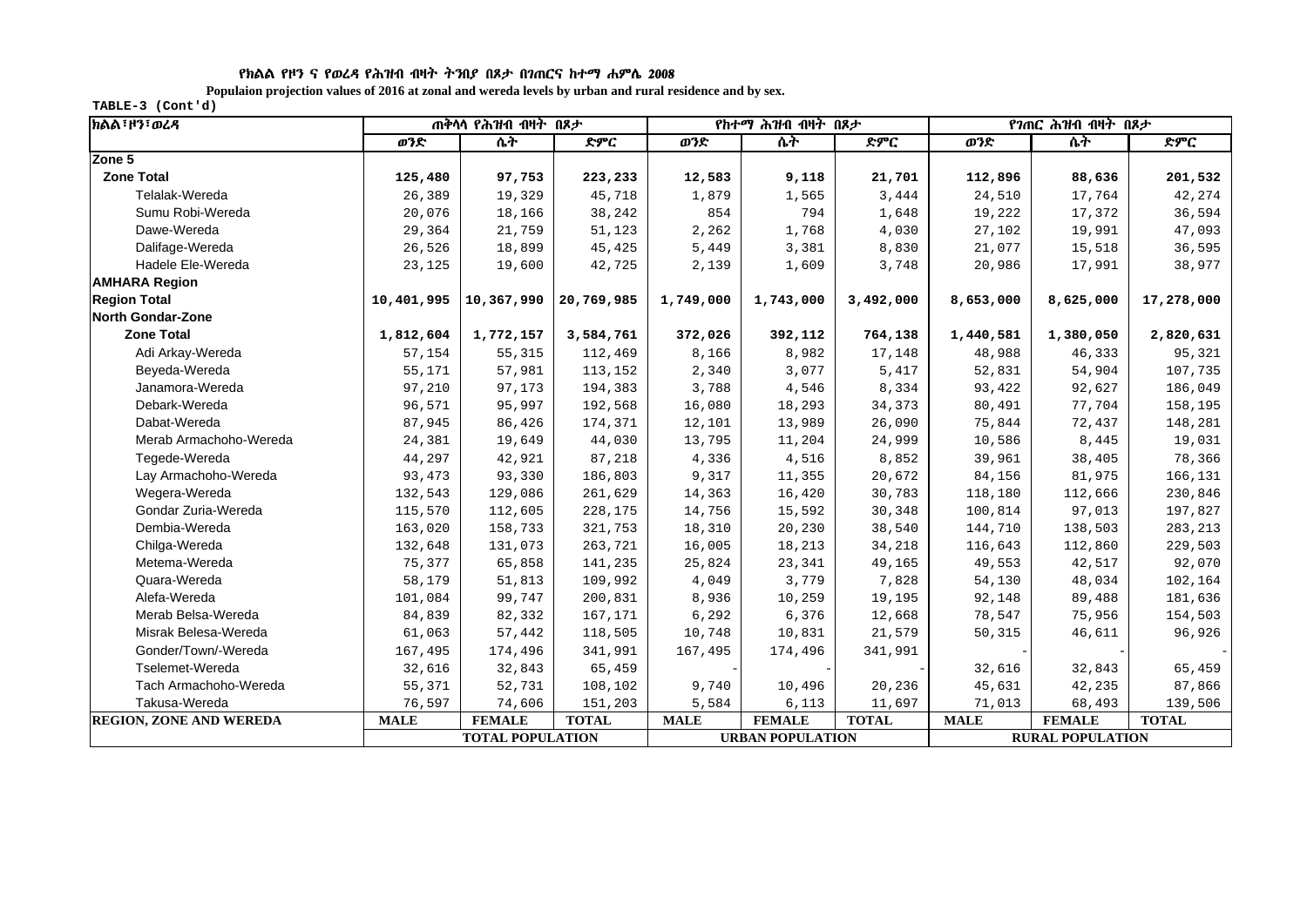Populaion projection values of 2016 at zonal and wereda levels by urban and rural residence and by sex.

| ክልል ፣ ዞን ፣ ወረዳ            | ጠቅሳሳ የሕዝብ ብዛት በጾታ |                         |              |             | <i>የከተማ ሕዝ</i> ብ ብዛት በጾታ |              | የንጠር ሕዝብ ብዛት በጾታ        |               |              |  |
|---------------------------|-------------------|-------------------------|--------------|-------------|--------------------------|--------------|-------------------------|---------------|--------------|--|
|                           | ወንድ               | ሴት                      | ድምር          | ወንድ         | ሴት                       | ድምር          | ወንድ                     | ሴት            | ድምር          |  |
| <b>South Gondar-Zone</b>  |                   |                         |              |             |                          |              |                         |               |              |  |
| <b>Zone Total</b>         | 1,237,389         | 1,208,437               | 2,445,826    | 163,618     | 159,832                  | 323,450      | 1,073,772               | 1,048,608     | 2,122,380    |  |
| Ebinat-Wereda             | 130,583           | 127,257                 | 257,840      | 9,501       | 10,310                   | 19,811       | 121,082                 | 116,947       | 238,029      |  |
| Libokemkem-Wereda         | 120,974           | 117,185                 | 238,159      | 18,690      | 17,790                   | 36,480       | 102,284                 | 99,395        | 201,679      |  |
| Fogera-Wereda             | 139,355           | 134,704                 | 274,059      | 21,073      | 20,578                   | 41,651       | 118,282                 | 114,126       | 232,408      |  |
| Farta-Wereda              | 136,598           | 132,357                 | 268,955      | 5,877       | 5,351                    | 11,228       | 130,721                 | 127,006       | 257,727      |  |
| Lay Gayint-Wereda         | 124,882           | 122,863                 | 247,745      | 18,776      | 18,945                   | 37,721       | 106,106                 | 103,918       | 210,024      |  |
| <b>Tach Gayint-Wereda</b> | 60,147            | 60,510                  | 120,657      | 6,468       | 6,746                    | 13,214       | 53,679                  | 53,764        | 107,443      |  |
| Simada-Wereda             | 131,622           | 134,692                 | 266,314      | 8,629       | 8,409                    | 17,038       | 122,993                 | 126,283       | 249,276      |  |
| Misrak Este-Wereda        | 126,188           | 121,987                 | 248,175      | 11,971      | 11,035                   | 23,006       | 114,217                 | 110,952       | 225,169      |  |
| Dera-Wereda               | 148,766           | 143,849                 | 292,615      | 13,564      | 14,139                   | 27,703       | 135,202                 | 129,710       | 264,912      |  |
| Debre Tabor/Town/-Wereda  | 47,189            | 44,779                  | 91,968       | 47,189      | 44,779                   | 91,968       |                         |               |              |  |
| Merab Este-Wereda         | 71,085            | 68,254                  | 139,339      | 1,878       | 1,749                    | 3,627        | 69,207                  | 66,505        | 135,712      |  |
| North Wello-Zone          |                   |                         |              |             |                          |              |                         |               |              |  |
| <b>Zone Total</b>         | 898,627           | 896,186                 | 1,794,813    | 129,525     | 127,192                  | 256,717      | 769,100                 | 768,995       | 1,538,095    |  |
| Bugna-Wereda              | 43,029            | 43,294                  | 86,323       |             |                          |              | 43,029                  | 43,294        | 86,323       |  |
| Kobo-Wereda               | 136,101           | 134,621                 | 270,722      | 27,849      | 26,958                   | 54,807       | 108,252                 | 107,663       | 215,915      |  |
| Gidan-Wereda              | 91,069            | 94,046                  | 185,115      | 6,304       | 6,451                    | 12,755       | 84,765                  | 87,595        | 172,360      |  |
| Meket-Wereda              | 133,212           | 131,942                 | 265,154      | 9,730       | 9,692                    | 19,422       | 123,482                 | 122,250       | 245,732      |  |
| Wadla-Wereda              | 74,466            | 74,268                  | 148,734      | 3,318       | 3,760                    | 7,078        | 71,148                  | 70,508        | 141,656      |  |
| Delanta-Wereda            | 74,650            | 75,479                  | 150,129      | 6,673       | 6,313                    | 12,986       | 67,977                  | 69,166        | 137,143      |  |
| Gubalafto-Wereda          | 81,731            | 80,648                  | 162,379      | 4,058       | 4,019                    | 8,077        | 77,673                  | 76,629        | 154,302      |  |
| Habru-Wereda              | 116,097           | 115,323                 | 231,420      | 18,079      | 17,636                   | 35,715       | 98,018                  | 97,687        | 195,705      |  |
| Woldiya /Town/-Wereda     | 39,262            | 37,069                  | 76,331       | 39,262      | 37,069                   | 76,331       |                         |               |              |  |
| Lasta-Wereda              | 71,034            | 72,467                  | 143,501      | 13,848      | 14,827                   | 28,675       | 57,186                  | 57,640        | 114,826      |  |
| Dawunt-Wereda             | 37,976            | 37,029                  | 75,005       | 405         | 466                      | 871          | 37,571                  | 36,563        | 74,134       |  |
|                           | <b>MALE</b>       | <b>FEMALE</b>           | <b>TOTAL</b> | <b>MALE</b> | <b>FEMALE</b>            | <b>TOTAL</b> | <b>MALE</b>             | <b>FEMALE</b> | <b>TOTAL</b> |  |
|                           |                   | <b>TOTAL POPULATION</b> |              |             | <b>URBAN POPULATION</b>  |              | <b>RURAL POPULATION</b> |               |              |  |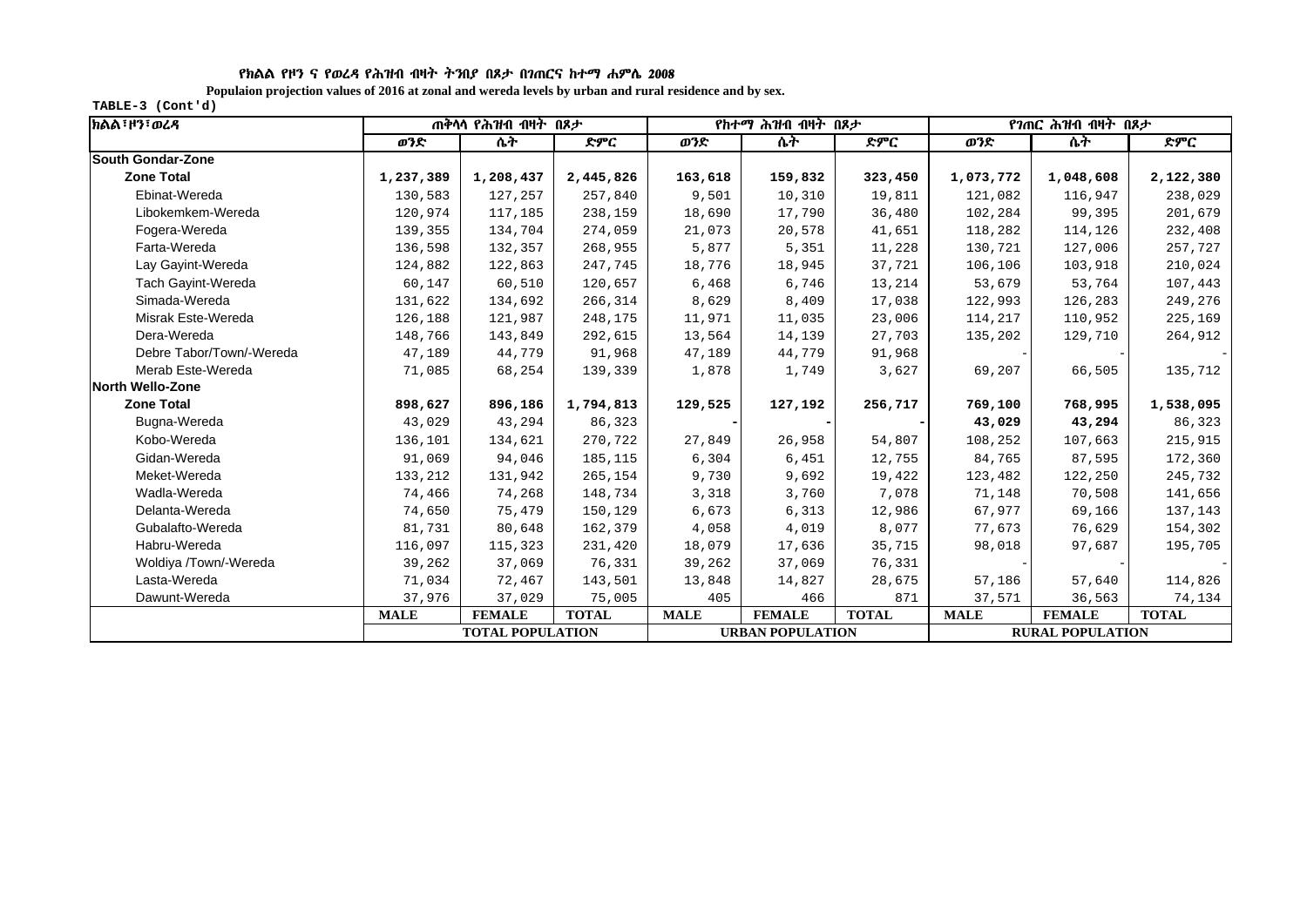Populaion projection values of 2016 at zonal and wereda levels by urban and rural residence and by sex.

| ክልል ፣ ዞን ፣ ወረዳ                 |             | ጠቅሳሳ የሕዝብ ብዛት በጾታ       |              |             | የከተማ ሕዝብ ብዛት በጾታ        |              |             | የንጠር ሕዝብ ብዛት በጾታ        |              |  |
|--------------------------------|-------------|-------------------------|--------------|-------------|-------------------------|--------------|-------------|-------------------------|--------------|--|
|                                | ወንድ         | ሴት                      | ድምር          | ወንድ         | ቤት                      | ድምር          | ወንድ         | ሌት                      | ድምር          |  |
| South Wello-Zone               |             |                         |              |             |                         |              |             |                         |              |  |
| <b>Zone Total</b>              | 1,502,294   | 1,532,033               | 3,034,327    | 250,390     | 248,241                 | 498,631      | 1,251,904   | 1,283,792               | 2,535,696    |  |
| Mekdela-Wereda                 | 80,452      | 85,302                  | 165,754      | 4,054       | 4,389                   | 8,443        | 76,398      | 80,913                  | 157,311      |  |
| Tenta-Wereda                   | 95,610      | 99,097                  | 194,707      | 7,557       | 7,291                   | 14,848       | 88,053      | 91,806                  | 179,859      |  |
| Kutaber-Wereda                 | 55,191      | 56,448                  | 111,639      | 4,218       | 3,955                   | 8,173        | 50,973      | 52,493                  | 103,466      |  |
| Ambasel-Wereda                 | 71,249      | 71,142                  | 142,391      | 4,851       | 4,870                   | 9,721        | 66,398      | 66,272                  | 132,670      |  |
| Tehuledere-Wereda              | 71,608      | 70,730                  | 142,338      | 12,683      | 11,719                  | 24,402       | 58,925      | 59,011                  | 117,936      |  |
| Werebabu-Wereda                | 59,198      | 59,191                  | 118,389      | 5,609       | 5,511                   | 11,120       | 53,589      | 53,680                  | 107,269      |  |
| Kalu-Wereda                    | 112,618     | 110,395                 | 223,013      | 16,801      | 15,969                  | 32,770       | 95,817      | 94,426                  | 190,243      |  |
| Albuko-Wereda                  | 44,608      | 45,396                  | 90,004       | 2,733       | 2,986                   | 5,719        | 41,875      | 42,410                  | 84,285       |  |
| Dessie Zuria-Wereda            | 88,184      | 92,155                  | 180,339      |             |                         |              | 88,184      | 92,155                  | 180,339      |  |
| Legambo-Wereda                 | 94,400      | 98,082                  | 192,482      | 6,214       | 5,907                   | 12,121       | 88,186      | 92,175                  | 180,361      |  |
| Sayint-Wereda                  | 83,368      | 85,232                  | 168,600      | 4,781       | 4,282                   | 9,063        | 78,587      | 80,950                  | 159,537      |  |
| Debresina-Wereda               | 91,877      | 93,522                  | 185,399      | 7,661       | 6,762                   | 14,423       | 84,216      | 86,760                  | 170,976      |  |
| Kelela-Wereda                  | 79,311      | 80,742                  | 160,053      | 6,405       | 6,229                   | 12,634       | 72,906      | 74,513                  | 147,419      |  |
| Jama - Wereda                  | 73,373      | 74,795                  | 148,168      | 4,831       | 5,155                   | 9,986        | 68,542      | 69,640                  | 138,182      |  |
| Were IIu - Wereda              | 64,984      | 65,812                  | 130,796      | 10,024      | 8,910                   | 18,934       | 54,960      | 56,902                  | 111,862      |  |
| Wegidi - Wereda                | 77,114      | 79,863                  | 156,977      | 3,798       | 3,675                   | 7,473        | 73,316      | 76,188                  | 149,504      |  |
| Kombolcha/Town/ - Wereda       | 63,897      | 63,602                  | 127,499      | 48,490      | 48,478                  | 96,968       | 15,407      | 15,124                  | 30,531       |  |
| Dessie/Town/-Wereda            | 115,667     | 118,304                 | 233,971      | 98,100      | 100,328                 | 198,428      | 17,567      | 17,976                  | 35,543       |  |
| Mehal Saynt Wereda             | 41,316      | 42,666                  | 83,982       |             |                         |              | 41,316      | 42,666                  | 83,982       |  |
| Legahida - Wereda              | 38,269      | 39,557                  | 77,826       | 1,579       | 1,825                   | 3,404        | 36,690      | 37,732                  | 74,422       |  |
| North Shewa - Zone             |             |                         |              |             |                         |              |             |                         |              |  |
| <b>Zone Total</b>              | 1,114,781   | 1,095,567               | 2,210,348    | 178,693     | 175,494                 | 354,187      | 936,089     | 920,071                 | 1,856,160    |  |
| Mida Woremo - Wereda           | 55,417      | 55,353                  | 110,770      | 5,802       | 5,847                   | 11,649       | 49,615      | 49,506                  | 99,121       |  |
| Merhabete - Wereda             | 76,382      | 74,958                  | 151,340      | 11,005      | 10,679                  | 21,684       | 65,377      | 64,279                  | 129,656      |  |
| Ensaro - Wereda                | 34,802      | 33,352                  | 68,154       | 2,537       | 2,688                   | 5,225        | 32,265      | 30,664                  | 62,929       |  |
| Moretna Jiru - Wereda          | 56,644      | 54,223                  | 110,867      | 7,644       | 7,268                   | 14,912       | 49,000      | 46,955                  | 95,955       |  |
| Menz Gera Midir - Wereda       | 69,875      | 73,539                  | 143,414      | 9,109       | 9,162                   | 18,271       | 60,766      | 64,377                  | 125,143      |  |
| Gishe - Wereda                 | 35,411      | 36,372                  | 71,783       | 2,455       | 2,140                   | 4,595        | 32,956      | 34,232                  | 67,188       |  |
| Antsokiya Gemza - Wereda       | 48,179      | 48,666                  | 96,845       | 10,473      | 10,272                  | 20,745       | 37,706      | 38,394                  | 76,100       |  |
| Efrata Gidim - Wereda          | 67,647      | 66,538                  | 134,185      | 13,163      | 12,188                  | 25,351       | 54,484      | 54,350                  | 108,834      |  |
| Menz Mama Midir - Wereda       | 49,633      | 51,043                  | 100,676      | 5,396       | 5,370                   | 10,766       | 44,237      | 45,673                  | 89,910       |  |
| Tarma Ber - Wereda             | 51,410      | 50,422                  | 101,832      | 8,296       | 8,721                   | 17,017       | 43,114      | 41,701                  | 84,815       |  |
| Mojana Waderea - Wereda        | 40,666      | 40,262                  | 80,928       | $2\,,077$   | 2,019                   | 4,096        | 38,589      | 38,243                  | 76,832       |  |
| <b>REGION, ZONE AND WEREDA</b> | <b>MALE</b> | <b>FEMALE</b>           | <b>TOTAL</b> | <b>MALE</b> | <b>FEMALE</b>           | <b>TOTAL</b> | <b>MALE</b> | <b>FEMALE</b>           | <b>TOTAL</b> |  |
|                                |             | <b>TOTAL POPULATION</b> |              |             | <b>URBAN POPULATION</b> |              |             | <b>RURAL POPULATION</b> |              |  |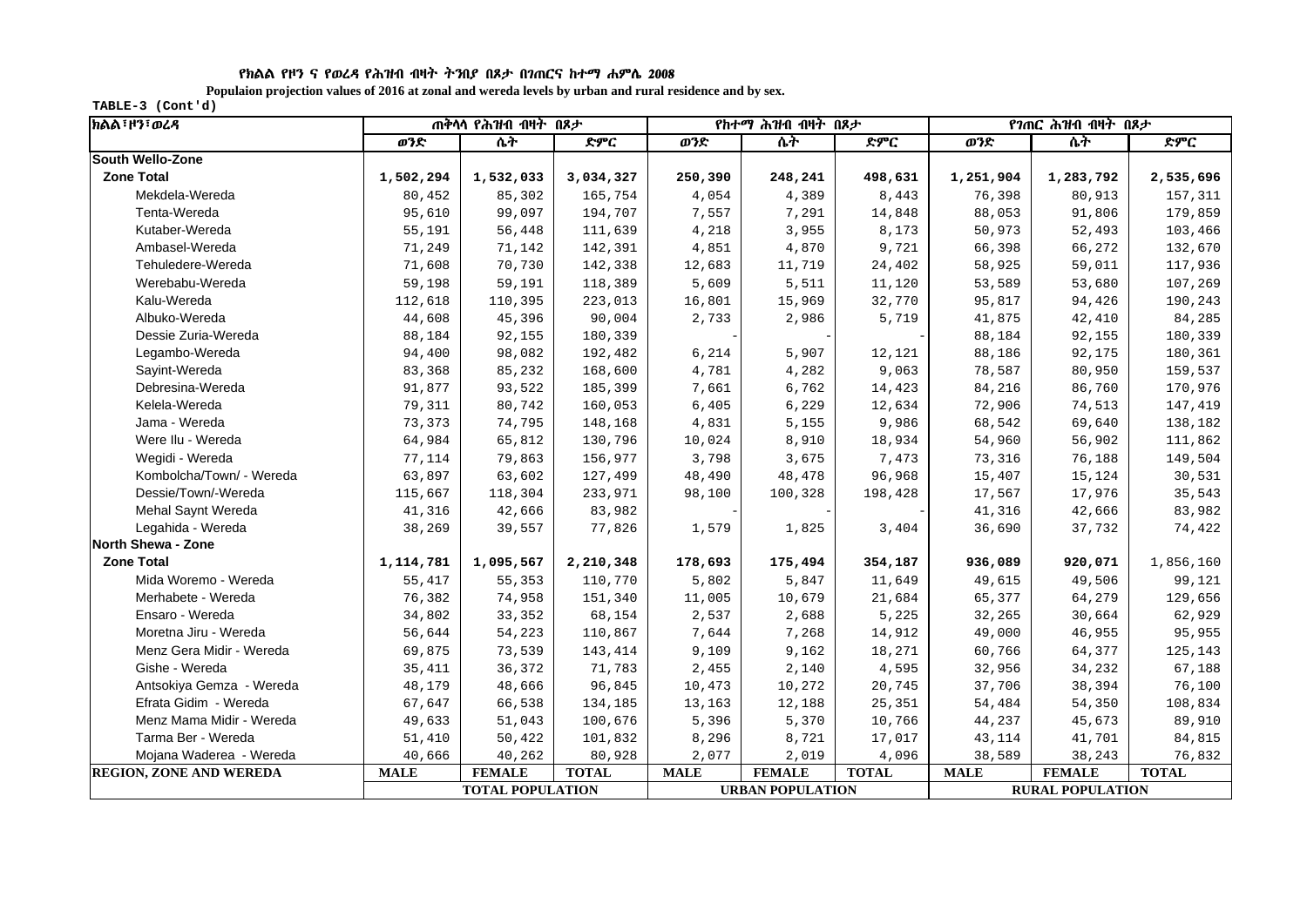Populaion projection values of 2016 at zonal and wereda levels by urban and rural residence and by sex.

| ክልል ፣ ዞን ፣ ወሪ <i>ዳ</i>         |             | ጠቅሳሳ የሕዝብ ብዛት በጾታ       |              |             | የከተማ ሕዝብ ብዛት በጾታ        |              |                         | የንጠር ሕዝብ ብዛት በጾታ |              |  |
|--------------------------------|-------------|-------------------------|--------------|-------------|-------------------------|--------------|-------------------------|------------------|--------------|--|
|                                | ወንድ         | ሴት                      | ድምር          | ወንድ         | ቤት                      | ድምር          | ወንድ                     | ሴት               | ድምር          |  |
| Kewet - Wereda                 | 74,289      | 70,054                  | 144,343      | 15,148      | 13,939                  | 29,087       | 59,141                  | 56,115           | 115,256      |  |
| Angolala Tera - Wereda         | 49,040      | 47,983                  | 97,023       | 4,481       | 4,836                   | 9,317        | 44,559                  | 43,147           | 87,706       |  |
| Asagirt - Wereda               | 28,398      | 27,565                  | 55,963       | 1,101       | 1,014                   | 2,115        | 27,297                  | 26,551           | 53,848       |  |
| Ankober - Wereda               | 45,233      | 44,486                  | 89,719       | 3,489       | 3,779                   | 7,268        | 41,744                  | 40,707           | 82,451       |  |
| Hagere Mariam Kesem - Wereda   | 32,885      | 31,388                  | 64,273       | 1,881       | 1,738                   | 3,619        | 31,004                  | 29,650           | 60,654       |  |
| Berehet - Wereda               | 21,177      | 20,653                  | 41,830       | 3,303       | 3,273                   | 6,576        | 17,874                  | 17,380           | 35,254       |  |
| Minjar Shenkora - Wereda       | 79,459      | 74,129                  | 153,588      | 10,282      | 9,955                   | 20,237       | 69,177                  | 64,174           | 133,351      |  |
| Basona Werana - Wereda         | 70,669      | 68,220                  | 138,889      | 966         | 1,046                   | 2,012        | 69,703                  | 67,174           | 136,877      |  |
| Debre Berhan/Town/-Wereda      | 54,059      | 53,768                  | 107,827      | 54,059      | 53,768                  | 107,827      |                         |                  |              |  |
| Menz Keya Gebreal - Wereda     | 26,836      | 27,363                  | 54,199       | 2,233       | 2,107                   | 4,340        | 24,603                  | 25,256           | 49,859       |  |
| Menz Lalo Midir - Wereda       | 9,819       | 9,975                   | 19,794       |             |                         |              | 9,819                   | 9,975            | 19,794       |  |
| Saya Debirna Wayu - Wereda     | 36,851      | 35,255                  | 72,106       | 3,793       | 3,685                   | 7,478        | 33,058                  | 31,570           | 64,628       |  |
| East Gojjam - Zone             |             |                         |              |             |                         |              |                         |                  |              |  |
| <b>Zone Total</b>              | 1,271,161   | 1,300,993               | 2,572,154    | 177,447     | 175,608                 | 353,055      | 1,093,713               | 1,125,387        | 2,219,100    |  |
| Bibugn - Wereda                | 47,427      | 49,549                  | 96,976       | 5,292       | 5,032                   | 10,324       | 42,135                  | 44,517           | 86,652       |  |
| Hulet Ej Enese                 | 164,883     | 165,990                 | 330,873      | 26,352      | 24,282                  | 50,634       | 138,531                 | 141,708          | 280,239      |  |
| Goncha Siso Enese - Wereda     | 86,645      | 88,422                  | 175,067      | 6,536       | 6,185                   | 12,721       | 80,109                  | 82,237           | 162,346      |  |
| Enebse Sar Midir - Wereda      | 78,557      | 80,778                  | 159,335      | 10,229      | 10,040                  | 20,269       | 68,328                  | 70,738           | 139,066      |  |
| Enarj Enawga - Wereda          | 97,914      | 100,451                 | 198,365      | 10,980      | 11,520                  | 22,500       | 86,934                  | 88,931           | 175,865      |  |
| Enemay - Wereda                | 98,630      | 100,023                 | 198,653      | 15,778      | 15,426                  | 31,204       | 82,852                  | 84,597           | 167,449      |  |
| Debay Tilatgen - Wereda        | 74,184      | 74,791                  | 148,975      | 4,076       | 4,200                   | 8,276        | 70,108                  | 70,591           | 140,699      |  |
| Debre Elias - Wereda           | 48,896      | 49,085                  | 97,981       | 6,565       | 6,539                   | 13,104       | 42,331                  | 42,546           | 84,877       |  |
| Machakel - Wereda              | 68,982      | 70,540                  | 139,522      | 7,450       | 6,991                   | 14,441       | 61,532                  | 63,549           | 125,081      |  |
| Gozamin - Wereda               | 76,044      | 77,227                  | 153,271      | 2,009       | 2,254                   | 4,263        | 74,035                  | 74,973           | 149,008      |  |
| Baso Liben - Wereda            | 79,055      | 82,433                  | 161,488      | 5,282       | 5,359                   | 10,641       | 73,773                  | 77,074           | 150,847      |  |
| Awabel Wereda                  | 71,767      | 73,328                  | 145,095      | 10,015      | 9,558                   | 19,573       | 61,752                  | 63,770           | 125,522      |  |
| Dejen - Wereda                 | 58,597      | 62,908                  | 121,505      | 7,113       | 7,262                   | 14,375       | 51,484                  | 55,646           | 107,130      |  |
| Shebel Berenta - Wereda        | 59,026      | 62,061                  | 121,087      | 3,467       | 3,523                   | 6,990        | 55,559                  | 58,538           | 114,097      |  |
| Debre Markos/Town/-Wereda      | 51,076      | 52,187                  | 103,263      | 51,076      | 52,187                  | 103,263      |                         |                  |              |  |
| Sinan - Wereda                 | 57,443      | 58,033                  | 115,476      | 3,880       | 3,667                   | 7,547        | 53,563                  | 54,366           | 107,929      |  |
| Aneded - Wereda                | 52,035      | 53,187                  | 105,222      | 1,347       | 1,584                   | 2,931        | 50,688                  | 51,603           | 102,291      |  |
| <b>REGION, ZONE AND WEREDA</b> | <b>MALE</b> | <b>FEMALE</b>           | <b>TOTAL</b> | <b>MALE</b> | <b>FEMALE</b>           | <b>TOTAL</b> | <b>MALE</b>             | <b>FEMALE</b>    | <b>TOTAL</b> |  |
|                                |             | <b>TOTAL POPULATION</b> |              |             | <b>URBAN POPULATION</b> |              | <b>RURAL POPULATION</b> |                  |              |  |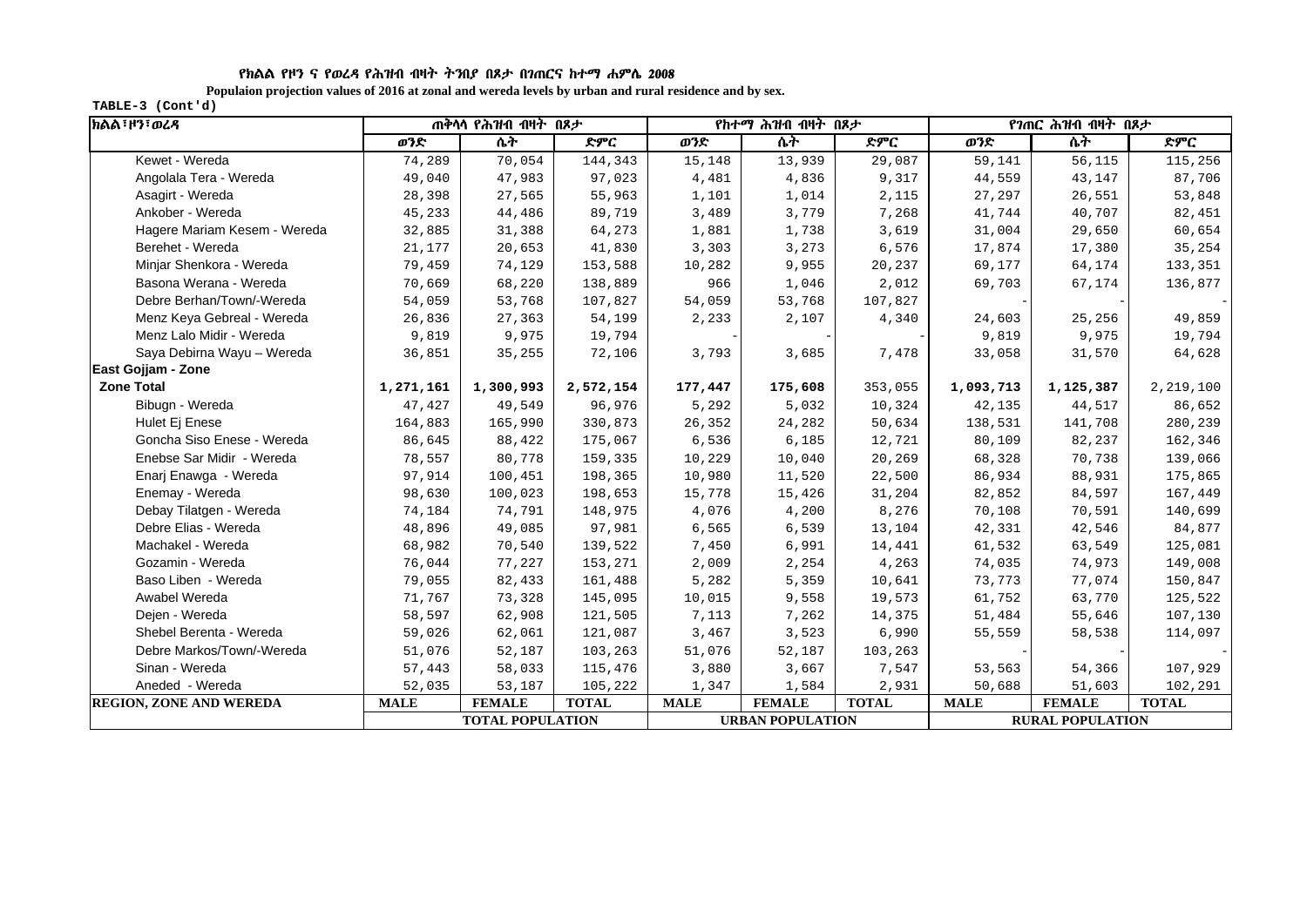Populaion projection values of 2016 at zonal and wereda levels by urban and rural residence and by sex.

| ክልል ፣ ዞን ፣ ወሪዳ                 | ጠቅሳሳ የሕዝብ ብዛት በጾታ       |               |              |             | የከተማ ሕዝብ ብዛት በጾታ        |              | የንጠር ሕዝብ ብዛት በጾታ |                         |              |  |  |
|--------------------------------|-------------------------|---------------|--------------|-------------|-------------------------|--------------|------------------|-------------------------|--------------|--|--|
|                                | ወንድ                     | ሴት            | ድምር          | ወንድ         | ሴት                      | ድምር          | ወንድ              | ቤት                      | ድምር          |  |  |
| <b>West Gojjam - Zone</b>      |                         |               |              |             |                         |              |                  |                         |              |  |  |
| <b>Zone Total</b>              | 1,254,751               | 1,248,586     | 2,503,337    | 157,070     | 148,489                 | 305,559      | 1,097,681        | 1,100,097               | 2,197,778    |  |  |
| Semen Achefer - Wereda         | 114,375                 | 110,492       | 224,867      | 12,989      | 12,774                  | 25,763       | 101,386          | 97,718                  | 199,104      |  |  |
| Bahri Dar Zuria - Wereda       | 106,378                 | 102,555       | 208,933      |             |                         |              | 106,378          | 102,555                 | 208,933      |  |  |
| Yilma Na Densa - Wereda        | 127,055                 | 128,452       | 255,507      | 16,413      | 15,306                  | 31,719       | 110,642          | 113,146                 | 223,788      |  |  |
| Mecha - Wereda                 | 174,217                 | 171,378       | 345,595      | 19,517      | 18,013                  | 37,530       | 154,700          | 153,365                 | 308,065      |  |  |
| Sekela - Wereda                | 80,344                  | 81,732        | 162,076      | 5,794       | 5,423                   | 11,217       | 74,550           | 76,309                  | 150,859      |  |  |
| Quarit - Wereda                | 65,898                  | 67,801        | 133,699      | 4,216       | 3,653                   | 7,869        | 61,682           | 64,148                  | 125,830      |  |  |
| Dega Damot - Wereda            | 87,201                  | 90,474        | 177,675      | 5,963       | 5,136                   | 11,099       | 81,238           | 85,338                  | 166,576      |  |  |
| Dembecha - Wereda              | 78,561                  | 78,403        | 156,964      | 15,189      | 14,442                  | 29,631       | 63,372           | 63,961                  | 127,333      |  |  |
| Jabi Tehnan - Wereda           | 105,189                 | 106,327       | 211,516      | 10,432      | 10,410                  | 20,842       | 94,757           | 95,917                  | 190,674      |  |  |
| Bure-Wereda                    | 88,274                  | 88,679        | 176,953      | 22,065      | 20,904                  | 42,969       | 66,209           | 67,775                  | 133,984      |  |  |
| Wonberma - Wereda              | 60,855                  | 59,545        | 120,400      | 8,779       | 8,753                   | 17,532       | 52,076           | 50,792                  | 102,868      |  |  |
| Goncha-Wereda                  | 62,246                  | 61,937        | 124,183      | 3,744       | 3,300                   | 7,044        | 58,502           | 58,637                  | 117,139      |  |  |
| Debub Achefer - Wereda         | 81,907                  | 80,180        | 162,087      | 9,718       | 9,745                   | 19,463       | 72,189           | 70,435                  | 142,624      |  |  |
| Finote Selam/Town/-Wereda      | 22,251                  | 20,631        | 42,882       | 22,251      | 20,631                  | 42,882       |                  |                         |              |  |  |
| <b>Waghemira - Zone</b>        |                         |               |              |             |                         |              |                  |                         |              |  |  |
| <b>Zone Total</b>              | 251,063                 | 251,553       | 502,616      | 24,313      | 25,164                  | 49,477       | 226,750          | 226,389                 | 453,139      |  |  |
| Ziquala-Wereda                 | 26,497                  | 25,558        | 52,055       | 2,811       | 2,805                   | 5,616        | 23,686           | 22,753                  | 46,439       |  |  |
| Sekota - Wereda                | 63,895                  | 64,639        | 128,534      |             |                         |              | 63,895           | 64,639                  | 128,534      |  |  |
| Dehena - Wereda                | 63,140                  | 64,460        | 127,600      | 3,134       | 3,798                   | 6,932        | 60,006           | 60,662                  | 120,668      |  |  |
| Gazgibla- Wereda               | 40,420                  | 40,605        | 81,025       |             |                         |              | 40,420           | 40,605                  | 81,025       |  |  |
| Abergele-Wereda                | 24,965                  | 24,422        | 49,387       |             |                         |              | 24,965           | 24,422                  | 49,387       |  |  |
| Sehala-Wereda                  | 13,778                  | 13,308        | 27,086       |             |                         |              | 13,778           | 13,308                  | 27,086       |  |  |
| Sekota/Town/-wereda            | 18,368                  | 18,561        | 36,929       | 18,368      | 18,561                  | 36,929       |                  |                         |              |  |  |
| Awi - Zone                     |                         |               |              |             |                         |              |                  |                         |              |  |  |
| <b>Zone Total</b>              | 593,646                 | 593,231       | 1,186,877    | 104,281     | 99,204                  | 203,485      | 489,367          | 494,027                 | 983,394      |  |  |
| Dangila-Wereda                 | 98,792                  | 96,451        | 195,243      | 22,852      | 21,810                  | 44,662       | 75,940           | 74,641                  | 150,581      |  |  |
| Banja Shekudad - Wereda        | 69,588                  | 69,952        | 139,540      | 19,173      | 18,008                  | 37,181       | 50,415           | 51,944                  | 102,359      |  |  |
| Ankasha Guagusa - Wereda       | 117,610                 | 119,319       | 236,929      | 14,411      | 12,717                  | 27,128       | 103,199          | 106,602                 | 209,801      |  |  |
| Guangua - Wereda               | 135,072                 | 136,074       | 271,146      | 26,244      | 25,816                  | 52,060       | 108,828          | 110,258                 | 219,086      |  |  |
| Fagita Lekoma - Wereda         | 73,750                  | 75,307        | 149,057      | 7,446       | 7,279                   | 14,725       | 66,304           | 68,028                  | 134,332      |  |  |
| Jawi - Wereda                  | 49,244                  | 45,119        | 94,363       | 6,594       | 6,182                   | 12,776       | 42,650           | 38,937                  | 81,587       |  |  |
| <b>REGION, ZONE AND WEREDA</b> | <b>MALE</b>             | <b>FEMALE</b> | <b>TOTAL</b> | <b>MALE</b> | <b>FEMALE</b>           | <b>TOTAL</b> | <b>MALE</b>      | <b>FEMALE</b>           | <b>TOTAL</b> |  |  |
|                                | <b>TOTAL POPULATION</b> |               |              |             | <b>URBAN POPULATION</b> |              |                  | <b>RURAL POPULATION</b> |              |  |  |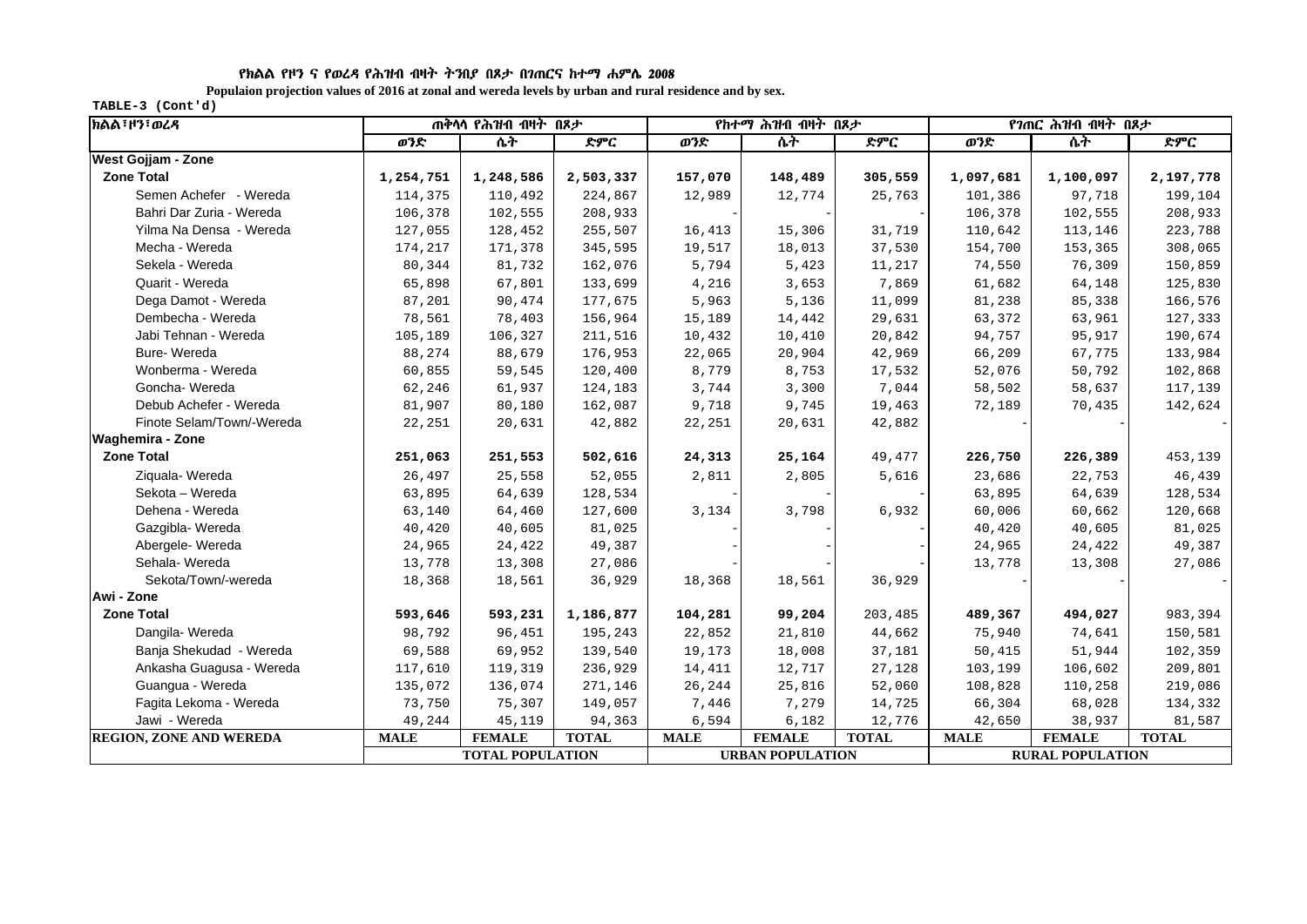Populaion projection values of 2016 at zonal and wereda levels by urban and rural residence and by sex.

| ጠቅላሳ የሕዝብ ብዛት በጾታ<br>ክልል ፣ ዞን ፣ ወረዳ |             |                         |              | የከተማ ሕዝብ ብዛት በጾታ |                         |              | የንጠር ሕዝብ ብዛት በጾታ |                         |              |  |  |
|-------------------------------------|-------------|-------------------------|--------------|------------------|-------------------------|--------------|------------------|-------------------------|--------------|--|--|
|                                     | ወንድ         | ሴት                      | ድምር          | ወንድ              | ሴት                      | ድምር          | ወንድ              | ሴት                      | ድምር          |  |  |
| Guagusa Shikudad - Wereda           | 49,590      | 51,009                  | 100,599      | 7,560            | 7,392                   | 14,952       | 42,030           | 43,617                  | 85,647       |  |  |
| Oromia - Zone                       |             |                         |              |                  |                         |              |                  |                         |              |  |  |
| <b>Zone Total</b>                   | 272,581     | 276,715                 | 549,296      | 42,850           | 42,655                  | 85,505       | 229,731          | 234,060                 | 463,791      |  |  |
| Dawa chefa-Wereda                   | 76,582      | 77,414                  | 153,996      | 2,265            | 2,481                   | 4,746        | 74,317           | 74,933                  | 149,250      |  |  |
| Bati - Wereda                       | 65,461      | 65,810                  | 131,271      | 13,218           | 14,365                  | 27,583       | 52,243           | 51,445                  | 103,688      |  |  |
| Jile Timuga- Wereda                 | 41,971      | 43,973                  | 85,944       | 4,230            | 4,160                   | 8,390        | 37,741           | 39,813                  | 77,554       |  |  |
| Artuma Fursi- Wereda                | 48,187      | 49,590                  | 97,777       | 5,027            | 4,800                   | 9,827        | 43,160           | 44,790                  | 87,950       |  |  |
| Dawe Harewa- Wereda                 | 23,682      | 24,488                  | 48,170       | 1,412            | 1,408                   | 2,820        | 22,270           | 23,080                  | 45,350       |  |  |
| Kemisie/Town/- Wereda               | 16,698      | 15,440                  | 32,138       | 16,698           | 15,440                  | 32,138       |                  |                         |              |  |  |
| <b>Bahir Dar Special - Zone</b>     | 172,979     | 172,631                 | 345,610      | 148,786          | 149,008                 | 297,794      | 24,193           | 23,623                  | 47,816       |  |  |
| Bahir Dar/Town/Wereda               | 172,979     | 172,631                 | 345,610      | 148,786          | 149,008                 | 297,794      | 24,193           | 23,623                  | 47,816       |  |  |
| Argoba Special Wereda               | 20,119      | 19,901                  | 40,020       |                  |                         |              | 20,119           | 19,901                  | 40,020       |  |  |
| Argoba Special-Wereda               | 20,119      | 19,901                  | 40,020       |                  |                         |              | 20,119           | 19,901                  | 40,020       |  |  |
| <b>OROMIA Region</b>                |             |                         |              |                  |                         |              |                  |                         |              |  |  |
| <b>Region Total</b>                 |             | 17,345,004 17,230,004   | 34,575,008   | 2,561,000        | 2,544,000               | 5,105,000    | 14,784,000       | 14,686,000              | 29,470,000   |  |  |
| <b>West Wellega-Zone</b>            |             |                         |              |                  |                         |              |                  |                         |              |  |  |
| <b>Zone Total</b>                   | 854,230     | 869,840                 | 1,724,070    | 112,875          | 112,834                 | 225,709      | 741,356          | 757,005                 | 1,498,361    |  |  |
| Menesibu-Wereda                     | 81,909      | 79,138                  | 161,047      | 10,775           | 10,781                  | 21,556       | 71,134           | 68,357                  | 139,491      |  |  |
| Nejo-Wereda                         | 83,767      | 86,392                  | 170,159      | 19,033           | 18,674                  | 37,707       | 64,734           | 67,718                  | 132,452      |  |  |
| Gimbi-Wereda                        | 45,544      | 47,346                  | 92,890       |                  |                         |              | 45,544           | 47,346                  | 92,890       |  |  |
| Lalo Asabi-Wereda                   | 47,462      | 49,678                  | 97,140       | 7,771            | 8,191                   | 15,962       | 39,691           | 41,487                  | 81,178       |  |  |
| Kiltu Kara-Wereda                   | 32,897      | 33,125                  | 66,022       | 4,138            | 3,949                   | 8,087        | 28,759           | 29,176                  | 57,935       |  |  |
| Boji Dirmeji-Wereda                 | 26,970      | 28,474                  | 55,444       | 5,286            | 5,940                   | 11,226       | 21,684           | 22,534                  | 44,218       |  |  |
| Guliso-Wereda                       | 44,302      | 44,965                  | 89,267       | 6,067            | 6,039                   | 12,106       | 38,235           | 38,926                  | 77,161       |  |  |
| Jarso-Wereda                        | 30,270      | 31,245                  | 61,515       | 2,626            | 2,955                   | 5,581        | 27,644           | 28,290                  | 55,934       |  |  |
| Kondala-Wereda                      | 60,773      | 59,948                  | 120,721      | 2,465            | 2,331                   | 4,796        | 58,308           | 57,617                  | 115,925      |  |  |
| Boji Chekorsa-Wereda                | 30,133      | 31,135                  | 61,268       | 1,113            | 1,163                   | 2,276        | 29,020           | 29,972                  | 58,992       |  |  |
| Babo Gambel-Wereda                  | 38,627      | 37,785                  | 76,412       | 2,953            | 2,766                   | 5,719        | 35,674           | 35,019                  | 70,693       |  |  |
| Yubdo-Wereda                        | 24,237      | 24,816                  | 49,053       | 1,778            | 1,807                   | 3,585        | 22,459           | 23,009                  | 45,468       |  |  |
| Genji-Wereda                        | 37,403      | 38,014                  | 75,417       | 2,681            | 2,503                   | 5,184        | 34,722           | 35,511                  | 70,233       |  |  |
| Haru-Wereda                         | 41,862      | 43,298                  | 85,160       | 3,740            | 3,755                   | 7,495        | 38,122           | 39,543                  | 77,665       |  |  |
| Nole Kaba-Wereda                    | 36,951      | 39,021                  | 75,972       | 3,946            | 3,896                   | 7,842        | 33,005           | 35,125                  | 68,130       |  |  |
| Begi-Wereda                         | 74,793      | 76,555                  | 151,348      | 6,047            | 6,103                   | 12,150       | 68,746           | 70,452                  | 139,198      |  |  |
| Gimbi /Town/-Wereda                 | 23,970      | 23,704                  | 47,674       | 23,970           | 23,704                  | 47,674       |                  |                         |              |  |  |
| Seyo Nole-Wereda                    | 46,950      | 48,353                  | 95,303       | 1,856            | 1,731                   | 3,587        | 45,094           | 46,622                  | 91,716       |  |  |
| <b>REGION, ZONE AND WEREDA</b>      | <b>MALE</b> | <b>FEMALE</b>           | <b>TOTAL</b> | <b>MALE</b>      | <b>FEMALE</b>           | <b>TOTAL</b> | <b>MALE</b>      | <b>FEMALE</b>           | <b>TOTAL</b> |  |  |
|                                     |             | <b>TOTAL POPULATION</b> |              |                  | <b>URBAN POPULATION</b> |              |                  | <b>RURAL POPULATION</b> |              |  |  |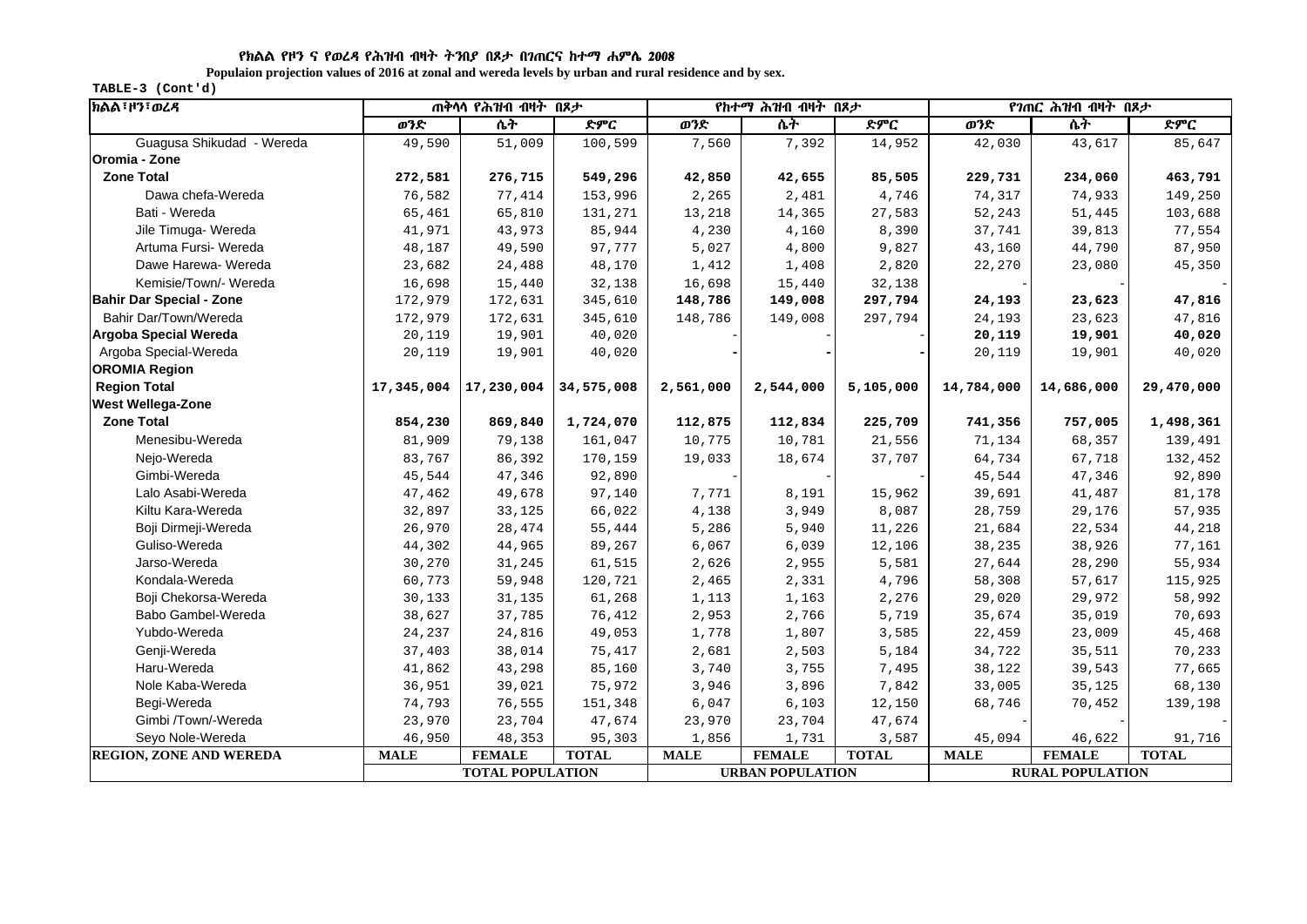**Populaion projection values of 2016 at zonal and wereda levels by urban and rural residence and by sex.**

| ክልል ፣ ዞን ፣ ወረዳ                 |                         | ጠቅላሳ የሕዝብ ብዛት በጾታ |              |                         | የከተማ ሕዝብ ብዛት በጾታ |              |                         | የንጠር ሕዝብ ብዛት በጾታ |              |  |
|--------------------------------|-------------------------|-------------------|--------------|-------------------------|------------------|--------------|-------------------------|------------------|--------------|--|
|                                | ወንድ                     | ሴት                | ድምር          | ወንድ                     | ቤት               | ድምር          | ወንድ                     | ሌት               | ድምር          |  |
| Homa-Wereda                    | 15,418                  | 15,880            | 31,298       | 1,948                   | 1,874            | 3,822        | 13,470                  | 14,006           | 27,476       |  |
| Ayira-Wereda                   | 29,992                  | 30,968            | 60,960       | 4,682                   | 4,672            | 9,354        | 25,310                  | 26,296           | 51,606       |  |
| <b>East Wellega-Zone</b>       |                         |                   |              |                         |                  |              |                         |                  |              |  |
| <b>Zone Total</b>              | 775,544                 | 782,553           | 1,558,097    | 124,430                 | 124,645          | 249,075      | 651,113                 | 657,906          | 1,309,019    |  |
| Limu-Wereda                    | 45,468                  | 45,982            | 91,450       | 3,098                   | 3,321            | 6,419        | 42,370                  | 42,661           | 85,031       |  |
| Ibantu-Wereda                  | 22,960                  | 23,017            | 45,977       | 2,340                   | 1,949            | 4,289        | 20,620                  | 21,068           | 41,688       |  |
| Gida Kiremu-Wereda             | 103,006                 | 102,422           | 205,428      | 20,916                  | 20,809           | 41,725       | 82,090                  | 81,613           | 163,703      |  |
| Haro Limu-Wereda               | 32,323                  | 32,606            | 64,929       |                         |                  |              | 32,323                  | 32,606           | 64,929       |  |
| Boneya Bushe-Wereda            | 29,563                  | 30,845            | 60,408       | 2,085                   | 2,095            | 4,180        | 27,478                  | 28,750           | 56,228       |  |
| Wayu Tuka-Wereda               | 38,312                  | 40,336            | 78,648       |                         |                  |              | 38,312                  | 40,336           | 78,648       |  |
| Gudeya Bila-Wereda             | 34,416                  | 35,445            | 69,861       | 4,284                   | 4,691            | 8,975        | 30,132                  | 30,754           | 60,886       |  |
| Gobu Seyo-Wereda               | 25,824                  | 26,626            | 52,450       | 3,534                   | 3,781            | 7,315        | 22,290                  | 22,845           | 45,135       |  |
| Sibu Sire-Wereda               | 64,359                  | 65,906            | 130,265      | 7,691                   | 8,075            | 15,766       | 56,668                  | 57,831           | 114,499      |  |
| Diga-Wereda                    | 43,261                  | 42,207            | 85,468       | 6,468                   | 6,422            | 12,890       | 36,793                  | 35,785           | 72,578       |  |
| Sasiga-Wereda                  | 51,631                  | 49,710            | 101,341      | 1,919                   | 2,042            | 3,961        | 49,712                  | 47,668           | 97,380       |  |
| Leka Dulecha-Wereda            | 44,569                  | 46,322            | 90,891       | 2,948                   | 3,297            | 6,245        | 41,621                  | 43,025           | 84,646       |  |
| Guto Gida-Wereda               | 56,836                  | 55,065            | 111,901      |                         |                  |              | 56,836                  | 55,065           | 111,901      |  |
| Jima Arjo-Wereda               | 53,512                  | 56,653            | 110,165      | 6,900                   | 7,218            | 14,118       | 46,612                  | 49,435           | 96,047       |  |
| Nunu Kumba-Wereda              | 40,166                  | 41,891            | 82,057       | 3,703                   | 3,749            | 7,452        | 36,463                  | 38,142           | 74,605       |  |
| Wama Hagelo-Wereda             | 30,794                  | 30,323            | 61,117       |                         |                  |              | 30,794                  | 30,323           | 61,117       |  |
| Nekemte /Town/-Wereda          | 58,544                  | 57,197            | 115,741      | 58,544                  | 57,197           | 115,741      |                         |                  |              |  |
| Illu Aba Bora-Zone             |                         |                   |              |                         |                  |              |                         |                  |              |  |
| <b>Zone Total</b>              | 808,047                 | 811,354           | 1,619,401    | 95,108                  | 96,382           | 191,490      | 712,940                 | 714,973          | 1,427,913    |  |
| Darimu-Wereda                  | 90,359                  | 91,463            | 181,822      | 3,204                   | 3,329            | 6,533        | 87,155                  | 88,134           | 175,289      |  |
| Alge Sachi-Wereda              | 48,097                  | 49,429            | 97,526       | 5,669                   | 5,648            | 11,317       | 42,428                  | 43,781           | 86,209       |  |
| Chora-Wereda                   | 62,871                  | 64,505            | 127,376      | 5,918                   | 5,955            | 11,873       | 56,953                  | 58,550           | 115,503      |  |
| Dega-Wereda                    | 24,630                  | 25,385            | 50,015       | 2,314                   | 2,337            | 4,651        | 22,316                  | 23,048           | 45,364       |  |
| Dabo Hana-Wereda               | 25,979                  | 26,638            | 52,617       | 3,114                   | 3,303            | 6,417        | 22,865                  | 23,335           | 46,200       |  |
| Gechi-Wereda                   | 44,583                  | 44,744            | 89,327       | 4,168                   | 4,207            | 8,375        | 40,415                  | 40,537           | 80,952       |  |
| Borecha-Wereda                 | 46,755                  | 45,788            | 92,543       | 2,154                   | 2,040            | 4,194        | 44,601                  | 43,748           | 88,349       |  |
| Dedesa-Wereda                  | 53,937                  | 53,435            | 107,372      | 4,331                   | 4,362            | 8,693        | 49,606                  | 49,073           | 98,679       |  |
| Yayu-Wereda                    | 34,242                  | 33,764            | 68,006       | 5,736                   | 5,895            | 11,631       | 28,506                  | 27,869           | 56,375       |  |
| Metu Zuria-Wereda              | 38,439                  | 38,676            | 77,115       |                         |                  |              | 38,439                  | 38,676           | 77,115       |  |
| Ale-Wereda                     | 41,030                  | 41,627            | 82,657       | 6,892                   | 7,033            | 13,925       | 34,138                  | 34,594           | 68,732       |  |
| Bure-Wereda                    | 32,174                  | 32,722            | 64,896       | 4,127                   | 4,303            | 8,430        | 28,047                  | 28,419           | 56,466       |  |
| <b>REGION, ZONE AND WEREDA</b> | <b>MALE</b>             | <b>FEMALE</b>     | <b>TOTAL</b> | <b>MALE</b>             | <b>FEMALE</b>    | <b>TOTAL</b> | <b>MALE</b>             | <b>FEMALE</b>    | <b>TOTAL</b> |  |
|                                | <b>TOTAL POPULATION</b> |                   |              | <b>URBAN POPULATION</b> |                  |              | <b>RURAL POPULATION</b> |                  |              |  |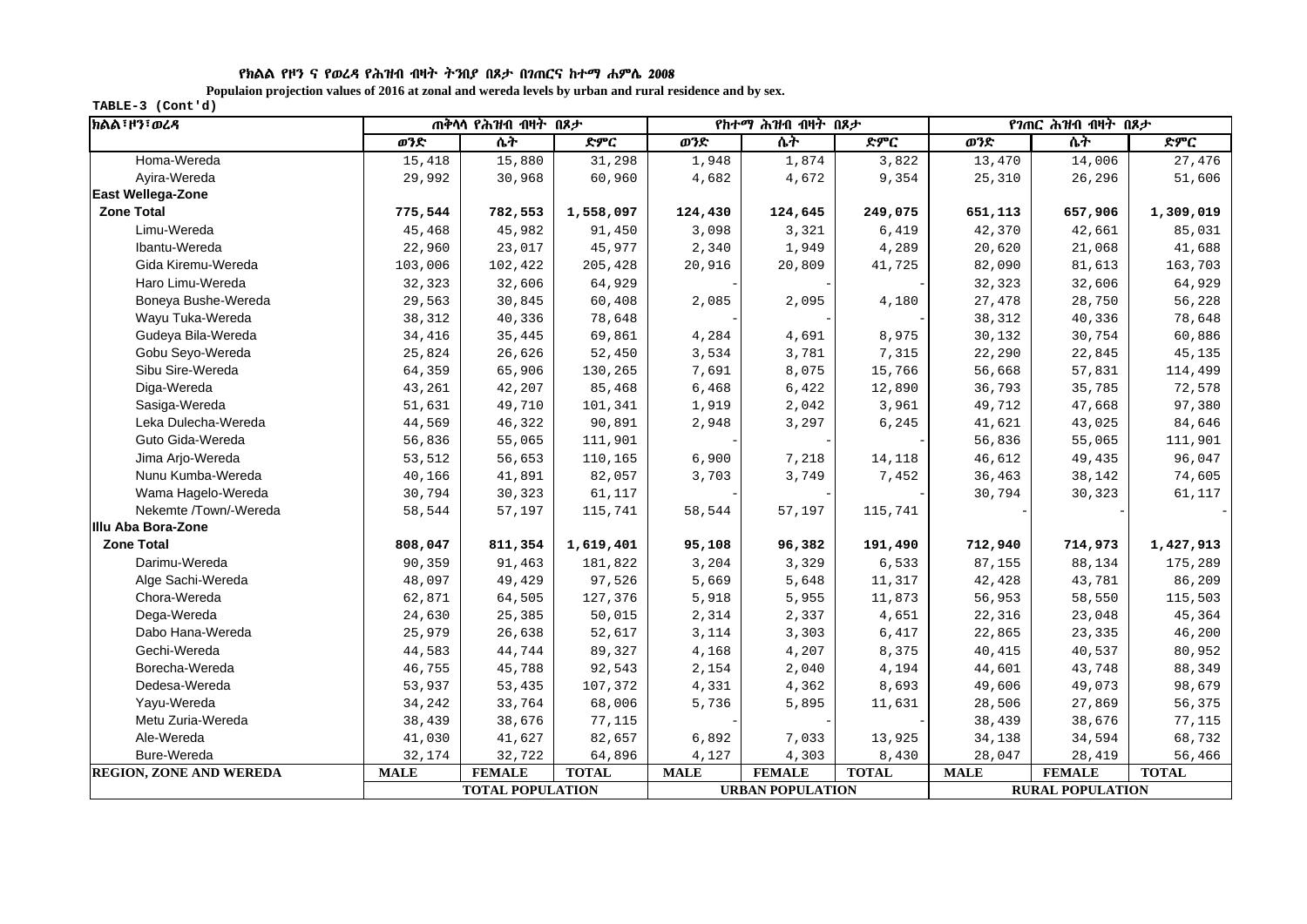Populaion projection values of 2016 at zonal and wereda levels by urban and rural residence and by sex.

| ክልል ፣ ዞን ፣ ወረዳ                 | ጠቅሳሳ የሕዝብ ብዛት በጾታ |                         |              | የከተማ ሕዝብ ብዛት በጾታ |                         |              | የንጠር ሕዝብ ብዛት በጾታ        |               |              |
|--------------------------------|-------------------|-------------------------|--------------|------------------|-------------------------|--------------|-------------------------|---------------|--------------|
|                                | ወንድ               | ルオ                      | lድምር         | ወንድ              | ቤት                      | ድምር          | ወንድ                     | ሌት            | ድምር          |
| Nono Sele-Wereda               | 14,497            | 14,522                  | 29,019       | 1,316            | 1,368                   | 2,684        | 13,181                  | 13,154        | 26,335       |
| Bicho-Wereda                   | 15,745            | 15,765                  | 31,510       | 1,185            | 1,208                   | 2,393        | 14,560                  | 14,557        | 29,117       |
| Bilo Nopha-Wereda              | 18,402            | 18,049                  | 36,451       | 1,562            | 1,533                   | 3,095        | 16,840                  | 16,516        | 33,356       |
| Hurumu-Wereda                  | 27,092            | 27,345                  | 54,437       | 3,506            | 3,447                   | 6,953        | 23,586                  | 23,898        | 47,484       |
| Didu-Wereda                    | 20,405            | 20,564                  | 40,969       | 865              | 925                     | 1,790        | 19,540                  | 19,639        | 39,179       |
| Mako-Wereda                    | 13,398            | 13,988                  | 27,386       |                  |                         |              | 13,398                  | 13,988        | 27,386       |
| Huka /Halu/-Wereda             | 10,752            | 10,756                  | 21,508       | 1,231            | 1,363                   | 2,594        | 9,521                   | 9,393         | 18,914       |
| Metu /Town/-Wereda             | 21,963            | 22,333                  | 44,296       | 21,963           | 22,333                  | 44,296       |                         |               |              |
| Bedele/Town/-Wereda            | 15,003            | 15,031                  | 30,034       | 15,003           | 15,031                  | 30,034       |                         |               |              |
| Bedele Zuria/Town/-Wereda      | 47,958            | 48,742                  | 96,700       |                  |                         |              | 47,958                  | 48,742        | 96,700       |
| Chewaka-Wereda                 | 36,984            | 33,147                  | 70,131       | 850              | 762                     | 1,612        | 36,134                  | 32,385        | 68,519       |
| Doreni-Wereda                  | 22,752            | 22,936                  | 45,688       |                  |                         |              | 22,752                  | 22,936        | 45,688       |
| Jimma-Zone                     |                   |                         |              |                  |                         |              |                         |               |              |
| <b>Zone Total</b>              | 1,571,281         | 1,563,732               | 3,135,013    | 105,911          | 105,943                 | 211,854      | 1,465,372               | 1,457,786     | 2,923,158    |
| Limu Seka-Wereda               | 119,705           | 117,639                 | 237,344      | 4,077            | 3,901                   | 7,978        | 115,628                 | 113,738       | 229,366      |
| Limu Kosa-Wereda               | 103,222           | 101,958                 | 205,180      | 11,538           | 11,300                  | 22,838       | 91,684                  | 90,658        | 182,342      |
| Sokoru-Wereda                  | 86,778            | 86,643                  | 173,421      | 9,804            | 9,777                   | 19,581       | 76,974                  | 76,866        | 153,840      |
| Tiro Afeta-Wereda              | 81,830            | 83,460                  | 165,290      | 4,084            | 4,085                   | 8,169        | 77,746                  | 79,375        | 157,121      |
| Kersa-Wereda                   | 104,458           | 102,998                 | 207,456      | 4,084            | 4,267                   | 8,351        | 100,374                 | 98,731        | 199,105      |
| Mana-Wereda                    | 93,305            | 90,547                  | 183,852      | 3,363            | 3,398                   | 6,761        | 89,942                  | 87,149        | 177,091      |
| Gomma-Wereda                   | 136,632           | 132,260                 | 268,892      | 9,901            | 9,747                   | 19,648       | 126,731                 | 122,513       | 249,244      |
| Gera-Wereda                    | 70,770            | 70,524                  | 141,294      | 3,674            | 3,629                   | 7,303        | 67,096                  | 66,895        | 133,991      |
| Seka Chekorsa-Wereda           | 130,956           | 130,130                 | 261,086      | 5,269            | 5,550                   | 10,819       | 125,687                 | 124,580       | 250,267      |
| Dedo-Wereda                    | 179,390           | 181,355                 | 360,745      | 4,345            | 4,513                   | 8,858        | 175,045                 | 176,842       | 351,887      |
| Omonada-Wereda                 | 155,950           | 156,549                 | 312,499      | 9,355            | 9,443                   | 18,798       | 146,595                 | 147,106       | 293,701      |
| Sigamo-Wereda                  | 57,647            | 58,882                  | 116,529      | 4,168            | 4,314                   | 8,482        | 53,479                  | 54,568        | 108,047      |
| Setema-Wereda                  | 63,637            | 66,242                  | 129,879      | 3,642            | 3,635                   | 7,277        | 59,995                  | 62,607        | 122,602      |
| Shebe Senbo-Wereda             | 71,150            | 69,887                  | 141,037      | 4,055            | $4\,,\,0\,4\,7$         | 8,102        | 67,095                  | 65,840        | 132,935      |
| Chora Botor-Wereda             | 57,789            | 56,701                  | 114,490      | 821              | 784                     | 1,605        | 56,968                  | 55,917        | 112,885      |
| Guma-Wereda                    | 38,317            | 38,528                  | 76,845       | 3,984            | 4,126                   | 8,110        | 34,333                  | 34,402        | 68,735       |
| Agaro/Town/-Wereda             | 19,745            | 19,429                  | 39,174       | 19,745           | 19,429                  | 39,174       |                         |               |              |
| <b>West Shewa-Zone</b>         |                   |                         |              |                  |                         |              |                         |               |              |
| <b>Zone Total</b>              | 1,311,140         | 1,322,625               | 2,633,765    | 188,065          | 184,856                 | 372,921      | 1,123,074               | 1,137,768     | 2,260,842    |
| Ginde Beret-Wereda             | 67,307            | 66,121                  | 133,428      | 10,132           | 6,893                   | 17,025       | 57,175                  | 59,228        | 116,403      |
| Jeldu-Wereda                   | 126,008           | 130,559                 | 256,567      | 11,086           | 11,048                  | 22,134       | 114,922                 | 119,511       | 234,433      |
| <b>REGION, ZONE AND WEREDA</b> | <b>MALE</b>       | <b>FEMALE</b>           | <b>TOTAL</b> | <b>MALE</b>      | <b>FEMALE</b>           | <b>TOTAL</b> | <b>MALE</b>             | <b>FEMALE</b> | <b>TOTAL</b> |
|                                |                   | <b>TOTAL POPULATION</b> |              |                  | <b>URBAN POPULATION</b> |              | <b>RURAL POPULATION</b> |               |              |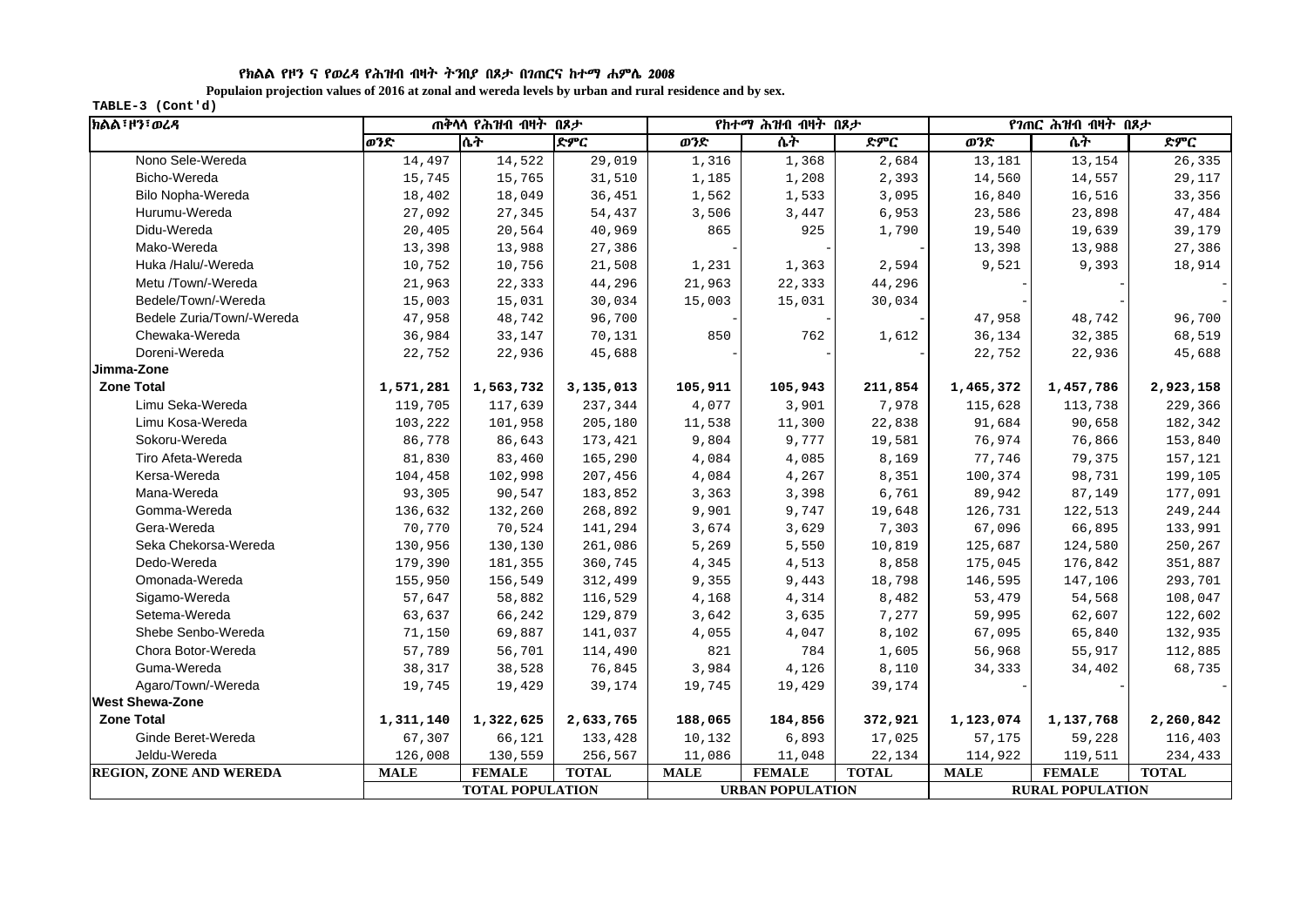Populaion projection values of 2016 at zonal and wereda levels by urban and rural residence and by sex.

| [ክልል ፣ ዞን ፣ ወረ <i>ዳ</i>        | ጠቅሳሳ የሕዝብ ብዛት በጾታ |                         |              |             | የከተማ ሕዝብ ብዛት በጾታ        |              | የንጠር ሕዝብ ብዛት በጾታ        |               |              |  |
|--------------------------------|-------------------|-------------------------|--------------|-------------|-------------------------|--------------|-------------------------|---------------|--------------|--|
|                                | ወንድ               | ቤት                      | ድምር          | ወንድ         | ሴት                      | ድምር          | ወንድ                     | ሴት            | ድምር          |  |
| Ambo Zuria-Wereda              | 67,337            | 67,855                  | 135,192      | 577         | 756                     | 1,333        | 66,760                  | 67,099        | 133,859      |  |
| Midakegn-Wereda                | 48,943            | 50,727                  | 99,670       | 1,618       | 1,579                   | 3,197        | 47,325                  | 49,148        | 96,473       |  |
| Cheliya-Wereda                 | 100,807           | 101,253                 | 202,060      | 17,884      | 17,111                  | 34,995       | 82,923                  | 84,142        | 167,065      |  |
| Bako Tibe-Wereda               | 79,051            | 80,811                  | 159,862      | 17,938      | 17,221                  | 35,159       | 61,113                  | 63,590        | 124,703      |  |
| Dano-Wereda                    | 61,173            | 61,653                  | 122,826      | 4,740       | 4,603                   | 9,343        | 56,433                  | 57,050        | 113,483      |  |
| Nono-Wereda                    | 54,562            | 51,336                  | 105,898      | 2,869       | 2,598                   | 5,467        | 51,693                  | 48,738        | 100,431      |  |
| Tikur Enchini-Wereda           | 44,571            | 45,608                  | 90,179       | 3,352       | 3,354                   | 6,706        | 41,219                  | 42,254        | 83,473       |  |
| Dendi-Wereda                   | 107,845           | 105,973                 | 213,818      | 19,522      | 19,444                  | 38,966       | 88,323                  | 86,529        | 174,852      |  |
| Ejere-Wereda                   | 56,296            | 54,870                  | 111,166      | 7,667       | 7,832                   | 15,499       | 48,629                  | 47,038        | 95,667       |  |
| Wolmera-Wereda                 | 52,681            | 52,644                  | 105,325      | 2,297       | 2,867                   | 5,164        | 50,384                  | 49,777        | 100,161      |  |
| Ada Berga-Wereda               | 77,084            | 77,793                  | 154,877      | 11,729      | 12,811                  | 24,540       | 65,355                  | 64,982        | 130,337      |  |
| Meta Robi-Wereda               | 87,042            | 89,188                  | 176,230      | 3,267       | 2,927                   | 6,194        | 83,775                  | 86,261        | 170,036      |  |
| Ambo/Town/-Wereda              | 37,571            | 36,549                  | 74,120       | 37,571      | 36,549                  | 74,120       |                         |               |              |  |
| Abuna Gindeberet-Wereda        | 66,669            | 70,156                  | 136,825      | 1,986       | 2,179                   | 4,165        | 64,683                  | 67,977        | 132,660      |  |
| Toke Kutayu-Wereda             | 76,407            | 77,659                  | 154,066      | 11,877      | 12,679                  | 24,556       | 64,530                  | 64,980        | 129,510      |  |
| Jibat-Wereda                   | 45,071            | 45,878                  | 90,949       | 2,896       | 2,686                   | 5,582        | 42,175                  | 43,192        | 85,367       |  |
| Elfata-Wereda                  | 35,801            | 36,191                  | 71,992       | 1,499       | 1,421                   | 2,920        | 34,302                  | 34,770        | 69,072       |  |
| Holeta Town-Wereda             | 18,914            | 19,801                  | 38,715       | 17,558      | 18,298                  | 35,856       | 1,356                   | 1,503         | 2,859        |  |
| <b>North Shewa-Zone</b>        |                   |                         |              |             |                         |              |                         |               |              |  |
| <b>Zone Total</b>              | 910,685           | 914,094                 | 1,824,779    | 109,469     | 116,435                 | 225,904      | 801,216                 | 797,660       | 1,598,876    |  |
| Were Jarso-Wereda              | 89,306            | 89,830                  | 179,136      | 7,937       | 8,272                   | 16,209       | 81,369                  | 81,558        | 162,927      |  |
| Dera-Wereda                    | 112,846           | 115,068                 | 227,914      | 5,977       | 6,280                   | 12,257       | 106,869                 | 108,788       | 215,657      |  |
| Hidabu Abote-Wereda            | 52,026            | 53,165                  | 105,191      | 4,771       | 5,073                   | 9,844        | 47,255                  | 48,092        | 95,347       |  |
| Kuyu-Wereda                    | 77,561            | 78,966                  | 156,527      | 15,099      | 15,485                  | 30,584       | 62,462                  | 63,481        | 125,943      |  |
| Degem-Wereda                   | 61,859            | 63,337                  | 125,196      | 4,348       | 4,992                   | 9,340        | 57,511                  | 58,345        | 115,856      |  |
| Girar Jarso-Wereda             | 42,763            | 41,015                  | 83,778       |             |                         |              | 42,763                  | 41,015        | 83,778       |  |
| Debere Libanos-Wereda          | 30,266            | 28,597                  | 58,863       | 6,941       | 6,839                   | 13,780       | 23,325                  | 21,758        | 45,083       |  |
| Wuchale-Wereda                 | 61,982            | 61,302                  | 123,284      | 4,801       | 5,090                   | 9,891        | 57,181                  | 56,212        | 113,393      |  |
| Abichuna Gnaa-Wereda           | 46,984            | 47,082                  | 94,066       | 3,891       | 3,898                   | 7,789        | 43,093                  | 43,184        | 86,277       |  |
| Kimbibit-Wereda                | 47,515            | 48,415                  | 95,930       | 8,700       | 9,464                   | 18,164       | 38,815                  | 38,951        | 77,766       |  |
| Bereh-Wereda                   | 50,897            | 49,681                  | 100,578      |             |                         |              | 50,897                  | 49,681        | 100,578      |  |
| Sululta-Wereda                 | 82,157            | 82,871                  | 165,028      | 11,323      | 11,989                  | 23,312       | 70,834                  | 70,882        | 141,716      |  |
| <b>REGION, ZONE AND WEREDA</b> | <b>MALE</b>       | <b>FEMALE</b>           | <b>TOTAL</b> | <b>MALE</b> | <b>FEMALE</b>           | <b>TOTAL</b> | <b>MALE</b>             | <b>FEMALE</b> | <b>TOTAL</b> |  |
|                                |                   | <b>TOTAL POPULATION</b> |              |             | <b>URBAN POPULATION</b> |              | <b>RURAL POPULATION</b> |               |              |  |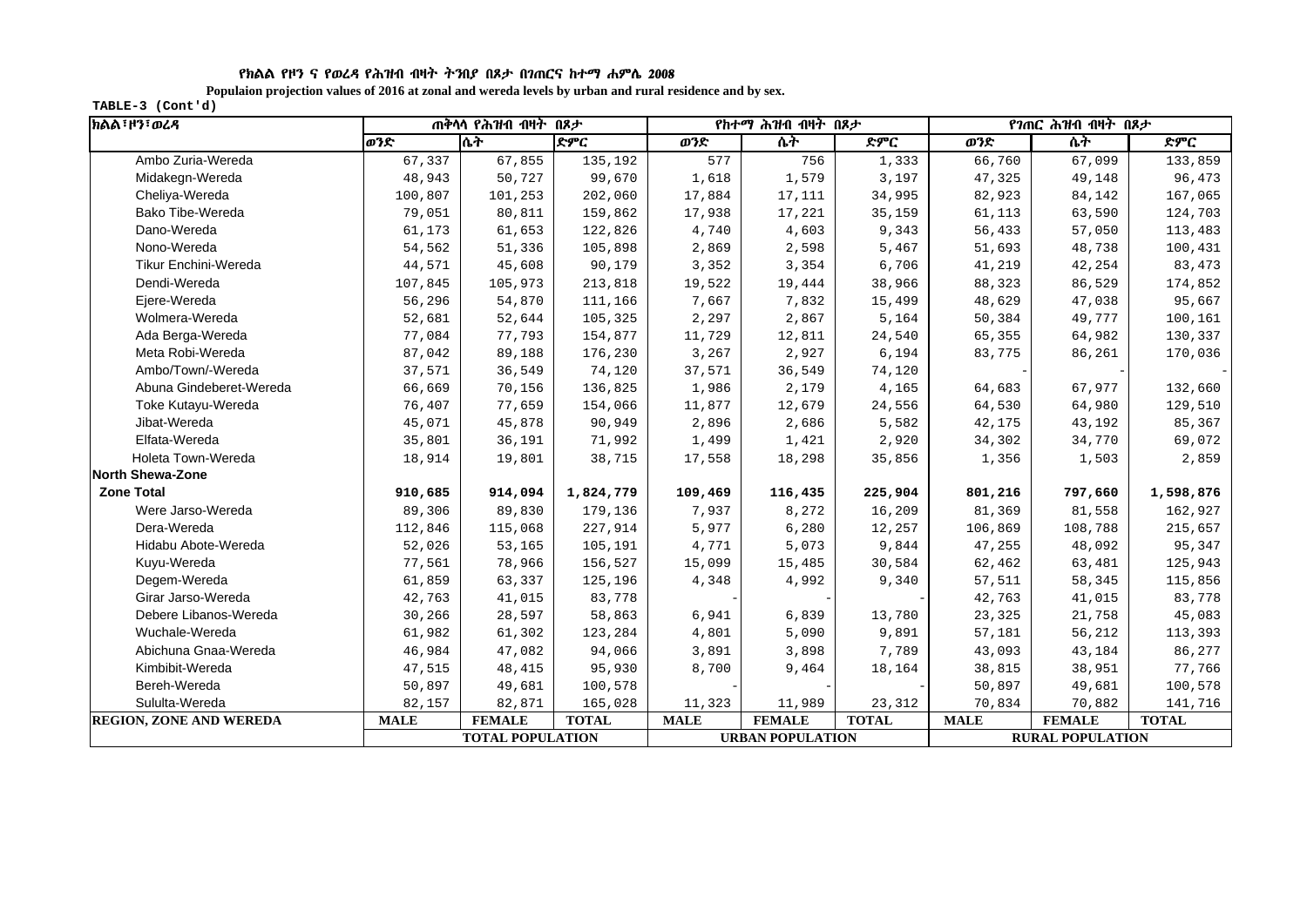Populaion projection values of 2016 at zonal and wereda levels by urban and rural residence and by sex.

| ክልል ፣ ዞን ፣ ወሪዳ                   |             | ጠቅሳሳ የሕዝብ ብዛት በጾታ       |              |             | የከተማ ሕዝብ ብዛት በጾታ        |              |                         | የንጠር ሕዝብ ብዛት በጾታ |              |  |
|----------------------------------|-------------|-------------------------|--------------|-------------|-------------------------|--------------|-------------------------|------------------|--------------|--|
|                                  | ወንድ         | ሴት                      | ድምር          | ወንድ         | ሴት                      | ድምር          | ወንድ                     | ሴት               | ድምር          |  |
| Fiche/Town/-Wereda               | 19,725      | 22,609                  | 42,334       | 19,725      | 22,609                  | 42,334       |                         |                  |              |  |
| Yaya Gulele-Wereda               | 35,305      | 33,907                  | 69,212       | 1,914       | 2,099                   | 4,013        | 33,391                  | 31,808           | 65,199       |  |
| Jida-Wereda                      | 33,361      | 33,428                  | 66,789       |             |                         |              | 33,361                  | 33,428           | 66,789       |  |
| Mulo-Wereda                      | 22,272      | 22,142                  | 44,414       | 1,614       | 1,922                   | 3,536        | 20,658                  | 20,220           | 40,878       |  |
| Aleltu-Wereda                    | 34,140      | 33,479                  | 67,619       | 2,709       | 3,222                   | 5,931        | 31,431                  | 30,257           | 61,688       |  |
| Sendafa/Town/-Wereda             | 9,720       | 9,200                   | 18,920       | 9,720       | 9,200                   | 18,920       |                         |                  |              |  |
| <b>East Shewa-Zone</b>           |             |                         |              |             |                         |              |                         |                  |              |  |
| <b>Zone Total</b>                | 912,184     | 876,074                 | 1,788,258    | 258,522     | 265,101                 | 523,623      | 653,659                 | 610,973          | 1,264,632    |  |
| Fentale-Wereda                   | 56,651      | 51,108                  | 107,759      | 15,929      | 15,649                  | 31,578       | 40,722                  | 35,459           | 76,181       |  |
| Boset-Wereda                     | 95,513      | 89,155                  | 184,668      | 20,343      | 20,460                  | 40,803       | 75,170                  | 68,695           | 143,865      |  |
| Adama-Wereda                     | 101,656     | 99,454                  | 201,110      | 19,432      | 21,089                  | 40,521       | 82,224                  | 78,365           | 160,589      |  |
| Lome-Wereda                      | 79,988      | 77,149                  | 157,137      | 28,902      | 30,778                  | 59,680       | 51,086                  | 46,371           | 97,457       |  |
| Gimbichu-Wereda                  | 56,848      | 53,173                  | 110,021      | 4,611       | 5,135                   | 9,746        | 52,237                  | 48,038           | 100,275      |  |
| Ada A-Wereda                     | 84,205      | 77,987                  | 162,192      |             |                         |              | 84,205                  | 77,987           | 162,192      |  |
| Dugda-Wereda                     | 97,877      | 93,133                  | 191,010      | 28,785      | 26,987                  | 55,772       | 69,092                  | 66,146           | 135,238      |  |
| Adami Tulu Jido Kombolcha-Wereda | 91,373      | 90,784                  | 182,157      | 16,489      | 15,702                  | 32,191       | 74,884                  | 75,082           | 149,966      |  |
| Bishoftu/Town/-Wereda            | 72,995      | 80,852                  | 153,847      | 72,995      | 80,852                  | 153,847      |                         |                  |              |  |
| Bora-Wereda                      | 39,479      | 36,991                  | 76,470       | 8,863       | 8,683                   | 17,546       | 30,616                  | 28,308           | 58,924       |  |
| Liben-Wereda                     | 49,737      | 46,149                  | 95,886       | 2,218       | 2,292                   | 4,510        | 47,519                  | 43,857           | 91,376       |  |
| Akaki-Wereda                     | 50,850      | 47,989                  | 98,839       | 4,945       | 5,323                   | 10,268       | 45,905                  | 42,666           | 88,571       |  |
| Ziway/Town/-Wereda               | 35,012      | 32,150                  | 67,162       | 35,012      | 32,150                  | 67,162       |                         |                  |              |  |
| Arsi-Zone                        |             |                         |              |             |                         |              |                         |                  |              |  |
| <b>Zone Total</b>                | 1,685,906   | 1,687,139               | 3,373,045    | 235,528     | 234,902                 | 470,430      | 1,450,375               | 1,452,238        | 2,902,613    |  |
| Merti-Wereda                     | 60,257      | 56,565                  | 116,822      | 12,026      | 10,513                  | 22,539       | 48,231                  | 46,052           | 94,283       |  |
| Aseko-Wereda                     | 53,202      | 52,663                  | 105,865      | 3,203       | 2,932                   | 6,135        | 49,999                  | 49,731           | 99,730       |  |
| Gololcha-Wewreda                 | 109,443     | 105,874                 | 215,317      | 2,835       | 2,505                   | 5,340        | 106,608                 | 103,369          | 209,977      |  |
| Jeju-Wereda                      | 79,316      | 77,100                  | 156,416      | 5,291       | 4,988                   | 10,279       | 74,025                  | 72,112           | 146,137      |  |
| Dodota-Wereda                    | 42,847      | 42,832                  | 85,679       | 14,346      | 15,100                  | 29,446       | 28,501                  | 27,732           | 56,233       |  |
| Ziway Dugda-Wereda               | 75,570      | 76,194                  | 151,764      | 3,528       | 3,405                   | 6,933        | 72,042                  | 72,789           | 144,831      |  |
| Hitosa-Wereda                    | 80,076      | 79,982                  | 160,058      | 13,800      | 14,648                  | 28,448       | 66,276                  | 65,334           | 131,610      |  |
| Sude-Wereda                      | 92,224      | 92,531                  | 184,755      | 2,292       | 2,061                   | 4,353        | 89,932                  | 90,470           | 180,402      |  |
| Chole-Wereda                     | 56,827      | 56,297                  | 113,124      | 5,218       | 5,165                   | 10,383       | 51,609                  | 51,132           | 102,741      |  |
| Amigna-Wereda                    | 46,378      | 46,680                  | 93,058       | 5,070       | 4,815                   | 9,885        | 41,308                  | 41,865           | 83,173       |  |
| Seru-Wereda                      | 30,390      | 30,201                  | 60,591       | 2,456       | 2,429                   | 4,885        | 27,934                  | 27,772           | 55,706       |  |
| Robe-Wereda                      | 106,231     | 105,480                 | 211,711      | 16,582      | 15,230                  | 31,812       | 89,649                  | 90,250           | 179,899      |  |
| Tena-Wereda                      | 42,105      | 42,139                  | 84,244       | 4,690       | 4,933                   | 9,623        | 37, 415                 | 37,206           | 74,621       |  |
| <b>REGION, ZONE AND WEREDA</b>   | <b>MALE</b> | <b>FEMALE</b>           | <b>TOTAL</b> | <b>MALE</b> | <b>FEMALE</b>           | <b>TOTAL</b> | <b>MALE</b>             | <b>FEMALE</b>    | <b>TOTAL</b> |  |
|                                  |             | <b>TOTAL POPULATION</b> |              |             | <b>URBAN POPULATION</b> |              | <b>RURAL POPULATION</b> |                  |              |  |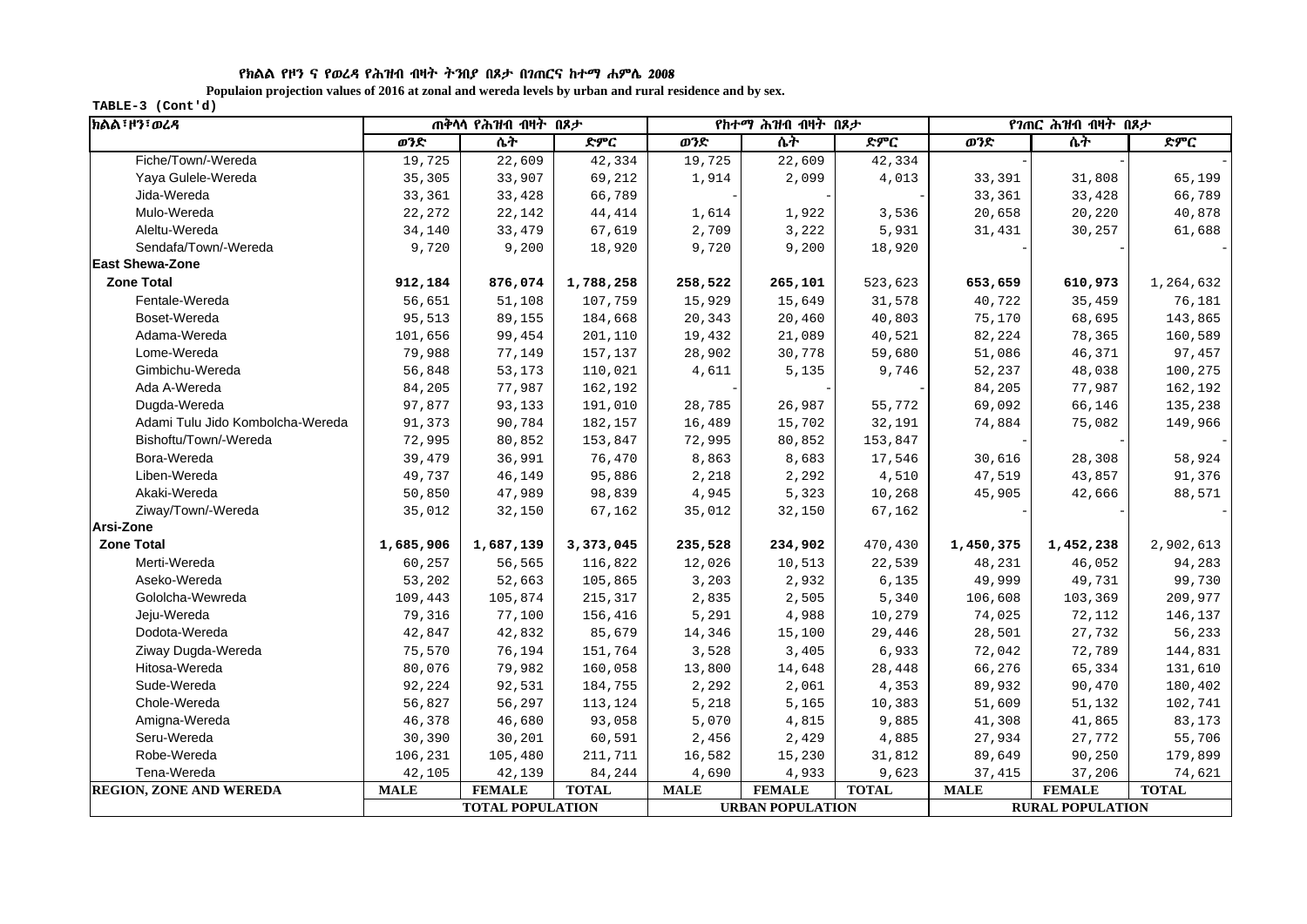Populaion projection values of 2016 at zonal and wereda levels by urban and rural residence and by sex.

| ክልል ፣ ዞን ፣ ወሪዳ                 |             | ጠቅሳሳ የሕዝብ ብዛት በጾታ       |              |             | <u>የከተማ ሕዝብ ብዛት በጾታ</u> |              |             | የንጠር ሕዝብ ብዛት በጾታ        |              |  |  |
|--------------------------------|-------------|-------------------------|--------------|-------------|-------------------------|--------------|-------------|-------------------------|--------------|--|--|
|                                | ወንድ         | ሴት                      | ድምር          | ወንድ         | ቤት                      | ድምር          | ወንድ         | ሌት                      | ድምር          |  |  |
| Shirka-Wereda                  | 103,333     | 104,255                 | 207,588      | 9,804       | 9,419                   | 19,223       | 93,529      | 94,836                  | 188,365      |  |  |
| Digluna Tijo-Wereda            | 88,197      | 90,796                  | 178,993      | 10,533      | 11,140                  | 21,673       | 77,664      | 79,656                  | 157,320      |  |  |
| Tiyo-Wereda                    | 54,804      | 55,113                  | 109,917      | 4,713       | 5,334                   | 10,047       | 50,091      | 49,779                  | 99,870       |  |  |
| Munesa-Wereda                  | 104,628     | 107,134                 | 211,762      | 11,780      | 11,564                  | 23,344       | 92,848      | 95,570                  | 188,418      |  |  |
| Limuna Bilbilo-Wereda          | 114,149     | 117,646                 | 231,795      | 17,636      | 18,288                  | 35,924       | 96,513      | 99,358                  | 195,871      |  |  |
| Guna-Wereda                    | 48,565      | 48,120                  | 96,685       | 4,402       | 4,149                   | 8,551        | 44,163      | 43,971                  | 88,134       |  |  |
| Sire-Wereda                    | 48,172      | 46,354                  | 94,526       | 6,746       | 6,138                   | 12,884       | 41,426      | 40,216                  | 81,642       |  |  |
| Lude Hitosa-Wereda             | 68,527      | 69,328                  | 137,855      | 11,382      | 12,166                  | 23,548       | 57,145      | 57,162                  | 114,307      |  |  |
| Deksis-Wereda                  | 45,726      | 46,584                  | 92,310       | 5,883       | 6,207                   | 12,090       | 39,843      | 40,377                  | 80,220       |  |  |
| Bale Gasegar-Wereda            | 46,042      | 47,751                  | 93,793       | 4,594       | 4,505                   | 9,099        | 41,448      | 43,246                  | 84,694       |  |  |
| Enkelo Wabe - Wereda           | 37,306      | 37,589                  | 74,895       | 5,131       | 5,339                   | 10,470       | 32,175      | 32,250                  | 64,425       |  |  |
| Asela /Town/ Wereda            | 51,591      | 51,931                  | 103,522      | 51,591      | 51,931                  | 103,522      |             |                         |              |  |  |
| <b>West Hararge - Zone</b>     |             |                         |              |             |                         |              |             |                         |              |  |  |
| <b>Zone Total</b>              | 1,213,797   | 1,163,034               | 2,376,831    | 129,413     | 118,083                 | 247,496      | 1,084,384   | 1,044,950               | 2,129,334    |  |  |
| Mieso-Wereda                   | 86,655      | 83,497                  | 170,152      | 19,641      | 19,426                  | 39,067       | 67,014      | 64,071                  | 131,085      |  |  |
| Doba-Wereda                    | 85,510      | 82,154                  | 167,664      | 2,719       | 2,312                   | 5,031        | 82,791      | 79,842                  | 162,633      |  |  |
| Tulo-Wereda                    | 95,396      | 92,090                  | 187,486      | 10,876      | 10,306                  | 21,182       | 84,520      | 81,784                  | 166,304      |  |  |
| Mesela-Wereda                  | 96,063      | 94,099                  | 190,162      | 3,740       | 3,320                   | 7,060        | 92,323      | 90,779                  | 183,102      |  |  |
| Chiro /Town/-Wereda            | 27,633      | 24,149                  | 51,782       | 27,633      | 24,149                  | 51,782       |             |                         |              |  |  |
| Anchar-Wereda                  | 53,115      | 50,409                  | 103,524      | 5,192       | 4,794                   | 9,986        | 47,923      | 45,615                  | 93,538       |  |  |
| Guba Koricha-Wereda            | 78,129      | 74,978                  | 153,107      | 2,253       | 2,171                   | 4,424        | 75,876      | 72,807                  | 148,683      |  |  |
| Habro-Wereda                   | 126,176     | 118,268                 | 244,444      | 20,648      | 18,160                  | 38,808       | 105,528     | 100,108                 | 205,636      |  |  |
| Daro Lebu-Wereda               | 128,613     | 122,890                 | 251,503      | 13,740      | 12,194                  | 25,934       | 114,873     | 110,696                 | 225,569      |  |  |
| Boke-Wereda                    | 96,517      | 93,586                  | 190,103      | 5,404       | 4,896                   | 10,300       | 91,113      | 88,690                  | 179,803      |  |  |
| Kuni-Wereda                    | 100,533     | 96,469                  | 197,002      |             |                         |              | 100,533     | 96,469                  | 197,002      |  |  |
| Gemches-Wereda                 | 116,883     | 113,566                 | 230,449      | 2,937       | 3,008                   | 5,945        | 113,946     | 110,558                 | 224,504      |  |  |
| Chiro Zuria-Wereda             | 107,945     | 103,532                 | 211,477      |             |                         |              | 107,945     | 103,532                 | 211,477      |  |  |
| Bedesa/Town/-Wereda            | 14,629      | 13,347                  | 27,976       | 14,629      | 13,347                  | 27,976       |             |                         |              |  |  |
| <b>East Hararge-Zone</b>       |             |                         |              |             |                         |              |             |                         |              |  |  |
| <b>Zone Total</b>              | 1,748,388   | 1,705,623               | 3,454,011    | 172,920     | 160,820                 | 333,740      | 1,575,467   | 1,544,803               | 3,120,270    |  |  |
| Kombolcha-Wereda               | 89,956      | 88,102                  | 178,058      | 10,225      | 9,179                   | 19,404       | 79,731      | 78,923                  | 158,654      |  |  |
| Jarso-Wereda                   | 73,914      | 72,415                  | 146,329      | 3,140       | 2,905                   | 6,045        | 70,774      | 69,510                  | 140,284      |  |  |
| Gursum-Wereda                  | 97,446      | 95,198                  | 192,644      | 9,509       | 9,027                   | 18,536       | 87,937      | 86,171                  | 174,108      |  |  |
| Babile-Wereda                  | 61,035      | 60,817                  | 121,852      | 13,408      | 13,853                  | 27,261       | 47,627      | 46,964                  | 94,591       |  |  |
| Fedis-Wereda                   | 71,698      | 70,430                  | 142,128      | 3,577       | 3,461                   | 7,038        | 68,121      | 66,969                  | 135,090      |  |  |
| Haro Maya-Wereda               | 178,848     | 173,183                 | 352,031      | 39,041      | 37,942                  | 76,983       | 139,807     | 135,241                 | 275,048      |  |  |
| <b>REGION, ZONE AND WEREDA</b> | <b>MALE</b> | <b>FEMALE</b>           | <b>TOTAL</b> | <b>MALE</b> | <b>FEMALE</b>           | <b>TOTAL</b> | <b>MALE</b> | <b>FEMALE</b>           | <b>TOTAL</b> |  |  |
|                                |             | <b>TOTAL POPULATION</b> |              |             | <b>URBAN POPULATION</b> |              |             | <b>RURAL POPULATION</b> |              |  |  |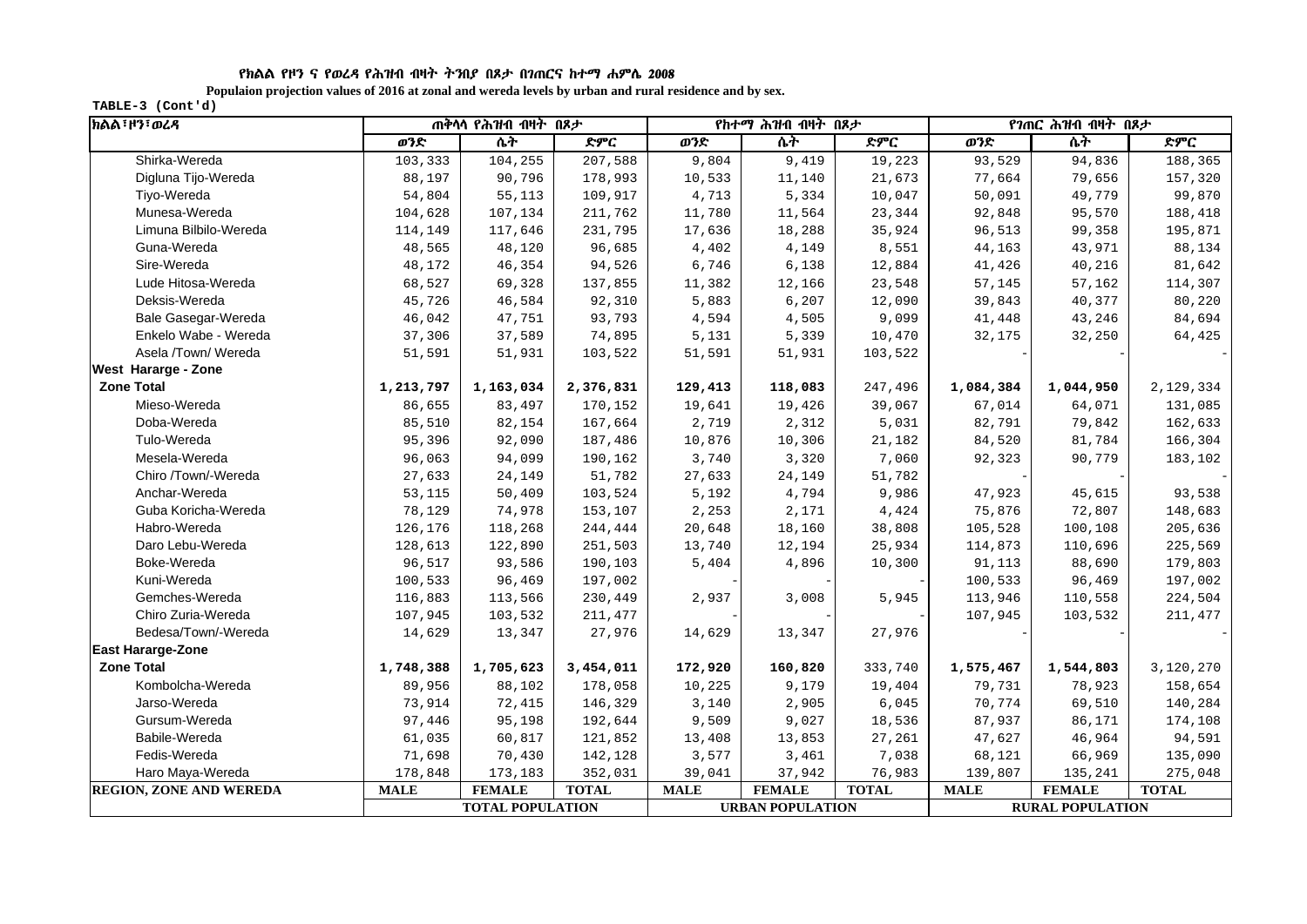Populaion projection values of 2016 at zonal and wereda levels by urban and rural residence and by sex.

| ክልል ፣ ዞን ፣ ወረዳ                 | ጠቅሳሳ የሕዝብ ብዛት በጾታ       |               |              |                         | የከተማ ሕዝብ ብዛት በጾታ |              | የንጠር ሕዝብ ብዛት በጾታ        |               |              |
|--------------------------------|-------------------------|---------------|--------------|-------------------------|------------------|--------------|-------------------------|---------------|--------------|
|                                | ወንድ                     | ሴት            | ድምር          | ወንድ                     | ቤት               | ድምር          | ወንድ                     | ሴት            | ድምር          |
| Kurfa Chele-Wereda             | 37,680                  | 37,076        | 74,756       | 4,627                   | 4,239            | 8,866        | 33,053                  | 32,837        | 65,890       |
| Kersa-Wereda                   | 108,543                 | 107,416       | 215,959      | 8,992                   | 8,527            | 17,519       | 99,551                  | 98,889        | 198,440      |
| Meta-Wereda                    | 160,334                 | 158,124       | 318,458      | 12,354                  | 11,022           | 23,376       | 147,980                 | 147,102       | 295,082      |
| Goro Gutu-Wereda               | 92,768                  | 89,328        | 182,096      | 8,250                   | 7,231            | 15,481       | 84,518                  | 82,097        | 166,615      |
| Deder-Wereda                   | 155,930                 | 151,977       | 307,907      | 17,764                  | 16,398           | 34,162       | 138,166                 | 135,579       | 273,745      |
| Melka Belo-Wereda              | 113,879                 | 109,679       | 223,558      | 7,830                   | 6,534            | 14,364       | 106,049                 | 103,145       | 209,194      |
| Bedeno-Wereda                  | 150,916                 | 149,199       | 300,115      | 7,429                   | 6,595            | 14,024       | 143,487                 | 142,604       | 286,091      |
| Midga Tola-Wereda              | 48,962                  | 46,464        | 95,426       | 4,777                   | 4,539            | 9,316        | 44,185                  | 41,925        | 86,110       |
| Chinaksan-Wereda               | 57,562                  | 54,399        | 111,961      | 9,775                   | 9,087            | 18,862       | 47,787                  | 45,312        | 93,099       |
| Girawa-Wereda                  | 152,020                 | 148,641       | 300,661      | 5,163                   | 3,894            | 9,057        | 146,857                 | 144,747       | 291,604      |
| Gola Oda-Wereda                | 67,385                  | 64,235        | 131,620      | 4,486                   | 4,059            | 8,545        | 62,899                  | 60,176        | 123,075      |
| Meyu-Wereda                    | 29,512                  | 28,940        | 58,452       | 2,573                   | 2,328            | 4,901        | 26,939                  | 26,612        | 53,551       |
| <b>Bale-Zone</b>               |                         |               |              |                         |                  |              |                         |               |              |
| <b>Zone Total</b>              | 909,164                 | 885,509       | 1,794,673    | 128,162                 | 128,460          | 256,622      | 781,003                 | 757,048       | 1,538,051    |
| Agarfa-Wereda                  | 66,552                  | 64,334        | 130,886      | 10,010                  | 9,851            | 19,861       | 56,542                  | 54,483        | 111,025      |
| Gololcha-Wereda                | 64,011                  | 63,172        | 127,183      | 4,452                   | 4,480            | 8,932        | 59,559                  | 58,692        | 118,251      |
| Gasera-Wereda                  | 50,438                  | 48,328        | 98,766       | 3,657                   | 3,725            | 7,382        | 46,781                  | 44,603        | 91,384       |
| Legehida-Wereda                | 39,123                  | 39,290        | 78,413       | 1,643                   | 1,458            | 3,101        | 37,480                  | 37,832        | 75,312       |
| Ginir-Wereda                   | 91,412                  | 88,148        | 179,560      | 15,662                  | 15,415           | 31,077       | 75,750                  | 72,733        | 148,483      |
| Sinana Wereda                  | 76,884                  | 70,711        | 147,595      |                         |                  |              | 76,884                  | 70,711        | 147,595      |
| Goba Wereda                    | 25,577                  | 25,152        | 50,729       |                         |                  |              | 25,577                  | 25,152        | 50,729       |
| Harena Buluk-Wereda            | 52,080                  | 50,792        | 102,872      | 3,956                   | 3,571            | 7,527        | 48,124                  | 47,221        | 95,345       |
| Dolo Mena-Wereda               | 58,106                  | 56,636        | 114,742      | 8,404                   | 7,997            | 16,401       | 49,702                  | 48,639        | 98,341       |
| Meda Welabu-Wereda             | 61,300                  | 60,977        | 122,277      | 2,318                   | 2,281            | 4,599        | 58,982                  | 58,696        | 117,678      |
| Berbere-Wereda                 | 58,463                  | 56,012        | 114,475      | 4,498                   | 4,194            | 8,692        | 53,965                  | 51,818        | 105,783      |
| Guradamole-Wereda              | 18,027                  | 18,394        | 36,421       | 1,063                   | 888              | 1,951        | 16,964                  | 17,506        | 34,470       |
| Goro-Wereda                    | 53,953                  | 51,993        | 105,946      | 6,552                   | 6,576            | 13,128       | 47,401                  | 45, 417       | 92,818       |
| Rayitu-Wereda                  | 21,411                  | 20,814        | 42,225       | 2,539                   | 2,390            | 4,929        | 18,872                  | 18,424        | 37,296       |
| Seweyna-Wereda                 | 41,497                  | 41,572        | 83,069       | 2,997                   | 2,811            | 5,808        | 38,500                  | 38,761        | 77,261       |
| Robe/Town/-Wereda              | 34,382                  | 33,912        | 68,294       | 34,382                  | 33,912           | 68,294       |                         |               |              |
| Goba/Town/-Wereda              | 23,155                  | 26,154        | 49,309       | 23,155                  | 26,154           | 49,309       |                         |               |              |
| Dawe Kachen - Wereda           | 20,186                  | 18,410        | 38,596       | 589                     | 477              | 1,066        | 19,597                  | 17,933        | 37,530       |
| <b>REGION, ZONE AND WEREDA</b> | <b>MALE</b>             | <b>FEMALE</b> | <b>TOTAL</b> | <b>MALE</b>             | <b>FEMALE</b>    | <b>TOTAL</b> | <b>MALE</b>             | <b>FEMALE</b> | <b>TOTAL</b> |
|                                | <b>TOTAL POPULATION</b> |               |              | <b>URBAN POPULATION</b> |                  |              | <b>RURAL POPULATION</b> |               |              |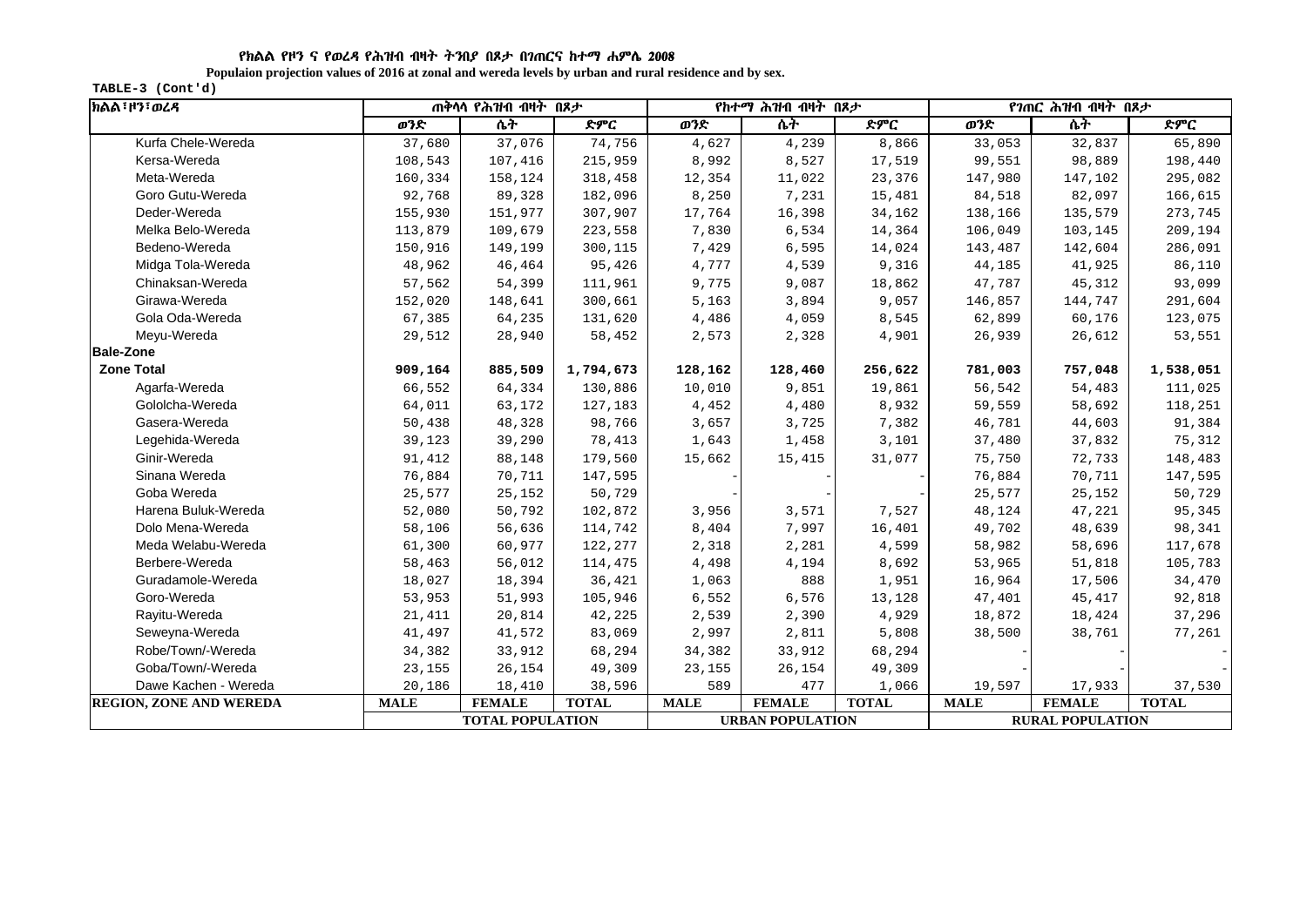Populaion projection values of 2016 at zonal and wereda levels by urban and rural residence and by sex.

| ክልል ፣ ዞን ፣ ወረዳ                 |             | ጠቅሳሳ የሕዝብ ብዛት በጾታ       |              |             | የከተማ ሕዝብ ብዛት በጾታ        |              | የንጠር ሕዝብ ብዛት በጾታ |                         |              |  |
|--------------------------------|-------------|-------------------------|--------------|-------------|-------------------------|--------------|------------------|-------------------------|--------------|--|
|                                | ወንድ         | ሴት                      | ድምር          | ወንድ         | ቤት                      | ድምር          | ወንድ              | ቤት                      | ድምር          |  |
| Dinsho-Wereda                  | 24,312      | 25,262                  | 49,574       | 2,285       | 2,280                   | 4,565        | 22,027           | 22,982                  | 45,009       |  |
| Dawe Serer-Wereda              | 28,295      | 25,446                  | 53,741       |             |                         |              | 28,295           | 25,446                  | 53,741       |  |
| Borena-Zone                    |             |                         |              |             |                         |              |                  |                         |              |  |
| <b>Zone Total</b>              | 616,693     | 606,075                 | 1,222,768    | 66,708      | 63,029                  | 129,737      | 549,985          | 543,047                 | 1,093,032    |  |
| Bule Hora-Wereda               | 171,099     | 168,464                 | 339,563      | 27,775      | 26,451                  | 54,226       | 143,324          | 142,013                 | 285,337      |  |
| Yabelo-Wereda                  | 66,468      | 65,832                  | 132,300      | 14,334      | 12,576                  | 26,910       | 52,134           | 53,256                  | 105,390      |  |
| Arero-Wereda                   | 30,565      | 30,220                  | 60,785       | 2,355       | 2,267                   | 4,622        | 28,210           | 27,953                  | 56,163       |  |
| Moyale-Wereda                  | 20,011      | 18,772                  | 38,783       |             |                         |              | 20,011           | 18,772                  | 38,783       |  |
| Dire-Wereda                    | 46,781      | 46,384                  | 93,165       | 4,847       | 4,592                   | 9,439        | 41,934           | 41,792                  | 83,726       |  |
| Teletele-Wereda                | 45,690      | 43,488                  | 89,178       | 3,860       | 3,638                   | 7,498        | 41,830           | 39,850                  | 81,680       |  |
| Abaya-Wereda                   | 65,189      | 64,793                  | 129,982      | 3,505       | 3,528                   | 7,033        | 61,684           | 61,265                  | 122,949      |  |
| Dugida Dawa-Wereda             | 94,007      | 90,998                  | 185,005      | 4,356       | 4,199                   | 8,555        | 89,651           | 86,799                  | 176,450      |  |
| Miyu-Wereda                    | 31,667      | 32,479                  | 64,146       | 2,937       | 3,129                   | 6,066        | 28,730           | 29,350                  | 58,080       |  |
| Gelana-Wereda                  | 45,216      | 44,645                  | 89,861       | 2,739       | 2,649                   | 5,388        | 42,477           | 41,996                  | 84,473       |  |
| South West Shewa-Zone          |             |                         |              |             |                         |              |                  |                         |              |  |
| <b>Zone Total</b>              | 711,300     | 703,363                 | 1,414,663    | 113,830     | 116,841                 | 230,671      | 597,472          | 586,524                 | 1,183,996    |  |
| Ameya-Wereda                   | 77,298      | 76,464                  | 153,762      | 4,818       | 4,811                   | 9,629        | 72,480           | 71,653                  | 144,133      |  |
| Wonchi-Wereda                  | 58,485      | 58,610                  | 117,095      | 1,490       | 1,441                   | 2,931        | 56,995           | 57,169                  | 114,164      |  |
| Woliso-Wereda                  | 89,142      | 90,102                  | 179,244      | 1,874       | 2,104                   | 3,978        | 87,268           | 87,998                  | 175,266      |  |
| Dawo-Wereda                    | 53,671      | 52,409                  | 106,080      | 2,951       | 2,863                   | 5,814        | 50,720           | 49,546                  | 100,266      |  |
| Ilu-Wereda                     | 40,114      | 39,240                  | 79,354       | 5,636       | 5,885                   | 11,521       | 34,478           | 33,355                  | 67,833       |  |
| Sebeta Hawas-Wereda            | 85,530      | 81,291                  | 166,821      | 5,349       | 5,981                   | 11,330       | 80,181           | 75,310                  | 155,491      |  |
| Kersa Ena Malima-Wereda        | 52,308      | 50,445                  | 102,753      | 5,283       | 4,770                   | 10,053       | 47,025           | 45,675                  | 92,700       |  |
| Tole-Wereda                    | 39,875      | 39,260                  | 79,135       | 2,269       | 2,185                   | 4,454        | 37,606           | 37,075                  | 74,681       |  |
| Becho-Wereda                   | 48,554      | 47,832                  | 96,386       | 10,997      | 11,283                  | 22,280       | 37,557           | 36,549                  | 74,106       |  |
| Seden Sodo Wereda-Rural        | 43,530      | 43,489                  | 87,019       | 2,352       | 2,182                   | 4,534        | 41,178           | 41,307                  | 82,485       |  |
| Woliso/Town/-Wereda            | 28,795      | 29,501                  | 58,296       | 28,795      | 29,501                  | 58,296       |                  |                         |              |  |
| Goro-Wereda                    | 28,938      | 28,772                  | 57,710       | 2,741       | 2,977                   | 5,718        | 26,197           | 25,795                  | 51,992       |  |
| Sodo Dacha Wereda              | 27,913      | 27,166                  | 55,079       | 2,128       | 2,076                   | 4,204        | 25,785           | 25,090                  | 50,875       |  |
| Sebeta/Town/-Wereda            | 37,147      | 38,782                  | 75,929       | 37,147      | 38,782                  | 75,929       |                  |                         |              |  |
|                                |             |                         |              |             |                         |              |                  |                         |              |  |
|                                |             |                         |              |             |                         |              |                  |                         |              |  |
| <b>REGION, ZONE AND WEREDA</b> | <b>MALE</b> | <b>FEMALE</b>           | <b>TOTAL</b> | <b>MALE</b> | <b>FEMALE</b>           | <b>TOTAL</b> | <b>MALE</b>      | <b>FEMALE</b>           | <b>TOTAL</b> |  |
|                                |             | <b>TOTAL POPULATION</b> |              |             | <b>URBAN POPULATION</b> |              |                  | <b>RURAL POPULATION</b> |              |  |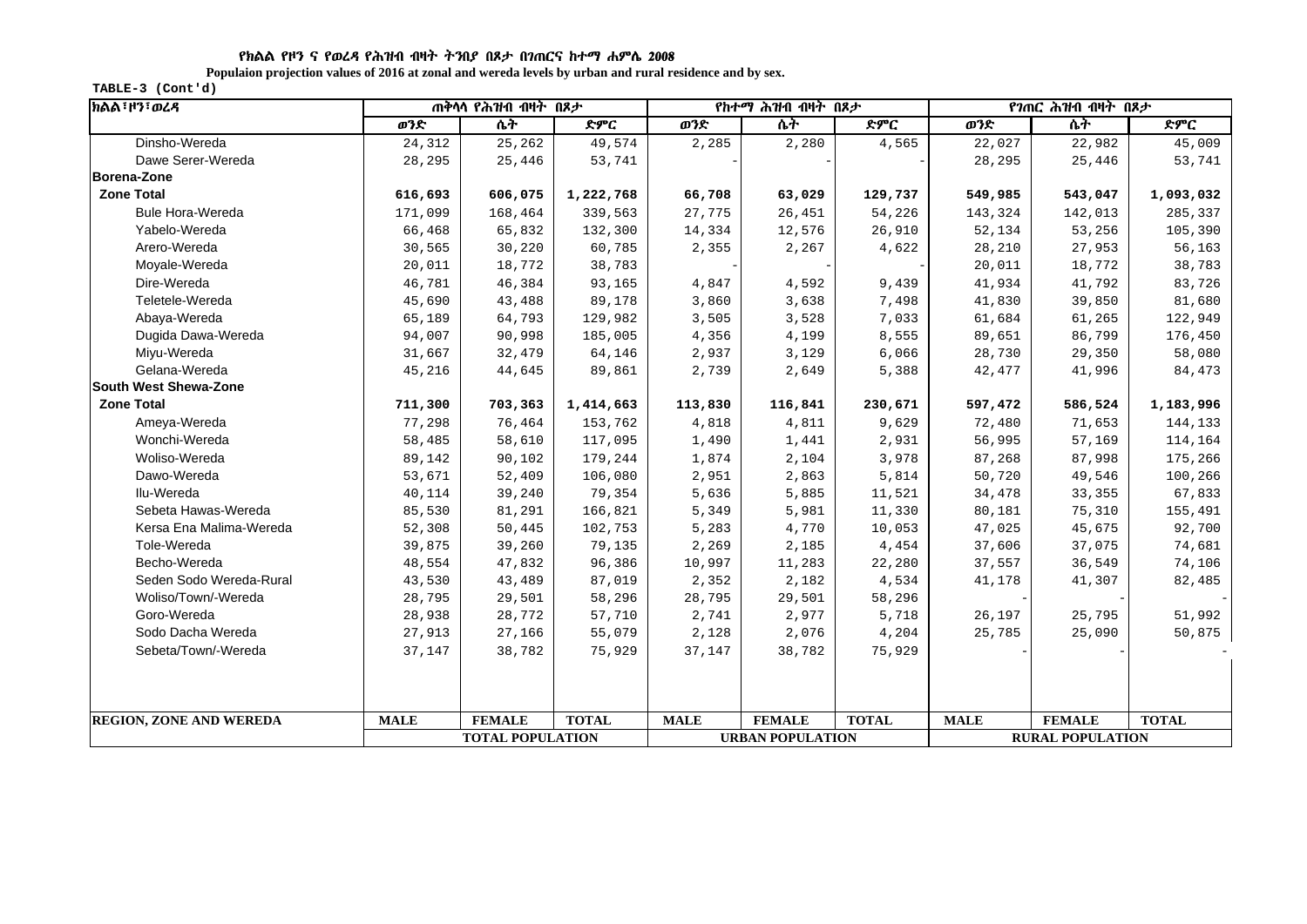Populaion projection values of 2016 at zonal and wereda levels by urban and rural residence and by sex.

| ክልል ፣ ዞን ፣ ወረዳ                 |                                                    | ጠቅሳሳ የሕዝብ ብዛት በጾታ |              |             | የከተማ ሕዝብ ብዛት በጾታ |                         |             | የንጠር ሕዝብ ብዛት በጾታ |              |
|--------------------------------|----------------------------------------------------|-------------------|--------------|-------------|------------------|-------------------------|-------------|------------------|--------------|
|                                | ወንድ                                                | ሴት                | ድምር          | ወንድ         | ሴት               | ድምር                     | ወንድ         | ሌት               | ድምር          |
| Guji-Zone                      |                                                    |                   |              |             |                  |                         |             |                  |              |
| <b>Zone Total</b>              | 890,923                                            | 877,089           | 1,768,012    | 103,114     | 96,654           | 199,768                 | 787,810     | 780,435          | 1,568,245    |
| Uraga-Wereda                   | 110,750                                            | 110,863           | 221,613      | 6,032       | 5,731            | 11,763                  | 104,718     | 105,132          | 209,850      |
| Bore-Wereda                    | 132,689                                            | 131,935           | 264,624      | 8,123       | 7,659            | 15,782                  | 124,566     | 124,276          | 248,842      |
| Adola-Wereda                   | 69,405                                             | 67,550            | 136,955      |             |                  |                         | 69,405      | 67,550           | 136,955      |
| Wadera-Wereda                  | 32,542                                             | 31,771            | 64,313       | 3,717       | 3,559            | 7,276                   | 28,825      | 28,212           | 57,037       |
| Odo Shakiso-Wereda             | 138,167                                            | 128,553           | 266,720      | 27,525      | 24,218           | 51,743                  | 110,642     | 104,335          | 214,977      |
| Kercha-Wereda                  | 142,722                                            | 143,185           | 285,907      | 7,661       | 7,548            | 15,209                  | 135,061     | 135,637          | 270,698      |
| Liben-Wereda                   | 87,196                                             | 85,990            | 173,186      | 996         | 1,137            | 2,133                   | 86,200      | 84,853           | 171,053      |
| Dima-Wereda                    | 35,129                                             | 36,117            | 71,246       | 1,074       | 1,141            | 2,215                   | 34,055      | 34,976           | 69,031       |
| Hambela Wamena-Wereda          | 65,072                                             | 66,085            | 131,157      | 1,360       | 1,238            | 2,598                   | 63,712      | 64,847           | 128,559      |
| Girja-Wereda                   | 31,409                                             | 31,336            | 62,745       | 784         | 719              | 1,503                   | 30,625      | 30,617           | 61,242       |
| Negele/Town/- Wereda           | 27,988                                             | 26,263            | 54,251       | 27,988      | 26,263           | 54,251                  |             |                  |              |
| Adola/Town/- Wereda            | 17,854                                             | 17,441            | 35,295       | 17,854      | 17,441           | 35,295                  |             |                  |              |
| <b>Adama Special- Zone</b>     | 166,049                                            | 172,891           | 338,940      | 166,049     | 172,891          | 338,940                 |             |                  |              |
| Adama wereda                   | 166049                                             | 172891            | 338,940      | 166,049     | 172,891          | 338,940                 |             |                  |              |
| Jima Special - Zone            | 92,767                                             | 93,381            | 186,148      | 92,767      | 93,381           | 186,148                 |             |                  |              |
| Jima/Town/wereda               | 92,767                                             | 93,381            | 186,148      | 92,767      | 93,381           | 186,148                 |             |                  |              |
| <b>West Arsi-Zone</b>          |                                                    |                   |              |             |                  |                         |             |                  |              |
| <b>Zone Total</b>              | 1,247,474                                          | 1,277,300         | 2,524,774    | 210,968     | 207,706          | 418,674                 | 1,036,504   | 1,069,593        | 2,106,097    |
| Siraro-Wereda                  | 89,620                                             | 93,205            | 182,825      | 3,938       | 4,022            | 7,960                   | 85,682      | 89,183           | 174,865      |
| Shala-Wereda                   | 94,125                                             | 94,596            | 188,721      | 6,211       | 5,603            | 11,814                  | 87,914      | 88,993           | 176,907      |
| Arsi Negele-Wereda             | 167,189                                            | 171,778           | 338,967      | 39,038      | 40,279           | 79,317                  | 128,151     | 131,499          | 259,650      |
| Kofele-Wereda                  | 113,682                                            | 113,594           | 227,276      | 12,628      | 11,131           | 23,759                  | 101,054     | 102,463          | 203,517      |
| Kore Wereda                    | 64,776                                             | 65,929            | 130,705      | 4,466       | 3,828            | 8,294                   | 60,310      | 62,101           | 122,411      |
| Gedeb Asasa-Wereda             | 117,706                                            | 121,028           | 238,734      | 15,962      | 15,840           | 31,802                  | 101,744     | 105,188          | 206,932      |
| Dodola-Wereda                  | 122,950                                            | 128,347           | 251,297      | 26,823      | 25,721           | 52,544                  | 96,127      | 102,626          | 198,753      |
| Kokosa-Wereda                  | 87,383                                             | 93,503            | 180,886      | 2,718       | 2,239            | 4,957                   | 84,665      | 91,264           | 175,929      |
| Nensebo-Wereda                 | 71,575                                             | 72,806            | 144,381      | 4,742       | 4,595            | 9,337                   | 66,833      | 68,211           | 135,044      |
| Adaba-Wereda                   | 87,058                                             | 89,171            | 176,229      | 9,267       | 9,353            | 18,620                  | 77,791      | 79,818           | 157,609      |
| Shashemene /Town/-Wereda       | 77,256                                             | 77,331            | 154,587      | 77,256      | 77,331           | 154,587                 |             |                  |              |
| Shashemene Zuria-Wereda        | 154,154                                            | 156,012           | 310,166      | 7,919       | 7,766            | 15,685                  | 146,235     | 148,246          | 294,481      |
|                                |                                                    |                   |              |             |                  |                         |             |                  |              |
|                                |                                                    |                   |              |             |                  |                         |             |                  |              |
| <b>REGION, ZONE AND WEREDA</b> | <b>MALE</b>                                        | <b>FEMALE</b>     | <b>TOTAL</b> | <b>MALE</b> | <b>FEMALE</b>    | <b>TOTAL</b>            | <b>MALE</b> | <b>FEMALE</b>    | <b>TOTAL</b> |
|                                | <b>TOTAL POPULATION</b><br><b>URBAN POPULATION</b> |                   |              |             |                  | <b>RURAL POPULATION</b> |             |                  |              |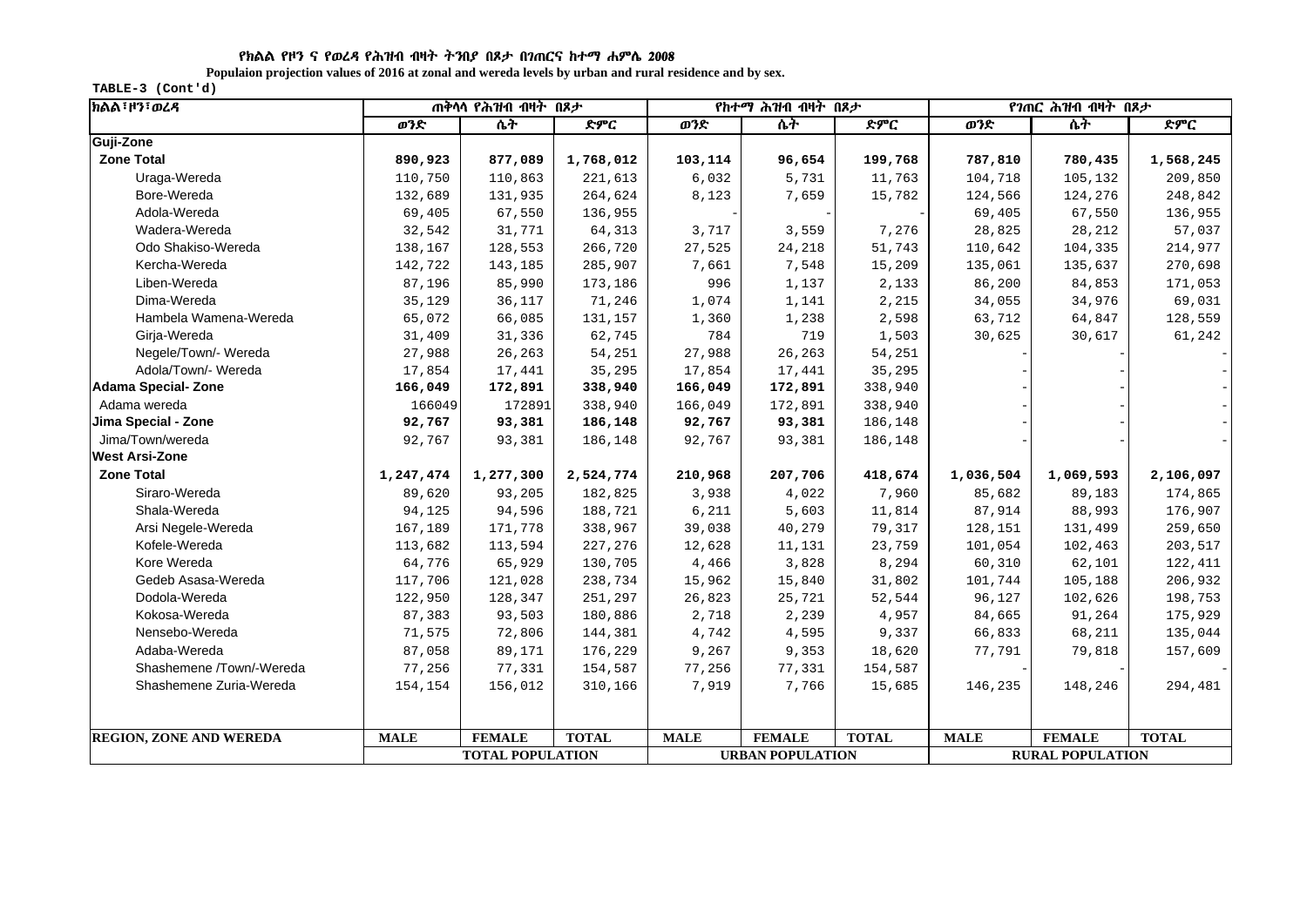Populaion projection values of 2016 at zonal and wereda levels by urban and rural residence and by sex.

| ክልል ፣ ዞን ፣ ወረዳ               | ጠቅሳሳ የሕዝብ ብዛት በጾታ       |               |              |             | የከተማ ሕዝብ ብዛት በጾታ        |              | የንጠር ሕዝብ ብዛት በጾታ        |               |              |
|------------------------------|-------------------------|---------------|--------------|-------------|-------------------------|--------------|-------------------------|---------------|--------------|
|                              | ወንድ                     | ሴት            | ድምር          | ወንድ         | ሴት                      | ድምር          | ወንድ                     | ሌት            | ድምር          |
| Kelem Welega-Zone            |                         |               |              |             |                         |              |                         |               |              |
| <b>Zone Total</b>            | 509,864                 | 505,403       | 1,015,267    | 60,160      | 57,194                  | 117,354      | 449,704                 | 448,210       | 897,914      |
| Hawa Gelan-Wereda            | 62,020                  | 59,067        | 121,087      | 4,495       | 4,061                   | 8,556        | 57,525                  | 55,006        | 112,531      |
| Yemalogi Welel-Wereda        | 32,215                  | 32,225        | 64,440       | 1,211       | 1,259                   | 2,470        | 31,004                  | 30,966        | 61,970       |
| Dale Wabera-Wereda           | 66,965                  | 67,115        | 134,080      | 11,004      | 10,699                  | 21,703       | 55,961                  | 56,416        | 112,377      |
| Gawo Kebe-Wereda             | 41,167                  | 40,738        | 81,905       | 1,429       | 1,233                   | 2,662        | 39,738                  | 39,505        | 79,243       |
| Seyo Wereda                  | 72,293                  | 72,880        | 145,173      |             |                         |              | 72,293                  | 72,880        | 145,173      |
| Denbi Dollo /Town/-Wereda    | 23,097                  | 22,212        | 45,309       | 23,097      | 22,212                  | 45,309       |                         |               |              |
| Anfilo-Wereda                | 50,162                  | 48,177        | 98,339       | 6,278       | 5,803                   | 12,081       | 43,884                  | 42,374        | 86,258       |
| Dale Sadi-Wereda             | 46,298                  | 47,250        | 93,548       | 3,749       | 3,514                   | 7,263        | 42,549                  | 43,736        | 86,285       |
| Gidami-Wereda                | 54,592                  | 53,977        | 108,569      | 4,421       | 4,197                   | 8,618        | 50,171                  | 49,780        | 99,951       |
| Jimma Horo-Wereda            | 29,116                  | 28,837        | 57,953       | 2,260       | 2,116                   | 4,376        | 26,856                  | 26,721        | 53,577       |
| Lalo Kile-Wereda             | 31,939                  | 32,925        | 64,864       | 2,216       | 2,099                   | 4,315        | 29,723                  | 30,826        | 60,549       |
| Horo Gudru Welega-Zone       |                         |               |              |             |                         |              |                         |               |              |
| <b>Zone Total</b>            | 363,638                 | 364,936       | 728,574      | 50,393      | 49,221                  | 99,614       | 313,245                 | 315,716       | 628,961      |
| Horo-Wereda                  | 46,802                  | 47,620        | 94,422       | 2,794       | 2,853                   | 5,647        | 44,008                  | 44,767        | 88,775       |
| Shambu/Town/-Wereda          | 11,831                  | 11,239        | 23,070       | 11,831      | 11,239                  | 23,070       |                         |               |              |
| Guduru-Wereda                | 61,581                  | 62,419        | 124,000      | 5,227       | 4,778                   | 10,005       | 56,354                  | 57,641        | 113,995      |
| Hababo Guduru-Wereda         | 28,582                  | 28,528        | 57,110       | 1,948       | 1,688                   | 3,636        | 26,634                  | 26,840        | 53,474       |
| Abey Chomen-Wereda           | 32,365                  | 30,543        | 62,908       | 7,415       | 7,109                   | 14,524       | 24,950                  | 23,434        | 48,384       |
| Jima Genete-Wereda           | 40,391                  | 41,520        | 81,911       | 5,315       | 5,405                   | 10,720       | 35,076                  | 36,115        | 71,191       |
| Jima Rare-Wereda             | 35,202                  | 36,525        | 71,727       | 6,522       | 6,766                   | 13,288       | 28,680                  | 29,759        | 58,439       |
| Jardega Jarte Wereda         | 31,049                  | 31,270        | 62,319       | 3,662       | 3,658                   | 7,320        | 27,387                  | 27,612        | 54,999       |
| Amuru-Wereda                 | 33,134                  | 33,820        | 66,954       | 3,744       | 3,784                   | 7,528        | 29,390                  | 30,036        | 59,426       |
| Abe Dongoro-Wereda           | 42,701                  | 41,452        | 84,153       | 1,935       | 1,941                   | 3,876        | 40,766                  | 39,511        | 80,277       |
| <b>Burayu Special - Zone</b> | 45,930                  | 47,989        | 93,919       | 36,609      | 38,623                  | 75,232       | 9,321                   | 9,366         | 18,687       |
| Burayu Special-Wereda        | 45,930                  | 47,989        | 93,919       | 36,609      | 38,623                  | 75,232       | 9,321                   | 9,366         | 18,687       |
|                              | <b>MALE</b>             | <b>FEMALE</b> | <b>TOTAL</b> | <b>MALE</b> | <b>FEMALE</b>           | <b>TOTAL</b> | <b>MALE</b>             | <b>FEMALE</b> | <b>TOTAL</b> |
|                              | <b>TOTAL POPULATION</b> |               |              |             | <b>URBAN POPULATION</b> |              | <b>RURAL POPULATION</b> |               |              |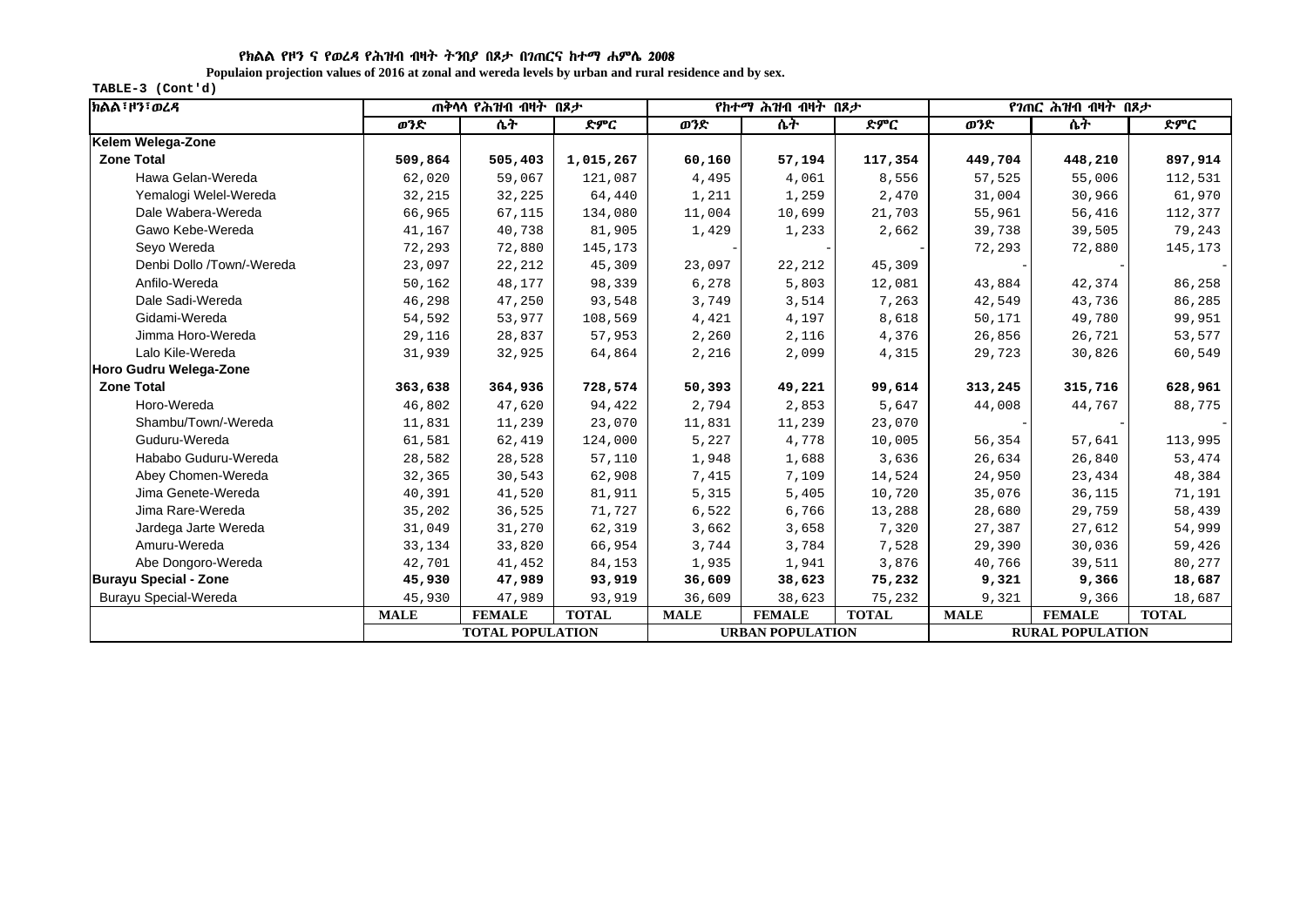**Populaion projection values of 2016 at zonal and wereda levels by urban and rural residence and by sex.**

| ክልል ፣ ዞን ፣ ወሪዳ                 | ጠቅላሳ የሕዝብ ብዛት በጾታ       |               |              | የከተማ ሕዝብ ብዛት በጾታ |                         |              | የንጠር ሕዝብ ብዛት በጾታ        |               |              |
|--------------------------------|-------------------------|---------------|--------------|------------------|-------------------------|--------------|-------------------------|---------------|--------------|
|                                | ወንድ                     | ሴት            | ድምር          | ወንድ              | ቤት                      | ድምር          | ወንድ                     | ቤት            | ድምር          |
| Somali Region**                |                         |               |              |                  |                         |              |                         |               |              |
| <b>Region Total</b>            | 3,023,000               | 2,575,002     | 5,598,002    | 439,000          | 374,000                 | 813,000      | 2,584,000               | 2,201,000     | 4,785,000    |
| Shinile-Zone                   |                         |               |              |                  |                         |              |                         |               |              |
| <b>Zone Total</b>              | 301,142                 | 275,138       | 576,280      | 43,738           | 40,164                  | 83,902       | 257,405                 | 234,975       | 492,380      |
| Ayisha-Wereda                  | 38,192                  | 35,038        | 73,230       | 5,471            | 4,933                   | 10,404       | 32,721                  | 30,105        | 62,826       |
| Denbel-Wereda                  | 55,227                  | 48,566        | 103,793      | 9,547            | 8,265                   | 17,812       | 45,680                  | 40,301        | 85,981       |
| Shinile-Wereda                 | 68,957                  | 60,549        | 129,506      | 13,393           | 12,458                  | 25,851       | 55,564                  | 48,091        | 103,655      |
| Erer-Wereda                    | 51,973                  | 45,925        | 97,898       | 8,504            | 8,024                   | 16,528       | 43,469                  | 37,901        | 81,370       |
| Mulo-Wereda                    | 46,131                  | 43,571        | 89,702       | 692              | 484                     | 1,176        | 45,439                  | 43,087        | 88,526       |
| Afdem-Wereda                   | 40,662                  | 41,489        | 82,151       | 6,130            | 5,999                   | 12,129       | 34,532                  | 35,490        | 70,022       |
| Jijiga-Zone                    |                         |               |              |                  |                         |              |                         |               |              |
| <b>Zone Total</b>              | 646,443                 | 576,639       | 1,223,082    | 140,727          | 125,021                 | 265,748      | 505,714                 | 451,617       | 957,331      |
| Babile-Wereda                  | 50,512                  | 46,485        | 96,997       | 971              | 688                     | 1,659        | 49,541                  | 45,797        | 95,338       |
| Gursum-Wereda                  | 18,084                  | 16,560        | 34,644       | 2,129            | 1,746                   | 3,875        | 15,955                  | 14,814        | 30,769       |
| Jijiga-Wereda                  | 186,140                 | 168,294       | 354,434      | 86,558           | 77,763                  | 164,321      | 99,582                  | 90,531        | 190,113      |
| Awubere-Wereda                 | 228,430                 | 198,864       | 427,294      | 27,955           | 23,919                  | 51,874       | 200,475                 | 174,945       | 375,420      |
| Kebri Beyah-Wereda             | 109,765                 | 98,986        | 208,751      | 17,404           | 15,879                  | 33,283       | 92,361                  | 83,107        | 175,468      |
| Harshin-Wereda                 | 53,512                  | 47,450        | 100,962      | 5,711            | 5,026                   | 10,737       | 47,801                  | 42,424        | 90,225       |
| Degehabur-Zone                 |                         |               |              |                  |                         |              |                         |               |              |
| <b>Zone Total</b>              | 327,471                 | 274,288       | 601,759      | 44,120           | 37,550                  | 81,670       | 283,351                 | 236,737       | 520,088      |
| Degehamedo-Wereda              | 41,503                  | 31,641        | 73,144       | 894              | 757                     | 1,651        | 40,609                  | 30,884        | 71,493       |
| Degehabur-Wereda               | 80,153                  | 66,020        | 146,173      | 21,242           | 17,940                  | 39,182       | 58,911                  | 48,080        | 106,991      |
| Aware-Wereda                   | 64,502                  | 56,629        | 121,131      | 11,499           | 10,061                  | 21,560       | 53,003                  | 46,568        | 99,571       |
| Gashamo-Wereda                 | 64,080                  | 55,471        | 119,551      | 4,574            | 4,119                   | 8,693        | 59,506                  | 51,352        | 110,858      |
| Gunagudo-Wereda                | 77,233                  | 64,527        | 141,760      | 5,911            | 4,673                   | 10,584       | 71,322                  | 59,854        | 131,176      |
| <b>Warder-Zone</b>             |                         |               |              |                  |                         |              |                         |               |              |
| <b>Zone Total</b>              | 214,124                 | 170,680       | 384,804      | 21,124           | 16,416                  | 37,540       | 193,000                 | 154,264       | 347,264      |
| Danot-Wereda                   | 32,469                  | 26,690        | 59,159       | 818              | 687                     | 1,505        | 31,651                  | 26,003        | 57,654       |
| Boh-Wereda                     | 71,505                  | 58,035        | 129,540      | 6,762            | 5,240                   | 12,002       | 64,743                  | 52,795        | 117,538      |
| Geladin-Wereda                 | 70,070                  | 52,931        | 123,001      | 6,957            | 5,059                   | 12,016       | 63,113                  | 47,872        | 110,985      |
| Warder-Wereda                  | 40,080                  | 33,024        | 73,104       | 6,588            | 5,430                   | 12,018       | 33,492                  | 27,594        | 61,086       |
| <b>REGION, ZONE AND WEREDA</b> | <b>MALE</b>             | <b>FEMALE</b> | <b>TOTAL</b> | <b>MALE</b>      | <b>FEMALE</b>           | <b>TOTAL</b> | <b>MALE</b>             | <b>FEMALE</b> | <b>TOTAL</b> |
|                                | <b>TOTAL POPULATION</b> |               |              |                  | <b>URBAN POPULATION</b> |              | <b>RURAL POPULATION</b> |               |              |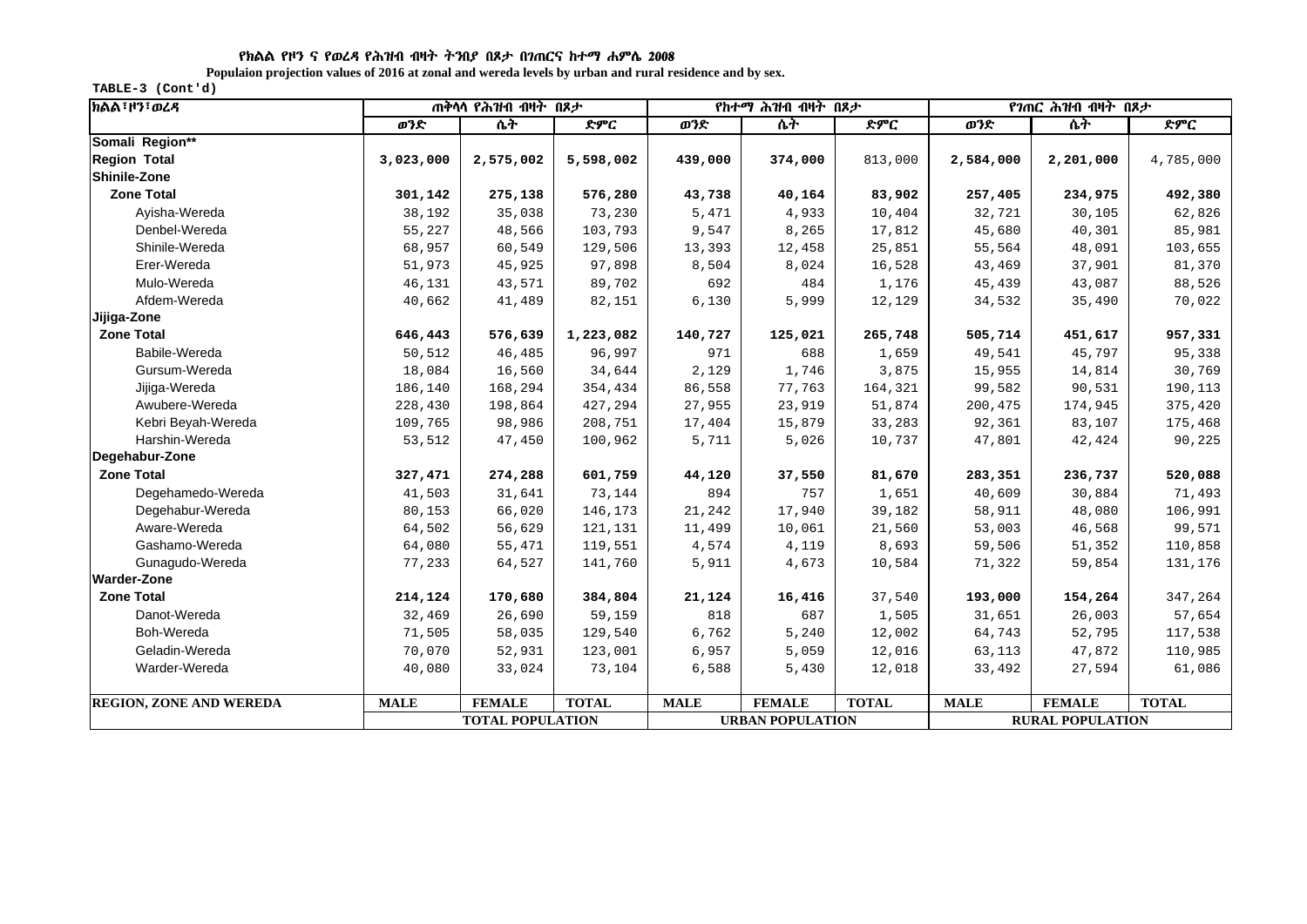Populaion projection values of 2016 at zonal and wereda levels by urban and rural residence and by sex.

| ክልል ፣ ዞን ፣ ወረዳ                 |             | ጠቅላላ የሕዝብ ብዛት በጾታ       |              |             | የከተማ ሕዝብ ብዛት በጾታ        |              |             | የንጠር ሕዝብ ብዛት በጾታ        |              |  |
|--------------------------------|-------------|-------------------------|--------------|-------------|-------------------------|--------------|-------------|-------------------------|--------------|--|
|                                | ወንድ         | ሴት                      | ድምር          | ወንድ         | ሴት                      | ድምር          | ወንድ         | ቤት                      | ድምር          |  |
| Korahe-Zone                    |             |                         |              |             |                         |              |             |                         |              |  |
| <b>Zone Total</b>              | 217,696     | 175,984                 | 393,680      | 34,289      | 27,817                  | 62,106       | 183,407     | 148,166                 | 331,573      |  |
| Shekosh-Wereda                 | 31,849      | 29,643                  | 61,492       | 2,588       | 2,748                   | 5,336        | 29,261      | 26,895                  | 56,156       |  |
| Kebridehar-Wereda              | 95,421      | 76,401                  | 171,822      | 21,097      | 17,049                  | 38,146       | 74,324      | 59,352                  | 133,676      |  |
| Shilabo-Wereda                 | 40,676      | 31,576                  | 72,252       | 3,741       | 2,678                   | 6,419        | 36,935      | 28,898                  | 65,833       |  |
| Debewoin-Wereda                | 49,750      | 38,364                  | 88,114       | 6,864       | 5,342                   | 12,206       | 42,886      | 33,022                  | 75,908       |  |
| <b>Fik-Zone</b>                |             |                         |              |             |                         |              |             |                         |              |  |
| <b>Zone Total</b>              | 239,748     | 198,006                 | 437,754      | 24,423      | 19,841                  | 44,264       | 215,326     | 178,165                 | 393,491      |  |
| Selehad-Wereda                 | 23,495      | 19,186                  | 42,681       | 605         | 477                     | 1,082        | 22,890      | 18,709                  | 41,599       |  |
| Fik-Wereda                     | 89,284      | 74,091                  | 163,375      | 8,612       | 7,192                   | 15,804       | 80,672      | 66,899                  | 147,571      |  |
| Gerbo-Wereda                   | 31,203      | 25,987                  | 57,190       | 4,817       | 3,979                   | 8,796        | 26,386      | 22,008                  | 48,394       |  |
| Hamero-Wereda                  | 42,003      | 33,691                  | 75,694       | 855         | 733                     | 1,588        | 41,148      | 32,958                  | 74,106       |  |
| Segeg-Wereda                   | 16,115      | 14,162                  | 30,277       | 3,055       | 2,790                   | 5,845        | 13,060      | 11,372                  | 24,432       |  |
| Dihun-Wereda                   | 17,433      | 14,056                  | 31,489       | 1,607       | 1,284                   | 2,891        | 15,826      | 12,772                  | 28,598       |  |
| Legehida-Wereda                | 11,773      | 10,154                  | 21,927       | 1,629       | 1,214                   | 2,843        | 10,144      | 8,940                   | 19,084       |  |
| Meyu Muluke-Wereda             | 8,442       | 6,679                   | 15,121       | 3,244       | 2,172                   | 5,416        | 5,198       | 4,507                   | 9,705        |  |
| Gode-Zone                      |             |                         |              |             |                         |              |             |                         |              |  |
| <b>Zone Total</b>              | 317,189     | 268,726                 | 585,915      | 63,603      | 53,300                  | 116,903      | 253,587     | 215,425                 | 469,012      |  |
| Imiberi-Wereda                 | 55,693      | 47,223                  | 102,916      | 8,307       | 6,567                   | 14,874       | 47,386      | 40,656                  | 88,042       |  |
| Adadilo-Wereda                 | 58,612      | 45,755                  | 104,367      | 3,915       | 3,373                   | 7,288        | 54,697      | 42,382                  | 97,079       |  |
| Danan-Wereda                   | 16,345      | 13,747                  | 30,092       | 4,291       | 3,716                   | 8,007        | 12,054      | 10,031                  | 22,085       |  |
| Gode-Wereda                    | 77,143      | 62,414                  | 139,557      | 31,234      | 25,164                  | 56,398       | 45,909      | 37,250                  | 83,159       |  |
| Kelafo-Wereda                  | 50,858      | 46,850                  | 97,708       | 7,664       | 7,150                   | 14,814       | 43,194      | 39,700                  | 82,894       |  |
| Mustahil-Wereda                | 32,573      | 29,554                  | 62,127       | 4,193       | 3,868                   | 8,061        | 28,380      | 25,686                  | 54,066       |  |
| Ferfer-Wereda                  | 25,965      | 23,183                  | 49,148       | 3,999       | 3,463                   | 7,462        | 21,966      | 19,720                  | 41,686       |  |
| Afder-Zone                     |             |                         |              |             |                         |              |             |                         |              |  |
| <b>Zone Total</b>              | 396,841     | 319,292                 | 716,133      | 33,625      | 26,058                  | 59,683       | 363,217     | 293,234                 | 656,451      |  |
| Guradamole-Wereda              | 13,684      | 11,189                  | 24,873       | 727         | 533                     | 1,260        | 12,957      | 10,656                  | 23,613       |  |
| Weyib-Wereda                   | 64,861      | 53,383                  | 118,244      | 3,542       | 3,183                   | 6,725        | 61,319      | 50,200                  | 111,519      |  |
| Goro Bekeksa-Wereda            | 35,777      | 28,558                  | 64,335       | 3,015       | 2,342                   | 5,357        | 32,762      | 26,216                  | 58,978       |  |
| Serer-Wereda                   | 39,700      | 32,624                  | 72,324       | 1,216       | 1,104                   | 2,320        | 38,484      | 31,520                  | 70,004       |  |
| Mirab Imi-Wereda               | 33,136      | 27,473                  | 60,609       | 5,510       | 4,797                   | 10,307       | 27,626      | 22,676                  | 50,302       |  |
| Afker-Wereda                   | 55,122      | 44,220                  | 99,342       | 5,123       | 3,929                   | 9,052        | 49,999      | 40,291                  | 90,290       |  |
| <b>REGION, ZONE AND WEREDA</b> | <b>MALE</b> | <b>FEMALE</b>           | <b>TOTAL</b> | <b>MALE</b> | <b>FEMALE</b>           | <b>TOTAL</b> | <b>MALE</b> | <b>FEMALE</b>           | <b>TOTAL</b> |  |
|                                |             | <b>TOTAL POPULATION</b> |              |             | <b>URBAN POPULATION</b> |              |             | <b>RURAL POPULATION</b> |              |  |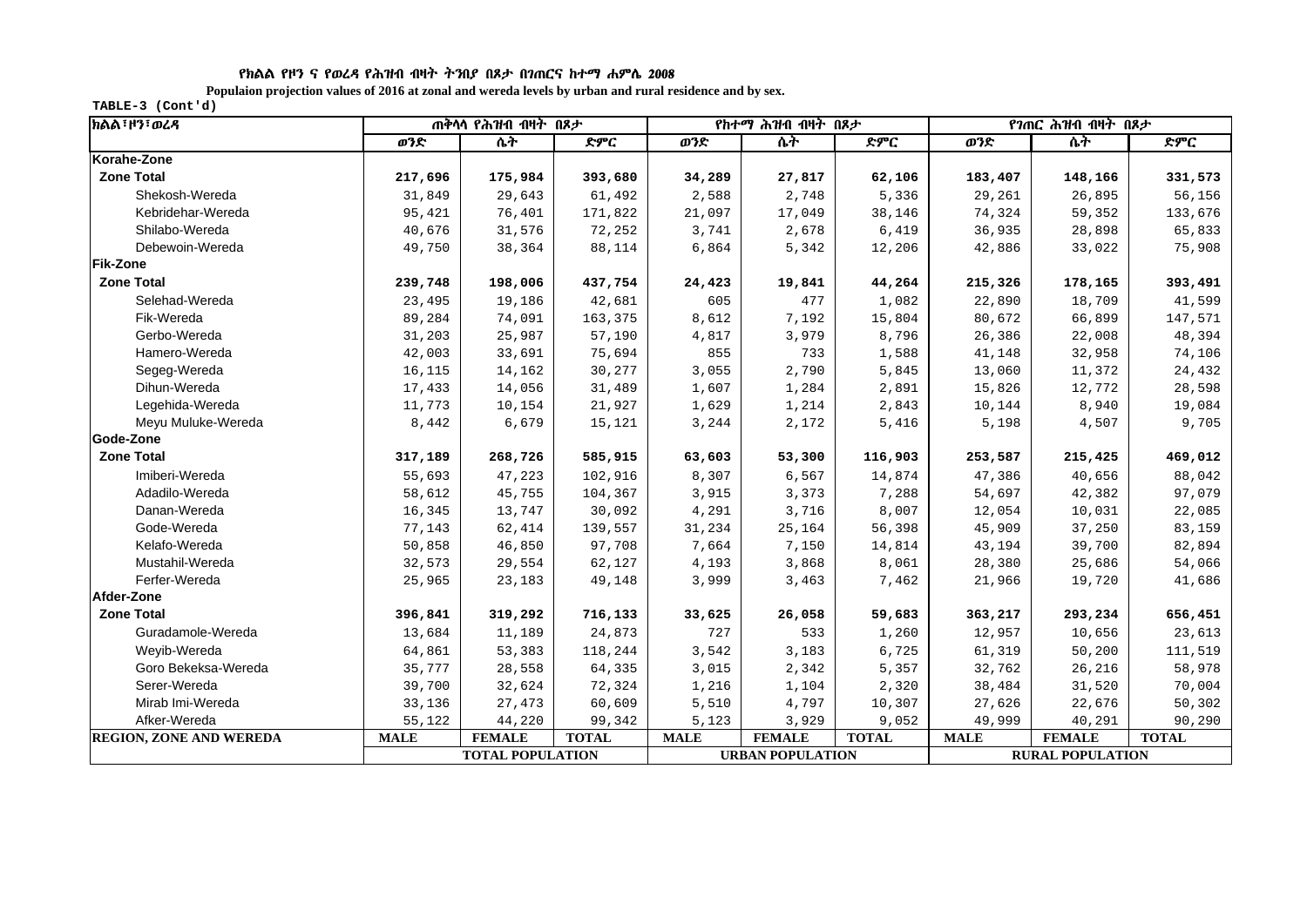Populaion projection values of 2016 at zonal and wereda levels by urban and rural residence and by sex.

| ክልል ፣ ዞን ፣ ወሪዳ                  |             | ጠቅላሳ የሕዝብ ብዛት በጾታ       |              |             | የከተማ ሕዝብ ብዛት በጾታ        |              |             | የንጠር ሕዝብ ብዛት በጾታ        |              |  |  |
|---------------------------------|-------------|-------------------------|--------------|-------------|-------------------------|--------------|-------------|-------------------------|--------------|--|--|
|                                 | ወንድ         | ሴት                      | ድምር          | ወንድ         | ሴት                      | ድምር          | ወንድ         | ሴት                      | ድምር          |  |  |
| Bare-Wereda                     | 68,577      | 48,359                  | 116,936      | 6,638       | 3,930                   | 10,568       | 61,939      | 44,429                  | 106,368      |  |  |
| Bdolobay-Wereda                 | 57,297      | 48,405                  | 105,702      | 5,266       | 4,090                   | 9,356        | 52,031      | 44,315                  | 96,346       |  |  |
| Kersa Dula Wereda               | 28,687      | 25,081                  | 53,768       | 2,588       | 2,150                   | 4,738        | 26,099      | 22,931                  | 49,030       |  |  |
| Liben-Zone                      |             |                         |              |             |                         |              |             |                         |              |  |  |
| <b>Zone Total</b>               | 362,346     | 316,249                 | 678,595      | 33,351      | 27,833                  | 61,184       | 328,994     | 288,416                 | 617,410      |  |  |
| Filtu-Wereda                    | 90,550      | 73,567                  | 164,117      | 3,524       | 2,964                   | 6,488        | 87,026      | 70,603                  | 157,629      |  |  |
| Dolo Odo-Wereda                 | 75,277      | 66,421                  | 141,698      | 26,877      | 21,920                  | 48,797       | 48,400      | 44,501                  | 92,901       |  |  |
| Moyale-Wereda                   | 168,212     | 150,208                 | 318,420      |             |                         |              | 168,212     | 150,208                 | 318,420      |  |  |
| Udet-Wereda                     | 28,307      | 26,053                  | 54,360       | 2,950       | 2,949                   | 5,899        | 25,357      | 23,104                  | 48,461       |  |  |
| <b>BENISHANGUL-GUMUZ Region</b> |             |                         |              |             |                         |              |             |                         |              |  |  |
| <b>Region Total</b>             | 524,000     | 509,999                 | 1,033,999    | 109,000     | 106,000                 | 215,000      | 415,000     | 404,000                 | 819,000      |  |  |
| <b>Metekel Zone</b>             |             |                         |              |             |                         |              |             |                         |              |  |  |
| <b>Zone Total</b>               | 182,779     | 181,809                 | 364,588      | 37,835      | 38,521                  | 76,356       | 144,944     | 143,288                 | 288,232      |  |  |
| Dangur-Wereda                   | 32,603      | 32,866                  | 65,469       | 8,107       | 8,850                   | 16,957       | 24,496      | 24,016                  | 48,512       |  |  |
| Guba-Wereda                     | 10,034      | 9,886                   | 19,920       | 2,533       | 2,214                   | 4,747        | 7,501       | 7,672                   | 15,173       |  |  |
| Wenbera-Wereda                  | 37,288      | 39,660                  | 76,948       | 5,290       | 5,829                   | 11,119       | 31,998      | 33,831                  | 65,829       |  |  |
| Mandura-Wereda                  | 28,811      | 26,556                  | 55,367       | $8\,,\,014$ | 7,242                   | 15,256       | 20,797      | 19,314                  | 40,111       |  |  |
| Dibate-Wereda                   | 43,238      | 43,318                  | 86,556       | 7,334       | 7,687                   | 15,021       | 35,904      | 35,631                  | 71,535       |  |  |
| Bulen-Wereda                    | 30,805      | 29,523                  | 60,328       | 6,558       | 6,700                   | 13,258       | 24,247      | 22,823                  | 47,070       |  |  |
| Asossa-Zone                     |             |                         |              |             |                         |              |             |                         |              |  |  |
| <b>Zone Total</b>               | 208,260     | 199,823                 | 408,083      | 41,861      | 39,233                  | 81,094       | 166,399     | 160,591                 | 326,990      |  |  |
| Menge-Wereda                    | 24,892      | 24,592                  | 49,484       | 1,272       | 961                     | 2,233        | 23,620      | 23,631                  | 47,251       |  |  |
| Kurmuk-Wereda                   | 10,621      | 10,034                  | 20,655       | 648         | 473                     | 1,121        | 9,973       | 9,561                   | 19,534       |  |  |
| Asossa-Wereda                   | 73,940      | 71,703                  | 145,643      | 25,172      | 23,973                  | 49,145       | 48,768      | 47,730                  | 96,498       |  |  |
| Sherkole-Wereda                 | 15,191      | 15,347                  | 30,538       | 980         | 853                     | 1,833        | 14,211      | 14,494                  | 28,705       |  |  |
| Bambasi-Wereda                  | 33,578      | 32,728                  | 66,306       | 9,448       | 9,115                   | 18,563       | 24,130      | 23,613                  | 47,743       |  |  |
| Odabuldi-Guli-Wereda            | 36,170      | 32,319                  | 68,489       | 3,448       | 2,974                   | 6,422        | 32,722      | 29,345                  | 62,067       |  |  |
| Homesha-Wereda                  | 13,868      | 13,100                  | 26,968       | 893         | 883                     | 1,776        | 12,975      | 12,217                  | 25,192       |  |  |
| Kemashi Zone                    |             |                         |              |             |                         |              |             |                         |              |  |  |
| <b>Zone Total</b>               | 69,327      | 65,500                  | 134,827      | 15,792      | 14,434                  | 30,226       | 53,535      | 51,066                  | 104,601      |  |  |
| Yaso-Wereda                     | 8,361       | 8,192                   | 16,553       | 1,436       | 1,440                   | 2,876        | 6,925       | 6,752                   | 13,677       |  |  |
| Sirba Abay-Wereda               | 12,256      | 11,710                  | 23,966       | 2,943       | 2,587                   | 5,530        | 9,313       | 9,123                   | 18,436       |  |  |
| Kemashi-Wereda                  | 13,568      | 12,886                  | 26,454       | $6\,, 257$  | 5,751                   | 12,008       | 7,311       | 7,135                   | 14,446       |  |  |
| <b>REGION, ZONE AND WEREDA</b>  | <b>MALE</b> | <b>FEMALE</b>           | <b>TOTAL</b> | <b>MALE</b> | <b>FEMALE</b>           | <b>TOTAL</b> | <b>MALE</b> | <b>FEMALE</b>           | <b>TOTAL</b> |  |  |
|                                 |             | <b>TOTAL POPULATION</b> |              |             | <b>URBAN POPULATION</b> |              |             | <b>RURAL POPULATION</b> |              |  |  |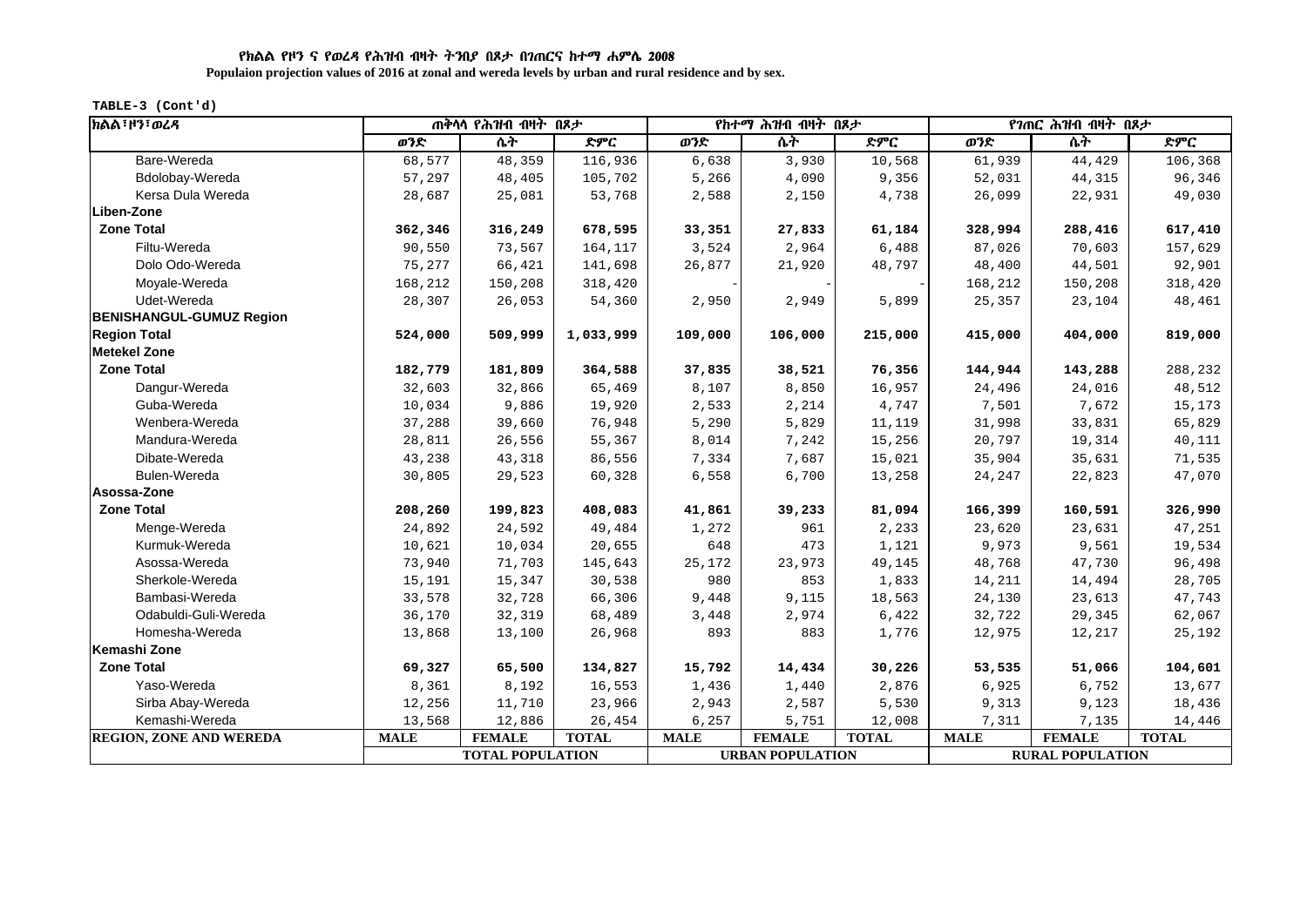Populaion projection values of 2016 at zonal and wereda levels by urban and rural residence and by sex.

| ክልል ፣ ዞን ፣ ወሪዳ                                      |                        | ጠቅሳሳ የሕዝብ ብዛት በጾታ       |              | የከተማ ሕዝብ ብዛት በጾታ |                         |              | የንጠር ሕዝብ ብዛት በጾታ |                         |              |  |
|-----------------------------------------------------|------------------------|-------------------------|--------------|------------------|-------------------------|--------------|------------------|-------------------------|--------------|--|
|                                                     | ወንድ                    | ሴት                      | ድምር          | ወንድ              | ሌት                      | ድምር          | ወንድ              | ሴት                      | ድምር          |  |
| Agelo Meti-Wereda                                   | 14,698                 | 14,500                  | 29,198       | 2,183            | 2,024                   | 4,207        | 12,515           | 12,476                  | 24,991       |  |
| Belojegonfoy-Wereda                                 | $\bf{20}$ , $\bf{444}$ | 18,212                  | 38,656       | 2,973            | 2,632                   | 5,605        | 17,471           | 15,580                  | 33,051       |  |
| <b>Pawe Special Zone</b>                            | 32,059                 | 31,215                  | 63,274       | 10,024           | 10,415                  | 20,439       | 22,035           | 20,800                  | 42,835       |  |
| Pawe Special Wereda Total                           | 32,059                 | 31,215                  | 63,274       | 10,024           | 10,415                  | 20,439       | 22,035           | 20,800                  | 42,835       |  |
| <b>Mao Komo Special Zone</b>                        | 31,575                 | 31,652                  | 63,227       | 3,488            | 3,397                   | 6,885        | 28,087           | 28,255                  | 56,342       |  |
| Mao Komo Special Wereda Total<br><b>SNNP Region</b> | 31,575                 | 31,652                  | 63,227       | 3,488            | 3,397                   | 6,885        | 28,087           | 28,255                  | 56,342       |  |
| <b>Region Total</b>                                 | 9,278,004              | 9,441,004               | 18,719,008   | 1,496,000        | 1,522,000               | 3,018,000    | 7,782,000        | 7,919,000               | 15,701,000   |  |
| <b>Gurage-Zone</b>                                  |                        |                         |              |                  |                         |              |                  |                         |              |  |
| <b>Zone Total</b>                                   | 774,893                | 822,467                 | 1,597,360    | 119,427          | 122,409                 | 241,836      | 655,467          | 700,056                 | 1,355,523    |  |
| Kebena-Wereda                                       | 30,679                 | 30,539                  | 61,218       |                  |                         |              | 30,679           | 30,539                  | 61,218       |  |
| Abeshge-Wereda                                      | 37,953                 | 33,840                  | 71,793       |                  |                         |              | 37,953           | 33,840                  | 71,793       |  |
| Ezha-Wereda                                         | 48,486                 | 53,911                  | 102,397      | 3,526            | 3,977                   | 7,503        | 44,960           | 49,934                  | 94,894       |  |
| Kokir Gedabano-Wereda                               | 52,678                 | 58,063                  | 110,741      | 1,918            | 1,827                   | 3,745        | 50,760           | 56,236                  | 106,996      |  |
| Sodo-Wereda                                         | 83,806                 | 85,288                  | 169,094      | 13,356           | 14,362                  | 27,718       | 70,450           | 70,926                  | 141,376      |  |
| Mesekan-Wereda                                      | 94,044                 | 97,656                  | 191,700      | 11,843           | 11,098                  | 22,941       | 82,201           | 86,558                  | 168,759      |  |
| Mareko-Wereda                                       | 41,101                 | 40,121                  | 81,222       | 7,117            | 6,746                   | 13,863       | 33,984           | 33,375                  | 67,359       |  |
| Endegagn-Wereda                                     | 27,033                 | 31,084                  | 58,117       | 765              | 781                     | 1,546        | 26,268           | 30,303                  | 56,571       |  |
| Gumer-Wereda                                        | 44,937                 | 51,266                  | 96,203       | 2,735            | 3,180                   | 5,915        | 42,202           | 48,086                  | 90,288       |  |
| Cheha-Wereda                                        | 70,002                 | 73,162                  | 143,164      | 8,860            | 9,297                   | 18,157       | 61,142           | 63,865                  | 125,007      |  |
| Enemorna Ener-Wereda                                | 95,285                 | 106,390                 | 201,675      | 6,547            | 6,755                   | 13,302       | 88,738           | 99,635                  | 188,373      |  |
| Muhor Na Aklil-Wereda                               | 48,287                 | 54,884                  | 103,171      | 777              | 678                     | 1,455        | 47,510           | 54,206                  | 101,716      |  |
| Geta-Wereda                                         | 38,620                 | 42,554                  | 81,174       |                  |                         |              | 38,620           | 42,554                  | 81,174       |  |
| Welkite /Town/-Wereda                               | 29,200                 | 29,023                  | 58,223       | 29,200           | 29,023                  | 58,223       |                  |                         |              |  |
| Butajira /Town/-Wereda                              | 32,782                 | 34,686                  | 67,468       | 32,782           | 34,686                  | 67,468       |                  |                         |              |  |
| Hadiya-Zone                                         |                        |                         |              |                  |                         |              |                  |                         |              |  |
| <b>Zone Total</b>                                   | 768,827                | 783,991                 | 1,552,818    | 133,784          | 136,733                 | 270,517      | 635,041          | 647,260                 | 1,282,301    |  |
| Misha-Wereda                                        | 74,802                 | 79,042                  | 153,844      | 5,953            | 6,031                   | 11,984       | 68,849           | 73,011                  | 141,860      |  |
| Gibe-Wereda                                         | 65,507                 | 66,472                  | 131,979      | 5,267            | 4,939                   | 10,206       | 60,240           | 61,533                  | 121,773      |  |
| Lemo-Wereda                                         | 69,427                 | 70,919                  | 140,346      | 2,049            | 2,085                   | 4,134        | 67,378           | 68,834                  | 136,212      |  |
| Shashago-Wereda                                     | 64,809                 | 63,348                  | 128,157      | 8,787            | 7,750                   | 16,537       | 56,022           | 55,598                  | 111,620      |  |
| Misrak Badawacho-Wereda                             | 89,482                 | 90,694                  | 180,176      | 15,727           | 15,776                  | 31,503       | 73,755           | 74,918                  | 148,673      |  |
| Soro-Wereda                                         | 117,182                | 117,859                 | 235,041      | 17,202           | 16,845                  | 34,047       | 99,980           | 101,014                 | 200,994      |  |
| <b>REGION, ZONE AND WEREDA</b>                      | <b>MALE</b>            | <b>FEMALE</b>           | <b>TOTAL</b> | <b>MALE</b>      | <b>FEMALE</b>           | <b>TOTAL</b> | <b>MALE</b>      | <b>FEMALE</b>           | <b>TOTAL</b> |  |
|                                                     |                        | <b>TOTAL POPULATION</b> |              |                  | <b>URBAN POPULATION</b> |              |                  | <b>RURAL POPULATION</b> |              |  |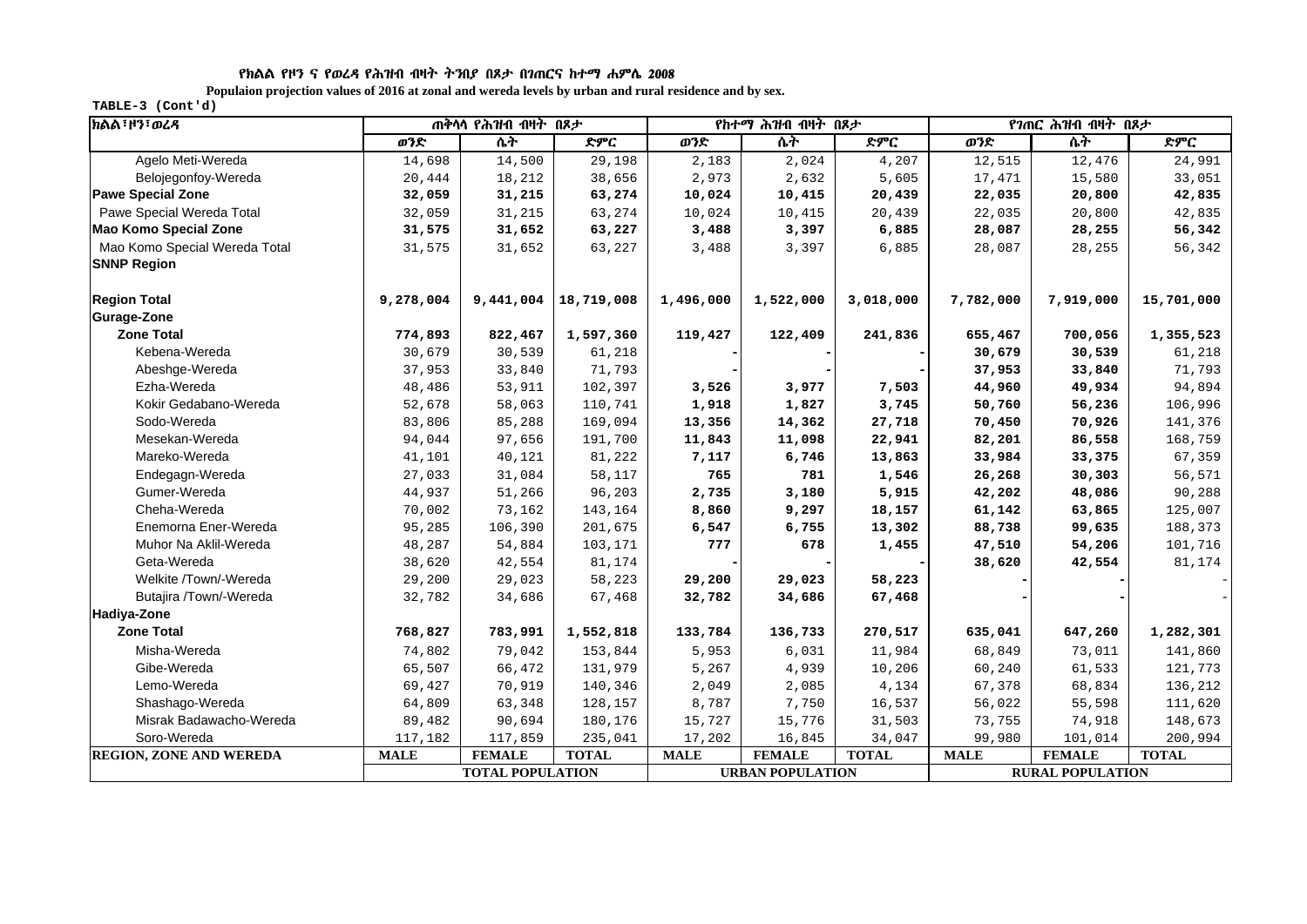**Populaion projection values of 2016 at zonal and wereda levels by urban and rural residence and by sex.**

| <b>ከልል</b> ፣ዞን፣ወረዳ             | ጠቅሳሳ የሕዝብ ብዛት በጾታ       |               |              | የከተማ ሕዝብ ብዛት በጾታ        |               | የንጠር ሕዝብ ብዛት በጾታ |                         |               |              |  |
|--------------------------------|-------------------------|---------------|--------------|-------------------------|---------------|------------------|-------------------------|---------------|--------------|--|
|                                | ወንድ                     | ሴት            | ድምር          | ወንድ                     | ቤት            | ድምር              | ወንድ                     | ቤት            | ድምር          |  |
| Duna-Wereda                    | 73,452                  | 74,150        | 147,602      | 5,714                   | 5,951         | 11,665           | 67,738                  | 68,199        | 135,937      |  |
| Analimo-Wereda                 | 42,231                  | 43,904        | 86,135       | 2,295                   | 2,515         | 4,810            | 39,936                  | 41,389        | 81,325       |  |
| Merab Badwacho-Wereda          | 48,592                  | 50,734        | 99,326       | 1,978                   | 2,300         | 4,278            | 46,614                  | 48,434        | 95,048       |  |
| Gomibora-Wereda                | 54,531                  | 54,329        | 108,860      |                         |               |                  | 54,531                  | 54,329        | 108,860      |  |
| Hosaena /Town/-Wereda          | 68,812                  | 72,540        | 141,352      | 68,812                  | 72,540        | 141,352          |                         |               |              |  |
| <b>Kembata Tembaro-Zone</b>    |                         |               |              |                         |               |                  |                         |               |              |  |
| <b>Zone Total</b>              | 431,658                 | 447,312       | 878,970      | 95,620                  | 101,923       | 197,543          | 336,039                 | 345,388       | 681,427      |  |
| Tembaro-Wereda                 | 63,078                  | 66,771        | 129,849      | 7,669                   | 7,693         | 15,362           | 55,409                  | 59,078        | 114,487      |  |
| Angacha-Wereda                 | 54,209                  | 54,534        | 108,743      | 6,766                   | 6,999         | 13,765           | 47,443                  | 47,535        | 94,978       |  |
| Kedida Gamela-Wereda           | 53,948                  | 54,497        | 108,445      | 4,535                   | 4,880         | 9,415            | 49,413                  | 49,617        | 99,030       |  |
| Kacha Bira-Wereda              | 71,414                  | 74,952        | 146,366      | 15,443                  | 16,574        | 32,017           | 55,971                  | 58,378        | 114,349      |  |
| Hadero Tunito-Wereda           | 65,845                  | 69,178        | 135,023      | 22,877                  | 24,682        | 47,559           | 42,968                  | 44,496        | 87,464       |  |
| Doyo Gena-Wereda               | 47,747                  | 49,880        | 97,627       | 6,549                   | 7,031         | 13,580           | 41,198                  | 42,849        | 84,047       |  |
| Deniboya-Wereda                | 51,837                  | 51,619        | 103,456      | 8,200                   | 8,184         | 16,384           | 43,637                  | 43,435        | 87,072       |  |
| Durame /Town/-Wereda           | 23,580                  | 25,881        | 49,461       | 23,580                  | 25,881        | 49,461           |                         |               |              |  |
| Sidama-Zone                    |                         |               |              |                         |               |                  |                         |               |              |  |
| <b>Zone Total</b>              | 1,810,134               | 1,780,337     | 3,590,471    | 166,545                 | 161,309       | 327,854          | 1,643,587               | 1,619,025     | 3,262,612    |  |
| Shebedino-Wereda               | 142,876                 | 140,540       | 283,416      | 12,200                  | 11,643        | 23,843           | 130,676                 | 128,897       | 259,573      |  |
| Hawassa Zuria-Wereda           | 73,420                  | 72,059        | 145,479      |                         |               |                  | 73,420                  | 72,059        | 145,479      |  |
| Arbegona-Wereda                | 82,098                  | 82,377        | 164,475      | 7,233                   | 6,336         | 13,569           | 74,865                  | 76,041        | 150,906      |  |
| Dale-Wereda                    | 155,707                 | 153,694       | 309,401      | 30,145                  | 31,115        | 61,260           | 125,562                 | 122,579       | 248,141      |  |
| Aleta Wendo-Wereda             | 121,968                 | 117,625       | 239,593      | 22,560                  | 21,984        | 44,544           | 99,408                  | 95,641        | 195,049      |  |
| Dara-Wereda                    | 93,622                  | 96,906        | 190,528      | 10,544                  | 10,978        | 21,522           | 83,078                  | 85,928        | 169,006      |  |
| Hula-Wereda                    | 78,150                  | 78,346        | 156,496      | 6,693                   | 6,218         | 12,911           | 71,457                  | 72,128        | 143,585      |  |
| Bensa-Wereda                   | 153,384                 | 149,433       | 302,817      | 12,353                  | 10,966        | 23,319           | 141,031                 | 138,467       | 279,498      |  |
| Aroresa-Wereda                 | 101,109                 | 100,396       | 201,505      | 2,937                   | 3,079         | 6,016            | 98,172                  | 97,317        | 195,489      |  |
| Boricha-Wereda                 | 151,008                 | 150,304       | 301,312      | 10,592                  | 10,383        | 20,975           | 140,416                 | 139,921       | 280,337      |  |
| Gorche-Wereda                  | 63,792                  | 62,003        | 125,795      | 3,126                   | 2,887         | 6,013            | 60,666                  | 59,116        | 119,782      |  |
| Malga-Wereda                   | 66,741                  | 64,986        | 131,727      | 4,097                   | 4,002         | 8,099            | 62,644                  | 60,984        | 123,628      |  |
| Wensho-Wereda                  | 54,090                  | 52,438        | 106,528      | 2,022                   | 2,094         | 4,116            | 52,068                  | 50,344        | 102,412      |  |
| Loko Abeya-Wereda              | 59,642                  | 57,231        | 116,873      | 1,153                   | 976           | 2,129            | 58,489                  | 56,255        | 114,744      |  |
| Chere-Wereda                   | 71,745                  | 71,031        | 142,776      | 2,383                   | 2,372         | 4,755            | 69,362                  | 68,659        | 138,021      |  |
| Bursa-Wereda                   | 61,470                  | 61,595        | 123,065      | 2,437                   | 2,201         | 4,638            | 59,033                  | 59,394        | 118,427      |  |
| <b>REGION, ZONE AND WEREDA</b> | <b>MALE</b>             | <b>FEMALE</b> | <b>TOTAL</b> | <b>MALE</b>             | <b>FEMALE</b> | <b>TOTAL</b>     | <b>MALE</b>             | <b>FEMALE</b> | <b>TOTAL</b> |  |
|                                | <b>TOTAL POPULATION</b> |               |              | <b>URBAN POPULATION</b> |               |                  | <b>RURAL POPULATION</b> |               |              |  |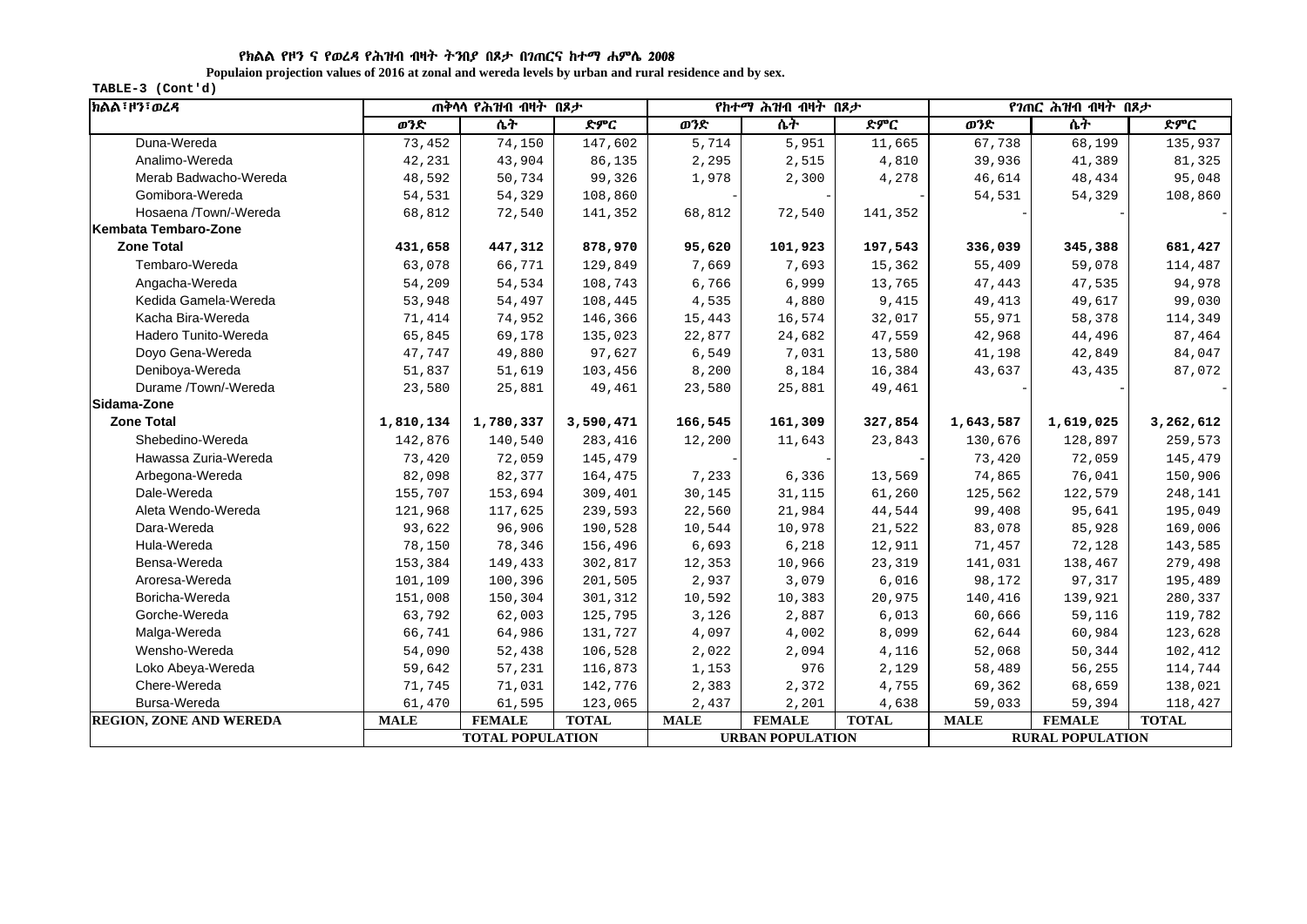Populaion projection values of 2016 at zonal and wereda levels by urban and rural residence and by sex.

| ክልል ፣ ዞን ፣ ወረዳ                 |             | ጠቅሳሳ የሕዝብ ብዛት በጾታ       |              |             | <i>የከተማ ሕዝ</i> ብ ብዛት በጾ <i>ታ</i> |              |             | የንጠር ሕዝብ ብዛት በጾታ        |              |
|--------------------------------|-------------|-------------------------|--------------|-------------|----------------------------------|--------------|-------------|-------------------------|--------------|
|                                | ወንድ         | ሴት                      | ድምር          | ወንድ         | ሴት                               | ድምር          | ወንድ         | ሴት                      | ድምር          |
| Cheko-Wereda                   | 102,872     | 97,455                  | 200,327      | 5,986       | 5,435                            | 11,421       | 96,886      | 92,020                  | 188,906      |
| Bona Zuria-Wereda              | 73,724      | 73,082                  | 146,806      | 6,003       | 6,138                            | 12,141       | 67,721      | 66,944                  | 134,665      |
| Wendo Genet-Wereda             | 102,716     | 98,836                  | 201,552      | 24,082      | 22,502                           | 46,584       | 78,634      | 76,334                  | 154,968      |
| Gedeo-Zone                     |             |                         |              |             |                                  |              |             |                         |              |
| <b>Zone Total</b>              | 539,808     | 542,098                 | 1,081,906    | 108,614     | 108,817                          | 217,431      | 431,194     | 433,281                 | 864,475      |
| Wenago-Wereda                  | 71,377      | 72,466                  | 143,843      | 8,494       | 8,598                            | 17,092       | 62,883      | 63,868                  | 126,751      |
| Yirgachefe-Wereda              | 119,856     | 121,197                 | 241,053      | 15,032      | 15,484                           | 30,516       | 104,824     | 105,713                 | 210,537      |
| Kochire-Wereda                 | 79,868      | 81,648                  | 161,516      | 10,579      | 10,827                           | 21,406       | 69,289      | 70,821                  | 140,110      |
| Bule-Wereda                    | 64,032      | 63,595                  | 127,627      | 5,424       | 5,692                            | 11,116       | 58,608      | 57,903                  | 116,511      |
| Dila Zuria-Wereda              | 57,793      | 57,259                  | 115,052      |             |                                  |              | 57,793      | 57,259                  | 115,052      |
| Gedeb-Wereda                   | 86,700      | 86,839                  | 173,539      | 8,903       | 9,122                            | 18,025       | 77,797      | 77,717                  | 155,514      |
| Dila /Town/-Wereda             | 60,182      | 59,094                  | 119,276      | 60,182      | 59,094                           | 119,276      |             |                         |              |
| <b>Wolayita-Zone</b>           |             |                         |              |             |                                  |              |             |                         |              |
| <b>Zone Total</b>              | 933,400     | 967,497                 | 1,900,897    | 172,765     | 175,347                          | 348,112      | 760,636     | 792,153                 | 1,552,789    |
| Boloso Sore-Wereda             | 124,862     | 133,260                 | 258,122      | 30,597      | 32,855                           | 63,452       | 94,265      | 100,405                 | 194,670      |
| Damot Gale-Wereda              | 96,198      | 100,908                 | 197,106      | 23,681      | 25,058                           | 48,739       | 72,517      | 75,850                  | 148,367      |
| Damot Woyide-Wereda            | 54,548      | 57,019                  | 111,567      | 5,248       | 5,457                            | 10,705       | 49,300      | 51,562                  | 100,862      |
| Humbo-Wereda                   | 76,224      | 75,681                  | 151,905      | 6,361       | 6,235                            | 12,596       | 69,863      | 69,446                  | 139,309      |
| Sodo Zuria-Wereda              | 93,569      | 96,575                  | 190,144      |             |                                  |              | 93,569      | 96,575                  | 190,144      |
| Kindo Koyisha-Wereda           | 62,386      | 65,429                  | 127,815      | 6,466       | 6,843                            | 13,309       | 55,920      | 58,586                  | 114,506      |
| Ofa-Wereda                     | 61,718      | 64,288                  | 126,006      | 5,406       | 5,545                            | 10,951       | 56,312      | 58,743                  | 115,055      |
| Boloso Bonibe-Wereda           | 50,519      | 53,179                  | 103,698      | 1,021       | 1,115                            | 2,136        | 49,498      | 52,064                  | 101,562      |
| Damot Sore-Wereda              | 59,848      | 63,012                  | 122,860      | 6,267       | 6,079                            | 12,346       | 53,581      | 56,933                  | 110,514      |
| Kindo Didaye-Wereda            | 56,547      | 58,695                  | 115,242      | 1,428       | 1,452                            | 2,880        | 55,119      | 57,243                  | 112,362      |
| Damot Pulasa-Wereda            | 62,414      | 65,027                  | 127,441      | $5\,, 344$  | 5,444                            | 10,788       | 57,070      | 59,583                  | 116,653      |
| Deguna Fanigo-Wereda           | 56,811      | 58,858                  | 115,669      | 3,190       | 3,697                            | 6,887        | 53,621      | 55,161                  | 108,782      |
| Sodo /Town/-Wereda             | 77,756      | 75,566                  | 153,322      | 77,756      | 75,566                           | 153,322      |             |                         |              |
| South Omo-Zone                 |             |                         |              |             |                                  |              |             |                         |              |
| <b>Zone Total</b>              | 352,536     | 354,317                 | 706,853      | 43,721      | 43,419                           | 87,140       | 308,814     | 310,898                 | 619,712      |
| Selamago-Wereda                | 16,970      | 16,644                  | 33,614       | 1,253       | 1,233                            | 2,486        | 15,717      | 15,411                  | 31,128       |
| Debub Ari-Wereda               | 133,738     | 138,633                 | 272,371      | 31,211      | 31,274                           | 62,485       | 102,527     | 107,359                 | 209,886      |
| Semen Ari-Wereda               | 39,921      | 40,897                  | 80,818       | 2,259       | 2,500                            | 4,759        | 37,662      | 38,397                  | 76,059       |
| Hamer-Wereda                   | 36,311      | 36,030                  | 72,341       | 3,367       | 3,104                            | 6,471        | 32,944      | 32,926                  | 65,870       |
| <b>REGION, ZONE AND WEREDA</b> | <b>MALE</b> | <b>FEMALE</b>           | <b>TOTAL</b> | <b>MALE</b> | <b>FEMALE</b>                    | <b>TOTAL</b> | <b>MALE</b> | <b>FEMALE</b>           | <b>TOTAL</b> |
|                                |             | <b>TOTAL POPULATION</b> |              |             | <b>URBAN POPULATION</b>          |              |             | <b>RURAL POPULATION</b> |              |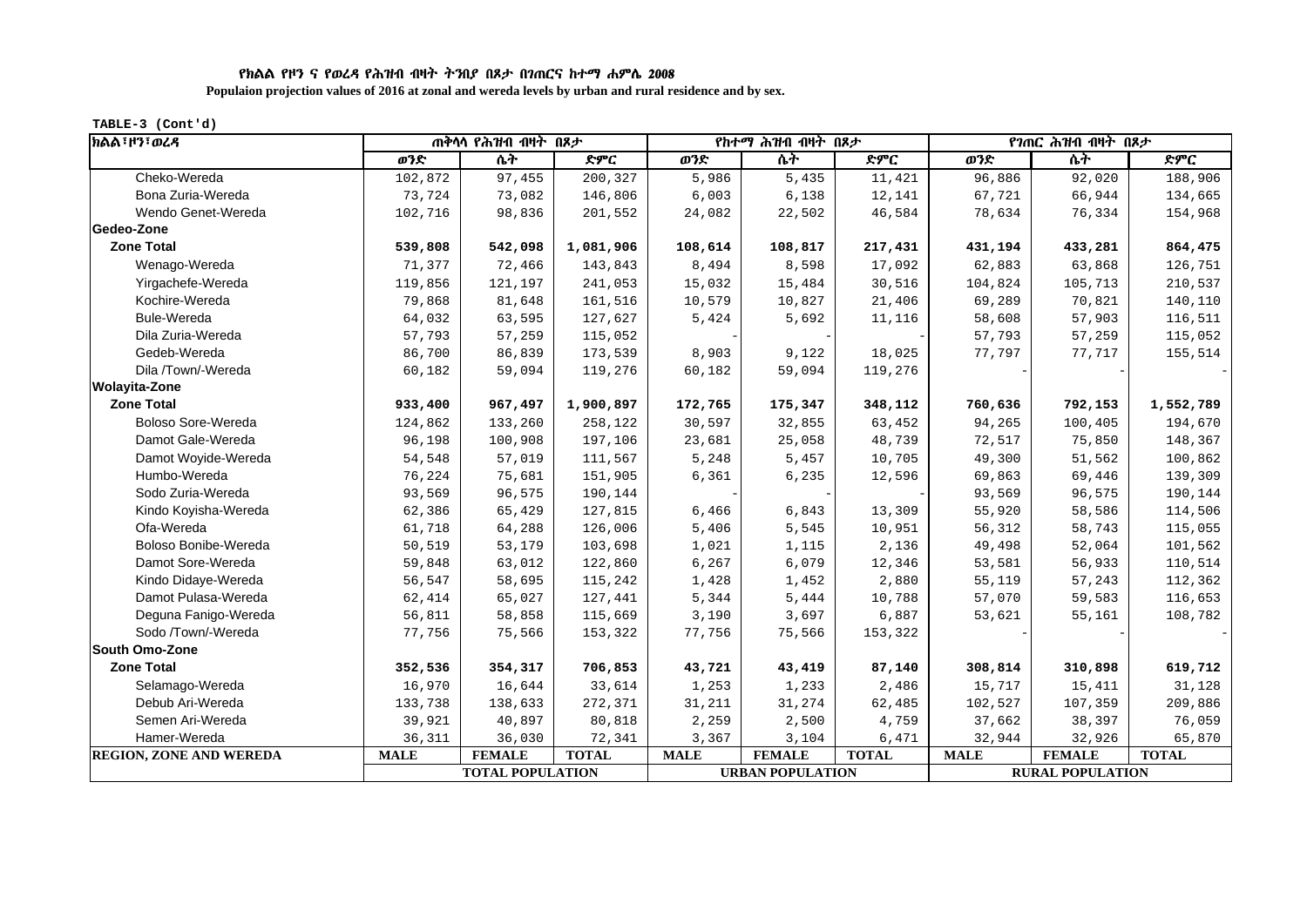Populaion projection values of 2016 at zonal and wereda levels by urban and rural residence and by sex.

| ክልል ፣ ዞን ፣ ወረዳ                 | ጠቅላሳ የሕዝብ ብዛት በጾታ |                         |              | የከተማ ሕዝብ ብዛት በጾታ |                         | የንጠር ሕዝብ ብዛት በጾታ  |             |                         |              |  |  |
|--------------------------------|-------------------|-------------------------|--------------|------------------|-------------------------|-------------------|-------------|-------------------------|--------------|--|--|
|                                | ወንድ               | ሴት                      | ድምር          | ወንድ              | ሌት                      | ድምር               | ወንድ         | ሴት                      | ድምር          |  |  |
| Bena Tsemay-Wereda             | 32,300            | 31,409                  | 63,709       | 2,474            | 1,845                   | 4,319             | 29,826      | 29,564                  | 59,390       |  |  |
| Dasenech-Wereda                | 32,403            | 31,214                  | 63,617       | 2,272            | 2,500                   | 4,772             | 30,131      | 28,714                  | 58,845       |  |  |
| Male-Wereda                    | 50,492            | 49,274                  | 99,766       | 885              | 962                     | 1,847             | 49,607      | 48,312                  | 97,919       |  |  |
| Nyangatom-Wereda               | 10,401            | 10,216                  | 20,617       |                  |                         |                   | 10,401      | 10,216                  | 20,617       |  |  |
| Sheka-Zone                     |                   |                         |              |                  |                         |                   |             |                         |              |  |  |
| <b>Zone Total</b>              | 131,817           | 130,189                 | 262,006      | 34,374           | 34,683                  | 69,057            | 97,443      | 95,505                  | 192,948      |  |  |
| Masha-Wereda                   | 26,140            | 27,337                  | 53,477       | 6,594            | 7,119                   | 13,713            | 19,546      | 20,218                  | 39,764       |  |  |
| Anderacha-Wereda               | 15,074            | 15,187                  | 30,261       | 2,481            | 2,799                   | 5,280             | 12,593      | 12,388                  | 24,981       |  |  |
| Yeki-Wereda                    | 90,603            | 87,665                  | 178,268      | 25,299           | 24,766                  | 50,065            | 65,304      | 62,899                  | 128,203      |  |  |
| Keffa-Zone                     |                   |                         |              |                  |                         |                   |             |                         |              |  |  |
| <b>Zone Total</b>              | 529,792           | 547,976                 | 1,077,768    | 62,569           | 68,887                  | 131,456           | 467,224     | 479,088                 | 946,312      |  |  |
| Sayilem-Wereda                 | 24,019            | 25,482                  | 49,501       | 1,894            | 2,203                   | 4,097             | 22,125      | 23,279                  | 45,404       |  |  |
| Gesha Deka-Wereda              | 49,863            | 52,510                  | 102,373      | 3,518            | 3,403                   | 6,921             | 46,345      | 49,107                  | 95,452       |  |  |
| Gewata-Wereda                  | 42,395            | 43,532                  | 85,927       | 1,428            | 1,479                   | 2,907             | 40,967      | 42,053                  | 83,020       |  |  |
| Gimbo-Wereda                   | 55,914            | 57,366                  | 113,280      | 8,953            | 10,498                  | 19,451            | 46,961      | 46,868                  | 93,829       |  |  |
| Menjiwo-Wereda                 | 62,323            | 66,036                  | 128,359      | 2,600            | 3,190                   | 5,790             | 59,723      | 62,846                  | 122,569      |  |  |
| Telo-Weredaada                 | 38,039            | 38,880                  | 76,919       | 3,355            | 3,739                   | 7,094             | 34,684      | 35,141                  | 69,825       |  |  |
| Cheta-Wereda                   | 19,093            | 20,287                  | 39,380       | 1,342            | 1,629                   | 2,971             | 17,751      | 18,658                  | 36,409       |  |  |
| Decha-Wereda                   | 77,404            | 77,898                  | 155,302      | 5,145            | 5,901                   | 11,046            | 72,259      | 71,997                  | 144,256      |  |  |
| Chena-Wereda                   | 95,729            | 99,395                  | 195,124      | 10,919           | 12,609                  | 23,528            | 84,810      | 86,786                  | 171,596      |  |  |
| Bita-Wereda                    | 44,216            | 45,290                  | 89,506       | 2,617            | 2,936                   | 5,553             | 41,599      | 42,354                  | 83,953       |  |  |
| Bonga /Town/-Wereda            | 20,797            | 21,300                  | 42,097       | 20,797           | 21,300                  | 42,097            |             |                         |              |  |  |
| <b>Gamo Gofa-Zone</b>          |                   |                         |              |                  |                         |                   |             |                         |              |  |  |
| <b>Zone Total</b>              | 989,945           | 1,005,777               | 1,995,722    | 156,697          | 161,095                 | 317,792           | 833,249     | 844,681                 | 1,677,930    |  |  |
| Melekoza-Wereda                | 71,301            | 72,204                  | 143,505      | 3,204            | 3,415                   | 6,619             | 68,097      | 68,789                  | 136,886      |  |  |
| Denibu Gofa-Wereda             | 47,183            | 47,679                  | 94,862       |                  |                         |                   | 47,183      | 47,679                  | 94,862       |  |  |
| Kucha-Wereda                   | 88,811            | 90,022                  | 178,833      | 5,097            | 5,244                   | 10,341            | 83,714      | 84,778                  | 168,492      |  |  |
| Boreda-Wereda                  | 41,424            | 40,345                  | 81,769       | 2,826            | 2,740                   | 5,566             | 38,598      | 37,605                  | 76,203       |  |  |
| Merab Abaya-Wereda             | 46,044            | 46,543                  | 92,587       | 5,678            | 6,109                   | 11,787            | 40,366      | 40,434                  | 80,800       |  |  |
| Arba Minch Zuriya-Wereda       | 96,139            | 96,156                  | 192,295      |                  |                         |                   | 96,139      | 96,156                  | 192,295      |  |  |
| Chencha-Wereda                 | 65,045            | 76,832                  | 141,877      | 12,704           | 14,196                  | 26,900            | 52,341      | 62,636                  | 114,977      |  |  |
| Dita-Wereda                    | 47,218            | 53,489                  | 100,707      | 2,675            | 3,348                   | 6,023             | 44,543      | 50,141                  | 94,684       |  |  |
| Deramalo-Wereda                | 50,013            | 47,409                  | 97,422       | 3,373            | 3,112                   | $\,$ 6 , 485 $\,$ | 46,640      | 44,297                  | 90,937       |  |  |
| <b>REGION, ZONE AND WEREDA</b> | <b>MALE</b>       | <b>FEMALE</b>           | <b>TOTAL</b> | <b>MALE</b>      | <b>FEMALE</b>           | <b>TOTAL</b>      | <b>MALE</b> | <b>FEMALE</b>           | <b>TOTAL</b> |  |  |
|                                |                   | <b>TOTAL POPULATION</b> |              |                  | <b>URBAN POPULATION</b> |                   |             | <b>RURAL POPULATION</b> |              |  |  |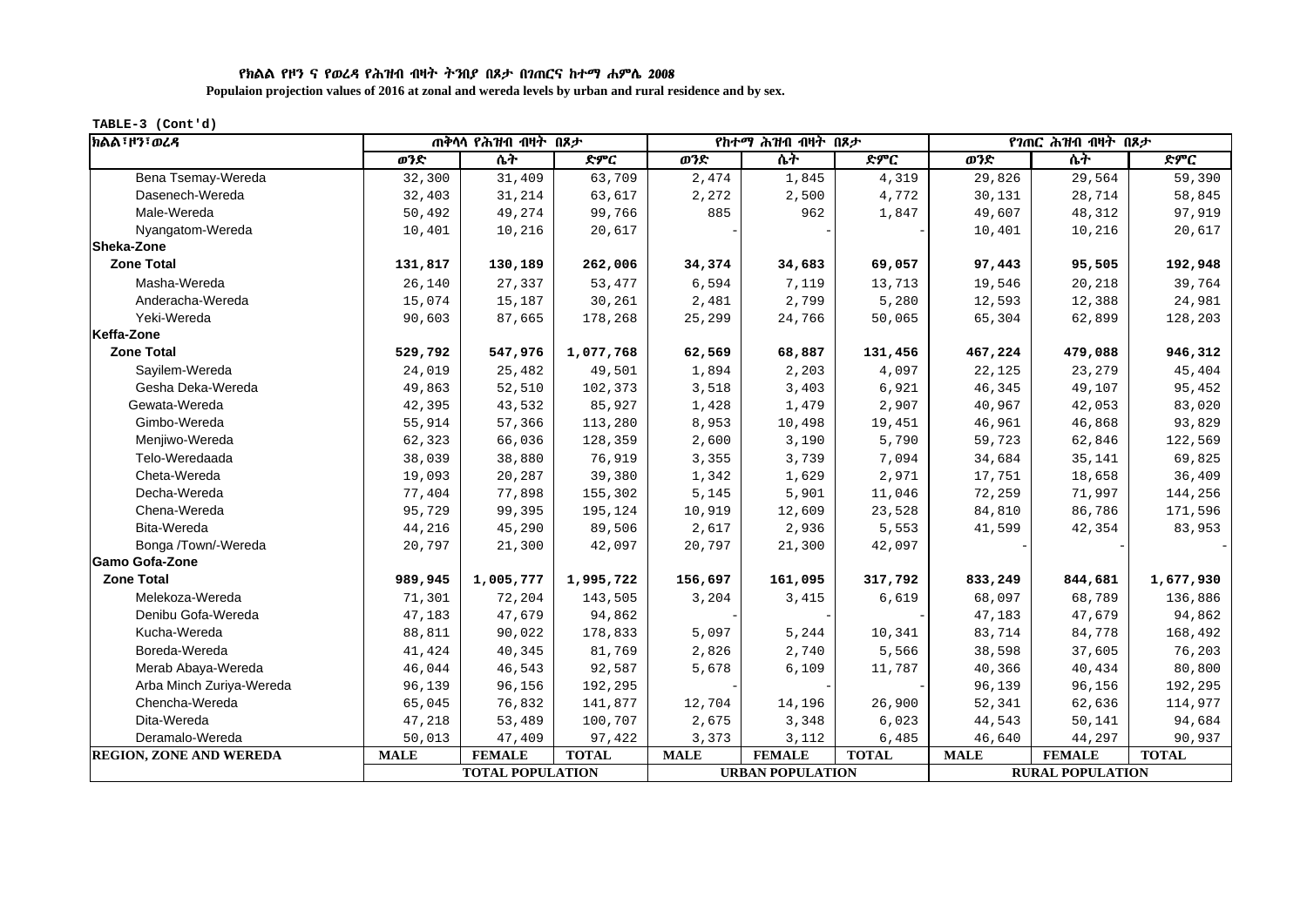**Populaion projection values of 2016 at zonal and wereda levels by urban and rural residence and by sex.**

| ክልል ፣ ዞን ፣ ወሪዳ                 |             | ጠቅላሳ የሕዝብ ብዛት በጾታ       |              |             | የከተማ ሕዝብ ብዛት በጾታ        |              |             | የንጠር ሕዝብ ብዛት በጾታ        |              |
|--------------------------------|-------------|-------------------------|--------------|-------------|-------------------------|--------------|-------------|-------------------------|--------------|
|                                | ወንድ         | ሴት                      | ድምር          | ወንድ         | ሴት                      | ድምር          | ወንድ         | ሴት                      | ድምር          |
| Zala-Wereda                    | 44,835      | 43,890                  | 88,725       | 2,239       | 2,064                   | 4,303        | 42,596      | 41,826                  | 84,422       |
| Uba Debre Tsehay-Wereda        | 42,619      | 41,939                  | 84,558       | 4,451       | 4,516                   | 8,967        | 38,168      | 37,423                  | 75,591       |
| Kemba-Wereda                   | 94,519      | 91,790                  | 186,309      | 4,550       | 4,951                   | 9,501        | 89,969      | 86,839                  | 176,808      |
| Bonke-Wereda                   | 94,924      | 96,429                  | 191,353      | 6,044       | 6,791                   | 12,835       | 88,880      | 89,638                  | 178,518      |
| Gezegofa-Wereda                | 42,052      | 43,077                  | 85,129       | 5,540       | 6,065                   | 11,605       | 36,512      | 37,012                  | 73,524       |
| Ayida-Wereda                   | 19,502      | 19,430                  | 38,932       |             |                         |              | 19,502      | 19,430                  | 38,932       |
| Arba Minch /Town/-Wereda       | 75,950      | 75,063                  | 151,013      | 75,950      | 75,063                  | 151,013      |             |                         |              |
| Sawla /Town/-Wereda            | 22,366      | 23,480                  | 45,846       | 22,366      | 23,480                  | 45,846       |             |                         |              |
| <b>Bench Maji-Zone</b>         |             |                         |              |             |                         |              |             |                         |              |
| <b>Zone Total</b>              | 407,695     | 418,916                 | 826,611      | 74,482      | 77,420                  | 151,902      | 333,213     | 341,494                 | 674,707      |
| Sheko-Wereda                   | 31,388      | 31,160                  | 62,548       | 4,690       | 5,061                   | 9,751        | 26,698      | 26,099                  | 52,797       |
| Guraferda-Wereda               | 24,699      | 20,761                  | 45,460       | 5,042       | 5,025                   | 10,067       | 19,657      | 15,736                  | 35,393       |
| Debub Bench-Wereda             | 65,376      | 68,602                  | 133,978      | 8,111       | 9,417                   | 17,528       | 57,265      | 59,185                  | 116,450      |
| Shay Bench-Wereda              | 67,708      | 74,318                  | 142,026      | 3,983       | 4,964                   | 8,947        | 63,725      | 69,354                  | 133,079      |
| Meinit Goldeya-Wereda          | 51,925      | 54,112                  | 106,037      | 2,367       | 2,788                   | 5,155        | 49,558      | 51,324                  | 100,882      |
| Meinit Shasha-Wereda           | 26,464      | 26,520                  | 52,984       | 2,648       | 2,971                   | 5,619        | 23,816      | 23,549                  | 47,365       |
| Maji-Wereda                    | 19,468      | 20,992                  | 40,460       | 4,643       | 5,137                   | 9,780        | 14,825      | 15,855                  | 30,680       |
| Bero-Wereda                    | 8,529       | 7,378                   | 15,907       | 1,811       | 1,942                   | 3,753        | 6,718       | 5,436                   | 12,154       |
| Surma-Wereda                   | 14,153      | 15,373                  | 29,526       | 905         | 941                     | 1,846        | 13,248      | 14,432                  | 27,680       |
| Semen Bench-Wereda             | 62,850      | 66,153                  | 129,003      | 5,147       | 5,627                   | 10,774       | 57,703      | 60,526                  | 118,229      |
| Mizan Aman /Town/-Wereda       | 35,135      | 33,547                  | 68,682       | 35,135      | 33,547                  | 68,682       |             |                         |              |
| Yem Special Wereda             | 50,372      | 50,735                  | 101,107      | 7,386       | 8,710                   | 16,096       | 42,986      | 42,025                  | 85,011       |
| Yem Special Wereda Total       | 50,372      | 50,735                  | 101,107      | 7,386       | 8,710                   | 16,096       | 42,986      | 42,025                  | 85,011       |
| <b>Amaro Special Wereda</b>    | 91,589      | 90,111                  | 181,700      | 9,172       | 8,203                   | 17,375       | 82,417      | 81,908                  | 164,325      |
| Amaro - Wereda                 | 91,589      | 90,111                  | 181,700      | 9,172       | 8,203                   | 17,375       | 82,417      | 81,908                  | 164,325      |
| <b>Burji Special Wereda</b>    | 34,165      | 36,271                  | 70,436       | 5,916       | 6,776                   | 12,692       | 28,249      | 29,495                  | 57,744       |
| Burji-Wereda                   | 34,165      | 36,271                  | 70,436       | 5,916       | 6,776                   | 12,692       | 28,249      | 29,495                  | 57,744       |
| Konso Special Wereda           | 136,482     | 146,244                 | 282,726      | 9,682       | 9,295                   | 18,977       | 126,800     | 136,949                 | 263,749      |
| Konso - Wereda                 | 136,482     | 146,244                 | 282,726      | 9,682       | 9,295                   | 18,977       | 126,800     | 136,949                 | 263,749      |
| Derashe Special Wereda         | 86,990      | 91,104                  | 178,094      | 12,593      | 14,063                  | 26,656       | 74,397      | 77,041                  | 151,438      |
| Derashe - Wereda               | 86,990      | 91,104                  | 178,094      | 12,593      | 14,063                  | 26,656       | 74,397      | 77,041                  | 151,438      |
|                                |             |                         |              |             |                         |              |             |                         |              |
| <b>REGION, ZONE AND WEREDA</b> | <b>MALE</b> | <b>FEMALE</b>           | <b>TOTAL</b> | <b>MALE</b> | <b>FEMALE</b>           | <b>TOTAL</b> | <b>MALE</b> | <b>FEMALE</b>           | <b>TOTAL</b> |
|                                |             | <b>TOTAL POPULATION</b> |              |             | <b>URBAN POPULATION</b> |              |             | <b>RURAL POPULATION</b> |              |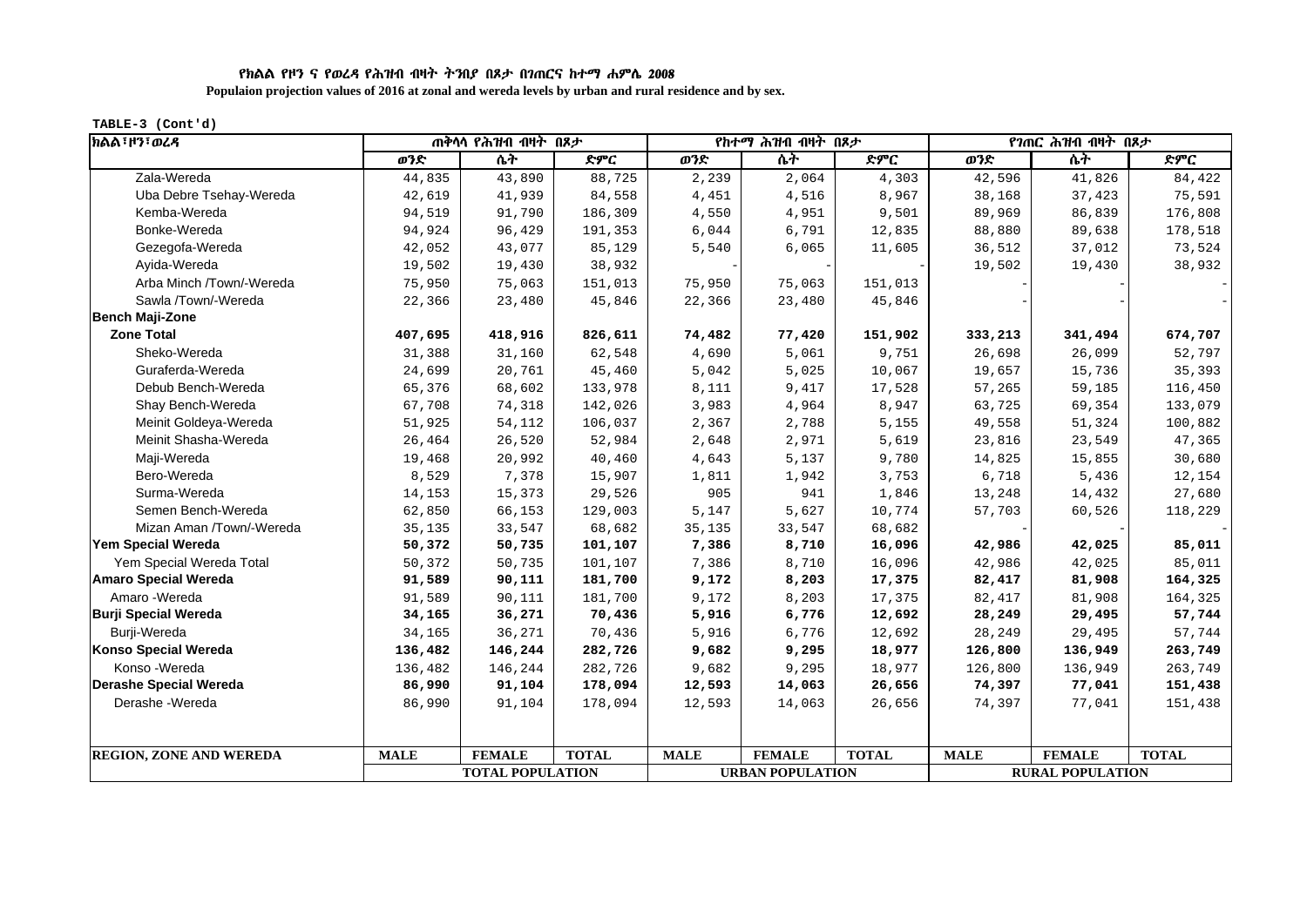Populaion projection values of 2016 at zonal and wereda levels by urban and rural residence and by sex.

| <b>ከልል</b> ፣ዞን፣ወረዳ                       |             | ጠቅሳሳ የሕዝብ ብዛት በጾታ       |              |             | የከተማ ሕዝብ ብዛት በጾታ                                        |              |             | የንጠር ሕዝብ ብዛት በጾታ        |              |
|------------------------------------------|-------------|-------------------------|--------------|-------------|---------------------------------------------------------|--------------|-------------|-------------------------|--------------|
|                                          | ወንድ         | ሴት                      | ድምር          | ወንድ         | ሴት                                                      | ድምር          | ወንድ         | ሴት                      | ድምር          |
| Dawro-Zone                               |             |                         |              |             |                                                         |              |             |                         |              |
| <b>Zone Total</b>                        | 306,211     | 295,579                 | 601,790      | 37,039      | 33,507                                                  | 70,546       | 269,171     | 262,074                 | 531,245      |
| Tocha-Wereda                             | 63,977      | 61,851                  | 125,828      | 6,551       | 6,801                                                   | 13,352       | 57,426      | 55,050                  | 112,476      |
| Mareka-Wereda                            | 84,717      | 78,526                  | 163,243      | 20,994      | 17,150                                                  | 38,144       | 63,723      | 61,376                  | 125,099      |
| Loma-Wereda                              | 66,240      | 64,759                  | 130,999      | 4,196       | 3,857                                                   | 8,053        | 62,044      | 60,902                  | 122,946      |
| Genabosa-Wereda                          | 51,351      | 51,020                  | 102,371      | 1,449       | 1,399                                                   | 2,848        | 49,902      | 49,621                  | 99,523       |
| Isara-Wereda                             | 39,926      | 39,423                  | 79,349       | 3,849       | 4,299                                                   | 8,148        | 36,077      | 35,124                  | 71,201       |
| <b>Basketo Special Wereda</b>            | 35,390      | 35,304                  | 70,694       | 5,098       | 5,435                                                   | 10,533       | 30,292      | 29,869                  | 60,161       |
| Basketo-Wereda                           | 35,390      | 35,304                  | 70,694       | 5,098       | 5,435                                                   | 10,533       | 30,292      | 29,869                  | 60,161       |
| Konta Special Wereda                     | 55,370      | 57,855                  | 113,225      | 7,838       | 8,861                                                   | 16,699       | 47,532      | 48,994                  | 96,526       |
| Konta-Wereda                             | 55,370      | 57,855                  | 113,225      | 7,838       | 8,861                                                   | 16,699       | 47,532      | 48,994                  | 96,526       |
| Silti-Zone                               |             |                         |              |             |                                                         |              |             |                         |              |
| <b>Zone Total</b>                        | 444,858     | 472,080                 | 916,938      | 47,957      | 47,011                                                  | 94,968       | 396,900     | 425,069                 | 821,969      |
| Alicho Werero-Wereda                     | 49,507      | 59,234                  | 108,741      | 866         | 707                                                     | 1,573        | 48,641      | 58,527                  | 107,168      |
| Silti-Wereda                             | 109,102     | 111,751                 | 220,853      | 16,775      | 15,837                                                  | 32,612       | 92,327      | 95,914                  | 188,241      |
| Lanfuro-Wereda                           | 73,907      | 72,342                  | 146,249      | 12,818      | 12,268                                                  | 25,086       | 61,089      | 60,074                  | 121,163      |
| Merab Azernet-Wereda                     | 33,396      | 40,211                  | 73,607       | 4,554       | 5,646                                                   | 10,200       | 28,842      | 34,565                  | 63,407       |
| Dalocha-Wereda                           | 55,284      | 55,446                  | 110,730      | 6,813       | 6,894                                                   | 13,707       | 48,471      | 48,552                  | 97,023       |
| Sankura-Wereda                           | 51,233      | 50,886                  | 102,119      | 3,909       | $\ensuremath{\mathbf{3}}$ , $\ensuremath{\mathbf{447}}$ | 7,356        | 47,324      | 47,439                  | 94,763       |
| Misrak Azernet-Wereda                    | 26,772      | 32,526                  | 59,298       |             |                                                         |              | 26,772      | 32,526                  | 59,298       |
| Wulbareg-Wereda                          | 45,657      | 49,684                  | 95,341       | 2,222       | 2,212                                                   | 4,434        | 43,435      | 47,472                  | 90,907       |
| Alaba Special Wereda                     | 147,896     | 146,439                 | 294,335      | 27,040      | 27,163                                                  | 54,203       | 120,856     | 119,276                 | 240,132      |
| Alaba-Wereda                             | 147,896     | 146,439                 | 294,335      | 27,040      | 27,163                                                  | 54,203       | 120,856     | 119,276                 | 240,132      |
| Hawassa City Transitional Administration | 218,176     | 218,405                 | 436,581      | 157,683     | 160,935                                                 | 318,618      | 60,493      | 57,470                  | 117,963      |
| Hawassa City Administration wereda       | 218176      | 218405                  | 436,581      | 157,683     | 160,935                                                 | 318,618      | 60,493      | 57,470                  | 117,963      |
| <b>GAMBELLA Region</b>                   |             |                         |              |             |                                                         |              |             |                         |              |
| <b>Region Total</b>                      | 220,000     | 202,002                 | 422,002      | 73,000      | 67,000                                                  | 140,000      | 147,000     | 135,000                 | 282,000      |
| Agnewak-Zone                             |             |                         |              |             |                                                         |              |             |                         |              |
| <b>Zone Total</b>                        | 77,778      | 74,469                  | 152,247      | 49,089      | 45,345                                                  | 94,434       | 28,689      | 29,124                  | 57,813       |
| Gambella Zuria Wereda                    | 6,585       | 7,061                   | 13,646       | 1,029       | 940                                                     | 1,969        | 5,556       | 6,121                   | 11,677       |
| Abobo Wereda                             | 11,183      | 10,510                  | 21,693       | 3,463       | 3,891                                                   | 7,354        | 7,720       | 6,619                   | 14,339       |
| Gog Wereda                               | 11,107      | 12,784                  | 23,891       | 4,960       | 5,137                                                   | 10,097       | 6,147       | 7,647                   | 13,794       |
| Jor Wereda                               | 5,553       | 6,325                   | 11,878       | 524         | 614                                                     | 1,138        | 5,029       | 5,711                   | 10,740       |
| <b>REGION, ZONE AND WEREDA</b>           | <b>MALE</b> | <b>FEMALE</b>           | <b>TOTAL</b> | <b>MALE</b> | <b>FEMALE</b>                                           | <b>TOTAL</b> | <b>MALE</b> | <b>FEMALE</b>           | <b>TOTAL</b> |
|                                          |             | <b>TOTAL POPULATION</b> |              |             | <b>URBAN POPULATION</b>                                 |              |             | <b>RURAL POPULATION</b> |              |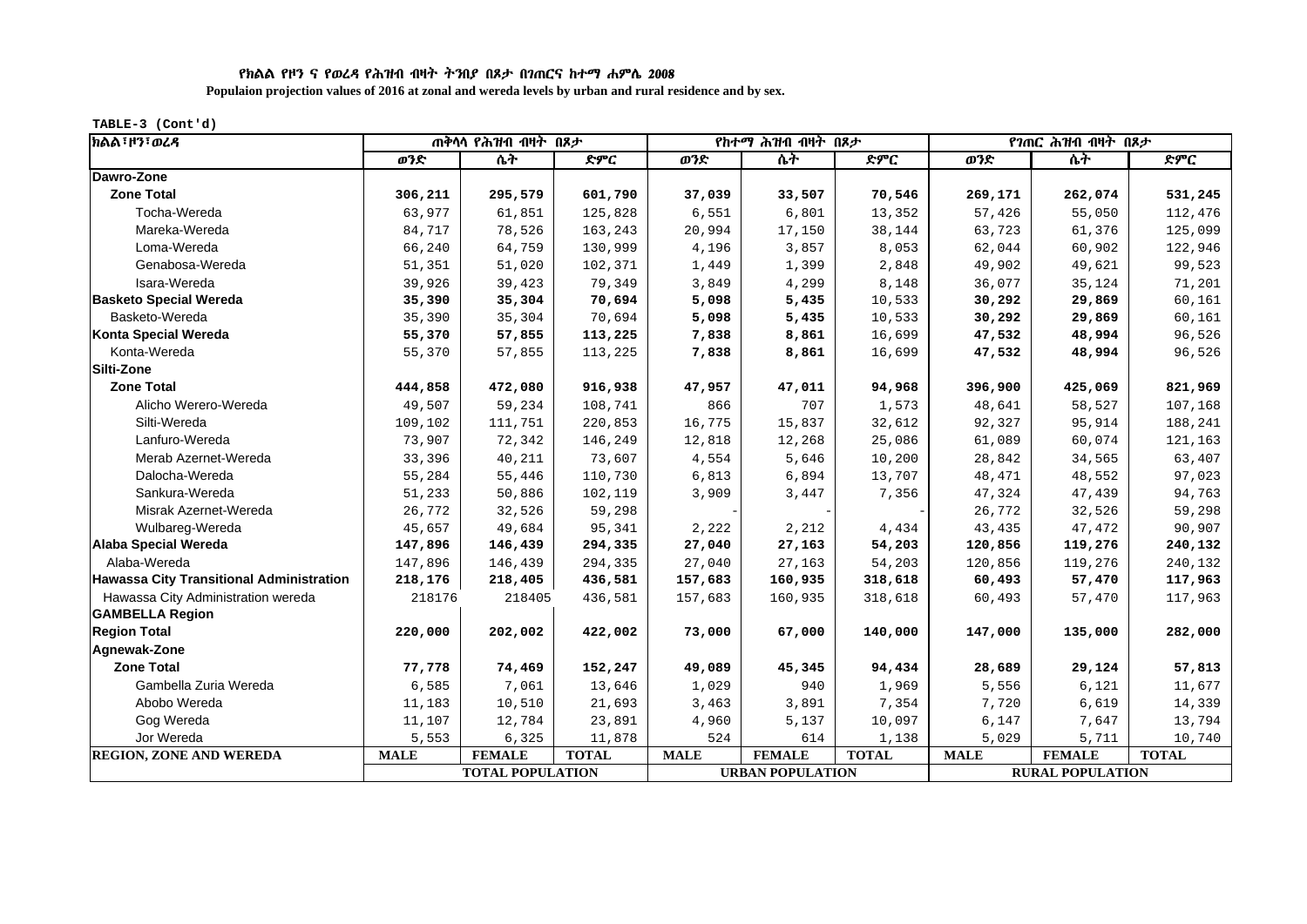Populaion projection values of 2016 at zonal and wereda levels by urban and rural residence and by sex.

| ክልል ፣ ዞን ፣ ወሪዳ                 |             | ጠቅላሳ የሕዝብ ብዛት በጾታ       |              |             | የከተማ ሕዝብ ብዛት በጾታ        |              |                         | የንጠር ሕዝብ ብዛት በጾታ |              |
|--------------------------------|-------------|-------------------------|--------------|-------------|-------------------------|--------------|-------------------------|------------------|--------------|
|                                | ወንድ         | ሴት                      | ድምር          | ወንድ         | ሴት                      | ድምር          | ወንድ                     | ሌት               | ድምር          |
| Dima Wereda                    | 6,274       | 4,766                   | 11,040       | 2,037       | 1,741                   | 3,778        | 4,237                   | 3,025            | 7,262        |
| Gambella /Town/ Wereda         | 37,076      | 33,023                  | 70,099       | 37,076      | 33,023                  | 70,099       |                         |                  |              |
| Nuwer-Zone                     |             |                         |              |             |                         |              |                         |                  |              |
| <b>Zone Total</b>              | 78,494      | 67,035                  | 145,529      | 11,790      | 10,243                  | 22,033       | 66,704                  | 56,791           | 123,495      |
| Lare Wereda                    | 21,892      | 20,456                  | 42,348       | 6,276       | 5,488                   | 11,764       | 15,616                  | 14,968           | 30,584       |
| Jikawo Wereda                  | 24,313      | 20,728                  | 45,041       | 2,115       | 1,947                   | 4,062        | 22,198                  | 18,781           | 40,979       |
| Wantawa Wereda                 | 14,459      | 12,957                  | 27,416       | 2,823       | 2,297                   | 5,120        | 11,636                  | 10,660           | 22,296       |
| Akobo Wereda                   | 17,830      | 12,894                  | 30,724       | 576         | 511                     | 1,087        | 17,254                  | 12,383           | 29,637       |
| Mezhenger-Zone                 |             |                         |              |             |                         |              |                         |                  |              |
| <b>Zone Total</b>              | 39,854      | 37,092                  | 76,946       | 6,682       | 6,146                   | 12,828       | 33,172                  | 30,946           | 64,118       |
| Godare Wereda                  | 26,695      | 25,065                  | 51,760       | 6,682       | 6,146                   | 12,828       | 20,013                  | 18,919           | 38,932       |
| Mengesh Wereda                 | 13,159      | 12,027                  | 25,186       |             |                         |              | 13,159                  | 12,027           | 25,186       |
| <b>Etang Special Zone</b>      |             |                         |              |             |                         |              |                         |                  |              |
| <b>Zone Total</b>              | 23,874      | 23,406                  | 47,280       | 5,439       | 5,267                   | 10,706       | 18,435                  | 18,139           | 36,574       |
| Etang Wereda                   | 23,874      | 23,406                  | 47,280       | 5,439       | 5,267                   | 10,706       | 18,435                  | 18,139           | 36,574       |
| <b>Harari Region</b>           |             |                         |              |             |                         |              |                         |                  |              |
| <b>Region Total</b>            | 121,000     | 119,000                 | 240,000      | 67,000      | 66,000                  | 133,000      | 54,000                  | 53,000           | 107,000      |
| Harari All Wereda              | 121,000     | 119,000                 | 240,000      | 67,000      | 66,000                  | 133,000      | 54,000                  | 53,000           | 107,000      |
| <b>ADDIS ABABA</b>             |             |                         |              |             |                         |              |                         |                  |              |
| Addis Ababa Total              | 1,587,000   | 1,765,000               | 3,352,000    | 1,587,000   | 1,765,000               | 3,352,000    |                         |                  |              |
| Akaki Kaliti-Sub City          | 107,852     | 113,907                 | 221,759      | 107,852     | 113,907                 | 221,759      |                         |                  |              |
| Nefas Silk-Lafto-Sub City      | 181,125     | 205,892                 | 387,017      | 181,125     | 205,892                 | 387,017      |                         |                  |              |
| Kolfe Keraniyo-Sub City        | 252,436     | 272,293                 | 524,729      | 252,436     | 272,293                 | 524,729      |                         |                  |              |
| Gulele-Sub City                | 157,311     | 170,115                 | 327,426      | 157,311     | 170,115                 | 327,426      |                         |                  |              |
| Lideta-Sub City                | 117,041     | 129,764                 | 246,805      | 117,041     | 129,764                 | 246,805      |                         |                  |              |
| Kirkos-Sub City                | 125,828     | 144,893                 | 270,721      | 125,828     | 144,893                 | 270,721      |                         |                  |              |
| Arada-Sub City                 | 120,558     | 138,250                 | 258,808      | 120,558     | 138,250                 | 258,808      |                         |                  |              |
| Addis Ketema-Sub City          | 151,842     | 160,572                 | 312,414      | 151,842     | 160,572                 | 312,414      |                         |                  |              |
| Yeka-Sub City                  | 196,452     | 227,765                 | 424,217      | 196,452     | 227,765                 | 424,217      |                         |                  |              |
| <b>Bole-Sub City</b>           | 176,555     | 201,549                 | 378,104      | 176,555     | 201,549                 | 378,104      |                         |                  |              |
|                                |             |                         |              |             |                         |              |                         |                  |              |
| <b>REGION, ZONE AND WEREDA</b> | <b>MALE</b> | <b>FEMALE</b>           | <b>TOTAL</b> | <b>MALE</b> | <b>FEMALE</b>           | <b>TOTAL</b> | <b>MALE</b>             | <b>FEMALE</b>    | <b>TOTAL</b> |
|                                |             | <b>TOTAL POPULATION</b> |              |             | <b>URBAN POPULATION</b> |              | <b>RURAL POPULATION</b> |                  |              |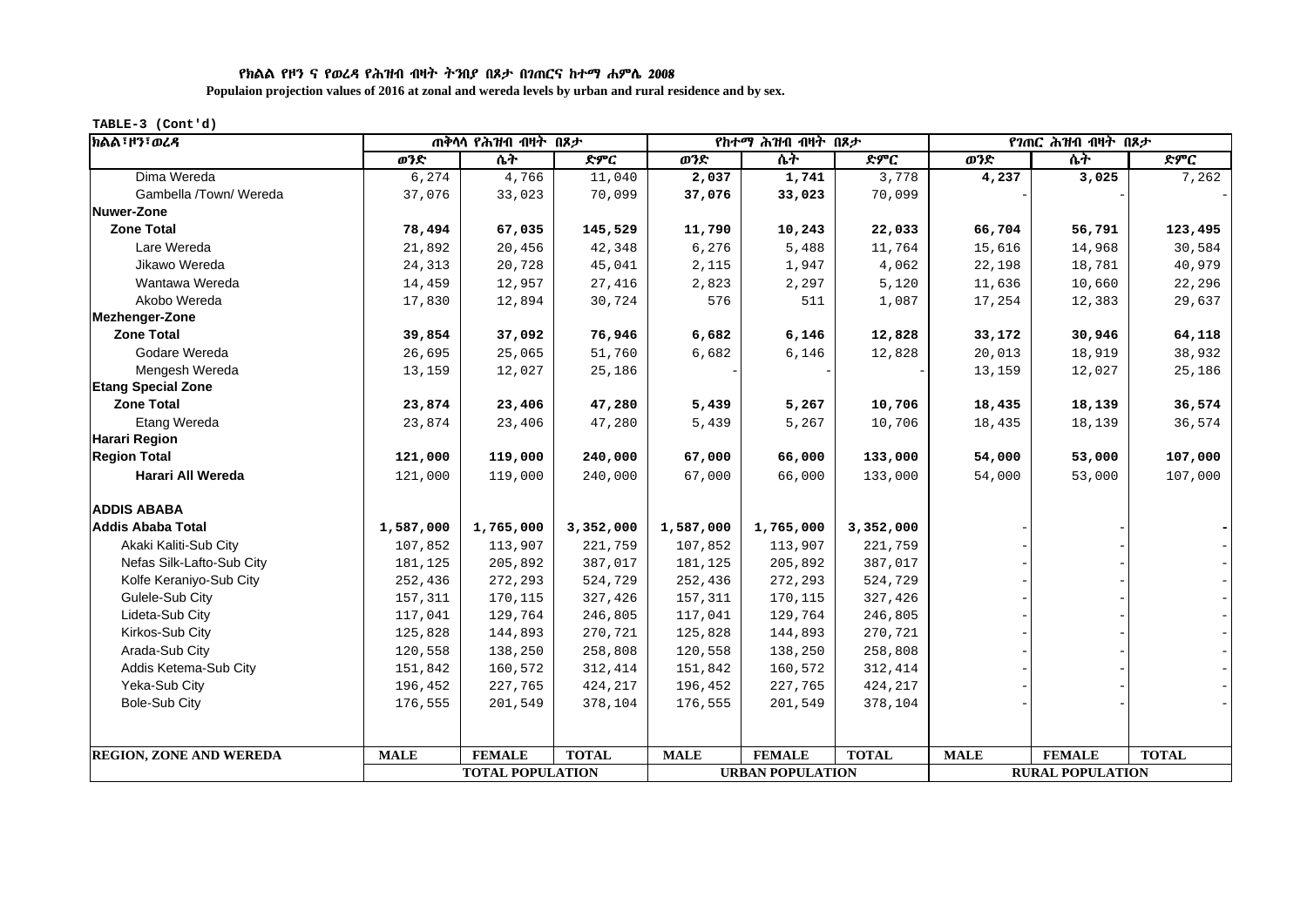**Populaion projection values of 2016 at zonal and wereda levels by urban and rural residence and by sex.**

#### **TABLE-3 (Cont'd)**

| ክልል ፣ ዞን ፣ ወረ <i>ዳ</i>            |             | ጠቅሳሳ የሕዝብ ብዛት           | በጾታ          |             | የከተማ ሕዝብ ብዛት በጾ <i>ታ</i> |              | የንጠር ሕዝብ ብዛት በጾታ        |               |              |  |
|-----------------------------------|-------------|-------------------------|--------------|-------------|--------------------------|--------------|-------------------------|---------------|--------------|--|
|                                   | ወንድ         | ሴት                      | ድምር          | ወንድ         | ሌት                       | ድምር          | ወንድ                     | ሴት            | ድምር          |  |
|                                   |             |                         |              |             |                          |              |                         |               |              |  |
| <b>DIRE DAWA</b>                  | 227,000     | 226,000                 | 453,000      | 143,000     | 142,000                  | 285,000      | 84,000                  | 84,000        | 168,000      |  |
| Dire Dawa Total                   | 227000      | 226000                  | 453,000      | 143,000     | 142,000                  | 285,000      | 84,000                  | 84,000        | 168,000      |  |
| <b>ISPECIAL ENUMERATION AREAS</b> | 66001       | 56000                   | 122,001      | 24,000      | 21,000                   | 45,000       | 42,000                  | 35,000        | 77,000       |  |
| <b>Zone Total</b>                 | 62988       | 52969                   | 115,957      | 24,000      | 21,000                   | 45,000       | 38,987                  | 31,969        | 70,956       |  |
| Moyale Special Census Wereda      | 31887       | 28898                   | 60,785       | 23,093      | 20,404                   | 43,497       | 8,794                   | 8,494         | 17,288       |  |
| Afdem Special Census Wereda       | 31101       | 24071                   | 55,172       | 907         | 596                      | 1,503        | 30,194                  | 23,475        | 53,669       |  |
| Meda Welabu Special Census Zone   |             |                         |              |             |                          |              |                         |               |              |  |
| <b>Zone Total</b>                 | 2625        | 2566                    | 5,191        |             |                          |              | 2,625                   | 2,566         | 5,191        |  |
| Meda Welabu Special Census Wereda | 2625        | 2566                    | 5,191        |             |                          |              | 2,625                   | 2,566         | 5,191        |  |
| Mulo Special Census-Zone          |             |                         |              |             |                          |              |                         |               |              |  |
| <b>Zone Total</b>                 | 388         | 465                     | 853          |             |                          |              | 388                     | 465           | 853          |  |
| Mulo Special Census Wereda        | 388         | 465                     | 853          |             |                          |              | 388                     | 465           | 853          |  |
|                                   |             |                         |              |             |                          |              |                         |               |              |  |
| <b>COUNTRY Total*</b>             | 46,302,002  | 45,904,003              | 92,206,005   | 9,083,000   | 9,173,000                | 18,256,000   | 37,219,000              | 36,731,000    | 73,950,000   |  |
| <b>REGION, ZONE AND WEREDA</b>    | <b>MALE</b> | <b>FEMALE</b>           | <b>TOTAL</b> | <b>MALE</b> | <b>FEMALE</b>            | <b>TOTAL</b> | <b>MALE</b>             | <b>FEMALE</b> | <b>TOTAL</b> |  |
|                                   |             | <b>TOTAL POPULATION</b> |              |             | <b>URBAN POPULATION</b>  |              | <b>RURAL POPULATION</b> |               |              |  |

\*-The total projected population size of A**ffar** and that of **country total** includes the estimated population of eight rural kebeles of Elidar wereda in Affar Region.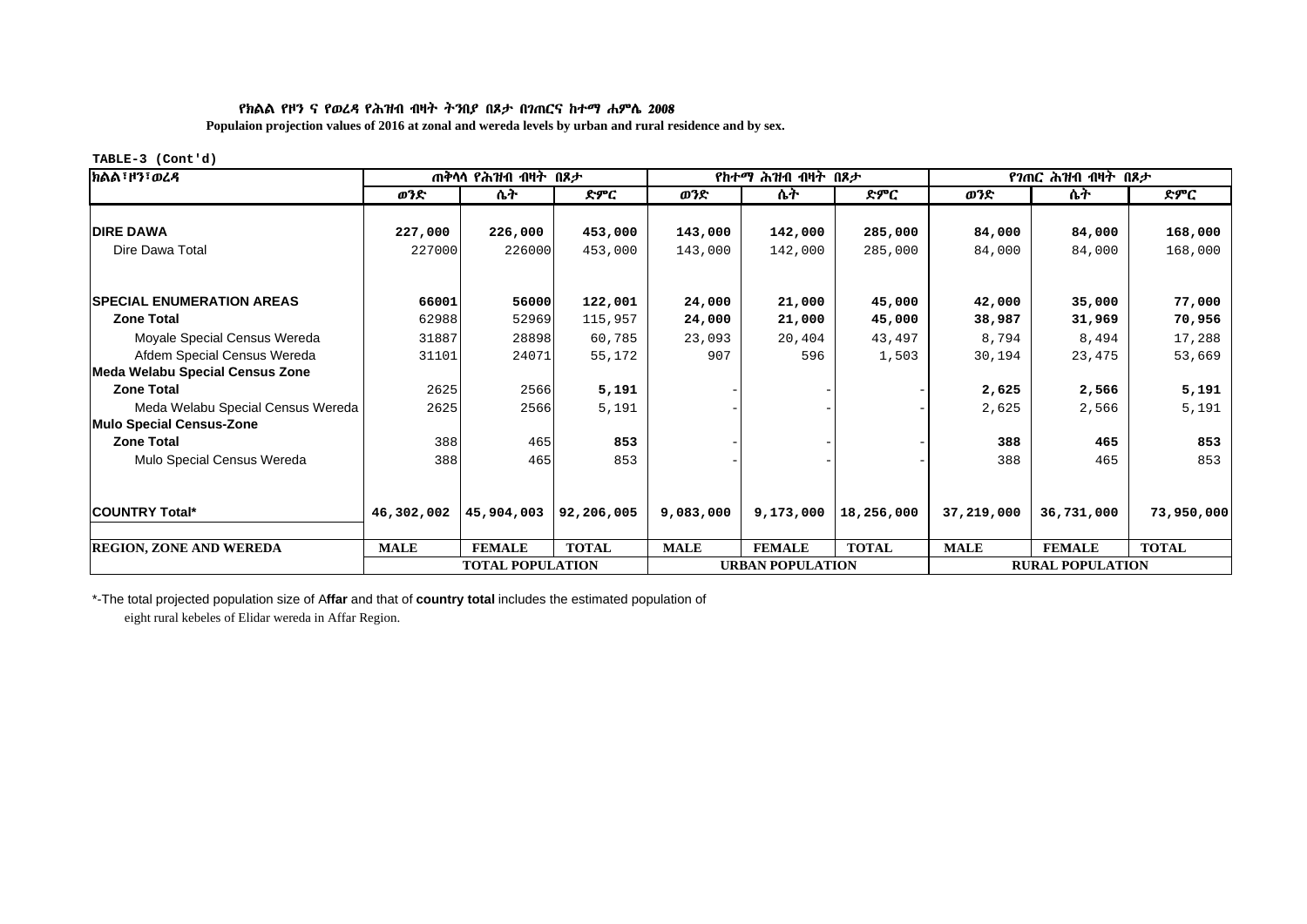Populaion projection values of 2017 at zonal and wereda levels by urban and rural residence and by sex.

TABLE-4

| haa                             | ጠቅሳሳ የሕዝብ ብዛት<br><u>በጾታ</u> |               |              |             | የከተማ ሕዝብ ብዛት በጾታ        |              | የንጠር ሕዝብ ብዛት በጾታ        |               |              |  |
|---------------------------------|-----------------------------|---------------|--------------|-------------|-------------------------|--------------|-------------------------|---------------|--------------|--|
| ዞንና ወረዳ                         | ወንድ                         | ሴት            | ድምር          | ወንድ         | ሴት                      | ድምር          | ወንድ                     | ሌት            | ድምር          |  |
|                                 |                             |               |              |             |                         |              |                         |               |              |  |
| <b>TIGRAY Region</b>            | 2,587,003                   | 2,660,002     | 5,247,005    | 690,000     | 710,000                 | 1,400,000    | 1,897,000               | 1,950,000     | 3,847,000    |  |
| North Western Tigray-Zone       |                             |               |              |             |                         |              |                         |               |              |  |
| <b>Zone Total</b>               | 435,732                     | 439,639       | 875,371      | 85,891      | 93,058                  | 178,949      | 349,839                 | 346,580       | 696,419      |  |
| Tahtay Adiyabo-Wereda           | 52,090                      | 51,220        | 103,310      | 4,827       | 5,720                   | 10,547       | 47,263                  | 45,500        | 92,763       |  |
| Laelay Adiyabo-Wereda           | 64,459                      | 66,015        | 130,474      | $6,070$     | 7,216                   | 13,286       | 58,389                  | 58,799        | 117,188      |  |
| Medebay Zana-Wereda             | 71,003                      | 73,243        | 144,246      | 8,078       | 9,340                   | 17,418       | 62,925                  | 63,903        | 126,828      |  |
| Tahtay Koraro-Wereda            | 37,856                      | 38,560        | 76,416       |             |                         |              | 37,856                  | 38,560        | 76,416       |  |
| Asegede Tsimbila-Wereda         | 78,854                      | 76,887        | 155,741      | 8,030       | 8,723                   | 16,753       | 70,824                  | 68,164        | 138,988      |  |
| Tselemti-Wereda                 | 79,511                      | 79,020        | 158,531      | 6,928       | 7,366                   | 14,294       | 72,583                  | 71,654        | 144,237      |  |
| Shere Endasilasie /Town/-Wereda | 37,835                      | 40,531        | 78,366       | 37,835      | 40,531                  | 78,366       |                         |               |              |  |
| Shiraro /Town/-Wereda           | 14,124                      | 14,163        | 28,287       | 14,124      | 14,163                  | 28,287       |                         |               |              |  |
| <b>Central Tigray-Zone</b>      |                             |               |              |             |                         |              |                         |               |              |  |
| <b>Zone Total</b>               | 725,696                     | 751,323       | 1,477,019    | 141,607     | 150,866                 | 292,473      | 584,090                 | 600,457       | 1,184,547    |  |
| Mereb Lehe-Wereda               | 60,947                      | 62,153        | 123,100      | 6,256       | 6,849                   | 13,105       | 54,691                  | 55,304        | 109,995      |  |
| Ahiferom-Wereda                 | 99,136                      | 106,185       | 205,321      | 18,851      | 19,974                  | 38,825       | 80,285                  | 86,211        | 166,496      |  |
| Were Lehe-Wereda                | 83,478                      | 87,445        | 170,923      | 13,124      | 14,256                  | 27,380       | 70,354                  | 73,189        | 143,543      |  |
| Adwa-Wereda                     | 54,402                      | 56,049        | 110,451      |             |                         |              | 54,402                  | 56,049        | 110,451      |  |
| Laelay Maychew-Wereda           | 39,751                      | 40,694        | 80,445       |             |                         |              | 39,751                  | 40,694        | 80,445       |  |
| Tahtay Maychew-Wereda           | 56,704                      | 59,259        | 115,963      | 9,073       | 9,477                   | 18,550       | 47,631                  | 49,782        | 97,413       |  |
| Nader Adet-Wereda               | 57,741                      | 59,554        | 117,295      | 1,581       | 1,480                   | 3,061        | 56,160                  | 58,074        | 114,234      |  |
| Kola Temben-Wereda              | 73,484                      | 75,318        | 148,802      |             |                         |              | 73,484                  | 75,318        | 148,802      |  |
| Dega Temben-Wereda              | 64,645                      | 65,162        | 129,807      | 5,770       | 6,275                   | 12,045       | 58,875                  | 58,887        | 117,762      |  |
| Tanqua Abergele-Wereda          | 54,306                      | 52,775        | 107,081      | 5,850       | 5,827                   | 11,677       | 48,456                  | 46,948        | 95,404       |  |
| Abi Adi /Town/-Wereda           | 13,541                      | 13,218        | 26,759       | 13,541      | 13,218                  | 26,759       |                         |               |              |  |
| Adwa /Town/-Wereda              | 31,675                      | 35,390        | 67,065       | 31,675      | 35,390                  | 67,065       |                         |               |              |  |
| Axum /Town/-Wereda              | 35,886                      | 38,121        | 74,007       | 35,886      | 38,121                  | 74,007       |                         |               |              |  |
| <b>Eastern Tigray-Zone</b>      |                             |               |              |             |                         |              |                         |               |              |  |
| <b>Zone Total</b>               | 436,815                     | 480,185       | 917,000      | 114,749     | 127,160                 | 241,909      | 322,065                 | 353,025       | 675,090      |  |
| Gulo Meheda-Wereda              | 47,384                      | 51,473        | 98,857       | 7,829       | 8,892                   | 16,721       | 39,555                  | 42,581        | 82,136       |  |
| Erob-Wereda                     | 14,266                      | 15,108        | 29,374       | 1,744       | 1,727                   | 3,471        | 12,522                  | 13,381        | 25,903       |  |
| Saesi Tsadamba-Wereda           | 77,537                      | 87,045        | 164,582      | 14,484      | 16,842                  | 31,326       | 63,053                  | 70,203        | 133,256      |  |
| Ganta Afeshum-Wereda            | 47,270                      | 52,952        | 100,222      | 2,869       | 3,154                   | 6,023        | 44,401                  | 49,798        | 94,199       |  |
| Hawuzen-Wereda                  | 64,183                      | 70,673        | 134,856      | 6,127       | 6,398                   | 12,525       | 58,056                  | 64,275        | 122,331      |  |
| Kilte Awlalo-Wereda             | 54,782                      | 58,314        | 113,096      | 3,748       | 4,213                   | 7,961        | 51,034                  | 54,101        | 105,135      |  |
| Atsbi Wonberta-Wereda           | 62,070                      | 68,505        | 130,575      | 8,627       | 9,820                   | 18,447       | 53,443                  | 58,685        | 112,128      |  |
| Adigrat /Town/-Wereda           | 45,003                      | 50,355        | 95,358       | 45,003      | 50,355                  | 95,358       |                         |               |              |  |
| Wukro /Town/-Wereda             | 24,320                      | 25,760        | 50,080       | 24,320      | 25,760                  | 50,080       |                         |               |              |  |
| <b>REGION, ZONE AND WEREDA</b>  | <b>MALE</b>                 | <b>FEMALE</b> | <b>TOTAL</b> | <b>MALE</b> | <b>FEMALE</b>           | <b>TOTAL</b> | <b>MALE</b>             | <b>FEMALE</b> | <b>TOTAL</b> |  |
|                                 | <b>TOTAL POPULATION</b>     |               |              |             | <b>URBAN POPULATION</b> |              | <b>RURAL POPULATION</b> |               |              |  |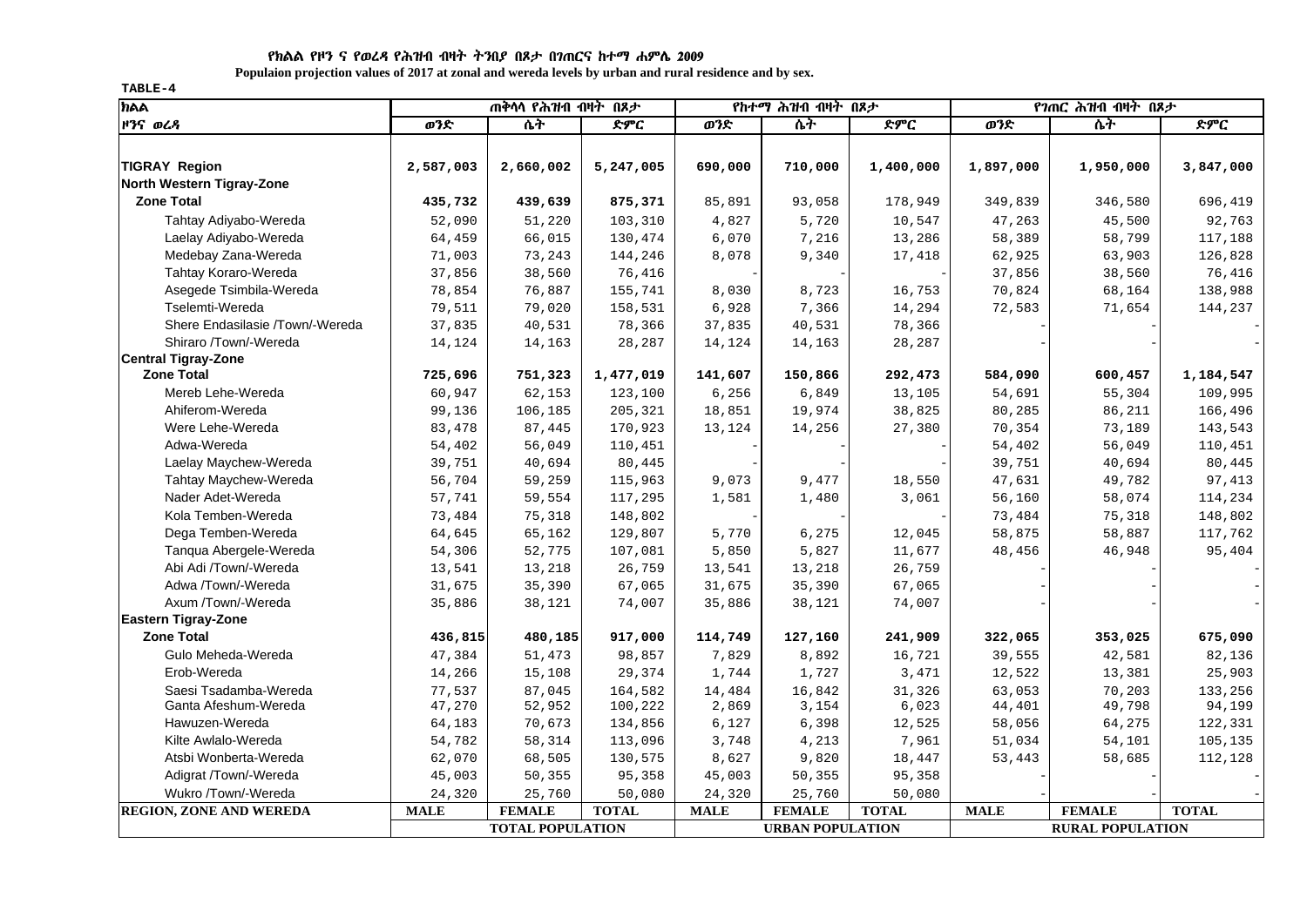Populaion projection values of 2017 at zonal and wereda levels by urban and rural residence and by sex.

| haa                            |             | ጠቅላሳ የሕዝብ ብዛት በጾታ       |              |             | የከተማ ሕዝብ ብዛት በጾታ        |              |             | የንጠር ሕዝብ ብዛት በጾታ        |              |
|--------------------------------|-------------|-------------------------|--------------|-------------|-------------------------|--------------|-------------|-------------------------|--------------|
| ዞንና ወረዳ                        | ወንድ         | ሴት                      | ድምር          | ወንድ         | ሌት                      | ድምር          | ወንድ         | ሌት                      | ድምር          |
| <b>Southern Tigray-Zone</b>    |             |                         |              |             |                         |              |             |                         |              |
| <b>Zone Total</b>              | 583529      | 600679                  | 1,184,208    | 102,650     | 105,977                 | 208,627      | 480,876     | 494,702                 | 975,578      |
| Seharti Samre-Wereda           | 70647       | 72137                   | 142,784      | 7,430       | 7,806                   | 15,236       | 63,217      | 64,331                  | 127,548      |
| Enderta-Wereda                 | 63116       | 63479                   | 126,595      |             |                         |              | 63,116      | 63,479                  | 126,595      |
| Hintalo Wajirat-Wereda         | 86888       | 89729                   | 176,617      | 9,743       | 10,054                  | 19,797       | 77,145      | 79,675                  | 156,820      |
| Alaje-Wereda                   | 60344       | 63455                   | 123,799      | 6,350       | 6,216                   | 12,566       | 53,994      | 57,239                  | 111,233      |
| Endamehoni-Wereda              | 46981       | 48510                   | 95,491       | 2,211       | 2,724                   | 4,935        | 44,770      | 45,786                  | 90,556       |
| Raya Azebo-Wereda              | 79143       | 80205                   | 159,348      | 13,195      | 13,443                  | 26,638       | 65,948      | 66,762                  | 132,710      |
| Alamata-Wereda                 | 47996       | 49114                   | 97,110       | 3,691       | 3,875                   | 7,566        | 44,305      | 45,239                  | 89,544       |
| Ofla-Wereda                    | 68382       | 72190                   | 140,572      |             |                         |              | 68,382      | 72,190                  | 140,572      |
| Maychew /Town/-Wereda          | 19074       | 19765                   | 38,839       | 19,074      | 19,765                  | 38,839       |             |                         |              |
| Korem /Town/-Wereda            | 13032       | 14868                   | 27,900       | 13,032      | 14,868                  | 27,900       |             |                         |              |
| Alamata /Town/-Wereda          | 27926       | 27227                   | 55,153       | 27,926      | 27,227                  | 55,153       |             |                         |              |
| <b>Western Tigray-Zone</b>     |             |                         |              |             |                         |              |             |                         |              |
| <b>Zone Total</b>              | 223,689     | 211,190                 | 434,879      | 63,559      | 55,952                  | 119,511      | 160,129     | 155,237                 | 315,366      |
| Kafta Humera-Wereda            | 62,436      | 56,459                  | 118,895      | 26,905      | 23,416                  | 50,321       | 35,531      | 33,043                  | 68,574       |
| Welkayit-Wereda                | 80,717      | 79,089                  | 159,806      | 9,040       | 8,823                   | 17,863       | 71,677      | 70,266                  | 141,943      |
| Tsegede-Wereda                 | 60,820      | 59,284                  | 120,104      | 7,898       | 7,356                   | 15,254       | 52,922      | 51,928                  | 104,850      |
| Humera /Town/-Wereda           | 19,716      | 16,358                  | 36,074       | 19,716      | 16,358                  | 36,074       |             |                         |              |
| Mekele Special-Zone            |             |                         |              |             |                         |              |             |                         |              |
| <b>Zone Total</b>              | 181,542     | 176,986                 | 358,528      | 181,543     | 176,986                 | 358,529      |             |                         |              |
| Debub-Wereda                   | 76,394      | 76,464                  | 152,858      | 76,394      | 76,464                  | 152,858      |             |                         |              |
| Semen-Wereda                   | 105,148     | 100,522                 | 205,670      | 105,148     | 100,522                 | 205,670      |             |                         |              |
| <b>REGION, ZONE AND WEREDA</b> | <b>MALE</b> | <b>FEMALE</b>           | <b>TOTAL</b> | <b>MALE</b> | <b>FEMALE</b>           | <b>TOTAL</b> | <b>MALE</b> | <b>FEMALE</b>           | <b>TOTAL</b> |
|                                |             | <b>TOTAL POPULATION</b> |              |             | <b>URBAN POPULATION</b> |              |             | <b>RURAL POPULATION</b> |              |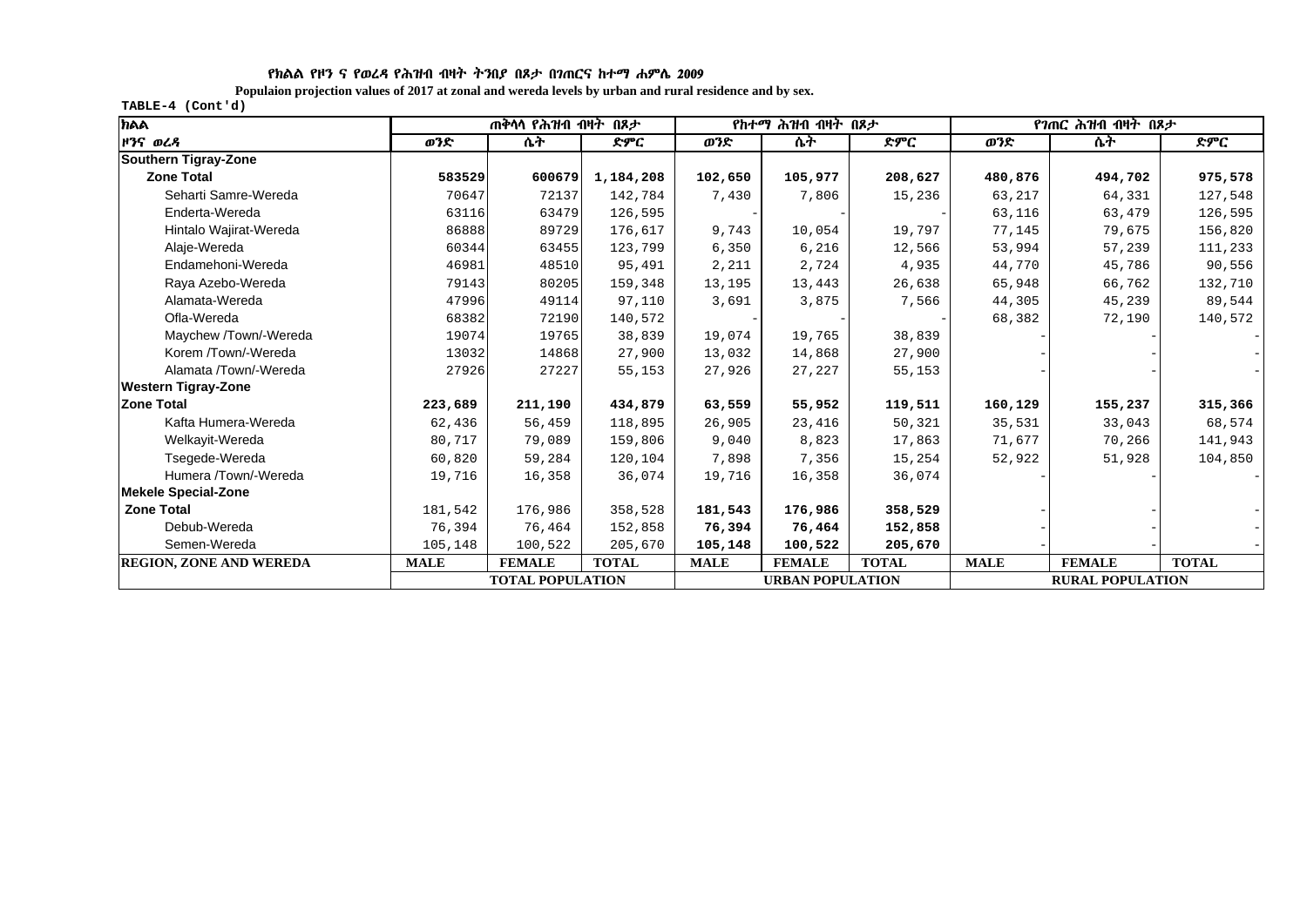Populaion projection values of 2017 at zonal and wereda levels by urban and rural residence and by sex.

| haa                            | ጠቅሳሳ የሕዝብ ብዛት በጾታ |                         |              |             | የከተማ ሕዝብ ብዛት በጾታ        |              | የንጠር ሕዝብ ብዛት በጾታ |                         |              |  |
|--------------------------------|-------------------|-------------------------|--------------|-------------|-------------------------|--------------|------------------|-------------------------|--------------|--|
| ዞንና ወረዳ                        | ወንድ               | ሴት                      | ድምር          | ወንድ         | ሴት                      | ድምር          | ወንድ              | ሌት                      | ድምር          |  |
| <b>AFFAR Region*</b>           |                   |                         |              |             |                         |              |                  |                         |              |  |
| <b>Region Total</b>            | 991,000           | 821,002                 | 1,812,002    | 189,000     | 157,000                 | 346,000      | 802,000          | 664,000                 | 1,466,000    |  |
| ZONE <sub>1</sub>              |                   |                         |              |             |                         |              |                  |                         |              |  |
| <b>Zone Total</b>              | 308,273           | 264,258                 | 572,531      | 83,127      | 71,702                  | 154,829      | 211,147          | 180,965                 | 392,112      |  |
| Dubti-Wereda                   | 53,513            | 46,766                  | 100,279      | 32,840      | 28,681                  | 61,521       | 20,673           | 18,085                  | 38,758       |  |
| Elidar-Wereda                  | 55,032            | 46,606                  | 101,638      | 10,239      | 7,965                   | 18,204       | 44,793           | 38,641                  | 83,434       |  |
| Asayita-Wereda                 | 37,924            | 33,602                  | 71,526       | 15,674      | 14,289                  | 29,963       | 22,250           | 19,313                  | 41,563       |  |
| Afambo-Wereda                  | 15,863            | 13,581                  | 29,444       | 906         | 634                     | 1,540        | 14,957           | 12,947                  | 27,904       |  |
| Mile-Wereda                    | 63,401            | 54,559                  | 117,960      | 14,034      | 12,495                  | 26,529       | 49,367           | 42,064                  | 91,431       |  |
| Chifra-Wereda                  | 62,945            | 52,077                  | 115,022      | 9,434       | 7,638                   | 17,072       | 53,511           | 44,439                  | 97,950       |  |
| Kori-Wereda                    | 19,595            | 17,067                  | 36,662       |             |                         |              | 19,595           | 17,067                  | 36,662       |  |
| Zone 2                         |                   |                         |              |             |                         |              |                  |                         |              |  |
| <b>Zone Total</b>              | 238,541           | 197,703                 | 436,244      | 27,843      | 21,210                  | 49,053       | 210,698          | 176,493                 | 387,191      |  |
| Erebti-Wereda                  | 23,115            | 18,988                  | 42,103       | 845         | 559                     | 1,404        | 22,270           | 18,429                  | 40,699       |  |
| Kunoba-Wereda                  | 35,494            | 31,414                  | 66,908       | 3,311       | 2,365                   | 5,676        | 32,183           | 29,049                  | 61,232       |  |
| Abala-Wereda                   | 27,760            | 24,541                  | 52,301       | 9,942       | 9,280                   | 19,222       | 17,818           | 15,261                  | 33,079       |  |
| Megale-Wereda                  | 18,150            | 15,953                  | 34,103       | 714         | 599                     | 1,313        | 17,436           | 15,354                  | 32,790       |  |
| Berahile-Wereda                | 55,679            | 42,666                  | 98,345       | 6,824       | 4,604                   | 11,428       | 48,855           | 38,062                  | 86,917       |  |
| Dalol-Wereda                   | 55,508            | 46,016                  | 101,524      | 2,011       | 1,284                   | 3,295        | 53,497           | 44,732                  | 98,229       |  |
| Afdera-Wereda                  | 22,835            | 18,125                  | 40,960       | 4,196       | 2,519                   | 6,715        | 18,639           | 15,606                  | 34,245       |  |
| Zone 3                         |                   |                         |              |             |                         |              |                  |                         |              |  |
| <b>Zone Total</b>              | 148,435           | 125,729                 | 274,164      | 54,790      | 46,710                  | 101,500      | 93,646           | 79,019                  | 172,665      |  |
| Amibara-Wereda                 | 52,697            | 42,021                  | 94,718       | 29,327      | 23,289                  | 52,616       | 23,370           | 18,732                  | 42,102       |  |
| Awash Fentale-Wereda           | 24,369            | 22,540                  | 46,909       | 16,189      | 15,248                  | 31,437       | 8,180            | 7,292                   | 15,472       |  |
| Gewane-Wereda                  | 22,347            | 19,123                  | 41,470       | 5,983       | 5,198                   | 11,181       | 16,364           | 13,925                  | 30,289       |  |
| Dulacha-Wereda                 | 13,514            | 12,037                  | 25,551       | 1,185       | 1,037                   | 2,222        | 12,329           | 11,000                  | 23,329       |  |
| Bure Mudayitu-Wereda           | 21,118            | 16,863                  | 37,981       |             |                         |              | 21,118           | 16,863                  | 37,981       |  |
| Argoba Liyu-Wereda             | 14,390            | 13,145                  | 27,535       | 2,105       | 1,938                   | 4,043        | 12,285           | 11,207                  | 23,492       |  |
| Zone 4                         |                   |                         |              |             |                         |              |                  |                         |              |  |
| <b>Zone Total</b>              | 167,855           | 133,372                 | 301,227      | 9,955       | 7,706                   | 17,661       | 157,899          | 125,665                 | 283,564      |  |
| Awra-Wereda                    | 22,820            | 19,684                  | 42,504       | 1,754       | 1,335                   | 3,089        | 21,066           | 18,349                  | 39,415       |  |
| Ewa-Wereda                     | 31,287            | 25,965                  | 57,252       | 1,249       | 1,062                   | 2,311        | 30,038           | 24,903                  | 54,941       |  |
| Teru-Wereda                    | 47,073            | 35,038                  | 82,111       | 2,026       | 1,417                   | 3,443        | 45,047           | 33,621                  | 78,668       |  |
| Yalo-Wereda                    | 32,152            | 25,070                  | 57,222       | 835         | 643                     | 1,478        | 31,317           | 24,427                  | 55,744       |  |
| Golina-Wereda                  | 34,523            | 27,615                  | 62,138       | 4,091       | 3,249                   | 7,340        | 30,432           | 24,366                  | 54,798       |  |
| <b>REGION, ZONE AND WEREDA</b> | <b>MALE</b>       | <b>FEMALE</b>           | <b>TOTAL</b> | <b>MALE</b> | <b>FEMALE</b>           | <b>TOTAL</b> | <b>MALE</b>      | <b>FEMALE</b>           | <b>TOTAL</b> |  |
|                                |                   | <b>TOTAL POPULATION</b> |              |             | <b>URBAN POPULATION</b> |              |                  | <b>RURAL POPULATION</b> |              |  |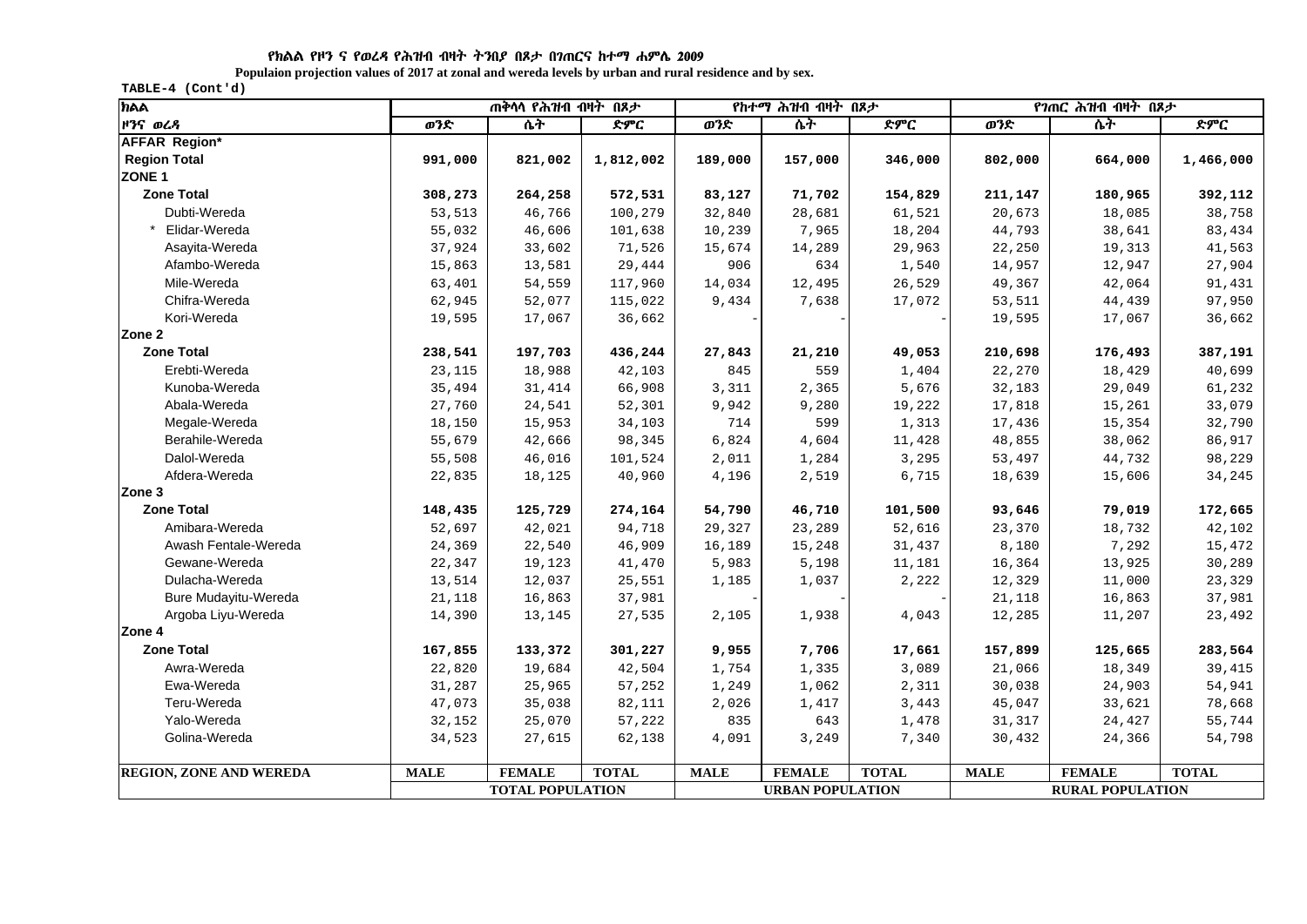Populaion projection values of 2017 at zonal and wereda levels by urban and rural residence and by sex.

| haa                            | ጠቅሳሳ የሕዝብ ብዛት በጾታ |                         |              |             | የከተማ ሕዝብ ብዛት በጾታ        |              | የንጠር ሕዝብ ብዛት በጾታ |                         |              |  |  |
|--------------------------------|-------------------|-------------------------|--------------|-------------|-------------------------|--------------|------------------|-------------------------|--------------|--|--|
| ዞንና ወረዳ                        | ወንድ               | ሴት                      | ድምር          | ወንድ         | ሴት                      | ድምር          | ወንድ              | ሌት                      | ድምር          |  |  |
| Zone 5                         |                   |                         |              |             |                         |              |                  |                         |              |  |  |
| <b>Zone Total</b>              | 127,896           | 99,940                  | 227,836      | 13,286      | 9,672                   | 22,958       | 114,611          | 90,268                  | 204,879      |  |  |
| Telalak-Wereda                 | 26,866            | 19,751                  | 46,617       | 1,984       | 1,660                   | 3,644        | 24,882           | 18,091                  | 42,973       |  |  |
| Sumu Robi-Wereda               | 20,416            | 18,534                  | 38,950       | 902         | 843                     | 1,745        | 19,514           | 17,691                  | 37,205       |  |  |
| Dawe-Wereda                    | 29,901            | 22,235                  | 52,136       | 2,388       | 1,876                   | 4,264        | 27,513           | 20,359                  | 47,872       |  |  |
| Dalifage-Wereda                | 27,151            | 19,391                  | 46,542       | 5,753       | 3,587                   | 9,340        | 21,398           | 15,804                  | 37,202       |  |  |
| Hadele Ele-Wereda              | 23,562            | 20,029                  | 43,591       | 2,258       | 1,707                   | 3,965        | 21,304           | 18,322                  | 39,626       |  |  |
| <b>AMHARA Region</b>           |                   |                         |              |             |                         |              |                  |                         |              |  |  |
| <b>Region Total</b>            | 10,585,995        | 10,548,993              | 21, 134, 988 | 1,844,000   | 1,838,000               | 3,682,000    | 8,742,000        | 8,711,000               | 17,453,000   |  |  |
| North Gondar-Zone              |                   |                         |              |             |                         |              |                  |                         |              |  |  |
| <b>Zone Total</b>              | 1,847,631         | 1,807,289               | 3,654,920    | 392,233     | 413,483                 | 805,716      | 1,455,398        | 1,393,810               | 2,849,208    |  |  |
| Adi Arkay-Wereda               | 58,102            | 56,267                  | 114,369      | 8,610       | 9,472                   | 18,082       | 49,492           | 46,795                  | 96,287       |  |  |
| Beyeda-Wereda                  | 55,842            | 58,696                  | 114,538      | 2,467       | 3,245                   | 5,712        | 53,375           | 55,451                  | 108,826      |  |  |
| Janamora-Wereda                | 98,377            | 98,344                  | 196,721      | 3,994       | 4,794                   | 8,788        | 94,383           | 93,550                  | 187,933      |  |  |
| Debark-Wereda                  | 98,273            | 97,769                  | 196,042      | 16,954      | 19,290                  | 36,244       | 81,319           | 78,479                  | 159,798      |  |  |
| Dabat-Wereda                   | 89,383            | 87,911                  | 177,294      | 12,759      | 14,751                  | 27,510       | 76,624           | 73,160                  | 149,784      |  |  |
| Merab Armachoho-Wereda         | 25,239            | 20,344                  | 45,583       | 14,544      | 11,815                  | 26,359       | 10,695           | 8,529                   | 19,224       |  |  |
| Tegede-Wereda                  | 44,944            | 43,550                  | 88,494       | 4,571       | 4,762                   | 9,333        | 40,373           | 38,788                  | 79,161       |  |  |
| Lay Armachoho-Wereda           | 94,844            | 94,766                  | 189,610      | 9,823       | 11,974                  | 21,797       | 85,021           | 82,792                  | 167,813      |  |  |
| Wegera-Wereda                  | 134,539           | 131,104                 | 265,643      | 15,143      | 17,315                  | 32,458       | 119,396          | 113,789                 | 233,185      |  |  |
| Gondar Zuria-Wereda            | 117,408           | 114,422                 | 231,830      | 15,557      | 16,442                  | 31,999       | 101,851          | 97,980                  | 199,831      |  |  |
| Dembia-Wereda                  | 165,502           | 161,217                 | 326,719      | 19,304      | 21,333                  | 40,637       | 146,198          | 139,884                 | 286,082      |  |  |
| Chilga-Wereda                  | 134,718           | 133,191                 | 267,909      | 16,875      | 19,206                  | 36,081       | 117,843          | 113,985                 | 231,828      |  |  |
| Metema-Wereda                  | 77,289            | 67,554                  | 144,843      | 27,227      | 24,613                  | 51,840       | 50,062           | 42,941                  | 93,003       |  |  |
| Quara-Wereda                   | 58,956            | 52,498                  | 111,454      | 4,269       | 3,985                   | 8,254        | 54,687           | 48,513                  | 103,200      |  |  |
| Alefa-Wereda                   | 102,517           | 101,199                 | 203,716      | 9,422       | 10,818                  | 20,240       | 93,095           | 90,381                  | 183,476      |  |  |
| Merab Belsa-Wereda             | 85,989            | 83,437                  | 169,426      | 6,634       | 6,723                   | 13,357       | 79,355           | 76,714                  | 156,069      |  |  |
| Misrak Belesa-Wereda           | 62,164            | 58,497                  | 120,661      | 11,331      | 11,421                  | 22,752       | 50,833           | 47,076                  | 97,909       |  |  |
| Gonder/Town/-Wereda            | 176,593           | 184,007                 | 360,600      | 176,593     | 184,007                 | 360,600      |                  |                         |              |  |  |
| Tselemet-Wereda                | 32,951            | 33,170                  | 66,121       |             |                         |              | 32,951           | 33,170                  | 66,121       |  |  |
| Tach Armachoho-Wereda          | 56,370            | 53,724                  | 110,094      | 10,269      | 11,068                  | 21,337       | 46,101           | 42,656                  | 88,757       |  |  |
| Takusa-Wereda                  | 77,631            | 75,622                  | 153,253      | 5,887       | 6,446                   | 12,333       | 71,744           | 69,176                  | 140,920      |  |  |
| <b>REGION, ZONE AND WEREDA</b> | <b>MALE</b>       | <b>FEMALE</b>           | <b>TOTAL</b> | <b>MALE</b> | <b>FEMALE</b>           | <b>TOTAL</b> | <b>MALE</b>      | <b>FEMALE</b>           | <b>TOTAL</b> |  |  |
|                                |                   | <b>TOTAL POPULATION</b> |              |             | <b>URBAN POPULATION</b> |              |                  | <b>RURAL POPULATION</b> |              |  |  |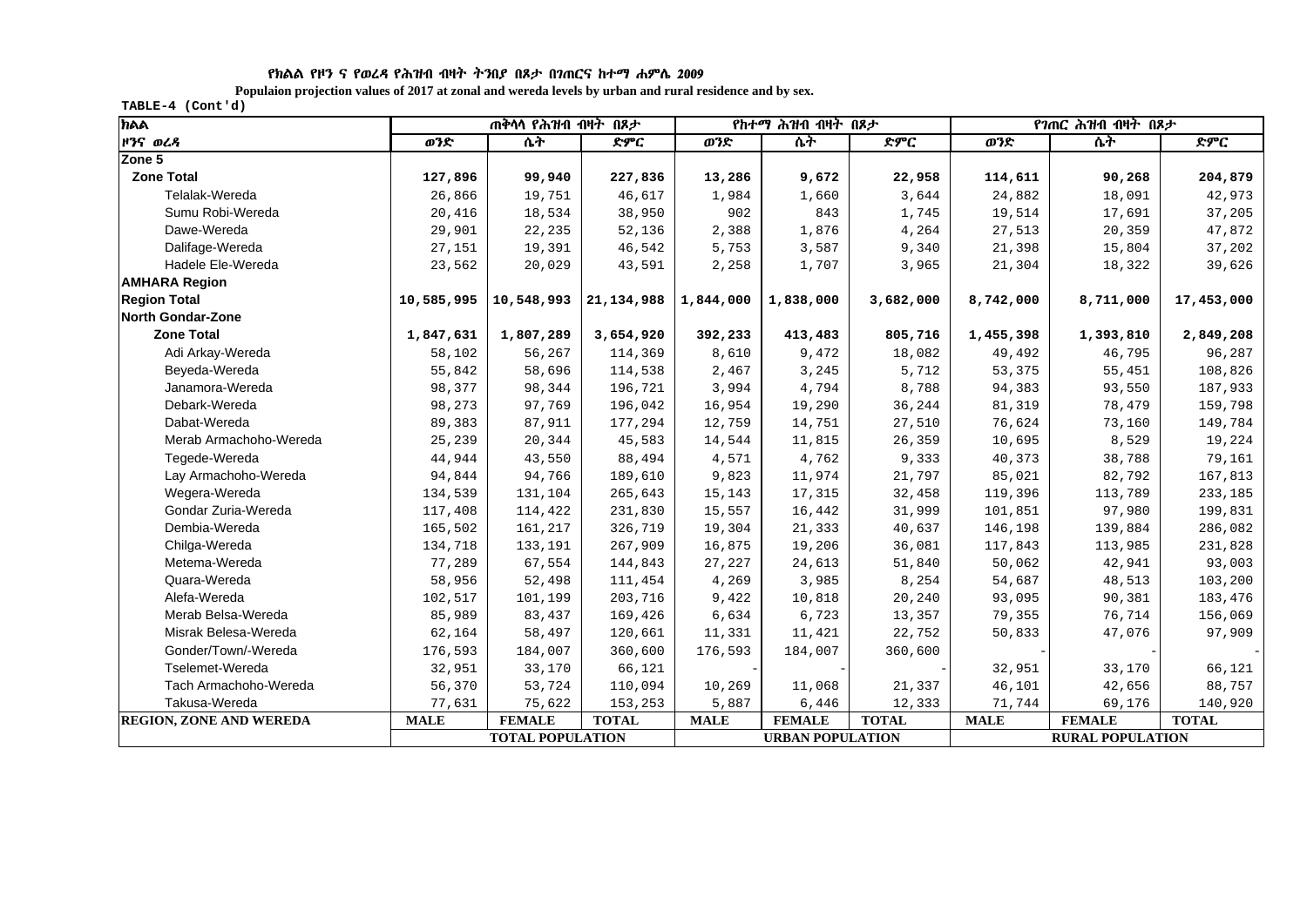Populaion projection values of 2017 at zonal and wereda levels by urban and rural residence and by sex.

| haa                            | ጠቅሳሳ የሕዝብ ብዛት<br>በጾታ |                         |              |             | <i>የከተማ ሕዝ</i> ብ ብዛት በጾታ |              | የንጠር ሕዝብ ብዛት በጾታ        |               |              |  |
|--------------------------------|----------------------|-------------------------|--------------|-------------|--------------------------|--------------|-------------------------|---------------|--------------|--|
| ዞንና ወረዳ                        | ወንድ                  | ሴት                      | ድምር          | ወንድ         | ሴት                       | ድምር          | ወንድ                     | ሌት            | ድምር          |  |
| <b>South Gondar-Zone</b>       |                      |                         |              |             |                          |              |                         |               |              |  |
| <b>Zone Total</b>              | 1,257,323            | 1,227,606               | 2,484,929    | 172,505     | 168,543                  | 341,048      | 1,084,816               | 1,059,064     | 2,143,880    |  |
| Ebinat-Wereda                  | 132,344              | 128,985                 | 261,329      | 10,017      | 10,872                   | 20,889       | 122,327                 | 118,113       | 240,440      |  |
| Libokemkem-Wereda              | 123,042              | 119,146                 | 242,188      | 19,706      | 18,760                   | 38,466       | 103,336                 | 100,386       | 203,722      |  |
| Fogera-Wereda                  | 141,716              | 136,963                 | 278,679      | 22,218      | 21,699                   | 43,917       | 119,498                 | 115,264       | 234,762      |  |
| Farta-Wereda                   | 138,262              | 133,915                 | 272,177      | 6,197       | 5,642                    | 11,839       | 132,065                 | 128,273       | 260,338      |  |
| Lay Gayint-Wereda              | 126,993              | 124,933                 | 251,926      | 19,796      | 19,978                   | 39,774       | 107,197                 | 104,955       | 212,152      |  |
| Tach Gayint-Wereda             | 61,050               | 61,414                  | 122,464      | 6,819       | 7,114                    | 13,933       | 54,231                  | 54,300        | 108,531      |  |
| Simada-Wereda                  | 133,356              | 136,409                 | 269,765      | 9,098       | 8,867                    | 17,965       | 124,258                 | 127,542       | 251,800      |  |
| Misrak Este-Wereda             | 128,014              | 123,694                 | 251,708      | 12,622      | 11,636                   | 24,258       | 115,392                 | 112,058       | 227,450      |  |
| Dera-Wereda                    | 150,894              | 145,914                 | 296,808      | 14,301      | 14,910                   | 29,211       | 136,593                 | 131,004       | 267,597      |  |
| Debre Tabor/Town/-Wereda       | 49,753               | 47,220                  | 96,973       | 49,753      | 47,220                   | 96,973       |                         |               |              |  |
| Merab Este-Wereda              | 71,899               | 69,013                  | 140,912      | 1,980       | 1,845                    | 3,825        | 69,919                  | 67,168        | 137,087      |  |
| North Wello-Zone               |                      |                         |              |             |                          |              |                         |               |              |  |
| <b>Zone Total</b>              | 913,572              | 910,789                 | 1,824,361    | 136,561     | 134,125                  | 270,686      | 777,011                 | 776,663       | 1,553,674    |  |
| Bugna-Wereda                   | 43,471               | 43,726                  | 87,197       |             |                          |              | 43,471                  | 43,726        | 87,197       |  |
| Kobo-Wereda                    | 138,726              | 137,165                 | 275,891      | 29,361      | 28,428                   | 57,789       | 109,365                 | 108,737       | 218,102      |  |
| Gidan-Wereda                   | 92,283               | 95,271                  | 187,554      | 6,647       | 6,803                    | 13,450       | 85,636                  | 88,468        | 174,104      |  |
| Meket-Wereda                   | 135,011              | 133,689                 | 268,700      | 10,259      | 10,220                   | 20,479       | 124,752                 | 123,469       | 248,221      |  |
| Wadla-Wereda                   | 75,379               | 75,176                  | 150,555      | 3,499       | 3,965                    | 7,464        | 71,880                  | 71,211        | 143,091      |  |
| Delanta-Wereda                 | 75,711               | 76,513                  | 152,224      | 7,035       | 6,658                    | 13,693       | 68,676                  | 69,855        | 138,531      |  |
| Gubalafto-Wereda               | 82,749               | 81,631                  | 164,380      | 4,278       | 4,238                    | 8,516        | 78,471                  | 77,393        | 155,864      |  |
| Habru-Wereda                   | 118,088              | 117,259                 | 235,347      | 19,061      | 18,598                   | 37,659       | 99,027                  | 98,661        | 197,688      |  |
| Woldiya /Town/-Wereda          | 41,395               | 39,089                  | 80,484       | 41,395      | 39,089                   | 80,484       |                         |               |              |  |
| Lasta-Wereda                   | 72,374               | 73,850                  | 146,224      | 14,600      | 15,635                   | 30,235       | 57,774                  | 58,215        | 115,989      |  |
| Dawunt-Wereda                  | 38,385               | 37,420                  | 75,805       | 427         | 492                      | 919          | 37,958                  | 36,928        | 74,886       |  |
| <b>REGION, ZONE AND WEREDA</b> | <b>MALE</b>          | <b>FEMALE</b>           | <b>TOTAL</b> | <b>MALE</b> | <b>FEMALE</b>            | <b>TOTAL</b> | <b>MALE</b>             | <b>FEMALE</b> | <b>TOTAL</b> |  |
|                                |                      | <b>TOTAL POPULATION</b> |              |             | <b>URBAN POPULATION</b>  |              | <b>RURAL POPULATION</b> |               |              |  |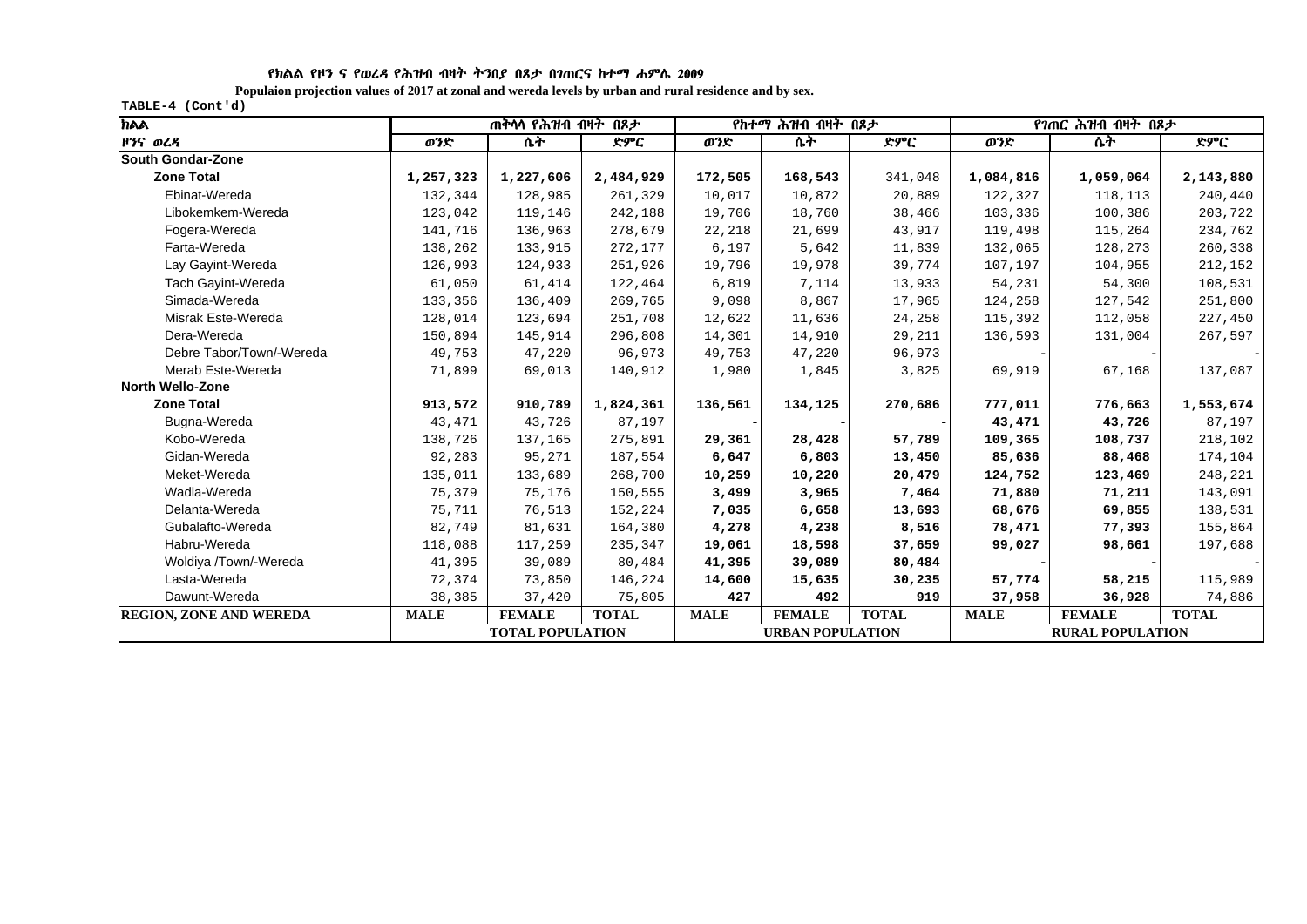Populaion projection values of 2017 at zonal and wereda levels by urban and rural residence and by sex.

| <b>haa</b>                     | ጠቅሳሳ የሕዝብ ብዛት በጾታ       |               |              |                         | የከተማ ሕዝብ ብዛት በጾታ |              | የንጠር ሕዝብ ብዛት በጾታ        |               |              |  |
|--------------------------------|-------------------------|---------------|--------------|-------------------------|------------------|--------------|-------------------------|---------------|--------------|--|
| ዞንና ወረዳ                        | ወንድ                     | ሴት            | ድምር          | ወንድ                     | ሴት               | ድምር          | ወንድ                     | ቤት            | ድምር          |  |
| <b>South Wello-Zone</b>        |                         |               |              |                         |                  |              |                         |               |              |  |
| <b>Zone Total</b>              | 1,528,769               | 1,558,363     | 3,087,132    | 263,991                 | 261,771          | 525,762      | 1,264,780               | 1,296,593     | 2,561,373    |  |
| Mekdela-Wereda                 | 81,458                  | 86,349        | 167,807      | 4,274                   | 4,629            | 8,903        | 77,184                  | 81,720        | 158,904      |  |
| Tenta-Wereda                   | 96,927                  | 100,409       | 197,336      | 7,968                   | 7,688            | 15,656       | 88,959                  | 92,721        | 181,680      |  |
| Kutaber-Wereda                 | 55,944                  | 57,188        | 113,132      | 4,447                   | 4,171            | 8,618        | 51,497                  | 53,017        | 104,514      |  |
| Ambasel-Wereda                 | 72,196                  | 72,068        | 144,264      | 5,115                   | 5,136            | 10,251       | 67,081                  | 66,932        | 134,013      |  |
| Tehuledere-Wereda              | 72,903                  | 71,957        | 144,860      | 13,372                  | 12,357           | 25,729       | 59,531                  | 59,600        | 119,131      |  |
| Werebabu-Wereda                | 60,054                  | 60,026        | 120,080      | 5,914                   | 5,811            | 11,725       | 54,140                  | 54,215        | 108,355      |  |
| Kalu-Wereda                    | 114,515                 | 112,206       | 226,721      | 17,713                  | 16,839           | 34,552       | 96,802                  | 95,367        | 192,169      |  |
| Albuko-Wereda                  | 45,186                  | 45,982        | 91,168       | 2,881                   | 3,149            | 6,030        | 42,305                  | 42,833        | 85,138       |  |
| Dessie Zuria-Wereda            | 89,091                  | 93,073        | 182,164      |                         |                  |              | 89,091                  | 93,073        | 182,164      |  |
| Legambo-Wereda                 | 95,644                  | 99,323        | 194,967      | 6,551                   | 6,229            | 12,780       | 89,093                  | 93,094        | 182,187      |  |
| Sayint-Wereda                  | 84,436                  | 86,273        | 170,709      | 5,041                   | 4,516            | 9,557        | 79,395                  | 81,757        | 161,152      |  |
| Debresina-Wereda               | 93,159                  | 94,756        | 187,915      | 8,077                   | 7,131            | 15,208       | 85,082                  | 87,625        | 172,707      |  |
| Kelela-Wereda                  | 80,409                  | 81,824        | 162,233      | 6,753                   | 6,568            | 13,321       | 73,656                  | 75,256        | 148,912      |  |
| Jama - Wereda                  | 74,340                  | 75,770        | 150,110      | 5,093                   | 5,436            | 10,529       | 69,247                  | 70,334        | 139,581      |  |
| Were IIu - Wereda              | 66,094                  | 66,866        | 132,960      | 10,568                  | 9,396            | 19,964       | 55,526                  | 57,470        | 112,996      |  |
| Wegidi - Wereda                | 78,074                  | 80,823        | 158,897      | 4,004                   | 3,875            | 7,879        | 74,070                  | 76,948        | 151,018      |  |
| Kombolcha/Town/ - Wereda       | 66,689                  | 66,395        | 133,084      | 51,124                  | 51,120           | 102,244      | 15,565                  | 15,275        | 30,840       |  |
| Dessie/Town/-Wereda            | 121,177                 | 123,952       | 245,129      | 103,429                 | 105,797          | 209,226      | 17,748                  | 18,155        | 35,903       |  |
| Mehal Saynt Wereda             | 41,741                  | 43,091        | 84,832       |                         |                  |              | 41,741                  | 43,091        | 84,832       |  |
| Legahida - Wereda              | 38,732                  | 40,032        | 78,764       | 1,665                   | 1,924            | 3,589        | 37,067                  | 38,108        | 75,175       |  |
| North Shewa - Zone             |                         |               |              |                         |                  |              |                         |               |              |  |
| <b>Zone Total</b>              | 1,134,117               | 1,114,301     | 2,248,418    | 188,399                 | 185,059          | 373,458      | 945,718                 | 929,245       | 1,874,963    |  |
| Mida Woremo - Wereda           | 56,243                  | 56,166        | 112,409      | 6,117                   | 6,166            | 12,283       | 50,126                  | 50,000        | 100,126      |  |
| Merhabete - Wereda             | 77,653                  | 76,181        | 153,834      | 11,603                  | 11,261           | 22,864       | 66,050                  | 64,920        | 130,970      |  |
| Ensaro - Wereda                | 35,271                  | 33,804        | 69,075       | 2,674                   | 2,835            | 5,509        | 32,597                  | 30,969        | 63,566       |  |
| Moretna Jiru - Wereda          | 57,563                  | 55,087        | 112,650      | 8,059                   | 7,664            | 15,723       | 49,504                  | 47,423        | 96,927       |  |
| Menz Gera Midir - Wereda       | 70,995                  | 74,680        | 145,675      | 9,604                   | 9,661            | 19,265       | 61,391                  | 65,019        | 126,410      |  |
| Gishe - Wereda                 | 35,883                  | 36,831        | 72,714       | 2,588                   | 2,257            | 4,845        | 33,295                  | 34,574        | 67,869       |  |
| Antsokiya Gemza - Wereda       | 49,136                  | 49,609        | 98,745       | 11,042                  | 10,832           | 21,874       | 38,094                  | 38,777        | 76,871       |  |
| Efrata Gidim - Wereda          | 68,923                  | 67,744        | 136,667      | 13,878                  | 12,852           | 26,730       | 55,045                  | 54,892        | 109,937      |  |
| Menz Mama Midir - Wereda       | 50,381                  | 51,791        | 102,172      | 5,689                   | 5,663            | 11,352       | 44,692                  | 46,128        | 90,820       |  |
| Tarma Ber - Wereda             | 52,304                  | 51,314        | 103,618      | 8,747                   | 9,197            | 17,944       | 43,557                  | 42,117        | 85,674       |  |
| Mojana Waderea - Wereda        | 41,176                  | 40,753        | 81,929       | 2,190                   | 2,129            | 4,319        | 38,986                  | 38,624        | 77,610       |  |
| <b>REGION, ZONE AND WEREDA</b> | <b>MALE</b>             | <b>FEMALE</b> | <b>TOTAL</b> | <b>MALE</b>             | <b>FEMALE</b>    | <b>TOTAL</b> | <b>MALE</b>             | <b>FEMALE</b> | <b>TOTAL</b> |  |
|                                | <b>TOTAL POPULATION</b> |               |              | <b>URBAN POPULATION</b> |                  |              | <b>RURAL POPULATION</b> |               |              |  |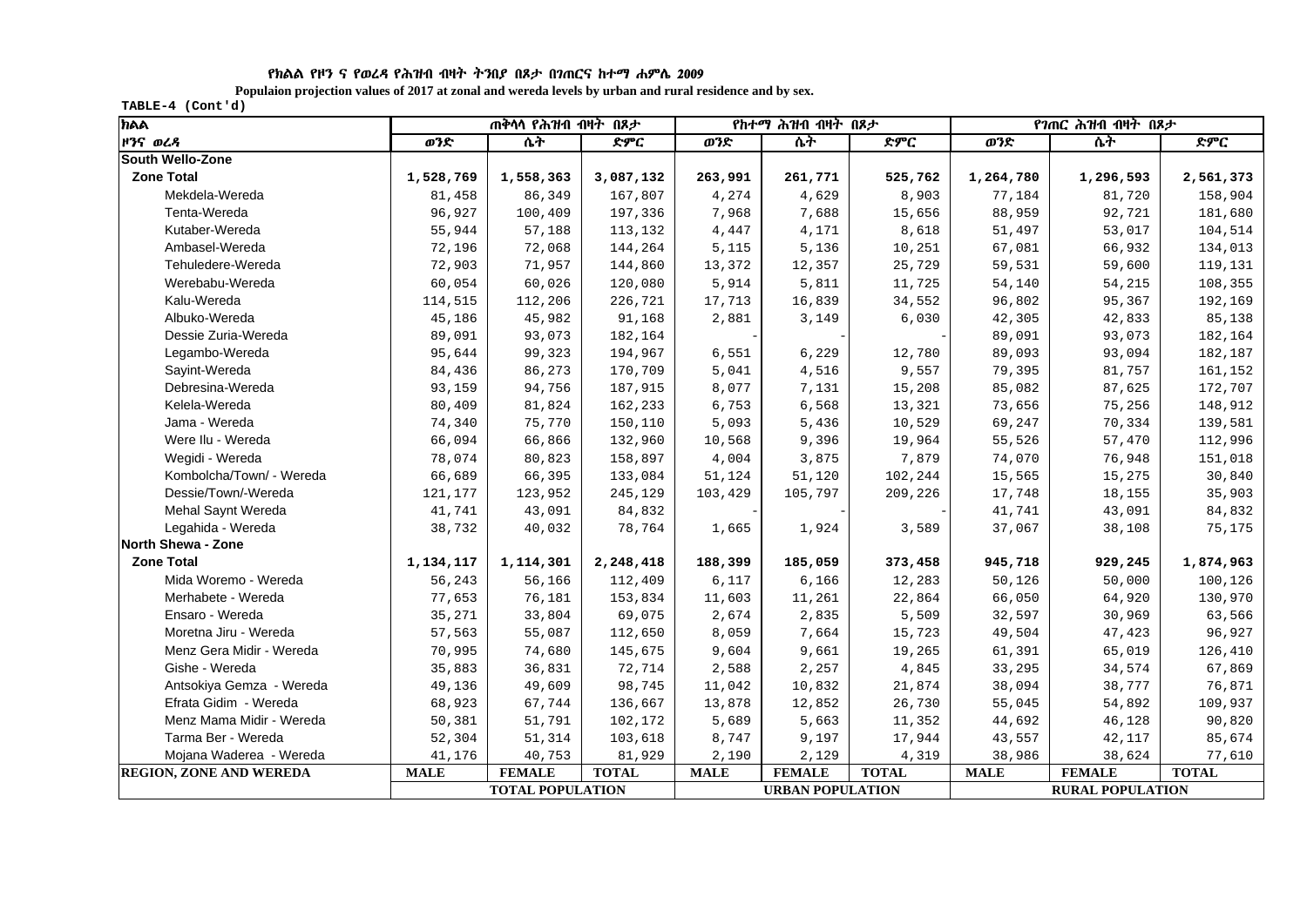Populaion projection values of 2017 at zonal and wereda levels by urban and rural residence and by sex.

| haa                            | ጠቅሳሳ የሕዝብ ብዛት በጾታ       |               |              |             | የከተማ ሕዝብ ብዛት በጾታ        |              | የንጠር ሕዝብ ብዛት በጾታ |                         |              |  |
|--------------------------------|-------------------------|---------------|--------------|-------------|-------------------------|--------------|------------------|-------------------------|--------------|--|
| ዞንና ወረዳ                        | ወንድ                     | ሴት            | ድምር          | ወንድ         | ሴት                      | ድምር          | ወንድ              | ሌት                      | ድምር          |  |
| Kewet - Wereda                 | 75,720                  | 71,373        | 147,093      | 15,971      | 14,699                  | 30,670       | 59,749           | 56,674                  | 116,423      |  |
| Angolala Tera - Wereda         | 49,741                  | 48,677        | 98,418       | 4,724       | 5,100                   | 9,824        | 45,017           | 43,577                  | 88,594       |  |
| Asagirt - Wereda               | 28,739                  | 27,884        | 56,623       | 1,161       | 1,069                   | 2,230        | 27,578           | 26,815                  | 54,393       |  |
| Ankober - Wereda               | 45,852                  | 45,097        | 90,949       | 3,679       | 3,985                   | 7,664        | 42,173           | 41,112                  | 83,285       |  |
| Hagere Mariam Kesem - Wereda   | 33,306                  | 31,778        | 65,084       | 1,983       | 1,833                   | 3,816        | 31,323           | 29,945                  | 61,268       |  |
| Berehet - Wereda               | 21,541                  | 21,005        | 42,546       | 3,483       | 3,451                   | 6,934        | 18,058           | 17,554                  | 35,612       |  |
| Minjar Shenkora - Wereda       | 80,729                  | 75,311        | 156,040      | 10,840      | 10,497                  | 21,337       | 69,889           | 64,814                  | 134,703      |  |
| Basona Werana - Wereda         | 71,439                  | 68,947        | 140,386      | 1,019       | 1,103                   | 2,122        | 70,420           | 67,844                  | 138,264      |  |
| Debre Berhan/Town/-Wereda      | 56,995                  | 56,698        | 113,693      | 56,995      | 56,698                  | 113,693      |                  |                         |              |  |
| Menz Keya Gebreal - Wereda     | 27,210                  | 27,728        | 54,938       | 2,354       | 2,221                   | 4,575        | 24,856           | 25,507                  | 50,363       |  |
| Menz Lalo Midir - Wereda       | 9,920                   | 10,074        | 19,994       |             |                         |              | 9,920            | 10,074                  | 19,994       |  |
| Saya Debirna Wayu - Wereda     | 37,397                  | 35,769        | 73,166       | 3,999       | 3,885                   | 7,884        | 33,398           | 31,884                  | 65,282       |  |
| <b>East Gojjam - Zone</b>      |                         |               |              |             |                         |              |                  |                         |              |  |
| <b>Zone Total</b>              | 1,292,047               | 1,321,788     | 2,613,835    | 187,085     | 185,179                 | 372,264      | 1,104,963        | 1,136,608               | 2,241,571    |  |
| Bibugn - Wereda                | 48,147                  | 50,267        | 98,414       | 5,579       | 5,306                   | 10,885       | 42,568           | 44,961                  | 87,529       |  |
| Hulet Ej Enese                 | 167,739                 | 168,726       | 336,465      | 27,783      | 25,605                  | 53,388       | 139,956          | 143,121                 | 283,077      |  |
| Goncha Siso Enese - Wereda     | 87,824                  | 89,579        | 177,403      | 6,891       | 6,522                   | 13,413       | 80,933           | 83,057                  | 163,990      |  |
| Enebse Sar Midir - Wereda      | 79,814                  | 82,031        | 161,845      | 10,784      | 10,587                  | 21,371       | 69,030           | 71,444                  | 140,474      |  |
| Enarj Enawga - Wereda          | 99,405                  | 101,966       | 201,371      | 11,576      | 12,148                  | 23,724       | 87,829           | 89,818                  | 177,647      |  |
| Enemay - Wereda                | 100,339                 | 101,707       | 202,046      | 16,635      | 16,266                  | 32,901       | 83,704           | 85,441                  | 169,145      |  |
| Debay Tilatgen - Wereda        | 75,127                  | 75,724        | 150,851      | 4,298       | 4,429                   | 8,727        | 70,829           | 71,295                  | 142,124      |  |
| Debre Elias - Wereda           | 49,689                  | 49,866        | 99,555       | 6,922       | 6,896                   | 13,818       | 42,767           | 42,970                  | 85,737       |  |
| Machakel - Wereda              | 70,019                  | 71,555        | 141,574      | 7,854       | 7,372                   | 15,226       | 62,165           | 64,183                  | 126,348      |  |
| Gozamin - Wereda               | 76,914                  | 78,098        | 155,012      | 2,118       | 2,377                   | 4,495        | 74,796           | 75,721                  | 150,517      |  |
| Baso Liben - Wereda            | 80,099                  | 83,494        | 163,593      | 5,568       | 5,651                   | 11,219       | 74,531           | 77,843                  | 152,374      |  |
| Awabel Wereda                  | 72,947                  | 74,484        | 147,431      | 10,559      | 10,078                  | 20,637       | 62,388           | 64,406                  | 126,794      |  |
| Dejen - Wereda                 | 59,514                  | 63,859        | 123,373      | 7,500       | 7,658                   | 15,158       | 52,014           | 56,201                  | 108,215      |  |
| Shebel Berenta - Wereda        | 59,785                  | 62,837        | 122,622      | 3,655       | 3,715                   | 7,370        | 56,130           | 59,122                  | 115,252      |  |
| Debre Markos/Town/-Wereda      | 53,851                  | 55,031        | 108,882      | 53,851      | 55,031                  | 108,882      |                  |                         |              |  |
| Sinan - Wereda                 | 58,205                  | 58,775        | 116,980      | 4,091       | 3,867                   | 7,958        | 54,114           | 54,908                  | 109,022      |  |
| Aneded - Wereda                | 52,629                  | 53,789        | 106,418      | 1,420       | 1,671                   | 3,091        | 51,209           | 52,118                  | 103,327      |  |
| <b>REGION, ZONE AND WEREDA</b> | <b>MALE</b>             | <b>FEMALE</b> | <b>TOTAL</b> | <b>MALE</b> | <b>FEMALE</b>           | <b>TOTAL</b> | <b>MALE</b>      | <b>FEMALE</b>           | <b>TOTAL</b> |  |
|                                | <b>TOTAL POPULATION</b> |               |              |             | <b>URBAN POPULATION</b> |              |                  | <b>RURAL POPULATION</b> |              |  |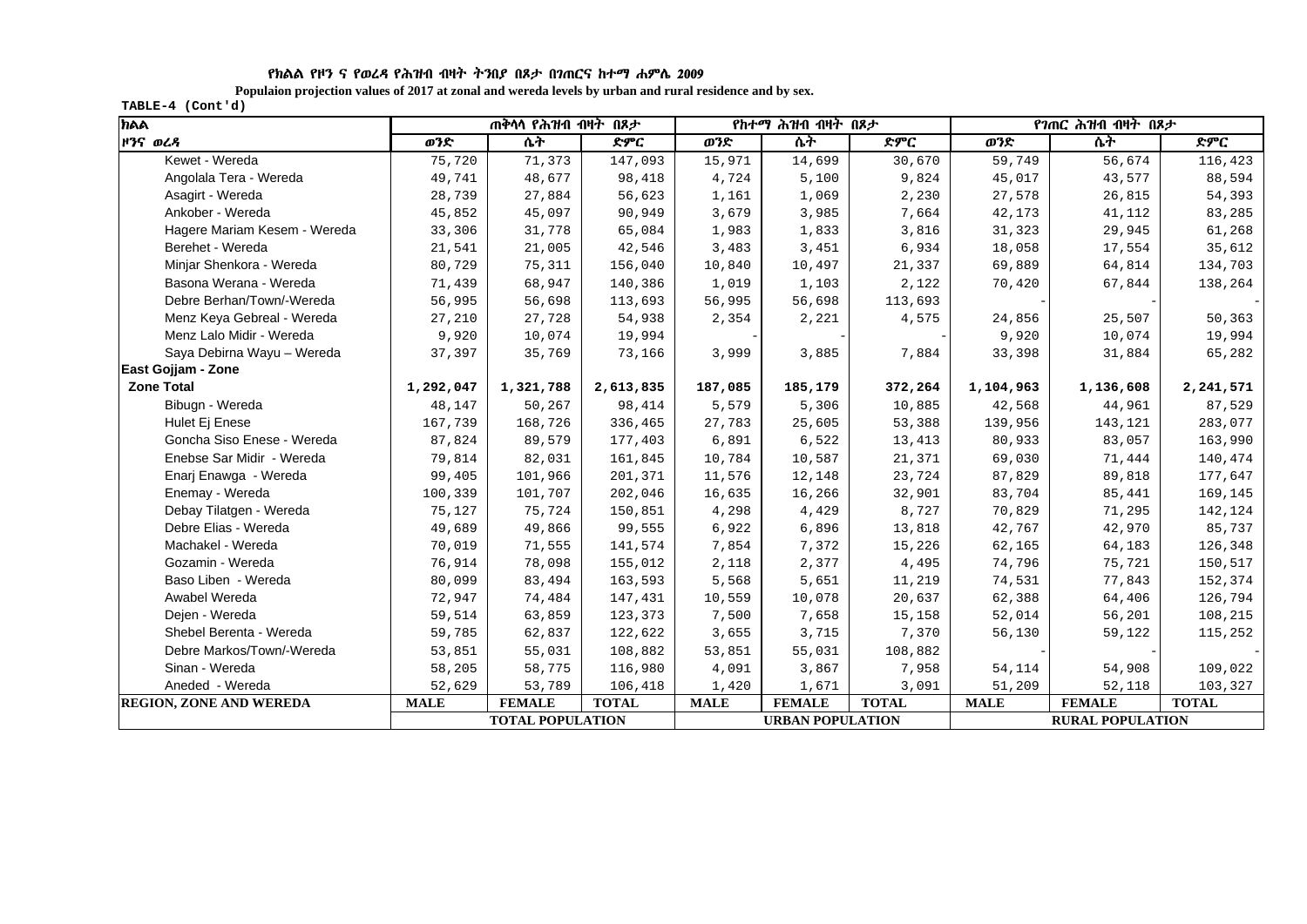Populaion projection values of 2017 at zonal and wereda levels by urban and rural residence and by sex.

| haa                            |             | ጠቅሳሳ የሕዝብ ብዛት በጾታ       |              |             | <i>የከተማ ሕዝ</i> ብ ብዛት በጾታ |              |             | የንጠር ሕዝብ ብዛት በጾታ        |              |
|--------------------------------|-------------|-------------------------|--------------|-------------|--------------------------|--------------|-------------|-------------------------|--------------|
| ዞንና ወሪዳ                        | ወንድ         | ሴት                      | ድምር          | ወንድ         | ሌት                       | ድምር          | ወንድ         | ሴት                      | ድምር          |
| <b>West Gojjam - Zone</b>      |             |                         |              |             |                          |              |             |                         |              |
| <b>Zone Total</b>              | 1,274,572   | 1,267,649               | 2,542,221    | 165,601     | 156,583                  | 322,184      | 1,108,972   | 1,111,066               | 2,220,038    |
| Semen Achefer - Wereda         | 116,122     | 112,164                 | 228,286      | 13,694      | 13,471                   | 27,165       | 102,428     | 98,693                  | 201,121      |
| Bahri Dar Zuria - Wereda       | 107,473     | 103,578                 | 211,051      |             |                          |              | 107,473     | 103,578                 | 211,051      |
| Yilma Na Densa - Wereda        | 129,085     | 130,414                 | 259,499      | 17,305      | 16,140                   | 33,445       | 111,780     | 114,274                 | 226,054      |
| Mecha - Wereda                 | 176,868     | 173,889                 | 350,757      | 20,577      | 18,995                   | 39,572       | 156,291     | 154,894                 | 311,185      |
| Sekela - Wereda                | 81,424      | 82,788                  | 164,212      | 6,108       | 5,718                    | 11,826       | 75,316      | 77,070                  | 152,386      |
| Quarit - Wereda                | 66,761      | 68,639                  | 135,400      | 4,445       | 3,852                    | 8,297        | 62,316      | 64,787                  | 127,103      |
| Dega Damot - Wereda            | 88,361      | 91,605                  | 179,966      | 6,287       | 5,416                    | 11,703       | 82,074      | 86,189                  | 168,263      |
| Dembecha - Wereda              | 80,038      | 79,828                  | 159,866      | 16,014      | 15,229                   | 31,243       | 64,024      | 64,599                  | 128,623      |
| Jabi Tehnan - Wereda           | 106,730     | 107,850                 | 214,580      | 10,998      | 10,977                   | 21,975       | 95,732      | 96,873                  | 192,605      |
| Bure-Wereda                    | 90,154      | 90,495                  | 180,649      | 23,264      | 22,044                   | 45,308       | 66,890      | 68,451                  | 135,341      |
| Wonberma - Wereda              | 61,868      | 60,528                  | 122,396      | 9,256       | 9,230                    | 18,486       | 52,612      | 51,298                  | 103,910      |
| Goncha-Wereda                  | 63,051      | 62,702                  | 125,753      | 3,947       | 3,480                    | 7,427        | 59,104      | 59,222                  | 118,326      |
| Debub Achefer - Wereda         | 83,177      | 81, 414                 | 164,591      | 10,246      | 10,276                   | 20,522       | 72,931      | 71,138                  | 144,069      |
| Finote Selam/Town/-Wereda      | 23,460      | 21,755                  | 45,215       | 23,460      | 21,755                   | 45,215       |             |                         |              |
| Waghemira - Zone               |             |                         |              |             |                          |              |             |                         |              |
| <b>Zone Total</b>              | 254,715     | 255,182                 | 509,897      | 25,634      | 26,536                   | 52,170       | 229,082     | 228,646                 | 457,728      |
| Ziquala-Wereda                 | 26,893      | 25,938                  | 52,831       | 2,964       | 2,958                    | 5,922        | 23,929      | 22,980                  | 46,909       |
| Sekota - Wereda                | 64,552      | 65,284                  | 129,836      |             |                          |              | 64,552      | 65,284                  | 129,836      |
| Dehena - Wereda                | 63,928      | 65,272                  | 129,200      | 3,304       | 4,005                    | 7,309        | 60,624      | 61,267                  | 121,891      |
| Gazgibla-Wereda                | 40,836      | 41,010                  | 81,846       |             |                          |              | 40,836      | 41,010                  | 81,846       |
| Abergele-Wereda                | 25,222      | 24,666                  | 49,888       |             |                          |              | 25,222      | 24,666                  | 49,888       |
| Sehala-Wereda                  | 13,919      | 13,440                  | 27,359       |             |                          |              | 13,919      | 13,440                  | 27,359       |
| Sekota/Town/-wereda            | 19,365      | 19,572                  | 38,937       | 19,365      | 19,572                   | 38,937       |             |                         |              |
| Awi - Zone                     |             |                         |              |             |                          |              |             |                         |              |
| <b>Zone Total</b>              | 604,345     | 603,563                 | 1,207,908    | 109,946     | 104,611                  | 214,557      | 494,400     | 498,953                 | 993,353      |
| Dangila-Wereda                 | 100,814     | 98,383                  | 199,197      | 24,093      | 22,998                   | 47,091       | 76,721      | 75,385                  | 152,106      |
| Banja Shekudad - Wereda        | 71,149      | 71,452                  | 142,601      | 20,215      | 18,990                   | 39,205       | 50,934      | 52,462                  | 103,396      |
| Ankasha Guagusa - Wereda       | 119,454     | 121,075                 | 240,529      | 15,194      | 13,410                   | 28,604       | 104,260     | 107,665                 | 211,925      |
| Guangua - Wereda               | 137,617     | 138,580                 | 276,197      | 27,670      | 27,223                   | 54,893       | 109,947     | 111,357                 | 221,304      |
| Fagita Lekoma - Wereda         | 74,837      | 76,383                  | 151,220      | 7,851       | 7,676                    | 15,527       | 66,986      | 68,707                  | 135,693      |
| Jawi - Wereda                  | 50,041      | 45,844                  | 95,885       | 6,952       | 6,519                    | 13,471       | 43,089      | 39,325                  | 82,414       |
| <b>REGION, ZONE AND WEREDA</b> | <b>MALE</b> | <b>FEMALE</b>           | <b>TOTAL</b> | <b>MALE</b> | <b>FEMALE</b>            | <b>TOTAL</b> | <b>MALE</b> | <b>FEMALE</b>           | <b>TOTAL</b> |
|                                |             | <b>TOTAL POPULATION</b> |              |             | <b>URBAN POPULATION</b>  |              |             | <b>RURAL POPULATION</b> |              |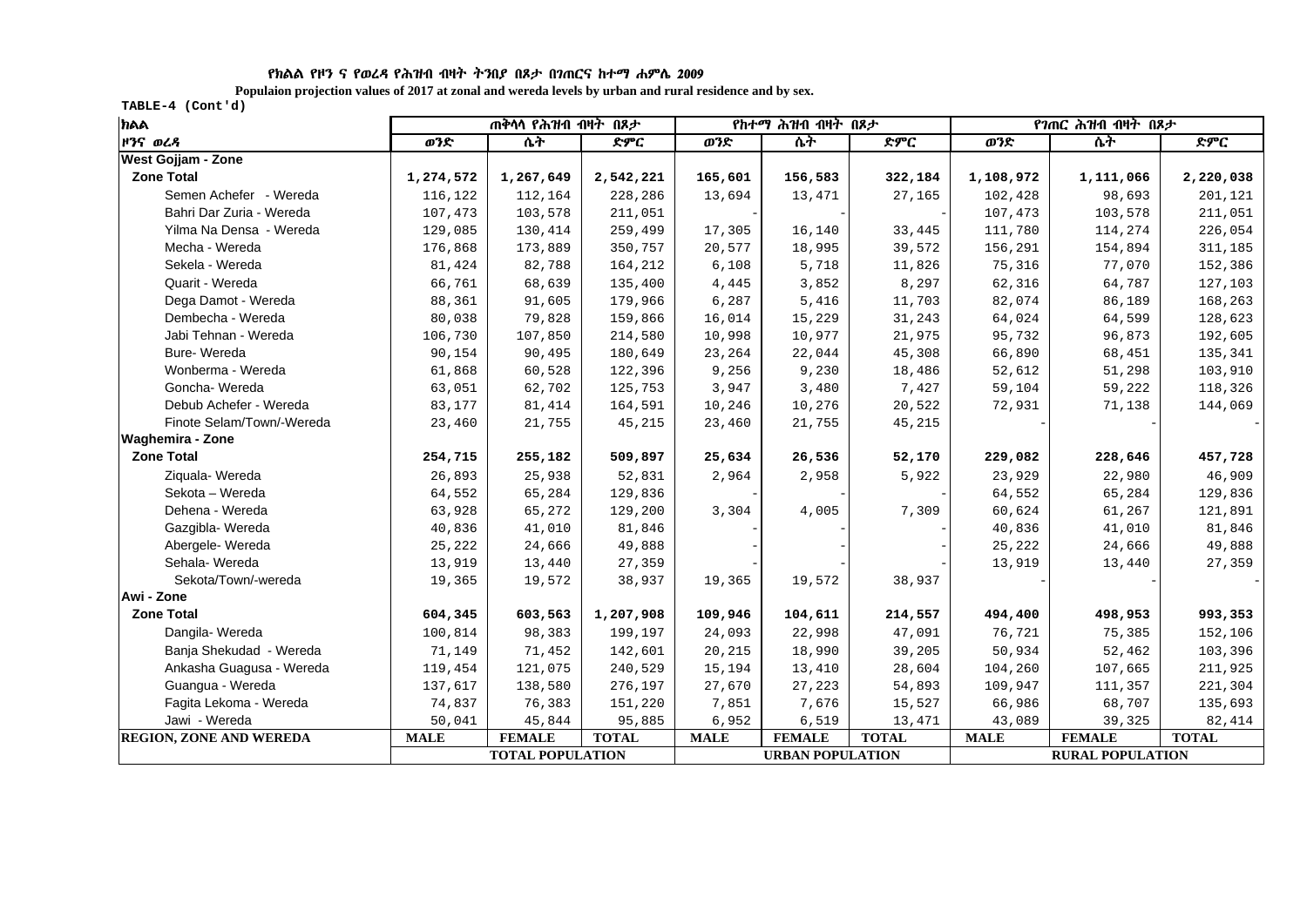Populaion projection values of 2017 at zonal and wereda levels by urban and rural residence and by sex.

| haa                             | ጠቅሳሳ የሕዝብ ብዛት<br><u>በጾታ</u> |                         |              |             | የከተማ ሕዝብ ብዛት በጾታ        |              | የንጠር ሕዝብ ብዛት በጾታ |                         |              |
|---------------------------------|-----------------------------|-------------------------|--------------|-------------|-------------------------|--------------|------------------|-------------------------|--------------|
| ዞንና ወሪዳ                         | ወንድ                         | ሴት                      | ድምር          | ወንድ         | ሴት                      | ድምር          | ወንድ              | ሌት                      | ድምር          |
| Guagusa Shikudad - Wereda       | 50,433                      | 51,846                  | 102,279      | 7,971       | 7,794                   | 15,765       | 42,462           | 44,052                  | 86,514       |
| Oromia - Zone                   |                             |                         |              |             |                         |              |                  |                         |              |
| <b>Zone Total</b>               | 277,270                     | 281,374                 | 558,644      | 45,178      | 44,980                  | 90,158       | 232,094          | 236,394                 | 468,488      |
| Dawa chefa-Wereda               | 77,469                      | 78,297                  | 155,766      | 2,388       | 2,617                   | 5,005        | 75,081           | 75,680                  | 150,761      |
| Bati - Wereda                   | 66,716                      | 67,106                  | 133,822      | 13,936      | 15,148                  | 29,084       | 52,780           | 51,958                  | 104,738      |
| Jile Timuga- Wereda             | 42,589                      | 44,597                  | 87,186       | 4,460       | 4,387                   | $8\,,\,847$  | 38,129           | 40,210                  | 78,339       |
| Artuma Fursi- Wereda            | 48,904                      | 50,297                  | 99,201       | 5,300       | 5,061                   | 10,361       | 43,604           | 45,236                  | 88,840       |
| Dawe Harewa- Wereda             | 23,987                      | 24,795                  | 48,782       | 1,488       | 1,485                   | 2,973        | 22,499           | 23,310                  | 45,809       |
| Kemisie/Town/- Wereda           | 17,605                      | 16,282                  | 33,887       | 17,605      | 16,282                  | 33,887       |                  |                         |              |
| <b>Bahir Dar Special - Zone</b> | 181,308                     | 180,989                 | 362,297      | 156,867     | 157,130                 | 313,997      | 24,441           | 23,859                  | 48,300       |
| Bahir Dar/Town/Wereda           | 181,308                     | 180,989                 | 362,297      | 156,867     | 157,130                 | 313,997      | 24,441           | 23,859                  | 48,300       |
| Argoba Special Wereda           | 20,326                      | 20,100                  | 40,426       |             |                         |              | 20,326           | 20,100                  | 40,426       |
| Argoba Special-Wereda           | 20,326                      | 20,100                  | 40,426       |             |                         |              | 20,326           | 20,100                  | 40,426       |
| <b>OROMIA Region</b>            |                             |                         |              |             |                         |              |                  |                         |              |
| <b>Region Total</b>             | 17,788,003                  | 17,678,998              | 35,467,001   | 2,685,000   | 2,669,000               | 5,354,000    | 15,103,000       | 15,010,000              | 30,113,000   |
| <b>West Wellega-Zone</b>        |                             |                         |              |             |                         |              |                  |                         |              |
| <b>Zone Total</b>               | 875,692                     | 892,082                 | 1,767,774    | 118,340     | 118,378                 | 236,718      | 757,352          | 773,706                 | 1,531,058    |
| Menesibu-Wereda                 | 83,966                      | 81,177                  | 165,143      | 11,297      | 11,311                  | 22,608       | 72,669           | 69,866                  | 142,535      |
| Nejo-Wereda                     | 86,084                      | 88,804                  | 174,888      | 19,954      | 19,592                  | 39,546       | 66,130           | 69,212                  | 135,342      |
| Gimbi-Wereda                    | 46,526                      | 48,391                  | 94,917       |             |                         |              | 46,526           | 48,391                  | 94,917       |
| Lalo Asabi-Wereda               | 48,695                      | 50,996                  | 99,691       | 8,147       | 8,594                   | 16,741       | 40,548           | 42,402                  | 82,950       |
| Kiltu Kara-Wereda               | 33,718                      | 33,962                  | 67,680       | 4,338       | 4,143                   | 8,481        | 29,380           | 29,819                  | 59,199       |
| Boji Dirmeji-Wereda             | 27,694                      | 29,262                  | 56,956       | 5,542       | 6,231                   | 11,773       | 22,152           | 23,031                  | 45,183       |
| Guliso-Wereda                   | 45,421                      | 46,121                  | 91,542       | 6,361       | 6,336                   | 12,697       | 39,060           | 39,785                  | 78,845       |
| Jarso-Wereda                    | 30,995                      | 32,014                  | 63,009       | 2,754       | 3,100                   | 5,854        | 28,241           | 28,914                  | 57,155       |
| Kondala-Wereda                  | 62,150                      | 61,333                  | 123,483      | 2,584       | 2,445                   | 5,029        | 59,566           | 58,888                  | 118,454      |
| Boji Chekorsa-Wereda            | 30,813                      | 31,854                  | 62,667       | 1,167       | 1,220                   | 2,387        | 29,646           | 30,634                  | 60,280       |
| Babo Gambel-Wereda              | 39,540                      | 38,692                  | 78,232       | 3,096       | 2,901                   | 5,997        | 36,444           | 35,791                  | 72,235       |
| Yubdo-Wereda                    | 24,808                      | 25,413                  | 50,221       | 1,864       | 1,896                   | 3,760        | 22,944           | 23,517                  | 46,461       |
| Genji-Wereda                    | 38,282                      | 38,920                  | 77,202       | 2,811       | 2,626                   | 5,437        | 35,471           | 36,294                  | 71,765       |
| Haru-Wereda                     | 42,865                      | 44,354                  | 87,219       | 3,921       | 3,939                   | 7,860        | 38,944           | 40,415                  | 79,359       |
| Nole Kaba-Wereda                | 37,854                      | 39,987                  | 77,841       | 4,137       | 4,087                   | 8,224        | 33,717           | 35,900                  | 69,617       |
| Begi-Wereda                     | 76,569                      | 78,408                  | 154,977      | 6,340       | 6,402                   | 12,742       | 70,229           | 72,006                  | 142,235      |
| Gimbi /Town/-Wereda             | 25,130                      | 24,869                  | 49,999       | 25,130      | 24,869                  | 49,999       |                  |                         |              |
| Seyo Nole-Wereda                | 48,014                      | 49,466                  | 97,480       | 1,946       | 1,816                   | 3,762        | 46,068           | 47,650                  | 93,718       |
| <b>REGION, ZONE AND WEREDA</b>  | <b>MALE</b>                 | <b>FEMALE</b>           | <b>TOTAL</b> | <b>MALE</b> | <b>FEMALE</b>           | <b>TOTAL</b> | <b>MALE</b>      | <b>FEMALE</b>           | <b>TOTAL</b> |
|                                 |                             | <b>TOTAL POPULATION</b> |              |             | <b>URBAN POPULATION</b> |              |                  | <b>RURAL POPULATION</b> |              |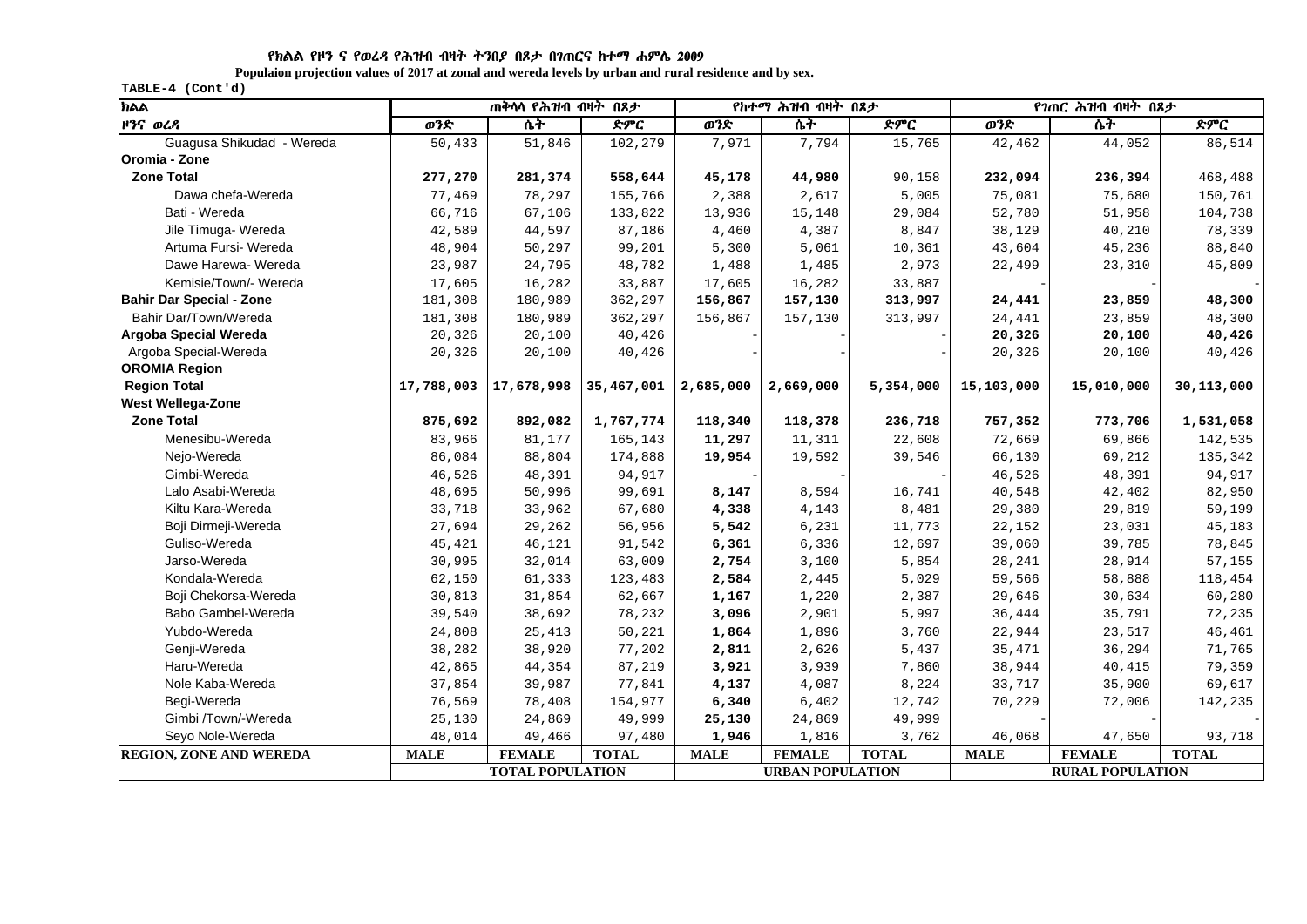Populaion projection values of 2017 at zonal and wereda levels by urban and rural residence and by sex.

| haa                            |             | ጠቅላሳ የሕዝብ ብዛት በጾታ       |              |                   | የከተማ ሕዝብ ብዛት በጾታ        |              |             | የንጠር ሕዝብ ብዛት በጾታ        |              |
|--------------------------------|-------------|-------------------------|--------------|-------------------|-------------------------|--------------|-------------|-------------------------|--------------|
| ዞንና ወረዳ                        | ወንድ         | ሴት                      | ድምር          | ወንድ               | ሴት                      | ድምር          | ወንድ         | ቤት                      | ድምር          |
| Homa-Wereda                    | 15,803      | 16,281                  | 32,084       | 2,042             | 1,966                   | 4,008        | 13,761      | 14,315                  | 28,076       |
| Ayira-Wereda                   | 30,765      | 31,778                  | 62,543       | 4,909             | 4,902                   | 9,811        | 25,856      | 26,876                  | 52,732       |
| East Wellega-Zone              |             |                         |              |                   |                         |              |             |                         |              |
| <b>Zone Total</b>              | 795,618     | 803,191                 | 1,598,809    | 130,454           | 130,770                 | 261,224      | 665,163     | 672,420                 | 1,337,583    |
| Limu-Wereda                    | 46,532      | 47,087                  | 93,619       | 3,248             | 3,485                   | 6,733        | 43,284      | 43,602                  | 86,886       |
| Ibantu-Wereda                  | 23,518      | 23,577                  | 47,095       | 2,453             | 2,045                   | 4,498        | 21,065      | 21,532                  | 42,597       |
| Gida Kiremu-Wereda             | 105,790     | 105,245                 | 211,035      | 21,929            | 21,832                  | 43,761       | 83,861      | 83,413                  | 167,274      |
| Haro Limu-Wereda               | 33,020      | 33,325                  | 66,345       |                   |                         |              | 33,020      | 33,325                  | 66,345       |
| Boneya Bushe-Wereda            | 30,257      | 31,582                  | 61,839       | 2,186             | 2,198                   | 4,384        | 28,071      | 29,384                  | 57,455       |
| Wayu Tuka-Wereda               | 39,138      | 41,226                  | 80,364       |                   |                         |              | 39,138      | 41,226                  | 80,364       |
| Gudeya Bila-Wereda             | 35,274      | 36,355                  | 71,629       | 4,492             | 4,922                   | 9,414        | 30,782      | 31,433                  | 62,215       |
| Gobu Seyo-Wereda               | 26,476      | 27,316                  | 53,792       | 3,705             | 3,967                   | 7,672        | 22,771      | 23,349                  | 46,120       |
| Sibu Sire-Wereda               | 65,954      | 67,577                  | 133,531      | 8,064             | 8,471                   | 16,535       | 57,890      | 59,106                  | 116,996      |
| Diga-Wereda                    | 44,368      | 43,313                  | 87,681       | 6,781             | 6,738                   | 13,519       | 37,587      | 36,575                  | 74,162       |
| Sasiga-Wereda                  | 52,797      | 50,862                  | 103,659      | 2,012             | 2,142                   | 4,154        | 50,785      | 48,720                  | 99,505       |
| Leka Dulecha-Wereda            | 45,610      | 47,434                  | 93,044       | 3,091             | 3,459                   | 6,550        | 42,519      | 43,975                  | 86,494       |
| Guto Gida-Wereda               | 58,063      | 56,279                  | 114,342      |                   |                         |              | 58,063      | 56,279                  | 114,342      |
| Jima Ario-Wereda               | 54,852      | 58,098                  | 112,950      | 7,234             | 7,572                   | 14,806       | 47,618      | 50,526                  | 98,144       |
| Nunu Kumba-Wereda              | 41,132      | 42,916                  | 84,048       | 3,882             | 3,933                   | 7,815        | 37,250      | 38,983                  | 76,233       |
| Wama Hagelo-Wereda             | 31,459      | 30,992                  | 62,451       |                   |                         |              | 31,459      | 30,992                  | 62,451       |
| Nekemte /Town/-Wereda          | 61,378      | 60,007                  | 121,385      | 61,378            | 60,007                  | 121,385      |             |                         |              |
| Illu Aba Bora-Zone             |             |                         |              |                   |                         |              |             |                         |              |
| <b>Zone Total</b>              | 828,037     | 831,864                 | 1,659,901    | 99,713            | 101,118                 | 200,831      | 728,323     | 730,747                 | 1,459,070    |
| Darimu-Wereda                  | 92,396      | 93,571                  | 185,967      | 3,360             | 3,493                   | 6,853        | 89,036      | 90,078                  | 179,114      |
| Alge Sachi-Wereda              | 49,288      | 50,672                  | 99,960       | 5,944             | 5,925                   | 11,869       | 43,344      | 44,747                  | 88,091       |
| Chora-Wereda                   | 64,386      | 66,090                  | 130,476      | $\,$ 6 , 204 $\,$ | 6,248                   | 12,452       | 58,182      | 59,842                  | 118,024      |
| Dega-Wereda                    | 25,224      | 26,009                  | 51,233       | 2,426             | 2,452                   | 4,878        | 22,798      | 23,557                  | 46,355       |
| Dabo Hana-Wereda               | 26,623      | 27,315                  | 53,938       | 3,265             | 3,465                   | 6,730        | 23,358      | 23,850                  | 47,208       |
| Gechi-Wereda                   | 45,657      | 45,844                  | 91,501       | 4,370             | 4,413                   | 8,783        | 41,287      | 41,431                  | 82,718       |
| Borecha-Wereda                 | 47,821      | 46,855                  | 94,676       | 2,258             | 2,141                   | 4,399        | 45,563      | 44,714                  | 90,277       |
| Dedesa-Wereda                  | 55,217      | 54,732                  | 109,949      | 4,541             | 4,576                   | 9,117        | 50,676      | 50,156                  | 100,832      |
| Yayu-Wereda                    | 35,135      | 34,668                  | 69,803       | 6,014             | 6,184                   | 12,198       | 29,121      | 28,484                  | 57,605       |
| Metu Zuria-Wereda              | 39,269      | 39,529                  | 78,798       |                   |                         |              | 39,269      | 39,529                  | 78,798       |
| Ale-Wereda                     | 42,100      | 42,735                  | 84,835       | 7,226             | 7,378                   | 14,604       | 34,874      | 35,357                  | 70,231       |
| Bure-Wereda                    | 32,979      | 33,560                  | 66,539       | 4,327             | 4,514                   | 8,841        | 28,652      | 29,046                  | 57,698       |
| <b>REGION, ZONE AND WEREDA</b> | <b>MALE</b> | <b>FEMALE</b>           | <b>TOTAL</b> | <b>MALE</b>       | <b>FEMALE</b>           | <b>TOTAL</b> | <b>MALE</b> | <b>FEMALE</b>           | <b>TOTAL</b> |
|                                |             | <b>TOTAL POPULATION</b> |              |                   | <b>URBAN POPULATION</b> |              |             | <b>RURAL POPULATION</b> |              |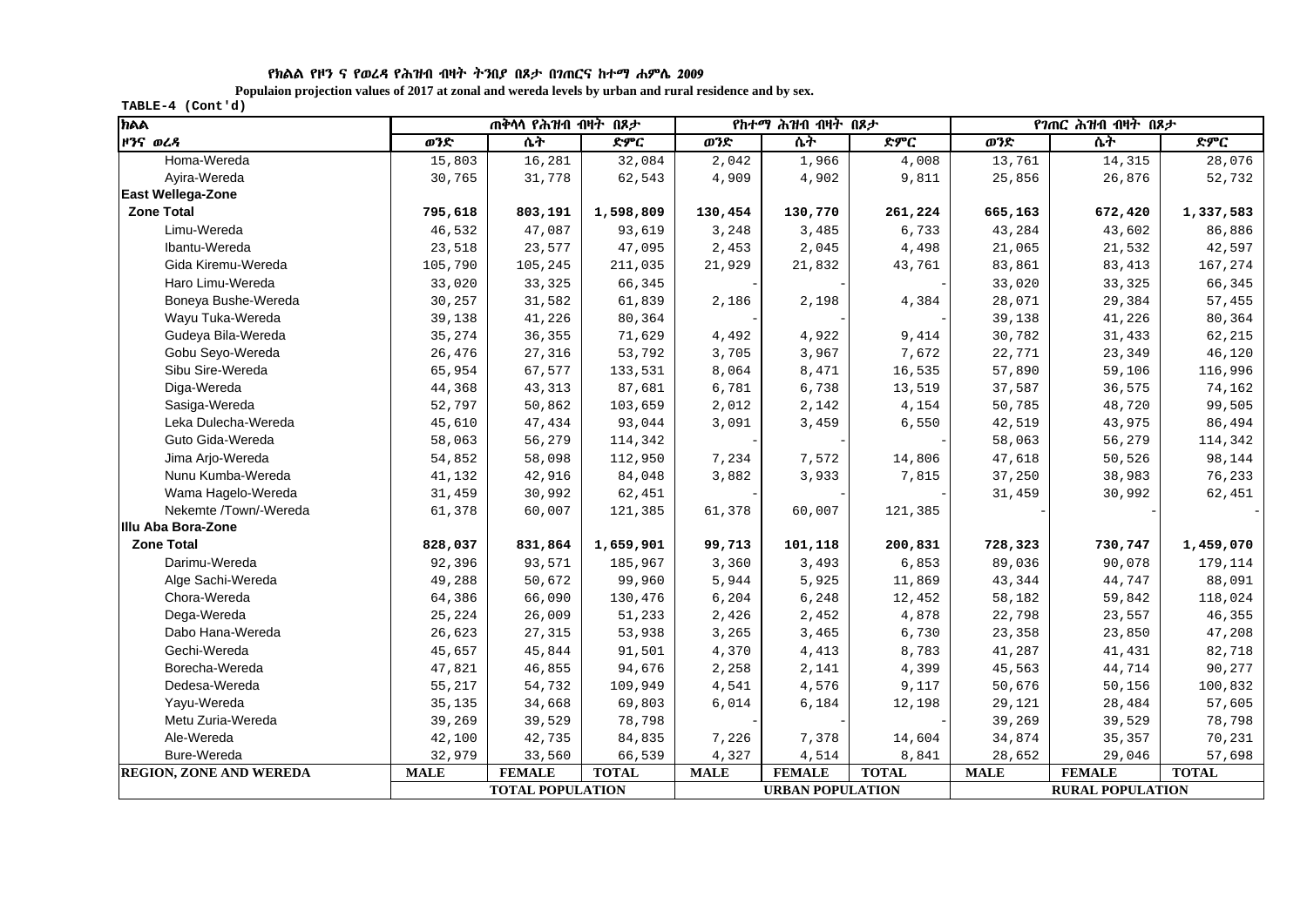Populaion projection values of 2017 at zonal and wereda levels by urban and rural residence and by sex.

| haa                            | ጠቅሳሳ የሕዝብ ብዛት<br><u>በጾታ</u> |                         |              | የከተማ ሕዝብ ብዛት በጾታ |                         |              | የንጠር ሕዝብ ብዛት በጾታ        |               |              |
|--------------------------------|-----------------------------|-------------------------|--------------|------------------|-------------------------|--------------|-------------------------|---------------|--------------|
| ዞንና ወረዳ                        | ወንድ                         | ሴት                      | ድምር          | ወንድ              | ሴት                      | ድምር          | ወንድ                     | ሴት            | ድምር          |
| Nono Sele-Wereda               | 14,846                      | 14,879                  | 29,725       | 1,380            | 1,435                   | 2,815        | 13,466                  | 13,444        | 26,910       |
| Bicho-Wereda                   | 16,116                      | 16,145                  | 32,261       | 1,242            | 1,267                   | 2,509        | 14,874                  | 14,878        | 29,752       |
| Bilo Nopha-Wereda              | 18,840                      | 18,488                  | 37,328       | 1,637            | 1,608                   | 3,245        | 17,203                  | 16,880        | 34,083       |
| Hurumu-Wereda                  | 27,771                      | 28,043                  | 55,814       | 3,676            | 3,617                   | 7,293        | 24,095                  | 24,426        | 48,521       |
| Didu-Wereda                    | 20,868                      | 21,043                  | 41,911       | 907              | 971                     | 1,878        | 19,961                  | 20,072        | 40,033       |
| Mako-Wereda                    | 13,687                      | 14,297                  | 27,984       |                  |                         |              | 13,687                  | 14,297        | 27,984       |
| Huka /Halu/-Wereda             | 11,017                      | 11,030                  | 22,047       | 1,290            | 1,430                   | 2,720        | 9,727                   | 9,600         | 19,327       |
| Metu /Town/-Wereda             | 23,026                      | 23,430                  | 46,456       | 23,026           | 23,430                  | 46,456       |                         |               |              |
| Bedele/Town/-Wereda            | 15,730                      | 15,770                  | 31,500       | 15,730           | 15,770                  | 31,500       |                         |               |              |
| Bedele Zuria/Town/-Wereda      | 48,993                      | 49,818                  | 98,811       |                  |                         |              | 48,993                  | 49,818        | 98,811       |
| Chewaka-Wereda                 | 37,805                      | 33,899                  | 71,704       | 891              | 800                     | 1,691        | 36,914                  | 33,099        | 70,013       |
| Doreni-Wereda                  | 23, 243                     | 23,442                  | 46,685       |                  |                         |              | 23,243                  | 23,442        | 46,685       |
| Jimma-Zone                     |                             |                         |              |                  |                         |              |                         |               |              |
| <b>Zone Total</b>              | 1,608,031                   | 1,601,096               | 3,209,127    | 111,039          | 111,148                 | 222,187      | 1,496,991               | 1,489,947     | 2,986,938    |
| Limu Seka-Wereda               | 122,397                     | 120,339                 | 242,736      | 4,274            | 4,092                   | 8,366        | 118,123                 | 116,247       | 234,370      |
| Limu Kosa-Wereda               | 105,759                     | 104,513                 | 210,272      | 12,097           | 11,855                  | 23,952       | 93,662                  | 92,658        | 186,320      |
| Sokoru-Wereda                  | 88,914                      | 88,819                  | 177,733      | 10,279           | 10,257                  | 20,536       | 78,635                  | 78,562        | 157,197      |
| Tiro Afeta-Wereda              | 83,706                      | 85,412                  | 169,118      | 4,282            | 4,286                   | 8,568        | 79,424                  | 81,126        | 160,550      |
| Kersa-Wereda                   | 106,822                     | 105,386                 | 212,208      | 4,282            | 4,477                   | 8,759        | 102,540                 | 100,909       | 203,449      |
| Mana-Wereda                    | 95,409                      | 92,636                  | 188,045      | 3,526            | 3,565                   | 7,091        | 91,883                  | 89,071        | 180,954      |
| Gomma-Wereda                   | 139,847                     | 135,442                 | 275,289      | 10,381           | 10,226                  | 20,607       | 129,466                 | 125,216       | 254,682      |
| Gera-Wereda                    | 72,396                      | 72,178                  | 144,574      | 3,852            | 3,807                   | 7,659        | 68,544                  | 68,371        | 136,915      |
| Seka Chekorsa-Wereda           | 133,924                     | 133,150                 | 267,074      | 5,525            | 5,822                   | 11,347       | 128,399                 | 127,328       | 255,727      |
| Dedo-Wereda                    | 183,378                     | 185,478                 | 368,856      | 4,556            | 4,734                   | 9,290        | 178,822                 | 180,744       | 359,566      |
| Omonada-Wereda                 | 159,566                     | 160,258                 | 319,824      | 9,808            | 9,907                   | 19,715       | 149,758                 | 150,351       | 300,109      |
| Sigamo-Wereda                  | 59,003                      | 60,297                  | 119,300      | 4,370            | 4,526                   | 8,896        | 54,633                  | 55,771        | 110,404      |
| Setema-Wereda                  | 65,108                      | 67,802                  | 132,910      | 3,818            | 3,814                   | 7,632        | 61,290                  | 63,988        | 125,278      |
| Shebe Senbo-Wereda             | 72,794                      | 71,538                  | 144,332      | 4,252            | 4,245                   | 8,497        | 68,542                  | 67,293        | 135,835      |
| Chora Botor-Wereda             | 59,057                      | 57,974                  | 117,031      | 860              | 823                     | 1,683        | 58,197                  | 57,151        | 115,348      |
| Guma-Wereda                    | 39,250                      | 39,490                  | 78,740       | 4,177            | 4,329                   | 8,506        | 35,073                  | 35,161        | 70,234       |
| Agaro/Town/-Wereda             | 20,701                      | 20,384                  | 41,085       | 20,701           | 20,384                  | 41,085       |                         |               |              |
| <b>West Shewa-Zone</b>         |                             |                         |              |                  |                         |              |                         |               |              |
| <b>Zone Total</b>              | 1,344,477                   | 1,356,810               | 2,701,287    | 197,170          | 193,939                 | 391,109      | 1,147,307               | 1,162,869     | 2,310,176    |
| Ginde Beret-Wereda             | 69,031                      | 67,767                  | 136,798      | 10,622           | 7,232                   | 17,854       | 58,409                  | 60,535        | 118,944      |
| Jeldu-Wereda                   | 129,025                     | 133,739                 | 262,764      | 11,623           | 11,591                  | 23, 214      | 117,402                 | 122,148       | 239,550      |
| <b>REGION, ZONE AND WEREDA</b> | <b>MALE</b>                 | <b>FEMALE</b>           | <b>TOTAL</b> | <b>MALE</b>      | <b>FEMALE</b>           | <b>TOTAL</b> | <b>MALE</b>             | <b>FEMALE</b> | <b>TOTAL</b> |
|                                |                             | <b>TOTAL POPULATION</b> |              |                  | <b>URBAN POPULATION</b> |              | <b>RURAL POPULATION</b> |               |              |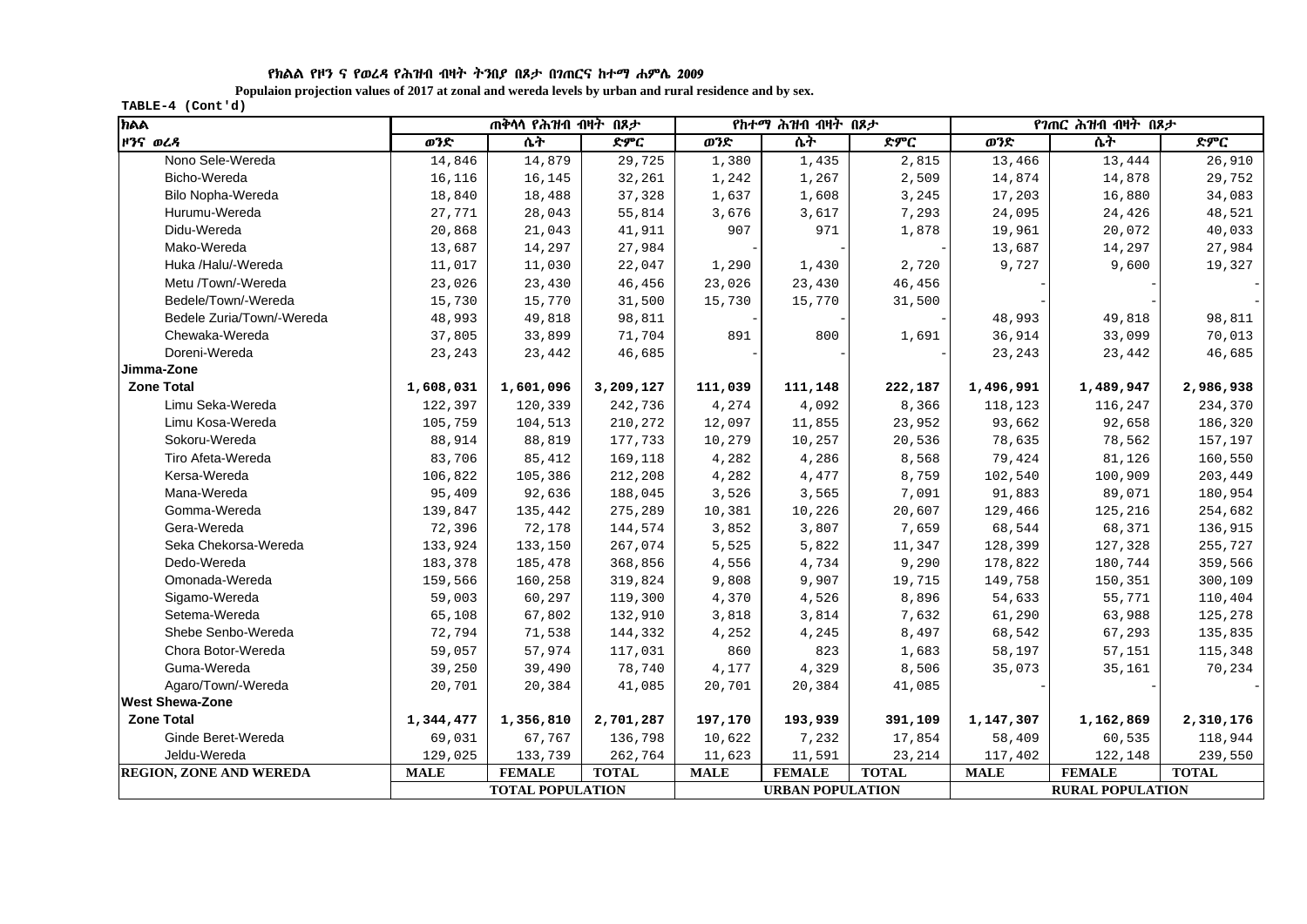Populaion projection values of 2017 at zonal and wereda levels by urban and rural residence and by sex.

| haa                            | ጠቅሳሳ የሕዝብ ብዛት በጾታ |                         |              |             | የከተማ ሕዝብ ብዛት በጾታ        |              | የንጠር ሕዝብ ብዛት በጾታ        |               |              |  |
|--------------------------------|-------------------|-------------------------|--------------|-------------|-------------------------|--------------|-------------------------|---------------|--------------|--|
| ዞንና ወረዳ                        | ወንድ               | ሴት                      | ድምር          | ወንድ         | ሴት                      | ድምር          | ወንድ                     | ሌት            | ድምር          |  |
| Ambo Zuria-Wereda              | 68,804            | 69,372                  | 138,176      | 604         | 793                     | 1,397        | 68,200                  | 68,579        | 136,779      |  |
| Midakegn-Wereda                | 50,043            | 51,889                  | 101,932      | 1,697       | 1,657                   | 3,354        | 48,346                  | 50,232        | 98,578       |  |
| Cheliya-Wereda                 | 103,463           | 103,949                 | 207,412      | 18,750      | 17,951                  | 36,701       | 84,713                  | 85,998        | 170,711      |  |
| Bako Tibe-Wereda               | 81,238            | 83,060                  | 164,298      | 18,806      | 18,067                  | 36,873       | 62,432                  | 64,993        | 127,425      |  |
| Dano-Wereda                    | 62,621            | 63,138                  | 125,759      | 4,970       | 4,829                   | 9,799        | 57,651                  | 58,309        | 115,960      |  |
| Nono-Wereda                    | 55,816            | 52,540                  | 108,356      | 3,008       | 2,726                   | 5,734        | 52,808                  | 49,814        | 102,622      |  |
| <b>Tikur Enchini-Wereda</b>    | 45,623            | 46,705                  | 92,328       | 3,515       | 3,519                   | 7,034        | 42,108                  | 43,186        | 85,294       |  |
| Dendi-Wereda                   | 110,696           | 108,838                 | 219,534      | 20,467      | 20,400                  | 40,867       | 90,229                  | 88,438        | 178,667      |  |
| Ejere-Wereda                   | 57,717            | 56,292                  | 114,009      | 8,038       | 8,217                   | 16,255       | 49,679                  | 48,075        | 97,754       |  |
| Wolmera-Wereda                 | 53,879            | 53,883                  | 107,762      | 2,408       | 3,007                   | 5,415        | 51,471                  | 50,876        | 102,347      |  |
| Ada Berga-Wereda               | 79,061            | 79,856                  | 158,917      | 12,296      | 13,440                  | 25,736       | 66,765                  | 66,416        | 133,181      |  |
| Meta Robi-Wereda               | 89,007            | 91,235                  | 180,242      | 3,425       | 3,071                   | 6,496        | 85,582                  | 88,164        | 173,746      |  |
| Ambo/Town/-Wereda              | 39,390            | 38,345                  | 77,735       | 39,390      | 38,345                  | 77,735       |                         |               |              |  |
| Abuna Gindeberet-Wereda        | 68,160            | 71,762                  | 139,922      | 2,082       | 2,286                   | 4,368        | 66,078                  | 69,476        | 135,554      |  |
| Toke Kutayu-Wereda             | 78,374            | 79,715                  | 158,089      | 12,452      | 13,302                  | 25,754       | 65,922                  | 66,413        | 132,335      |  |
| Jibat-Wereda                   | 46,122            | 46,962                  | 93,084       | 3,037       | 2,818                   | 5,855        | 43,085                  | 44,144        | 87,229       |  |
| Elfata-Wereda                  | 36,614            | 37,028                  | 73,642       | 1,572       | 1,491                   | 3,063        | 35,042                  | 35,537        | 70,579       |  |
| Holeta Town-Wereda             | 19,793            | 20,735                  | 40,528       | 18,408      | 19,198                  | 37,606       | 1,385                   | 1,537         | 2,922        |  |
| North Shewa-Zone               |                   |                         |              |             |                         |              |                         |               |              |  |
| <b>Zone Total</b>              | 933,273           | 937,414                 | 1,870,687    | 114,770     | 122,156                 | 236,926      | 818,504                 | 815,258       | 1,633,762    |  |
| Were Jarso-Wereda              | 91,446            | 92,035                  | 183,481      | 8,321       | 8,678                   | 16,999       | 83,125                  | 83,357        | 166,482      |  |
| Dera-Wereda                    | 115,442           | 117,776                 | 233,218      | 6,267       | 6,588                   | 12,855       | 109,175                 | 111,188       | 220,363      |  |
| Hidabu Abote-Wereda            | 53,276            | 54,475                  | 107,751      | 5,002       | 5,322                   | 10,324       | 48,274                  | 49,153        | 97,427       |  |
| Kuyu-Wereda                    | 79,640            | 81,128                  | 160,768      | 15,830      | 16,246                  | 32,076       | 63,810                  | 64,882        | 128,692      |  |
| Degem-Wereda                   | 63,311            | 64,870                  | 128,181      | 4,559       | 5,238                   | 9,797        | 58,752                  | 59,632        | 118,384      |  |
| Girar Jarso-Wereda             | 43,686            | 41,920                  | 85,606       |             |                         |              | 43,686                  | 41,920        | 85,606       |  |
| Debere Libanos-Wereda          | 31,105            | 29,413                  | 60,518       | 7,277       | 7,175                   | 14,452       | 23,828                  | 22,238        | 46,066       |  |
| Wuchale-Wereda                 | 63,449            | 62,792                  | 126,241      | 5,034       | 5,340                   | 10,374       | 58,415                  | 57,452        | 115,867      |  |
| Abichuna Gnaa-Wereda           | 48,102            | 48,226                  | 96,328       | 4,079       | 4,089                   | 8,168        | 44,023                  | 44,137        | 88,160       |  |
| Kimbibit-Wereda                | 48,774            | 49,739                  | 98,513       | 9,121       | 9,929                   | 19,050       | 39,653                  | 39,810        | 79,463       |  |
| Bereh-Wereda                   | 51,995            | 50,777                  | 102,772      |             |                         |              | 51,995                  | 50,777        | 102,772      |  |
| Sululta-Wereda                 | 84,233            | 85,024                  | 169,257      | 11,871      | 12,578                  | 24,449       | 72,362                  | 72,446        | 144,808      |  |
| <b>REGION, ZONE AND WEREDA</b> | <b>MALE</b>       | <b>FEMALE</b>           | <b>TOTAL</b> | <b>MALE</b> | <b>FEMALE</b>           | <b>TOTAL</b> | <b>MALE</b>             | <b>FEMALE</b> | <b>TOTAL</b> |  |
|                                |                   | <b>TOTAL POPULATION</b> |              |             | <b>URBAN POPULATION</b> |              | <b>RURAL POPULATION</b> |               |              |  |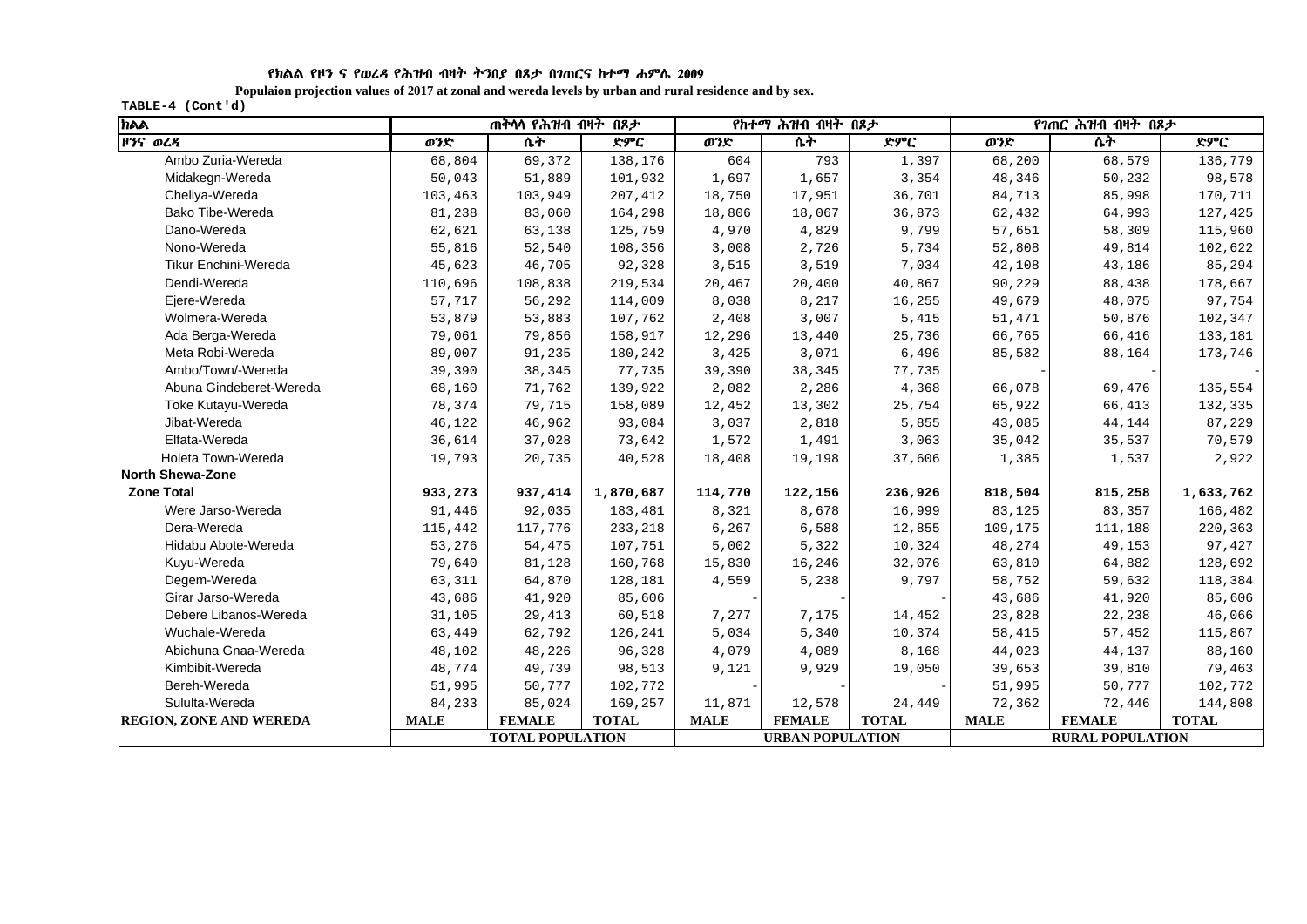Populaion projection values of 2017 at zonal and wereda levels by urban and rural residence and by sex.

| haa                              |             | ጠቅሳሳ የሕዝብ ብዛት           | $\overline{08}$ |                         | የከተማ ሕዝብ ብዛት በጾታ |              |                         | የንጠር ሕዝብ ብዛት በጾታ |              |
|----------------------------------|-------------|-------------------------|-----------------|-------------------------|------------------|--------------|-------------------------|------------------|--------------|
| ዞንና ወሪዳ                          | ወንድ         | ሴት                      | ድምር             | ወንድ                     | ሴት               | ድምር          | ወንድ                     | ቤት               | ድምር          |
| Fiche/Town/-Wereda               | 20,680      | 23,720                  | 44,400          | 20,680                  | 23,720           | 44,400       |                         |                  |              |
| Yaya Gulele-Wereda               | 36,118      | 34,713                  | 70,831          | 2,007                   | 2,203            | 4,210        | 34,111                  | 32,510           | 66,621       |
| Jida-Wereda                      | 34,081      | 34,165                  | 68,246          |                         |                  |              | 34,081                  | 34,165           | 68,246       |
| Mulo-Wereda                      | 22,795      | 22,683                  | 45,478          | 1,692                   | 2,017            | 3,709        | 21,103                  | 20,666           | 41,769       |
| Aleltu-Wereda                    | 34,949      | 34,305                  | 69,254          | 2,840                   | 3,380            | 6,220        | 32,109                  | 30,925           | 63,034       |
| Sendafa/Town/-Wereda             | 10,191      | 9,653                   | 19,844          | 10,191                  | 9,653            | 19,844       |                         |                  |              |
| <b>East Shewa-Zone</b>           |             |                         |                 |                         |                  |              |                         |                  |              |
| <b>Zone Total</b>                | 938,800     | 902,579                 | 1,841,379       | 271,039                 | 278,127          | 549,166      | 667,763                 | 624,452          | 1,292,215    |
| Fentale-Wereda                   | 58,301      | 52,660                  | 110,961         | 16,700                  | 16,418           | 33,118       | 41,601                  | 36,242           | 77,843       |
| Boset-Wereda                     | 98,120      | 91,675                  | 189,795         | 21,328                  | 21,465           | 42,793       | 76,792                  | 70,210           | 147,002      |
| Adama-Wereda                     | 104,371     | 102,219                 | 206,590         | 20,373                  | 22,125           | 42,498       | 83,998                  | 80,094           | 164,092      |
| Lome-Wereda                      | 82,489      | 79,685                  | 162,174         | 30,301                  | 32,291           | 62,592       | 52,188                  | 47,394           | 99,582       |
| Gimbichu-Wereda                  | 58,198      | 54,486                  | 112,684         | 4,834                   | 5,388            | 10,222       | 53,364                  | 49,098           | 102,462      |
| Ada A-Wereda                     | 86,022      | 79,707                  | 165,729         |                         |                  |              | 86,022                  | 79,707           | 165,729      |
| Dugda-Wereda                     | 100,761     | 95,917                  | 196,678         | 30,178                  | 28,312           | 58,490       | 70,583                  | 67,605           | 138,188      |
| Adami Tulu Jido Kombolcha-Wereda | 93,786      | 93,212                  | 186,998         | 17,287                  | 16,474           | 33,761       | 76,499                  | 76,738           | 153,237      |
| Bishoftu/Town/-Wereda            | 76,529      | 84,825                  | 161,354         | 76,529                  | 84,825           | 161,354      |                         |                  |              |
| Bora-Wereda                      | 40,568      | 38,042                  | 78,610          | 9,292                   | 9,110            | 18,402       | 31,276                  | 28,932           | 60,208       |
| Liben-Wereda                     | 50,869      | 47,230                  | 98,099          | 2,325                   | 2,405            | 4,730        | 48,544                  | 44,825           | 93,369       |
| Akaki-Wereda                     | 52,079      | 49,192                  | 101,271         | 5,184                   | 5,585            | 10,769       | 46,895                  | 43,607           | 90,502       |
| Ziway/Town/-Wereda               | 36,707      | 33,729                  | 70,436          | 36,707                  | 33,729           | 70,436       |                         |                  |              |
| Arsi-Zone                        |             |                         |                 |                         |                  |              |                         |                  |              |
| <b>Zone Total</b>                | 1,728,600   | 1,730,722               | 3,459,322       | 246,932                 | 246,444          | 493,376      | 1,481,670               | 1,484,277        | 2,965,947    |
| Merti-Wereda                     | 61,880      | 58,097                  | 119,977         | 12,608                  | 11,029           | 23,637       | 49,272                  | 47,068           | 96,340       |
| Aseko-Wereda                     | 54,436      | 53,904                  | 108,340         | 3,358                   | 3,076            | 6,434        | 51,078                  | 50,828           | 101,906      |
| Gololcha-Wewreda                 | 111,882     | 108,277                 | 220,159         | 2,973                   | 2,628            | 5,601        | 108,909                 | 105,649          | 214,558      |
| Jeju-Wereda                      | 81,169      | 78,936                  | 160,105         | 5,547                   | 5,233            | 10,780       | 75,622                  | 73,703           | 149,325      |
| Dodota-Wereda                    | 44,156      | 44,186                  | 88,342          | 15,040                  | 15,842           | 30,882       | 29,116                  | 28,344           | 57,460       |
| Ziway Dugda-Wereda               | 77,296      | 77,968                  | 155,264         | 3,699                   | 3,573            | 7,272        | 73,597                  | 74,395           | 147,992      |
| Hitosa-Wereda                    | 82,174      | 82,143                  | 164,317         | 14,468                  | 15,367           | 29,835       | 67,706                  | 66,776           | 134,482      |
| Sude-Wereda                      | 94,276      | 94,628                  | 188,904         | 2,403                   | 2,162            | 4,565        | 91,873                  | 92,466           | 184,339      |
| Chole-Wereda                     | 58,193      | 57,678                  | 115,871         | 5,470                   | 5,418            | 10,888       | 52,723                  | 52,260           | 104,983      |
| Amigna-Wereda                    | 47,514      | 47,841                  | 95,355          | 5,315                   | 5,052            | 10,367       | 42,199                  | 42,789           | 84,988       |
| Seru-Wereda                      | 31,111      | 30,933                  | 62,044          | 2,574                   | 2,548            | 5,122        | 28,537                  | 28,385           | 56,922       |
| Robe-Wereda                      | 108,969     | 108,220                 | 217,189         | 17,385                  | 15,978           | 33,363       | 91,584                  | 92,242           | 183,826      |
| Tena-Wereda                      | 43,139      | 43,203                  | 86,342          | 4,917                   | 5,176            | 10,093       | 38,222                  | 38,027           | 76,249       |
| <b>REGION, ZONE AND WEREDA</b>   | <b>MALE</b> | <b>FEMALE</b>           | <b>TOTAL</b>    | <b>MALE</b>             | <b>FEMALE</b>    | <b>TOTAL</b> | <b>MALE</b>             | <b>FEMALE</b>    | <b>TOTAL</b> |
|                                  |             | <b>TOTAL POPULATION</b> |                 | <b>URBAN POPULATION</b> |                  |              | <b>RURAL POPULATION</b> |                  |              |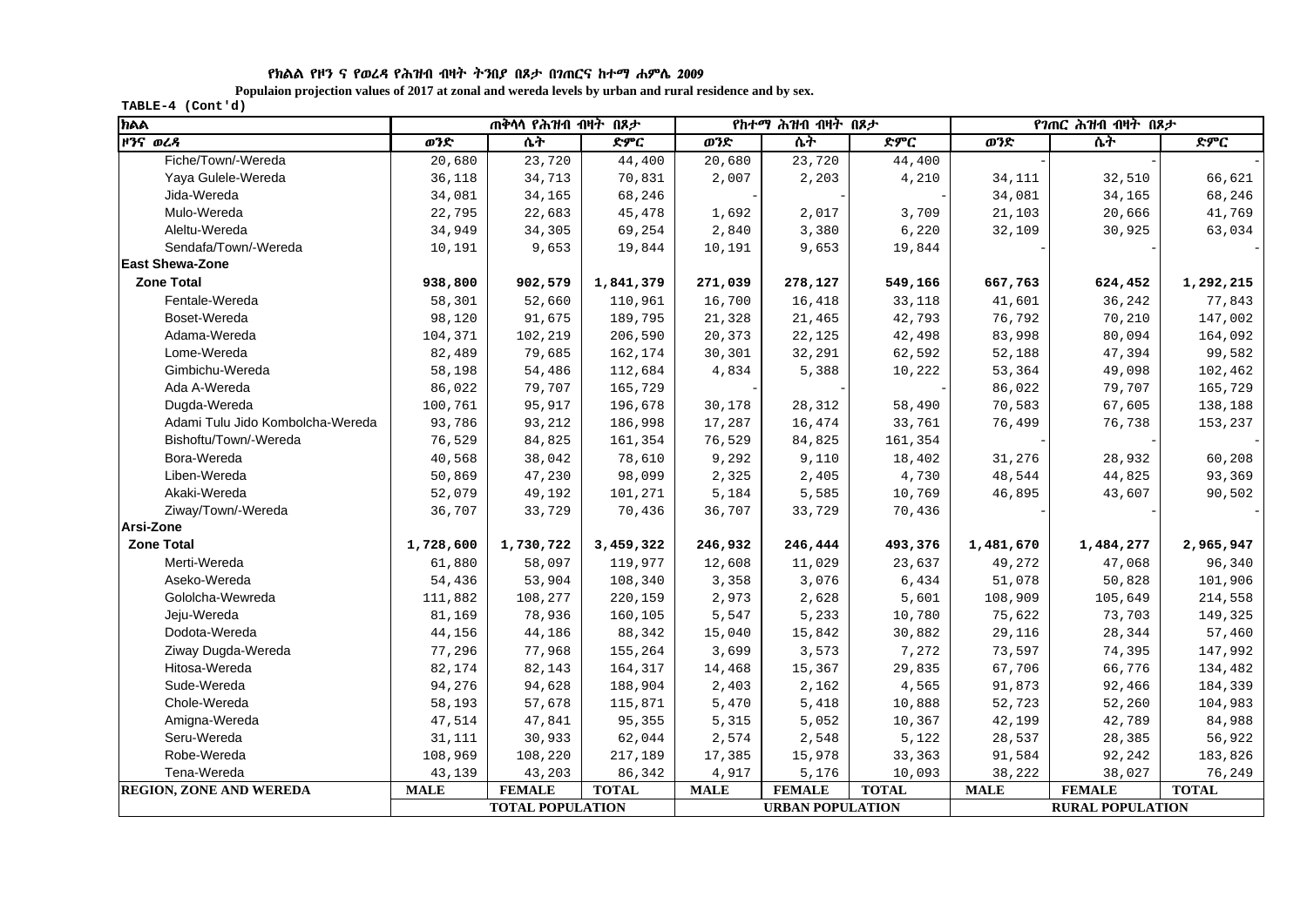Populaion projection values of 2017 at zonal and wereda levels by urban and rural residence and by sex.

| haa                            |             | ጠቅሳሳ የሕዝብ ብዛት በጾታ       |              |             | የከተማ ሕዝብ ብዛት በጾታ        |              |             | የንጠር ሕዝብ ብዛት በጾታ        |              |
|--------------------------------|-------------|-------------------------|--------------|-------------|-------------------------|--------------|-------------|-------------------------|--------------|
| ዞንና ወረዳ                        | ወንድ         | ሴት                      | ድምር          | ወንድ         | ሌት                      | ድምር          | ወንድ         | ሌት                      | ድምር          |
| Shirka-Wereda                  | 105,826     | 106,810                 | 212,636      | 10,279      | 9,882                   | 20,161       | 95,547      | 96,928                  | 192,475      |
| Digluna Tijo-Wereda            | 90,383      | 93,100                  | 183,483      | 11,043      | 11,687                  | 22,730       | 79,340      | 81,413                  | 160,753      |
| Tiyo-Wereda                    | 56,113      | 56,473                  | 112,586      | 4,941       | 5,596                   | 10,537       | 51,172      | 50,877                  | 102,049      |
| Munesa-Wereda                  | 107,202     | 109,811                 | 217,013      | 12,351      | 12,132                  | 24,483       | 94,851      | 97,679                  | 192,530      |
| Limuna Bilbilo-Wereda          | 117,084     | 120,736                 | 237,820      | 18,489      | 19,186                  | 37,675       | 98,595      | 101,550                 | 200,145      |
| Guna-Wereda                    | 49,731      | 49,294                  | 99,025       | 4,615       | 4,353                   | 8,968        | 45,116      | 44,941                  | 90,057       |
| Sire-Wereda                    | 49,392      | 47,543                  | 96,935       | 7,072       | 6,440                   | 13,512       | 42,320      | 41,103                  | 83,423       |
| Lude Hitosa-Wereda             | 70,311      | 71,188                  | 141,499      | 11,933      | 12,764                  | 24,697       | 58,378      | 58,424                  | 116,802      |
| Deksis-Wereda                  | 46,869      | 47,780                  | 94,649       | 6,167       | 6,512                   | 12,679       | 40,702      | 41,268                  | 81,970       |
| Bale Gasegar-Wereda            | 47,158      | 48,927                  | 96,085       | 4,816       | 4,726                   | 9,542        | 42,342      | 44,201                  | 86,543       |
| Enkelo Wabe - Wereda           | 38,248      | 38,563                  | 76,811       | 5,379       | 5,601                   | 10,980       | 32,869      | 32,962                  | 65,831       |
| Asela /Town/ Wereda            | 54,088      | 54,483                  | 108,571      | 54,088      | 54,483                  | 108,571      |             |                         |              |
| <b>West Hararge - Zone</b>     |             |                         |              |             |                         |              |             |                         |              |
| <b>Zone Total</b>              | 1,243,462   | 1,191,888               | 2,435,350    | 135,678     | 123,885                 | 259,563      | 1,107,782   | 1,068,003               | 2,175,785    |
| Mieso-Wereda                   | 89,052      | 85,864                  | 174,916      | 20,592      | 20,380                  | 40,972       | 68,460      | 65,484                  | 133,944      |
| Doba-Wereda                    | 87,428      | 84,030                  | 171,458      | 2,851       | 2,426                   | 5,277        | 84,577      | 81,604                  | 166,181      |
| Tulo-Wereda                    | 97,747      | 94,400                  | 192,147      | 11,403      | 10,812                  | 22,215       | 86,344      | 83,588                  | 169,932      |
| Mesela-Wereda                  | 98,236      | 96,264                  | 194,500      | 3,921       | 3,483                   | 7,404        | 94,315      | 92,781                  | 187,096      |
| Chiro /Town/-Wereda            | 28,971      | 25,336                  | 54,307       | 28,971      | 25,336                  | 54,307       |             |                         |              |
| Anchar-Wereda                  | 54,400      | 51,651                  | 106,051      | 5,443       | 5,029                   | 10,472       | 48,957      | 46,622                  | 95,579       |
| Guba Koricha-Wereda            | 79,875      | 76,691                  | 156,566      | 2,362       | 2,278                   | 4,640        | 77,513      | 74,413                  | 151,926      |
| Habro-Wereda                   | 129,453     | 121,370                 | 250,823      | 21,648      | 19,053                  | 40,701       | 107,805     | 102,317                 | 210,122      |
| Daro Lebu-Wereda               | 131,757     | 125,931                 | 257,688      | 14,406      | 12,793                  | 27,199       | 117,351     | 113,138                 | 230,489      |
| Boke-Wereda                    | 98,744      | 95,783                  | 194,527      | 5,665       | 5,137                   | 10,802       | 93,079      | 90,646                  | 183,725      |
| Kuni-Wereda                    | 102,702     | 98,597                  | 201,299      |             |                         |              | 102,702     | 98,597                  | 201,299      |
| Gemches-Wereda                 | 119,485     | 116,153                 | 235,638      | 3,080       | 3,156                   | 6,236        | 116,405     | 112,997                 | 229,402      |
| Chiro Zuria-Wereda             | 110,274     | 105,816                 | 216,090      |             |                         |              | 110,274     | 105,816                 | 216,090      |
| Bedesa/Town/-Wereda            | 15,338      | 14,002                  | 29,340       | 15,338      | 14,002                  | 29,340       |             |                         |              |
| <b>East Hararge-Zone</b>       |             |                         |              |             |                         |              |             |                         |              |
| <b>Zone Total</b>              | 1,790,755   | 1,747,606               | 3,538,361    | 181,292     | 168,722                 | 350,014      | 1,609,461   | 1,578,885               | 3,188,346    |
| Kombolcha-Wereda               | 92,171      | 90,294                  | 182,465      | 10,720      | 9,630                   | 20,350       | 81,451      | 80,664                  | 162, 115     |
| Jarso-Wereda                   | 75,594      | 74,092                  | 149,686      | 3,292       | 3,048                   | 6,340        | 72,302      | 71,044                  | 143,346      |
| Gursum-Wereda                  | 99,805      | 97,542                  | 197,347      | 9,970       | 9,470                   | 19,440       | 89,835      | 88,072                  | 177,907      |
| Babile-Wereda                  | 62,711      | 62,533                  | 125,244      | 14,057      | 14,533                  | 28,590       | 48,654      | 48,000                  | 96,654       |
| Fedis-Wereda                   | 73,341      | 72,077                  | 145,418      | 3,750       | 3,631                   | 7,381        | 69,591      | 68,446                  | 138,037      |
| Haro Maya-Wereda               | 183,756     | 178,031                 | 361,787      | 40,932      | 39,806                  | 80,738       | 142,824     | 138,225                 | 281,049      |
| <b>REGION, ZONE AND WEREDA</b> | <b>MALE</b> | <b>FEMALE</b>           | <b>TOTAL</b> | <b>MALE</b> | <b>FEMALE</b>           | <b>TOTAL</b> | <b>MALE</b> | <b>FEMALE</b>           | <b>TOTAL</b> |
|                                |             | <b>TOTAL POPULATION</b> |              |             | <b>URBAN POPULATION</b> |              |             | <b>RURAL POPULATION</b> |              |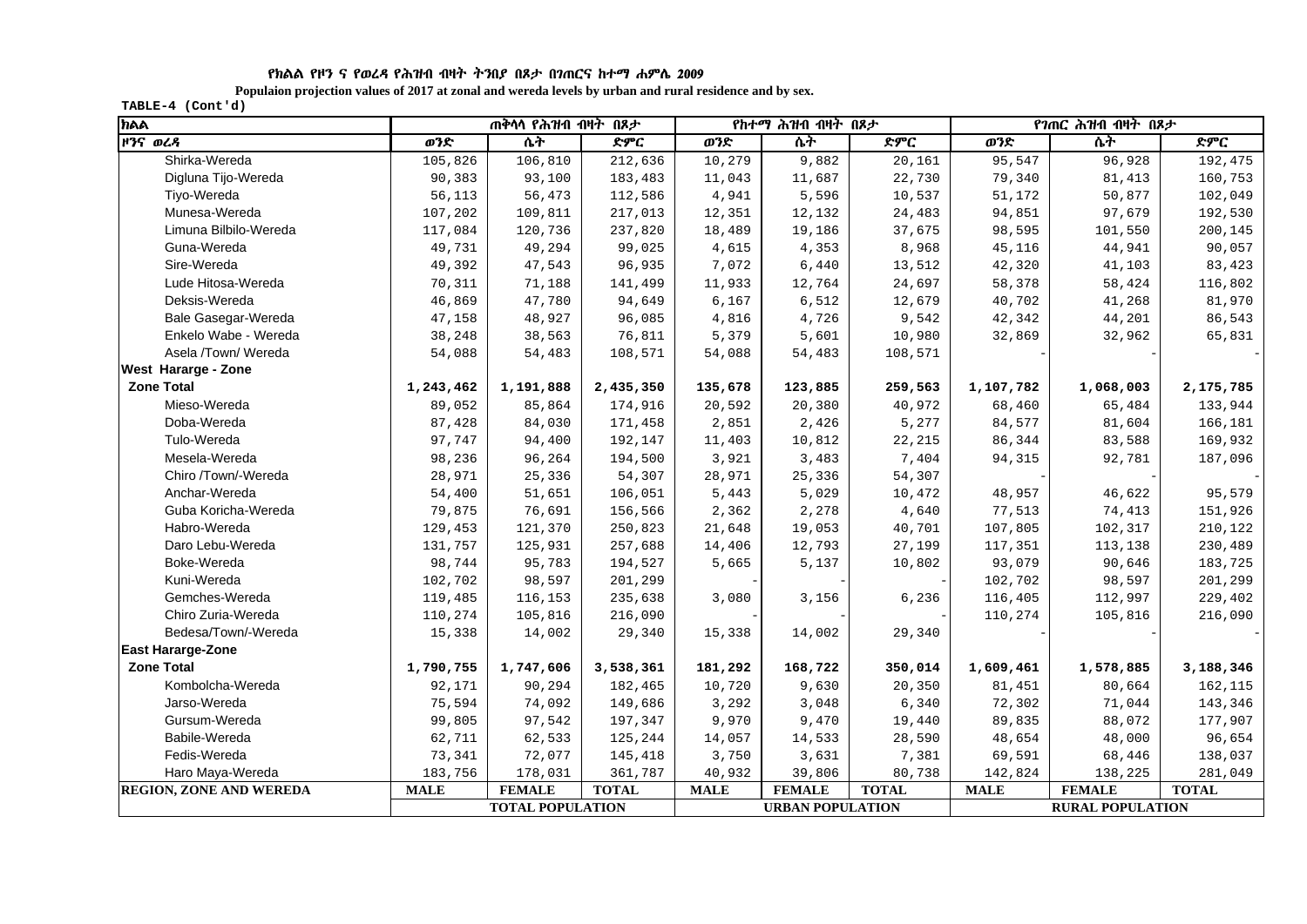Populaion projection values of 2017 at zonal and wereda levels by urban and rural residence and by sex.

| lhaa                           | ጠቅሳሳ የሕዝብ ብዛት በጾታ |                         |              |             | የከተማ ሕዝብ ብዛት በጾታ        |              | የንጠር ሕዝብ ብዛት በጾታ |                         |              |
|--------------------------------|-------------------|-------------------------|--------------|-------------|-------------------------|--------------|------------------|-------------------------|--------------|
| ዞንና ወረዳ                        | ወንድ               | ሴት                      | ድምር          | ወንድ         | ሴት                      | ድምር          | ወንድ              | ሴት                      | ድምር          |
| Kurfa Chele-Wereda             | 38,618            | 38,008                  | 76,626       | 4,851       | 4,447                   | 9,298        | 33,767           | 33,561                  | 67,328       |
| Kersa-Wereda                   | 111,127           | 110,017                 | 221,144      | 9,428       | 8,946                   | 18,374       | 101,699          | 101,071                 | 202,770      |
| Meta-Wereda                    | 164,125           | 161,910                 | 326,035      | 12,952      | 11,563                  | 24,515       | 151,173          | 150,347                 | 301,520      |
| Goro Gutu-Wereda               | 94,990            | 91,496                  | 186,486      | 8,649       | 7,587                   | 16,236       | 86,341           | 83,909                  | 170,250      |
| Deder-Wereda                   | 159,771           | 155,774                 | 315,545      | 18,624      | 17,204                  | 35,828       | 141,147          | 138,570                 | 279,717      |
| Melka Belo-Wereda              | 116,546           | 112,276                 | 228,822      | 8,209       | 6,855                   | 15,064       | 108,337          | 105,421                 | 213,758      |
| Bedeno-Wereda                  | 154,372           | 152,669                 | 307,041      | 7,789       | 6,919                   | 14,708       | 146,583          | 145,750                 | 292,333      |
| Midga Tola-Wereda              | 50,146            | 47,612                  | 97,758       | 5,008       | 4,762                   | 9,770        | 45,138           | 42,850                  | 87,988       |
| Chinaksan-Wereda               | 59,066            | 55,846                  | 114,912      | 10,248      | 9,534                   | 19,782       | 48,818           | 46,312                  | 95,130       |
| Girawa-Wereda                  | 155,438           | 152,026                 | 307,464      | 5,413       | 4,086                   | 9,499        | 150,025          | 147,940                 | 297,965      |
| Gola Oda-Wereda                | 68,959            | 65,762                  | 134,721      | 4,703       | 4,259                   | 8,962        | 64,256           | 61,503                  | 125,759      |
| Meyu-Wereda                    | 30,219            | 29,641                  | 59,860       | 2,698       | 2,442                   | 5,140        | 27,521           | 27,199                  | 54,720       |
| <b>Bale-Zone</b>               |                   |                         |              |             |                         |              |                  |                         |              |
| <b>Zone Total</b>              | 932,224           | 908,522                 | 1,840,746    | 134,367     | 134,772                 | 269,139      | 797,855          | 773,750                 | 1,571,605    |
| Agarfa-Wereda                  | 68,256            | 66,020                  | 134,276      | 10,494      | 10,335                  | 20,829       | 57,762           | 55,685                  | 113,447      |
| Gololcha-Wereda                | 65,512            | 64,687                  | 130,199      | 4,668       | 4,700                   | 9,368        | 60,844           | 59,987                  | 120,831      |
| Gasera-Wereda                  | 51,624            | 49,495                  | 101,119      | 3,834       | 3,908                   | 7,742        | 47,790           | 45,587                  | 93,377       |
| Legehida-Wereda                | 40,011            | 40,197                  | 80,208       | 1,722       | 1,530                   | 3,252        | 38,289           | 38,667                  | 76,956       |
| Ginir-Wereda                   | 93,804            | 90,510                  | 184,314      | 16,420      | 16,172                  | 32,592       | 77,384           | 74,338                  | 151,722      |
| Sinana Wereda                  | 78,543            | 72,271                  | 150,814      |             |                         |              | 78,543           | 72,271                  | 150,814      |
| Goba Wereda                    | 26,129            | 25,707                  | 51,836       |             |                         |              | 26,129           | 25,707                  | 51,836       |
| Harena Buluk-Wereda            | 53,311            | 52,010                  | 105,321      | 4,148       | 3,747                   | 7,895        | 49,163           | 48,263                  | 97,426       |
| Dolo Mena-Wereda               | 59,586            | 58,102                  | 117,688      | 8,811       | 8,390                   | 17,201       | 50,775           | 49,712                  | 100,487      |
| Meda Welabu-Wereda             | 62,685            | 62,384                  | 125,069      | 2,431       | 2,393                   | 4,824        | 60,254           | 59,991                  | 120,245      |
| Berbere-Wereda                 | 59,846            | 57,361                  | 117,207      | 4,716       | 4,400                   | 9,116        | 55,130           | 52,961                  | 108,091      |
| Guradamole-Wereda              | 18,445            | 18,824                  | 37,269       | 1,115       | 932                     | 2,047        | 17,330           | 17,892                  | 35,222       |
| Goro-Wereda                    | 55,293            | 53,318                  | 108,611      | 6,869       | 6,899                   | 13,768       | 48,424           | 46,419                  | 94,843       |
| Rayitu-Wereda                  | 21,942            | 21,337                  | 43,279       | 2,662       | 2,507                   | 5,169        | 19,280           | 18,830                  | 38,110       |
| Seweyna-Wereda                 | 42,473            | 42,565                  | 85,038       | 3,142       | 2,949                   | 6,091        | 39,331           | 39,616                  | 78,947       |
| Robe/Town/-Wereda              | 36,047            | 35,578                  | 71,625       | 36,047      | 35,578                  | 71,625       |                  |                         |              |
| Goba/Town/-Wereda              | 24,276            | 27,439                  | 51,715       | 24,276      | 27,439                  | 51,715       |                  |                         |              |
| Dawe Kachen - Wereda           | 20,637            | 18,829                  | 39,466       | 617         | 500                     | 1,117        | 20,020           | 18,329                  | 38,349       |
| <b>REGION, ZONE AND WEREDA</b> | <b>MALE</b>       | <b>FEMALE</b>           | <b>TOTAL</b> | <b>MALE</b> | <b>FEMALE</b>           | <b>TOTAL</b> | <b>MALE</b>      | <b>FEMALE</b>           | <b>TOTAL</b> |
|                                |                   | <b>TOTAL POPULATION</b> |              |             | <b>URBAN POPULATION</b> |              |                  | <b>RURAL POPULATION</b> |              |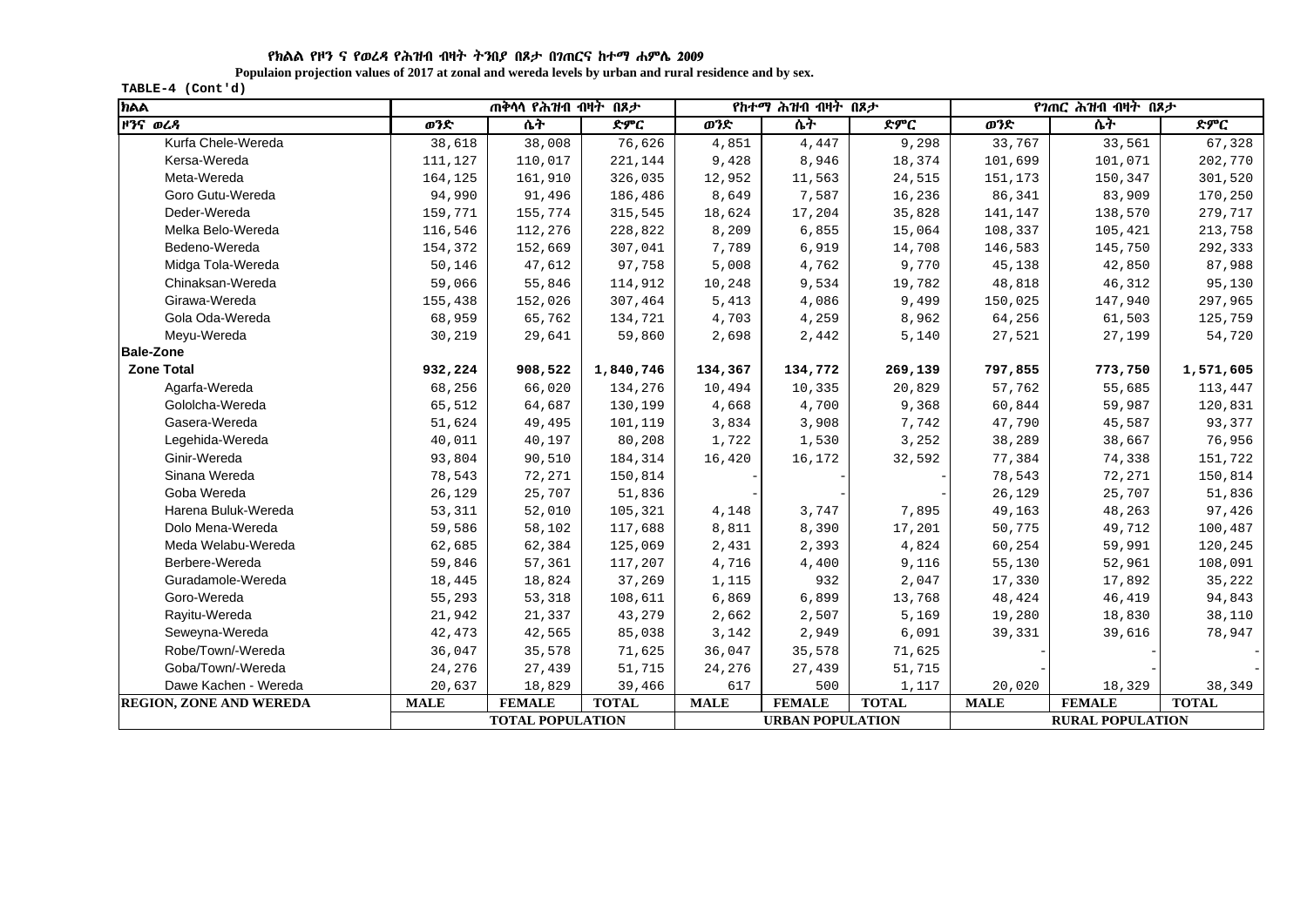Populaion projection values of 2017 at zonal and wereda levels by urban and rural residence and by sex.

| haa                            | ጠቅሳሳ የሕዝብ ብዛት በጾታ |                         |              |             | የከተማ ሕዝብ ብዛት በጾታ        |              | የንጠር ሕዝብ ብዛት በጾታ |                         |              |  |
|--------------------------------|-------------------|-------------------------|--------------|-------------|-------------------------|--------------|------------------|-------------------------|--------------|--|
| ዞንና ወሪዳ                        | ወንድ               | ሴት                      | ድምር          | ወንድ         | ሌት                      | ድምር          | ወንድ              | ሌት                      | ድምር          |  |
| Dinsho-Wereda                  | 24,898            | 25,881                  | 50,779       | 2,395       | 2,392                   | 4,787        | 22,503           | 23,489                  | 45,992       |  |
| Dawe Serer-Wereda              | 28,906            | 26,007                  | 54,913       |             |                         |              | 28,906           | 26,007                  | 54,913       |  |
| Borena-Zone                    |                   |                         |              |             |                         |              |                  |                         |              |  |
| <b>Zone Total</b>              | 631,792           | 621,153                 | 1,252,945    | 69,938      | 66,126                  | 136,064      | 561,852          | 555,028                 | 1,116,880    |  |
| <b>Bule Hora-Wereda</b>        | 175,537           | 172,896                 | 348,433      | 29,120      | 27,750                  | 56,870       | 146,417          | 145,146                 | 291,563      |  |
| Yabelo-Wereda                  | 68,287            | 67,625                  | 135,912      | 15,028      | 13,194                  | 28,222       | 53,259           | 54,431                  | 107,690      |  |
| Arero-Wereda                   | 31,287            | 30,949                  | 62,236       | 2,469       | 2,379                   | 4,848        | 28,818           | 28,570                  | 57,388       |  |
| Moyale-Wereda                  | 20,443            | 19,187                  | 39,630       |             |                         |              | 20,443           | 19,187                  | 39,630       |  |
| Dire-Wereda                    | 47,921            | 47,531                  | 95,452       | 5,082       | 4,817                   | 9,899        | 42,839           | 42,714                  | 85,553       |  |
| Teletele-Wereda                | 46,780            | 44,546                  | 91,326       | 4,047       | 3,817                   | 7,864        | 42,733           | 40,729                  | 83,462       |  |
| Abaya-Wereda                   | 66,690            | 66,317                  | 133,007      | 3,675       | 3,701                   | 7,376        | 63,015           | 62,616                  | 125,631      |  |
| Dugida Dawa-Wereda             | 96,152            | 93,119                  | 189,271      | 4,567       | 4,405                   | 8,972        | 91,585           | 88,714                  | 180,299      |  |
| Miyu-Wereda                    | 32,430            | 33,281                  | 65,711       | 3,080       | 3,283                   | 6,363        | 29,350           | 29,998                  | 59,348       |  |
| Gelana-Wereda                  | 46,265            | 45,702                  | 91,967       | 2,872       | 2,779                   | 5,651        | 43,393           | 42,923                  | 86,316       |  |
| <b>South West Shewa-Zone</b>   |                   |                         |              |             |                         |              |                  |                         |              |  |
| <b>Zone Total</b>              | 729,705           | 722,043                 | 1,451,748    | 119,341     | 122,582                 | 241,923      | 610,363          | 599,463                 | 1,209,826    |  |
| Ameya-Wereda                   | 79,095            | 78,281                  | 157,376      | 5,051       | 5,047                   | 10,098       | 74,044           | 73,234                  | 147,278      |  |
| Wonchi-Wereda                  | 59,787            | 59,942                  | 119,729      | 1,562       | 1,512                   | 3,074        | 58,225           | 58,430                  | 116,655      |  |
| Woliso-Wereda                  | 91,116            | 92,146                  | 183,262      | 1,965       | 2,207                   | 4,172        | 89,151           | 89,939                  | 179,090      |  |
| Dawo-Wereda                    | 54,908            | 53,643                  | 108,551      | 3,094       | 3,004                   | 6,098        | 51,814           | 50,639                  | 102,453      |  |
| Ilu-Wereda                     | 41,130            | 40,265                  | 81,395       | 5,908       | 6,174                   | 12,082       | 35,222           | 34,091                  | 69,313       |  |
| Sebeta Hawas-Wereda            | 87,520            | 83,247                  | 170,767      | 5,608       | 6,275                   | 11,883       | 81,912           | 76,972                  | 158,884      |  |
| Kersa Ena Malima-Wereda        | 53,579            | 51,688                  | 105,267      | 5,539       | 5,005                   | 10,544       | 48,040           | 46,683                  | 94,723       |  |
| Tole-Wereda                    | 40,796            | 40,185                  | 80,981       | 2,379       | 2,292                   | 4,671        | 38,417           | 37,893                  | 76,310       |  |
| Becho-Wereda                   | 49,897            | 49,193                  | 99,090       | 11,529      | 11,837                  | 23,366       | 38,368           | 37,356                  | 75,724       |  |
| Seden Sodo Wereda-Rural        | 44,532            | 44,508                  | 89,040       | 2,466       | 2,289                   | 4,755        | 42,066           | 42,219                  | 84,285       |  |
| Woliso/Town/-Wereda            | 30,190            | 30,950                  | 61,140       | 30,190      | 30,950                  | 61,140       |                  |                         |              |  |
| Goro-Wereda                    | 29,636            | 29,487                  | 59,123       | 2,873       | 3,123                   | 5,996        | 26,763           | 26,364                  | 53,127       |  |
| Sodo Dacha Wereda              | 28,573            | 27,821                  | 56,394       | 2,231       | 2,178                   | 4,409        | 26,342           | 25,643                  | 51,985       |  |
| Sebeta/Town/-Wereda            | 38,946            | 40,687                  | 79,633       | 38,946      | 40,687                  | 79,633       |                  |                         |              |  |
|                                |                   |                         |              |             |                         |              |                  |                         |              |  |
|                                |                   |                         |              |             |                         |              |                  |                         |              |  |
| <b>REGION, ZONE AND WEREDA</b> | <b>MALE</b>       | <b>FEMALE</b>           | <b>TOTAL</b> | <b>MALE</b> | <b>FEMALE</b>           | <b>TOTAL</b> | <b>MALE</b>      | <b>FEMALE</b>           | <b>TOTAL</b> |  |
|                                |                   | <b>TOTAL POPULATION</b> |              |             | <b>URBAN POPULATION</b> |              |                  | <b>RURAL POPULATION</b> |              |  |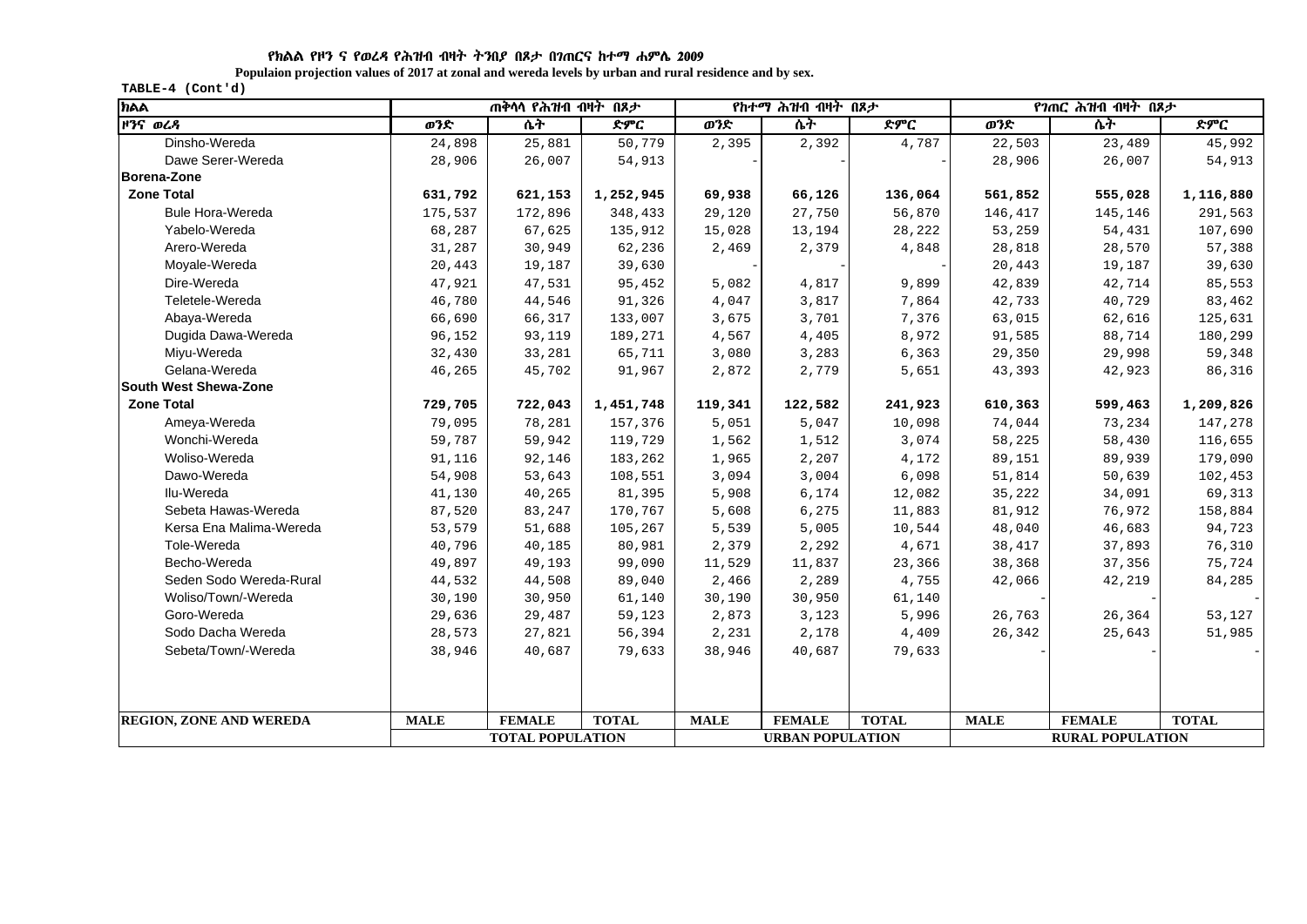Populaion projection values of 2017 at zonal and wereda levels by urban and rural residence and by sex.

| haa                            | ጠቅሳሳ የሕዝብ ብዛት በጾታ |                         |              | የከተማ ሕዝብ ብዛት በጾታ |                         | የንጠር ሕዝብ ብዛት በጾታ |                         |               |              |
|--------------------------------|-------------------|-------------------------|--------------|------------------|-------------------------|------------------|-------------------------|---------------|--------------|
| ዞንና ወረዳ                        | ወንድ               | ሴት                      | ድምር          | ወንድ              | ሴት                      | ድምር              | ወንድ                     | ሌት            | ድምር          |
| Guji-Zone                      |                   |                         |              |                  |                         |                  |                         |               |              |
| <b>Zone Total</b>              | 912,915           | 899,055                 | 1,811,970    | 108,107          | 101,403                 | 209,510          | 804,809                 | 797,653       | 1,602,462    |
| Uraga-Wereda                   | 113,301           | 113,464                 | 226,765      | 6,324            | 6,013                   | 12,337           | 106,977                 | 107,451       | 214,428      |
| Bore-Wereda                    | 135,770           | 135,053                 | 270,823      | 8,516            | 8,035                   | 16,551           | 127,254                 | 127,018       | 254,272      |
| Adola-Wereda                   | 70,902            | 69,040                  | 139,942      |                  |                         |                  | 70,902                  | 69,040        | 139,942      |
| Wadera-Wereda                  | 33,344            | 32,568                  | 65,912       | 3,897            | 3,734                   | 7,631            | 29,447                  | 28,834        | 58,281       |
| Odo Shakiso-Wereda             | 141,887           | 132,045                 | 273,932      | 28,858           | 25,408                  | 54,266           | 113,029                 | 106,637       | 219,666      |
| Kercha-Wereda                  | 146,008           | 146,549                 | 292,557      | 8,032            | 7,919                   | 15,951           | 137,976                 | 138,630       | 276,606      |
| Liben-Wereda                   | 89,104            | 87,918                  | 177,022      | 1,044            | 1,193                   | 2,237            | 88,060                  | 86,725        | 174,785      |
| Dima-Wereda                    | 35,916            | 36,945                  | 72,861       | 1,126            | 1,197                   | 2,323            | 34,790                  | 35,748        | 70,538       |
| Hambela Wamena-Wereda          | 66,513            | 67,576                  | 134,089      | 1,426            | 1,298                   | 2,724            | 65,087                  | 66,278        | 131,365      |
| Girja-Wereda                   | 32,108            | 32,046                  | 64,154       | 822              | 754                     | 1,576            | 31,286                  | 31,292        | 62,578       |
| Negele/Town/- Wereda           | 29,344            | 27,553                  | 56,897       | 29,344           | 27,553                  | 56,897           |                         |               |              |
| Adola/Town/- Wereda            | 18,718            | 18,298                  | 37,016       | 18,718           | 18,298                  | 37,016           |                         |               |              |
| Adama Special- Zone            | 174,089           | 181,386                 | 355,475      | 174,089          | 181,386                 | 355,475          |                         |               |              |
| Adama wereda                   | 174089            | 181386                  | 355,475      | 174,089          | 181,386                 | 355,475          |                         |               |              |
| Jima Special - Zone            | 97,259            | 97,969                  | 195,228      | 97,259           | 97,969                  | 195,228          |                         |               |              |
| Jima/Town/wereda               | 97,259            | 97,969                  | 195,228      | 97,259           | 97,969                  | 195,228          |                         |               |              |
| <b>West Arsi-Zone</b>          |                   |                         |              |                  |                         |                  |                         |               |              |
| <b>Zone Total</b>              | 1,280,051         | 1,311,101               | 2,591,152    | 221,183          | 217,911                 | 439,094          | 1,058,869               | 1,093,190     | 2,152,059    |
| Siraro-Wereda                  | 91,659            | 95,369                  | 187,028      | 4,129            | 4,219                   | 8,348            | 87,530                  | 91,150        | 178,680      |
| Shala-Wereda                   | 96,321            | 96,834                  | 193,155      | 6,511            | 5,878                   | 12,389           | 89,810                  | 90,956        | 180,766      |
| Arsi Negele-Wereda             | 171,845           | 176,658                 | 348,503      | 40,929           | 42,258                  | 83,187           | 130,916                 | 134,400       | 265,316      |
| Kofele-Wereda                  | 116,474           | 116,402                 | 232,876      | 13,240           | 11,678                  | 24,918           | 103,234                 | 104,724       | 207,958      |
| Kore Wereda                    | 66,294            | 67,487                  | 133,781      | 4,682            | 4,016                   | 8,698            | 61,612                  | 63,471        | 125,083      |
| Gedeb Asasa-Wereda             | 120,674           | 124,128                 | 244,802      | 16,735           | 16,619                  | 33,354           | 103,939                 | 107,509       | 211,448      |
| Dodola-Wereda                  | 126,323           | 131,875                 | 258,198      | 28,122           | 26,985                  | 55,107           | 98,201                  | 104,890       | 203,091      |
| Kokosa-Wereda                  | 89,341            | 95,627                  | 184,968      | 2,849            | 2,349                   | 5,198            | 86,492                  | 93,278        | 179,770      |
| Nensebo-Wereda                 | 73,246            | 74,537                  | 147,783      | 4,971            | 4,821                   | 9,792            | 68,275                  | 69,716        | 137,991      |
| Adaba-Wereda                   | 89,185            | 91,391                  | 180,576      | 9,716            | 9,812                   | 19,528           | 79,469                  | 81,579        | 161,048      |
| Shashemene /Town/-Wereda       | 80,997            | 81,130                  | 162,127      | 80,997           | 81,130                  | 162,127          |                         |               |              |
| Shashemene Zuria-Wereda        | 157,692           | 159,663                 | 317,355      | 8,302            | 8,147                   | 16,449           | 149,390                 | 151,516       | 300,906      |
|                                |                   |                         |              |                  |                         |                  |                         |               |              |
|                                |                   |                         |              |                  |                         |                  |                         |               |              |
| <b>REGION, ZONE AND WEREDA</b> | <b>MALE</b>       | <b>FEMALE</b>           | <b>TOTAL</b> | <b>MALE</b>      | <b>FEMALE</b>           | <b>TOTAL</b>     | <b>MALE</b>             | <b>FEMALE</b> | <b>TOTAL</b> |
|                                |                   | <b>TOTAL POPULATION</b> |              |                  | <b>URBAN POPULATION</b> |                  | <b>RURAL POPULATION</b> |               |              |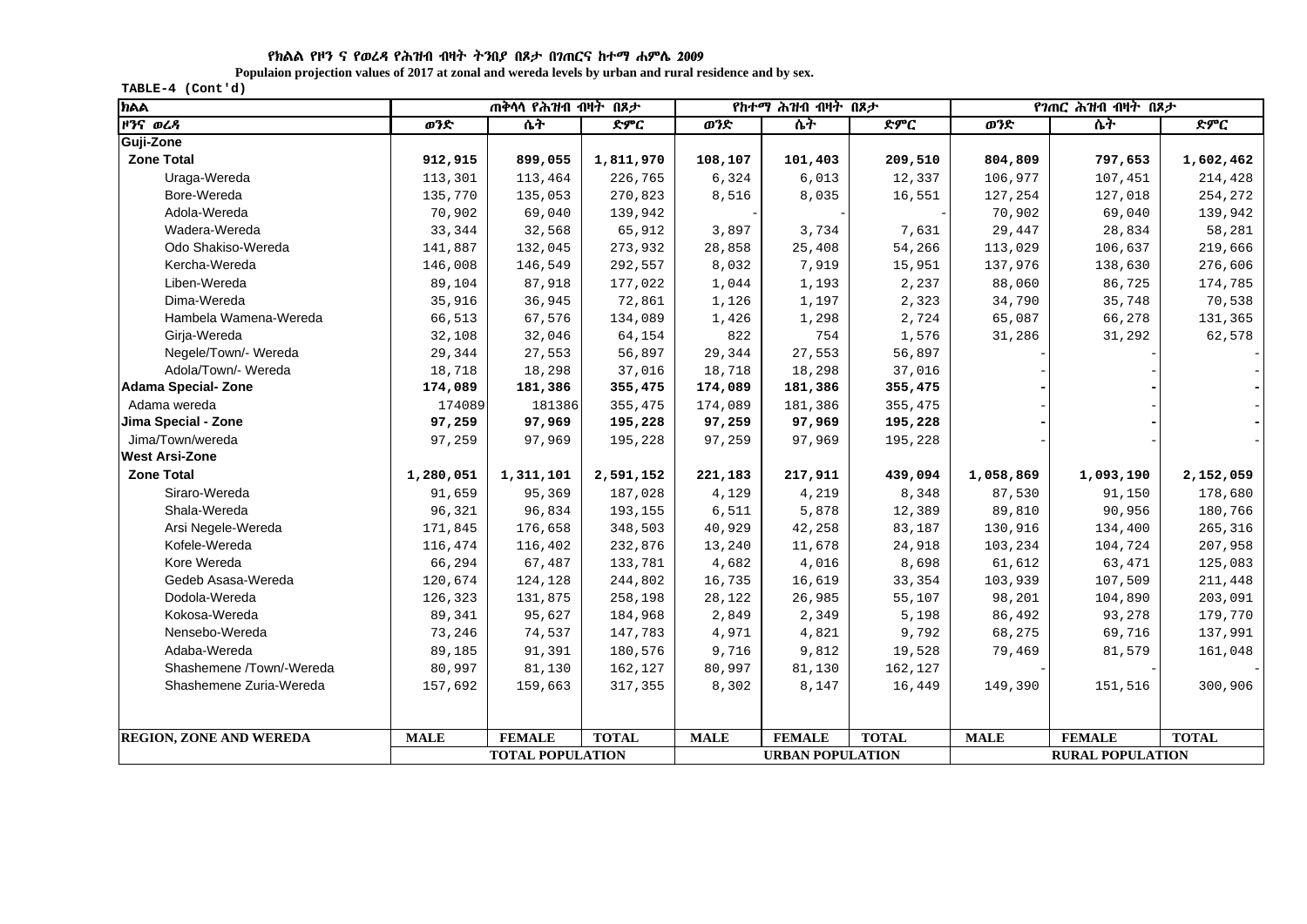Populaion projection values of 2017 at zonal and wereda levels by urban and rural residence and by sex.

| haa                          | ጠቅሳሳ የሕዝብ ብዛት በጾታ       |               |              |             | <i>የከተማ ሕዝ</i> ብ ብዛት በጾታ |              | የንጠር ሕዝብ ብዛት በጾታ        |               |              |
|------------------------------|-------------------------|---------------|--------------|-------------|--------------------------|--------------|-------------------------|---------------|--------------|
| ዞንና ወረዳ                      | ወንድ                     | ሴት            | ድምር          | ወንድ         | ሌት                       | ድምር          | ወንድ                     | ሌት            | ድምር          |
| Kelem Welega-Zone            |                         |               |              |             |                          |              |                         |               |              |
| <b>Zone Total</b>            | 522,482                 | 518,103       | 1,040,585    | 63,073      | 60,004                   | 123,077      | 459,408                 | 458,099       | 917,507      |
| Hawa Gelan-Wereda            | 63,478                  | 60,479        | 123,957      | 4,712       | 4,260                    | 8,972        | 58,766                  | 56,219        | 114,985      |
| Yemalogi Welel-Wereda        | 32,943                  | 32,971        | 65,914       | 1,270       | 1,321                    | 2,591        | 31,673                  | 31,650        | 63,323       |
| Dale Wabera-Wereda           | 68,705                  | 68,885        | 137,590      | 11,537      | 11,225                   | 22,762       | 57,168                  | 57,660        | 114,828      |
| Gawo Kebe-Wereda             | 42,094                  | 41,671        | 83,765       | 1,498       | 1,294                    | 2,792        | 40,596                  | 40,377        | 80,973       |
| Seyo Wereda                  | 73,853                  | 74,488        | 148,341      |             |                          |              | 73,853                  | 74,488        | 148,341      |
| Denbi Dollo /Town/-Wereda    | 24,216                  | 23,303        | 47,519       | 24,216      | 23,303                   | 47,519       |                         |               |              |
| Anfilo-Wereda                | 51,412                  | 49,396        | 100,808      | 6,582       | 6,088                    | 12,670       | 44,830                  | 43,308        | 88,138       |
| Dale Sadi-Wereda             | 47,397                  | 48,388        | 95,785       | 3,930       | 3,687                    | 7,617        | 43,467                  | 44,701        | 88,168       |
| Gidami-Wereda                | 55,890                  | 55,282        | 111,172      | 4,636       | 4,404                    | 9,040        | 51,254                  | 50,878        | 102,132      |
| Jimma Horo-Wereda            | 29,806                  | 29,530        | 59,336       | 2,370       | 2,220                    | 4,590        | 27,436                  | 27,310        | 54,746       |
| Lalo Kile-Wereda             | 32,688                  | 33,710        | 66,398       | 2,323       | 2,203                    | 4,526        | 30,365                  | 31,507        | 61,872       |
| Horo Gudru Welega-Zone       |                         |               |              |             |                          |              |                         |               |              |
| <b>Zone Total</b>            | 372,837                 | 374,321       | 747,158      | 52,833      | 51,640                   | 104,473      | 320,004                 | 322,681       | 642,685      |
| Horo-Wereda                  | 47,886                  | 48,748        | 96,634       | 2,929       | 2,993                    | 5,922        | 44,957                  | 45,755        | 90,712       |
| Shambu/Town/-Wereda          | 12,404                  | 11,792        | 24,196       | 12,404      | 11,792                   | 24,196       |                         |               |              |
| Guduru-Wereda                | 63,050                  | 63,925        | 126,975      | 5,480       | 5,013                    | 10,493       | 57,570                  | 58,912        | 116,482      |
| Hababo Guduru-Wereda         | 29,251                  | 29,204        | 58,455       | 2,042       | 1,771                    | 3,813        | 27,209                  | 27,433        | 54,642       |
| Abey Chomen-Wereda           | 33,263                  | 31,409        | 64,672       | 7,774       | 7,458                    | 15,232       | 25,489                  | 23,951        | 49,440       |
| Jima Genete-Wereda           | 41,406                  | 42,583        | 83,989       | 5,573       | 5,671                    | 11,244       | 35,833                  | 36,912        | 72,745       |
| Jima Rare-Wereda             | 36,136                  | 37,513        | 73,649       | 6,837       | 7,098                    | 13,935       | 29,299                  | 30,415        | 59,714       |
| Jardega Jarte Wereda         | 31,817                  | 32,059        | 63,876       | 3,839       | 3,838                    | 7,677        | 27,978                  | 28,221        | 56,199       |
| Amuru-Wereda                 | 33,950                  | 34,669        | 68,619       | 3,926       | 3,970                    | 7,896        | 30,024                  | 30,699        | 60,723       |
| Abe Dongoro-Wereda           | 43,674                  | 42,419        | 86,093       | 2,029       | 2,036                    | 4,065        | 41,645                  | 40,383        | 82,028       |
| <b>Burayu Special - Zone</b> | 47,904                  | 50,093        | 97,997       | 38,381      | 40,521                   | 78,902       | 9,523                   | 9,572         | 19,095       |
| Burayu Special-Wereda        | 47,904                  | 50,093        | 97,997       | 38,381      | 40,521                   | 78,902       | 9,523                   | 9,572         | 19,095       |
|                              | <b>MALE</b>             | <b>FEMALE</b> | <b>TOTAL</b> | <b>MALE</b> | <b>FEMALE</b>            | <b>TOTAL</b> | <b>MALE</b>             | <b>FEMALE</b> | <b>TOTAL</b> |
|                              | <b>TOTAL POPULATION</b> |               |              |             | <b>URBAN POPULATION</b>  |              | <b>RURAL POPULATION</b> |               |              |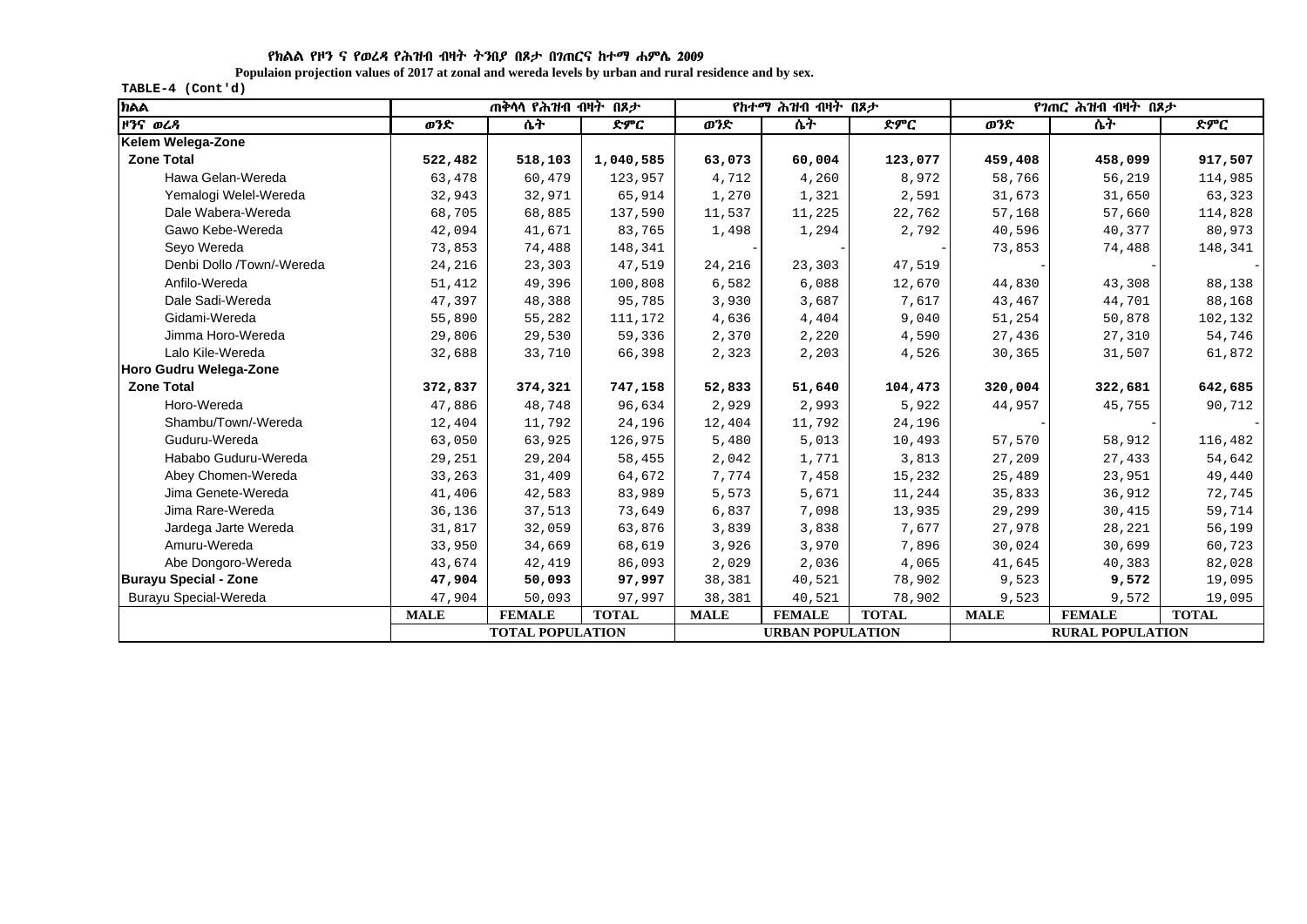Populaion projection values of 2017 at zonal and wereda levels by urban and rural residence and by sex.

| haa                            | ጠቅሳሳ የሕዝብ ብዛት በጾታ |                         |              |             | የከተማ ሕዝብ ብዛት በጾታ        |              | የንጠር ሕዝብ ብዛት በጾታ |                         |              |  |
|--------------------------------|-------------------|-------------------------|--------------|-------------|-------------------------|--------------|------------------|-------------------------|--------------|--|
| ዞንና ወሪዳ                        | ወንድ               | ሴት                      | ድምር          | ወንድ         | ሌት                      | ድምር          | ወንድ              | ሌት                      | ድምር          |  |
| Somali Region**                |                   |                         |              |             |                         |              |                  |                         |              |  |
| <b>Region Total</b>            | 3,094,002         | 2,654,996               | 5,748,998    | 451,000     | 387,000                 | 838,000      | 2,643,000        | 2,268,000               | 4,911,000    |  |
| Shinile-Zone                   |                   |                         |              |             |                         |              |                  |                         |              |  |
| <b>Zone Total</b>              | 308,215           | 283,686                 | 591,901      | 44,933      | 41,560                  | 86,493       | 263,282          | 242,128                 | 505,410      |  |
| Ayisha-Wereda                  | 39,089            | 36,126                  | 75,215       | 5,621       | 5,105                   | 10,726       | 33,468           | 31,021                  | 64,489       |  |
| Denbel-Wereda                  | 56,531            | 50,080                  | 106,611      | 9,808       | 8,552                   | 18,360       | 46,723           | 41,528                  | 88,251       |  |
| Shinile-Wereda                 | 70,592            | 62,446                  | 133,038      | 13,760      | 12,891                  | 26,651       | 56,832           | 49,555                  | 106,387      |  |
| Erer-Wereda                    | 53,198            | 47,358                  | 100,556      | 8,736       | 8,303                   | 17,039       | 44,462           | 39,055                  | 83,517       |  |
| Mulo-Wereda                    | 47,187            | 44,899                  | 92,086       | 711         | 501                     | 1,212        | 46,476           | 44,398                  | 90,874       |  |
| Afdem-Wereda                   | 41,618            | 42,777                  | 84,395       | 6,298       | 6,207                   | 12,505       | 35,320           | 36,570                  | 71,890       |  |
| Jijiga-Zone                    |                   |                         |              |             |                         |              |                  |                         |              |  |
| <b>Zone Total</b>              | 661,834           | 594,732                 | 1,256,566    | 144,574     | 129,367                 | 273,941      | 517,261          | 465,365                 | 982,626      |  |
| Babile-Wereda                  | 51,669            | 47,903                  | 99,572       | 997         | 712                     | 1,709        | 50,672           | 47,191                  | 97,863       |  |
| Gursum-Wereda                  | 18,506            | 17,072                  | 35,578       | 2,187       | 1,807                   | 3,994        | 16,319           | 15,265                  | 31,584       |  |
| Jijiga-Wereda                  | 190,780           | 173,753                 | 364,533      | 88,924      | 80,466                  | 169,390      | 101,856          | 93,287                  | 195,143      |  |
| Awubere-Wereda                 | 233,771           | 205,020                 | 438,791      | 28,719      | 24,750                  | 53,469       | 205,052          | 180,270                 | 385,322      |  |
| Kebri Beyah-Wereda             | 112,349           | 102,068                 | 214,417      | 17,879      | 16,431                  | 34,310       | 94,470           | 85,637                  | 180,107      |  |
| Harshin-Wereda                 | 54,759            | 48,916                  | 103,675      | 5,867       | 5,201                   | 11,068       | 48,892           | 43,715                  | 92,607       |  |
| Degehabur-Zone                 |                   |                         |              |             |                         |              |                  |                         |              |  |
| <b>Zone Total</b>              | 335,146           | 282,797                 | 617,943      | 45,326      | 38,855                  | 84,181       | 289,821          | 243,943                 | 533,764      |  |
| Degehamedo-Wereda              | 42,454            | 32,607                  | 75,061       | 918         | 783                     | 1,701        | 41,536           | 31,824                  | 73,360       |  |
| Degehabur-Wereda               | 82,079            | 68,106                  | 150,185      | 21,823      | 18,563                  | 40,386       | 60,256           | 49,543                  | 109,799      |  |
| Aware-Wereda                   | 66,027            | 58,396                  | 124,423      | 11,814      | 10,411                  | 22,225       | 54,213           | 47,985                  | 102,198      |  |
| Gashamo-Wereda                 | 65,564            | 57,177                  | 122,741      | 4,699       | 4,262                   | 8,961        | 60,865           | 52,915                  | 113,780      |  |
| Gunagudo-Wereda                | 79,022            | 66,511                  | 145,533      | 6,072       | 4,835                   | 10,907       | 72,950           | 61,676                  | 134,626      |  |
| <b>Warder-Zone</b>             |                   |                         |              |             |                         |              |                  |                         |              |  |
| <b>Zone Total</b>              | 219,108           | 175,947                 | 395,055      | 21,701      | 16,987                  | 38,688       | 197,406          | 158,960                 | 356,366      |  |
| Danot-Wereda                   | 33,214            | 27,505                  | 60,719       | 840         | 711                     | 1,551        | 32,374           | 26,794                  | 59,168       |  |
| Boh-Wereda                     | 73,168            | 59,825                  | 132,993      | 6,947       | 5,423                   | 12,370       | 66,221           | 54,402                  | 120,623      |  |
| Geladin-Wereda                 | 71,701            | 54,565                  | 126,266      | 7,147       | 5,235                   | 12,382       | 64,554           | 49,330                  | 113,884      |  |
| Warder-Wereda                  | 41,025            | 34,052                  | 75,077       | 6,768       | 5,618                   | 12,386       | 34,257           | 28,434                  | 62,691       |  |
| <b>REGION, ZONE AND WEREDA</b> | <b>MALE</b>       | <b>FEMALE</b>           | <b>TOTAL</b> | <b>MALE</b> | <b>FEMALE</b>           | <b>TOTAL</b> | <b>MALE</b>      | <b>FEMALE</b>           | <b>TOTAL</b> |  |
|                                |                   | <b>TOTAL POPULATION</b> |              |             | <b>URBAN POPULATION</b> |              |                  | <b>RURAL POPULATION</b> |              |  |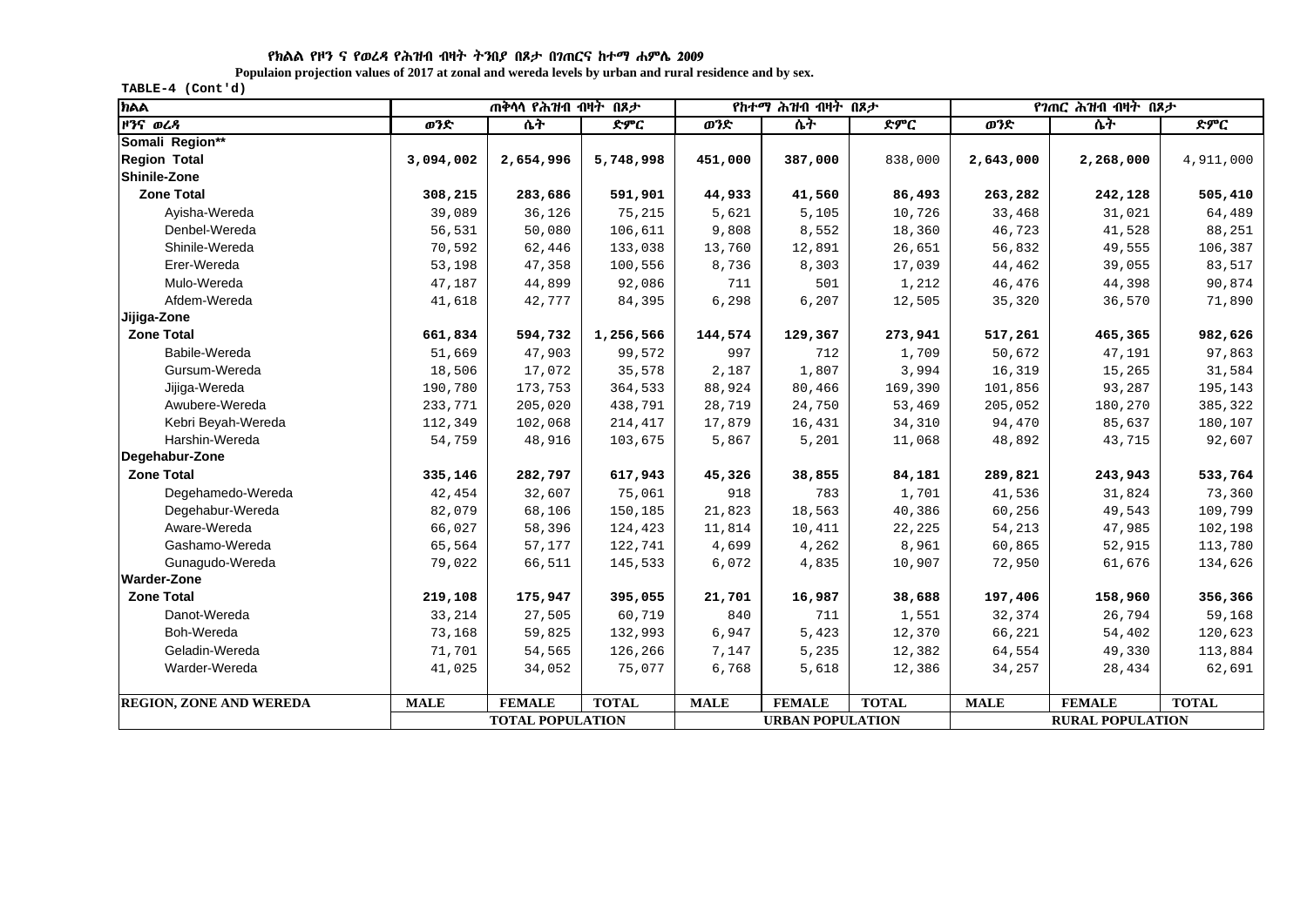Populaion projection values of 2017 at zonal and wereda levels by urban and rural residence and by sex.

| haa                            |             | ጠቅላሳ የሕዝብ ብዛት በጾታ       |              |             | የከተማ ሕዝብ ብዛት በጾታ        |              |                         | የንጠር ሕዝብ ብዛት በጾታ |              |  |  |
|--------------------------------|-------------|-------------------------|--------------|-------------|-------------------------|--------------|-------------------------|------------------|--------------|--|--|
| ዞንና ወሪዳ                        | ወንድ         | ሴት                      | ድምር          | ወንድ         | ሌት                      | ድምር          | ወንድ                     | ሌት               | ድምር          |  |  |
| Korahe-Zone                    |             |                         |              |             |                         |              |                         |                  |              |  |  |
| <b>Zone Total</b>              | 222,820     | 181,460                 | 404,280      | 35,226      | 28,784                  | 64,010       | 187,594                 | 152,676          | 340,270      |  |  |
| Shekosh-Wereda                 | 32,588      | 30,557                  | 63,145       | 2,659       | 2,843                   | 5,502        | 29,929                  | 27,714           | 57,643       |  |  |
| Kebridehar-Wereda              | 97,694      | 78,800                  | 176,494      | 21,673      | 17,642                  | 39,315       | 76,021                  | 61,158           | 137,179      |  |  |
| Shilabo-Wereda                 | 41,622      | 32,548                  | 74,170       | 3,843       | 2,771                   | $6,614$      | 37,779                  | 29,777           | 67,556       |  |  |
| Debewoin-Wereda                | 50,916      | 39,555                  | 90,471       | 7,051       | 5,528                   | 12,579       | 43,865                  | 34,027           | 77,892       |  |  |
| <b>Fik-Zone</b>                |             |                         |              |             |                         |              |                         |                  |              |  |  |
| <b>Zone Total</b>              | 245,334     | 204,120                 | 449,454      | 25,091      | 20,530                  | 45,621       | 220,242                 | 183,589          | 403,831      |  |  |
| Selehad-Wereda                 | 24,033      | 19,772                  | 43,805       | 621         | 493                     | 1,114        | 23,412                  | 19,279           | 42,691       |  |  |
| Fik-Wereda                     | 91,362      | 76,377                  | 167,739      | 8,848       | 7,441                   | 16,289       | 82,514                  | 68,936           | 151,450      |  |  |
| Gerbo-Wereda                   | 31,938      | 26,795                  | 58,733       | 4,949       | 4,117                   | 9,066        | 26,989                  | 22,678           | 49,667       |  |  |
| Hamero-Wereda                  | 42,966      | 34,720                  | 77,686       | 878         | 759                     | 1,637        | 42,088                  | 33,961           | 76,049       |  |  |
| Segeg-Wereda                   | 16,497      | 14,606                  | 31,103       | 3,138       | 2,887                   | 6,025        | 13,359                  | 11,719           | 25,078       |  |  |
| Dihun-Wereda                   | 17,839      | 14,490                  | 32,329       | 1,651       | 1,329                   | 2,980        | 16,188                  | 13,161           | 29,349       |  |  |
| Legehida-Wereda                | 12,049      | 10,468                  | 22,517       | 1,673       | 1,256                   | 2,929        | 10,376                  | 9,212            | 19,588       |  |  |
| Meyu Muluke-Wereda             | 8,650       | 6,892                   | 15,542       | 3,333       | 2,248                   | 5,581        | 5,317                   | 4,644            | 9,961        |  |  |
| Gode-Zone                      |             |                         |              |             |                         |              |                         |                  |              |  |  |
| <b>Zone Total</b>              | 324,720     | 277,134                 | 601,854      | 65,342      | 55,153                  | 120,495      | 259,377                 | 221,982          | 481,359      |  |  |
| Imiberi-Wereda                 | 57,002      | 48,688                  | 105,690      | 8,534       | 6,795                   | 15,329       | 48,468                  | 41,893           | 90,361       |  |  |
| Adadilo-Wereda                 | 59,968      | 47,162                  | 107,130      | 4,022       | 3,490                   | 7,512        | 55,946                  | 43,672           | 99,618       |  |  |
| Danan-Wereda                   | 16,739      | 14,181                  | 30,920       | 4,409       | 3,845                   | 8,254        | 12,330                  | 10,336           | 22,666       |  |  |
| Gode-Wereda                    | 79,045      | 64,423                  | 143,468      | 32,088      | 26,039                  | 58,127       | 46,957                  | 38,384           | 85,341       |  |  |
| Kelafo-Wereda                  | 52,054      | 48,307                  | 100,361      | 7,874       | 7,399                   | 15,273       | 44,180                  | 40,908           | 85,088       |  |  |
| Mustahil-Wereda                | 33,336      | 30,470                  | 63,806       | 4,308       | 4,002                   | 8,310        | 29,028                  | 26,468           | 55,496       |  |  |
| Ferfer-Wereda                  | 26,576      | 23,903                  | 50,479       | 4,108       | 3,583                   | 7,691        | 22,468                  | 20,320           | 42,788       |  |  |
| Afder-Zone                     |             |                         |              |             |                         |              |                         |                  |              |  |  |
| <b>Zone Total</b>              | 406,055     | 329,124                 | 735,179      | 34,544      | 26,964                  | 61,508       | 371,511                 | 302,160          | 673,671      |  |  |
| Guradamole-Wereda              | 14,000      | 11,533                  | 25,533       | 747         | 552                     | 1,299        | 13,253                  | 10,981           | 24,234       |  |  |
| Weyib-Wereda                   | 66,358      | 55,022                  | 121,380      | 3,639       | 3,294                   | 6,933        | 62,719                  | 51,728           | 114,447      |  |  |
| Goro Bekeksa-Wereda            | 36,608      | 29,437                  | 66,045       | 3,097       | 2,423                   | 5,520        | 33,511                  | 27,014           | 60,525       |  |  |
| Serer-Wereda                   | 40,612      | 33,622                  | 74,234       | 1,249       | 1,142                   | 2,391        | 39,363                  | 32,480           | 71,843       |  |  |
| Mirab Imi-Wereda               | 33,917      | 28,330                  | 62,247       | 5,660       | 4,964                   | 10,624       | 28,257                  | 23,366           | 51,623       |  |  |
| Afker-Wereda                   | 56,404      | 45,582                  | 101,986      | 5,263       | 4,065                   | 9,328        | 51,141                  | 41,517           | 92,658       |  |  |
| <b>REGION, ZONE AND WEREDA</b> | <b>MALE</b> | <b>FEMALE</b>           | <b>TOTAL</b> | <b>MALE</b> | <b>FEMALE</b>           | <b>TOTAL</b> | <b>MALE</b>             | <b>FEMALE</b>    | <b>TOTAL</b> |  |  |
|                                |             | <b>TOTAL POPULATION</b> |              |             | <b>URBAN POPULATION</b> |              | <b>RURAL POPULATION</b> |                  |              |  |  |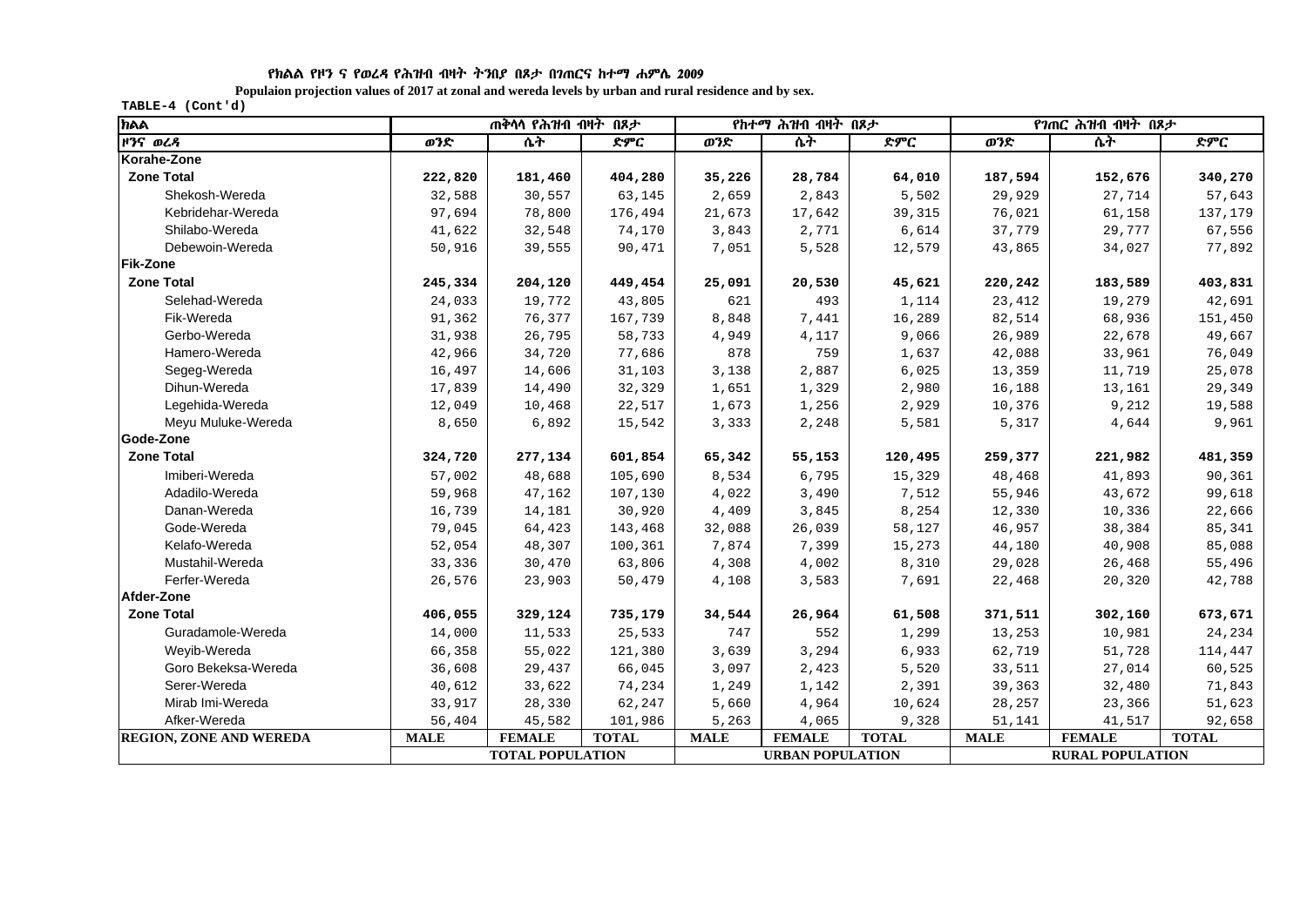Populaion projection values of 2017 at zonal and wereda levels by urban and rural residence and by sex.

| haa                             |             | ጠቅሳሳ የሕዝብ ብዛት በጾታ       |              |             | የከተማ ሕዝብ ብዛት በጾታ        |              |                         | የንጠር ሕዝብ ብዛት በጾታ |              |
|---------------------------------|-------------|-------------------------|--------------|-------------|-------------------------|--------------|-------------------------|------------------|--------------|
| ዞንና ወረዳ                         | ወንድ         | ሴት                      | ድምር          | ወንድ         | ሴት                      | ድምር          | ወንድ                     | ቤት               | ድምር          |
| Bare-Wereda                     | 70,173      | 49,849                  | 120,022      | 6,820       | 4,067                   | 10,887       | 63,353                  | 45,782           | 109,135      |
| Bdolobay-Wereda                 | 58,629      | 49,896                  | 108,525      | 5,410       | 4,232                   | 9,642        | 53,219                  | 45,664           | 98,883       |
| Kersa Dula Wereda               | 29,354      | 25,853                  | 55,207       | 2,659       | 2,224                   | 4,883        | 26,695                  | 23,629           | 50,324       |
| Liben-Zone                      |             |                         |              |             |                         |              |                         |                  |              |
| <b>Zone Total</b>               | 370,770     | 325,996                 | 696,766      | 34,263      | 28,800                  | 63,063       | 336,506                 | 297,195          | 633,701      |
| Filtu-Wereda                    | 92,633      | 75,819                  | 168,452      | 3,620       | 3,067                   | 6,687        | 89,013                  | 72,752           | 161,765      |
| Dolo Odo-Wereda                 | 77,117      | 68,538                  | 145,655      | 27,612      | 22,682                  | 50,294       | 49,505                  | 45,856           | 95,361       |
| Moyale-Wereda                   | 172,053     | 154,780                 | 326,833      |             |                         |              | 172,053                 | 154,780          | 326,833      |
| Udet-Wereda                     | 28,967      | 26,859                  | 55,826       | 3,031       | 3,052                   | 6,083        | 25,936                  | 23,807           | 49,743       |
| <b>BENISHANGUL-GUMUZ Region</b> |             |                         |              |             |                         |              |                         |                  |              |
| <b>Region Total</b>             | 541,002     | 524,999                 | 1,066,001    | 117,000     | 113,000                 | 230,000      | 424,000                 | 412,000          | 836,000      |
| <b>Metekel Zone</b>             |             |                         |              |             |                         |              |                         |                  |              |
| <b>Zone Total</b>               | 188,700     | 187,190                 | 375,890      | 40,612      | 41,065                  | 81,677       | 148,087                 | 146,126          | 294,213      |
| Dangur-Wereda                   | 33,730      | 33,926                  | 67,656       | 8,702       | 9,434                   | 18,136       | 25,028                  | 24,492           | 49,520       |
| Guba-Wereda                     | 10,383      | 10,184                  | 20,567       | 2,719       | 2,360                   | 5,079        | 7,664                   | 7,824            | 15,488       |
| Wenbera-Wereda                  | 38,370      | 40,714                  | 79,084       | 5,678       | 6,213                   | 11,891       | 32,692                  | 34,501           | 67,193       |
| Mandura-Wereda                  | 29,850      | 27,418                  | 57,268       | 8,602       | 7,721                   | 16,323       | 21,248                  | 19,697           | 40,945       |
| Dibate-Wereda                   | 44,555      | 44,532                  | 89,087       | 7,872       | 8,195                   | 16,067       | 36,683                  | 36,337           | 73,020       |
| Bulen-Wereda                    | 31,812      | 30,416                  | 62,228       | 7,039       | 7,142                   | 14,181       | 24,773                  | 23,274           | 48,047       |
| Asossa-Zone                     |             |                         |              |             |                         |              |                         |                  |              |
| <b>Zone Total</b>               | 214,941     | 205,595                 | 420,536      | 44,933      | 41,824                  | 86,757       | 170,007                 | 163,771          | 333,778      |
| Menge-Wereda                    | 25,498      | 25,123                  | 50,621       | 1,366       | 1,024                   | 2,390        | 24,132                  | 24,099           | 48,231       |
| Kurmuk-Wereda                   | 10,885      | 10,255                  | 21,140       | 696         | 505                     | 1,201        | 10,189                  | 9,750            | 19,939       |
| Asossa-Wereda                   | 76,844      | 74,231                  | 151,075      | 27,019      | 25,556                  | 52,575       | 49,825                  | 48,675           | 98,500       |
| Sherkole-Wereda                 | 15,570      | 15,690                  | 31,260       | 1,051       | 909                     | 1,960        | 14,519                  | 14,781           | 29,300       |
| Bambasi-Wereda                  | 34,796      | 33,798                  | 68,594       | 10,142      | 9,717                   | 19,859       | 24,654                  | 24,081           | 48,735       |
| Odabuldi-Guli-Wereda            | 37,133      | 33,097                  | 70,230       | 3,701       | 3,171                   | 6,872        | 33,432                  | 29,926           | 63,358       |
| Homesha-Wereda                  | 14,215      | 13,401                  | 27,616       | 958         | 942                     | 1,900        | 13,257                  | 12,459           | 25,716       |
| Kemashi Zone                    |             |                         |              |             |                         |              |                         |                  |              |
| <b>Zone Total</b>               | 71,648      | 67,463                  | 139,111      | 16,951      | 15,387                  | 32,338       | 54,696                  | 52,077           | 106,773      |
| Yaso-Wereda                     | 8,617       | 8,421                   | 17,038       | 1,541       | 1,535                   | 3,076        | 7,076                   | 6,886            | 13,962       |
| Sirba Abay-Wereda               | 12,674      | 12,061                  | 24,735       | 3,159       | 2,758                   | 5,917        | 9,515                   | 9,303            | 18,818       |
| Kemashi-Wereda                  | 14,185      | 13,407                  | 27,592       | 6,716       | 6,131                   | 12,847       | 7,469                   | 7,276            | 14,745       |
| <b>REGION, ZONE AND WEREDA</b>  | <b>MALE</b> | <b>FEMALE</b>           | <b>TOTAL</b> | <b>MALE</b> | <b>FEMALE</b>           | <b>TOTAL</b> | <b>MALE</b>             | <b>FEMALE</b>    | <b>TOTAL</b> |
|                                 |             | <b>TOTAL POPULATION</b> |              |             | <b>URBAN POPULATION</b> |              | <b>RURAL POPULATION</b> |                  |              |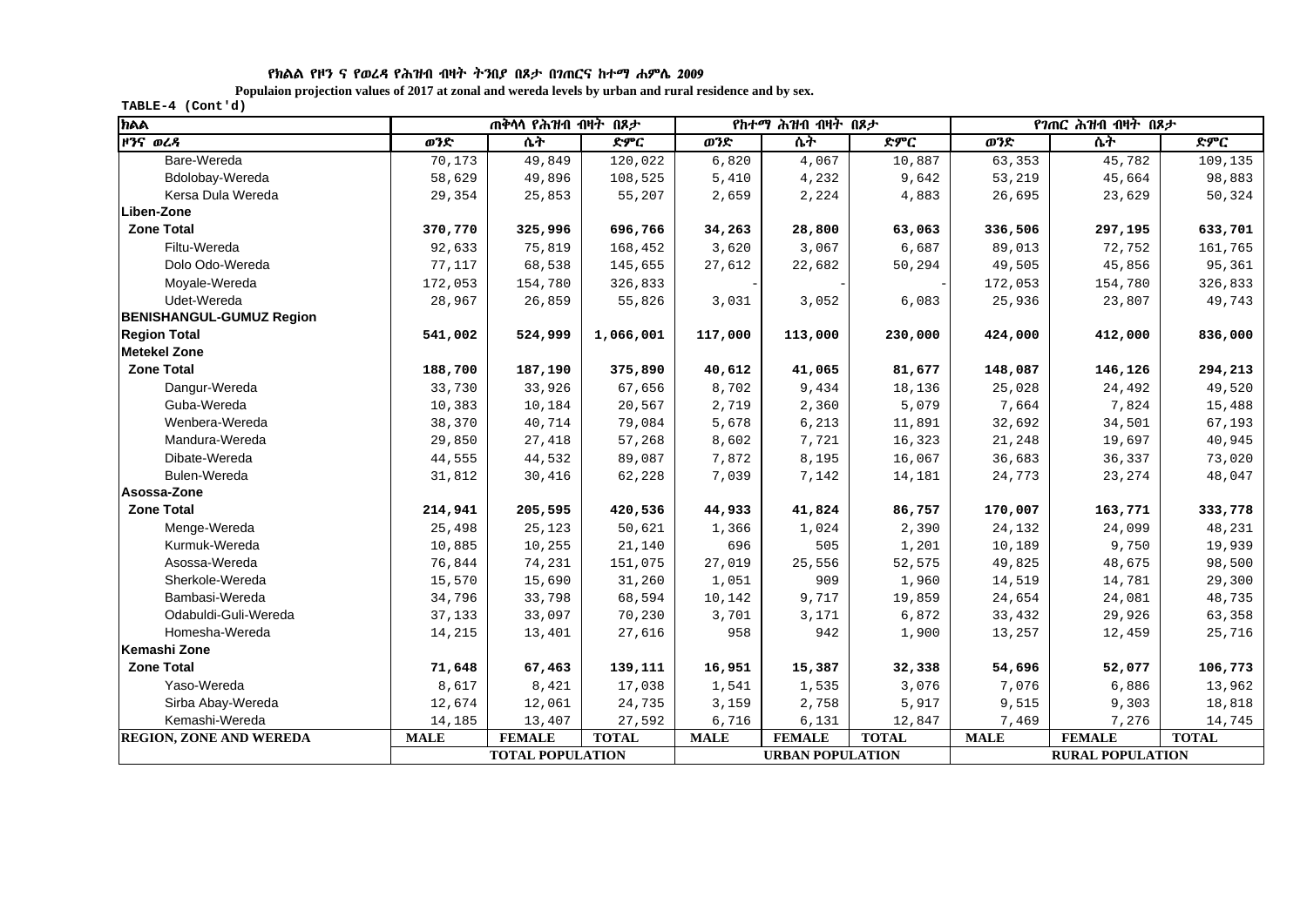Populaion projection values of 2017 at zonal and wereda levels by urban and rural residence and by sex.

| haa                            |             | ጠቅሳሳ የሕዝብ ብዛት በጾታ       |              |             | የከተማ ሕዝብ ብዛት በጾታ        |              |             | የንጠር ሕዝብ ብዛት በጾታ        |              |
|--------------------------------|-------------|-------------------------|--------------|-------------|-------------------------|--------------|-------------|-------------------------|--------------|
| ዞንና ወረዳ                        | ወንድ         | ሴት                      | ድምር          | ወንድ         | ሴት                      | ድምር          | ወንድ         | ሴት                      | ድምር          |
| Agelo Meti-Wereda              | 15,131      | 14,880                  | 30,011       | 2,344       | 2,157                   | 4,501        | 12,787      | 12,723                  | 25,510       |
| Belojegonfoy-Wereda            | 21,041      | 18,694                  | 39,735       | 3,191       | 2,806                   | 5,997        | 17,850      | 15,888                  | 33,738       |
| <b>Pawe Special Zone</b>       | 33,273      | 32,315                  | 65,588       | 10,760      | 11,103                  | 21,863       | 22,513      | 21,212                  | 43,725       |
| Pawe Special Wereda Total      | 33, 273     | 32,315                  | 65,588       | 10,760      | 11,103                  | 21,863       | 22,513      | 21,212                  | 43,725       |
| <b>Mao Komo Special Zone</b>   | 32,440      | 32,436                  | 64,876       | 3,744       | 3,621                   | 7,365        | 28,696      | 28,815                  | 57,511       |
| Mao Komo Special Wereda Total  | 32,440      | 32,436                  | 64,876       | 3,744       | 3,621                   | 7,365        | 28,696      | 28,815                  | 57,511       |
| <b>SNNP Region</b>             |             |                         |              |             |                         |              |             |                         |              |
| <b>Region Total</b>            | 9,500,004   | 9,670,003               | 19,170,007   | 1,575,000   | 1,603,000               | 3,178,000    | 7,925,000   | 8,067,000               | 15,992,000   |
| Gurage-Zone                    |             |                         |              |             |                         |              |             |                         |              |
| <b>Zone Total</b>              | 793,246     | 842,065                 | 1,635,311    | 125,733     | 128,923                 | 254,656      | 667,511     | 713,140                 | 1,380,651    |
| Kebena-Wereda                  | 31,243      | 31,110                  | 62,353       |             |                         |              | 31,243      | 31,110                  | 62,353       |
| Abeshge-Wereda                 | 38,651      | 34,472                  | 73,123       |             |                         |              | 38,651      | 34,472                  | 73,123       |
| Ezha-Wereda                    | 49,498      | 55,056                  | 104,554      | 3,712       | 4,189                   | 7,901        | 45,786      | 50,867                  | 96,653       |
| Kokir Gedabano-Wereda          | 53,712      | 59,211                  | 112,923      | 2,019       | 1,924                   | 3,943        | 51,693      | 57,287                  | 108,980      |
| Sodo-Wereda                    | 85,807      | 87,378                  | 173,185      | 14,062      | 15,126                  | 29,188       | 71,745      | 72,252                  | 143,997      |
| Mesekan-Wereda                 | 96,180      | 99,865                  | 196,045      | 12,469      | 11,689                  | 24,158       | 83,711      | 88,176                  | 171,887      |
| Mareko-Wereda                  | 42,101      | 41,105                  | 83,206       | 7,493       | 7,106                   | 14,599       | 34,608      | 33,999                  | 68,607       |
| Endegagn-Wereda                | 27,556      | 31,692                  | 59,248       | 806         | 822                     | 1,628        | 26,750      | 30,870                  | 57,620       |
| Gumer-Wereda                   | 45,858      | 52,334                  | 98,192       | 2,880       | 3,349                   | 6,229        | 42,978      | 48,985                  | 91,963       |
| Cheha-Wereda                   | 71,594      | 74,850                  | 146,444      | 9,328       | 9,792                   | 19,120       | 62,266      | 65,058                  | 127,324      |
| Enemorna Ener-Wereda           | 97,261      | 108,611                 | 205,872      | 6,893       | 7,114                   | 14,007       | 90,368      | 101,497                 | 191,865      |
| Muhor Na Aklil-Wereda          | 49,201      | 55,933                  | 105,134      | 818         | 714                     | 1,532        | 48,383      | 55,219                  | 103,602      |
| Geta-Wereda                    | 39,329      | 43,349                  | 82,678       |             |                         |              | 39,329      | 43,349                  | 82,678       |
| Welkite /Town/-Wereda          | 30,742      | 30,567                  | 61,309       | 30,742      | 30,567                  | 61,309       |             |                         |              |
| Butajira /Town/-Wereda         | 34,513      | 36,532                  | 71,045       | 34,513      | 36,532                  | 71,045       |             |                         |              |
| Hadiya-Zone                    |             |                         |              |             |                         |              |             |                         |              |
| <b>Zone Total</b>              | 787,561     | 803,366                 | 1,590,927    | 140,849     | 144,010                 | 284,859      | 646,710     | 659,357                 | 1,306,067    |
| Misha-Wereda                   | 76,381      | 80,727                  | 157,108      | 6,267       | 6,352                   | 12,619       | 70,114      | 74,375                  | 144,489      |
| Gibe-Wereda                    | 66,892      | 67,885                  | 134,777      | 5,545       | 5,202                   | 10,747       | 61,347      | 62,683                  | 124,030      |
| Lemo-Wereda                    | 70,774      | 72,317                  | 143,091      | 2,158       | 2,196                   | 4,354        | 68,616      | 70,121                  | 138,737      |
| Shashago-Wereda                | 66,302      | 64,800                  | 131,102      | 9,251       | 8,163                   | 17,414       | 57,051      | 56,637                  | 113,688      |
| Misrak Badawacho-Wereda        | 91,669      | 92,934                  | 184,603      | 16,558      | 16,616                  | 33,174       | 75,111      | 76,318                  | 151,429      |
| Soro-Wereda                    | 119,927     | 120,644                 | 240,571      | 18,110      | 17,742                  | 35,852       | 101,817     | 102,902                 | 204,719      |
| <b>REGION, ZONE AND WEREDA</b> | <b>MALE</b> | <b>FEMALE</b>           | <b>TOTAL</b> | <b>MALE</b> | <b>FEMALE</b>           | <b>TOTAL</b> | <b>MALE</b> | <b>FEMALE</b>           | <b>TOTAL</b> |
|                                |             | <b>TOTAL POPULATION</b> |              |             | <b>URBAN POPULATION</b> |              |             | <b>RURAL POPULATION</b> |              |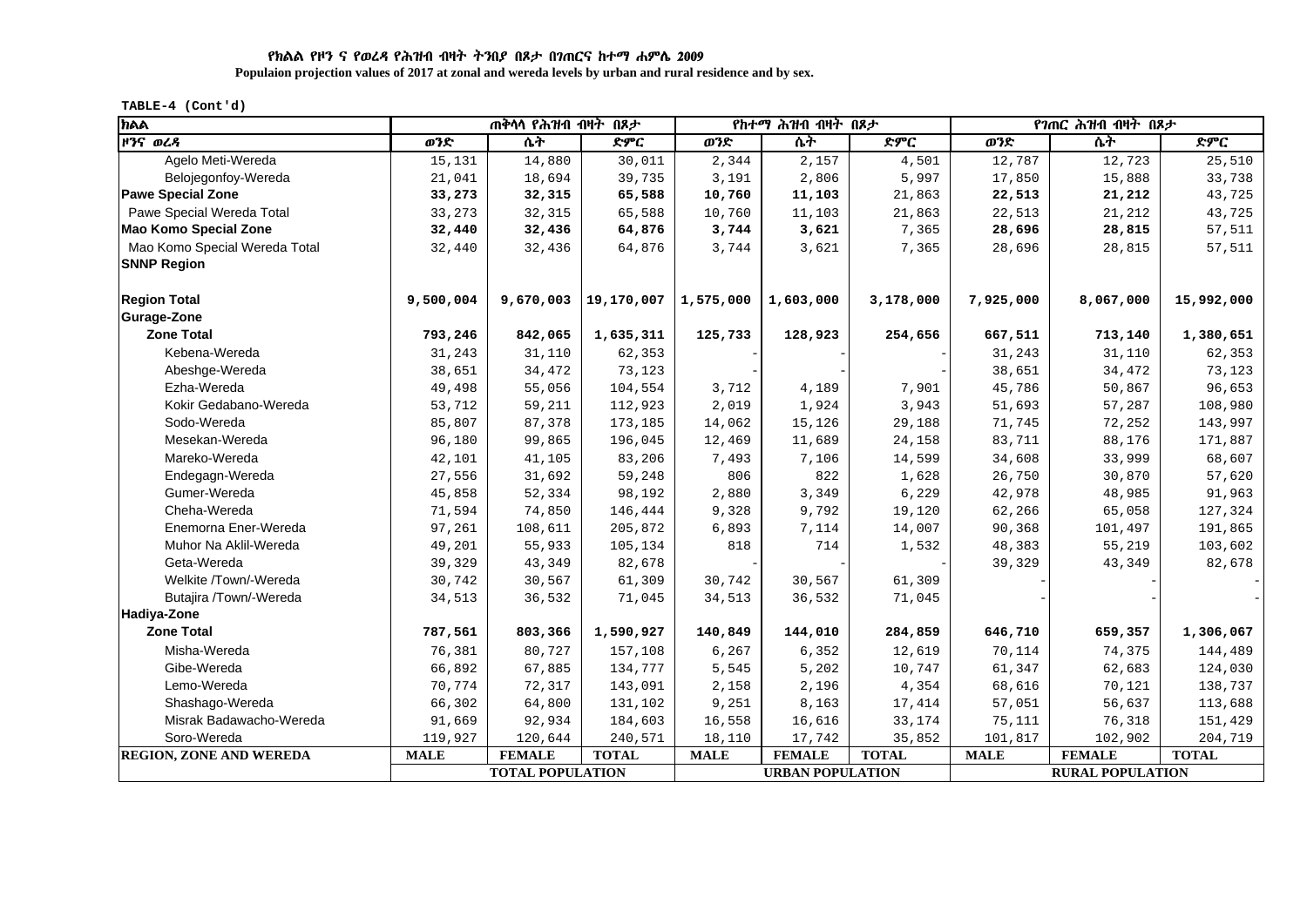Populaion projection values of 2017 at zonal and wereda levels by urban and rural residence and by sex.

| haa                            |             | ጠቅሳሳ የሕዝብ ብዛት በጾታ                                  |              |             | የከተማ ሕዝብ ብዛት በጾታ |              |                         | የንጠር ሕዝብ ብዛት በጾታ |              |
|--------------------------------|-------------|----------------------------------------------------|--------------|-------------|------------------|--------------|-------------------------|------------------|--------------|
| ዞንና ወረዳ                        | ወንድ         | ሴት                                                 | ድምር          | ወንድ         | ሌት               | ድምር          | ወንድ                     | ቤት               | ድምር          |
| Duna-Wereda                    | 74,999      | 75,742                                             | 150,741      | $6,016$     | 6,268            | 12,284       | 68,983                  | 69,474           | 138,457      |
| Analimo-Wereda                 | 43,086      | 44,811                                             | 87,897       | 2,417       | 2,648            | 5,065        | 40,669                  | 42,163           | 82,832       |
| Merab Badwacho-Wereda          | 49,552      | 51,761                                             | 101,313      | 2,082       | 2,422            | 4,504        | 47,470                  | 49,339           | 96,809       |
| Gomibora-Wereda                | 55,533      | 55,344                                             | 110,877      |             |                  |              | 55,533                  | 55,344           | 110,877      |
| Hosaena /Town/-Wereda          | 72,446      | 76,401                                             | 148,847      | 72,446      | 76,401           | 148,847      |                         |                  |              |
| Kembata Tembaro-Zone           |             |                                                    |              |             |                  |              |                         |                  |              |
| <b>Zone Total</b>              | 442,883     | 459,190                                            | 902,073      | 100,669     | 107,347          | 208,016      | 342,214                 | 351,843          | 694,057      |
| Tembaro-Wereda                 | 64,501      | 68,285                                             | 132,786      | 8,074       | 8,103            | 16,177       | 56,427                  | 60,182           | 116,609      |
| Angacha-Wereda                 | 55,439      | 55,794                                             | 111,233      | 7,124       | 7,371            | 14,495       | 48,315                  | 48,423           | 96,738       |
| Kedida Gamela-Wereda           | 55,095      | 55,685                                             | 110,780      | 4,774       | 5,140            | 9,914        | 50,321                  | 50,545           | 100,866      |
| Kacha Bira-Wereda              | 73,257      | 76,925                                             | 150,182      | 16,258      | 17,456           | 33,714       | 56,999                  | 59,469           | 116,468      |
| Hadero Tunito-Wereda           | 67,843      | 71,322                                             | 139,165      | 24,085      | 25,995           | 50,080       | 43,758                  | 45,327           | 89,085       |
| Doyo Gena-Wereda               | 48,850      | 51,055                                             | 99,905       | 6,895       | 7,405            | 14,300       | 41,955                  | 43,650           | 85,605       |
| Deniboya-Wereda                | 53,072      | 52,866                                             | 105,938      | 8,633       | 8,619            | 17,252       | 44,439                  | 44,247           | 88,686       |
| Durame /Town/-Wereda           | 24,826      | 27,258                                             | 52,084       | 24,826      | 27,258           | 52,084       |                         |                  |              |
| Sidama-Zone                    |             |                                                    |              |             |                  |              |                         |                  |              |
| <b>Zone Total</b>              | 1,849,128   | 1,819,176                                          | 3,668,304    | 175,340     | 169,894          | 345,234      | 1,673,789               | 1,649,284        | 3,323,073    |
| Shebedino-Wereda               | 145,921     | 143,569                                            | 289,490      | 12,844      | 12,263           | 25,107       | 133,077                 | 131,306          | 264,383      |
| Hawassa Zuria-Wereda           | 74,769      | 73,406                                             | 148,175      |             |                  |              | 74,769                  | 73,406           | 148,175      |
| Arbegona-Wereda                | 83,856      | 84,135                                             | 167,991      | 7,615       | 6,673            | 14,288       | 76,241                  | 77,462           | 153,703      |
| Dale-Wereda                    | 159,606     | 157,640                                            | 317,246      | 31,737      | 32,770           | 64,507       | 127,869                 | 124,870          | 252,739      |
| Aleta Wendo-Wereda             | 124,986     | 120,582                                            | 245,568      | 23,751      | 23,154           | 46,905       | 101,235                 | 97,428           | 198,663      |
| Dara-Wereda                    | 95,705      | 99,097                                             | 194,802      | 11,100      | 11,563           | 22,663       | 84,605                  | 87,534           | 172,139      |
| Hula-Wereda                    | 79,816      | 80,025                                             | 159,841      | 7,046       | 6,549            | 13,595       | 72,770                  | 73,476           | 146,246      |
| Bensa-Wereda                   | 156,628     | 152,603                                            | 309,231      | 13,005      | 11,549           | 24,554       | 143,623                 | 141,054          | 284,677      |
| Aroresa-Wereda                 | 103,068     | 102,378                                            | 205,446      | 3,092       | 3,242            | 6,334        | 99,976                  | 99,136           | 199,112      |
| Boricha-Wereda                 | 154,147     | 153,471                                            | 307,618      | 11,151      | 10,935           | 22,086       | 142,996                 | 142,536          | 285,532      |
| Gorche-Wereda                  | 65,073      | 63,262                                             | 128,335      | 3,292       | 3,041            | 6,333        | 61,781                  | 60,221           | 122,002      |
| Malga-Wereda                   | 68,108      | 66,338                                             | 134,446      | 4,313       | 4,215            | 8,528        | 63,795                  | 62,123           | 125,918      |
| Wensho-Wereda                  | 55,153      | 53,490                                             | 108,643      | 2,129       | 2,205            | 4,334        | 53,024                  | 51,285           | 104,309      |
| Loko Abeya-Wereda              | 60,776      | 58,334                                             | 119,110      | 1,213       | 1,028            | 2,241        | 59,563                  | 57,306           | 116,869      |
| Chere-Wereda                   | 73,145      | 72,440                                             | 145,585      | 2,508       | 2,498            | 5,006        | 70,637                  | 69,942           | 140,579      |
| Bursa-Wereda                   | 62,683      | 62,822                                             | 125,505      | 2,566       | 2,318            | 4,884        | 60,117                  | 60,504           | 120,621      |
| <b>REGION, ZONE AND WEREDA</b> | <b>MALE</b> | <b>FEMALE</b>                                      | <b>TOTAL</b> | <b>MALE</b> | <b>FEMALE</b>    | <b>TOTAL</b> | <b>MALE</b>             | <b>FEMALE</b>    | <b>TOTAL</b> |
|                                |             | <b>TOTAL POPULATION</b><br><b>URBAN POPULATION</b> |              |             |                  |              | <b>RURAL POPULATION</b> |                  |              |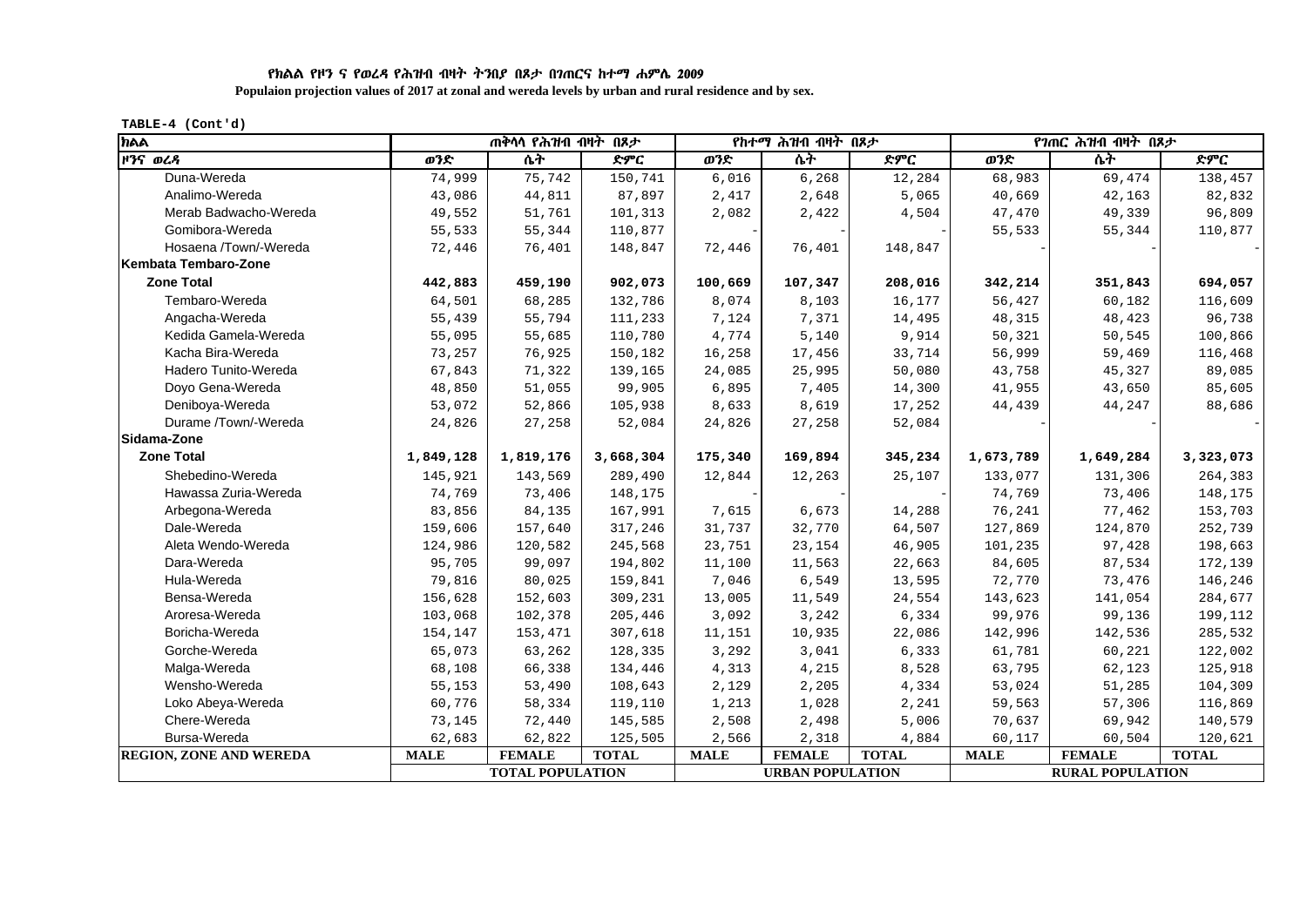Populaion projection values of 2017 at zonal and wereda levels by urban and rural residence and by sex.

| TABLE-4 (Cont'd) |  |
|------------------|--|
|                  |  |

| haa                            |             | ጠቅላሳ የሕዝብ ብዛት በጾታ       |              |             | የከተማ ሕዝብ ብዛት በጾታ        |              |             | የንጠር ሕዝብ ብዛት በጾታ        |              |
|--------------------------------|-------------|-------------------------|--------------|-------------|-------------------------|--------------|-------------|-------------------------|--------------|
| ዞንና ወረዳ                        | ወንድ         | ሴት                      | ድምር          | ወንድ         | ሴት                      | ድምር          | ወንድ         | ቤት                      | ድምር          |
| Cheko-Wereda                   | 104,969     | 99,465                  | 204,434      | 6,302       | 5,725                   | 12,027       | 98,667      | 93,740                  | 192,407      |
| Bona Zuria-Wereda              | 75,286      | 74,660                  | 149,946      | 6,320       | 6,465                   | 12,785       | 68,966      | 68,195                  | 137,161      |
| Wendo Genet-Wereda             | 105,433     | 101,459                 | 206,892      | 25,354      | 23,699                  | 49,053       | 80,079      | 77,760                  | 157,839      |
| Gedeo-Zone                     |             |                         |              |             |                         |              |             |                         |              |
| <b>Zone Total</b>              | 553,466     | 555,988                 | 1,109,454    | 114,349     | 114,608                 | 228,957      | 439,117     | 441,378                 | 880,495      |
| Wenago-Wereda                  | 72,981      | 74,118                  | 147,099      | 8,943       | 9,056                   | 17,999       | 64,038      | 65,062                  | 129,100      |
| Yirgachefe-Wereda              | 122,576     | 123,997                 | 246,573      | 15,826      | 16,308                  | 32,134       | 106,750     | 107,689                 | 214,439      |
| Kochire-Wereda                 | 81,699      | 83,548                  | 165,247      | 11,137      | 11,403                  | 22,540       | 70,562      | 72,145                  | 142,707      |
| Bule-Wereda                    | 65,395      | 64,980                  | 130,375      | 5,710       | 5,995                   | 11,705       | 59,685      | 58,985                  | 118,670      |
| Dila Zuria-Wereda              | 58,855      | 58,329                  | 117,184      |             |                         |              | 58,855      | 58,329                  | 117,184      |
| Gedeb-Wereda                   | 88,600      | 88,777                  | 177,377      | 9,373       | 9,608                   | 18,981       | 79,227      | 79,169                  | 158,396      |
| Dila /Town/-Wereda             | 63,360      | 62,239                  | 125,599      | 63,360      | 62,239                  | 125,599      |             |                         |              |
| <b>Wolayita-Zone</b>           |             |                         |              |             |                         |              |             |                         |              |
| <b>Zone Total</b>              | 956,503     | 991,636                 | 1,948,139    | 181,888     | 184,679                 | 366,567      | 774,613     | 806,957                 | 1,581,570    |
| Boloso Sore-Wereda             | 128,209     | 136,884                 | 265,093      | 32,212      | 34,603                  | 66,815       | 95,997      | 102,281                 | 198,278      |
| Damot Gale-Wereda              | 98,781      | 103,660                 | 202,441      | 24,932      | 26,392                  | 51,324       | 73,849      | 77,268                  | 151,117      |
| Damot Woyide-Wereda            | 55,731      | 58,273                  | 114,004      | 5,525       | 5,747                   | 11,272       | 50,206      | 52,526                  | 102,732      |
| Humbo-Wereda                   | 77,844      | 77,311                  | 155,155      | 6,697       | 6,567                   | 13,264       | 71,147      | 70,744                  | 141,891      |
| Sodo Zuria-Wereda              | 95,289      | 98,380                  | 193,669      |             |                         |              | 95,289      | 98,380                  | 193,669      |
| Kindo Koyisha-Wereda           | 63,756      | 66,888                  | 130,644      | 6,808       | 7,207                   | 14,015       | 56,948      | 59,681                  | 116,629      |
| Ofa-Wereda                     | 63,039      | 65,681                  | 128,720      | 5,692       | 5,840                   | 11,532       | 57,347      | 59,841                  | 117,188      |
| Boloso Bonibe-Wereda           | 51,483      | 54,212                  | 105,695      | 1,075       | 1,175                   | 2,250        | 50,408      | 53,037                  | 103,445      |
| Damot Sore-Wereda              | 61,163      | 64,400                  | 125,563      | 6,597       | 6,403                   | 13,000       | 54,566      | 57,997                  | 112,563      |
| Kindo Didaye-Wereda            | 57,635      | 59,842                  | 117,477      | 1,503       | 1,529                   | 3,032        | 56,132      | 58,313                  | 114,445      |
| Damot Pulasa-Wereda            | 63,746      | 66,431                  | 130,177      | 5,627       | 5,734                   | 11,361       | 58,119      | 60,697                  | 118,816      |
| Deguna Fanigo-Wereda           | 57,965      | 60,086                  | 118,051      | 3,359       | 3,894                   | 7,253        | 54,606      | 56,192                  | 110,798      |
| Sodo /Town/-Wereda             | 81,862      | 79,588                  | 161,450      | 81,862      | 79,588                  | 161,450      |             |                         |              |
| South Omo-Zone                 |             |                         |              |             |                         |              |             |                         |              |
| <b>Zone Total</b>              | 360,517     | 362,438                 | 722,955      | 46,029      | 45,729                  | 91,758       | 314,489     | 316,708                 | 631,197      |
| Selamago-Wereda                | 17,325      | 16,998                  | 34,323       | 1,319       | 1,299                   | 2,618        | 16,006      | 15,699                  | 31,705       |
| Debub Ari-Wereda               | 137,270     | 142,304                 | 279,574      | 32,859      | 32,939                  | 65,798       | 104,411     | 109,365                 | 213,776      |
| Semen Ari-Wereda               | 40,732      | 41,748                  | 82,480       | 2,378       | 2,633                   | 5,011        | 38,354      | 39,115                  | 77,469       |
| Hamer-Wereda                   | 37,093      | 36,811                  | 73,904       | 3,544       | 3,269                   | 6,813        | 33,549      | 33,542                  | 67,091       |
| <b>REGION, ZONE AND WEREDA</b> | <b>MALE</b> | <b>FEMALE</b>           | <b>TOTAL</b> | <b>MALE</b> | <b>FEMALE</b>           | <b>TOTAL</b> | <b>MALE</b> | <b>FEMALE</b>           | <b>TOTAL</b> |
|                                |             | <b>TOTAL POPULATION</b> |              |             | <b>URBAN POPULATION</b> |              |             | <b>RURAL POPULATION</b> |              |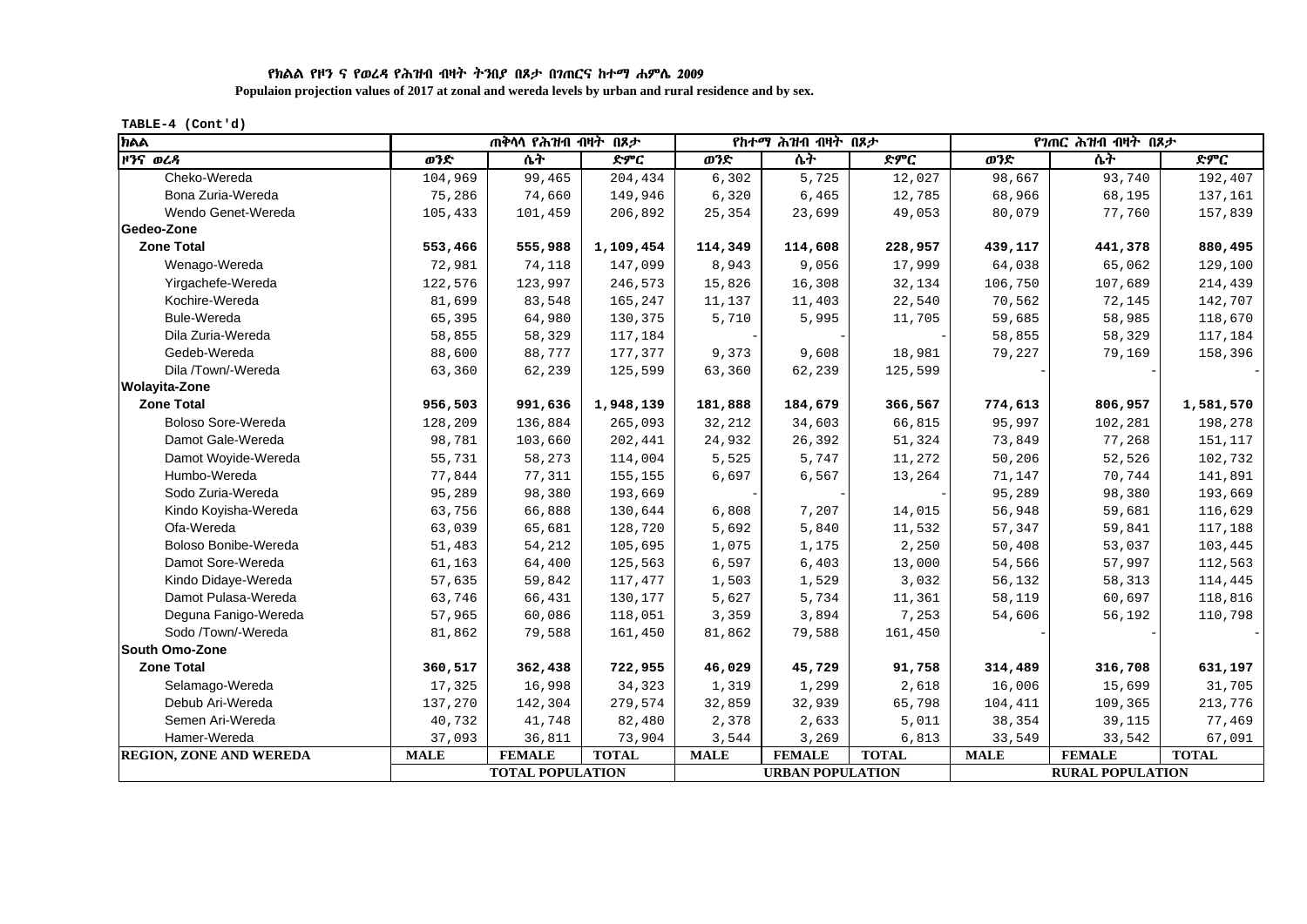Populaion projection values of 2017 at zonal and wereda levels by urban and rural residence and by sex.

| haa                            |             | ጠቅላሳ የሕዝብ ብዛት በጾታ       |              |             | የከተማ ሕዝብ ብዛት በጾታ        |              | የንጠር ሕዝብ ብዛት በጾታ |                         |              |
|--------------------------------|-------------|-------------------------|--------------|-------------|-------------------------|--------------|------------------|-------------------------|--------------|
| ዞንና ወረዳ                        | ወንድ         | ሴት                      | ድምር          | ወንድ         | ሌት                      | ድምር          | ወንድ              | ሌት                      | ድምር          |
| Bena Tsemay-Wereda             | 32,978      | 32,060                  | 65,038       | 2,604       | 1,944                   | 4,548        | 30,374           | 30,116                  | 60,490       |
| Dasenech-Wereda                | 33,077      | 31,883                  | 64,960       | 2,392       | 2,633                   | 5,025        | 30,685           | 29,250                  | 59,935       |
| Male-Wereda                    | 51,450      | 50,227                  | 101,677      | 932         | 1,013                   | 1,945        | 50,518           | 49,214                  | 99,732       |
| Nyangatom-Wereda               | 10,592      | 10,407                  | 20,999       |             |                         |              | 10,592           | 10,407                  | 20,999       |
| Sheka-Zone                     |             |                         |              |             |                         |              |                  |                         |              |
| <b>Zone Total</b>              | 135,422     | 133,821                 | 269,243      | 36,189      | 36,529                  | 72,718       | 99,234           | 97,290                  | 196,524      |
| Masha-Wereda                   | 26,847      | 28,094                  | 54,941       | 6,942       | 7,498                   | 14,440       | 19,905           | 20,596                  | 40,501       |
| Anderacha-Wereda               | 15,436      | 15,568                  | 31,004       | 2,612       | 2,948                   | 5,560        | 12,824           | 12,620                  | 25,444       |
| Yeki-Wereda                    | 93,139      | 90,159                  | 183,298      | 26,635      | 26,084                  | 52,719       | 66,504           | 64,075                  | 130,579      |
| Keffa-Zone                     |             |                         |              |             |                         |              |                  |                         |              |
| <b>Zone Total</b>              | 541,682     | 560,596                 | 1,102,278    | 65,873      | 72,553                  | 138,426      | 475,810          | 488,042                 | 963,852      |
| Sayilem-Wereda                 | 24,527      | 26,034                  | 50,561       | 1,995       | 2,320                   | 4,315        | 22,532           | 23,714                  | 46,246       |
| Gesha Deka-Wereda              | 50,900      | 53,609                  | 104,509      | 3,704       | 3,584                   | 7,288        | 47,196           | 50,025                  | 97,221       |
| Gewata-Wereda                  | 43,223      | 44,397                  | 87,620       | 1,503       | 1,558                   | 3,061        | 41,720           | 42,839                  | 84,559       |
| Gimbo-Wereda                   | 57,250      | 58,801                  | 116,051      | 9,426       | 11,057                  | 20,483       | 47,824           | 47,744                  | 95,568       |
| Menjiwo-Wereda                 | 63,557      | 67,381                  | 130,938      | 2,737       | 3,360                   | 6,097        | 60,820           | 64,021                  | 124,841      |
| Telo-Weredaada                 | 38,853      | 39,736                  | 78,589       | 3,532       | 3,938                   | 7,470        | 35,321           | 35,798                  | 71,119       |
| Cheta-Wereda                   | 19,490      | 20,721                  | 40,211       | 1,413       | 1,715                   | 3,128        | 18,077           | 19,006                  | 37,083       |
| Decha-Wereda                   | 79,004      | 79,558                  | 158,562      | 5,417       | 6,215                   | 11,632       | 73,587           | 73,343                  | 146,930      |
| Chena-Wereda                   | 97,865      | 101,688                 | 199,553      | 11,496      | 13,280                  | 24,776       | 86,369           | 88,408                  | 174,777      |
| Bita-Wereda                    | 45,118      | 46,237                  | 91,355       | 2,755       | 3,092                   | 5,847        | 42,363           | 43,145                  | 85,508       |
| Bonga /Town/-Wereda            | 21,895      | 22,434                  | 44,329       | 21,895      | 22,434                  | 44,329       |                  |                         |              |
| Gamo Gofa-Zone                 |             |                         |              |             |                         |              |                  |                         |              |
| <b>Zone Total</b>              | 1,013,533   | 1,030,135               | 2,043,668    | 164,971     | 169,668                 | 334,639      | 848,560          | 860,468                 | 1,709,028    |
| Melekoza-Wereda                | 72,721      | 73,671                  | 146,392      | 3,373       | 3,597                   | 6,970        | 69,348           | 70,074                  | 139,422      |
| Denibu Gofa-Wereda             | 48,050      | 48,570                  | 96,620       |             |                         |              | 48,050           | 48,570                  | 96,620       |
| Kucha-Wereda                   | 90,619      | 91,885                  | 182,504      | 5,366       | 5,523                   | 10,889       | 85,253           | 86,362                  | 171,615      |
| Boreda-Wereda                  | 42,282      | 41,194                  | 83,476       | 2,975       | 2,886                   | 5,861        | 39,307           | 38,308                  | 77,615       |
| Merab Abaya-Wereda             | 47,085      | 47,623                  | 94,708       | 5,977       | 6,434                   | 12,411       | 41,108           | 41,189                  | 82,297       |
| Arba Minch Zuriya-Wereda       | 97,905      | 97,953                  | 195,858      |             |                         |              | 97,905           | 97,953                  | 195,858      |
| Chencha-Wereda                 | 66,677      | 78,758                  | 145,435      | 13,374      | 14,951                  | 28,325       | 53,303           | 63,807                  | 117,110      |
| Dita-Wereda                    | 48,177      | 54,604                  | 102,781      | 2,816       | 3,526                   | 6,342        | 45,361           | 51,078                  | 96,439       |
| Deramalo-Wereda                | 51,048      | 48,403                  | 99,451       | 3,551       | 3,278                   | 6,829        | 47,497           | 45,125                  | 92,622       |
| <b>REGION, ZONE AND WEREDA</b> | <b>MALE</b> | <b>FEMALE</b>           | <b>TOTAL</b> | <b>MALE</b> | <b>FEMALE</b>           | <b>TOTAL</b> | <b>MALE</b>      | <b>FEMALE</b>           | <b>TOTAL</b> |
|                                |             | <b>TOTAL POPULATION</b> |              |             | <b>URBAN POPULATION</b> |              |                  | <b>RURAL POPULATION</b> |              |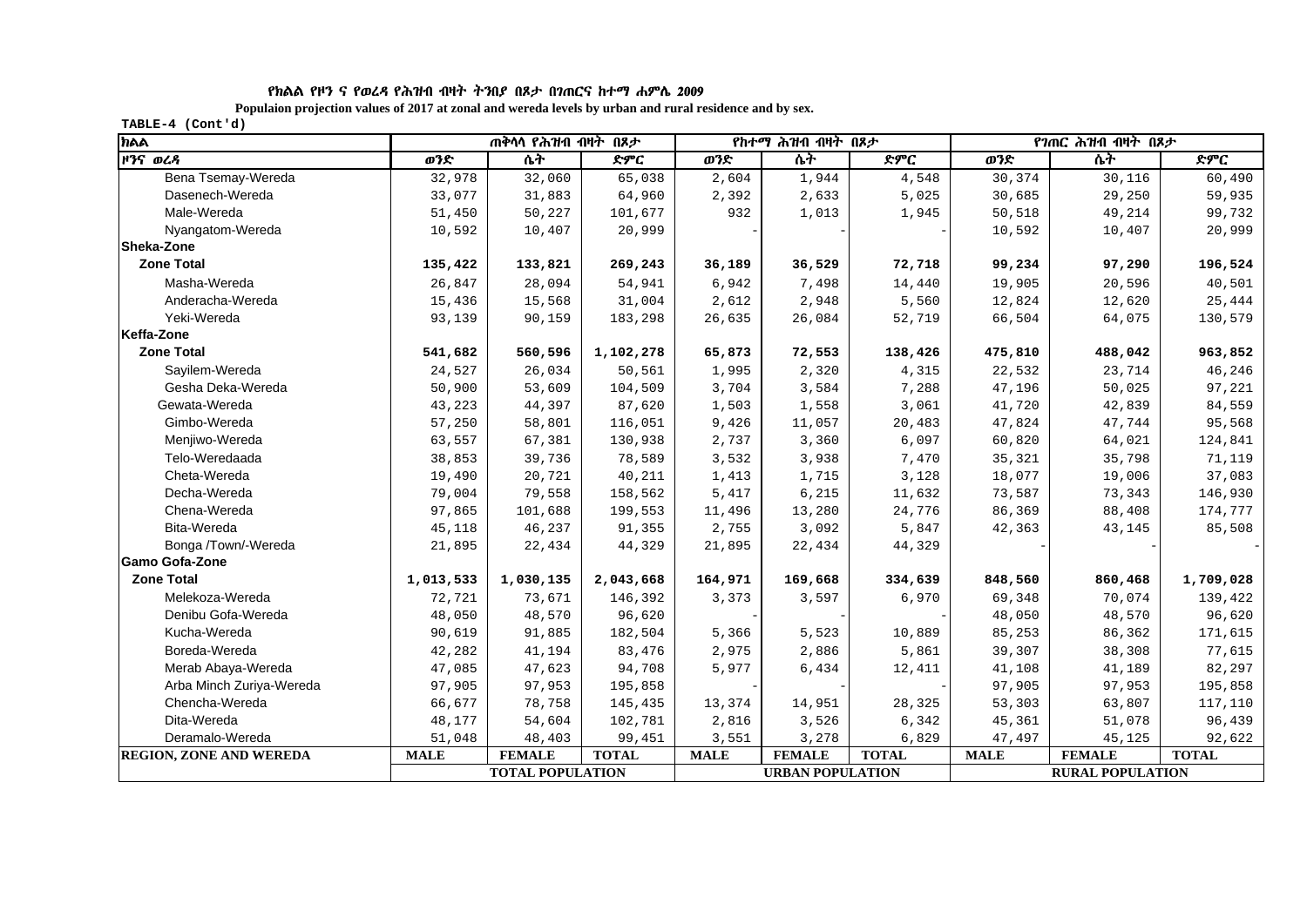Populaion projection values of 2017 at zonal and wereda levels by urban and rural residence and by sex.

| haa                            |             | ጠቅሳሳ የሕዝብ ብዛት በጾታ       |              |             | የከተማ ሕዝብ ብዛት በጾታ        |              |             | የንጠር ሕዝብ ብዛት በጾታ        |              |
|--------------------------------|-------------|-------------------------|--------------|-------------|-------------------------|--------------|-------------|-------------------------|--------------|
| ዞንና ወረዳ                        | ወንድ         | ሴት                      | ድምር          | ወንድ         | ሌት                      | ድምር          | ወንድ         | ሴት                      | ድምር          |
| Zala-Wereda                    | 45,737      | 44,782                  | 90,519       | 2,358       | 2,174                   | 4,532        | 43,379      | 42,608                  | 85,987       |
| Uba Debre Tsehay-Wereda        | 43,557      | 42,878                  | 86,435       | 4,687       | 4,756                   | 9,443        | 38,870      | 38,122                  | 76,992       |
| Kemba-Wereda                   | 96,414      | 93,677                  | 190,091      | 4,791       | 5,215                   | 10,006       | 91,623      | 88,462                  | 180,085      |
| Bonke-Wereda                   | 96,877      | 98,465                  | 195,342      | 6,363       | 7,152                   | 13,515       | 90,514      | 91,313                  | 181,827      |
| Gezegofa-Wereda                | 43,016      | 44,091                  | 87,107       | 5,833       | 6,387                   | 12,220       | 37,183      | 37,704                  | 74,887       |
| Ayida-Wereda                   | 19,860      | 19,793                  | 39,653       |             |                         |              | 19,860      | 19,793                  | 39,653       |
| Arba Minch /Town/-Wereda       | 79,961      | 79,058                  | 159,019      | 79,961      | 79,058                  | 159,019      |             |                         |              |
| Sawla /Town/-Wereda            | 23,547      | 24,730                  | 48,277       | 23,547      | 24,730                  | 48,277       |             |                         |              |
| Bench Maji-Zone                |             |                         |              |             |                         |              |             |                         |              |
| <b>Zone Total</b>              | 417,751     | 429,417                 | 847,168      | 78,415      | 81,541                  | 159,956      | 339,336     | 347,876                 | 687,212      |
| Sheko-Wereda                   | 32,126      | 31,916                  | 64,042       | 4,937       | 5,330                   | 10,267       | 27,189      | 26,586                  | 53,775       |
| Guraferda-Wereda               | 25,327      | 21,323                  | 46,650       | 5,309       | 5,293                   | 10,602       | 20,018      | 16,030                  | 36,048       |
| Debub Bench-Wereda             | 66,857      | 70,209                  | 137,066      | 8,539       | 9,918                   | 18,457       | 58,318      | 60,291                  | 118,609      |
| Shay Bench-Wereda              | 69,089      | 75,878                  | 144,967      | 4,193       | 5,228                   | 9,421        | 64,896      | 70,650                  | 135,546      |
| Meinit Goldeya-Wereda          | 52,960      | 55,220                  | 108,180      | 2,492       | 2,937                   | 5,429        | 50,468      | 52,283                  | 102,751      |
| Meinit Shasha-Wereda           | 27,042      | 27,118                  | 54,160       | 2,788       | 3,129                   | 5,917        | 24,254      | 23,989                  | 48,243       |
| Maji-Wereda                    | 19,985      | 21,561                  | 41,546       | 4,888       | 5,410                   | 10,298       | 15,097      | 16,151                  | 31,248       |
| Bero-Wereda                    | 8,749       | 7,583                   | 16,332       | 1,907       | 2,046                   | 3,953        | 6,842       | 5,537                   | 12,379       |
| Surma-Wereda                   | 14,443      | 15,693                  | 30,136       | 952         | 991                     | 1,943        | 13,491      | 14,702                  | 28,193       |
| Semen Bench-Wereda             | 64,182      | 67,583                  | 131,765      | 5,419       | 5,926                   | 11,345       | 58,763      | 61,657                  | 120,420      |
| Mizan Aman /Town/-Wereda       | 36,991      | 35,333                  | 72,324       | 36,991      | 35,333                  | 72,324       |             |                         |              |
| Yem Special Wereda             | 51,552      | 51,983                  | 103,535      | 7,776       | 9,173                   | 16,949       | 43,776      | 42,810                  | 86,586       |
| Yem Special Wereda Total       | 51,552      | 51,983                  | 103,535      | 7,776       | 9,173                   | 16,949       | 43,776      | 42,810                  | 86,586       |
| <b>Amaro Special Wereda</b>    | 93,589      | 92,078                  | 185,667      | 9,657       | 8,639                   | 18,296       | 83,932      | 83,439                  | 167,371      |
| Amaro - Wereda                 | 93,589      | 92,078                  | 185,667      | 9,657       | 8,639                   | 18,296       | 83,932      | 83,439                  | 167,371      |
| <b>Burji Special Wereda</b>    | 34,996      | 37,183                  | 72,179       | 6,228       | 7,137                   | 13,365       | 28,768      | 30,046                  | 58,814       |
| Burji-Wereda                   | 34,996      | 37,183                  | 72,179       | 6,228       | 7,137                   | 13,365       | 28,768      | 30,046                  | 58,814       |
| Konso Special Wereda           | 139,323     | 149,298                 | 288,621      | 10,193      | 9,789                   | 19,982       | 129,130     | 139,509                 | 268,639      |
| Konso - Wereda                 | 139,323     | 149,298                 | 288,621      | 10,193      | 9,789                   | 19,982       | 129,130     | 139,509                 | 268,639      |
| Derashe Special Wereda         | 89,023      | 93,293                  | 182,316      | 13,258      | 14,812                  | 28,070       | 75,765      | 78,481                  | 154,246      |
| Derashe - Wereda               | 89,023      | 93,293                  | 182,316      | 13,258      | 14,812                  | 28,070       | 75,765      | 78,481                  | 154,246      |
|                                |             |                         |              |             |                         |              |             |                         |              |
|                                |             |                         |              |             |                         |              |             |                         |              |
| <b>REGION, ZONE AND WEREDA</b> | <b>MALE</b> | <b>FEMALE</b>           | <b>TOTAL</b> | <b>MALE</b> | <b>FEMALE</b>           | <b>TOTAL</b> | <b>MALE</b> | <b>FEMALE</b>           | <b>TOTAL</b> |
|                                |             | <b>TOTAL POPULATION</b> |              |             | <b>URBAN POPULATION</b> |              |             | <b>RURAL POPULATION</b> |              |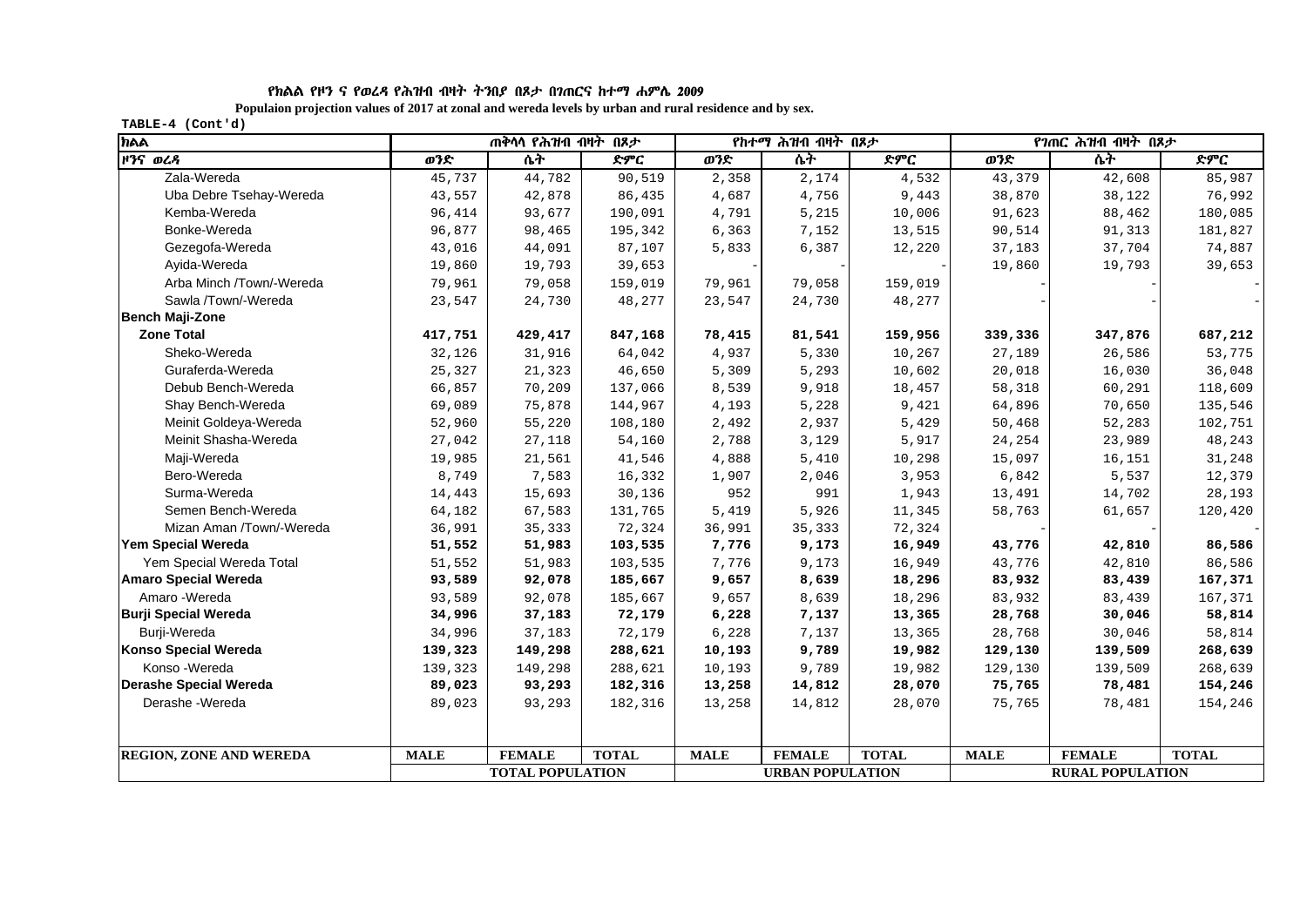Populaion projection values of 2017 at zonal and wereda levels by urban and rural residence and by sex.

| haa                                      |             | ጠቅሳሳ የሕዝብ ብዛት በጾታ       |              |             | <i>የከተማ ሕዝ</i> ብ ብዛት በጾታ |              |             | የንጠር ሕዝብ ብዛት በጾታ        |              |
|------------------------------------------|-------------|-------------------------|--------------|-------------|--------------------------|--------------|-------------|-------------------------|--------------|
| ዞንና ወሪዳ                                  | ወንድ         | ቤት                      | ድምር          | ወንድ         | ሌት                       | ድምር          | ወንድ         | ሴት                      | ድምር          |
| Dawro-Zone                               |             |                         |              |             |                          |              |             |                         |              |
| <b>Zone Total</b>                        | 313,112     | 302,262                 | 615,374      | 38,995      | 35,290                   | 74,285       | 274,117     | 266,971                 | 541,088      |
| Tocha-Wereda                             | 65,378      | 63,242                  | 128,620      | 6,897       | 7,163                    | 14,060       | 58,481      | 56,079                  | 114,560      |
| Mareka-Wereda                            | 86,997      | 80,586                  | 167,583      | 22,103      | 18,063                   | 40,166       | 64,894      | 62,523                  | 127,417      |
| Loma-Wereda                              | 67,601      | 66,103                  | 133,704      | 4,417       | 4,063                    | 8,480        | 63,184      | 62,040                  | 125,224      |
| Genabosa-Wereda                          | 52,344      | 52,022                  | 104,366      | 1,525       | 1,474                    | 2,999        | 50,819      | 50,548                  | 101,367      |
| Isara-Wereda                             | 40,792      | 40,309                  | 81,101       | 4,052       | 4,528                    | 8,580        | 36,740      | 35,781                  | 72,521       |
| <b>Basketo Special Wereda</b>            | 36,217      | 36,152                  | 72,369       | 5,368       | 5,725                    | 11,093       | 30,849      | 30,427                  | 61,276       |
| Basketo-Wereda                           | 36,217      | 36,152                  | 72,369       | 5,368       | 5,725                    | 11,093       | 30,849      | 30,427                  | 61,276       |
| Konta Special Wereda                     | 56,656      | 59,242                  | 115,898      | 8,251       | 9,333                    | 17,584       | 48,405      | 49,909                  | 98,314       |
| Konta-Wereda                             | 56,656      | 59,242                  | 115,898      | 8,251       | 9,333                    | 17,584       | 48,405      | 49,909                  | 98,314       |
| Silti-Zone                               |             |                         |              |             |                          |              |             |                         |              |
| <b>Zone Total</b>                        | 454,685     | 482,527                 | 937,212      | 50,489      | 49,513                   | 100,002      | 404,194     | 433,013                 | 837,207      |
| Alicho Werero-Wereda                     | 50,447      | 60,366                  | 110,813      | 912         | 745                      | 1,657        | 49,535      | 59,621                  | 109,156      |
| Silti-Wereda                             | 111,685     | 114,387                 | 226,072      | 17,661      | 16,680                   | 34,341       | 94,024      | 97,707                  | 191,731      |
| Lanfuro-Wereda                           | 75,706      | 74,118                  | 149,824      | 13,495      | 12,921                   | 26,416       | 62,211      | 61,197                  | 123,408      |
| Merab Azernet-Wereda                     | 34,167      | 41,157                  | 75,324       | 4,795       | 5,946                    | 10,741       | 29,372      | 35,211                  | 64,583       |
| Dalocha-Wereda                           | 56,535      | 56,721                  | 113,256      | 7,173       | 7,261                    | 14,434       | 49,362      | 49,460                  | 98,822       |
| Sankura-Wereda                           | 52,309      | 51,956                  | 104,265      | 4,116       | 3,630                    | 7,746        | 48,193      | 48,326                  | 96,519       |
| Misrak Azernet-Wereda                    | 27,264      | 33,134                  | 60,398       |             |                          |              | 27,264      | 33,134                  | 60,398       |
| Wulbareg-Wereda                          | 46,572      | 50,688                  | 97,260       | 2,339       | 2,329                    | 4,668        | 44,233      | 48,359                  | 92,592       |
| Alaba Special Wereda                     | 151,545     | 150,113                 | 301,658      | 28,468      | 28,608                   | 57,076       | 123,077     | 121,505                 | 244,582      |
| Alaba-Wereda                             | 151,545     | 150,113                 | 301,658      | 28,468      | 28,608                   | 57,076       | 123,077     | 121,505                 | 244,582      |
| Hawassa City Transitional Administration | 227,614     | 228,044                 | 455,658      | 166,009     | 169,499                  | 335,508      | 61,605      | 58,545                  | 120,150      |
| Hawassa City Administration wereda       | 227614      | 228044                  | 455,658      | 166,009     | 169,499                  | 335,508      | 61,605      | 58,545                  | 120,150      |
| <b>GAMBELLA Region</b>                   |             |                         |              |             |                          |              |             |                         |              |
| <b>Region Total</b>                      | 227,000     | 208,999                 | 435,999      | 77,000      | 71,000                   | 148,000      | 150,000     | 138,000                 | 288,000      |
| Agnewak-Zone                             |             |                         |              |             |                          |              |             |                         |              |
| <b>Zone Total</b>                        | 81,053      | 77,822                  | 158,875      | 51,779      | 48,052                   | 99,831       | 29,275      | 29,771                  | 59,046       |
| Gambella Zuria Wereda                    | 6,754       | 7,253                   | 14,007       | 1,085       | 996                      | 2,081        | 5,669       | 6,257                   | 11,926       |
| Abobo Wereda                             | 11,531      | 10,889                  | 22,420       | 3,653       | 4,123                    | 7,776        | 7,878       | 6,766                   | 14,644       |
| Gog Wereda                               | 11,503      | 13,260                  | 24,763       | 5,231       | 5,443                    | 10,674       | 6,272       | 7,817                   | 14,089       |
| Jor Wereda                               | 5,685       | 6,489                   | 12,174       | 553         | 651                      | 1,204        | 5,132       | 5,838                   | 10,970       |
| <b>REGION, ZONE AND WEREDA</b>           | <b>MALE</b> | <b>FEMALE</b>           | <b>TOTAL</b> | <b>MALE</b> | <b>FEMALE</b>            | <b>TOTAL</b> | <b>MALE</b> | <b>FEMALE</b>           | <b>TOTAL</b> |
|                                          |             | <b>TOTAL POPULATION</b> |              |             | <b>URBAN POPULATION</b>  |              |             | <b>RURAL POPULATION</b> |              |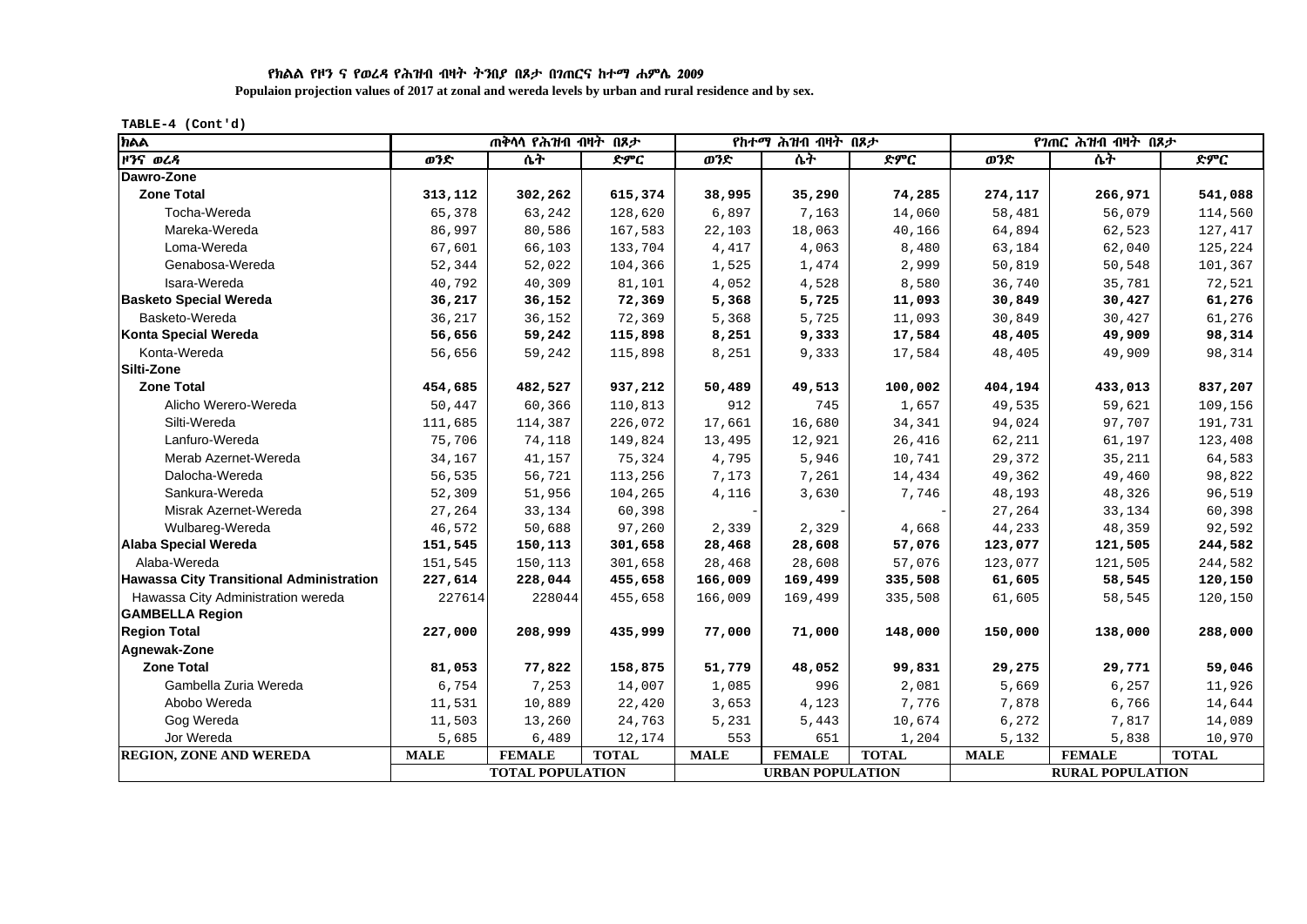Populaion projection values of 2017 at zonal and wereda levels by urban and rural residence and by sex.

| haa                            |             | ጠቅሳሳ የሕዝብ ብዛት በጾታ       |              |             | የከተማ ሕዝብ ብዛት በጾታ        |              |             | የንጠር ሕዝብ ብዛት በጾታ        |              |
|--------------------------------|-------------|-------------------------|--------------|-------------|-------------------------|--------------|-------------|-------------------------|--------------|
| ዞንና ወሪዳ                        | ወንድ         | ሴት                      | ድምር          | ወንድ         | ሴት                      | ድምር          | ወንድ         | ሌት                      | ድምር          |
| Dima Wereda                    | 6,472       | 4,937                   | 11,409       | 2,148       | 1,845                   | 3,993        | 4,324       | 3,092                   | 7,416        |
| Gambella /Town/ Wereda         | 39,108      | 34,994                  | 74,102       | 39,108      | 34,994                  | 74,102       |             |                         |              |
| Nuwer-Zone                     |             |                         |              |             |                         |              |             |                         |              |
| <b>Zone Total</b>              | 80,503      | 68,907                  | 149,410      | 12,436      | 10,854                  | 23,290       | 68,066      | 58,053                  | 126,119      |
| Lare Wereda                    | 22,555      | 21,116                  | 43,671       | 6,620       | 5,816                   | 12,436       | 15,935      | 15,300                  | 31,235       |
| Jikawo Wereda                  | 24,883      | 21,261                  | 46,144       | 2,231       | 2,063                   | 4,294        | 22,652      | 19,198                  | 41,850       |
| Wantawa Wereda                 | 14,851      | 13,331                  | 28,182       | 2,978       | 2,434                   | 5,412        | 11,873      | 10,897                  | 22,770       |
| Akobo Wereda                   | 18,214      | 13,199                  | 31,413       | 608         | 541                     | 1,149        | 17,606      | 12,658                  | 30,264       |
| Mezhenger-Zone                 |             |                         |              |             |                         |              |             |                         |              |
| <b>Zone Total</b>              | 40,896      | 38,145                  | 79,041       | 7,048       | 6,512                   | 13,560       | 33,849      | 31,633                  | 65,482       |
| Godare Wereda                  | 27,469      | 25,851                  | 53,320       | 7,048       | 6,512                   | 13,560       | 20,421      | 19,339                  | 39,760       |
| Mengesh Wereda                 | 13,427      | 12,294                  | 25,721       |             |                         |              | 13,427      | 12,294                  | 25,721       |
| <b>Etang Special Zone</b>      |             |                         |              |             |                         |              |             |                         |              |
| <b>Zone Total</b>              | 24,548      | 24,125                  | 48,673       | 5,737       | 5,582                   | 11,319       | 18,811      | 18,543                  | 37,354       |
| Etang Wereda                   | 24,548      | 24,125                  | 48,673       | 5,737       | 5,582                   | 11,319       | 18,811      | 18,543                  | 37,354       |
| <b>Harari Region</b>           |             |                         |              |             |                         |              |             |                         |              |
| <b>Region Total</b>            | 124,000     | 122,000                 | 246,000      | 69,000      | 68,000                  | 137,000      | 55,000      | 54,000                  | 109,000      |
| Harari All Wereda              | 124,000     | 122,000                 | 246,000      | 69,000      | 68,000                  | 137,000      | 55,000      | 54,000                  | 109,000      |
| <b>ADDIS ABABA</b>             |             |                         |              |             |                         |              |             |                         |              |
| <b>Addis Ababa Total</b>       | 1,624,999   | 1,809,000               | 3,433,999    | 1,625,000   | 1,809,000               | 3,434,000    |             |                         |              |
| Akaki Kaliti-Sub City          | 110,435     | 116,747                 | 227,182      | 110,435     | 116,747                 | 227,182      |             |                         |              |
| Nefas Silk-Lafto-Sub City      | 185,461     | 211,025                 | 396,486      | 185,461     | 211,025                 | 396,486      |             |                         |              |
| Kolfe Keraniyo-Sub City        | 258,480     | 279,081                 | 537,561      | 258,480     | 279,081                 | 537,561      |             |                         |              |
| Gulele-Sub City                | 161,078     | 174,356                 | 335,434      | 161,078     | 174,356                 | 335,434      |             |                         |              |
| Lideta-Sub City                | 119,843     | 132,999                 | 252,842      | 119,843     | 132,999                 | 252,842      |             |                         |              |
| Kirkos-Sub City                | 128,841     | 148,505                 | 277,346      | 128,841     | 148,505                 | 277,346      |             |                         |              |
| Arada-Sub City                 | 123,445     | 141,696                 | 265,141      | 123,445     | 141,696                 | 265,141      |             |                         |              |
| Addis Ketema-Sub City          | 155,478     | 164,575                 | 320,053      | 155,478     | 164,575                 | 320,053      |             |                         |              |
| Yeka-Sub City                  | 201,156     | 233,443                 | 434,599      | 201,156     | 233,443                 | 434,599      |             |                         |              |
| <b>Bole-Sub City</b>           | 180,782     | 206,573                 | 387,355      | 180,782     | 206,573                 | 387,355      |             |                         |              |
|                                |             |                         |              |             |                         |              |             |                         |              |
| <b>REGION, ZONE AND WEREDA</b> | <b>MALE</b> | <b>FEMALE</b>           | <b>TOTAL</b> | <b>MALE</b> | <b>FEMALE</b>           | <b>TOTAL</b> | <b>MALE</b> | <b>FEMALE</b>           | <b>TOTAL</b> |
|                                |             | <b>TOTAL POPULATION</b> |              |             | <b>URBAN POPULATION</b> |              |             | <b>RURAL POPULATION</b> |              |